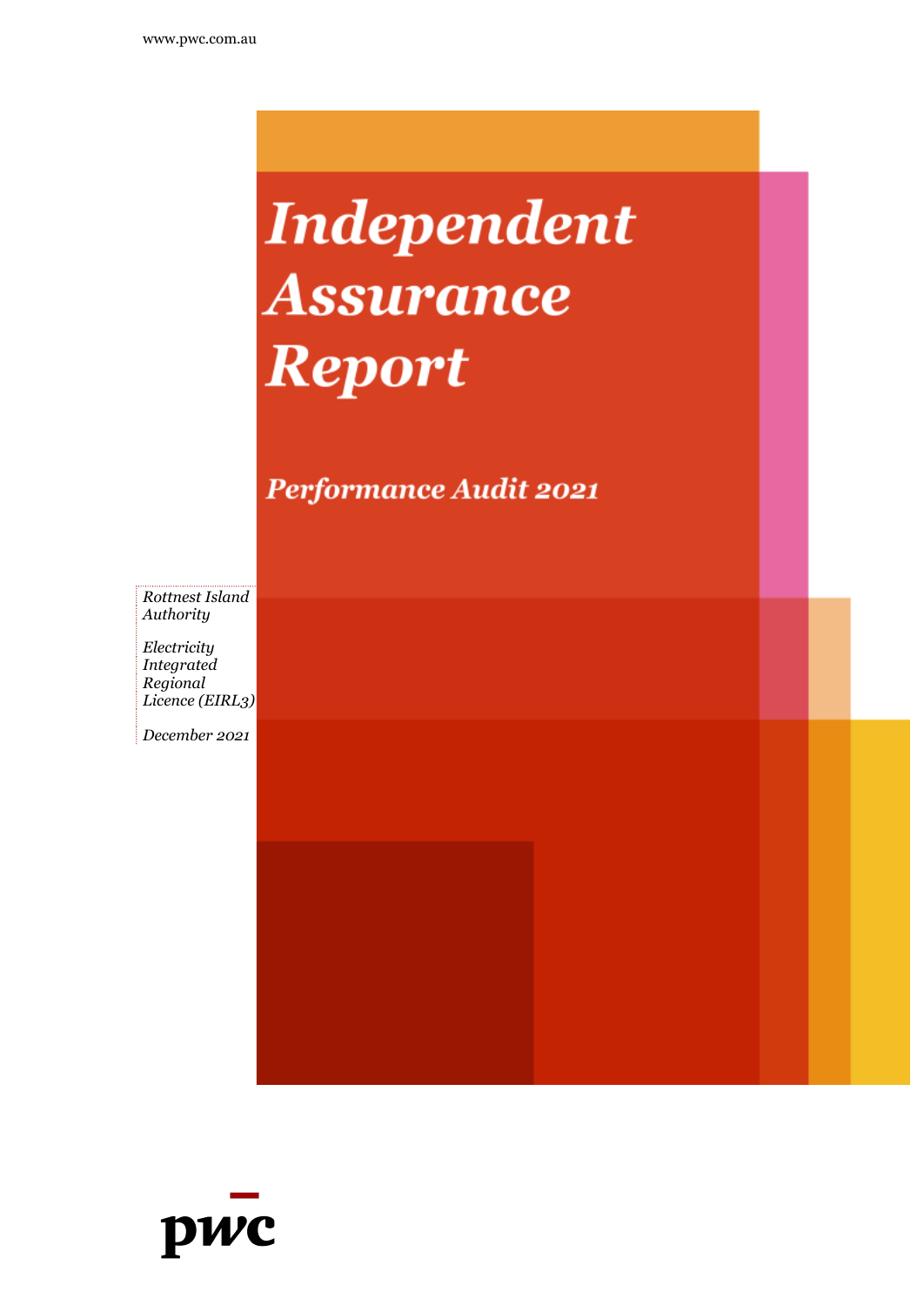

Arvid Hogstrom Director Environment Heritage and Parks Rottnest Island Authority PO Box 693 Fremantle, WA 6959

17 December 2021

#### **Subject: Rottnest Island Authority: 2021 EIRL3 Performance audit report**

As stated in request DBCARIAQ4421, our offer submission and the acceptance of offer on 18 May 2021, we have completed the Electricity Integrated Regional Licence (EIRL3) Performance audit for Rottnest Island Authority for the period 1 April 2019 to 31 March 2021 and are pleased to submit our report to you.

I confirm that this report is an accurate presentation of the findings and conclusions from our audit procedures.

If you have any questions or wish to discuss anything raised in the report, please contact me on +61 422 002 354.

Yours sincerely



Justin Eve

Partner

.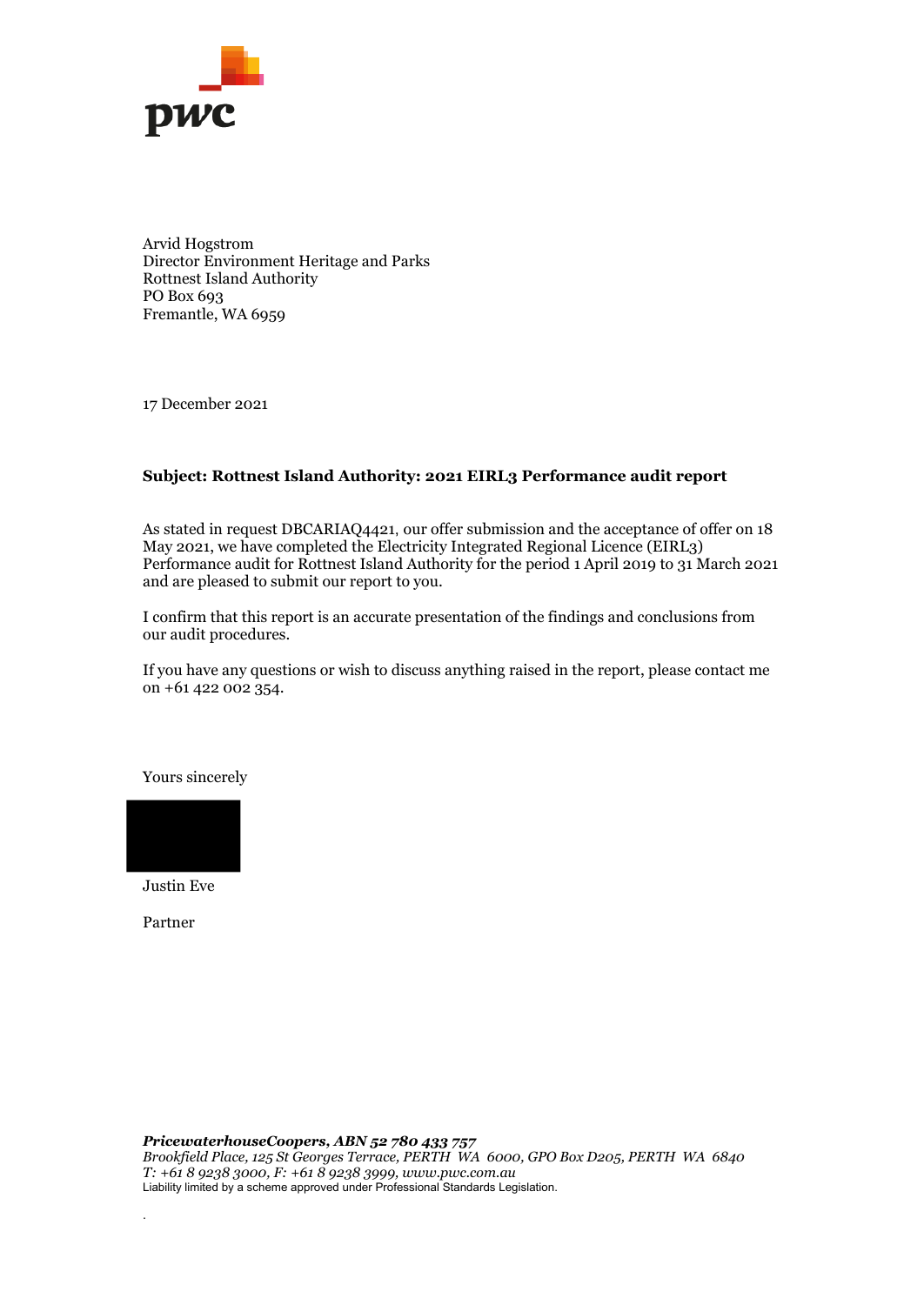## *Contents*

- 1 Independent assurance [practitioner's](#page-3-0) report 3
- 2 [Executive](#page-5-0) summary 5
- 3 [Summary](#page-13-0) of findings 13
- 4 Detailed findings and [recommendations](#page-35-0) 35
- 5 Previous audit non-compliances and [recommendations](#page-120-0) 120
- 6 Recommendations 126

 $Appendix A - References$  $Appendix A - References$  130

#### **Notice to any reader of this report**

This report has been prepared by PricewaterhouseCoopers ABN 52 780 433 757 ("PwC") for the use and benefit of "Rottnest Island Authority" in accordance with and for the purpose set out in our engagement terms with the Client dated 18 May 2021.

PwC makes no representation concerning the appropriateness of this report for use by anyone other than the Client for the purpose described above. If any other person chooses to use or rely on this report they do so at their own risk. PwC accepts no duty, liability or responsibility in any way whatsoever: (a) in connection with the use of this report by any persons other than the Client; or (b) to the Client for the consequences of using or relying on this report for a purpose other than as referred to above.

This report may be disclosed to the Economic Regulation Authority of Western Australia ("ERA") for the purposes of Sections 13(1) of the Electricity Industry Act 2004 (WA).

PwC's liability is limited by a scheme approved under Professional Standards Legislation.

This disclaimer applies: (a) to the maximum extent permitted by law and, without limitation, to liability arising in negligence or under statute; and (b) even if PwC consents to any other party receiving or using this report.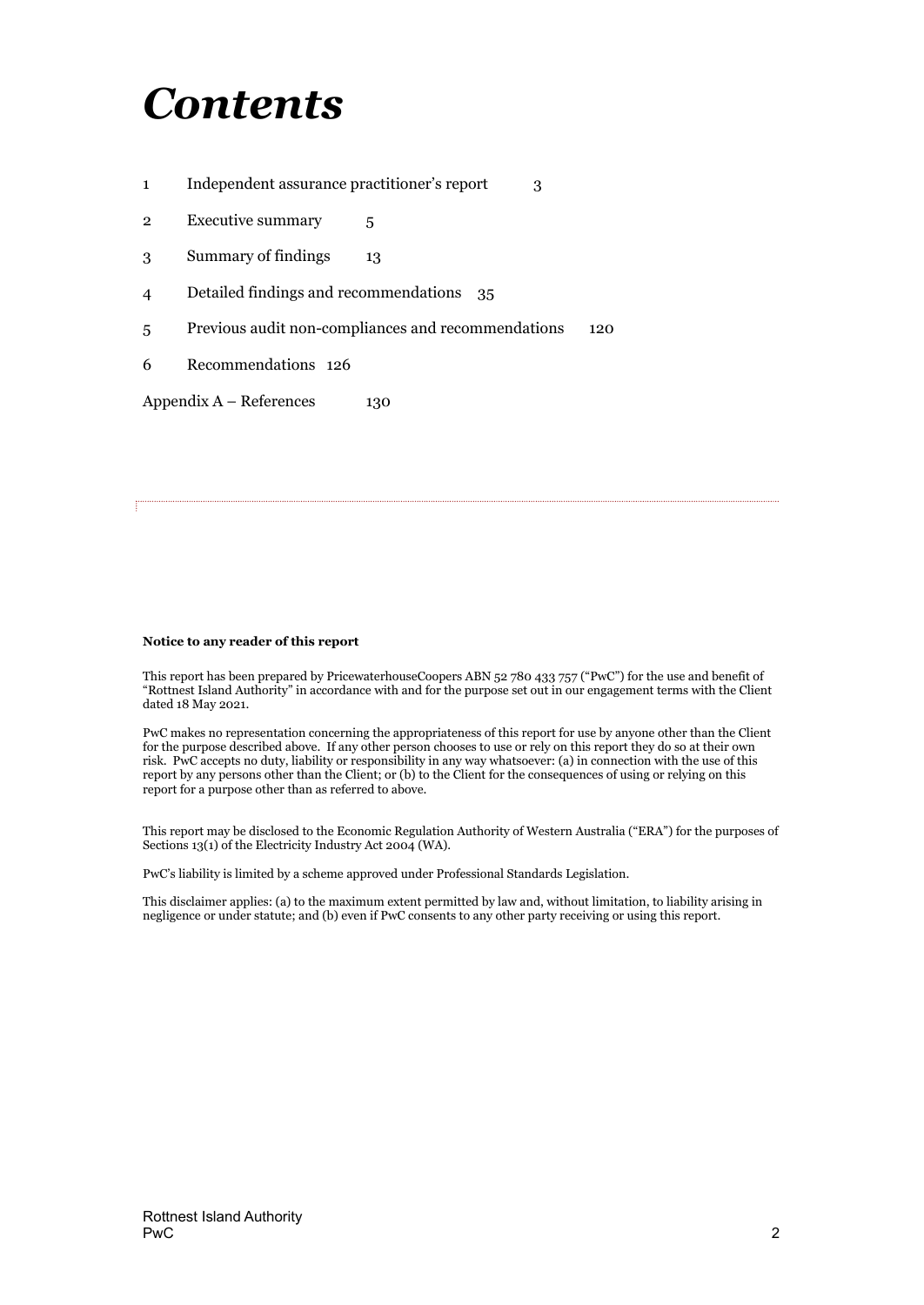## *1 Independent assurance report on the Rottnest Island Authority Performance Audit 2021*

## <span id="page-3-0"></span>**Independent assurance report on the Rottnest Island Authority Performance Audit 2021**

To Arvid Hogstrom, Director Environment Heritage and Parks:

## **Qualified Opinion**

.

We have undertaken a reasonable assurance engagement on Rottnest Island Authority (RIA or licensee) compliance, in all material respects, with the general license conditions of EIRL3 (Electricity Integrated Regional License) and the relevant associated legislative obligations from the 2018 and 2020 Electricity Compliance Reporting Manual (listed in Table 5), as evaluated against the "Economic Regulation Authority (ERA) Audit and Review Guidelines: Electricity and Gas Licences (March 2019)" (the Guidelines and the Criteria) for the period 1 April 2019 to 31 March 2021.

In our opinion, except for the matters in the Basis for Qualified Opinion below, RIA has complied, in all material respects, with the EIRL3 and relevant associated legislative obligations from the 2018 and 2020 Electricity Compliance Reporting Manual (listed in Table 5), as evaluated against Economic Regulation Authority Audit and Review Guidelines: Electricity and Gas Licences (March 2019) for the period 1 April 2019 to 31 March 2021.

## **Basis for Qualified Opinion**

During the period from 1 April 2019 to 31 March 2021, RIA did not comply with twelve (12) obligations of the EIRL3 and the relevant associated legislative obligations (in table 5).

Of these non-compliances, the following were rated as 'C- requiring significant improvement' and '3- non-compliant; moderate effect on customers or third parties', and therefore due to their rating, we qualify our opinion on the basis of these three (3) non compliances:

|     | Licence Obligation description (and ref#)                                                                                                                                                                                                                                                                                                                                                           | <b>Issue</b>                                                                                                                                                                                                                                                                                                                                                                                                                                                                                                                                                                                       |
|-----|-----------------------------------------------------------------------------------------------------------------------------------------------------------------------------------------------------------------------------------------------------------------------------------------------------------------------------------------------------------------------------------------------------|----------------------------------------------------------------------------------------------------------------------------------------------------------------------------------------------------------------------------------------------------------------------------------------------------------------------------------------------------------------------------------------------------------------------------------------------------------------------------------------------------------------------------------------------------------------------------------------------------|
| 342 | A network operator must ensure that each metering installation<br>complies with at least the prescribed design requirements.                                                                                                                                                                                                                                                                        | There are a number of instrument transformers which are<br>non-compliant to the requirements and these need to be replaced<br>in order to achieve compliance.                                                                                                                                                                                                                                                                                                                                                                                                                                      |
| 343 | A network operator must ensure that instrument transformers<br>in its metering installations comply with the relevant<br>requirements of any applicable specifications or guidelines,<br>including any transitional arrangements, specified by the<br>National Measurement Institute under the National<br>Measurement Act and any requirements specified in the<br>applicable metrology procedure. | There are a number of instrument transformers which are<br>non-compliant to the requirements and these need to be replaced<br>in order to achieve compliance.                                                                                                                                                                                                                                                                                                                                                                                                                                      |
| 349 | If, under clause $3.14(2)$ , a metering installation uses metering<br>class CTs and VTs that do not comply with Table 3 in Appendix<br>1, then the network operator must take the actions specified in<br>order to achieve the accuracy requirements in Table 3 in<br>Appendix 1.                                                                                                                   | On enquiry and walkthrough, it was noted that certain CT's on<br>Rottnest Island are not compliant with Table 3 in Appendix 1.<br>PFM and RIA have planned a Meter Replacement Project in the<br>near future. This would involve not only updating the CT's, but<br>the transformers and switchboards on Rottnest Island. As this is<br>planned for the near future, RIA and PFM did not want to<br>separately repair the CT's prior to this. This has resulted in<br>several of the current CT's on Rottnest Island being<br>non-compliant with Table 3 in Appendix 1 during the audit<br>period. |

Further information on all non-compliances and is included in Section 4 of this report We conducted our engagement in accordance with Standard on Assurance Engagements ASAE 3100 *Compliance Engagements* issued by the Auditing and Assurance Standards Board.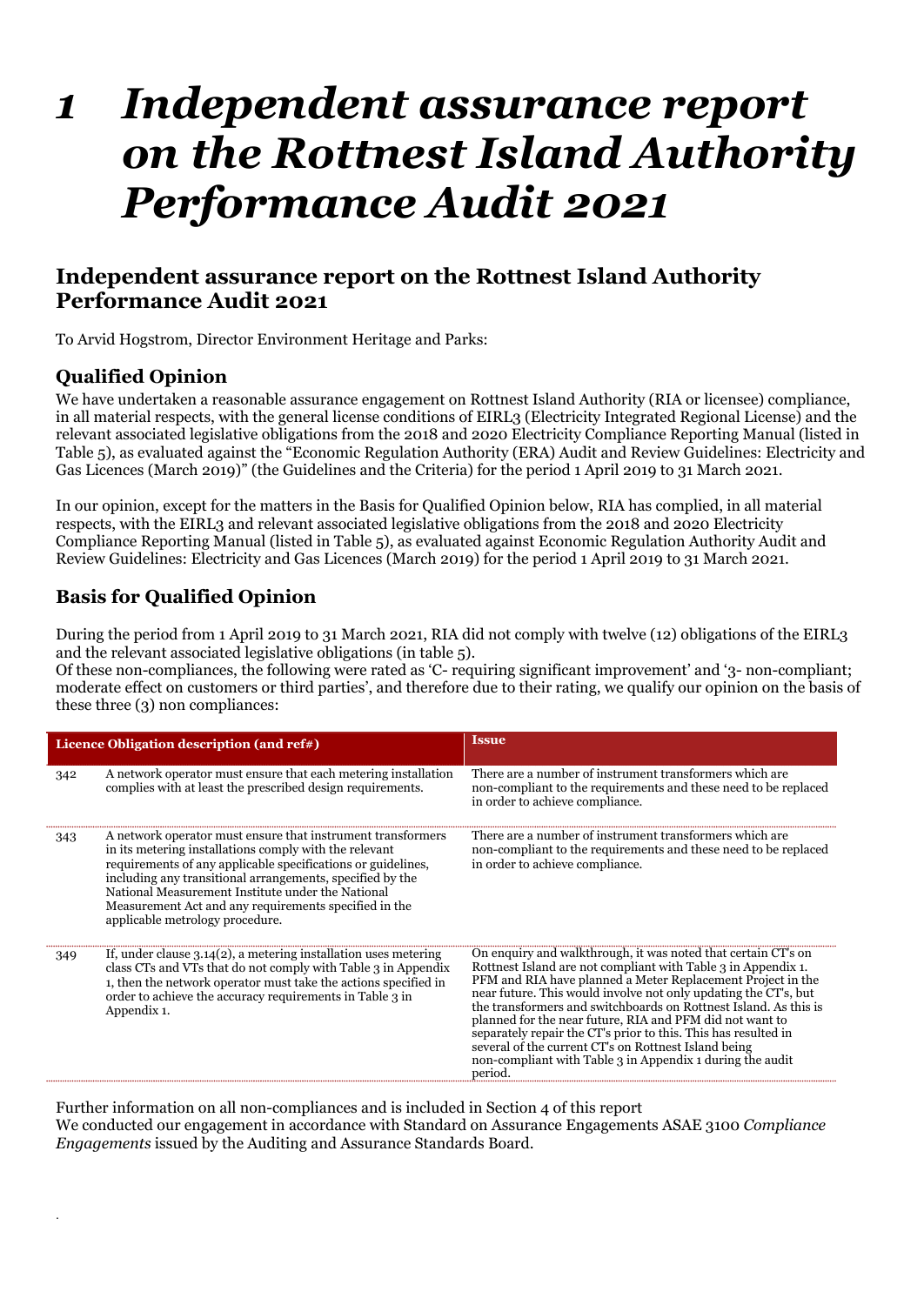We believe that the evidence we have obtained is sufficient and appropriate to provide a basis for our qualified opinion.

### **RIA's responsibilities**

RIA management is responsible for:

- (a) Identifying risks that threaten the conditions within the EIRL3 License and relevant associated legislative obligations from the 2018 and 2020 Electricity Compliance Reporting Manual being met.
- (b) The compliance activity undertaken to meet the EIRL3 License Conditions and relevant associated legislative obligations from the 2018 and 2020 Electricity Compliance Reporting Manual being met.
- (c) Identification and implementation of controls which will mitigate those risks that prevent the License Conditions being met and monitoring ongoing compliance.

### **Our independence and quality control**

We have complied with the independence and other relevant ethical requirements relating to assurance engagements, and applied Auditing Standard ASQC 1 *Quality Control for Firms that Perform Audits and Reviews of Financial Reports and Other Financial Information, and Other Assurance Engagements* in undertaking this assurance engagement.

### **Our responsibility**

Our responsibility is to express an opinion on RIA's compliance with EIRL3 and relevant associated legislative obligations in all material respects, as evaluated against the Guidelines, for the period from 1 April 2017 to 31 March 2019. ASAE 3100 requires that we plan and perform our procedures to obtain reasonable assurance about whether RIA has complied, in all material respects, with the license, as evaluated against the conditions within the license, for the period from 1 April 2019 to 31 March 2021.

An assurance engagement to report on RIA's compliance with EIRL3 and relevant associated legislative obligations involves performing procedures to obtain evidence about the compliance activity and controls implemented to meet the conditions. The procedures selected depend on our judgement, including the identification and assessment of risks of material non-compliance with the License, as evaluated against the conditions within the license.

#### **Inherent limitations**

Because of the inherent limitations of an assurance engagement, together with the internal control structure, it is possible that fraud, error or non-compliance with compliance requirements may occur and not be detected.

A reasonable assurance engagement relating to the period from 1 April 2019 to 31 March 2021 does not provide assurance on whether compliance with the License will continue in the future.

## **Use of report**

This report has been prepared for use by for the purpose of section 13(1) of the Electricity Industry Act 2004 (WA). We disclaim any assumption of responsibility for any reliance on this report to any person other than "Rottnest Island Authority", or for any other purpose than that for which it was prepared.



PricewaterhouseCoopers



Justin Eve

Partner

17 December 2021 Rottnest Island Authority PwC 4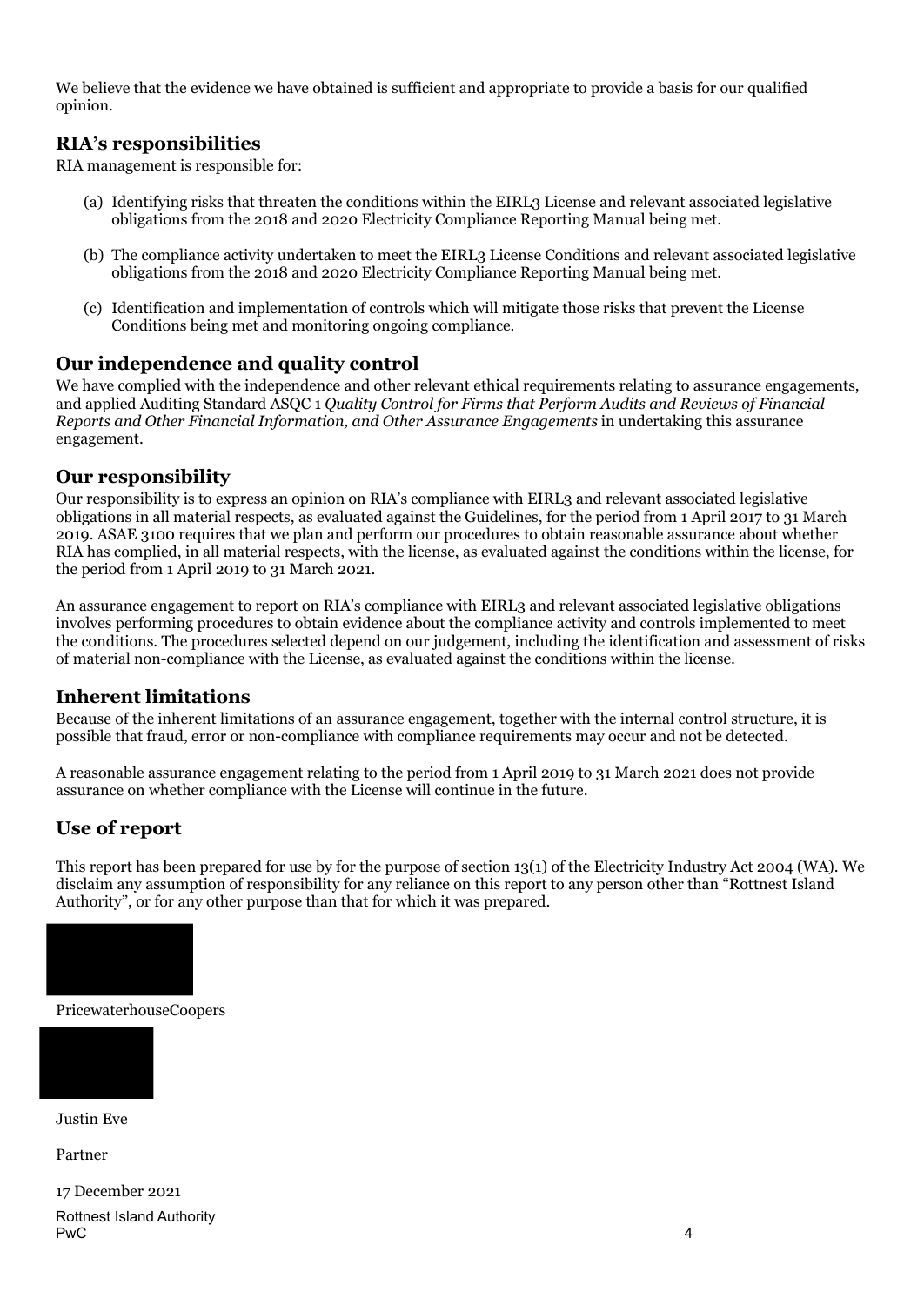## <span id="page-5-0"></span>*2 Executive summary*

## *2.1 Introduction and background*

The Rottnest Island Authority (RIA or the licensee) holds an Electricity Integrated Regional Licence (EIRL3) issued by the Economic Regulation Authority (ERA) required under Section 7 of the Electricity Industry Act 2004 (WA) (the Act).

Under Sections 13(1) of the Electricity Industry Act 2004 (WA) the RIA is required to provide to the Authority a Performance Audit of the Rottnest Island EIRL3 Licence. This is to be conducted by an independent expert acceptable to the Authority.

The licence has been granted for the area covering Rottnest Island, 18 km offshore of Fremantle, Western Australia and applies to the generation, retail and distribution services provided by RIA. The power generating facilities include cooling towers, fuel, oil and coolant tanks, control panels, air compressor, crane, fuel pump, main switchboard, SCADA system and power transformers. The generation and distribution facilities are operated by Programmed Facility Management (PFM) which have been contracted to provide the operation and maintenance services under a service availability agreement. Separate contracts with Burgess Rawson Property are in place to support the management of the retail side of the licence.

PricewaterhouseCoopers (PwC) has been engaged by RIA to conduct the performance audit in accordance with the Authority's "Audit and Review Guidelines: Electricity and Gas Licences (March 2019)" (the Guidelines) for the period 1 April 2019 to 31 March 2021. The Authority approved PricewaterhouseCoopers to undertake the audit in May 2021.

## *2.2 Deviations from the audit plan*

During the audit, we noted the following deviations from the audit plan, with 28 additional obligations rated as Not Applicable to RIA. These were obligations 143, 144, 189, 243, 243A, 294, 295, 309, 311, 324, 329, 346, 347, 348, 351, 352, 353, 355, 356, 357, 358, 359, 360, 361, 368, 423, 424, 425.

## *2.3 Observations*

In considering RIA's internal controls procedures, structure and environment, its compliance culture and its information systems specifically relevant to those license obligations subject to audit, we observed that RIA has established its control framework through policies and procedures which are explicitly aligned with License Obligations. RIA has published the Metrology procedure and completed the meter replacement program, which has resolved the majority of non-compliances noted within the previous performance audit in 2019.

## *2.4 Findings*

The following tables summarise the assessments made during the audit of RIA's compliance and the adequacy of controls in place for RIA to manage its compliance with the relevant obligations or conditions of the license.

**Table 1** set out the rating scale defined by the ERA in the Guidelines for the assessment of the level of compliance with the conditions of the License.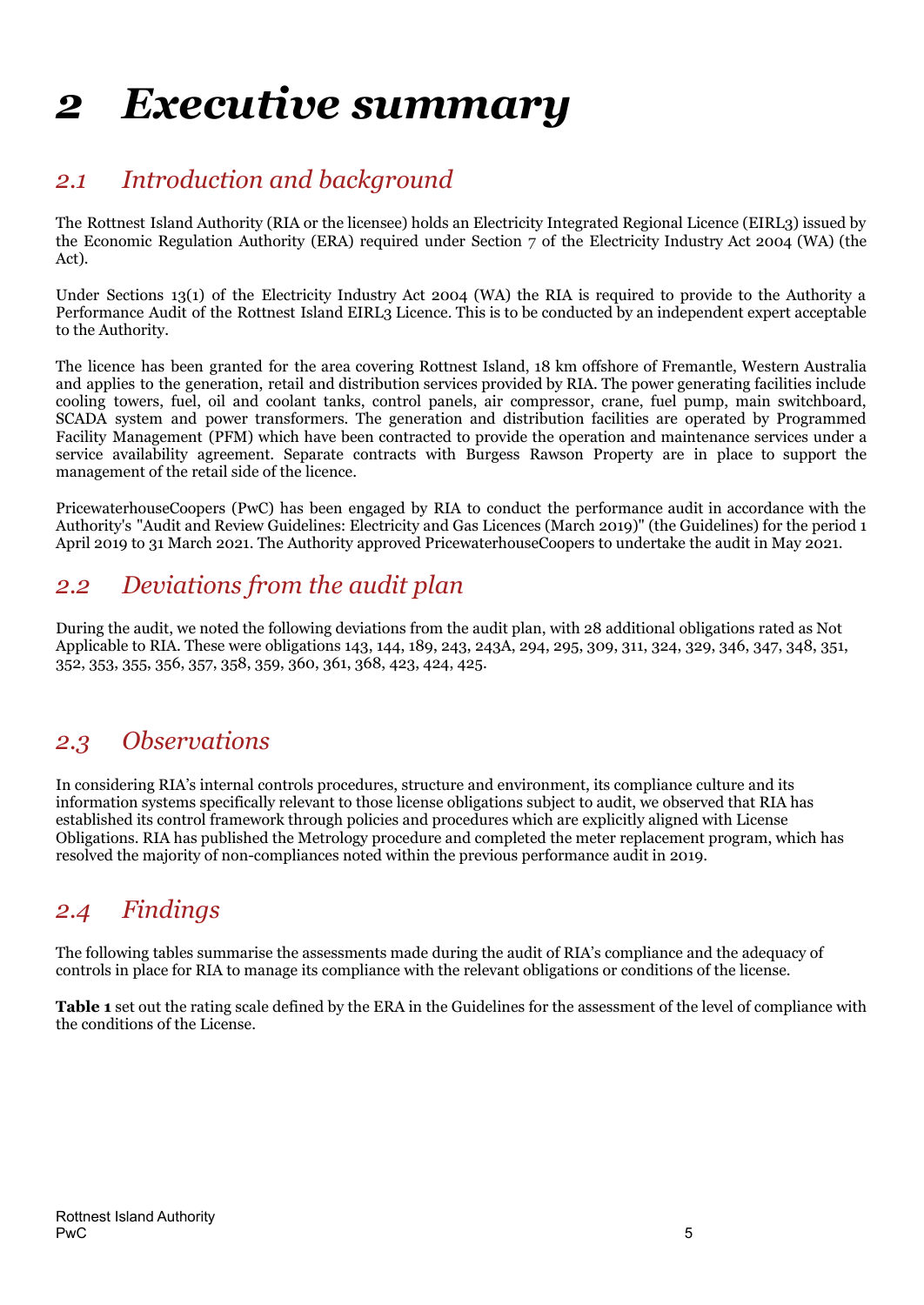#### **Table 1: Criteria for classification of compliance obligations**

| <b>Rating</b>         | <b>Adequacy of Control Rating</b><br><b>Descriptions</b>  | <b>Rating</b> | <b>Compliance Rating</b>                                         |
|-----------------------|-----------------------------------------------------------|---------------|------------------------------------------------------------------|
| A                     | Adequate controls – no improvement<br>needed              |               | Compliant                                                        |
| к                     | Generally adequate controls –<br>improvement needed       |               | Non-Compliant – minor impact on customers<br>or third parties    |
| $\mathbf{\mathbf{C}}$ | Inadequate Controls - Significant<br>improvement required |               | Non-Compliant – moderate effect on customers<br>or third parties |
| Ð                     | No controls evident                                       |               | Non-Compliant – major effect on customers or<br>third parties    |
| N/P                   | Not performed $-$ A controls rating was<br>not required   | N/R           | Not rated – No Activity took place during the<br>audit period    |

**Table 2** provides further detail on the control adequacy and compliance rating scales. The rating scales are defined by the Guidelines.

### **Table 2: Summary of finding, by compliance and controls ratings**

|                          |             |                         | <b>Compliance Rating</b> |             |             |                |
|--------------------------|-------------|-------------------------|--------------------------|-------------|-------------|----------------|
| Control<br><b>Rating</b> | 1           | $\overline{\mathbf{2}}$ | 3                        | 4           | N/R         | <b>Total</b>   |
| $\mathbf{A}$             | 44          | $\overline{5}$          | $\mathbf 0$              | $\mathbf 0$ | 20          | 70             |
| $\bf{B}$                 | ${\bf O}$   | $\mathbf{1}$            |                          | $\mathbf 0$ |             | $\overline{2}$ |
| $\bf C$                  | $\mathbf 0$ | $\mathbf 0$             | 3                        | $\mathbf 0$ | $\mathbf 0$ | 3              |
| $\mathbf D$              | $\mathbf 0$ | $\mathbf 0$             | $\mathbf 0$              | $\mathbf 0$ | $\mathbf 0$ | $\mathbf{o}$   |
| N/P                      | 35          | $\mathbf 0$             | $\mathbf 0$              | $\mathbf 0$ | 98          | 133            |
| <b>Total:</b>            | 79          | 6                       | 4                        | $\mathbf 0$ | 119         | 208            |

## *2.5 RIA's response to previous audit recommendations*

The audit considered RIA's progress in completing the action plans detailed in the 2019 post audit implementation plan.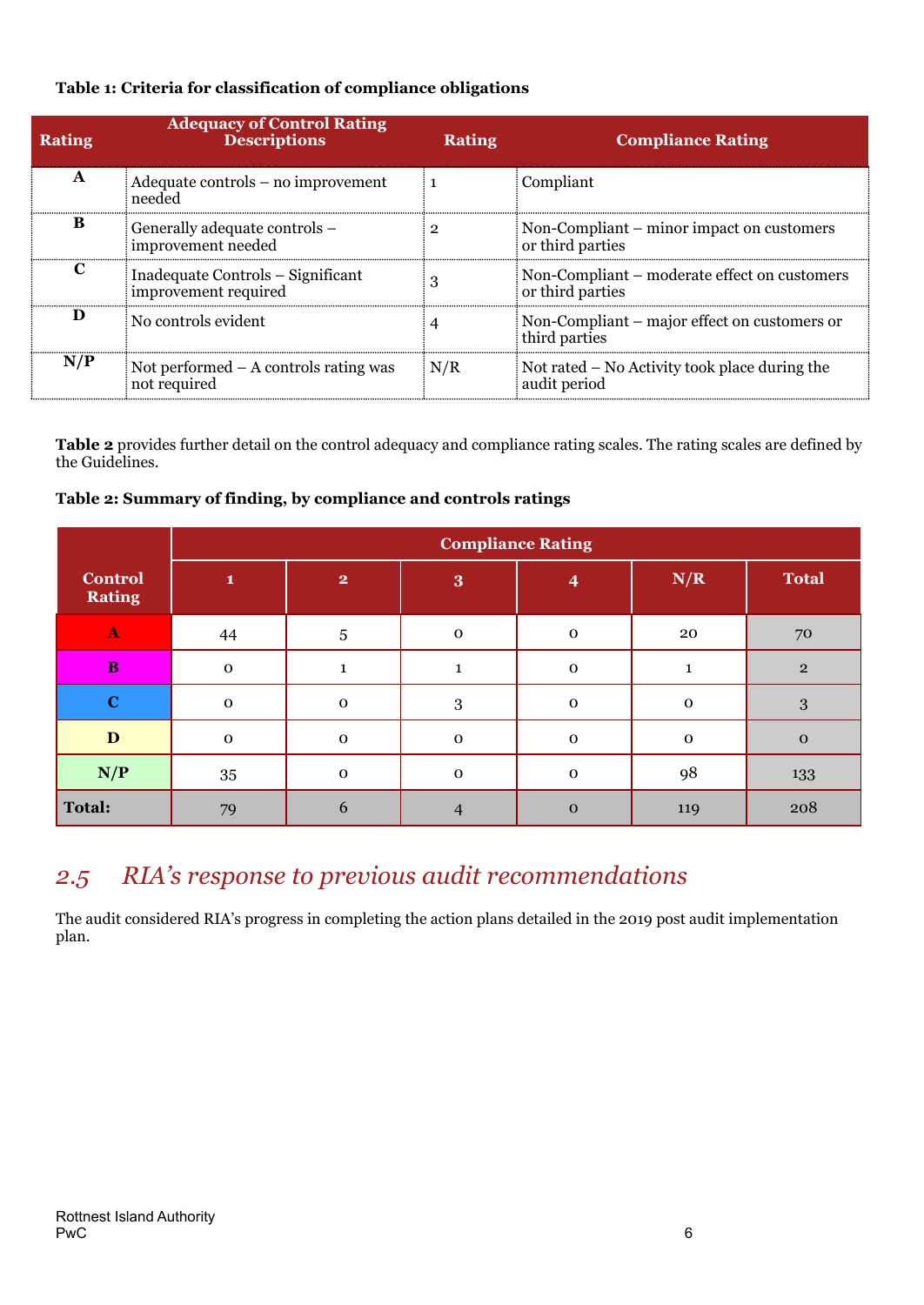**Table 3** below outlines RIA's current status on previous audit recommendations to address non-compliances and controls deficiencies.

| A. Resolved during current audit period       |                                                                                                                                                                                                                                                                                                                                                                                                                                                                                                                                                                                                                                                                                                                                                    |                                                                                                                                                                                                                                                                                                                                                                                                                                                                                                                                                                                                       |                         |                                                                                                           |  |  |  |  |  |  |
|-----------------------------------------------|----------------------------------------------------------------------------------------------------------------------------------------------------------------------------------------------------------------------------------------------------------------------------------------------------------------------------------------------------------------------------------------------------------------------------------------------------------------------------------------------------------------------------------------------------------------------------------------------------------------------------------------------------------------------------------------------------------------------------------------------------|-------------------------------------------------------------------------------------------------------------------------------------------------------------------------------------------------------------------------------------------------------------------------------------------------------------------------------------------------------------------------------------------------------------------------------------------------------------------------------------------------------------------------------------------------------------------------------------------------------|-------------------------|-----------------------------------------------------------------------------------------------------------|--|--|--|--|--|--|
| <b>Recommend</b><br>ation<br><b>Reference</b> | Non-compliance / Controls<br>improvement                                                                                                                                                                                                                                                                                                                                                                                                                                                                                                                                                                                                                                                                                                           | <b>Auditors' Recommendation</b>                                                                                                                                                                                                                                                                                                                                                                                                                                                                                                                                                                       | <b>Date</b><br>resolved | <b>Further action required</b><br>(Yes/No/Not Applicable)<br><b>Details of further action</b><br>required |  |  |  |  |  |  |
| 01/2019                                       | B <sub>2</sub><br>(131) Code of Conduct, clause<br>2.2(2); Integrated Regional<br>Licence, condition 6.3.1<br>Information is provided to<br>customers via the Standard Form<br>Contract and monthly utility bills.<br>The Standard Form Contract<br>includes the following:<br>• reference to the Code of<br>Conduct and tariff information<br>being<br>available from the RIA website<br>• general information on the Code<br>of Conduct,<br>• assistance with payment<br>difficulties; and<br>• Complaints handling.<br>The Utility Statements issued by<br>McGee's to customers includes a<br>24hr telephone number for faults<br>and emergencies stated on their<br>statements and not invoices<br>(EVIDENCE: INV. NOS. 109186<br>and 118903). | RIA to instruct McGee's to<br>include the 24-hour emergency<br>number on their invoices As<br>part of the tendering process<br>for a new residential property<br>manager, ensure utility<br>statements are compliant with<br>Code requirements.<br>Two examples of AHR invoices<br>during the audit period were<br>provided and they included a<br>24hr telephone number for<br>faults and emergencies on<br>invoices The audit found that<br>general information on the safe<br>use of electricity was provided<br>to customers during the audit<br>period and was available via<br>the RIA website. | January<br>2020         | No.                                                                                                       |  |  |  |  |  |  |
| 02/2019                                       | B <sub>2</sub><br>(290) Code of Conduct,<br>clause 10.9<br>Documentation prepared by the<br>licensee for information purposes<br>is in accordance with the<br>requirements.<br>Both McGee's and AHR billings<br>are not as user friendly and some<br>information is not set out in an<br>intuitive manner                                                                                                                                                                                                                                                                                                                                                                                                                                          | AMR to increase font size for<br>ease of reading and McGee's to<br>include 24 hour service faults<br>and difficulties contact number<br>to front of invoice                                                                                                                                                                                                                                                                                                                                                                                                                                           | November<br>2019        | No.                                                                                                       |  |  |  |  |  |  |
| 03/2019                                       | C <sub>2</sub><br>(379) Electricity Industry<br><b>Metering Code, clause</b><br>4.8(4)(a)<br>Existing metering points are not<br>secure. Not known whether new<br>meters will have appropriate<br>security protections.                                                                                                                                                                                                                                                                                                                                                                                                                                                                                                                            | RIA to confirm what devices<br>and methods will be inplace to<br>ensure that existing and new<br>meter energy data cannot be<br>accessed by local or remote<br>unauthorised users.                                                                                                                                                                                                                                                                                                                                                                                                                    | November<br>2019        | No.                                                                                                       |  |  |  |  |  |  |

## **Table 3: Status of recommendations addressing non-compliances from the previous audit**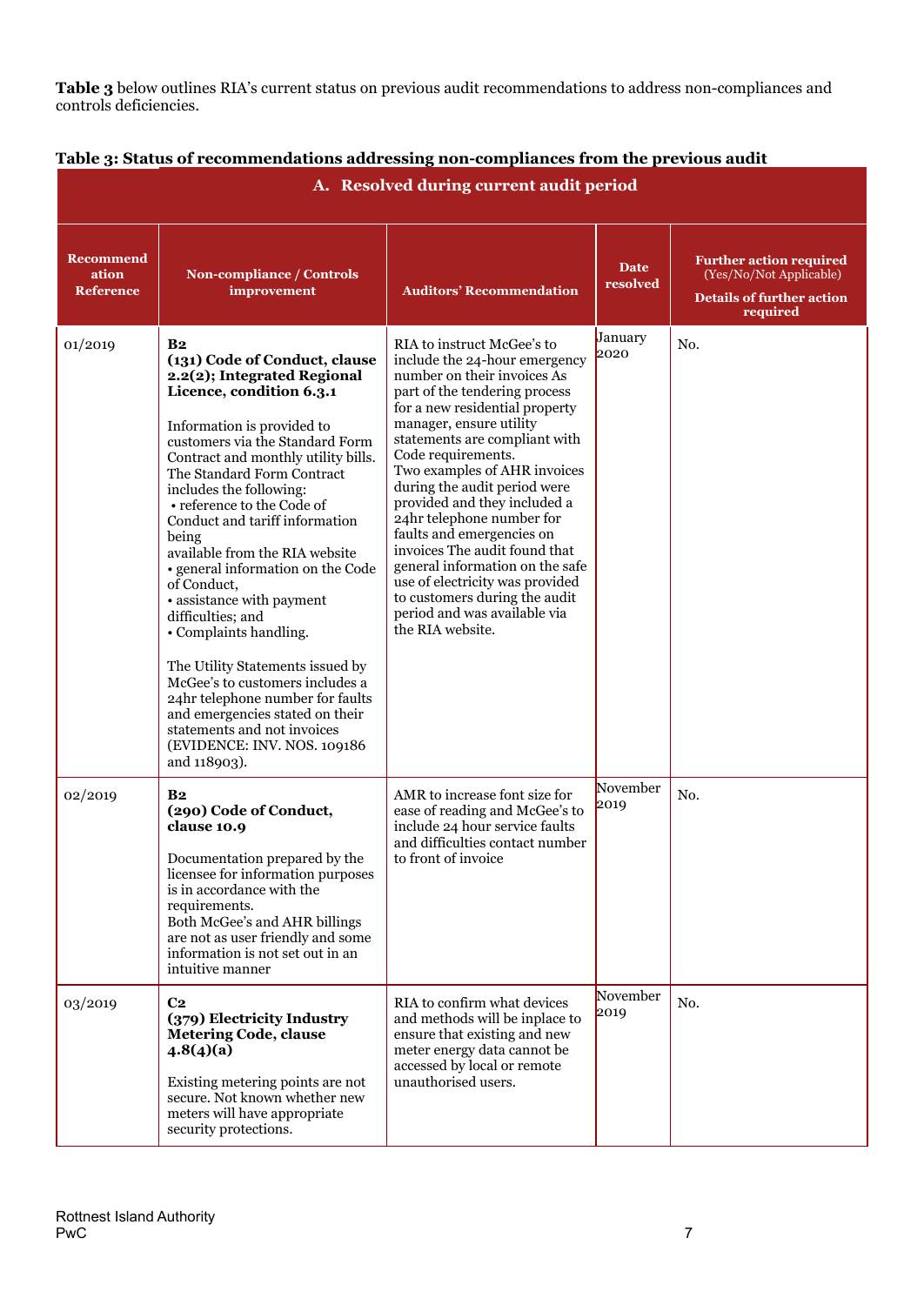| 04/2019 | B <sub>2</sub><br>(155) Code of Conduct, clause<br>4.5(1)<br>We performed a walkthrough<br>with McGee's, and reviewed a<br>sample of two invoices for the<br>audit period. It was noted that<br>both invoices complied with<br>clause 4.5(1) and included all<br>required information. However<br>the invoices did not possess a 24<br>hour emergency phone number.                                                                                                                                                                                                                                                                                                                                                                                                                                                                                                                                                                                                                                                                                                        | It is recommended that<br>McGee's includes PFM's 24<br>emergency phone number on<br>their invoices. This is<br>required by the Code, but is<br>currently not complied with by<br>McGee's in their billing of<br>customers.       | November<br>2019 | No. |
|---------|----------------------------------------------------------------------------------------------------------------------------------------------------------------------------------------------------------------------------------------------------------------------------------------------------------------------------------------------------------------------------------------------------------------------------------------------------------------------------------------------------------------------------------------------------------------------------------------------------------------------------------------------------------------------------------------------------------------------------------------------------------------------------------------------------------------------------------------------------------------------------------------------------------------------------------------------------------------------------------------------------------------------------------------------------------------------------|----------------------------------------------------------------------------------------------------------------------------------------------------------------------------------------------------------------------------------|------------------|-----|
| 05/2019 | B <sub>2</sub><br>(159) Code of Conduct,<br>clause $4.8(1)$<br>Through our enquiry and system<br>walkthrough with McGee's, it was<br>noted that McGee's has not used<br>estimation for any customer bills<br>during the audit period. Where<br>metering data is unable to be<br>provided for a particular month,<br>the electricity amount per the<br>invoice will be nil, and the<br>amount will be added to the next<br>month's invoice. The code clause<br>assumes an estimated bill will be<br>issued to a customer if a bill<br>cannot be based on an actual<br>reading.<br>Metering Code clause 5.3 requires<br>a network operator to provide the<br>retailer with energy data, which is<br>either actual data or estimated<br>data. Therefore, a default \$0 bill<br>with nil reading is not compliant<br>to the obligation. RIA should<br>estimate a reading instead to<br>avoid any potential bill shock for<br>customers.<br>It was also noted that there is no<br>formal policy held by McGee's or<br>IA in the event that metering data<br>cannot be provided. | RIA should ensure if a bill<br>cannot be based on an actual<br>meter reading, an estimated<br>bill is issued to the customer<br>following the prescribe<br>methodologies per Metering<br>Code for creating estimated<br>readings | November<br>2019 | No. |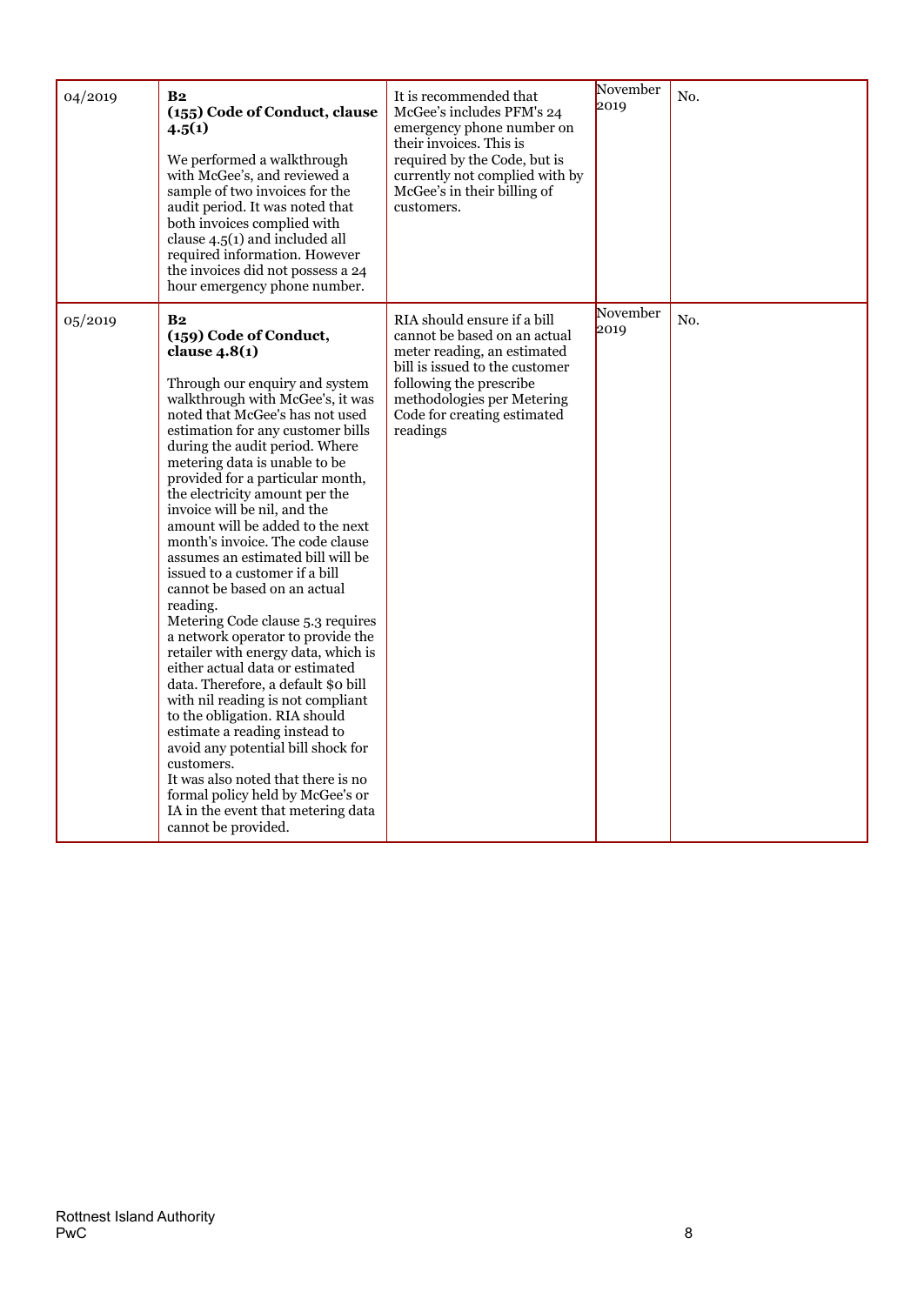| 06/2019 | <b>B2</b><br>(124) Integrated Regional<br>Licence, condition 4.4.1<br>ERA annual compliance report<br>EIRL3 covering period July 2017<br>- June 2018 was submitted to<br>ERA on 30 August 2018.<br>The following 2017 annual<br>electricity license reporting data<br>sheets were issued to ERA on 20<br>September and published on RIA<br>website on 6 October 2017:<br>· 2017 Electricity License<br><b>Reporting Datasheets</b><br>-Distribution<br>· 2017 Electricity Performance<br><b>Reporting Datasheets- Retail</b><br>· 2017 Electricity License<br><b>Reporting Datasheets Network</b><br><b>Quality Reliability Code</b><br>The following 2018 annual<br>electricity license reporting<br>datasheets were submitted to<br>ERA and published on the RIA<br>website on 23 October 2018,<br>outside the 1 October deadline<br>stipulated by the ERA<br>· 2018 Electricity License<br><b>Reporting Datasheets Network</b><br>Quality Reliability Code<br>· 2018 Electricity License<br><b>Reporting Datasheets</b><br>-Distribution<br>• 2018 Electricity Performance<br>Reporting Datasheets - Retail | Ensure the annual electricity<br>licence reporting datasheets<br>report are issued to ERA no<br>later than the 1 October<br>dead-line following the<br>reporting period. RIA should<br>ensure controls and<br>monitoring processes are in<br>place to ensure compliance is<br>achieved. | March<br>2021    | No. |
|---------|----------------------------------------------------------------------------------------------------------------------------------------------------------------------------------------------------------------------------------------------------------------------------------------------------------------------------------------------------------------------------------------------------------------------------------------------------------------------------------------------------------------------------------------------------------------------------------------------------------------------------------------------------------------------------------------------------------------------------------------------------------------------------------------------------------------------------------------------------------------------------------------------------------------------------------------------------------------------------------------------------------------------------------------------------------------------------------------------------------------|-----------------------------------------------------------------------------------------------------------------------------------------------------------------------------------------------------------------------------------------------------------------------------------------|------------------|-----|
| 07/2019 | B2<br>(172) Code of Conduct, clause<br>4.16(1)(a)<br>We note that during the audit<br>period, there was only one<br>request from a customer for<br>McGee's/RIA to review their<br>electricity bill.<br>Subsequently, the customer paid<br>the bill amount owing with no<br>further proceedings or action<br>required. We note in the email<br>correspondence between McGee's<br>and the customer. McGee's<br>advised the customer that they<br>could request a meter test in<br>accordance with the Code of<br>Conduct. However, it was noted<br>that the customer was not<br>informed of the existence and<br>operation of RIA's internal<br>complaints handling processes<br>and details of applicable external<br>complaints handling processes.<br>We reviewed the internal<br>complaints register to confirm<br>that no other requests for meter                                                                                                                                                                                                                                                          | RIA to ensure, when reviewing<br>customers' bills on request by<br>the customer, that the<br>customer is informed of the<br>existence and operation of<br>RIA's internal complaints<br>handling processes and details<br>of applicable external<br>complaints handling processes.       | November<br>2019 | No. |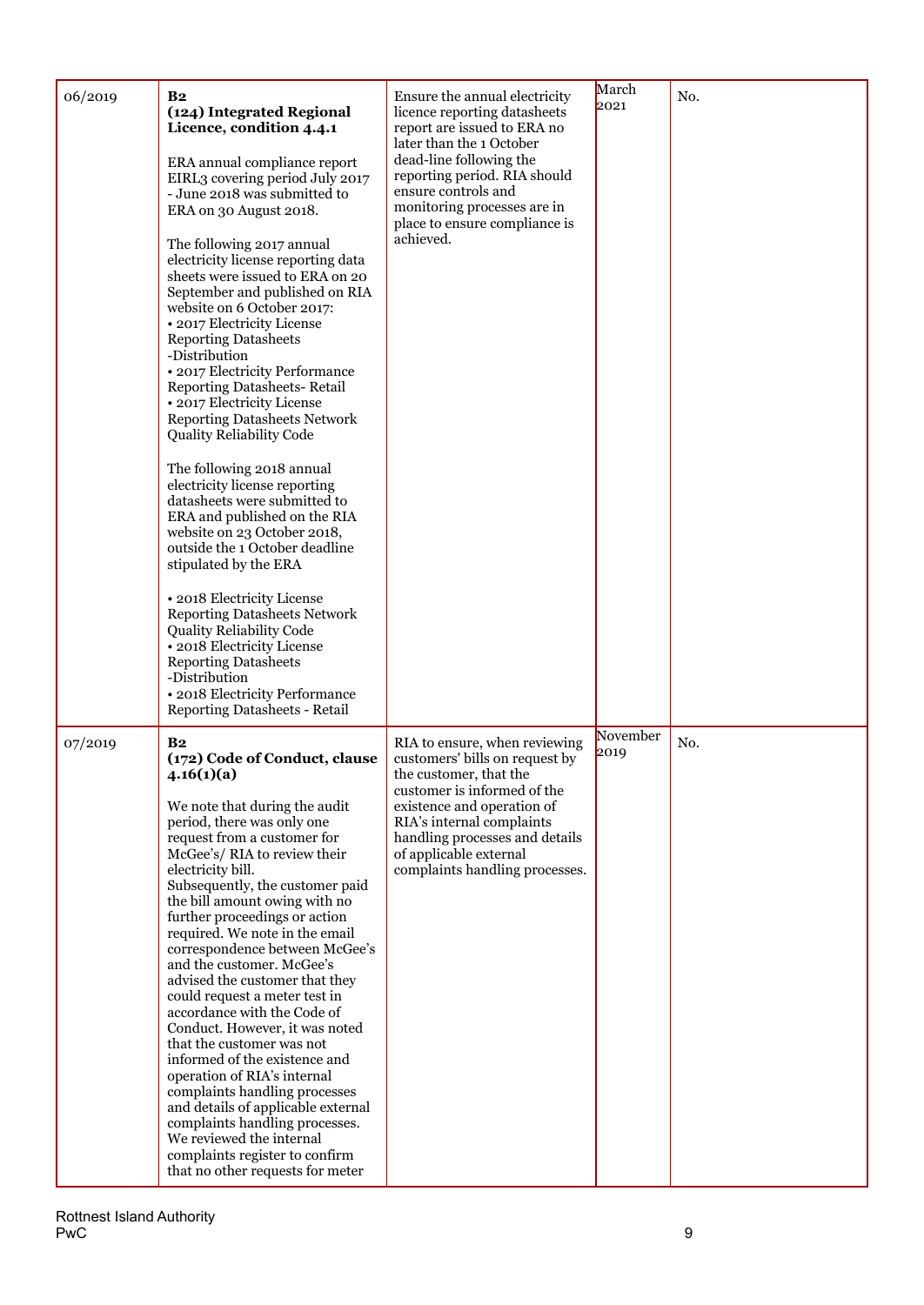|         | review occurred during the audit<br>period.                                                                                                                                                                                                                                                                                                                                                                                                                                                                                                                                                                                                                                                                                                                                                                                                                                                                                                                                  |                                                                                                                                                                                                                                                                                                                                                                                                                                                                                          |                  |     |
|---------|------------------------------------------------------------------------------------------------------------------------------------------------------------------------------------------------------------------------------------------------------------------------------------------------------------------------------------------------------------------------------------------------------------------------------------------------------------------------------------------------------------------------------------------------------------------------------------------------------------------------------------------------------------------------------------------------------------------------------------------------------------------------------------------------------------------------------------------------------------------------------------------------------------------------------------------------------------------------------|------------------------------------------------------------------------------------------------------------------------------------------------------------------------------------------------------------------------------------------------------------------------------------------------------------------------------------------------------------------------------------------------------------------------------------------------------------------------------------------|------------------|-----|
| 08/2019 | B <sub>2</sub><br>(306) Code of Conduct,<br>clause 13.2<br>The following 2017 datasheets<br>and reports were provided to ERA<br>on 20 September 2017, within the<br>timeframe, manner and form<br>specified by ERA.<br>· 2017 Electricity License<br><b>Reporting Datasheets</b><br>-Distribution<br>• 2017 Electricity Performance<br><b>Reporting Datasheets-Retail</b><br>· 2017 Electricity License<br><b>Reporting Datasheets Network</b><br><b>Quality Reliability Code</b><br>The following 2018 datasheets<br>and reports were provided to ERA<br>in the manner and form specified<br>by ERA, however these were<br>provided on 23 October 2018,<br>outside the timeframe (1 October)<br>stipulated by the ERA.<br>· 2018 Electricity License<br><b>Reporting Datasheets Network</b><br>Quality Reliability Code 2018<br><b>Electricity License Reporting</b><br>Datasheets - Distribution<br>• 2018 Electricity Performance<br><b>Reporting Datasheets - Retail</b> | Ensure the annual electricity<br>licence reporting datasheets<br>report are provided to ERA no<br>later than the 1 October<br>deadline following the<br>reporting period. RIA should<br>ensure controls and<br>monitoring processes are in<br>place to ensure compliance is<br>achieved.                                                                                                                                                                                                 | March<br>2021    | No. |
| 09/2019 | C <sub>3</sub><br>(326) Electricity Industry<br><b>Metering Code, clause</b><br>$3.5(1)$ and $(2)$<br>It was confirmed through<br>inquiries that RIA/PFM does not<br>comply with this requirement.<br>We note that not every<br>connection point has an<br>individual meter. There are 510<br>connection points on Rottnest<br>Island and only 205 meters. The<br>unmetered connection points are<br>mainly made up of RIA holiday<br>accommodation units.                                                                                                                                                                                                                                                                                                                                                                                                                                                                                                                   | RIA should determine whether<br>it intends to operate the<br>holiday accommodation units<br>as Type 7 connections, or if it<br>intends for them to be metered<br>connections that are not<br>currently fitted with a meter.<br>Per the Metering Code, the<br>definition of a Type 7<br>connection point does not<br>include residential short-stay<br>accommodation. It is specific<br>to small loads and loads<br>consuming less than the<br>starting electrical current of a<br>meter. | March<br>2021    | No. |
| 12/2019 | C <sub>3</sub><br>(345) Electricity Industry<br><b>Metering Code, clause</b><br>3.12(4)<br>Based on our inquiry, we noted<br>that PFM does not maintain<br>drawings detailing metering<br>installation of all meters at<br>Rottnest Island, consistent with<br>good electricity industry practice.                                                                                                                                                                                                                                                                                                                                                                                                                                                                                                                                                                                                                                                                           | It is recommended that<br>drawings of the metering<br>installation on Rottnest Island<br>are produced and maintained,<br>to comply with good electricity<br>industry practice.                                                                                                                                                                                                                                                                                                           | November<br>2019 | No. |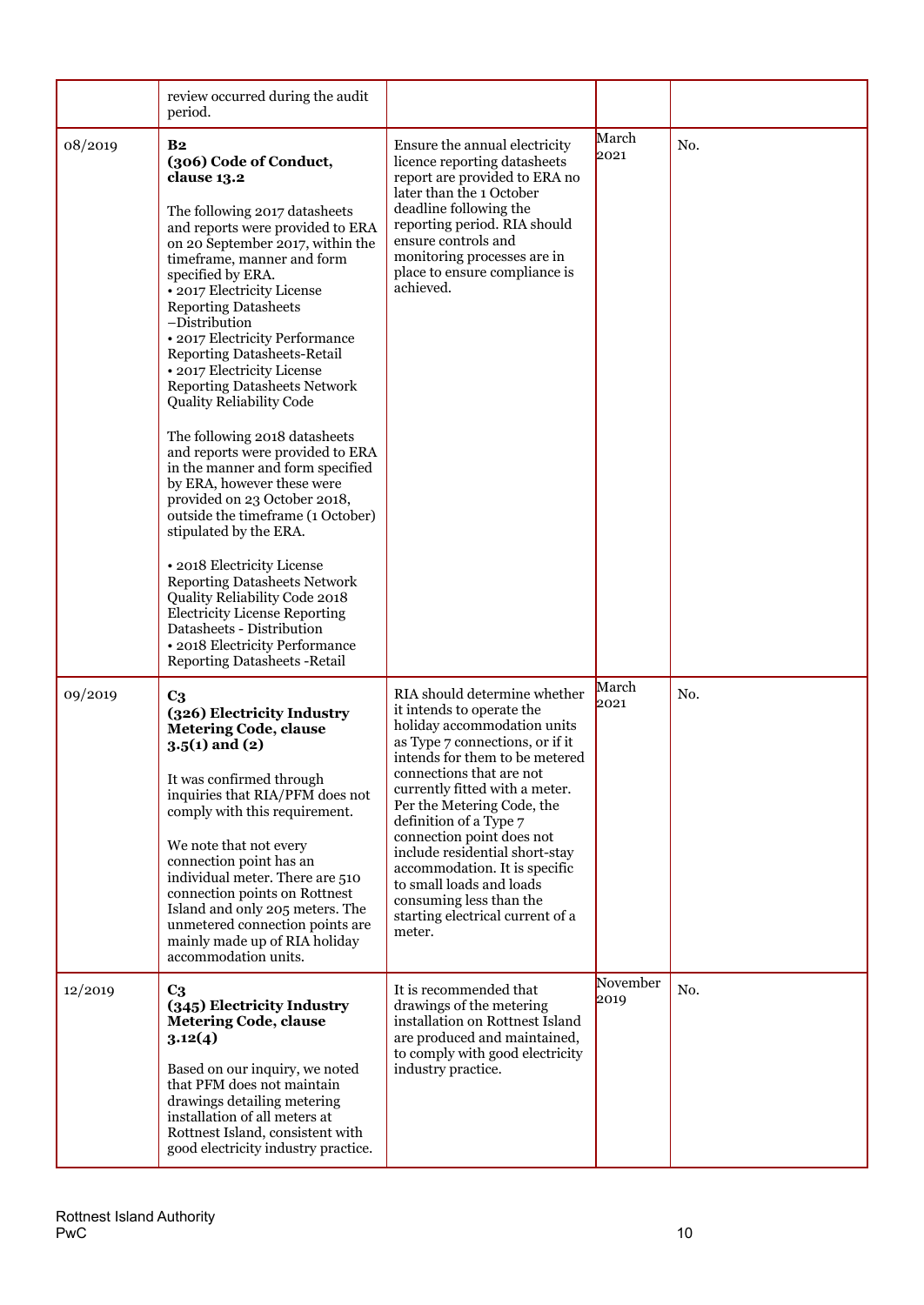| 14/2019                                          | B <sub>2</sub><br>(483A) Electricity Industry<br>(Network Quality and<br>Reliability of Supply) Code,<br>clauses $26(3)$ and $(4)$<br>The 2017 Network Quality and<br>Reliability of Supply Performance<br>Audit Report - Operation of<br><b>Compliance Monitoring Systems</b><br>was published on the RIA website<br>on 6 October 2017.                                                                                                                                                                                                                                                                                                                                                                                                                                                                        | Ensure the network quality<br>and reliability of the supply<br>independent report is<br>published on the RIA website<br>no later than the 1 October<br>deadline following the<br>reporting period. RIA should<br>ensure controls and<br>monitoring processes are in<br>place to ensure compliance is<br>achieved. | March<br>2021                                                                                                | No.                                                                                                                                                                                                                                                                                                                                                                                                                     |  |  |  |  |  |  |
|--------------------------------------------------|-----------------------------------------------------------------------------------------------------------------------------------------------------------------------------------------------------------------------------------------------------------------------------------------------------------------------------------------------------------------------------------------------------------------------------------------------------------------------------------------------------------------------------------------------------------------------------------------------------------------------------------------------------------------------------------------------------------------------------------------------------------------------------------------------------------------|-------------------------------------------------------------------------------------------------------------------------------------------------------------------------------------------------------------------------------------------------------------------------------------------------------------------|--------------------------------------------------------------------------------------------------------------|-------------------------------------------------------------------------------------------------------------------------------------------------------------------------------------------------------------------------------------------------------------------------------------------------------------------------------------------------------------------------------------------------------------------------|--|--|--|--|--|--|
| 15/2019                                          | B <sub>2</sub><br>(485) Electricity Industry<br>(Network Quality and<br><b>Reliability of Supply) Code,</b><br>clause $27(3)$<br>The Rottnest Island Network<br>Quality Report 2017-2018 was<br>provided to ERA on 23 October<br>2018, the same day it was<br>published on the RIA website.                                                                                                                                                                                                                                                                                                                                                                                                                                                                                                                     | <b>Ensure the Network Quality</b><br>report is provided to ERA not<br>less than 7 days before it is<br>published. RIA should ensure<br>controls and monitoring<br>processes are in place to<br>ensure compliance is achieved.                                                                                     | March<br>2021                                                                                                |                                                                                                                                                                                                                                                                                                                                                                                                                         |  |  |  |  |  |  |
| <b>B.</b> Unresolved during current audit period |                                                                                                                                                                                                                                                                                                                                                                                                                                                                                                                                                                                                                                                                                                                                                                                                                 |                                                                                                                                                                                                                                                                                                                   |                                                                                                              |                                                                                                                                                                                                                                                                                                                                                                                                                         |  |  |  |  |  |  |
| <b>Recommen-</b><br>dation<br><b>Reference</b>   | <b>Non-compliance / Controls</b><br>improvement                                                                                                                                                                                                                                                                                                                                                                                                                                                                                                                                                                                                                                                                                                                                                                 | <b>Auditors' Recommendation</b>                                                                                                                                                                                                                                                                                   | <b>Further action</b><br>required<br>(Yes/No/Not Applicable)<br><b>Details of further</b><br>action required |                                                                                                                                                                                                                                                                                                                                                                                                                         |  |  |  |  |  |  |
| 10/2019                                          | C <sub>3</sub>                                                                                                                                                                                                                                                                                                                                                                                                                                                                                                                                                                                                                                                                                                                                                                                                  | We noted that PFM and RIA have a                                                                                                                                                                                                                                                                                  | Yes.                                                                                                         |                                                                                                                                                                                                                                                                                                                                                                                                                         |  |  |  |  |  |  |
|                                                  | (342) Electricity Industry<br>Metering Code, clause 3.12(1)<br>On enquiry with PFM, we noted<br>that the CT (Current<br>Transformer) installations are<br>non-compliant with the<br>prescribed design requirements.<br>An upgrade process is currently<br>underway for all the CT's on the<br>island. We further note that PFM<br>confirmed that the non-compliant<br>installations cannot be changed<br>until the upgrade is completed.<br>(For e.g. Geordie Bay<br>Transformer & Abbott St<br>Transformer).<br>It was also further noted that the<br>Rottnest Island Authority has a<br>Metrology Procedure in place,<br>however, it does not address the<br>design of metering installations.<br>RIA is aware of this issue and has<br>a program planned to change the<br>CTs, subject to receiving funding. | program in place to rectify non-compliant<br>CT's. including a capital expenditure<br>commitment.<br>We recommend that PFM and RIA should<br>also maintain a compliance register to<br>provide assurance all CT's at Rottnest<br>Island are compliant to the requirements,<br>within a reasonable time frame.     |                                                                                                              | RIA has engaged a suitable<br>firm to carry out an in-depth<br>review of the Metrology<br>Procedure and identify the<br>appropriate corrective<br>actions to address this audit<br>finding.<br>The ERA has accepted this<br>review and it was noted that<br>the RIA Metrology procedure<br>aligned the Horizon Power<br>procedure with the ERA<br>accepting RIA's position.<br>Refer to 03/2021 for further<br>details. |  |  |  |  |  |  |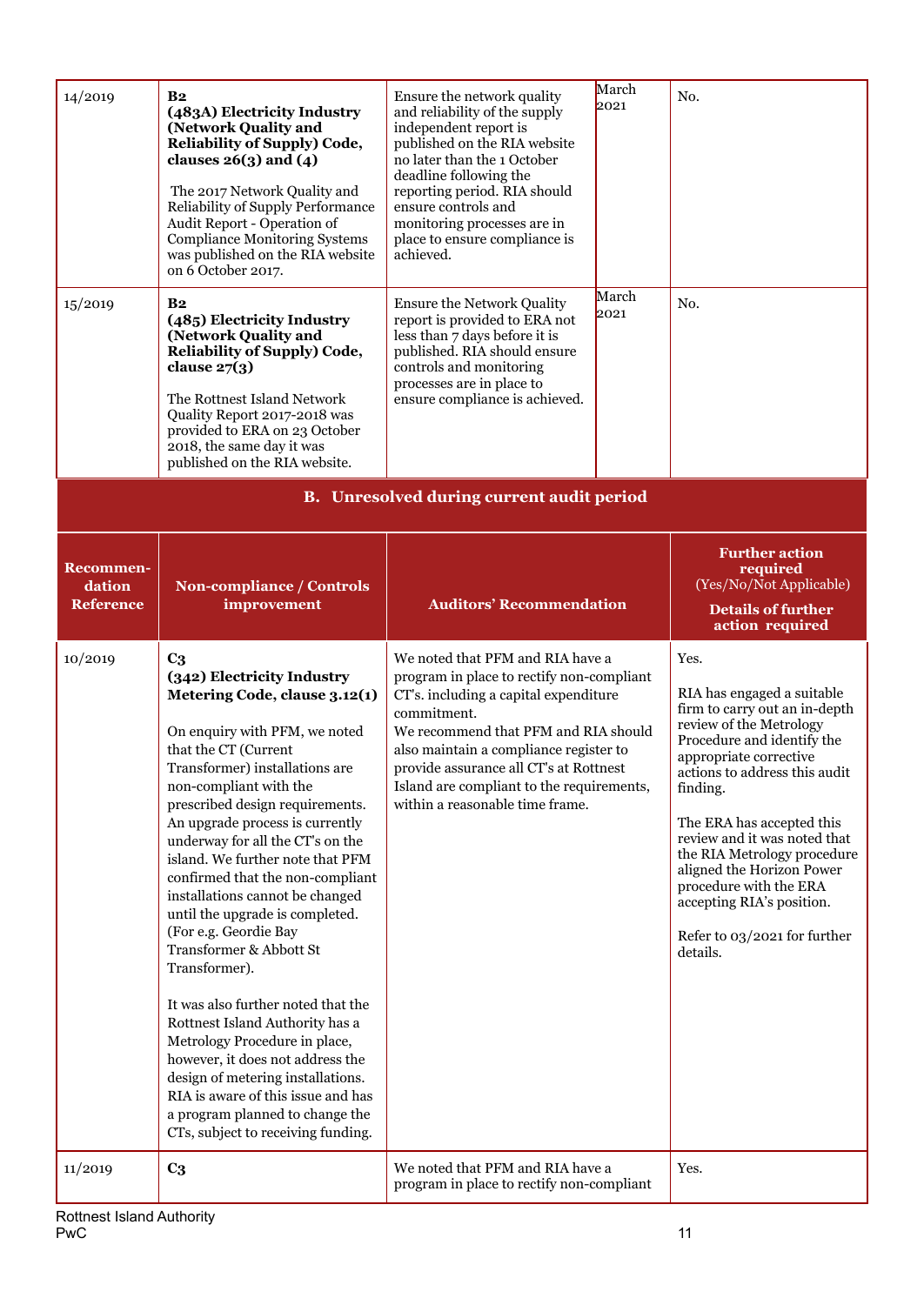|         | (343) Electricity Industry<br><b>Metering Code, clause</b><br>3.12(2)<br>On enquiry with PFM, we noted<br>that the CT (Current<br>Transformer) installations are<br>non-compliant with the<br>prescribed design requirements.<br>An upgrade process is currently<br>underway for all the CT's on the<br>island. We further note that PFM<br>confirmed that the non-compliant<br>installations cannot be changed<br>until the upgrade is completed.<br>(For e.g. Geordie Bay<br>Transformer & Abbott St<br>Transformer).<br>It was also further noted that the<br>Rottnest Island Authority has a<br>Metrology Procedure in place,<br>however, it does not address the<br>design of metering installations.<br>RIA is aware of this issue and has<br>a program planned to change the<br>CTs, subject to receiving funding.          | CT's. including a capital expenditure<br>commitment.<br>We recommend that PFM and RIA should<br>also maintain a compliance register to<br>provide assurance all CT's at Rottnest<br>Island are compliant to the requirements,<br>within a reasonable time frame.                                                                                  | RIA has confirmed metering<br>survey checking and<br>identification of all meters is<br>complete.<br>RIA has a development plan<br>underway to replace<br>non-compliant CT metering<br>units. Due December 2024<br>subject to funding.<br>Refer to 04/2021 for further<br>details. |
|---------|------------------------------------------------------------------------------------------------------------------------------------------------------------------------------------------------------------------------------------------------------------------------------------------------------------------------------------------------------------------------------------------------------------------------------------------------------------------------------------------------------------------------------------------------------------------------------------------------------------------------------------------------------------------------------------------------------------------------------------------------------------------------------------------------------------------------------------|---------------------------------------------------------------------------------------------------------------------------------------------------------------------------------------------------------------------------------------------------------------------------------------------------------------------------------------------------|------------------------------------------------------------------------------------------------------------------------------------------------------------------------------------------------------------------------------------------------------------------------------------|
| 13/2019 | $C_3$<br>(349) Electricity Industry<br><b>Metering Code, clause</b><br>3.14(3)<br>On enquiry with PFM, we noted<br>that the CT (Current<br>Transformer) installations are<br>non-compliant with the<br>prescribed design requirements.<br>An upgrade process is currently<br>underway for all the CT's on the<br>island. We further note that PFM<br>confirmed that the non-compliant<br>installations cannot be changed<br>until the upgrade is completed.<br>(For e.g. Geordie Bay<br>Transformer & Abbott St<br>Transformer).<br>It was also further noted that the<br>Rottnest Island Authority has a<br>Metrology Procedure in place,<br>however, it does not address the<br>design of metering installations.<br>RIA is aware of this issue and has<br>a program planned to change the<br>CTs, subject to receiving funding. | We noted that PFM and RIA have a<br>program in place to rectify non-compliant<br>CT's. including a capital expenditure<br>commitment.<br>We recommend that PFM and RIA should<br>also maintain a compliance register to<br>provide assurance all CT's at Rottnest<br>Island are compliant to the requirements,<br>within a reasonable time frame. | Yes.<br>Metering survey checking<br>and identifying all meters<br>complete.<br>RIA has a development plan<br>underway to replace<br>non-compliant CT metering<br>units. Due December 2024<br>subject to funding.<br>Refer to $05/2021$ for further<br>details.                     |

## *2.6 Current audit non-compliances*

Based on our examination of the relevant documents, discussion with staff and consideration of the results of this audit's observations against the compliance obligations, we confirmed the following during the current audit period:

- There were fifteen  $(15)$  non-compliances noted in the 2019 performance audit report.
- Of these, twelve (12) were resolved during the current audit period, leaving three (3) non-compliances unresolved from the previous audit period
- Two (2) new non-compliances were identified during the current audit period, giving a total of five  $(5)$ non-compliances which remain open at the end of the current audit period.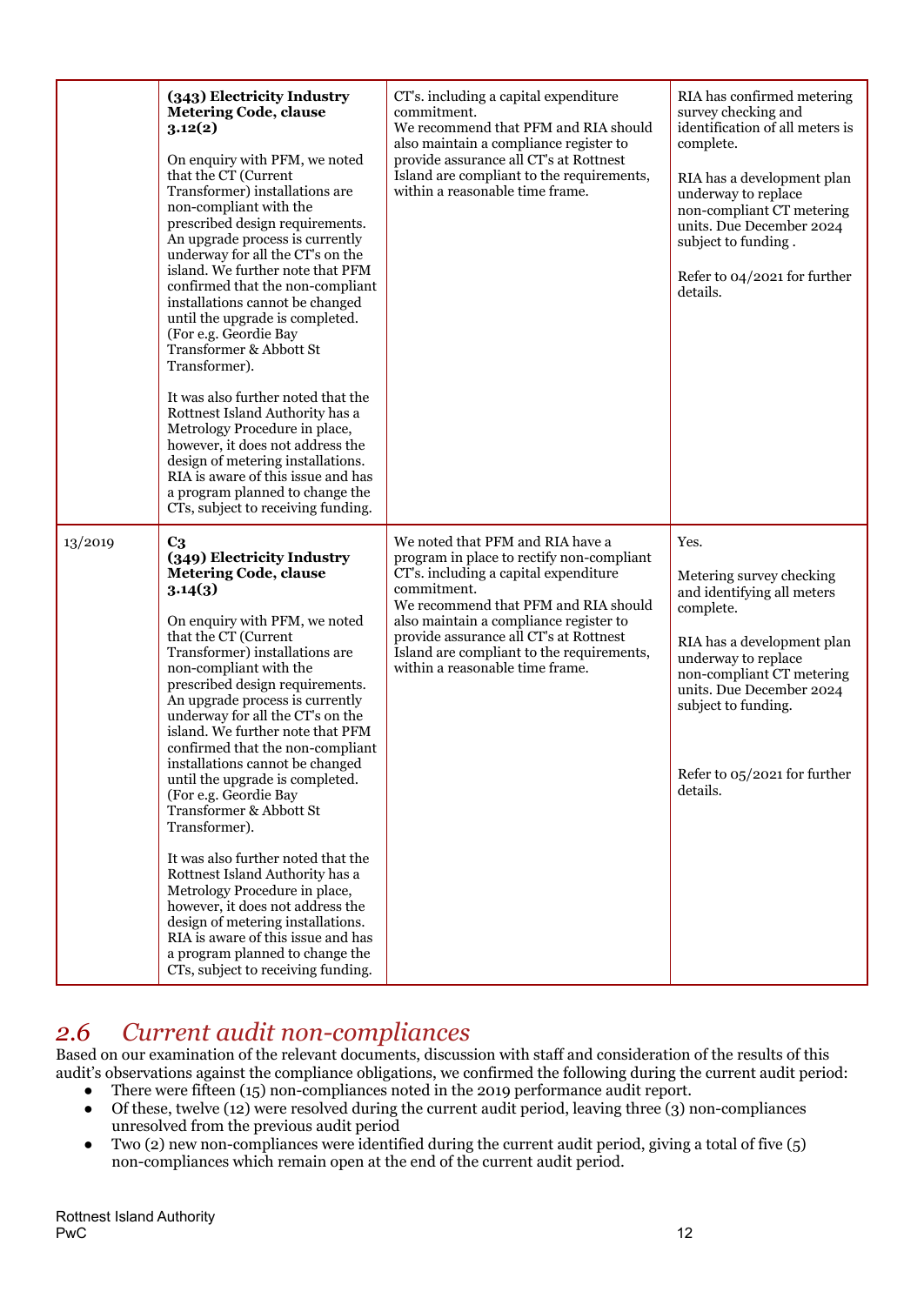## *2.7 Scope and Objective*

We have conducted a reasonable assurance audit in order to state whether, in our opinion, based on our procedures, RIA has complied, in all material respects, with the conditions of its Licence as outlined in the approved Audit Plan (dated 14 July 2021) during the period 1 April 2019 to 31 March 2021.

Our engagement was conducted in accordance with Australian Standard on Assurance Engagements ASAE 3100 Compliance Engagements, issued by the Australian Auditing and Assurance Standards Board and provides reasonable assurance as defined in ASAE 3100. The procedures we performed are described in more detail in section 2.7 below.

A reasonable assurance engagement in accordance with ASAE 3100 involves performing procedures to obtain evidence about the compliance with the conditions of the Licence. The nature, timing and extent of procedures selected depend on the assurance practitioner's professional judgement, including the assessment of the risks of material misstatement in compliance with the conditions of the Licence. In making those risk assessments, we considered internal controls in relation to compliance with the conditions of the Licence.

ASAE 3100 also requires us to comply with the relevant ethical requirements of the Australian professional accounting bodies. The ERA has summarised the requirements of the applicable legislation that it expects to be reported upon and included in the scope of this audit in the 2018 and 2020 Electricity Compliance Reporting Manual (Reporting Manual).

The Audit Plan approved by the ERA for this audit sets out RIA's Licence obligations confirmed to be included in the scope of the audit, along with the risk assessments and audit priority assigned to each licence obligation.

## *1.7 Approach*

Our approach for this audit involved the following activities, which were undertaken during the period April to June 2021:

- Utilising the Guidelines and Reporting Manuals as a guide, developed a risk assessment, which involved discussions with key staff and document review to assess controls
- Developed an Audit Plan for approval by the ERA and an associated work program Interviews with relevant RIA staff to gain understanding of process controls (see Appendix A for staff involved)
- Reviewed relevant documentation and walked through processes and controls to assess overall compliance and effectiveness in accordance with Licence obligations (see Appendix A for reference listing)
- Sample tested relevant obligations (assessed as an audit priority 3 or 2) and where there was relevant activity, determine whether transactions complied with the requirements of the obligation
- Reporting of findings to RIA for review and response.

# <span id="page-13-0"></span>*3 Summary of findings*

Table 1 in section 2 above sets out the rating scale defined by the ERA in the Audit Guidelines for the assessment of the level of compliance with the condition of the License.

The remainder of this report provides:

- Summary of findings for the compliance obligations (at Table 4 below)
- Detailed findings, including relevant observation and recommendations (at section 4 below).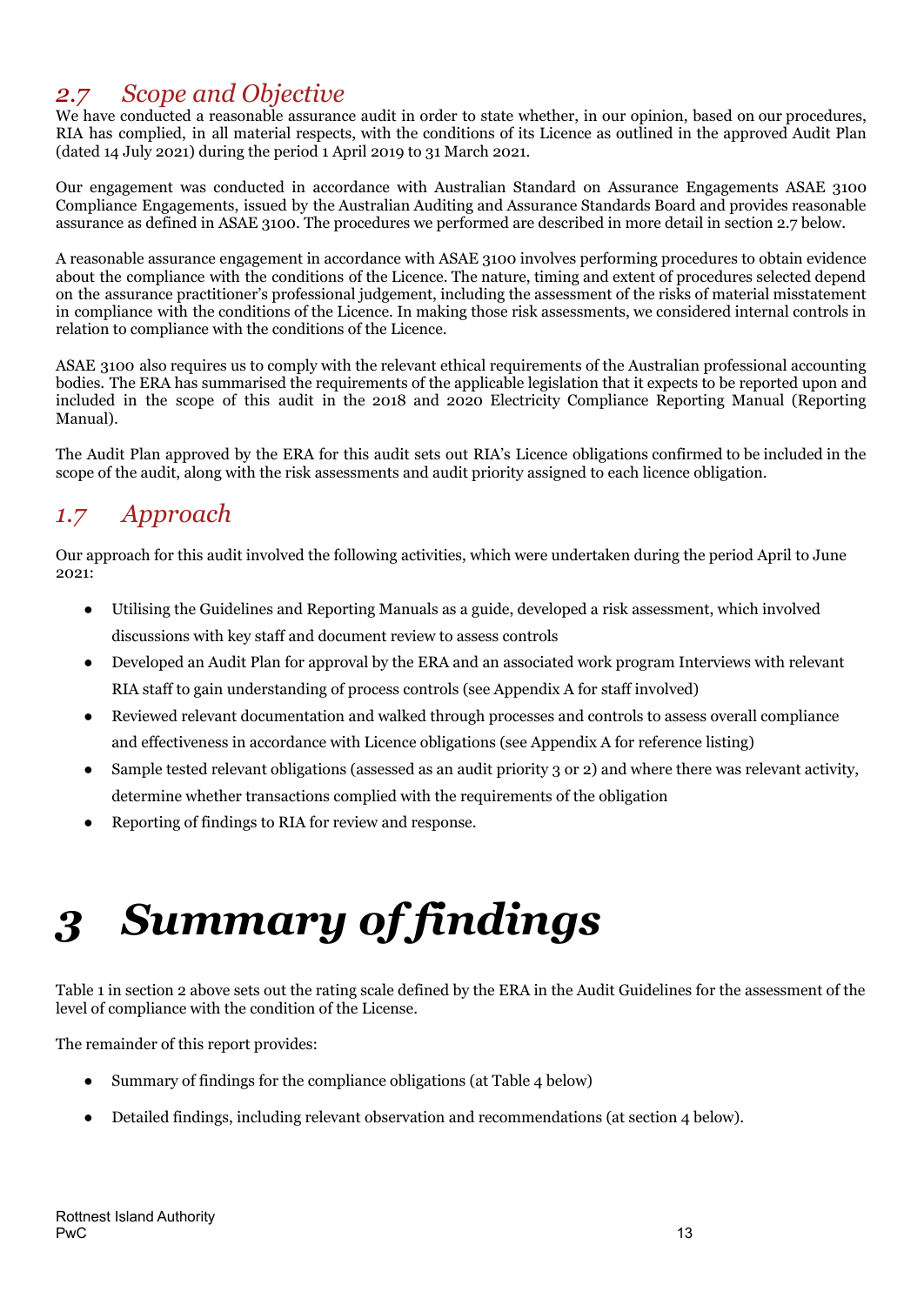### **Table 4: Performance summary table - ratings**

| <b>Licence</b><br><b>Obligation</b><br><b>Reference</b>                                          | <b>Licence condition</b>                                                                      | <b>Audit</b><br>Priority |   | <b>Controls Rating</b> |  |   | <b>Compliance</b> |   |  |  |  |           |
|--------------------------------------------------------------------------------------------------|-----------------------------------------------------------------------------------------------|--------------------------|---|------------------------|--|---|-------------------|---|--|--|--|-----------|
| No.                                                                                              |                                                                                               |                          | A | B                      |  | D | <b>NP</b>         |   |  |  |  | <b>NR</b> |
| <b>Type 1 Reporting Obligations for all Licence Types</b>                                        |                                                                                               |                          |   |                        |  |   |                   |   |  |  |  |           |
| 127                                                                                              | Distribution Licence, condition 6.9.1<br>Integrated Regional Licence,<br>condition 6.9.1      | $\overline{4}$           |   |                        |  |   |                   |   |  |  |  |           |
| 234                                                                                              | Code of Conduct, clause 7.6                                                                   | 4                        |   |                        |  |   | ✓                 |   |  |  |  | ✓         |
| 10 Electricity Industry (Obligation to Connect) Regulations - Licence Conditions and Obligations |                                                                                               |                          |   |                        |  |   |                   |   |  |  |  |           |
| 72                                                                                               | Electricity Industry (Obligation to Connect) Regulations, regulation 4                        | $\overline{4}$           |   |                        |  |   | $\checkmark$      |   |  |  |  | ✓         |
| 73                                                                                               | Electricity Industry (Obligation to Connect) Regulations, regulation 5(5)                     | $\overline{4}$           |   |                        |  |   | ✓                 |   |  |  |  | ✓         |
| 74                                                                                               | Electricity Industry (Obligation to Connect) Regulations, regulation 5(6)                     | $\overline{4}$           |   |                        |  |   | ✓                 |   |  |  |  | ✓         |
| 75                                                                                               | Electricity Industry (Obligation to Connect) Regulations, regulation 6                        | $\overline{4}$           |   |                        |  |   | ✓                 |   |  |  |  |           |
| 76                                                                                               | Electricity Industry (Obligation to Connect) Regulations, regulation $7(1)$                   | $\overline{4}$           | ✓ |                        |  |   |                   |   |  |  |  |           |
| 77                                                                                               | Electricity Industry (Obligation to Connect) Regulations, regulation 8                        | $\overline{4}$           | ✓ |                        |  |   |                   |   |  |  |  | ✓         |
|                                                                                                  | 11 Electricity Industry (Customer Contracts) Regulations - Licence Conditions and Obligations |                          |   |                        |  |   |                   |   |  |  |  |           |
| 78                                                                                               | Electricity Industry Act, section 51                                                          | 4                        | ✓ |                        |  |   |                   | ✓ |  |  |  |           |
| 100                                                                                              | Electricity Industry (Customer Contracts) Regulations, regulation 38                          | 4                        |   |                        |  |   | ✓                 |   |  |  |  |           |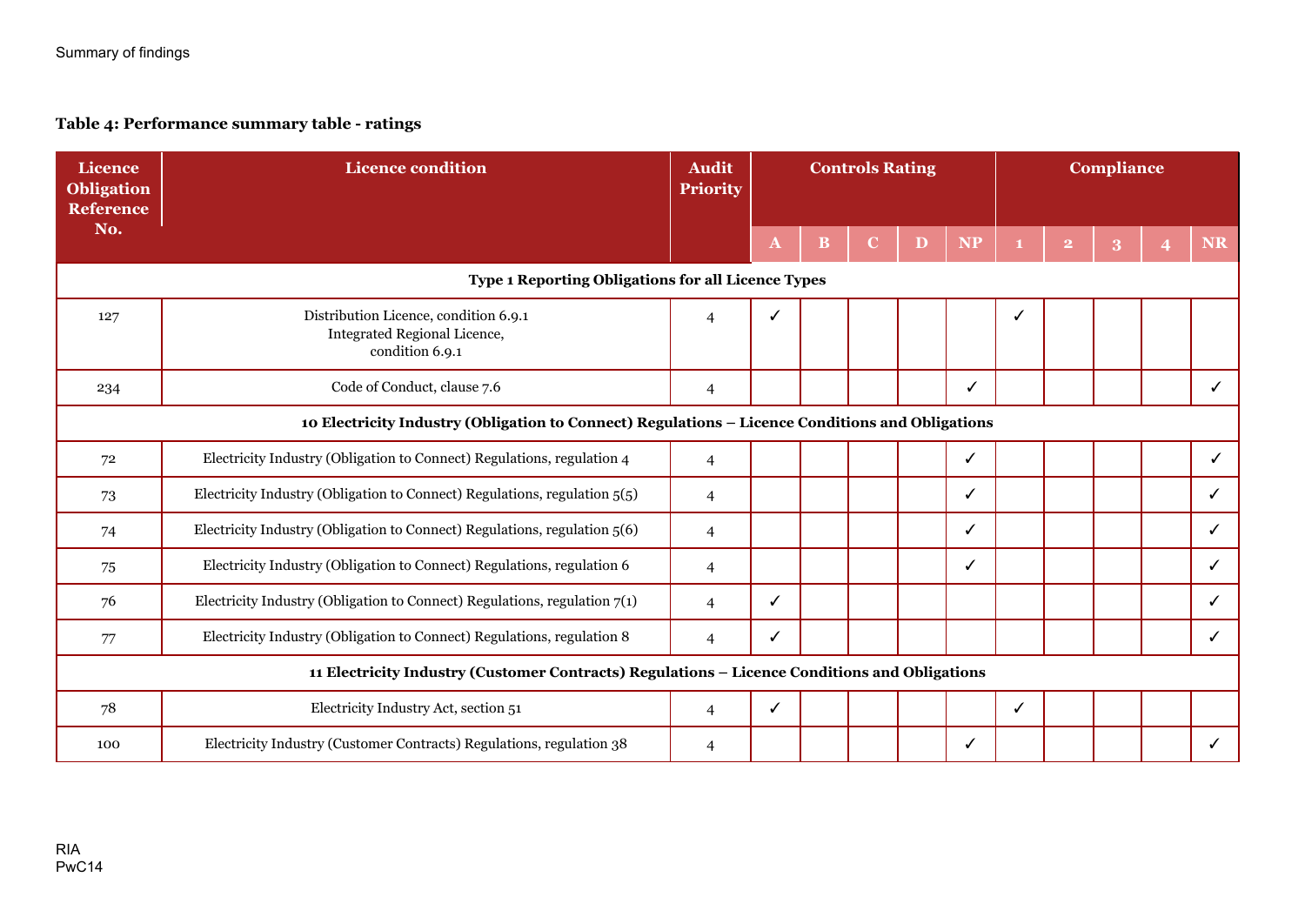| Licence<br><b>Obligation</b><br><b>Reference</b> | <b>Licence Condition</b>                                                                                      | <b>Audit</b><br><b>Priority</b> | <b>Controls Rating</b> |              |             |   | Compliance   |   |                         |   |                |              |
|--------------------------------------------------|---------------------------------------------------------------------------------------------------------------|---------------------------------|------------------------|--------------|-------------|---|--------------|---|-------------------------|---|----------------|--------------|
| No.                                              |                                                                                                               |                                 | $\mathbf{A}$           | $\, {\bf B}$ | $\mathbf C$ | D | NP           |   | $\overline{\mathbf{2}}$ | 3 | $\overline{4}$ | <b>NR</b>    |
|                                                  | 12 Electricity Industry Act - Licence Conditions and Obligations                                              |                                 |                        |              |             |   |              |   |                         |   |                |              |
| 101                                              | Electricity Industry Act, section 13(1)                                                                       | $\overline{4}$                  |                        |              |             |   | ✓            | ✓ |                         |   |                |              |
| 102                                              | Electricity Industry Act, section 14(1)(a)                                                                    | 5                               |                        |              |             |   | ✓            | ✓ |                         |   |                |              |
| 103                                              | Electricity Industry Act, section 14(1)(b)                                                                    | 5                               |                        |              |             |   | ✓            |   |                         |   |                | ✓            |
| 104                                              | Electricity Industry Act, section $14(1)(c)$                                                                  | 4                               |                        |              |             |   | ✓            | ✓ |                         |   |                |              |
| 105                                              | Electricity Industry Act, section 17(1) Economic Regulation Authority<br>(Licensing Funding) Regulations 2014 | $\overline{4}$                  |                        |              |             |   | √            |   |                         |   |                |              |
| 106                                              | Electricity Industry Act, section 31(3)                                                                       | $\overline{4}$                  | ✓                      |              |             |   |              |   |                         |   |                | $\checkmark$ |
| 108                                              | Electricity Industry Act, section 54(1)                                                                       | 4                               |                        |              |             |   | $\checkmark$ | ✓ |                         |   |                |              |
| 109                                              | Electricity Industry Act, section 54(2)                                                                       | $\overline{4}$                  |                        |              |             |   | ✓            |   |                         |   |                | $\checkmark$ |
| 111                                              | Electricity Industry Act, section 101                                                                         | $\sqrt{5}$                      |                        |              |             |   | ✓            | ✓ |                         |   |                |              |
|                                                  | 13 Electricity Licences - Licence Conditions and Obligations                                                  |                                 |                        |              |             |   |              |   |                         |   |                |              |
| 116                                              | Integrated Regional Licence, condition 6.4.2<br>Retail Licence, condition 6.4.2                               | $\,$ 5 $\,$                     |                        |              |             |   | ✓            |   |                         |   |                | $\checkmark$ |
| 117                                              | Integrated Regional Licence, condition 6.4.3<br>Retail Licence, condition 6.4.3                               | 5                               |                        |              |             |   | ✓            |   |                         |   |                | $\checkmark$ |
| 118                                              | Integrated Regional Licence, condition 6.5.1<br>Retail Licence, condition 6.5.1                               | 4                               |                        |              |             |   | ✓            |   |                         |   |                | $\checkmark$ |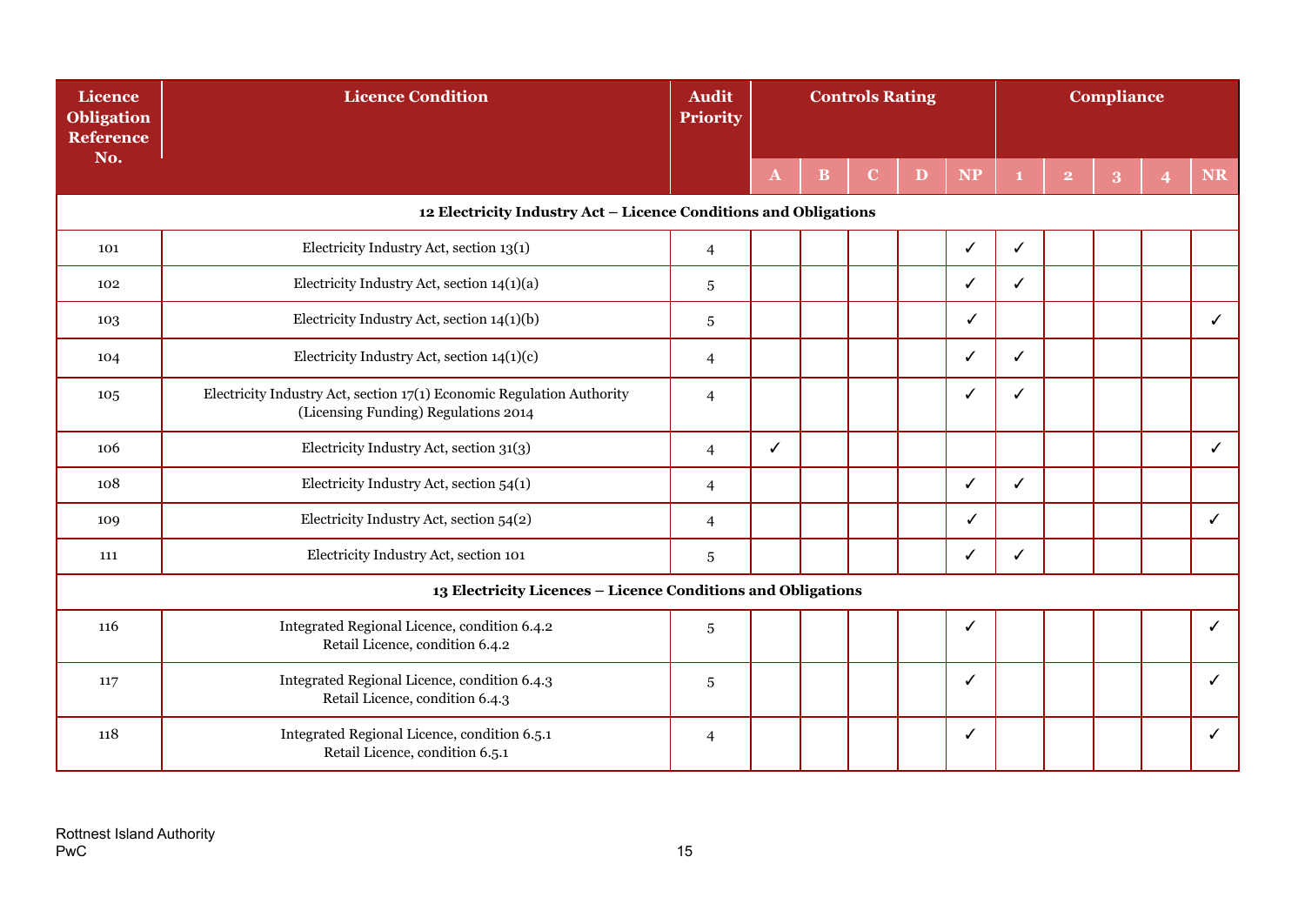| <b>Licence</b><br><b>Obligation</b><br><b>Reference</b> | <b>Licence Condition</b>                                                                                                                                                                                                                                   | <b>Audit</b><br>Priority | <b>Controls Rating</b> |          |             |   |           | <b>Compliance</b> |                         |   |                         |           |
|---------------------------------------------------------|------------------------------------------------------------------------------------------------------------------------------------------------------------------------------------------------------------------------------------------------------------|--------------------------|------------------------|----------|-------------|---|-----------|-------------------|-------------------------|---|-------------------------|-----------|
| No.                                                     |                                                                                                                                                                                                                                                            |                          | $\mathbf{A}$           | $\bf{B}$ | $\mathbf C$ | D | <b>NP</b> |                   | $\overline{\mathbf{2}}$ | 3 | $\overline{\mathbf{4}}$ | <b>NR</b> |
| 119                                                     | Distribution Licence, condition 4.3.1 Generation Licence, condition 4.3.1<br>Integrated Regional Licence, condition 4.3.1<br>Retail Licence, condition 4.3.1<br>Transmission Licence, condition 4.3.1                                                      | $\overline{\mathcal{L}}$ |                        |          |             |   | J         |                   |                         |   |                         |           |
| 121                                                     | Distribution Licence, condition 5.3.2 Generation Licence, condition 5.3.2<br>Integrated Regional Licence, condition 5.3.2<br>Retail Licence, condition 5.3.2<br>Transmission Licence, condition 5.3.2                                                      | $\overline{4}$           |                        |          |             |   | ✓         |                   |                         |   |                         |           |
| 122                                                     | Distribution Licence, condition 5.1.5 Generation Licence, condition 5.1.5<br>Integrated Regional Licence, condition 5.1.5<br>Transmission Licence, condition 5.1.5                                                                                         | $\overline{4}$           |                        |          |             |   | ✓         | ℐ                 |                         |   |                         |           |
| 123                                                     | Distribution Licence, condition 4.4.1 Generation Licence, condition 4.4.1<br>Integrated Regional Licence, condition 4.4.1<br>Retail Licence, condition 4.4.1<br>Transmission Licence, condition 4.4.1                                                      | $\overline{4}$           |                        |          |             |   | ✓         |                   |                         |   |                         | ✓         |
| 124                                                     | Distribution Licence, condition 4.5.1 Generation Licence, condition 4.5.1<br>Integrated Regional Licence, condition 4.5.1<br>Retail Licence, condition 4.5.1<br>Transmission Licence, condition 4.5.1                                                      | 3                        | ✓                      |          |             |   |           | ✓                 |                         |   |                         |           |
| 125                                                     | Distribution Licence, condition 3.8.1 and 3.8.2<br>Generation Licence, condition 3.8.1 and 3.8.2<br>Integrated Regional Licence, condition 3.8.1 and 3.8.2<br>Retail Licence, condition 3.8.1 and 3.8.2<br>Transmission Licence, condition 3.8.1 and 3.8.2 | $\overline{4}$           | ✓                      |          |             |   |           | ✓                 |                         |   |                         |           |
| 126                                                     | Distribution Licence, condition 3.7.1<br>Generation Licence, condition 3.7.1<br>Integrated Regional Licence, condition 3.7.1<br>Retail Licence, condition 3.7.1<br>Transmission Licence, condition 3.7.1                                                   | 4                        | ✓                      |          |             |   |           | ✓                 |                         |   |                         |           |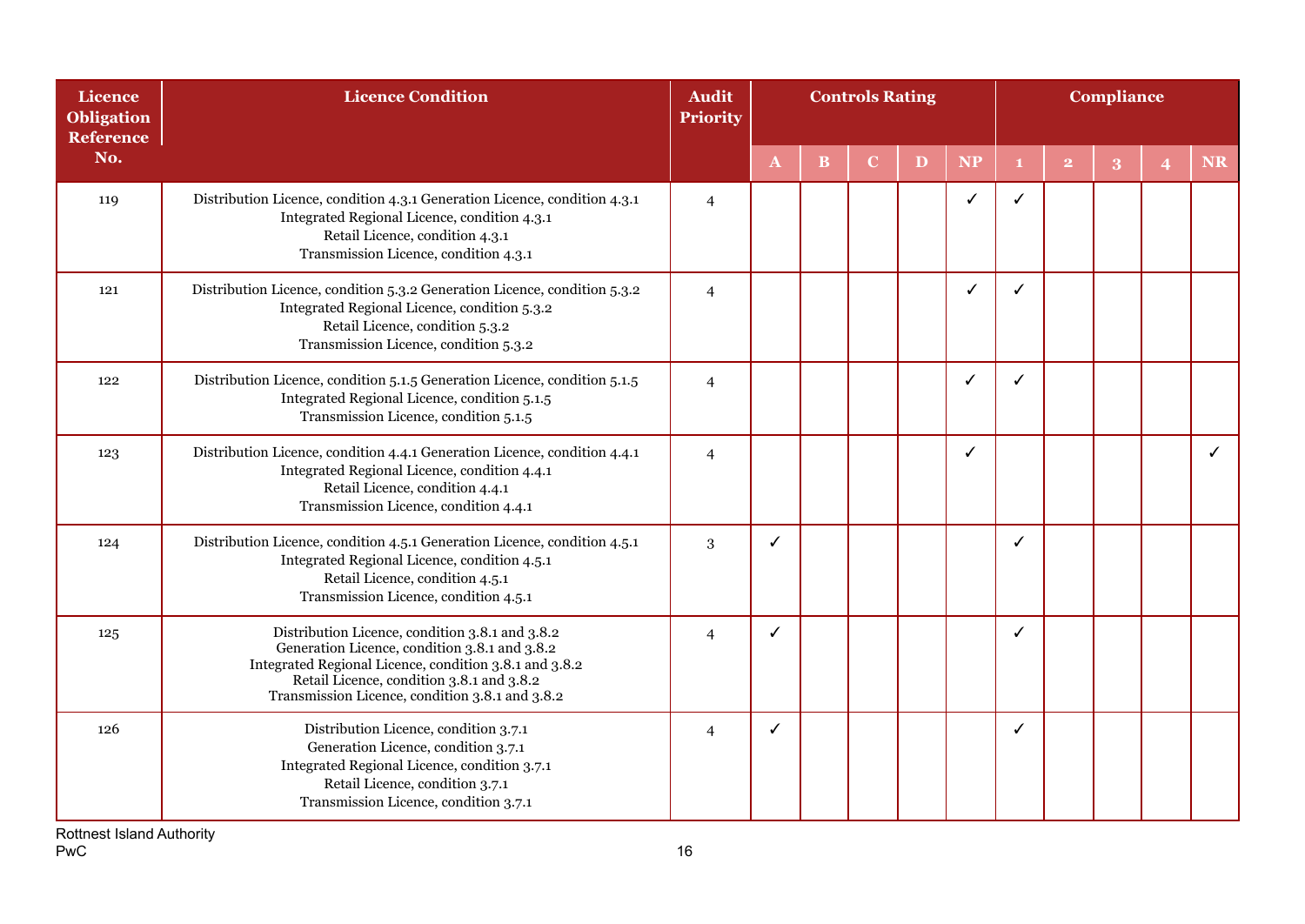| Licence                                      | <b>Licence Condition</b><br><b>Audit</b><br><b>Controls Rating</b><br>Priority                                    |                |              |   |   |   |              | <b>Compliance</b> |                |   |   |              |
|----------------------------------------------|-------------------------------------------------------------------------------------------------------------------|----------------|--------------|---|---|---|--------------|-------------------|----------------|---|---|--------------|
| <b>Obligation</b><br><b>Reference</b><br>No. |                                                                                                                   |                | $\mathbf{A}$ | B | C | D | <b>NP</b>    |                   | $\overline{2}$ | 3 | 4 | <b>NR</b>    |
|                                              | 14 Code of Conduct - Licence Conditions and Obligations                                                           |                |              |   |   |   |              |                   |                |   |   |              |
|                                              | <b>Marketing</b>                                                                                                  |                |              |   |   |   |              |                   |                |   |   |              |
| 130                                          | Code of Conduct, clause 2.2(1) Integrated Regional Licence, condition 6.3.1<br>Retail Licence, condition 6.3.1    | $\overline{4}$ |              |   |   |   | ✓            | ✓                 |                |   |   |              |
| 131                                          | Code of Conduct, clause 2.2(2)<br>Integrated Regional Licence, condition 6.3.1<br>Retail Licence, condition 6.3.1 | 3              | ✓            |   |   |   |              |                   | ✓              |   |   |              |
| 132                                          | Code of Conduct, clause 2.3(1)<br>Integrated Regional Licence, condition 6.3.1<br>Retail Licence, condition 6.3.1 | $\overline{4}$ |              |   |   |   | $\checkmark$ |                   |                |   |   | $\checkmark$ |
| 133                                          | Code of Conduct, clause 2.3(2)<br>Integrated Regional Licence, condition 6.3.1<br>Retail Licence, condition 6.3.1 | $\overline{4}$ |              |   |   |   | ✓            |                   |                |   |   | $\checkmark$ |
| 135                                          | Code of Conduct, clause 2.3(5)<br>Integrated Regional Licence, condition 6.3.1<br>Retail Licence, condition 6.3.1 | 4              |              |   |   |   | ✓            |                   |                |   |   | $\checkmark$ |
| 137                                          | Code of Conduct, clause 2.4(2)<br>Integrated Regional Licence, condition 6.3.1<br>Retail Licence, condition 6.3.1 | 4              |              |   |   |   | ✓            |                   |                |   |   |              |
| 138                                          | Code of Conduct, clause 2.5(1)<br>Integrated Regional Licence, condition 6.3.1<br>Retail Licence, condition 6.3.1 | $\overline{4}$ |              |   |   |   | ✓            |                   |                |   |   | $\checkmark$ |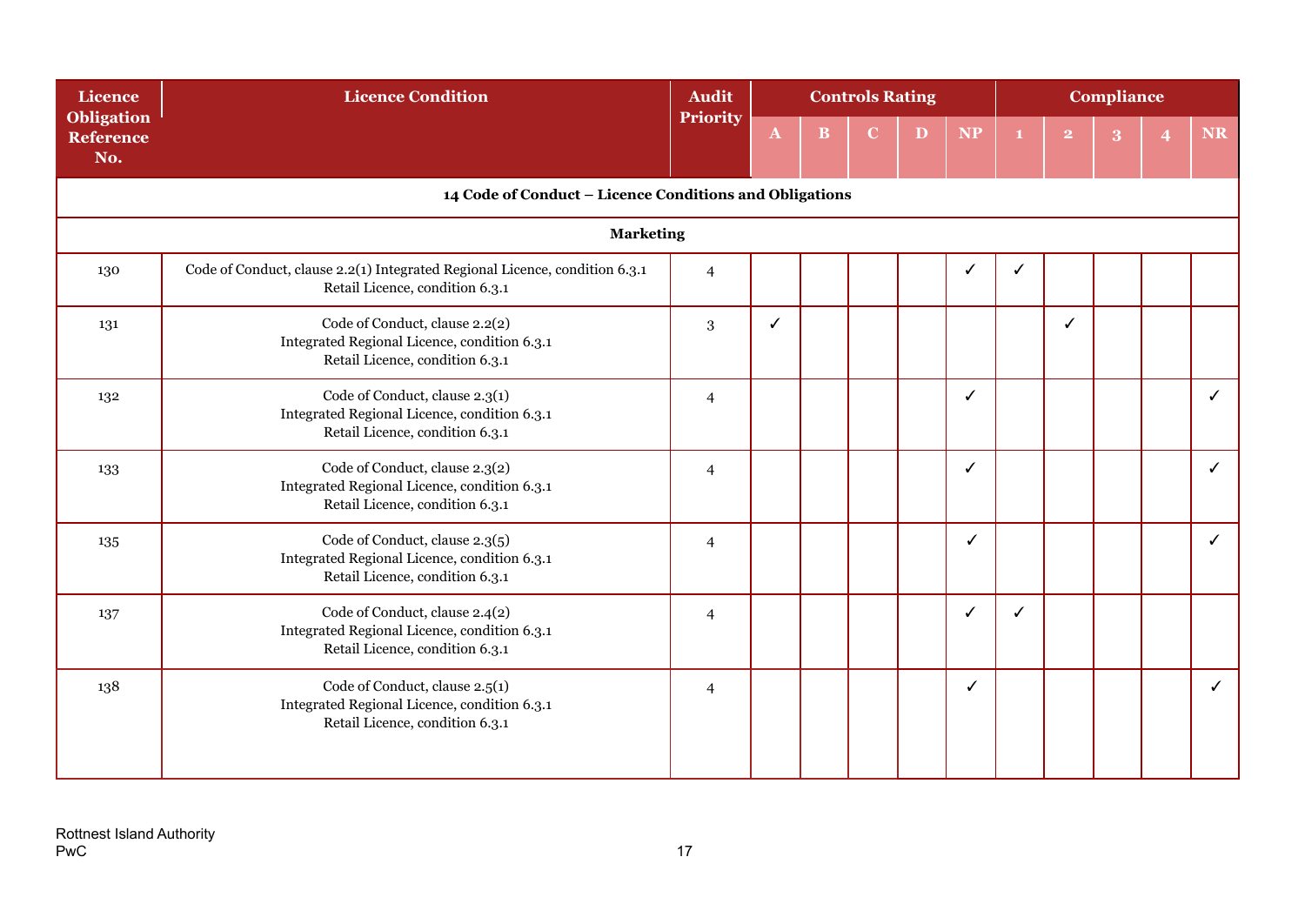| Licence                               | <b>Licence Condition</b>       | <b>Audit</b>             |              |          | <b>Controls Rating</b> |   |              |              |                | <b>Compliance</b> |              |
|---------------------------------------|--------------------------------|--------------------------|--------------|----------|------------------------|---|--------------|--------------|----------------|-------------------|--------------|
| <b>Obligation</b><br>Reference<br>No. |                                | <b>Priority</b>          | $\mathbf{A}$ | $\bf{B}$ | C                      | D | <b>NP</b>    |              | $\overline{2}$ |                   | NR           |
|                                       | <b>Billing</b>                 |                          |              |          |                        |   |              |              |                |                   |              |
| 145                                   | Code of Conduct, clause 4.1    | $\overline{4}$           | $\checkmark$ |          |                        |   |              | $\checkmark$ |                |                   |              |
| 146                                   | Code of Conduct, clause 4.2(1) | $\overline{4}$           |              |          |                        |   | ✓            |              |                |                   | $\checkmark$ |
| 147                                   | Code of Conduct, clause 4.2(2) | $\overline{4}$           |              |          |                        |   | $\checkmark$ |              |                |                   | $\checkmark$ |
| 148                                   | Code of Conduct, clause 4.2(3) | $\overline{\mathcal{L}}$ |              |          |                        |   | ✓            |              |                |                   | ✓            |
| 149                                   | Code of Conduct, clause 4.2(4) | $\overline{4}$           |              |          |                        |   | ✓            |              |                |                   | ✓            |
| 150                                   | Code of Conduct, clause 4.2(5) | $\overline{4}$           |              |          |                        |   | $\checkmark$ |              |                |                   | ✓            |
| 151                                   | Code of Conduct, clause 4.2(6) | $\overline{4}$           |              |          |                        |   | $\checkmark$ |              |                |                   | ✓            |
| 152                                   | Code of Conduct, clause 4.3(1) | 4                        |              |          |                        |   | $\checkmark$ |              |                |                   | ✓            |
| 153                                   | Code of Conduct, clause 4.3(2) | $\overline{4}$           |              |          |                        |   | $\checkmark$ |              |                |                   | $\checkmark$ |
| 154                                   | Code of Conduct, clause 4.4    | $\overline{4}$           |              |          |                        |   | $\checkmark$ | $\checkmark$ |                |                   |              |
| 155                                   | Code of Conduct, clause 4.5(1) | 3                        | $\checkmark$ |          |                        |   |              |              | $\checkmark$   |                   |              |
| 156                                   | Code of Conduct, clause 4.5(3) | $\overline{4}$           |              |          |                        |   | $\checkmark$ |              |                |                   | ✓            |
| 157                                   | Code of Conduct, clause 4.6    | $\overline{4}$           | $\checkmark$ |          |                        |   |              | $\checkmark$ |                |                   |              |
| 158                                   | Code of Conduct, clause 4.7    | 5                        |              |          |                        |   | $\checkmark$ | $\checkmark$ |                |                   |              |
| 159                                   | Code of Conduct, clause 4.8(1) | 3                        | ✓            |          |                        |   |              |              | ✓              |                   |              |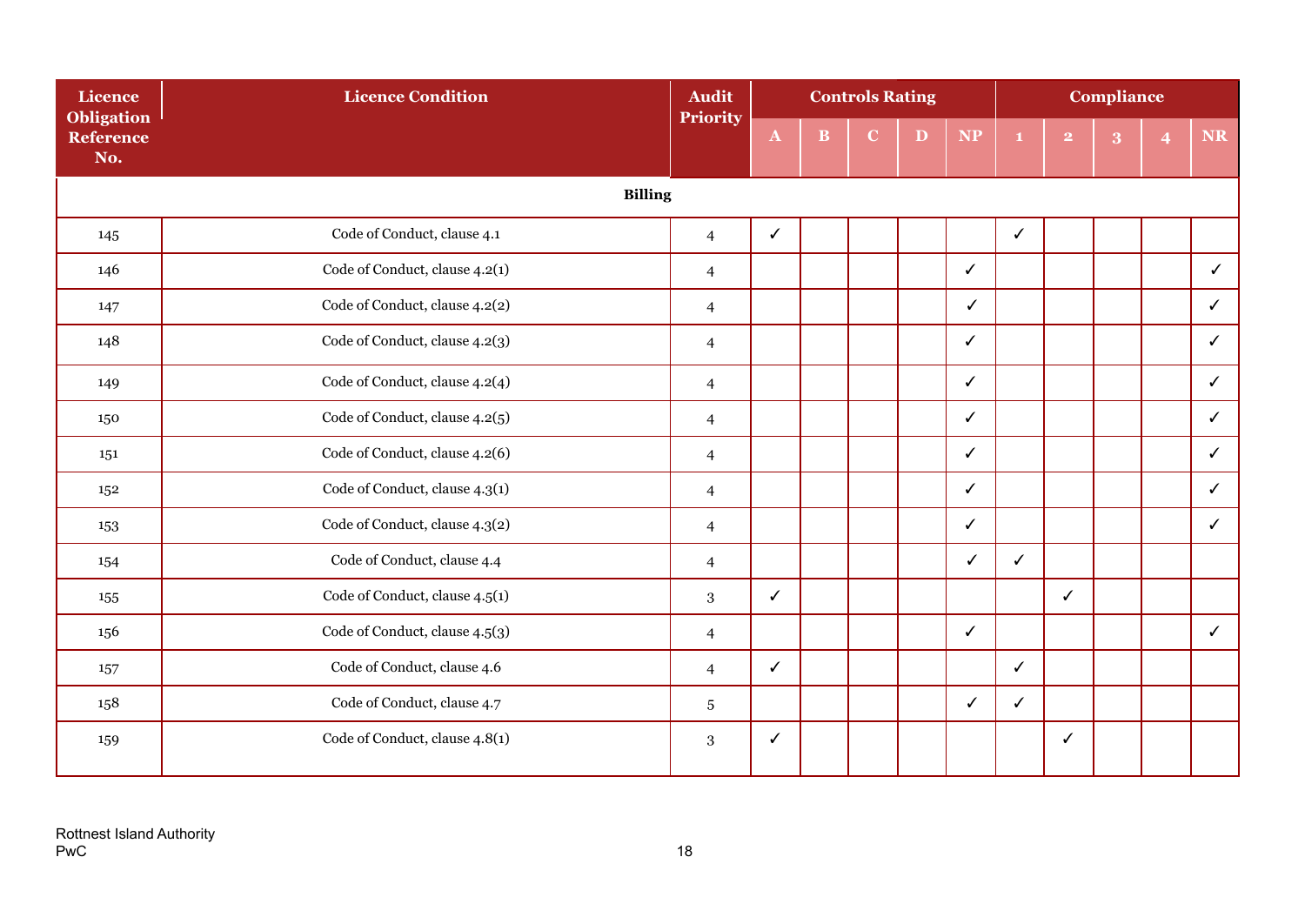| <b>Licence</b>                        | <b>Licence Condition</b>           | <b>Audit</b>   |              |              | <b>Controls Rating</b> |   |              |              |                | <b>Compliance</b> |                |              |
|---------------------------------------|------------------------------------|----------------|--------------|--------------|------------------------|---|--------------|--------------|----------------|-------------------|----------------|--------------|
| <b>Obligation</b><br>Reference<br>No. |                                    | Priority       | $\mathbf{A}$ | $\bf{B}$     | $\overline{C}$         | D | <b>NP</b>    |              | $\overline{2}$ | 3                 | $\overline{4}$ | NR           |
| 160                                   | Code of Conduct, clause 4.8(2)     | $\overline{4}$ |              | $\checkmark$ |                        |   |              |              |                | $\checkmark$      |                |              |
| 161                                   | Code of Conduct, clause 4.8(3)     | $\overline{4}$ | ✓            |              |                        |   |              |              |                |                   |                | ✓            |
| 162                                   | Code of Conduct, clause 4.9        | $\overline{4}$ | $\checkmark$ |              |                        |   |              | $\checkmark$ |                |                   |                |              |
| 163                                   | Code of Conduct, clause 4.10       | 5              |              |              |                        |   | ✓            |              |                |                   |                | ✓            |
| 164                                   | Code of Conduct, clause 4.11(1)    | $\overline{4}$ |              |              |                        |   | ✓            |              |                |                   |                | ✓            |
| 165                                   | Code of Conduct, clause 4.11(2)    | $\overline{4}$ |              |              |                        |   | $\checkmark$ |              |                |                   |                | ✓            |
| 166                                   | Code of Conduct, clause 4.12(1)    | $\overline{4}$ |              |              |                        |   | $\checkmark$ |              |                |                   |                | $\checkmark$ |
| 167                                   | Code of Conduct, clause 4.13       | $\overline{4}$ |              |              |                        |   | $\checkmark$ |              |                |                   |                | $\checkmark$ |
| 168                                   | Code of Conduct, clause 4.14(1)    | $\sqrt{5}$     |              |              |                        |   | $\checkmark$ |              |                |                   |                | ✓            |
| 169                                   | Code of Conduct, clause 4.14(2)    | $\overline{4}$ |              |              |                        |   | $\checkmark$ |              |                |                   |                | ✓            |
| 170                                   | Code of Conduct, clause 4.14(3)    | $\overline{4}$ |              |              |                        |   | $\checkmark$ |              |                |                   |                | ✓            |
| 171                                   | Code of Conduct, clause 4.15       | $\overline{4}$ |              |              |                        |   | ✓            | ✓            |                |                   |                |              |
| 172                                   | Code of Conduct, clause 4.16(1)(a) | 3              | $\checkmark$ |              |                        |   |              |              |                |                   |                | ✓            |
| 173                                   | Code of Conduct, clause 4.16(1)(b) | $\overline{4}$ |              |              |                        |   | ✓            | $\checkmark$ |                |                   |                |              |
| 174                                   | Code of Conduct, clause 4.16(2)    | $\overline{4}$ |              |              |                        |   | $\checkmark$ | ✓            |                |                   |                |              |
| 175                                   | Code of Conduct, clause 4.16(3)    | $\overline{4}$ |              |              |                        |   | ✓            |              |                |                   |                | ✓            |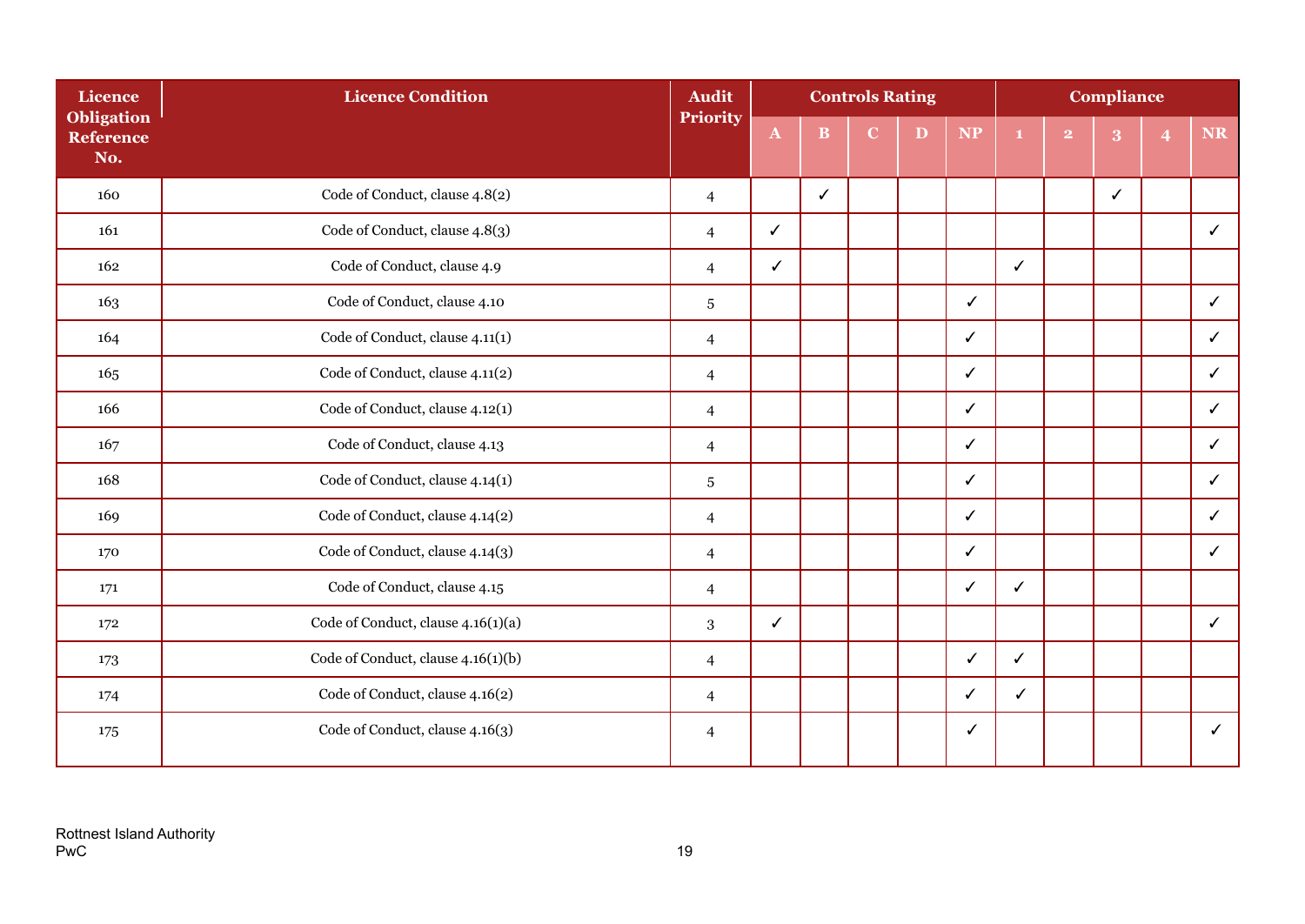| Licence<br><b>Obligation</b> | <b>Licence Condition</b>             | <b>Audit</b><br><b>Priority</b> |              |   | <b>Controls Rating</b> |   |              |              |                | <b>Compliance</b> |   |              |
|------------------------------|--------------------------------------|---------------------------------|--------------|---|------------------------|---|--------------|--------------|----------------|-------------------|---|--------------|
| <b>Reference</b><br>No.      |                                      |                                 | $\mathbf{A}$ | B | C                      | D | <b>NP</b>    |              | $\overline{2}$ | 3                 | 4 | NR           |
| 176                          | Code of Conduct, clause 4.17(2)      | $\overline{4}$                  |              |   |                        |   | $\checkmark$ |              |                |                   |   | $\checkmark$ |
| 176A.                        | Code of Conduct, clause 4.17(3)      | 5                               |              |   |                        |   | ✓            |              |                |                   |   | $\checkmark$ |
| 177                          | Code of Conduct, clause 4.18(2)      | $\sqrt{5}$                      |              |   |                        |   | $\checkmark$ |              |                |                   |   | $\checkmark$ |
| 178                          | Code of Conduct, clause 4.18(3)      | $\overline{4}$                  |              |   |                        |   | $\checkmark$ |              |                |                   |   | $\checkmark$ |
| 179                          | Code of Conduct, clause 4.18(4)      | $\sqrt{5}$                      |              |   |                        |   | ✓            |              |                |                   |   | $\checkmark$ |
| 180                          | Code of Conduct, clause 4.18(6)      | $\sqrt{5}$                      |              |   |                        |   | ✓            |              |                |                   |   | $\checkmark$ |
| 181                          | Code of Conduct, clause 4.18(7)      | 5                               |              |   |                        |   | ✓            |              |                |                   |   | ✓            |
| 182                          | Code of Conduct, clause 4.19(1)      | 4                               |              |   |                        |   | ✓            |              |                |                   |   | $\checkmark$ |
| 183                          | Code of Conduct, clause 4.19(2)      | 5                               |              |   |                        |   | ✓            |              |                |                   |   | ✓            |
| 184                          | Code of Conduct, clause 4.19(3)      | $\overline{4}$                  |              |   |                        |   | ✓            |              |                |                   |   | ✓            |
| 185                          | Code of Conduct, clause 4.19(4)      | $\sqrt{5}$                      |              |   |                        |   | $\checkmark$ |              |                |                   |   | $\checkmark$ |
| 186                          | Code of Conduct, clause 4.19(7)      | $\sqrt{5}$                      |              |   |                        |   | $\checkmark$ |              |                |                   |   | ✓            |
|                              | Payment                              |                                 |              |   |                        |   |              |              |                |                   |   |              |
| 187                          | Electricity Industry Act, section 82 | $\overline{4}$                  |              |   |                        |   | ✓            | $\checkmark$ |                |                   |   |              |
| 188                          | Electricity Industry Act, section 82 | $\overline{4}$                  |              |   |                        |   | ✓            | ✓            |                |                   |   |              |
| 189                          | Electricity Industry Act, section 82 | $\overline{4}$                  |              |   |                        |   | ✓            |              |                |                   |   | $\checkmark$ |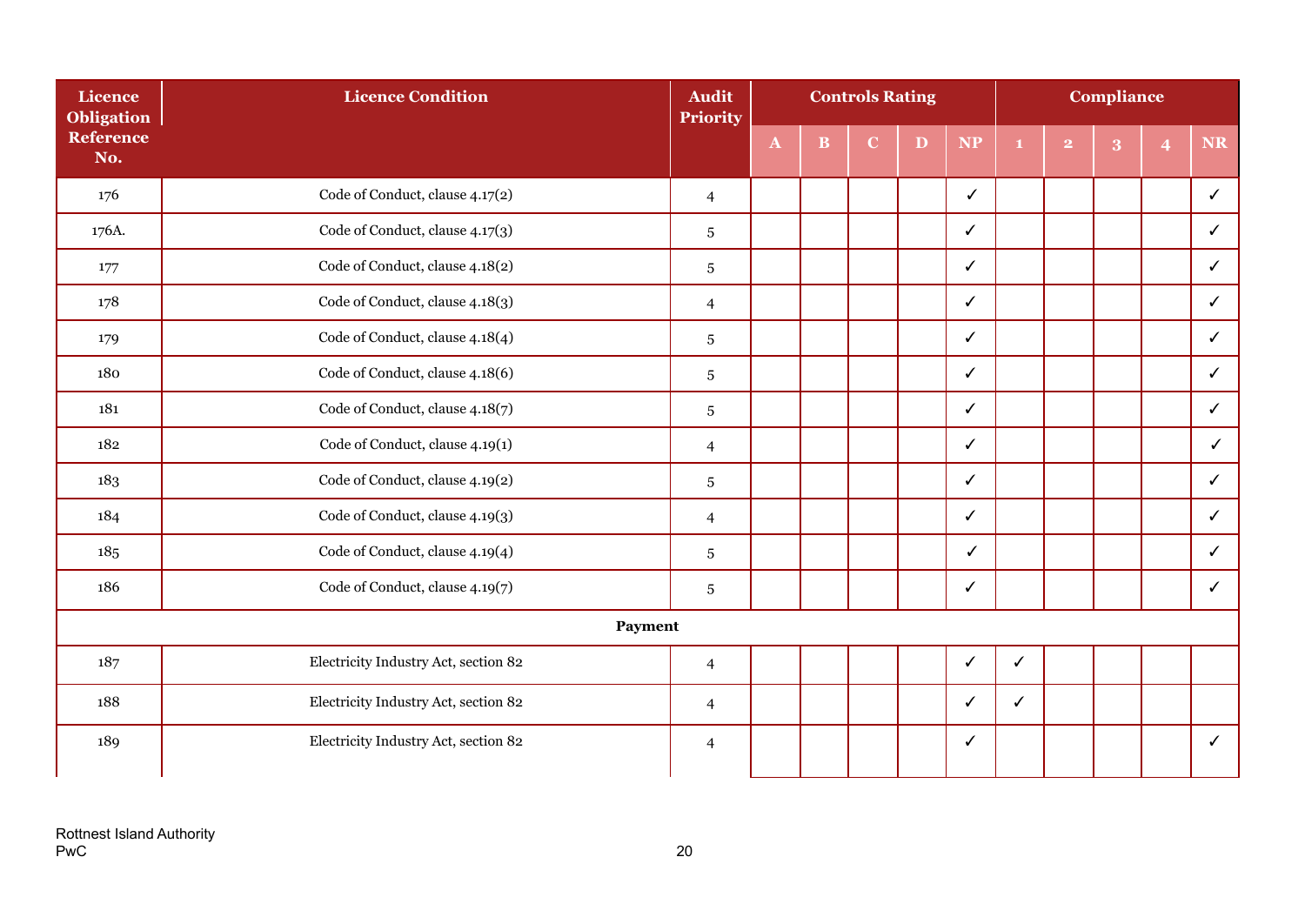| <b>Licence</b>                               | <b>Licence Condition</b>                                                                                                                                                                                                                                                                                                                               | <b>Audit</b>   | <b>Controls Rating</b><br>Priority |   |             |   |              |  |                | <b>Compliance</b> |   |              |
|----------------------------------------------|--------------------------------------------------------------------------------------------------------------------------------------------------------------------------------------------------------------------------------------------------------------------------------------------------------------------------------------------------------|----------------|------------------------------------|---|-------------|---|--------------|--|----------------|-------------------|---|--------------|
| <b>Obligation</b><br><b>Reference</b><br>No. |                                                                                                                                                                                                                                                                                                                                                        |                | ${\bf A}$                          | B | $\mathbf C$ | D | <b>NP</b>    |  | $\overline{2}$ | 3                 | 4 | <b>NR</b>    |
| 190                                          | Electricity Industry Act, section 82                                                                                                                                                                                                                                                                                                                   | $\overline{4}$ |                                    |   |             |   | $\checkmark$ |  |                |                   |   | $\checkmark$ |
| 193                                          | Electricity Industry Act, section 82                                                                                                                                                                                                                                                                                                                   | $\overline{4}$ |                                    |   |             |   | ✓            |  |                |                   |   | ✓            |
| 194                                          | Electricity Industry Act, section 82                                                                                                                                                                                                                                                                                                                   | $\overline{4}$ |                                    |   |             |   | ✓            |  |                |                   |   | $\checkmark$ |
| 197                                          | Electricity Industry Act, section 82                                                                                                                                                                                                                                                                                                                   | $\overline{4}$ |                                    |   |             |   | ✓            |  |                |                   |   | $\checkmark$ |
| 198                                          | Electricity Industry Act, section 82                                                                                                                                                                                                                                                                                                                   | $\overline{4}$ |                                    |   |             |   | ✓            |  |                |                   |   | $\checkmark$ |
| 199                                          | Electricity Industry Act, section 82                                                                                                                                                                                                                                                                                                                   | $\overline{4}$ |                                    |   |             |   | ✓            |  |                |                   |   | $\checkmark$ |
| 201                                          | Electricity Industry Act, section 82                                                                                                                                                                                                                                                                                                                   | $\overline{4}$ |                                    |   |             |   | ✓            |  |                |                   |   | ✓            |
| 201A.                                        | Electricity Industry Act, section 82                                                                                                                                                                                                                                                                                                                   | $\overline{4}$ |                                    |   |             |   | $\checkmark$ |  |                |                   |   | $\checkmark$ |
|                                              | Payment difficulties & financial hardship - As mentioned in the Post Audit Implementation plan for 2021, obligations under this section are not rated and not Applicable-There are<br>no residential customers on Rottnest Island and Rottnest Island confirmed to the Authority in 2015 that it is not required to submit a Financial Hardship Policy |                |                                    |   |             |   |              |  |                |                   |   |              |
|                                              | Disconnection & interruption                                                                                                                                                                                                                                                                                                                           |                |                                    |   |             |   |              |  |                |                   |   |              |
| 229                                          | Electricity Industry Act, section 82                                                                                                                                                                                                                                                                                                                   | $\overline{4}$ | ✓                                  |   |             |   |              |  |                |                   |   | $\checkmark$ |
| 230                                          | Electricity Industry Act, section 82                                                                                                                                                                                                                                                                                                                   | $\overline{4}$ | ✓                                  |   |             |   |              |  |                |                   |   | $\checkmark$ |
| 232                                          | Electricity Industry Act, section 82                                                                                                                                                                                                                                                                                                                   | $\overline{4}$ | $\checkmark$                       |   |             |   |              |  |                |                   |   | $\checkmark$ |
| 233                                          | Electricity Industry Act, section 82                                                                                                                                                                                                                                                                                                                   | $\overline{4}$ | ✓                                  |   |             |   |              |  |                |                   |   | ✓            |
| 234                                          | Electricity Industry Act, section 82                                                                                                                                                                                                                                                                                                                   | $\overline{4}$ |                                    |   |             |   | ✓            |  |                |                   |   | ✓            |
|                                              | Reconnection                                                                                                                                                                                                                                                                                                                                           |                |                                    |   |             |   |              |  |                |                   |   |              |
| 242                                          | Electricity Industry Act, section 82                                                                                                                                                                                                                                                                                                                   | 4              | ✓                                  |   |             |   |              |  |                |                   |   | $\checkmark$ |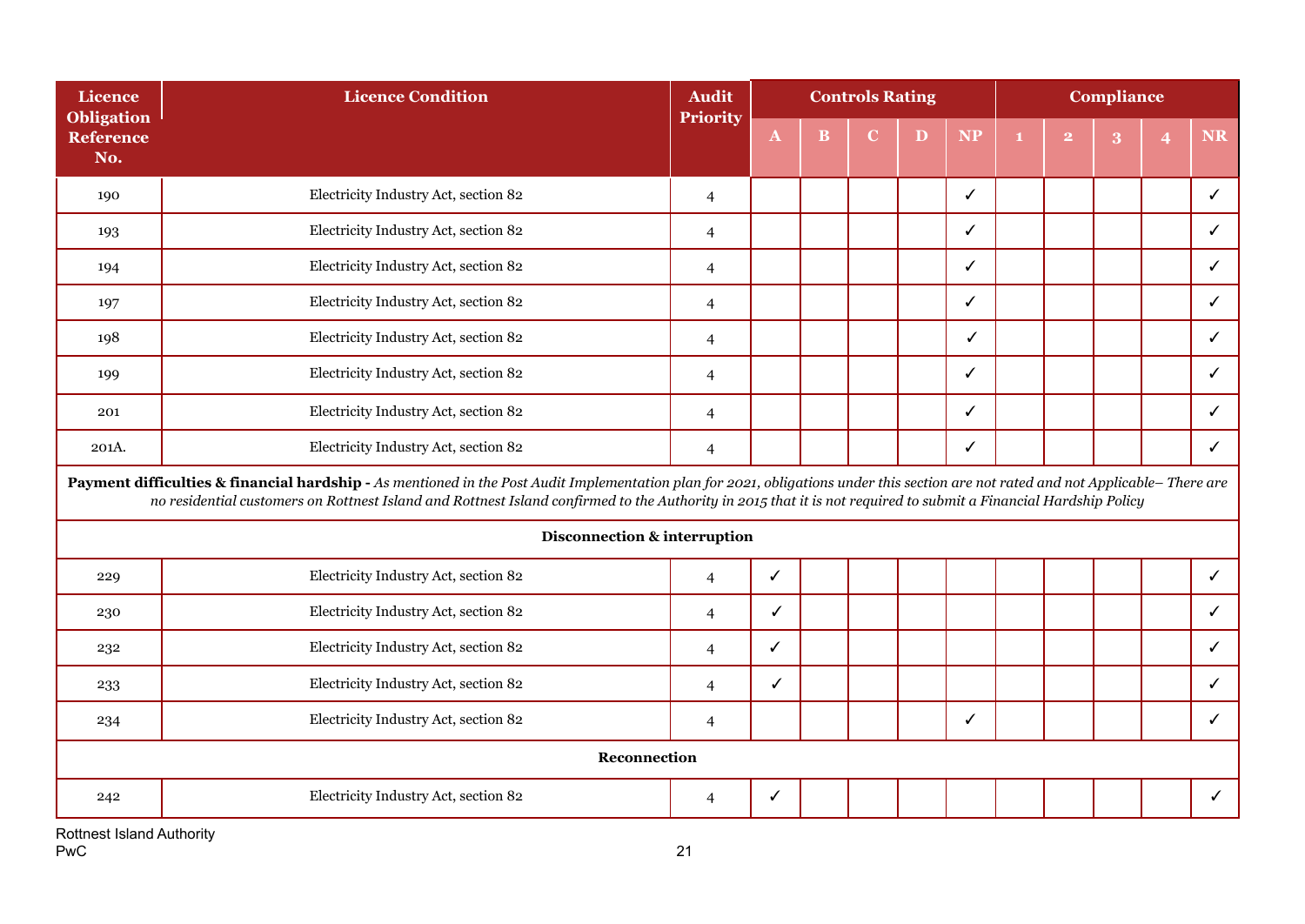| <b>Licence</b>                               | <b>Licence condition</b>               | <b>Audit</b>   |              |              | <b>Controls Rating</b> |   |              |              |                | <b>Compliance</b> |              |
|----------------------------------------------|----------------------------------------|----------------|--------------|--------------|------------------------|---|--------------|--------------|----------------|-------------------|--------------|
| <b>Obligation</b><br><b>Reference</b><br>No. |                                        | Priority       | $\mathbf{A}$ | $\mathbf{B}$ | $\overline{C}$         | D | <b>NP</b>    |              | $\overline{2}$ | 3                 | <b>NR</b>    |
| 244                                          | Electricity Industry Act, section 82   | $\overline{4}$ | ✓            |              |                        |   |              |              |                |                   | ✓            |
|                                              | <b>Information &amp; communication</b> |                |              |              |                        |   |              |              |                |                   |              |
| 272                                          | Electricity Industry Act, section 82   | $\overline{4}$ | $\checkmark$ |              |                        |   |              | $\checkmark$ |                |                   |              |
| 273                                          | Electricity Industry Act, section 82   | $\overline{4}$ |              |              |                        |   | $\checkmark$ |              |                |                   | $\checkmark$ |
| 274                                          | Electricity Industry Act, section 82   | $\overline{4}$ |              |              |                        |   | $\checkmark$ |              |                |                   | ✓            |
| 275                                          | Electricity Industry Act, section 82   | $\overline{4}$ |              |              |                        |   | $\checkmark$ |              |                |                   | ✓            |
| 276                                          | Electricity Industry Act, section 82   | $\overline{4}$ |              |              |                        |   | ✓            |              |                |                   | ✓            |
| 277                                          | Electricity Industry Act, section 82   | $\overline{4}$ |              |              |                        |   | $\checkmark$ |              |                |                   | $\checkmark$ |
| 278                                          | Electricity Industry Act, section 82   | $\overline{4}$ |              |              |                        |   | $\checkmark$ | $\checkmark$ |                |                   |              |
| 280                                          | Electricity Industry Act, section 82   | $\overline{4}$ |              |              |                        |   | $\checkmark$ | ✓            |                |                   |              |
| 281                                          | Electricity Industry Act, section 82   | $\overline{4}$ |              |              |                        |   | $\checkmark$ |              |                |                   | $\checkmark$ |
| 282                                          | Electricity Industry Act, section 82   | $\overline{4}$ |              |              |                        |   | ✓            |              |                |                   | ✓            |
| 283                                          | Electricity Industry Act, section 82   | $\overline{4}$ |              |              |                        |   | ✓            |              |                |                   | ✓            |
| 284                                          | Electricity Industry Act, section 82   | $\overline{4}$ |              |              |                        |   | $\checkmark$ |              |                |                   | ✓            |
| 285                                          | Electricity Industry Act, section 82   | $\overline{4}$ |              |              |                        |   | ✓            |              |                |                   | ✓            |
|                                              |                                        |                |              |              |                        |   |              |              |                |                   |              |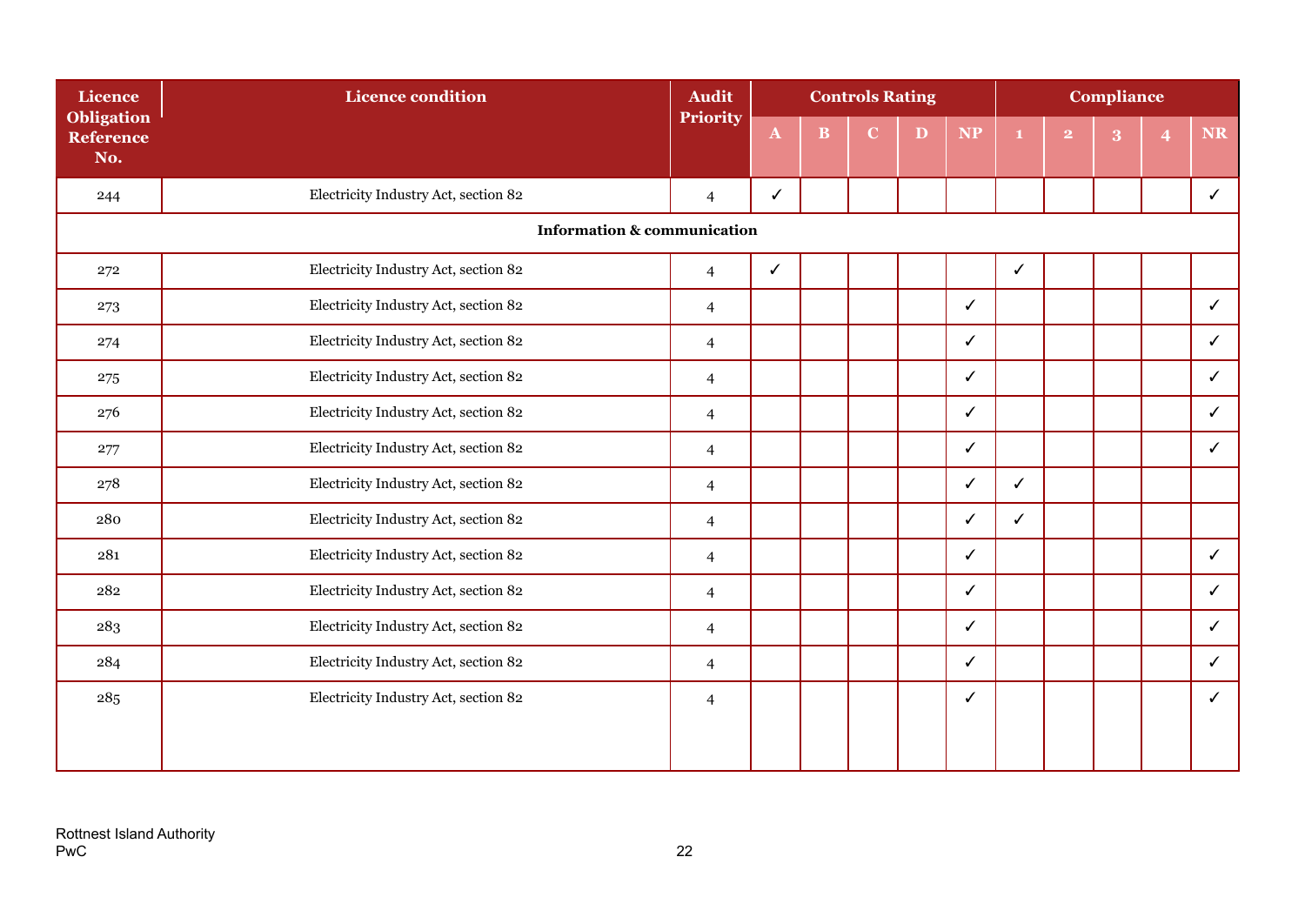| <b>Licence</b>                               | Licence condition                          | <b>Audit</b>    |              |   | <b>Controls Rating</b> |   |              |                |                         | <b>Compliance</b> |              |
|----------------------------------------------|--------------------------------------------|-----------------|--------------|---|------------------------|---|--------------|----------------|-------------------------|-------------------|--------------|
| <b>Obligation</b><br><b>Reference</b><br>No. |                                            | <b>Priority</b> | $\mathbf{A}$ | B | C                      | D | <b>NP</b>    | $\blacksquare$ | $\overline{\mathbf{2}}$ | 3                 | <b>NR</b>    |
| 286                                          | Electricity Industry Act, section 82       | $\overline{4}$  |              |   |                        |   | $\checkmark$ |                |                         |                   | $\checkmark$ |
| 287                                          | Electricity Industry Act, section 82       | $\overline{4}$  |              |   |                        |   | ✓            | $\checkmark$   |                         |                   |              |
| 288                                          | Electricity Industry Act, section 82       | $\overline{4}$  |              |   |                        |   | ✓            |                |                         |                   | ✓            |
| 289                                          | Electricity Industry Act, section 82       | $\overline{4}$  | ✓            |   |                        |   |              | $\checkmark$   |                         |                   |              |
| 290                                          | Electricity Industry Act, section 82       | $\sqrt{3}$      | ✓            |   |                        |   |              | $\checkmark$   |                         |                   |              |
| 291                                          | Electricity Industry Act, section 82       | $\overline{4}$  |              |   |                        |   | $\checkmark$ |                |                         |                   | $\checkmark$ |
| 292                                          | Electricity Industry Act, section 82       | $\overline{4}$  |              |   |                        |   | ✓            | $\checkmark$   |                         |                   |              |
| 296                                          | Electricity Industry Act, section 82       | $\overline{4}$  |              |   |                        |   | ✓            |                |                         |                   | ✓            |
| 297                                          | Electricity Industry Act, section 82       | $\overline{4}$  |              |   |                        |   | ✓            |                |                         |                   | ✓            |
|                                              | <b>Complaints &amp; Dispute resolution</b> |                 |              |   |                        |   |              |                |                         |                   |              |
| 298                                          | Electricity Industry Act, section 82       | $\overline{4}$  | ✓            |   |                        |   |              | ✓              |                         |                   |              |
| 299                                          | Electricity Industry Act, section 82       | $\overline{4}$  | $\checkmark$ |   |                        |   |              | $\checkmark$   |                         |                   |              |
| 300                                          | Electricity Industry Act, section 82       | $\overline{4}$  | $\checkmark$ |   |                        |   |              |                |                         |                   | ✓            |
| 301                                          | Electricity Industry Act, section 82       | $\overline{4}$  | ✓            |   |                        |   |              |                |                         |                   | ✓            |
| 302                                          | Electricity Industry Act, section 82       | $\overline{4}$  | ✓            |   |                        |   |              | ✓              |                         |                   |              |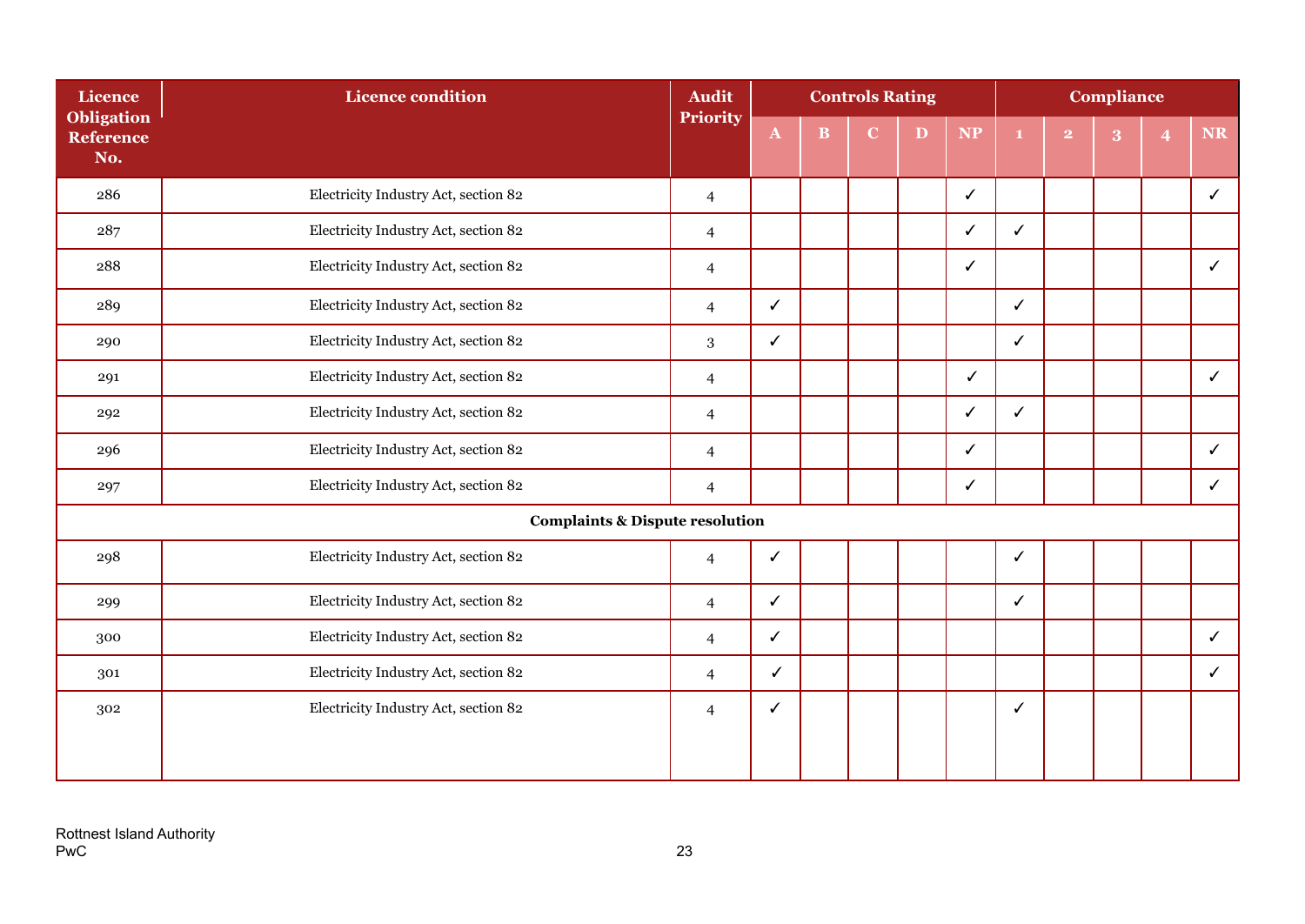| <b>Licence</b>                        | <b>Licence condition</b>             | <b>Audit</b>   |              |              | <b>Controls Rating</b> |   |              |   |                | <b>Compliance</b> |                |              |
|---------------------------------------|--------------------------------------|----------------|--------------|--------------|------------------------|---|--------------|---|----------------|-------------------|----------------|--------------|
| <b>Obligation</b><br>Reference<br>No. |                                      | Priority       | $\mathbf{A}$ | $\, {\bf B}$ | C                      | D | <b>NP</b>    |   | $\overline{2}$ | $\bf{3}$          | $\overline{4}$ | NR           |
| 302                                   | Electricity Industry Act, section 82 | $\overline{4}$ | ✓            |              |                        |   |              | ✓ |                |                   |                |              |
| 303                                   | Electricity Industry Act, section 82 | $\overline{4}$ |              |              |                        |   | ✓            |   |                |                   |                | ✓            |
| 304                                   | Electricity Industry Act, section 82 | $\overline{4}$ |              |              |                        |   | ✓            |   |                |                   |                | ✓            |
|                                       | <b>Reporting</b>                     |                |              |              |                        |   |              |   |                |                   |                |              |
| 305                                   | Electricity Industry Act, section 82 | $\overline{4}$ |              |              |                        |   | ✓            | ✓ |                |                   |                |              |
| 306                                   | Electricity Industry Act, section 82 | 3              | ✓            |              |                        |   |              | ✓ |                |                   |                |              |
| 307                                   | Electricity Industry Act, section 82 | $\overline{4}$ |              |              |                        |   | ✓            | ✓ |                |                   |                |              |
|                                       | Service standard payments            |                |              |              |                        |   |              |   |                |                   |                |              |
| 308                                   | Electricity Industry Act, section 82 | $\overline{4}$ | $\checkmark$ |              |                        |   |              |   |                |                   |                | $\checkmark$ |
| 310                                   | Electricity Industry Act, section 82 | $\overline{4}$ |              |              |                        |   | $\checkmark$ |   |                |                   |                | $\checkmark$ |
| 312                                   | Electricity Industry Act, section 82 | $\overline{4}$ |              |              |                        |   | ✓            |   |                |                   |                | ✓            |
| 313                                   | Electricity Industry Act, section 82 | $\overline{4}$ |              |              |                        |   | $\checkmark$ |   |                |                   |                | ✓            |
| 314                                   | Electricity Industry Act, section 82 | $\overline{4}$ |              |              |                        |   | ✓            |   |                |                   |                | ✓            |
| 315                                   | Electricity Industry Act, section 82 | $\overline{4}$ |              |              |                        |   | ✓            |   |                |                   |                | ✓            |
| 316                                   | Electricity Industry Act, section 82 | $\overline{4}$ |              |              |                        |   | ✓            |   |                |                   |                | ✓            |
|                                       |                                      |                |              |              |                        |   |              |   |                |                   |                |              |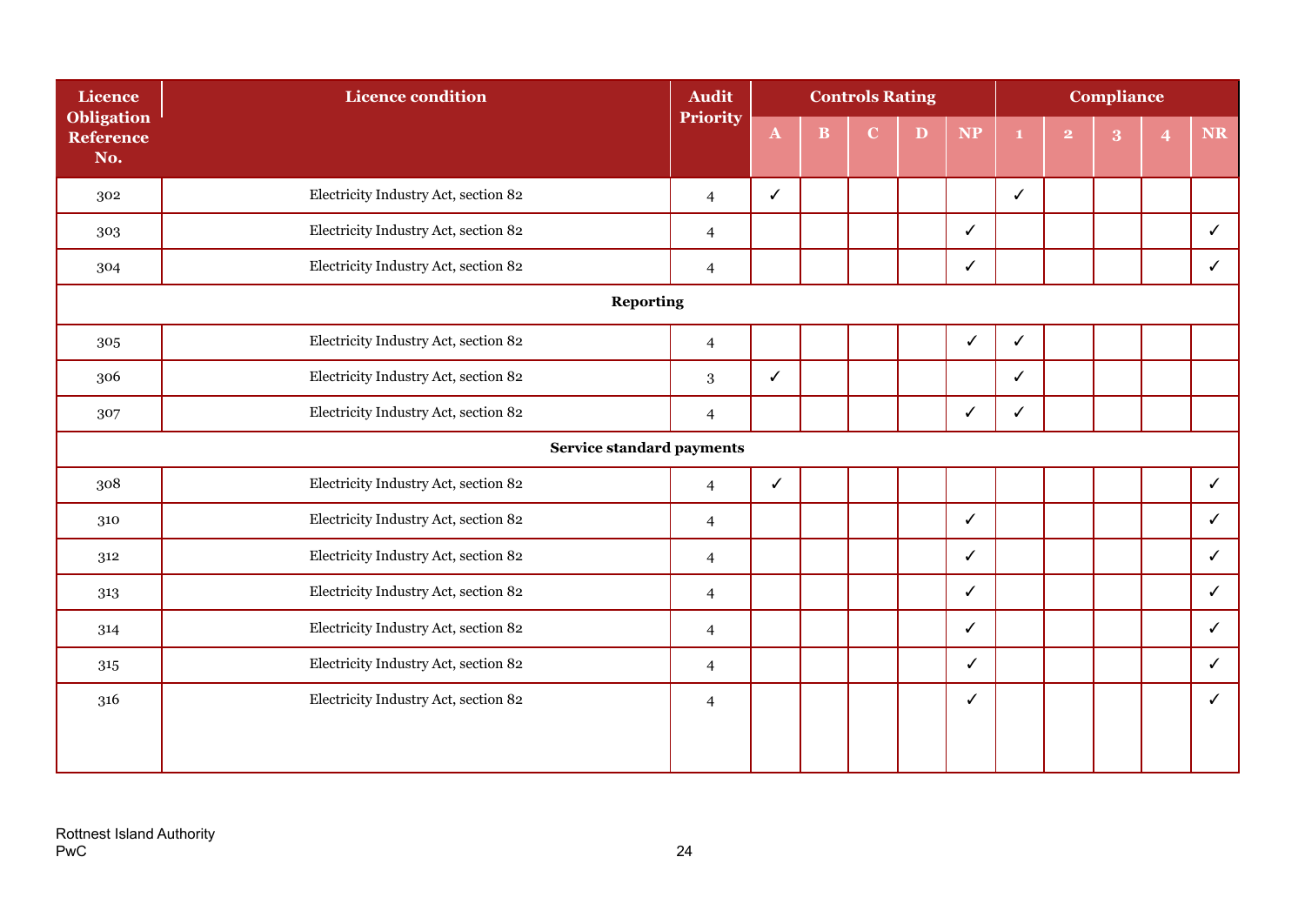| <b>Licence</b><br><b>Obligation</b> | <b>Licence condition</b>                                                                                                       | <b>Audit</b><br><b>Priority</b> | <b>Controls Rating</b><br>B<br>D |  |  |  |           |   |                | <b>Compliance</b> |    |
|-------------------------------------|--------------------------------------------------------------------------------------------------------------------------------|---------------------------------|----------------------------------|--|--|--|-----------|---|----------------|-------------------|----|
| <b>Reference</b><br>No.             |                                                                                                                                |                                 | $\mathbf{A}$                     |  |  |  | <b>NP</b> |   | $\overline{2}$ |                   | NR |
|                                     | 15 Electricity Industry Metering Code - Licence Conditions and Obligations                                                     |                                 |                                  |  |  |  |           |   |                |                   |    |
| 319                                 | Distribution Licence, condition 4.1.1 Integrated Regional Licence, condition<br>4.1.1<br>Transmission Licence, condition 4.1.1 | $\overline{4}$                  |                                  |  |  |  |           |   |                |                   |    |
| 320                                 | Distribution Licence, condition 4.1.1 Integrated Regional Licence, condition<br>4.1.1<br>Transmission Licence, condition 4.1.1 | $\overline{4}$                  | ✓                                |  |  |  |           | ✓ |                |                   |    |
| 321                                 | Distribution Licence, condition 4.1.1 Integrated Regional Licence, condition<br>4.1.1<br>Transmission Licence, condition 4.1.1 | $\overline{4}$                  | ✓                                |  |  |  |           | ℐ |                |                   |    |
| 322                                 | Distribution Licence, condition 4.1.1 Integrated Regional Licence, condition<br>4.1.1<br>Transmission Licence, condition 4.1.1 | $\overline{4}$                  | ✓                                |  |  |  |           |   |                |                   | ✓  |
| 323                                 | Distribution Licence, condition 4.1.1 Integrated Regional Licence, condition<br>4.1.1<br>Transmission Licence, condition 4.1.1 | $\overline{4}$                  |                                  |  |  |  | ✓         |   |                |                   | ✓  |
| 325                                 | Distribution Licence, condition 4.1.1 Integrated Regional Licence, condition<br>4.1.1<br>Transmission Licence, condition 4.1.1 | $\overline{4}$                  | ✓                                |  |  |  |           | ✓ |                |                   |    |
| 326                                 | Distribution Licence, condition 4.1.1 Integrated Regional Licence, condition<br>4.1.1<br>Transmission Licence, condition 4.1.1 | 3                               | ✓                                |  |  |  |           |   |                |                   | ✓  |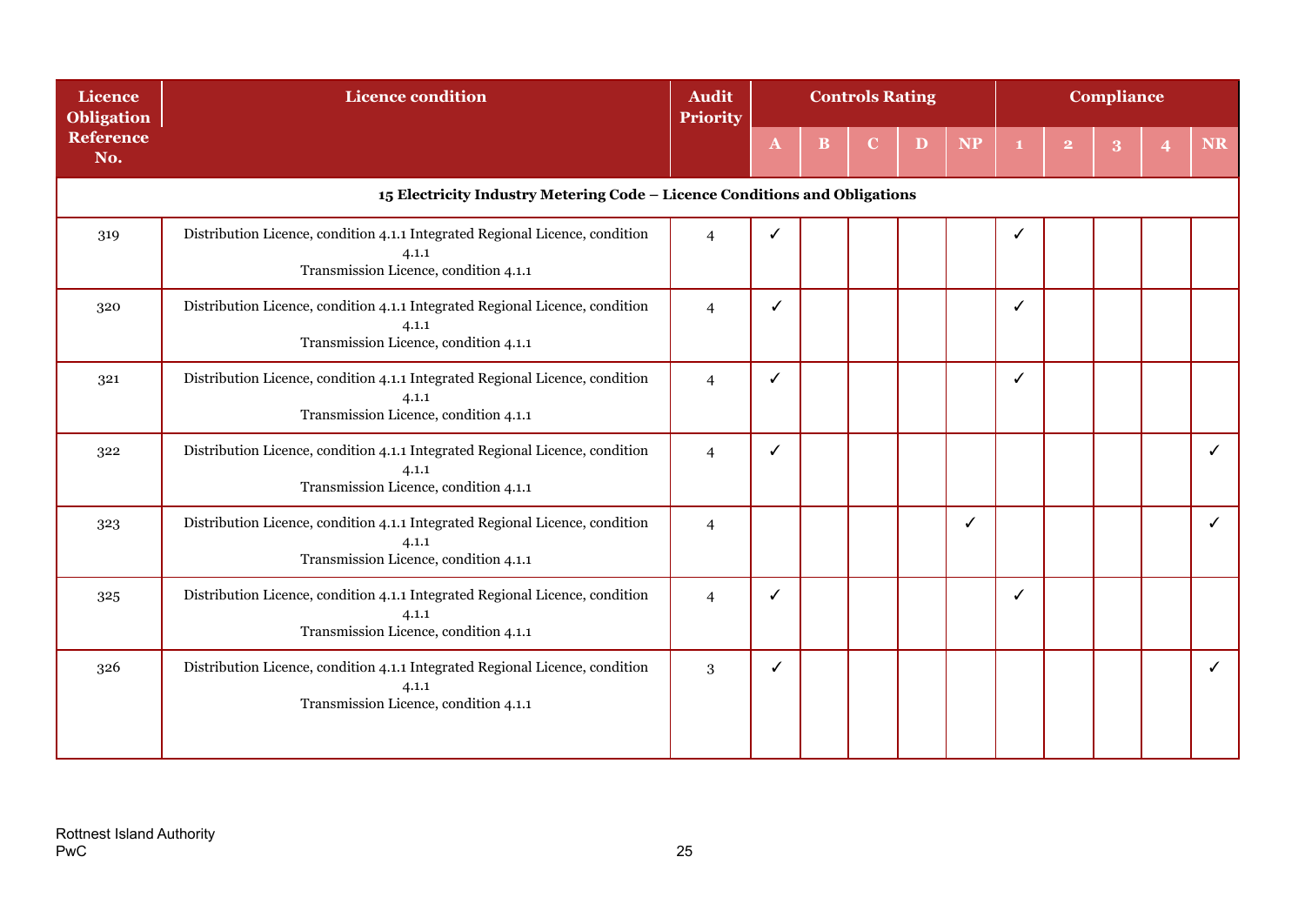| <b>Licence</b><br><b>Obligation</b><br>Reference | <b>Licence condition</b>                                                                                                       | <b>Audit</b><br><b>Priority</b> |              |   | <b>Controls Rating</b> |   |           |    |                         | <b>Compliance</b> |                |    |
|--------------------------------------------------|--------------------------------------------------------------------------------------------------------------------------------|---------------------------------|--------------|---|------------------------|---|-----------|----|-------------------------|-------------------|----------------|----|
| No.                                              |                                                                                                                                |                                 | $\mathbf{A}$ | B | $\mathbf C$            | D | <b>NP</b> | 1. | $\overline{\mathbf{2}}$ | 3                 | $\overline{4}$ | NR |
| 327                                              | Distribution Licence, condition 4.1.1 Integrated Regional Licence, condition<br>4.1.1<br>Transmission Licence, condition 4.1.1 | $\overline{4}$                  | ✓            |   |                        |   |           | ✓  |                         |                   |                |    |
| 328                                              | Distribution Licence, condition 4.1.1 Integrated Regional Licence, condition<br>4.1.1<br>Transmission Licence, condition 4.1.1 | $\overline{4}$                  | ✓            |   |                        |   |           | ✓  |                         |                   |                |    |
| 330                                              | Distribution Licence, condition 4.1.1 Integrated Regional Licence, condition<br>4.1.1<br>Transmission Licence, condition 4.1.1 | $\overline{4}$                  |              |   |                        |   | ✓         |    |                         |                   |                | ✓  |
| 331                                              | Distribution Licence, condition 4.1.1 Integrated Regional Licence, condition<br>4.1.1<br>Transmission Licence, condition 4.1.1 | $\overline{4}$                  |              |   |                        |   | ✓         |    |                         |                   |                |    |
| 332                                              | Distribution Licence, condition 4.1.1 Integrated Regional Licence, condition<br>4.1.1<br>Transmission Licence, condition 4.1.1 | $\overline{4}$                  |              |   |                        |   | ✓         |    |                         |                   |                |    |
| 333                                              | Distribution Licence, condition 4.1.1 Integrated Regional Licence, condition<br>4.1.1<br>Transmission Licence, condition 4.1.1 | $\overline{4}$                  | ✓            |   |                        |   |           | ✓  |                         |                   |                |    |
| 334                                              | Distribution Licence, condition 4.1.1 Integrated Regional Licence, condition<br>4.1.1<br>Transmission Licence, condition 4.1.1 | $\overline{4}$                  |              |   |                        |   | ✓         |    |                         |                   |                | ✓  |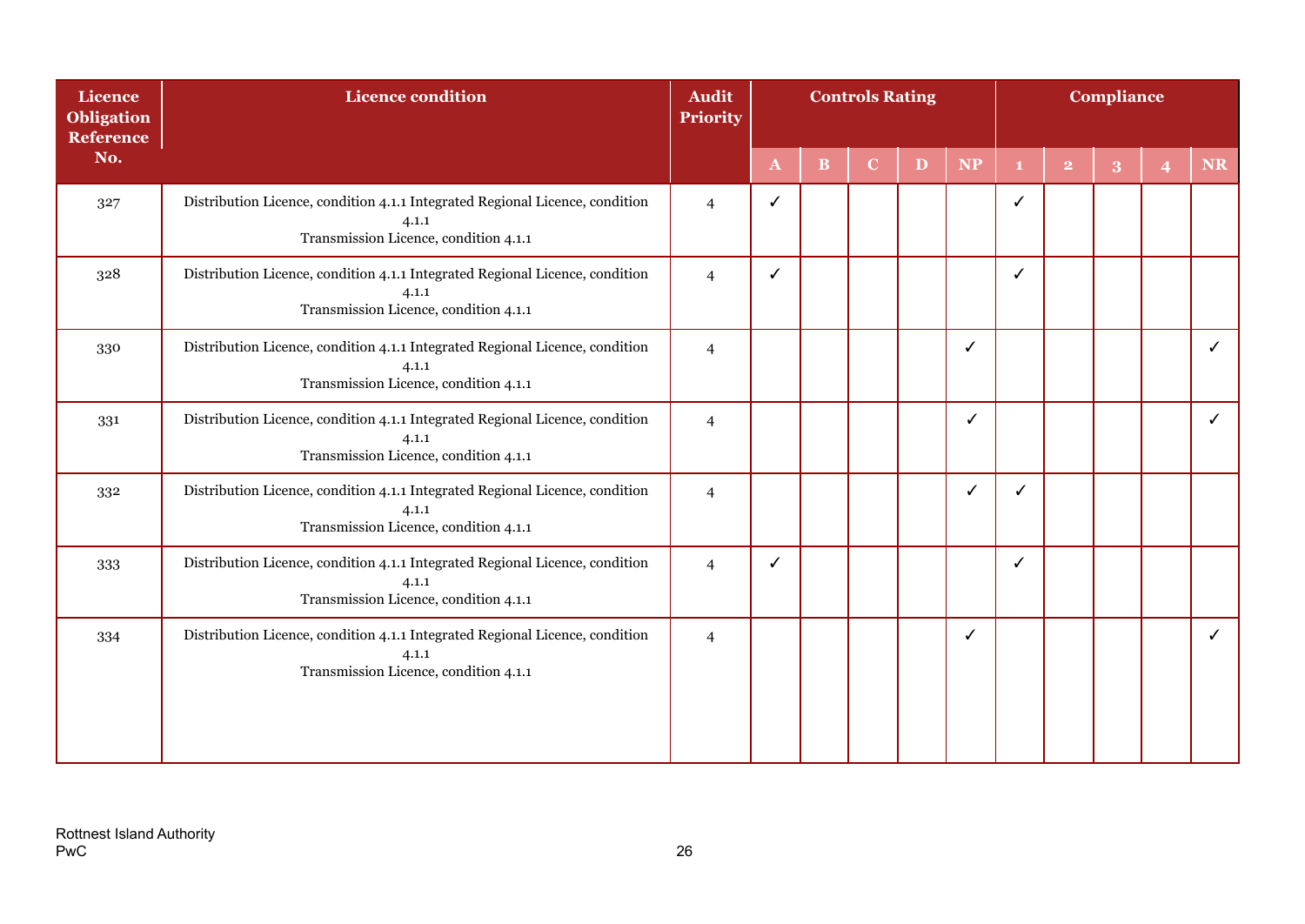| Licence<br><b>Obligation</b><br><b>Reference</b> | <b>Licence condition</b>                                                                                                                                                                           | <b>Audit</b><br><b>Priority</b> |              |              | <b>Controls Rating</b> |   |           |   |                | <b>Compliance</b> |                |           |
|--------------------------------------------------|----------------------------------------------------------------------------------------------------------------------------------------------------------------------------------------------------|---------------------------------|--------------|--------------|------------------------|---|-----------|---|----------------|-------------------|----------------|-----------|
| No.                                              |                                                                                                                                                                                                    |                                 | $\mathbf{A}$ | <sub>B</sub> | $\mathbf C$            | D | <b>NP</b> |   | $\overline{2}$ | 3                 | $\overline{4}$ | <b>NR</b> |
| 335                                              | Distribution Licence, condition 4.1.1 Integrated Regional Licence, condition<br>4.1.1<br>Transmission Licence, condition 4.1.1                                                                     | $\overline{4}$                  |              |              |                        |   | ✓         |   |                |                   |                |           |
| 336                                              | Distribution Licence, condition 4.1.1 Integrated Regional Licence, condition<br>4.1.1<br>Transmission Licence, condition 4.1.1                                                                     | $\overline{4}$                  |              |              |                        |   | ✓         |   |                |                   |                | ✓         |
| 337                                              | Distribution Licence, condition 4.1.1 Integrated Regional Licence, condition<br>4.1.1<br>Transmission Licence, condition 4.1.1                                                                     | $\overline{4}$                  | ✓            |              |                        |   |           | ✓ |                |                   |                |           |
| 338                                              | Distribution Licence, condition 4.1.1 Integrated Regional Licence, condition<br>4.1.1<br>Transmission Licence, condition 4.1.1                                                                     | $\overline{4}$                  |              |              |                        |   | ✓         |   |                |                   |                |           |
| 339                                              | Distribution Licence, condition 4.1.1 Generation Licence, condition 4.1.1<br>Integrated Regional Licence, condition 4.1.1<br>Retail Licence, condition 4.1.1 Transmission Licence, condition 4.1.1 | $\overline{4}$                  | ✓            |              |                        |   |           |   |                |                   |                |           |
| 340                                              | Distribution Licence, condition 4.1.1 Integrated Regional Licence, condition<br>4.1.1<br>Transmission Licence, condition 4.1.1                                                                     | $\overline{4}$                  | ✓            |              |                        |   |           | ✓ |                |                   |                |           |
| 341                                              | Distribution Licence, condition 4.1.1 Integrated Regional Licence, condition<br>4.1.1<br>Transmission Licence, condition 4.1.1                                                                     | $\overline{4}$                  |              | $\checkmark$ |                        |   |           |   |                |                   |                | ✓         |
| 342                                              | Distribution Licence, condition 4.1.1 Integrated Regional Licence, condition<br>4.1.1<br>Transmission Licence, condition 4.1.1                                                                     | 3                               |              |              | ✓                      |   |           |   |                | ✓                 |                |           |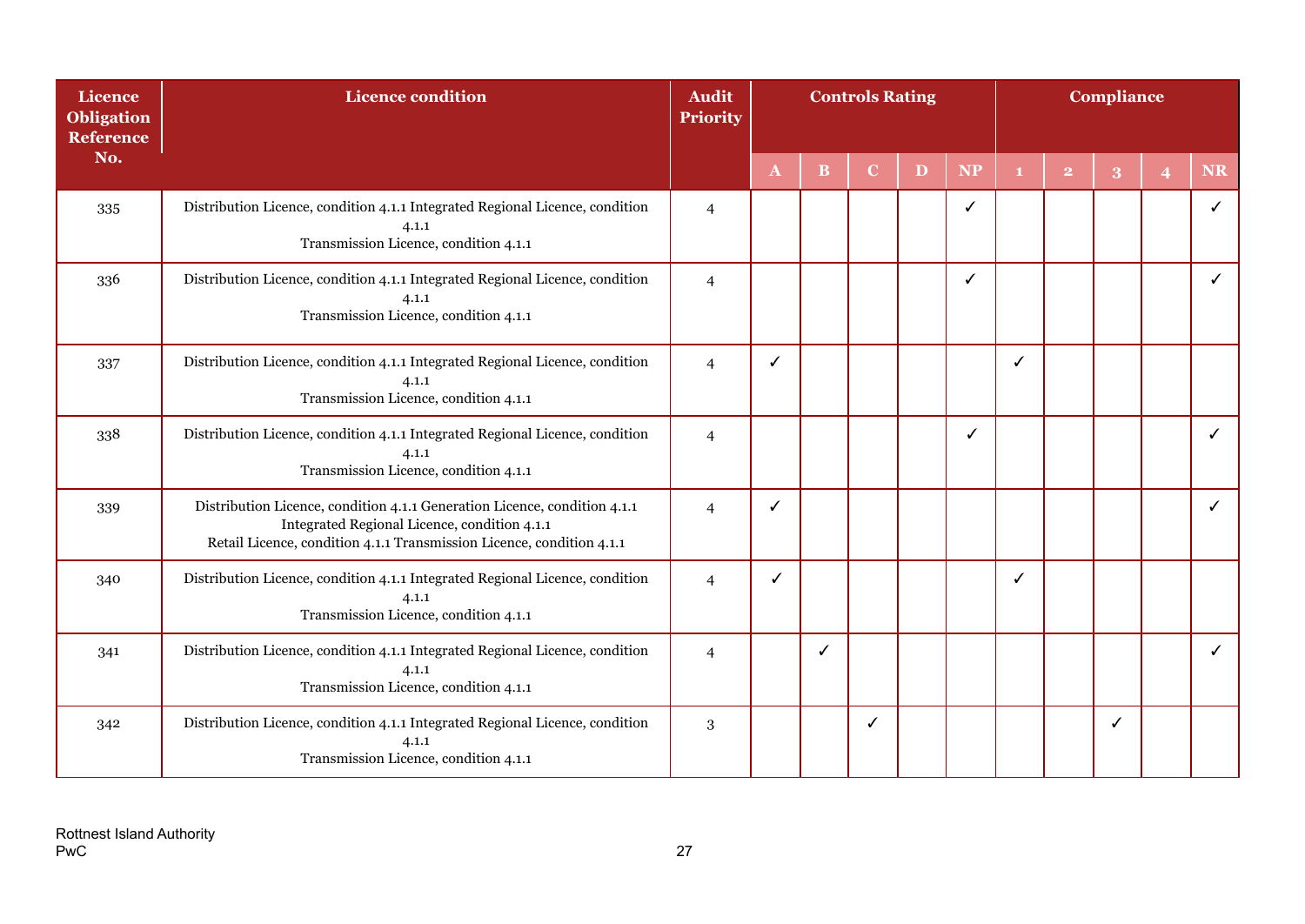| <b>Licence</b><br><b>Obligation</b> | <b>Licence condition</b>                                                                                                       | <b>Audit</b><br><b>Priority</b> | <b>Controls Rating</b><br>$\mathbf B$<br>$\mathbf{D}$<br>$\mathbf{A}$<br>$\mathbf C$ |  |   |  |              |   |                | <b>Compliance</b> |                |    |
|-------------------------------------|--------------------------------------------------------------------------------------------------------------------------------|---------------------------------|--------------------------------------------------------------------------------------|--|---|--|--------------|---|----------------|-------------------|----------------|----|
| <b>Reference</b><br>No.             |                                                                                                                                |                                 |                                                                                      |  |   |  | <b>NP</b>    |   | $\overline{2}$ | 3                 | $\overline{4}$ | NR |
| 343                                 | Distribution Licence, condition 4.1.1 Integrated Regional Licence, condition<br>4.1.1<br>Transmission Licence, condition 4.1.1 | 3                               |                                                                                      |  | ✓ |  |              |   |                | ✓                 |                |    |
| 344                                 | Distribution Licence, condition 4.1.1 Integrated Regional Licence, condition<br>4.1.1<br>Transmission Licence, condition 4.1.1 | $\overline{4}$                  | ✓                                                                                    |  |   |  |              | J |                |                   |                |    |
| 345                                 | Distribution Licence, condition 4.1.1 Integrated Regional Licence, condition<br>4.1.1<br>Transmission Licence, condition 4.1.1 | 3                               | $\checkmark$                                                                         |  |   |  |              |   |                |                   |                |    |
| 349                                 | Distribution Licence, condition 4.1.1 Integrated Regional Licence, condition<br>4.1.1<br>Transmission Licence, condition 4.1.1 | 3                               |                                                                                      |  | ✓ |  |              |   |                | ✓                 |                |    |
| 350                                 | Distribution Licence, condition 4.1.1 Integrated Regional Licence, condition<br>4.1.1<br>Transmission Licence, condition 4.1.1 | $\overline{4}$                  |                                                                                      |  |   |  | $\checkmark$ | ✓ |                |                   |                |    |
| 364                                 | Generation Licence, condition 4.1.1 Integrated Regional Licence, condition 4.1.1<br>Retail Licence, condition 4.1.1            | $\overline{4}$                  |                                                                                      |  |   |  | ✓            |   |                |                   |                |    |
| 365                                 | Distribution Licence, condition 4.1.1 Integrated Regional Licence, condition<br>4.1.1<br>Transmission Licence, condition 4.1.1 | $\overline{4}$                  | ✓                                                                                    |  |   |  |              | ✓ |                |                   |                |    |
| 366                                 | Distribution Licence, condition 4.1.1 Integrated Regional Licence, condition<br>4.1.1<br>Transmission Licence, condition 4.1.1 | $\overline{4}$                  | ✓                                                                                    |  |   |  |              | ✓ |                |                   |                |    |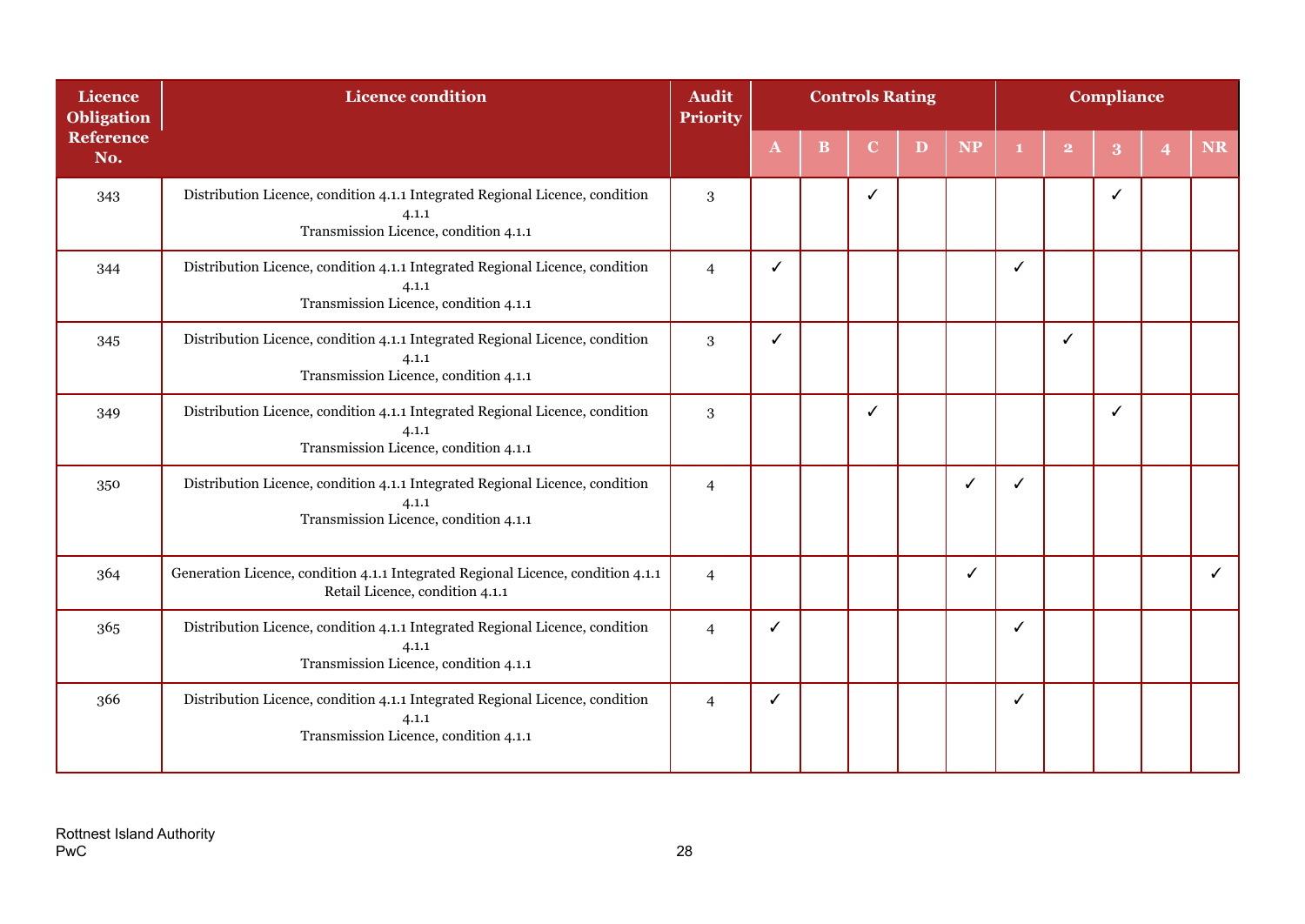| <b>Licence</b>                               | <b>Licence condition</b>                                                                                                       | <b>Audit</b>    | <b>Controls Rating</b> |              |             |   |           | <b>Compliance</b> |              |  |  |    |  |
|----------------------------------------------|--------------------------------------------------------------------------------------------------------------------------------|-----------------|------------------------|--------------|-------------|---|-----------|-------------------|--------------|--|--|----|--|
| <b>Obligation</b><br><b>Reference</b><br>No. |                                                                                                                                | <b>Priority</b> | $\mathbf{A}$           | <sub>B</sub> | $\mathbf C$ | D | <b>NP</b> |                   | $\mathbf{2}$ |  |  | NR |  |
| 367                                          | Distribution Licence, condition 4.1.1 Integrated Regional Licence, condition<br>4.1.1<br>Transmission Licence, condition 4.1.1 | $\overline{4}$  | ✓                      |              |             |   |           | J                 |              |  |  |    |  |
| 370                                          | Distribution Licence, condition 4.1.1 Integrated Regional Licence, condition<br>4.1.1<br>Transmission Licence, condition 4.1.1 | $\overline{4}$  | ✓                      |              |             |   |           |                   |              |  |  |    |  |
| 379                                          | Distribution Licence, condition 4.1.1 Integrated Regional Licence, condition<br>4.1.1<br>Transmission Licence, condition 4.1.1 |                 | ✓                      |              |             |   |           |                   | ✓            |  |  |    |  |
| 380                                          | Distribution Licence, condition 4.1.1 Integrated Regional Licence, condition<br>4.1.1<br>Transmission Licence, condition 4.1.1 |                 | ✓                      |              |             |   |           | J                 |              |  |  |    |  |
| 381                                          | Distribution Licence, condition 4.1.1 Integrated Regional Licence, condition<br>4.1.1<br>Transmission Licence, condition 4.1.1 |                 | ✓                      |              |             |   |           | √                 |              |  |  |    |  |
| 382                                          | Distribution Licence, condition 4.1.1 Integrated Regional Licence, condition<br>4.1.1<br>Transmission Licence, condition 4.1.1 |                 | ✓                      |              |             |   |           |                   |              |  |  |    |  |
| 385                                          | Distribution Licence, condition 4.1.1 Integrated Regional Licence, condition<br>4.1.1<br>Transmission Licence, condition 4.1.1 |                 |                        | ✓            |             |   |           |                   | ✓            |  |  |    |  |
| 386                                          | Distribution Licence, condition 4.1.1 Integrated Regional Licence, condition<br>4.1.1<br>Transmission Licence, condition 4.1.1 | $\overline{4}$  | ✓                      |              |             |   |           |                   |              |  |  |    |  |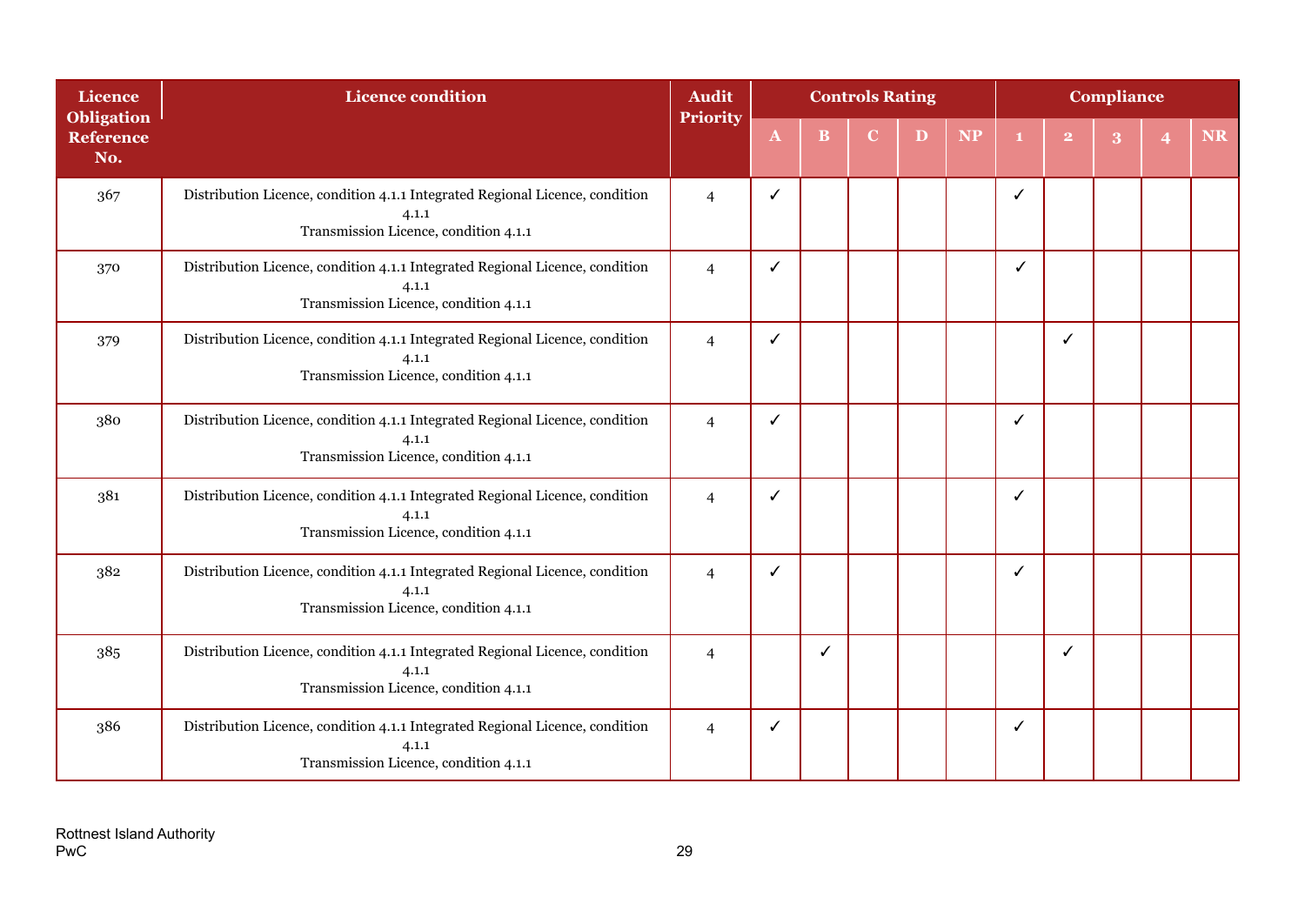| <b>Licence</b><br><b>Obligation</b> | <b>Licence condition</b>                                                                                                       | <b>Audit</b><br><b>Priority</b> | <b>Controls Rating</b> |          |             |              |              | <b>Compliance</b> |                |   |                |    |  |
|-------------------------------------|--------------------------------------------------------------------------------------------------------------------------------|---------------------------------|------------------------|----------|-------------|--------------|--------------|-------------------|----------------|---|----------------|----|--|
| <b>Reference</b><br>No.             |                                                                                                                                |                                 | $\mathbf{A}$           | $\bf{B}$ | $\mathbf C$ | $\mathbf{D}$ | <b>NP</b>    | -1.               | $\overline{2}$ | 3 | $\overline{4}$ | NR |  |
| 387                                 | Distribution Licence, condition 4.1.1 Integrated Regional Licence, condition<br>4.1.1<br>Transmission Licence, condition 4.1.1 | $\overline{4}$                  | ✓                      |          |             |              |              | ✓                 |                |   |                |    |  |
| 403                                 | Distribution Licence, condition 4.1.1 Integrated Regional Licence, condition<br>4.1.1<br>Transmission Licence, condition 4.1.1 | $\overline{4}$                  | ✓                      |          |             |              |              |                   |                |   |                | ✓  |  |
| 404                                 | Distribution Licence, condition 4.1.1 Integrated Regional Licence, condition<br>4.1.1<br>Transmission Licence, condition 4.1.1 | $\overline{4}$                  |                        |          |             |              | $\checkmark$ |                   |                |   |                | ✓  |  |
| 422                                 | Distribution Licence, condition 4.1.1 Integrated Regional Licence, condition<br>4.1.1<br>Transmission Licence, condition 4.1.1 |                                 |                        |          |             |              | ✓            | ✓                 |                |   |                |    |  |
| 426                                 | Distribution Licence, condition 4.1.1 Integrated Regional Licence, condition<br>4.1.1<br>Transmission Licence, condition 4.1.1 |                                 |                        |          |             |              | $\checkmark$ |                   |                |   |                | ✓  |  |
| 427                                 | Distribution Licence, condition 4.1.1 Integrated Regional Licence, condition<br>4.1.1<br>Transmission Licence, condition 4.1.1 | $\overline{4}$                  |                        |          |             |              | ✓            |                   |                |   |                | ✓  |  |
| 428                                 | Distribution Licence, condition 4.1.1 Integrated Regional Licence, condition<br>4.1.1<br>Transmission Licence, condition 4.1.1 | $\overline{4}$                  |                        |          |             |              | ✓            | ✓                 |                |   |                |    |  |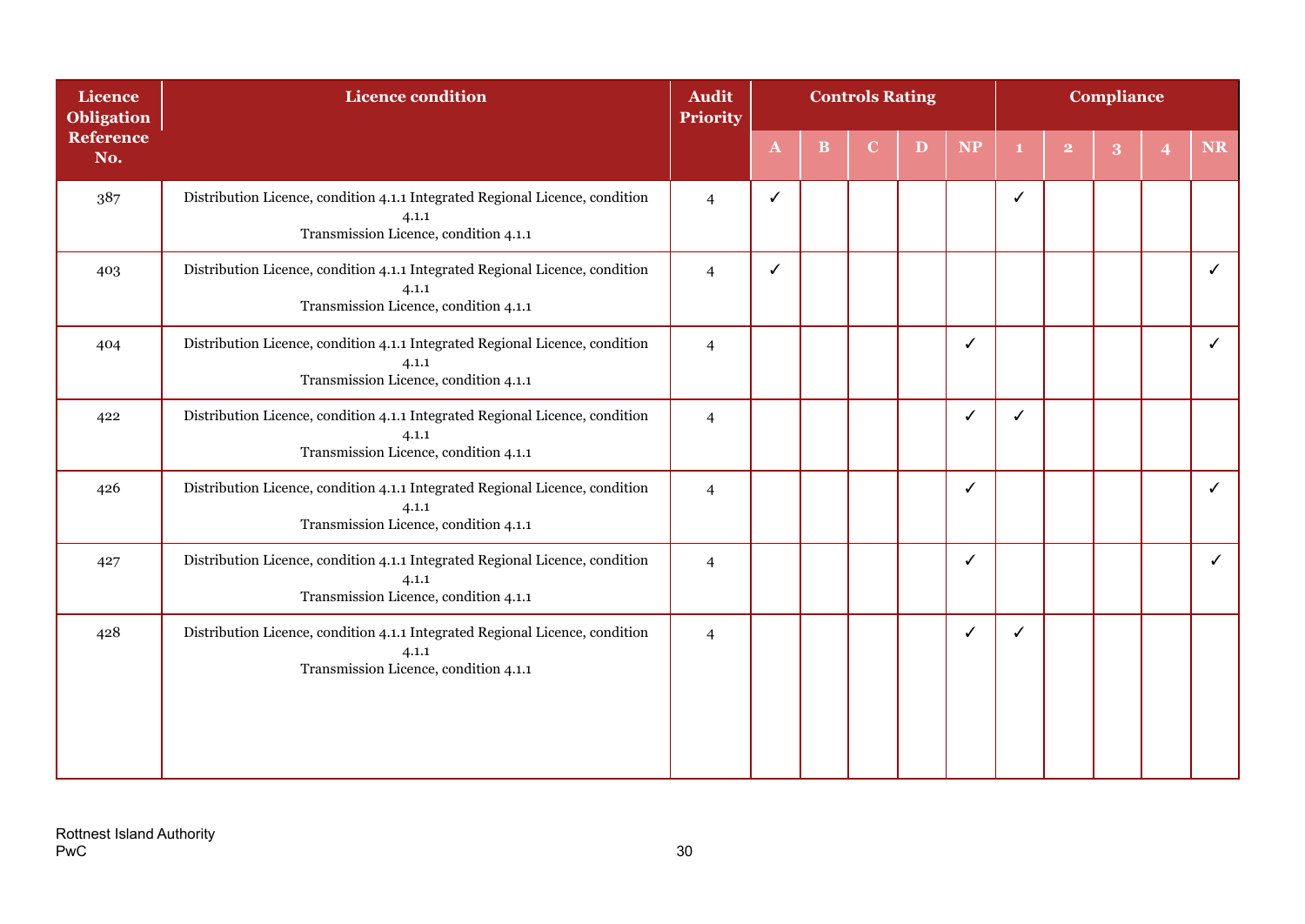| <b>Licence</b><br><b>Obligation</b> | <b>Licence condition</b>                                                                                                       | <b>Audit</b><br><b>Priority</b> | <b>Controls Rating</b> |          |   |   |           |   |                |   | Compliance            |    |  |  |  |  |
|-------------------------------------|--------------------------------------------------------------------------------------------------------------------------------|---------------------------------|------------------------|----------|---|---|-----------|---|----------------|---|-----------------------|----|--|--|--|--|
| <b>Reference</b><br>No.             |                                                                                                                                |                                 | $\mathbf{A}$           | $\bf{B}$ | C | D | <b>NP</b> |   | $\overline{2}$ | 3 | $\boldsymbol{\Delta}$ | NR |  |  |  |  |
| 429                                 | Distribution Licence, condition 4.1.1 Integrated Regional Licence, condition<br>4.1.1<br>Transmission Licence, condition 4.1.1 | $\overline{4}$                  |                        |          |   |   | ✓         |   |                |   |                       |    |  |  |  |  |
| 430                                 | Distribution Licence, condition 4.1.1 Integrated Regional Licence, condition<br>4.1.1<br>Transmission Licence, condition 4.1.1 | $\overline{4}$                  |                        |          |   |   | ✔         |   |                |   |                       |    |  |  |  |  |
| 431                                 | Distribution Licence, condition 4.1.1 Integrated Regional Licence, condition<br>4.1.1<br>Transmission Licence, condition 4.1.1 | $\overline{4}$                  |                        |          |   |   | J         |   |                |   |                       |    |  |  |  |  |
| 432                                 | Distribution Licence, condition 4.1.1 Integrated Regional Licence, condition<br>4.1.1<br>Transmission Licence, condition 4.1.1 |                                 |                        |          |   |   | ✓         | ✓ |                |   |                       |    |  |  |  |  |
| 434                                 | Distribution Licence, condition 4.1.1 Integrated Regional Licence, condition<br>4.1.1<br>Transmission Licence, condition 4.1.1 |                                 | ✓                      |          |   |   |           |   |                |   |                       |    |  |  |  |  |
| 449                                 | Distribution Licence, condition 4.1.1 Integrated Regional Licence, condition<br>4.1.1<br>Transmission Licence, condition 4.1.1 |                                 |                        |          |   |   | ✓         |   |                |   |                       | ✓  |  |  |  |  |
| 450                                 | Distribution Licence, condition 4.1.1 Integrated Regional Licence, condition<br>4.1.1<br>Transmission Licence, condition 4.1.1 | $\overline{4}$                  |                        |          |   |   | ✓         |   |                |   |                       | ✓  |  |  |  |  |
|                                     | 16 Electricity Industry (Network Quality and Reliability of Supply) Code - Licence Conditions and Obligations                  |                                 |                        |          |   |   |           |   |                |   |                       |    |  |  |  |  |
| 462                                 | Distribution Licence, condition 4.1.1<br>Integrated Regional Licence, condition 4.1.1<br>Transmission Licence, condition 4.1.1 | 5                               | ✓                      |          |   |   |           |   |                |   |                       |    |  |  |  |  |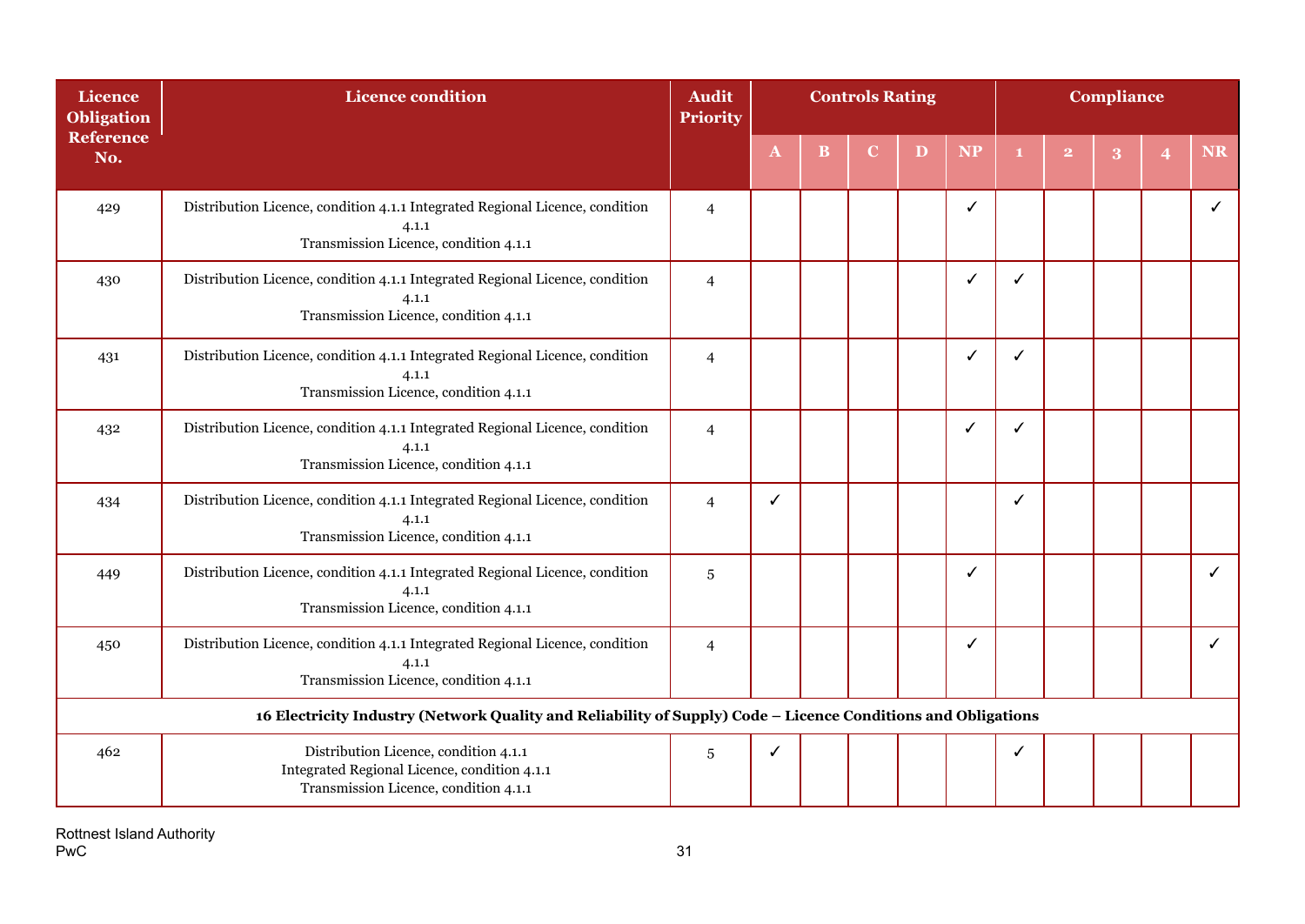| Licence<br><b>Obligation</b> | <b>Licence condition</b>                                                                                                       | <b>Audit</b><br>Priority |              |          | <b>Controls Rating</b> |   |              | <b>Compliance</b> |                |   |  |           |
|------------------------------|--------------------------------------------------------------------------------------------------------------------------------|--------------------------|--------------|----------|------------------------|---|--------------|-------------------|----------------|---|--|-----------|
| <b>Reference</b><br>No.      |                                                                                                                                |                          | $\mathbf{A}$ | $\bf{B}$ | C                      | D | <b>NP</b>    |                   | $\overline{2}$ | 3 |  | <b>NR</b> |
| 463                          | Distribution Licence, condition 4.1.1<br>Integrated Regional Licence, condition 4.1.1<br>Transmission Licence, condition 4.1.1 | $\sqrt{5}$               |              |          |                        |   | $\checkmark$ |                   |                |   |  | ✓         |
| 464                          | Distribution Licence, condition 4.1.1<br>Integrated Regional Licence, condition 4.1.1<br>Transmission Licence, condition 4.1.1 | $\sqrt{5}$               | ✓            |          |                        |   |              | ✓                 |                |   |  |           |
| 465                          | Distribution Licence, condition 4.1.1<br>Integrated Regional Licence, condition 4.1.1<br>Transmission Licence, condition 4.1.1 | $\sqrt{5}$               | ℐ            |          |                        |   |              | ✓                 |                |   |  |           |
| 466                          | Distribution Licence, condition 4.1.1<br>Integrated Regional Licence, condition 4.1.1<br>Transmission Licence, condition 4.1.1 |                          | ✓            |          |                        |   |              |                   |                |   |  | ✓         |
| 467                          | Distribution Licence, condition 4.1.1<br>Integrated Regional Licence, condition 4.1.1                                          |                          |              |          |                        |   | $\checkmark$ |                   |                |   |  | ✓         |
| 468                          | Distribution Licence, condition 4.1.1<br>Integrated Regional Licence, condition 4.1.1<br>Transmission Licence, condition 4.1.1 |                          | ✓            |          |                        |   |              | ✓                 |                |   |  |           |
| 469                          | Distribution Licence, condition 4.1.1<br>Integrated Regional Licence, condition 4.1.1<br>Transmission Licence, condition 4.1.1 |                          | ./           |          |                        |   |              |                   |                |   |  |           |
| 470                          | Distribution Licence, condition 4.1.1 Integrated Regional Licence, condition<br>4.1.1<br>Transmission Licence, condition 4.1.1 |                          |              |          |                        |   | ✓            |                   |                |   |  | ✓         |
| 471                          | Distribution Licence, condition 4.1.1<br>Integrated Regional Licence, condition 4.1.1<br>Transmission Licence, condition 4.1.1 | $\overline{4}$           |              |          |                        |   | √            |                   |                |   |  |           |

Rottnest Island Authority  $PwC$  32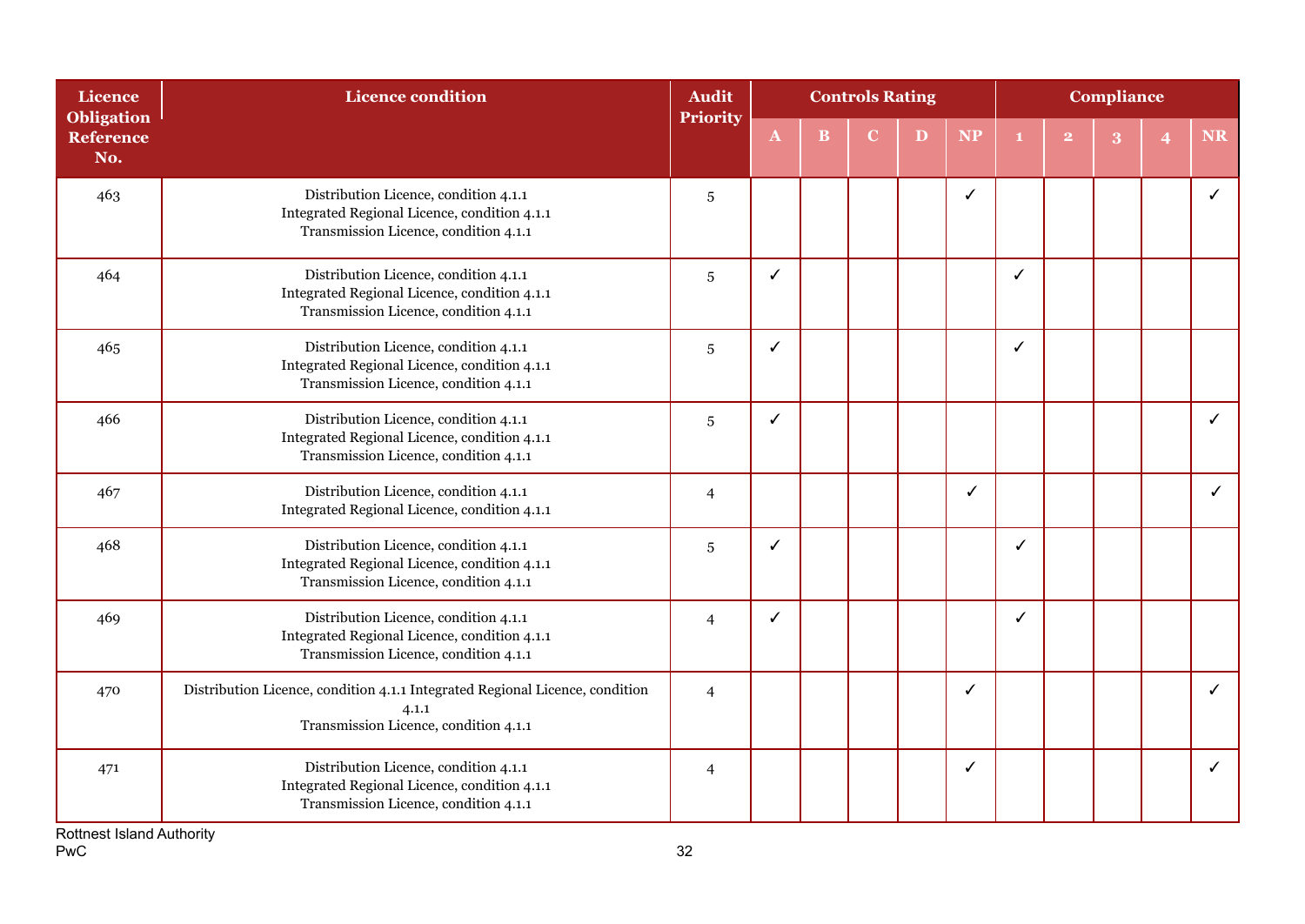| <b>Licence</b>                               | <b>Licence condition</b>                                                                                                       | <b>Audit</b>   |              |   | <b>Controls Rating</b> |   |           | <b>Compliance</b> |              |  |   |    |  |
|----------------------------------------------|--------------------------------------------------------------------------------------------------------------------------------|----------------|--------------|---|------------------------|---|-----------|-------------------|--------------|--|---|----|--|
| <b>Obligation</b><br><b>Reference</b><br>No. |                                                                                                                                | Priority       | $\mathbf{A}$ | B | C                      | D | <b>NP</b> |                   | $\mathbf{2}$ |  | 4 | NR |  |
| 477                                          | Distribution Licence, condition 4.1.1<br>Integrated Regional Licence, condition 4.1.1<br>Transmission Licence, condition 4.1.1 | $\sqrt{5}$     | ✓            |   |                        |   |           | J                 |              |  |   |    |  |
| 478                                          | Distribution Licence, condition 4.1.1<br>Integrated Regional Licence, condition 4.1.1<br>Transmission Licence, condition 4.1.1 | $\overline{4}$ | J            |   |                        |   |           | ✓                 |              |  |   |    |  |
| 479                                          | Distribution Licence, condition 4.1.1<br>Integrated Regional Licence, condition 4.1.1<br>Transmission Licence, condition 4.1.1 | $\overline{4}$ |              |   |                        |   | ✓         |                   |              |  |   |    |  |
| 480                                          | Distribution Licence, condition 4.1.1<br>Integrated Regional Licence, condition 4.1.1<br>Transmission Licence, condition 4.1.1 |                |              |   |                        |   | ✓         |                   |              |  |   |    |  |
| 481                                          | Distribution Licence, condition 4.1.1<br>Integrated Regional Licence, condition 4.1.1<br>Transmission Licence, condition 4.1.1 |                | ✓            |   |                        |   |           |                   |              |  |   | ✓  |  |
| 482                                          | Distribution Licence, condition 4.1.1<br>Integrated Regional Licence, condition 4.1.1<br>Transmission Licence, condition 4.1.1 |                | ✓            |   |                        |   |           | √                 |              |  |   |    |  |
| 483                                          | Distribution Licence, condition 4.1.1<br>Integrated Regional Licence, condition 4.1.1<br>Transmission Licence, condition 4.1.1 |                |              |   |                        |   | ✓         |                   |              |  |   |    |  |
| 483A.                                        | Distribution Licence, condition 4.1.1<br>Integrated Regional Licence, condition 4.1.1<br>Transmission Licence, condition 4.1.1 |                | ✓            |   |                        |   |           |                   |              |  |   |    |  |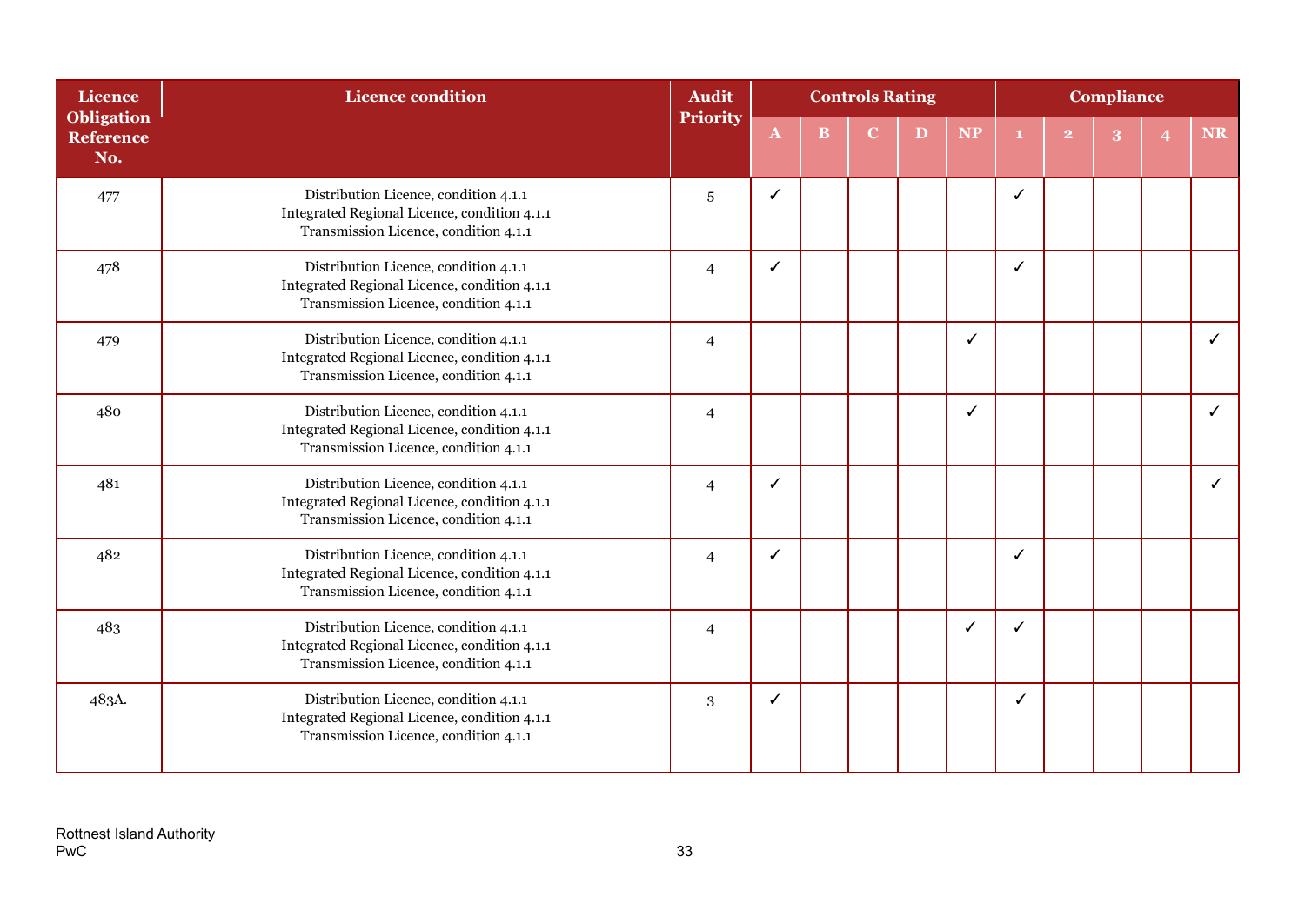| Licence                                      | <b>Licence condition</b>                                                                                                       | <b>Audit</b>    | <b>Controls Rating</b> |                         |             |   |           | <b>Compliance</b> |                |   |   |           |
|----------------------------------------------|--------------------------------------------------------------------------------------------------------------------------------|-----------------|------------------------|-------------------------|-------------|---|-----------|-------------------|----------------|---|---|-----------|
| <b>Obligation</b><br><b>Reference</b><br>No. |                                                                                                                                | <b>Priority</b> | $\mathbf{A}$           | $\overline{\mathbf{B}}$ | $\mathbf C$ | D | <b>NP</b> |                   | $\overline{2}$ | 3 | 4 | <b>NR</b> |
| 483B.                                        | Distribution Licence, condition 4.1.1<br>Integrated Regional Licence, condition 4.1.1<br>Transmission Licence, condition 4.1.1 | 4               |                        |                         |             |   |           |                   |                |   |   |           |
| 484                                          | Distribution Licence, condition 4.1.1<br>Integrated Regional Licence, condition 4.1.1<br>Transmission Licence, condition 4.1.1 | 4               |                        |                         |             |   |           |                   |                |   |   |           |
| 485                                          | Distribution Licence, condition 4.1.1<br>Integrated Regional Licence, condition 4.1.1<br>Transmission Licence, condition 4.1.1 | 3               |                        |                         |             |   |           |                   |                |   |   |           |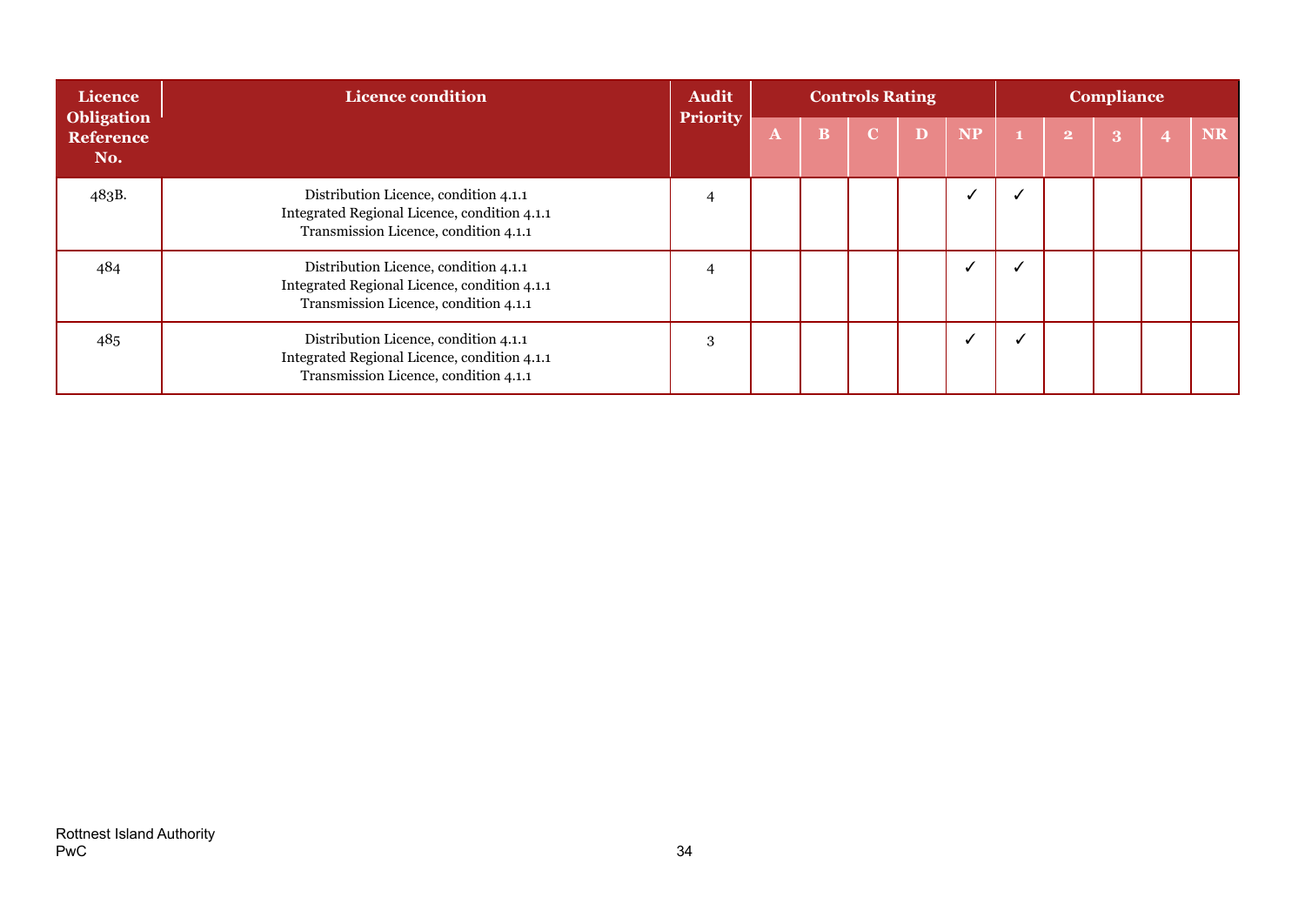# *4 Detailed findings*

This section has been structured in subsections for the relevant Codes and Regulations against which we assessed RIA's compliance.

Assessment of compliance adequacy

● **Findings** – the auditor's understanding of the process and any issues that have been identified during the audit

The compliance and control adequacy rating have been summarised below for each sub-section below

#### **Table 5: Detailed findings and recommendations**

<span id="page-35-0"></span>

| Ref<br>No. | Licence reference &<br><b>Summary of licence</b><br>obligation                                                                                                                                                                                                | <b>Audit</b><br>priority | <b>Observations</b>                                                                                                                                                                                                                                                                                                                                                                                                                                                                                                           | <b>Recommendations</b> | <b>Controls</b><br><b>Rating</b> | <b>Compliance</b><br><b>Rating</b> |  |  |  |  |  |  |
|------------|---------------------------------------------------------------------------------------------------------------------------------------------------------------------------------------------------------------------------------------------------------------|--------------------------|-------------------------------------------------------------------------------------------------------------------------------------------------------------------------------------------------------------------------------------------------------------------------------------------------------------------------------------------------------------------------------------------------------------------------------------------------------------------------------------------------------------------------------|------------------------|----------------------------------|------------------------------------|--|--|--|--|--|--|
|            | Type 1 Reporting Obligations for all Licence Types                                                                                                                                                                                                            |                          |                                                                                                                                                                                                                                                                                                                                                                                                                                                                                                                               |                        |                                  |                                    |  |  |  |  |  |  |
| 127        | A distributor must create and<br>maintain a Priority Restoration<br>Register. (Electricity Industry<br>Act, section 11)                                                                                                                                       | $\overline{4}$           | We inspected the "Restoration Priority Register Electrical Services<br>Procedure" document. The document contains the various critical services<br>with assigned priorities and the restoration feeder information which will be<br>used in case of emergencies. We confirmed this document is current and was<br>previously updated on 8 February 2021.                                                                                                                                                                      | N/A. None noted        | A                                |                                    |  |  |  |  |  |  |
| 234        | Subject to subclause $7.6(3)$ , a<br>retailer or distributor must<br>comply with the limitations<br>specified in clause 7.6 when<br>arranging for disconnection or<br>disconnecting a customer's<br>supply address. (Electricity<br>Industry Act, section 82) | $\overline{4}$           | On enquiry with PFM, we confirmed that there were no disconnections<br>requested by a customer during the audit period. A number of interruptions<br>were carried out by PFM during the audit period and it was confirmed that<br>these were due to either planned/unplanned outages for emergency reasons.<br>The Power Outages 2019 - 2020_Password_dino document provides details<br>of outages carried out during this period. PFM further added that this<br>document covers the network reliability on Rottnest Island. | $N/A$ . None noted     | N/P                              | N/R                                |  |  |  |  |  |  |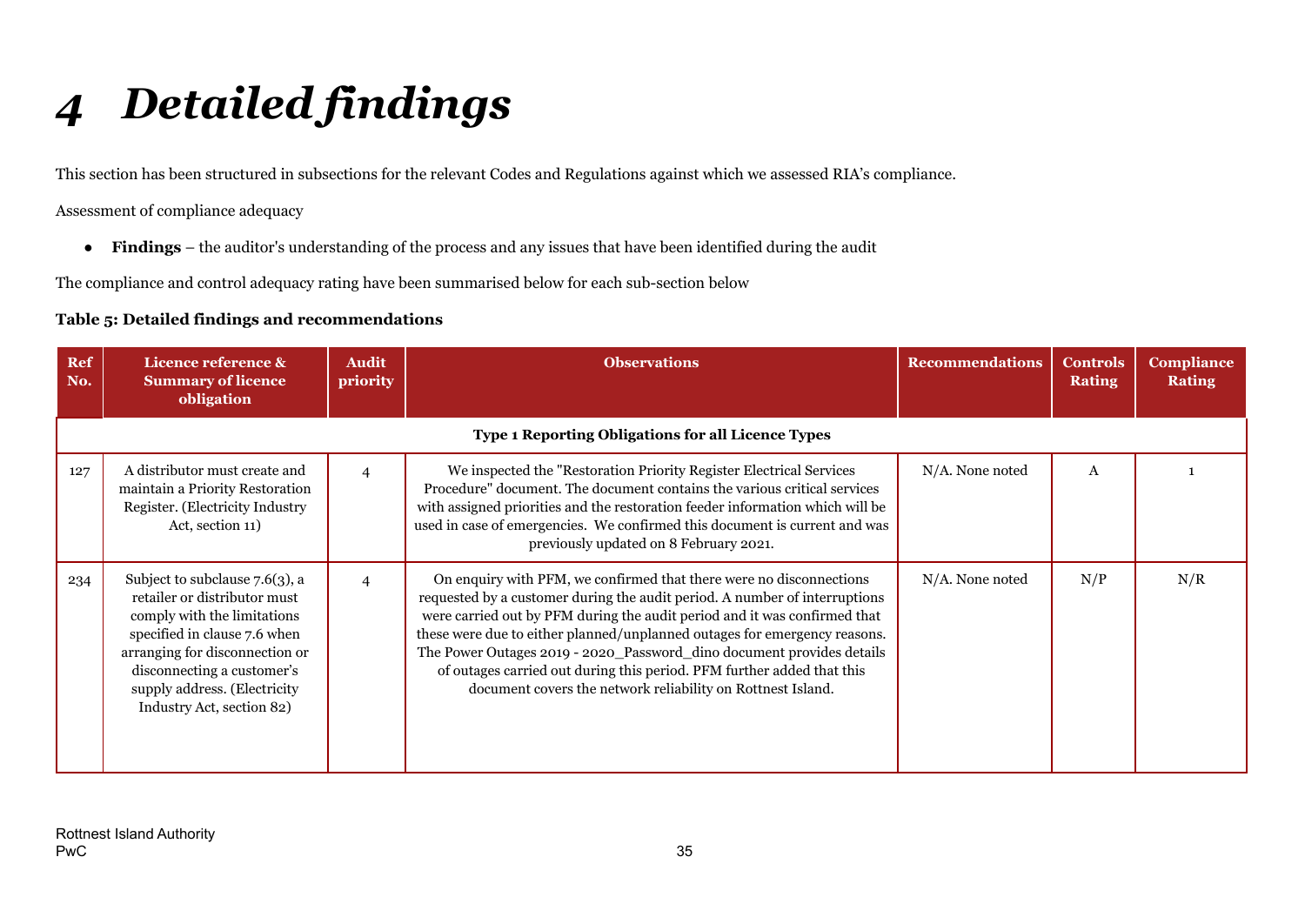| Ref<br>No. | Licence reference &<br><b>Summary of licence</b><br>obligation                                                                                                                                                                                                                                                                                            | <b>Audit</b><br>priority | <b>Observation</b>                                                                                                                                                                                                                                                                                                                                                                                                                                                                                                                                                                                                                                                                                                                                                                                       | <b>Recommendation</b> | <b>Controls</b><br><b>Rating</b> | <b>Compliance</b><br><b>Rating</b> |
|------------|-----------------------------------------------------------------------------------------------------------------------------------------------------------------------------------------------------------------------------------------------------------------------------------------------------------------------------------------------------------|--------------------------|----------------------------------------------------------------------------------------------------------------------------------------------------------------------------------------------------------------------------------------------------------------------------------------------------------------------------------------------------------------------------------------------------------------------------------------------------------------------------------------------------------------------------------------------------------------------------------------------------------------------------------------------------------------------------------------------------------------------------------------------------------------------------------------------------------|-----------------------|----------------------------------|------------------------------------|
|            |                                                                                                                                                                                                                                                                                                                                                           |                          | 10 Electricity Industry (Obligation to Connect) Regulations - Licence Conditions and Obligations                                                                                                                                                                                                                                                                                                                                                                                                                                                                                                                                                                                                                                                                                                         |                       |                                  |                                    |
| 72         | A distributor must attach, or<br>connect, premises to a<br>distribution system if a retailer or<br>customer takes prescribed action<br>and the circumstances exist in<br>regulation $5(1)$ of the Electricity<br>Industry (Obligation to Connect)<br>Regulations. (Electricity Industry<br>(Obligation to Connect)<br>Regulations, regulation 4)          | $\overline{4}$           | Through enquiry and system walkthrough, we determined that RIA has a<br>distribution and connection manual in place. Although the manual does not<br>specify the need for connection if customers take the prescribed action, we<br>note there are limited premises on the island and all are attached to the<br>distribution system.<br>We further noted that no connections or disconnections were made during<br>the audit period.                                                                                                                                                                                                                                                                                                                                                                    | N/A. None noted       | N/P                              | N/R                                |
| 73         | A distributor that is obliged to<br>attach, or connect, premises to<br>the distribution system under<br>regulation 4 of the Electricity<br>Industry (Obligation to Connect)<br>Regulations must extend the<br>distribution system to a suitable<br>connection point. (Electricity<br>Industry (Obligation to Connect)<br>Regulations, regulation $5(5)$ ) | $\overline{4}$           | Through enquiry and system walkthrough, we determined that RIA has a<br>distribution and connection manual in place. In section 3.4 of the<br>distribution and connection manual, it is stated that RIA as a distributor, is<br>responsible for:<br>-Metering arrangements<br>-Type of connection<br>-Date of connection or disconnection<br>Section 9.7 (Connection arrangements) of RIA's distribution and connection<br>manual states that the customer's HV installation shall commence at the PoS,<br>which will be the connection point agreed between the customer and the<br>Network Operator (Facility Manager). Hence the RIA manual covers the<br>requirements of the obligation.<br>We further noted that no extensions, connections or disconnections were<br>made during the audit period. | N/A. None noted       | N/P                              | N/R                                |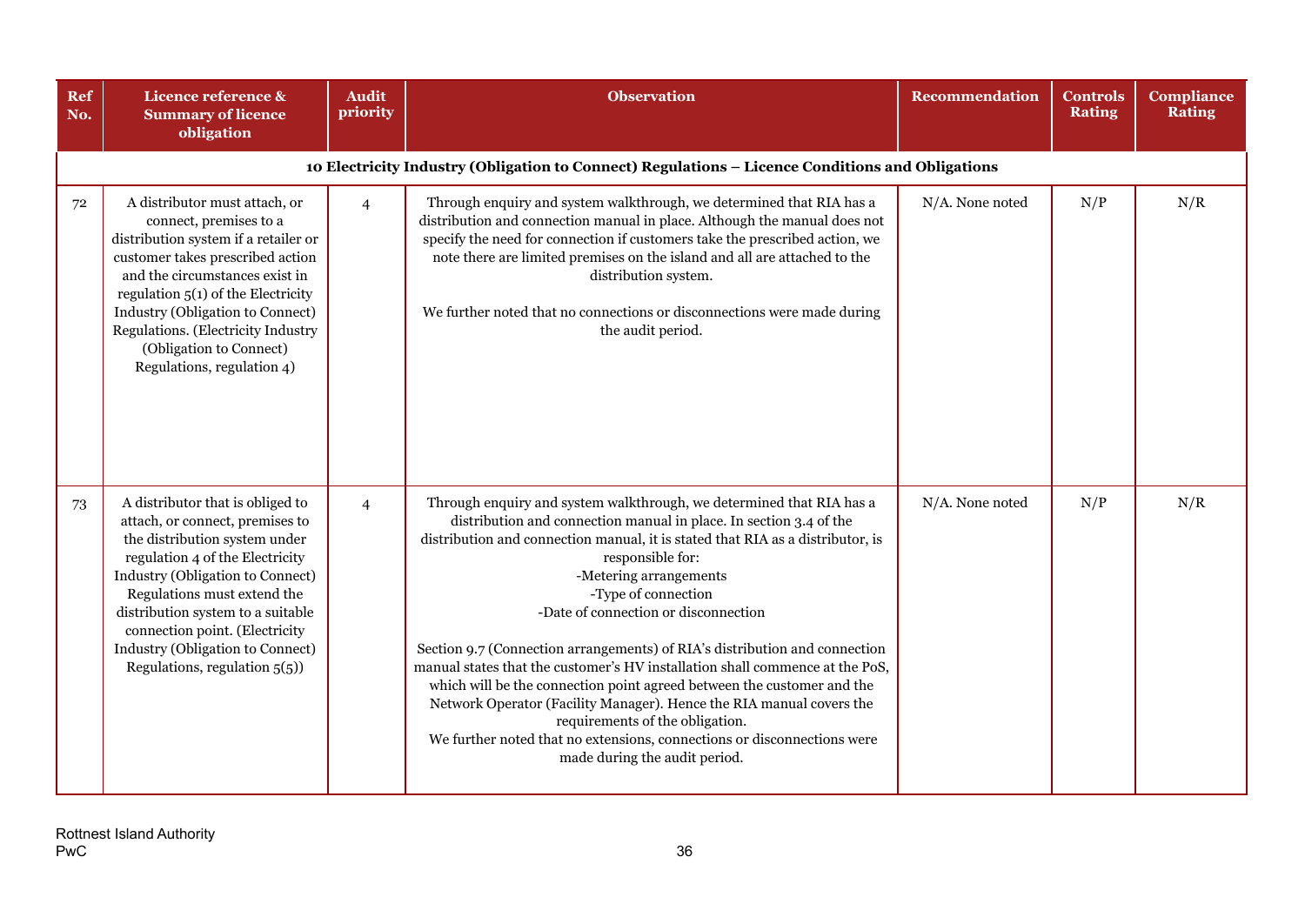| Ref<br>No. | Licence reference &<br><b>Summary of licence</b><br>obligation                                                                                                                                                                                                                                                      | <b>Audit</b><br>priority | <b>Observation</b>                                                                                                                                                                                                                                                                                                                                                                                                                                                                                                                                                                                                                                                                                                                                                                                                                                               | <b>Recommendation</b> | <b>Controls</b><br><b>Rating</b> | <b>Compliance</b><br><b>Rating</b> |
|------------|---------------------------------------------------------------------------------------------------------------------------------------------------------------------------------------------------------------------------------------------------------------------------------------------------------------------|--------------------------|------------------------------------------------------------------------------------------------------------------------------------------------------------------------------------------------------------------------------------------------------------------------------------------------------------------------------------------------------------------------------------------------------------------------------------------------------------------------------------------------------------------------------------------------------------------------------------------------------------------------------------------------------------------------------------------------------------------------------------------------------------------------------------------------------------------------------------------------------------------|-----------------------|----------------------------------|------------------------------------|
| 74         | The capacity and standard of an<br>extension must be adequate for<br>the supply required and in<br>accordance with accepted good<br>industry practice as would be<br>applied by a prudent distributor.<br>(Electricity Industry (Obligation<br>to Connect) Regulations,<br>regulation $5(6)$ )                      | $\overline{4}$           | Through enquiry and system walkthrough, we determined that RIA has a<br>distribution and connection manual in place. In section 3.4 of the<br>distribution and connection manual, it is stated that RIA as a distributor, is<br>responsible for:<br>-Metering arrangements<br>-Type of connection<br>-Date of connection or disconnection<br>Section 9.7 (Connection arrangements) of RIA's Distribution and Connection<br>manual states that changes on the load/to the network must meet the<br>standards stipulated by the Network Operator (Facility Manager), including<br>but not limited to, power quality and general operational conditions for<br>individual customers. Hence the RIA manual covers the requirements of the<br>obligation.<br>We further noted that no extensions, connections or disconnections were<br>made during the audit period. | N/A. None noted       | N/P                              | N/R                                |
| 75         | A distributor that is obliged to<br>attach, or connect, premises to<br>the distribution system under<br>regulation 4 of the Electricity<br>Industry (Obligation to Connect)<br>Regulations must do so within a<br>defined timeframe. (Electricity<br>Industry (Obligation to Connect)<br>Regulations, regulation 6) | $\overline{4}$           | Through enquiry and system walkthrough, we determined that RIA has a<br>distribution and connection manual in place, which includes RIA's<br>responsibility relating to the Electricity Industry (Obligation to Connect)<br>Regulations. In section 3.4 of the distribution and connection manual, it is<br>stated that RIA as a distributor, is responsible for:<br>-Metering arrangements<br>-Type of connection<br>-Date of connection or disconnection<br>Section 9.4.4.17 of RIA's Distribution and Connection manual states the<br>estimated time frame and date for a connection shall be provided and agreed<br>with the customer. Hence the RIA manual covers the requirements of the<br>obligation.<br>We further noted that no connections or disconnections were made during<br>the audit period.                                                    | N/A. None noted       | N/P                              | N/R                                |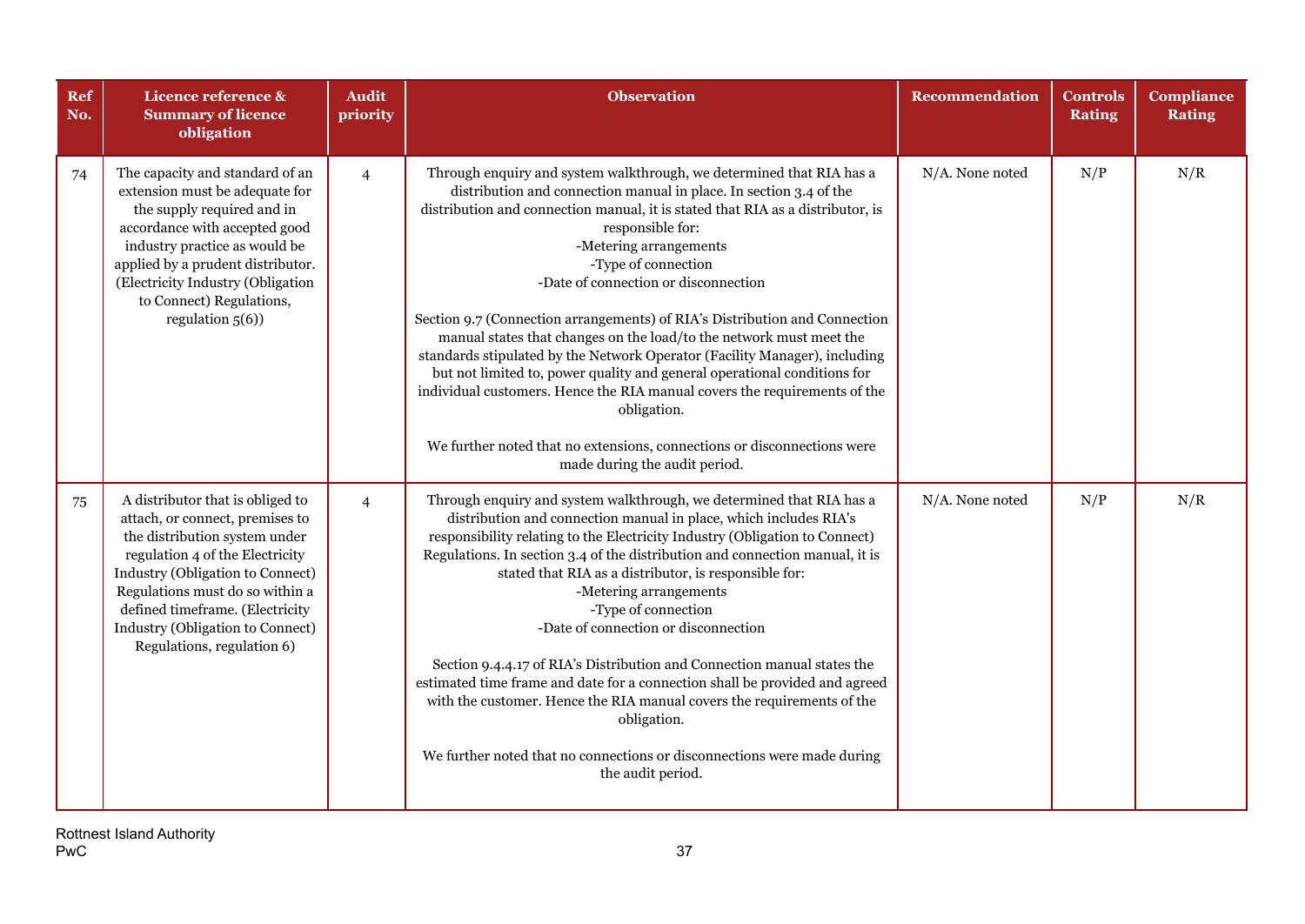| Ref<br>No. | Licence reference &<br><b>Summary of licence</b><br>obligation                                                                                                                    | <b>Audit</b><br>priority | <b>Observation</b>                                                                                                                                                                                                                                                                                                                                                                                                                                                                                                                                                                                                                                                                                                                   | <b>Recommendation</b> | <b>Controls</b><br><b>Rating</b> | <b>Compliance</b><br><b>Rating</b> |
|------------|-----------------------------------------------------------------------------------------------------------------------------------------------------------------------------------|--------------------------|--------------------------------------------------------------------------------------------------------------------------------------------------------------------------------------------------------------------------------------------------------------------------------------------------------------------------------------------------------------------------------------------------------------------------------------------------------------------------------------------------------------------------------------------------------------------------------------------------------------------------------------------------------------------------------------------------------------------------------------|-----------------------|----------------------------------|------------------------------------|
| 76         | A distributor must energise<br>premises in certain prescribed<br>circumstances. (Electricity<br>Industry (Obligation to Connect)<br>Regulations, regulation $7(1)$ )              | $\overline{4}$           | Through our enquiry and system walkthrough, it was noted that RIA has in<br>place, a "Distribution and Connection Manual" which includes RIA's<br>responsibility relating to the "Electricity Industry (Obligation to Connect)<br>Regulations". In section 3.4 of the Distribution and Connection Manual, RIA<br>as a distributor is responsible for:<br>-Metering arrangements<br>-Type of connection<br>-Date of connection or disconnection<br>We further noted that no no premises were energised during the audit period.                                                                                                                                                                                                       | N/A. None noted       | A                                | N/R                                |
| 77         | A distributor that is obliged to<br>energise premises must do so<br>within a defined timetable.<br>(Electricity Industry (Obligation<br>to Connect) Regulations,<br>regulation 8) | $\overline{4}$           | Through enquiry and system walkthrough, we determined that RIA has a<br>distribution and connection manual in place, which includes RIA's<br>responsibility relating to the Electricity Industry (Obligation to Connect)<br>Regulations. In section 3.4 of the distribution and connection manual, it is<br>stated that RIA as a distributor, is responsible for:<br>-Metering arrangements<br>-Type of connection<br>-Date of connection or disconnection<br>Section 9.4.4.17 of RIA's Distribution and Connection manual states the<br>estimated time frame and date for energising a connection shall be provided<br>and agreed with the customer.<br>We further noted that no no premises were energised during the audit period | N/A. None noted       | A                                | N/R                                |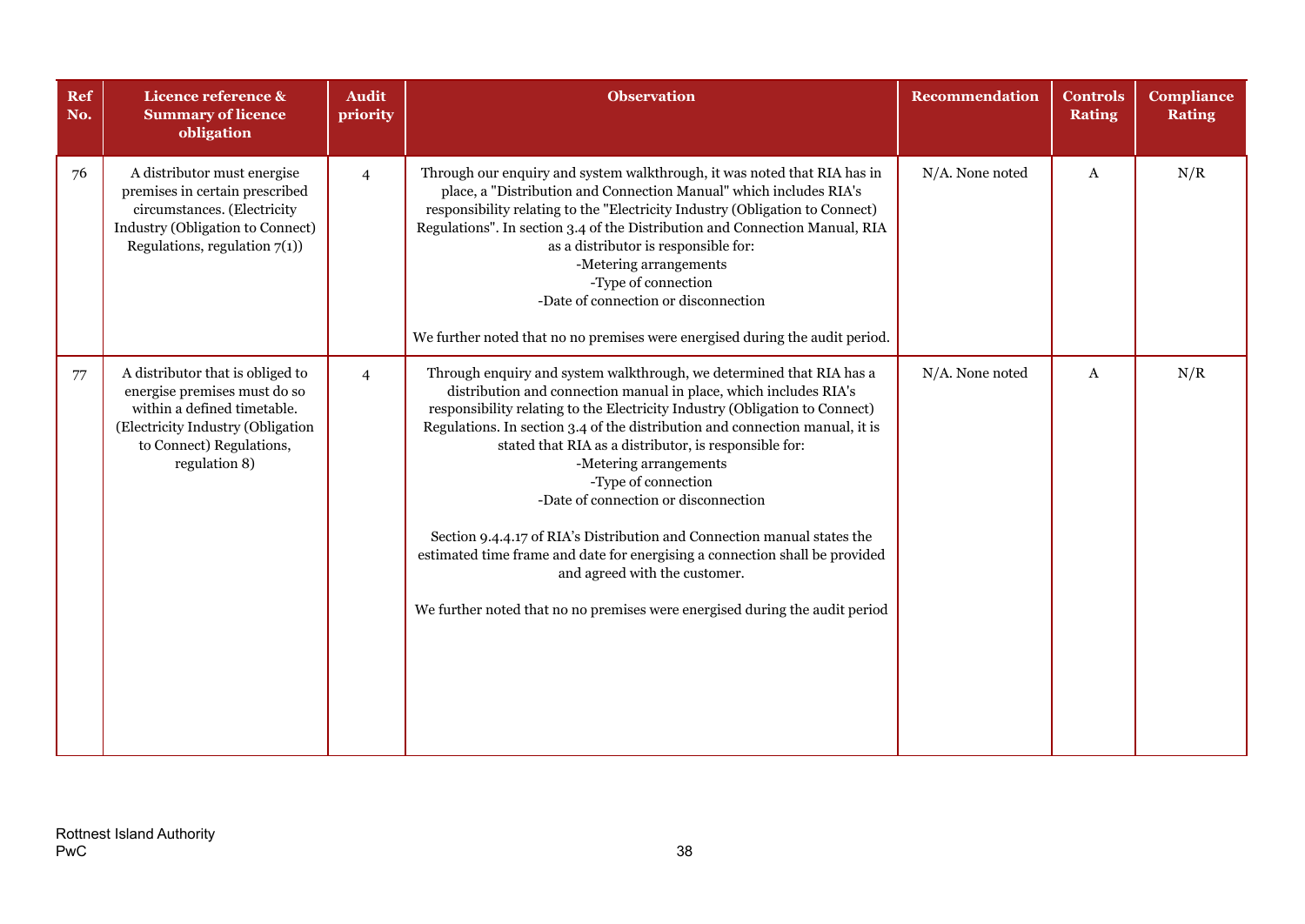| Ref<br>No. | Licence reference &<br><b>Summary of licence</b><br>obligation                                                                                                                                                                                                                                                                                                             | <b>Audit</b><br>priority | <b>Observation</b>                                                                                                                                                                                                                                                                                                                                                                                                                                                                                                                                  | <b>Recommendation</b> | <b>Controls</b><br><b>Rating</b> | Compliance<br><b>Rating</b> |
|------------|----------------------------------------------------------------------------------------------------------------------------------------------------------------------------------------------------------------------------------------------------------------------------------------------------------------------------------------------------------------------------|--------------------------|-----------------------------------------------------------------------------------------------------------------------------------------------------------------------------------------------------------------------------------------------------------------------------------------------------------------------------------------------------------------------------------------------------------------------------------------------------------------------------------------------------------------------------------------------------|-----------------------|----------------------------------|-----------------------------|
|            |                                                                                                                                                                                                                                                                                                                                                                            |                          | 11 Electricity Industry (Customer Contracts) Regulations - Licence Conditions and Obligations                                                                                                                                                                                                                                                                                                                                                                                                                                                       |                       |                                  |                             |
| 78         | Where the licensee supplies<br>electricity under a standard form<br>contract, the standard form<br>contract must comply with<br>that licensee approved standard<br>form contract on the ERA's<br>website. (Electricity Industry Act,<br>section 51)                                                                                                                        | $\overline{4}$           | On inquiry with RIA we noted that they have appointed Burgess Rawson<br>since 2019, as their agent to administer and monitor all commercial and<br>billing activities on the island.<br>We observed Rottnest Island's Standard Form Contract on the Economic<br>Regulation Authority website, which had been approved by ERA.<br>We further inquired with Burgess Rawson and confirmed the Standard Form<br>Contract was last amended in December 2016 (which is outside the audit<br>period). No further amendments were noted in the audit period | $N/A$ - None noted    | $\mathbf{A}$                     | $\mathbf{1}$                |
| 100        | If a licensee becomes aware of a<br>customer taking a supply of<br>electricity that is deemed to be<br>supplied under the licensee's<br>standard form contract, the<br>licensee must notify the customer<br>within 5 days after becoming<br>aware of it and provide specified<br>information. (Electricity Industry<br>(Customer Contracts)<br>Regulations, regulation 38) | $\overline{4}$           | On inquiry with Burgess Rawson, we noted that no new customers were<br>added during the audit period. All customers on the island are given the<br>current Standard Form Contract issued by Burgess Rawson. Furthermore, we<br>also noted that the licensee did not become aware of customers taking supply<br>of electricity at premises without entering into a contract for the supply<br>during the audit period. We also sighted the Standard Form Contract For the<br>supply of electricity on Rottnest Island to confirm appropriateness.    | N/A. None noted       | N/P                              | N/R                         |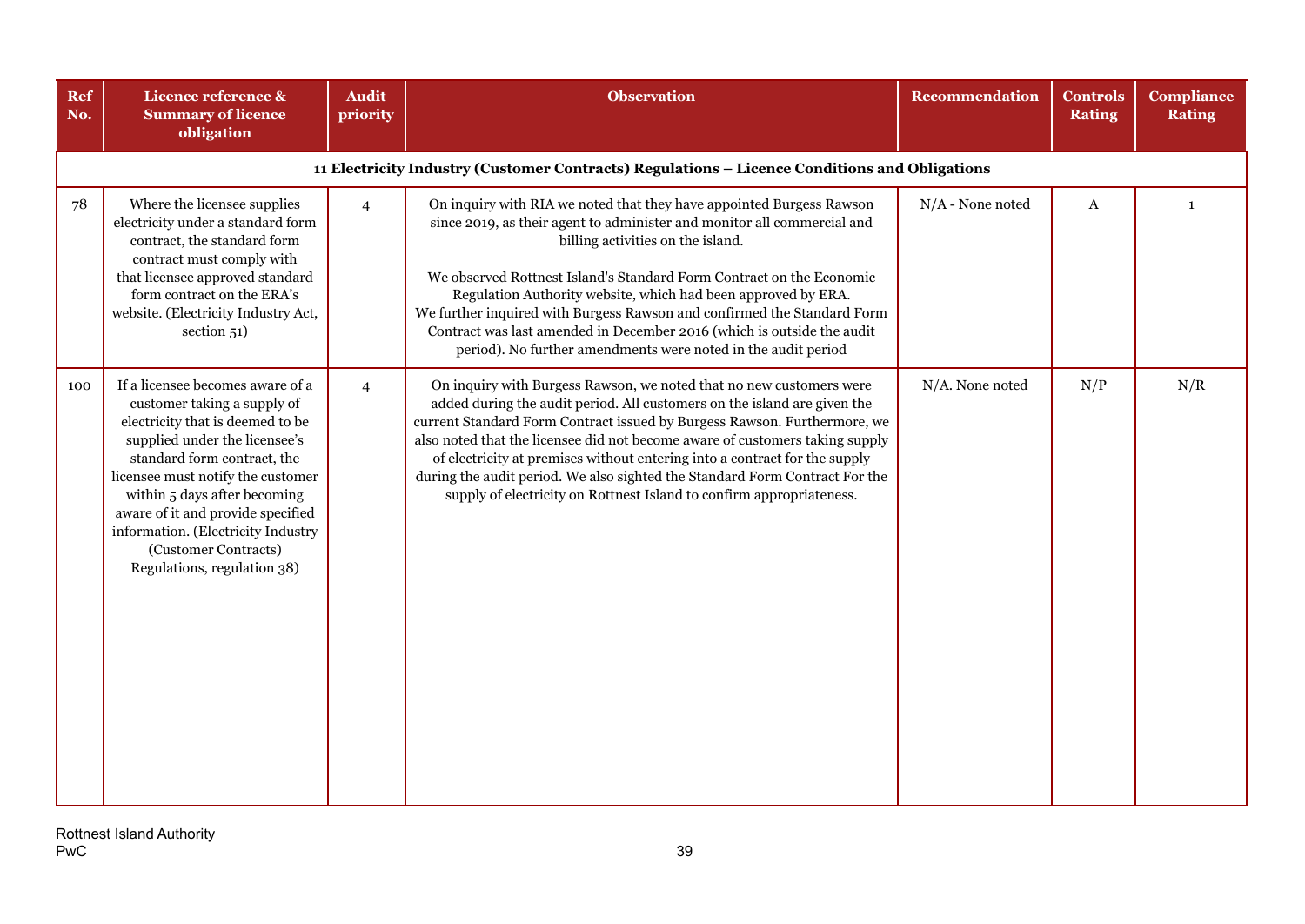| Ref<br>No. | Licence reference &<br><b>Summary of licence</b><br>obligation                                                                                                                                                                                                  | <b>Audit</b><br>priority | <b>Observation</b>                                                                                                                                                                                                                                                                                                    | Recommendation  | <b>Controls</b><br><b>Rating</b> | <b>Compliance</b><br><b>Rating</b> |  |  |  |  |
|------------|-----------------------------------------------------------------------------------------------------------------------------------------------------------------------------------------------------------------------------------------------------------------|--------------------------|-----------------------------------------------------------------------------------------------------------------------------------------------------------------------------------------------------------------------------------------------------------------------------------------------------------------------|-----------------|----------------------------------|------------------------------------|--|--|--|--|
|            | 12 Electricity Industry Act - Licence Conditions and Obligations                                                                                                                                                                                                |                          |                                                                                                                                                                                                                                                                                                                       |                 |                                  |                                    |  |  |  |  |
| 101        | A licensee must provide the ERA<br>with a performance audit<br>conducted by an independent<br>expert acceptable to the ERA, not<br>less than once every 24 months.<br>(Electricity Industry Act, section<br>$13(1)$ )                                           | $\overline{4}$           | RIA has commissioned an independent auditor (PricewaterhouseCoopers) to<br>provide a performance audit for the period 1 April 2019 to 31 March 2021.<br>The previous performance audit was performed by PricewaterhouseCoopers<br>in 2019 with the performance audit report published on the ERA website.             | N/A. None noted | N/P                              | 1                                  |  |  |  |  |
| 102        | A licensee must provide for an<br>asset management system.<br>(Electricity Industry Act, section<br>14(1)(a)                                                                                                                                                    | 5                        | On inquiry with RIA, we noted that the RIA has in place, an asset<br>management system (AMS) which has been reviewed by<br>PricewaterhouseCoopers for the period 1 April 2019 - 31 March 2021                                                                                                                         | N/A. None noted | N/P                              | $\mathbf{1}$                       |  |  |  |  |
| 103        | A licensee must notify details of<br>the asset management system<br>and any substantial changes to it<br>to the ERA. (Electricity Industry<br>Act, section $14(1)(b)$                                                                                           | 5                        | On enquiry with PFM, and RIA, we noted that RIA has advised that no<br>substantial changes have been made to the asset management system during<br>the audit period.                                                                                                                                                  | N/A. None noted | N/P                              | N/R                                |  |  |  |  |
| 104        | A licensee must provide the ERA<br>with a report by an independent<br>expert about the effectiveness of<br>its asset management system<br>every 24 months, or such longer<br>period as determined by the ERA.<br>(Electricity Industry Act, section<br>14(1)(c) | $\overline{4}$           | RIA has commissioned an independent auditor (PricewaterhouseCoopers) to<br>provide an Asset Management System Review for the period 1 April 2019 to<br>31 March 2021. The previous Asset Management System Review was<br>performed by PricewaterhouseCoopers in 2019 with the report published on<br>the ERA website. | N/A. None noted | N/P                              | $\mathbf{1}$                       |  |  |  |  |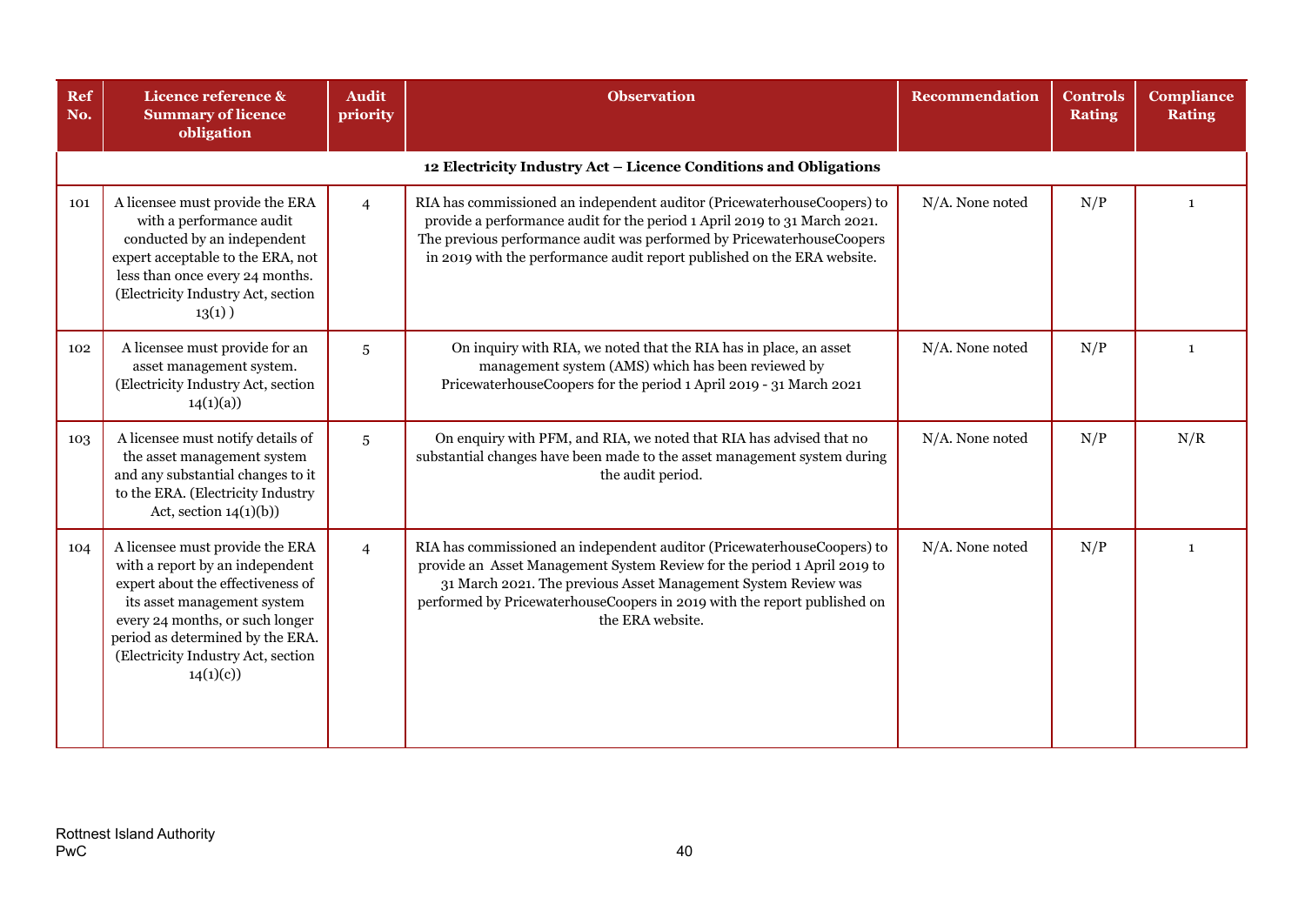| Ref<br>No. | Licence reference &<br><b>Summary of licence</b><br>obligation                                                                                                                                                                                                                                          | <b>Audit</b><br>priority | <b>Observation</b>                                                                                                                                                                                                                                                                                                                                                                                                                                                                                                                                                                                                                                                                                                                                          | <b>Recommendation</b> | <b>Controls</b><br><b>Rating</b> | <b>Compliance</b><br><b>Rating</b> |
|------------|---------------------------------------------------------------------------------------------------------------------------------------------------------------------------------------------------------------------------------------------------------------------------------------------------------|--------------------------|-------------------------------------------------------------------------------------------------------------------------------------------------------------------------------------------------------------------------------------------------------------------------------------------------------------------------------------------------------------------------------------------------------------------------------------------------------------------------------------------------------------------------------------------------------------------------------------------------------------------------------------------------------------------------------------------------------------------------------------------------------------|-----------------------|----------------------------------|------------------------------------|
| 105        | A licensee must pay the<br>prescribed licence fees to the ERA<br>according to clauses 6, 7 and 8 of<br>the Economic Regulation<br>Authority (Licensing Funding)<br>Regulations 2014. (Economic<br>Regulation Authority (Licensing<br>Funding) Regulations 2014)                                         | $\overline{4}$           | We obtained the system screenshot of the annual license fees paid to ERA by<br>RIA for across the audit period, from their internal payment system, SAGE<br>and reviewed a sample invoice (Invoice copy 102525). The annual license fees<br>per the inspected invoice paid by RIA to ERA, were for the period 21 June<br>2020 to 20 June 2021.                                                                                                                                                                                                                                                                                                                                                                                                              | N/A. None noted       | N/P                              | $\mathbf{1}$                       |
| 106        | A licensee must take reasonable<br>steps to minimise the extent, or<br>duration, of any interruption,<br>suspension or restriction of the<br>supply of electricity due to an<br>accident, emergency, potential<br>danger or other unavoidable<br>cause. (Electricity Industry Act,<br>section $31(3)$ ) | $\overline{4}$           | The "RIA - Electrical - Service Recovery and Contingency Plan", the<br>"Restoration Priority Register Electrical Services Procedure" and the<br>"Emergency Response Management Plan" were inspected and confirmed<br>documents outline the steps required to minimise the interruption of supply<br>during unavoidable causes.<br>We also obtained and reviewed the "FUSS Rottnest Facilities Utilities and<br>Support Services Contract". This contract includes PFM's responsibilities<br>regarding monitoring the operation of its electricity supply on the island.<br>On enquiry with and document review with PFM, we further noted that there<br>was no activity which involved accident, emergency, potential danger or other<br>unavoidable cause. | N/A. None noted       | A                                | N/R                                |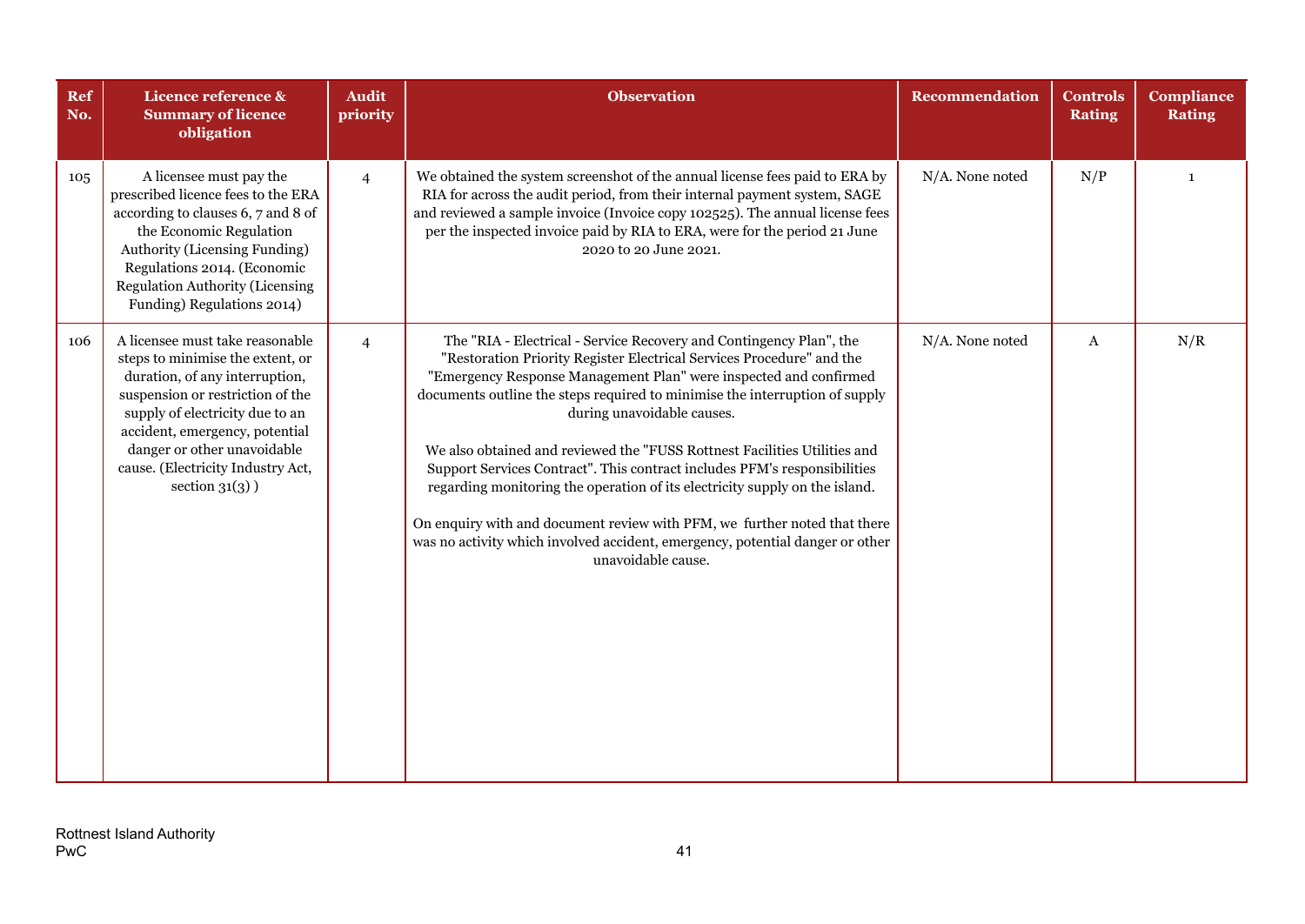| Ref<br>No. | Licence reference &<br><b>Summary of licence</b><br>obligation                                                                                                                                                                                                                                                                                            | <b>Audit</b><br>priority | <b>Observation</b>                                                                                                                                                                                                                                                                                                                                                                                                                                                                                                                                                                                                                                                                                          | Recommendation  | <b>Controls</b><br><b>Rating</b> | <b>Compliance</b><br><b>Rating</b> |
|------------|-----------------------------------------------------------------------------------------------------------------------------------------------------------------------------------------------------------------------------------------------------------------------------------------------------------------------------------------------------------|--------------------------|-------------------------------------------------------------------------------------------------------------------------------------------------------------------------------------------------------------------------------------------------------------------------------------------------------------------------------------------------------------------------------------------------------------------------------------------------------------------------------------------------------------------------------------------------------------------------------------------------------------------------------------------------------------------------------------------------------------|-----------------|----------------------------------|------------------------------------|
| 108        | A retail or integrated regional<br>licensee must not supply<br>electricity to a small use customer<br>otherwise than under a standard<br>form contract or a non-standard<br>form contract that complies with<br>the Act. (Electricity Industry Act,<br>section $54(1)$ )                                                                                  | $\overline{4}$           | Per inquiry with RIA and Burgess Rawson, we noted there are no residential<br>customers on the Island. All RIA customers at Rottnest Island are supplied<br>electricity under the "Rottnest Island Standard Form Contract for The Supply<br>of Electricity". We note that the standard form contract complies with the<br>Electricity Industry Act 2004 and has been approved by the Economic<br>Regulation Authority as it is published on their website in the following URL:<br>https://www.erawa.com.au/electricity/electricity-licensing/standard-form-c<br>ontracts.                                                                                                                                  | N/A. None noted | N/P                              | $\mathbf{1}$                       |
| 109        | A licensee must comply with any<br>direction by the ERA to amend<br>the standard form contract and<br>do so within the period specified.<br>(Electricity Industry Act, section<br>$54(2)$ )                                                                                                                                                               | $\overline{4}$           | Per inquiry with RIA and Burgess Rawson, we noted that there was no<br>direction from the ERA to amend the SFC (Standard Form Contract).<br>We observed Rottnest Island's Standard Form Contract on the Economic<br>Regulation Authority website, which had been approved by ERA.<br>We further inquired with Burgess Rawson and confirmed the Standard Form<br>Contract was last amended in December 2016 (which is outside the audit<br>period). No further amendments were noted in the audit period.                                                                                                                                                                                                    | N/A. None noted | N/P                              | N/R                                |
| 111        | A retail, distribution or integrated<br>regional licensee must not supply<br>electricity to small use customers<br>unless the licensee is a member of<br>an approved scheme and is bound<br>by, and compliant, with any<br>decision or direction of the<br>electricity ombudsman under the<br>approved scheme. (Electricity<br>Industry Act, section 101) | 5                        | We reviewed the Economic Regulation Authority website, noting that the<br>Rottnest Island Authority is an authorised electricity licence holder in the<br>following link:<br>https://www.erawa.com.au/electricity/electricity-licensing/licence-holders<br>Hence confirmed that RIA is able to supply electricity to small use customers.<br>Further, we note that the Rottnest Island Authority is listed as a current<br>member of the Energy and Water Ombudsman Western Australia, in the<br>following link:<br>http://www.ombudsman.wa.gov.au/ewowa/making_complaints/who_you_<br>can_complain_about.htm<br>Hence we are comfortable that RIA is able to supply electricity to small use<br>customers. | N/A. None noted | N/P                              | $\mathbf{1}$                       |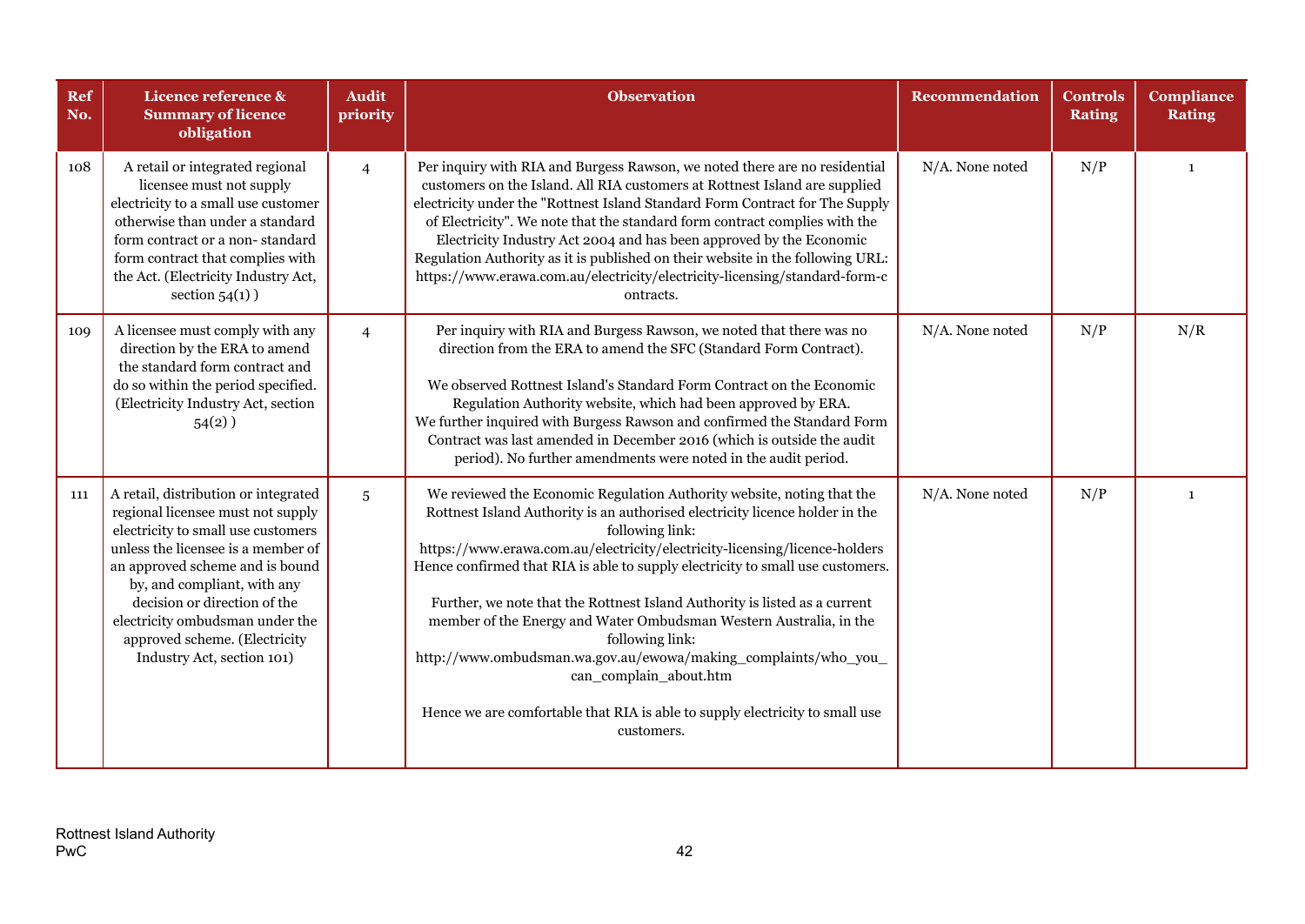| Ref<br>No. | Licence reference &<br><b>Summary of licence</b><br>obligation                                                                                                                                                          | <b>Audit</b><br>priority | <b>Observation</b>                                                                                                                                                                                                                              | Recommendation  | <b>Controls</b><br><b>Rating</b> | <b>Compliance</b><br><b>Rating</b> |  |  |  |  |  |
|------------|-------------------------------------------------------------------------------------------------------------------------------------------------------------------------------------------------------------------------|--------------------------|-------------------------------------------------------------------------------------------------------------------------------------------------------------------------------------------------------------------------------------------------|-----------------|----------------------------------|------------------------------------|--|--|--|--|--|
|            | 13 Electricity Licences - Licence Conditions and Obligations                                                                                                                                                            |                          |                                                                                                                                                                                                                                                 |                 |                                  |                                    |  |  |  |  |  |
| 116        | A licensee must, if directed by the<br>ERA, review the standard form<br>contract and submit to the ERA<br>the results of that review within<br>the time specified. (Integrated<br>Regional Licence, condition<br>6.4.2) | $5\overline{)}$          | Please refer to obligation 109 above.<br>The ERA has not directed RIA to review the standard form contract and<br>therefore, no activity took place during the audit period.                                                                    | N/A. None noted | N/P                              | N/R                                |  |  |  |  |  |
| 117        | A licensee must comply with any<br>direction given by the ERA in<br>relation to the scope, process and<br>methodology of the standard<br>form contract review. (Integrated<br>Regional Licence, condition<br>6.4.3)     | $5\phantom{.0}$          | Please refer to obligation 109 above. The ERA has not directed RIA to review<br>the standard form contract and therefore, no activity took place during the<br>audit period.                                                                    | N/A. None noted | N/P                              | N/R                                |  |  |  |  |  |
| 118        | A licensee can only amend the<br>standard form contract with the<br>ERA's approval. (Integrated<br>Regional Licence, condition 6.5.1)                                                                                   | $\overline{4}$           | Per inquiry with RIA, the standard form contract will only be amended with<br>ERA approval. We note that the ERA has not directed RIA to review the<br>standard form contract and therefore, no activity took place during the audit<br>period. | N/A. None noted | N/P                              | N/R                                |  |  |  |  |  |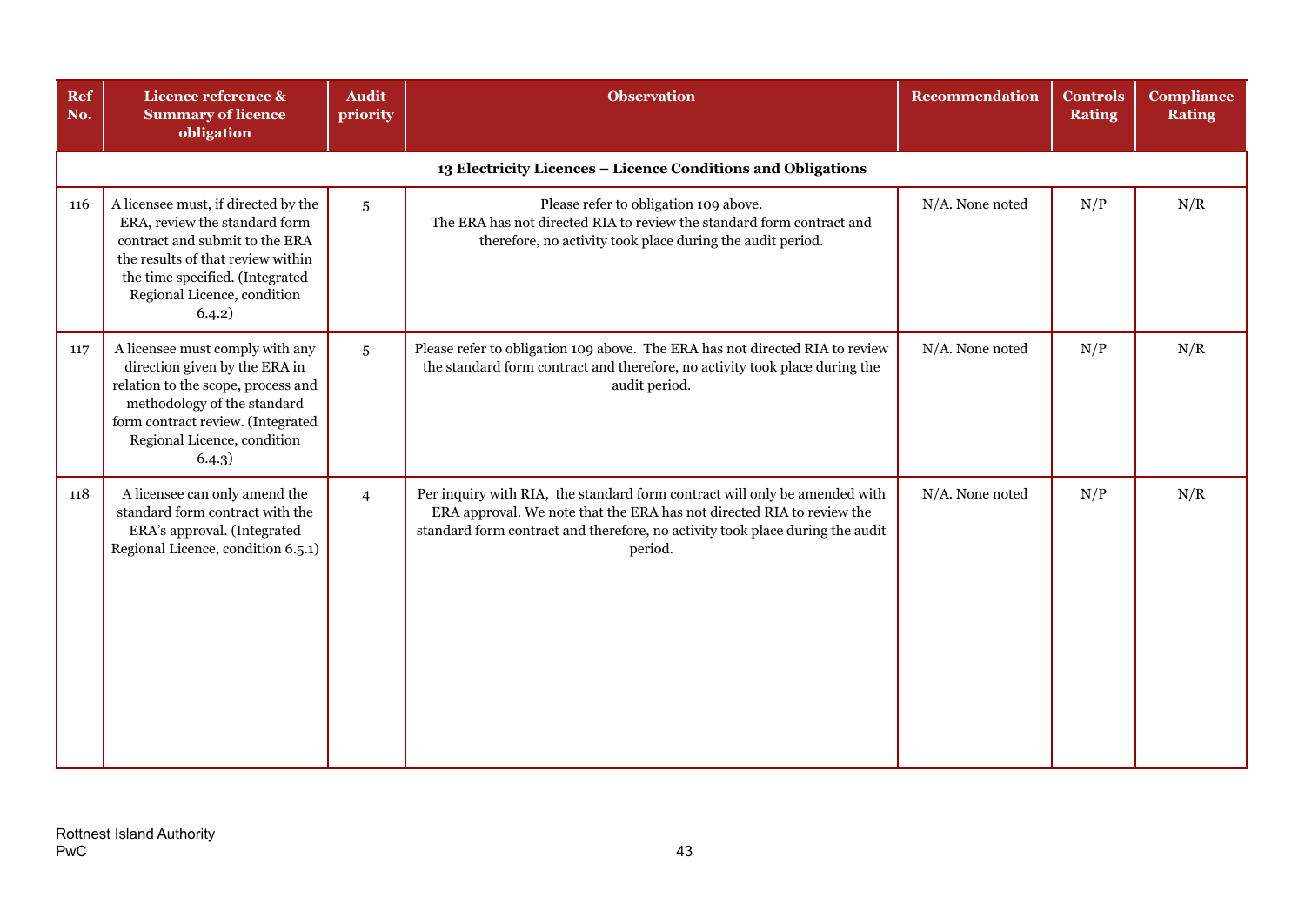| Ref<br>No. | Licence reference &<br><b>Summary of licence</b><br>obligation                                                                                                                                                                                                                                                                 | <b>Audit</b><br>priority | <b>Observation</b>                                                                                                                                                                                                                                                                                                                                           | <b>Recommendation</b> | <b>Controls</b><br><b>Rating</b> | <b>Compliance</b><br><b>Rating</b> |
|------------|--------------------------------------------------------------------------------------------------------------------------------------------------------------------------------------------------------------------------------------------------------------------------------------------------------------------------------|--------------------------|--------------------------------------------------------------------------------------------------------------------------------------------------------------------------------------------------------------------------------------------------------------------------------------------------------------------------------------------------------------|-----------------------|----------------------------------|------------------------------------|
| 119        | A licensee and any related body<br>corporate must maintain<br>accounting records that comply<br>with the Australian Accounting<br>Standards Board Standards or<br>equivalent International<br>Accounting Standards.<br>(Integrated Regional Licence,<br>condition $4.3.1$ )                                                    | $\overline{4}$           | Per inquiry with RIA, and via inspection of the 2019-2020 annual report for<br>the Rottnest Island Authority, we confirmed that reports comply with<br>Australian Accounting Standards. We note that the 2020-2021 annual report<br>has not yet been uploaded on the RIA website and therefore was not available<br>for inspection at the time of the audit. | N/A. None noted       | N/P                              | $\mathbf{1}$                       |
| 121        | A licensee must comply, and<br>require its auditor to comply,<br>with the ERA's standard audit<br>guidelines for a performance<br>audit. (Integrated Regional<br>Licence, condition 5.3.2)                                                                                                                                     | $\overline{4}$           | The licensee has specified and the auditor (PricewaterhouseCoopers) has<br>documented in the 2021 Audit Plan its compliance with the ERA's guidelines.                                                                                                                                                                                                       | N/A. None noted       | N/P                              | $\mathbf{1}$                       |
| 122        | A licensee must comply, and<br>must require the licensee's expert<br>to comply, with the relevant<br>aspects of the ERA's standard<br>audit guidelines for an asset<br>management system review.<br>(Integrated Regional Licence,<br>condition 5.1.5)                                                                          | $\overline{4}$           | The licensee has specified and the auditor (PricewaterhouseCoopers) has<br>documented in the 2020-2021 Audit and Review Plan, its compliance with<br>the ERA's guidelines.                                                                                                                                                                                   | N/A. None noted       | N/P                              | $\mathbf{1}$                       |
| 123        | In the manner prescribed, a<br>licensee must notify the ERA, if it<br>is under external administration<br>or if there is a significant change<br>in the circumstances that the<br>licence was granted which may<br>affect the licensee's ability to<br>meet its obligations. (Integrated<br>Regional Licence, condition 4.4.1) | $\overline{4}$           | Through inquiry and system walkthrough, it was noted there were no such<br>changes in the 2018-2019, 2019-2020 and the 2020-2021 financial reports.                                                                                                                                                                                                          | N/A. None noted       | N/P                              | N/R                                |

Rottnest Island Authority PwC and the contract of the contract of the contract of the contract of the contract of the contract of the contract of the contract of the contract of the contract of the contract of the contract of the contract of the co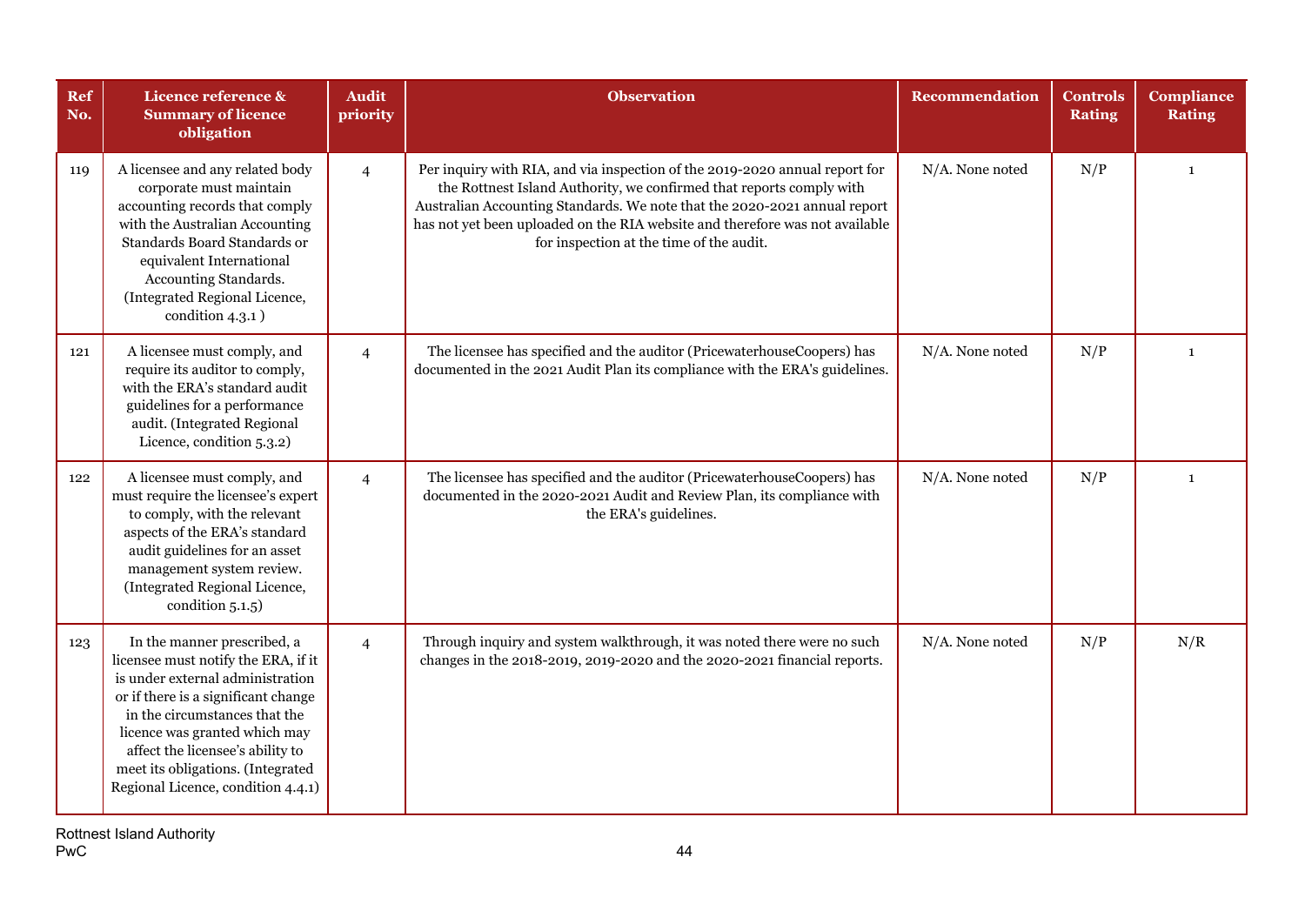| Ref<br>No. | Licence reference &<br><b>Summary of licence</b><br>obligation                                                                                                                                                                              | <b>Audit</b><br>priority | <b>Observation</b>                                                                                                                                                                                                                                                                                                                                                                                                                                                                                                                                                                                                                                                                                                                                                                                                                                                                                                      | Recommendation  | <b>Controls</b><br><b>Rating</b> | <b>Compliance</b><br><b>Rating</b> |
|------------|---------------------------------------------------------------------------------------------------------------------------------------------------------------------------------------------------------------------------------------------|--------------------------|-------------------------------------------------------------------------------------------------------------------------------------------------------------------------------------------------------------------------------------------------------------------------------------------------------------------------------------------------------------------------------------------------------------------------------------------------------------------------------------------------------------------------------------------------------------------------------------------------------------------------------------------------------------------------------------------------------------------------------------------------------------------------------------------------------------------------------------------------------------------------------------------------------------------------|-----------------|----------------------------------|------------------------------------|
| 124        | A licensee must provide the ERA,<br>in the manner prescribed, with<br>any information that the ERA<br>requires in connection with its<br>functions under the Electricity<br>Industry Act. (Integrated<br>Regional Licence, condition 4.5.1) | 3                        | Per inquiry with RIA, we noted that the Annual Compliance Report and<br>Performance Report provided to ERA complied with the standards prescribed<br>in the manner and time frame requested by the ERA.<br>We further sighted the 'Licence and Compliance Register' spreadsheet<br>maintained by RIA which ensures monitoring over this obligation.<br>On enquiry with RIA we reviewed the email sent to ERA by RIA. This was<br>sent to ERA on the 31 Aug 2020 and uploaded to RIA website on 8 Sep, 2020.<br>This email contained the following reports:<br>- 2020 Electricity Licence Report Datasheet - Distribution<br>- 2020 Electrical Retail Licence Performance Report Datasheet<br>- 2020 Electrical Licence Reporting Datasheet - Network Quality Reliability<br>Code<br>- Rottnest Island Authority NQR Report 2019-2020<br>- Rottnest Island Authority Compliance Report - Electricity 2019-2020           | N/A. None noted | $\boldsymbol{A}$                 | $\mathbf{1}$                       |
| 125        | A licensee must publish any<br>information as directed by the<br>ERA to publish, within the<br>timeframes specified. (Integrated<br>Regional Licence, condition 3.8.1)                                                                      | $\overline{4}$           | Per inquiry with RIA, we noted that RIA maintains a Licence Compliance<br>Register that identifies all information and as directed by the ERA to publish<br>and required timeframes. PFM incorporates this into their FUSS Compliance<br>and Licence Document to further ensure obligations are met on time.<br>On enquiry with RIA we also reviewed the email sent to ERA by RIA. This<br>was sent to ERA on the 31 Aug 2020 and published to RIA website on 8 Sep,<br>2020, per the time frames confirmed with ERA.<br>This email contained the following reports:<br>- 2020 Electricity Licence Report Datasheet - Distribution<br>- 2020 Electrical Retail Licence Performance Report Datasheet<br>- 2020 Electrical Licence Reporting Datasheet - Network Quality Reliability<br>Code<br>- Rottnest Island Authority NQR Report 2019-2020<br>- Rottnest Island Authority Compliance Report - Electricity 2019-2020 | N/A. None noted | $\mathbf{A}$                     | $\mathbf{1}$                       |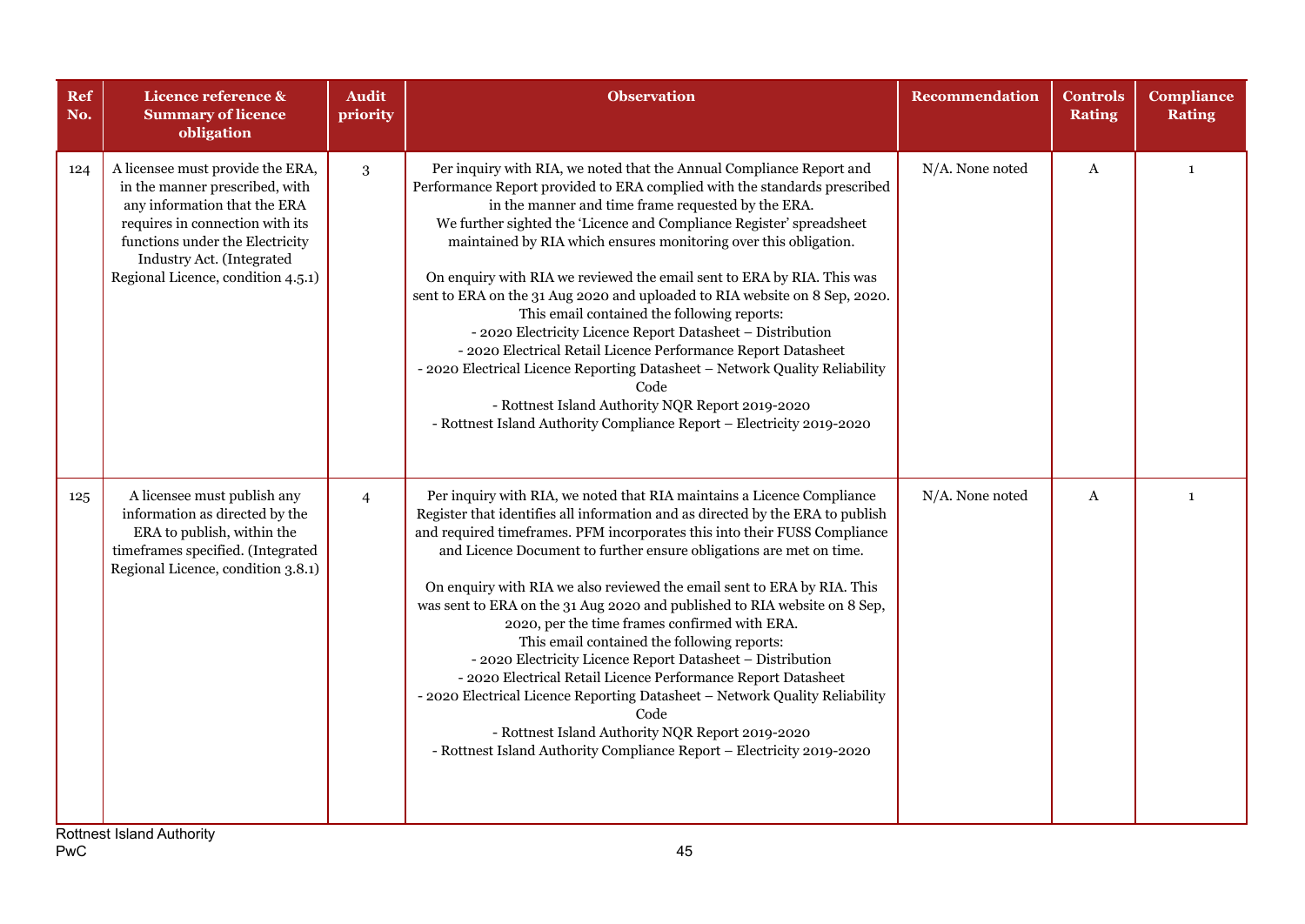| Ref<br>No. | Licence reference &<br><b>Summary of licence</b><br>obligation                                                                                                                                                                                                                                                                                                | <b>Audit</b><br>priority | <b>Observation</b>                                                                                                                                                                                                                                                                                                                                                                                                                                                                                                                                                                                                                          | <b>Recommendation</b> | <b>Controls</b><br><b>Rating</b> | <b>Compliance</b><br><b>Rating</b> |  |  |  |  |
|------------|---------------------------------------------------------------------------------------------------------------------------------------------------------------------------------------------------------------------------------------------------------------------------------------------------------------------------------------------------------------|--------------------------|---------------------------------------------------------------------------------------------------------------------------------------------------------------------------------------------------------------------------------------------------------------------------------------------------------------------------------------------------------------------------------------------------------------------------------------------------------------------------------------------------------------------------------------------------------------------------------------------------------------------------------------------|-----------------------|----------------------------------|------------------------------------|--|--|--|--|
| 126        | All notices must be in writing,<br>unless otherwise specified.<br>(Integrated Regional Licence,<br>condition 3.7.1)                                                                                                                                                                                                                                           | $\overline{4}$           | All notices and correspondences between RIA and ERA have been in writing.<br>On enquiry with RIA we also reviewed the email sent to ERA by RIA. This<br>was sent to ERA on the 31 Aug 2020 and published to RIA website on 8 Sep,<br>2020<br>This email contained the following reports:<br>- 2020 Electricity Licence Report Datasheet - Distribution<br>- 2020 Electrical Retail Licence Performance Report Datasheet<br>- 2020 Electrical Licence Reporting Datasheet - Network Quality Reliability<br>Code<br>- Rottnest Island Authority NQR Report 2019-2020<br>- Rottnest Island Authority Compliance Report - Electricity 2019-2020 | N/A. None noted       | A                                | $\mathbf{1}$                       |  |  |  |  |
|            | 14 Code of Conduct - Licence Conditions and Obligations                                                                                                                                                                                                                                                                                                       |                          |                                                                                                                                                                                                                                                                                                                                                                                                                                                                                                                                                                                                                                             |                       |                                  |                                    |  |  |  |  |
|            |                                                                                                                                                                                                                                                                                                                                                               |                          | <b>Marketing</b>                                                                                                                                                                                                                                                                                                                                                                                                                                                                                                                                                                                                                            |                       |                                  |                                    |  |  |  |  |
| 130        | A retailer or electricity marketing<br>agent must ensure that standard<br>form contracts, which are not<br>unsolicited consumer<br>agreements, are entered into<br>according to the manner set out,<br>and the contract is provided as<br>specified, in clause 2.2(1). (Code<br>of Conduct, clause 2.2(1)<br>Integrated Regional Licence,<br>condition 6.3.1) | $\overline{4}$           | Through inquiry and system walkthrough, it was noted that RIA's standard<br>form contracts are managed by Burgess Rawson. We noted further that<br>signed standard form contract contains the date a copy is emailed to the<br>customer at no charge immediately upon signing, therefore complying with<br>clause $2.2(1)$ of the code.                                                                                                                                                                                                                                                                                                     | N/A. None noted.      | N/P                              | $\mathbf{1}$                       |  |  |  |  |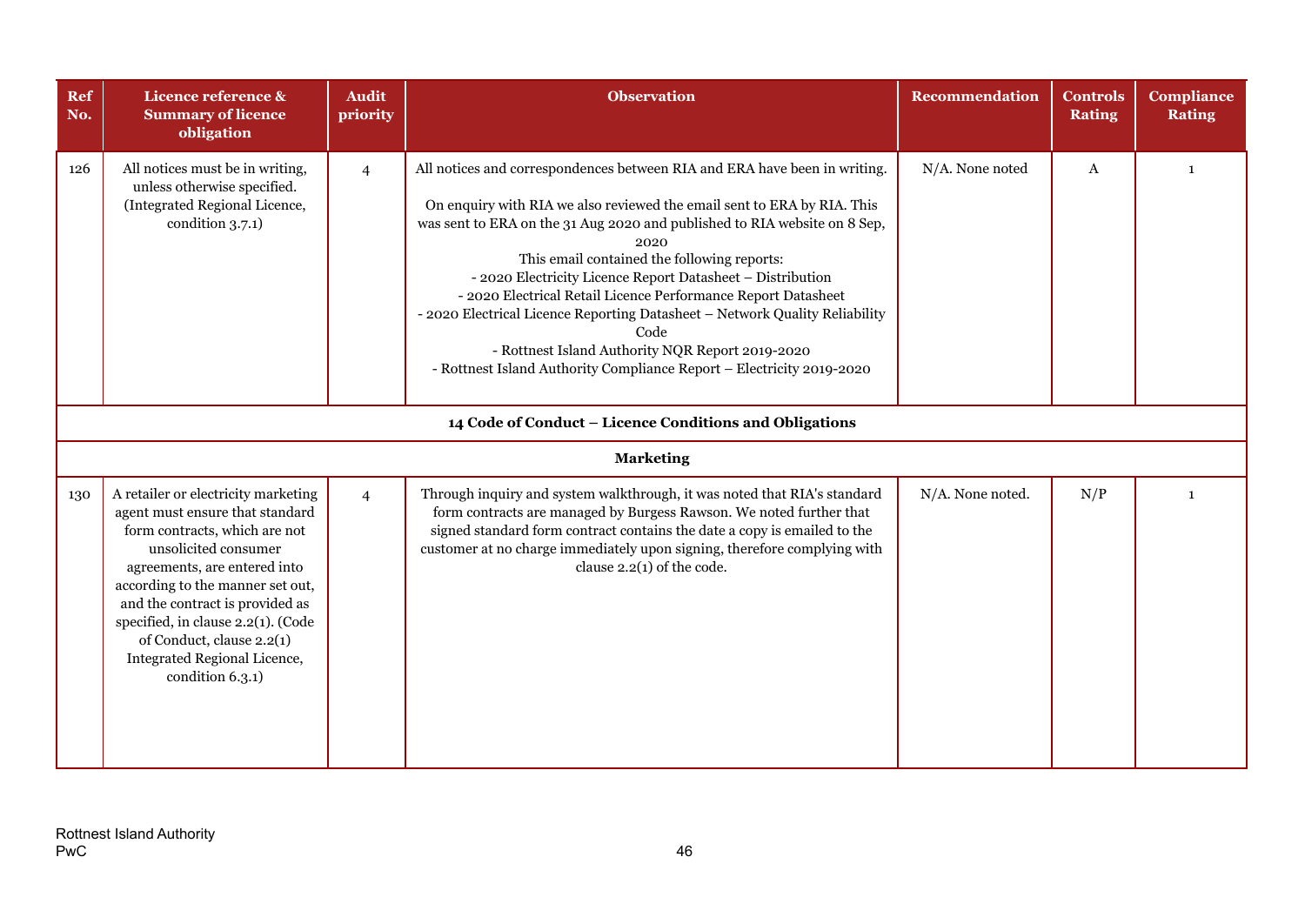| Ref<br>No. | Licence reference &<br><b>Summary of licence</b><br>obligation                                                                                                                                                                                                                                                                                                | <b>Audit</b><br>priority | <b>Observation</b>                                                                                                                                                                                                                                                                                                                                                                                                                                                                                                                                                                                                                                                                                                                                                                                                                                                                                                                                                                                                            | <b>Recommendation</b>                                                                                                                                   | <b>Controls</b><br><b>Rating</b> | <b>Compliance</b><br><b>Rating</b> |
|------------|---------------------------------------------------------------------------------------------------------------------------------------------------------------------------------------------------------------------------------------------------------------------------------------------------------------------------------------------------------------|--------------------------|-------------------------------------------------------------------------------------------------------------------------------------------------------------------------------------------------------------------------------------------------------------------------------------------------------------------------------------------------------------------------------------------------------------------------------------------------------------------------------------------------------------------------------------------------------------------------------------------------------------------------------------------------------------------------------------------------------------------------------------------------------------------------------------------------------------------------------------------------------------------------------------------------------------------------------------------------------------------------------------------------------------------------------|---------------------------------------------------------------------------------------------------------------------------------------------------------|----------------------------------|------------------------------------|
| 131        | Subject to subclause 2.2(3), the<br>retailer or electricity marketing<br>agent must give to the customer<br>the specified information in<br>subclause 2.2(2) no later than on,<br>or with, the customer's first bill.<br>(Code of Conduct, clause 2.2(2)<br>Integrated Regional Licence,<br>condition 6.3.1)                                                  | 3                        | Per inquiry and through our system walkthrough with Burgess Rawson, it<br>was noted that the relevant details listed within subclause 2.2(2) are included<br>in RIA's Standard Form Contract. Prior to signing this contract, the customer<br>is required to have read, signed and dated the contract. Testing was not<br>performed over new customers as we note there have not been any new<br>customers for the RIA in the audit period.<br>We further note from the Post Audit Implementation Audit Plan 2021 that<br>the required recommendations for this obligation were resolved in January<br>2020. Hence, we determined that RIA has been non-compliant for the period<br>March 2019 - December 2019.<br>In prior year audit findings it was noted that the 24 hour emergency contact<br>number was not updated on the invoices. A redesign on invoices was done in<br>January 2020. Burgess Rawson are now the property managers for RIA and<br>their invoices are compliant with requirements of this obligation. | The non-compliance<br>was resolved during<br>the audit period,<br>therefore a<br>recommendation has<br>not been made.<br>No further action<br>required. | $\mathbf{A}$                     | $\overline{2}$                     |
| 132        | A retailer or electricity marketing<br>agent must ensure that non-<br>standard contracts, which are not<br>unsolicited consumer<br>agreements, are entered into<br>according to the manner set out,<br>and the contract is provided as<br>specified, in clause 2.3(1). (Code<br>of Conduct, clause 2.3(1)<br>Integrated Regional Licence,<br>condition 6.3.1) | $\overline{4}$           | We noted via inquiry and system walkthrough with Burgess Rawson that no<br>non-standard contracts are issued by RIA.                                                                                                                                                                                                                                                                                                                                                                                                                                                                                                                                                                                                                                                                                                                                                                                                                                                                                                          | N/A. None noted.                                                                                                                                        | N/P                              | N/R                                |
| 133        | A retailer or electricity marketing<br>agent must ensure that the<br>information specified in<br>subclause $2.3(2)$ is provided to<br>the customer before entering a<br>non-standard contract. (Code of<br>Conduct, clause 2.3(2) Integrated<br>Regional Licence, condition 6.3.1)                                                                            | $\overline{4}$           | We noted via inquiry and system walkthrough with Burgess Rawson that no<br>non-standard contracts are issued by RIA.                                                                                                                                                                                                                                                                                                                                                                                                                                                                                                                                                                                                                                                                                                                                                                                                                                                                                                          | N/A. None noted.                                                                                                                                        | N/P                              | N/R                                |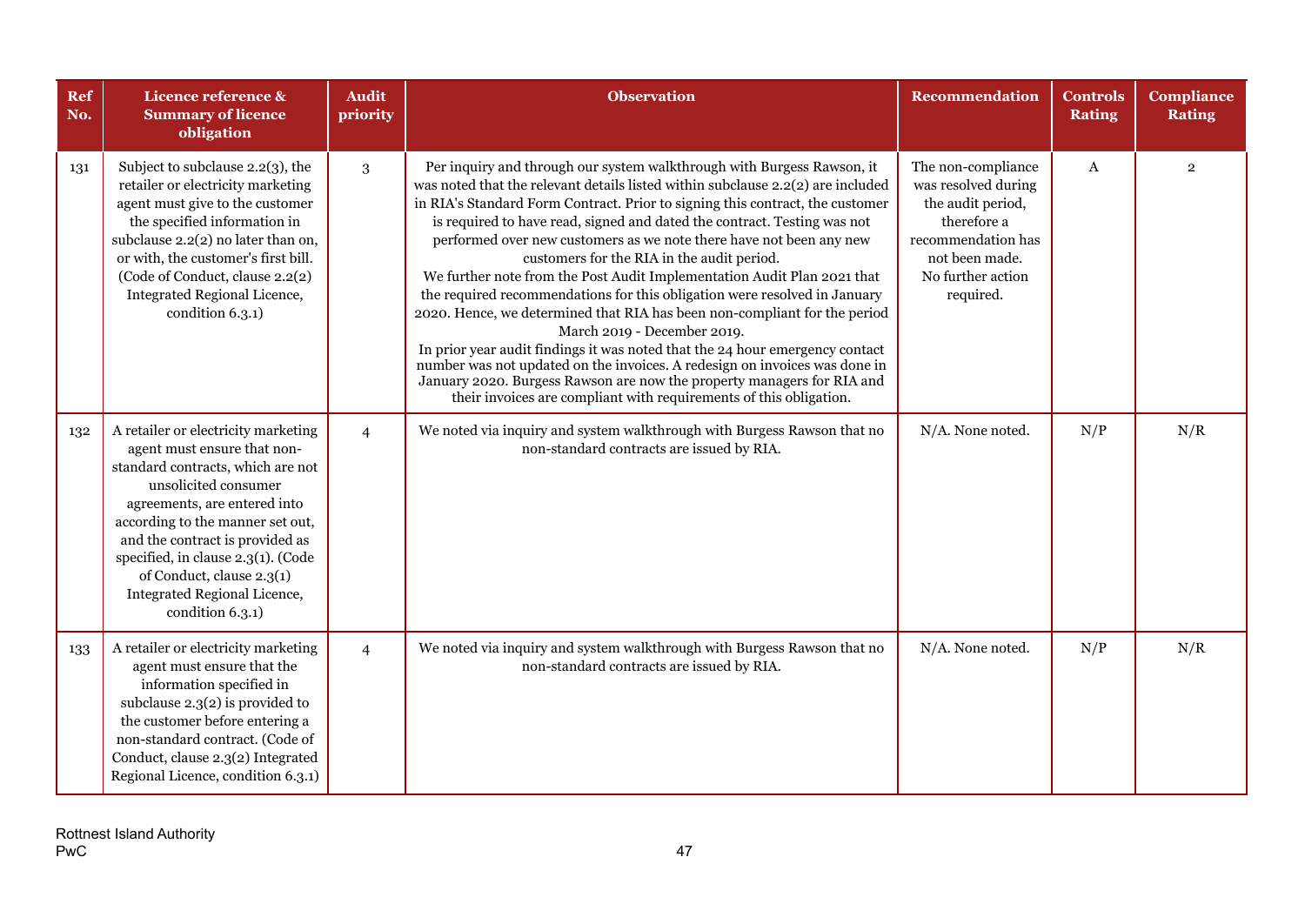| <b>Ref</b><br>No. | Licence reference &<br><b>Summary of licence</b><br>obligation                                                                                                                                                                                                                                                                                                                                                              | <b>Audit</b><br>priority | <b>Observation</b>                                                                                                                                                                                                                                                                                                                                                                                                                                                                                                                                                                                                                                                      | <b>Recommendation</b> | <b>Controls</b><br><b>Rating</b> | <b>Compliance</b><br><b>Rating</b> |
|-------------------|-----------------------------------------------------------------------------------------------------------------------------------------------------------------------------------------------------------------------------------------------------------------------------------------------------------------------------------------------------------------------------------------------------------------------------|--------------------------|-------------------------------------------------------------------------------------------------------------------------------------------------------------------------------------------------------------------------------------------------------------------------------------------------------------------------------------------------------------------------------------------------------------------------------------------------------------------------------------------------------------------------------------------------------------------------------------------------------------------------------------------------------------------------|-----------------------|----------------------------------|------------------------------------|
| 135               | Subject to subclause 2.3(3), a<br>retailer or electricity marketing<br>agent must obtain the customer's<br>verifiable consent that the<br>specified information in<br>subclause $2.3(2)$ and $2.3(4)$ , as<br>applicable, has been provided.<br>(Code of Conduct, clause 2.3(5)<br>Integrated Regional Licence,<br>condition 6.3.1)                                                                                         | $\overline{4}$           | We noted via enquiry and system walkthrough with Burgess Rawson that no<br>non-standard contracts are issued by RIA.                                                                                                                                                                                                                                                                                                                                                                                                                                                                                                                                                    | N/A. None noted.      | N/P                              | N/R                                |
| 137               | A retailer or electricity marketing<br>agent must provide contact<br>details, including a telephone<br>number, to a customer and<br>ensure that the customer is able<br>to contact the retailer or<br>electricity marketing agent during<br>normal business hours for the<br>purposes of enquiries,<br>verifications and complaints.<br>(Code of Conduct, clause 2.4(2)<br>Integrated Regional Licence,<br>condition 6.3.1) | $\overline{4}$           | On enquiry with Burgess Rawson we observed a sample invoice provided. It<br>was noted that the RIA's phone number, website details and physical location<br>are clearly located on every RIA Standard Form Contract and the Tax Invoice<br>issued by Burgess Rawson to the commercial customers on the island. These<br>details are further freely available on RIA's website.<br>It was further noted that on the Standard Form Contracts and website, RIA's<br>office hours are 8.30am - 4.15pm Monday to Friday.<br>We also confirmed compliance with the requirements per the Code through<br>walkthrough evidence of one invoice selected within the audit period. | N/A. None noted.      | N/P                              | $\mathbf{1}$                       |
| 138               | A retailer or electricity marketing<br>agent must, on request, provide a<br>customer with the information<br>specified in subclause $2.5(1)$ .<br>(Code of Conduct, clause 2.5(1)<br>Integrated Regional Licence,<br>condition 6.3.1)                                                                                                                                                                                       | $\overline{4}$           | On enquiry with Burgess Rawson we confirmed that RIA did not contact a<br>customer for the purposes of marketing.                                                                                                                                                                                                                                                                                                                                                                                                                                                                                                                                                       | N/A. None noted.      | N/P                              | N/R                                |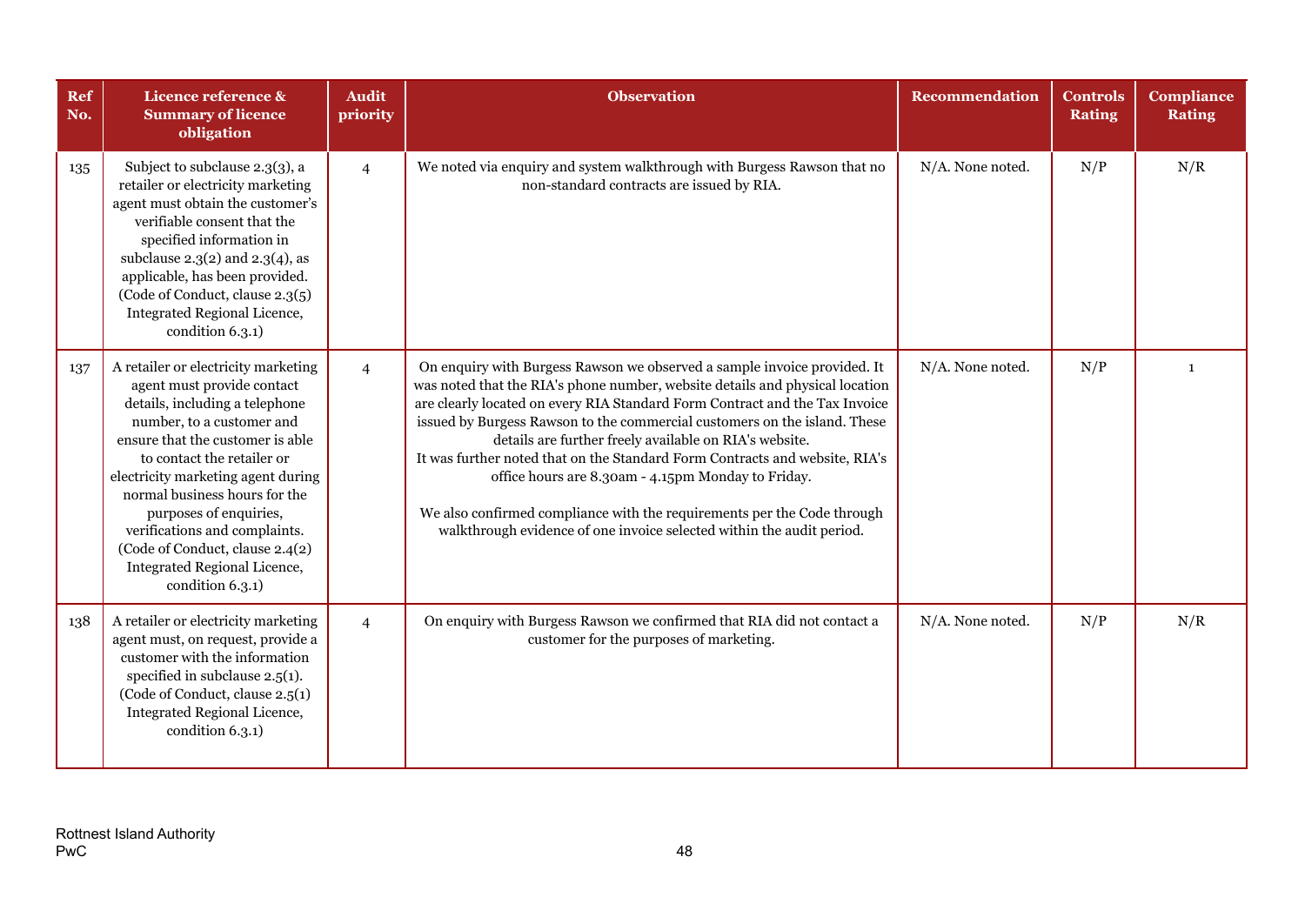| <b>Ref</b><br>No. | Licence reference &<br><b>Summary of licence</b><br>obligation                                                                                                                                                                                                                                                                                                                                         | <b>Audit</b><br>priority | <b>Observation</b>                                                                                                                                                                                                                                                                                                                                                                                                                                                                                                                                                                                                                          | <b>Recommendation</b> | <b>Controls</b><br><b>Rating</b> | <b>Compliance</b><br>Rating |
|-------------------|--------------------------------------------------------------------------------------------------------------------------------------------------------------------------------------------------------------------------------------------------------------------------------------------------------------------------------------------------------------------------------------------------------|--------------------------|---------------------------------------------------------------------------------------------------------------------------------------------------------------------------------------------------------------------------------------------------------------------------------------------------------------------------------------------------------------------------------------------------------------------------------------------------------------------------------------------------------------------------------------------------------------------------------------------------------------------------------------------|-----------------------|----------------------------------|-----------------------------|
|                   |                                                                                                                                                                                                                                                                                                                                                                                                        |                          | <b>Billing</b>                                                                                                                                                                                                                                                                                                                                                                                                                                                                                                                                                                                                                              |                       |                                  |                             |
| 145               | A retailer must issue a bill no<br>more than once a month and at<br>least once every 3 months, except<br>for the circumstances specified in<br>subclause 4.1. (Code of Conduct,<br>clause 4.1)                                                                                                                                                                                                         | $\overline{4}$           | Per inquiry with Burgess Rawson it was noted that Burges Rawson bills RIA's<br>24 customers on a monthly basis. This has been consistent throughout the<br>entire audit period.<br>We further observed and reviewed the Tenant Reconciliation 1 April 2019 - 31<br>March 2021" data which showed the billing history from Burgess Rawson,<br>ensuring billing has occurred on a monthly basis.                                                                                                                                                                                                                                              | N/A. None noted.      | A                                | $\mathbf{1}$                |
| 146               | For the purposes of subclause<br>4.1(a)(ii), a retailer has given a<br>customer notice if, prior to<br>placing a customer on a<br>shortened billing cycle, the<br>retailer advises the customer of<br>the information specified in<br>subclause $4.2(1)$ . (Code of<br>Conduct, clause 4.2(1))                                                                                                         | $\overline{4}$           | On enquiry and system walkthrough with Burgess Rawson and RIA, we noted<br>that no customers were placed on a shortened billing cycle.                                                                                                                                                                                                                                                                                                                                                                                                                                                                                                      | N/A. None noted.      | N/P                              | N/R                         |
| 147               | If a residential customer informs<br>a retailer that the customer is<br>experiencing payment difficulties<br>or financial hardship and the<br>customer is assessed as<br>experiencing payment difficulties<br>or financial hardship, the retailer<br>must not place that customer on a<br>shortened billing cycle without<br>that customer's verifiable<br>consent. (Code of Conduct, clause<br>4.2(2) | $\overline{4}$           | Through enquiry with PFM it was confirmed that RIA does not have any<br>residential customers.<br>It was further noted that financial hardship requirements have been<br>applicable due COVID-19, during the audit period. However, Burgess Rawson<br>confirmed they have not placed a customer experiencing financial hardship<br>on a shortened billing cycle within the audit period.<br>There are no formal policy documents in place relating to a situation where<br>customers are experiencing financial hardship, and this is deemed<br>appropriate due to the small number of customers and the fact that these are<br>commercial. | N/A. None noted.      | N/P                              | N/R                         |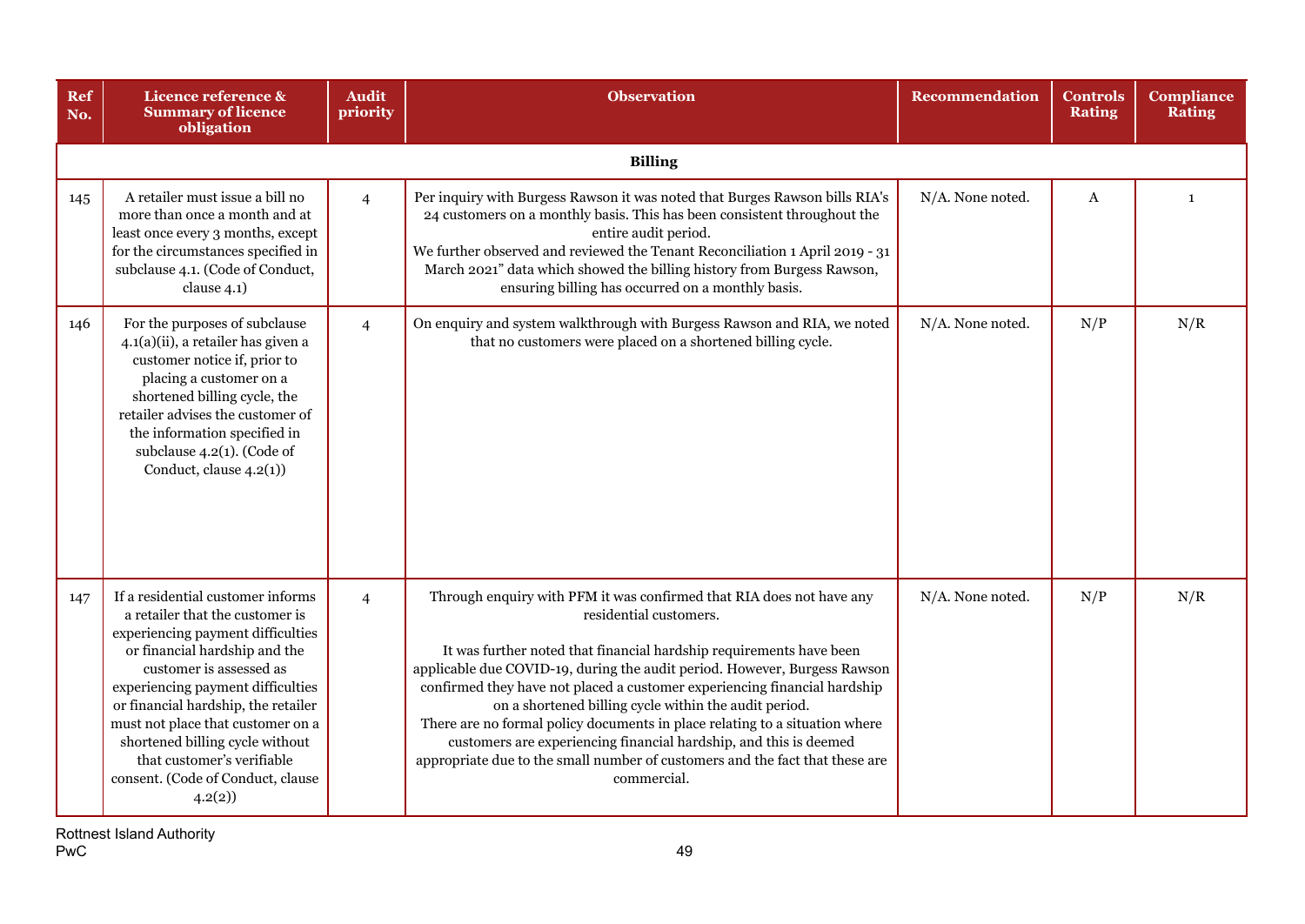| Ref<br>No. | Licence reference &<br><b>Summary of licence</b><br>obligation                                                                                                                                                                                           | <b>Audit</b><br>priority | <b>Observation</b>                   | <b>Recommendation</b> | <b>Controls</b><br><b>Rating</b> | <b>Compliance</b><br><b>Rating</b> |
|------------|----------------------------------------------------------------------------------------------------------------------------------------------------------------------------------------------------------------------------------------------------------|--------------------------|--------------------------------------|-----------------------|----------------------------------|------------------------------------|
| 148        | A retailer must give a customer<br>written notice of a decision to<br>shorten the customer's billing<br>cycle within 10 business days of<br>making the decision. (Code of<br>Conduct, clause $4.2(3)$ )                                                  | $\overline{4}$           | Please see obligations 146 as above. | N/A. None noted.      | N/P                              | N/R                                |
| 149        | A retailer must ensure that a<br>shortened billing cycle is for a<br>period of at least 10 business<br>days. (Code of Conduct, clause<br>4.2(4)                                                                                                          | $\overline{4}$           | Please see obligations 146 as above. | N/A. None noted.      | N/P                              | N/R                                |
| 150        | On request, a retailer must return<br>a customer who is subject to a<br>shortened billing cycle to the<br>billing cycle that previously<br>applied if the customer has paid 3<br>consecutive bills by the due date.<br>(Code of Conduct, clause 4.2(5))  | $\overline{4}$           | Please see obligations 146 as above. | N/A. None noted.      | N/P                              | N/R                                |
| 151        | A retailer must inform a<br>customer, who is subject to a<br>shortened billing cycle, at least<br>every 3 months about the<br>conditions upon which the<br>customer can be returned to the<br>previous billing cycle. Code of<br>Conduct, clause 4.2(6)) | $\overline{4}$           | Please see obligations 146 as above. | N/A. None noted.      | N/P                              | N/R                                |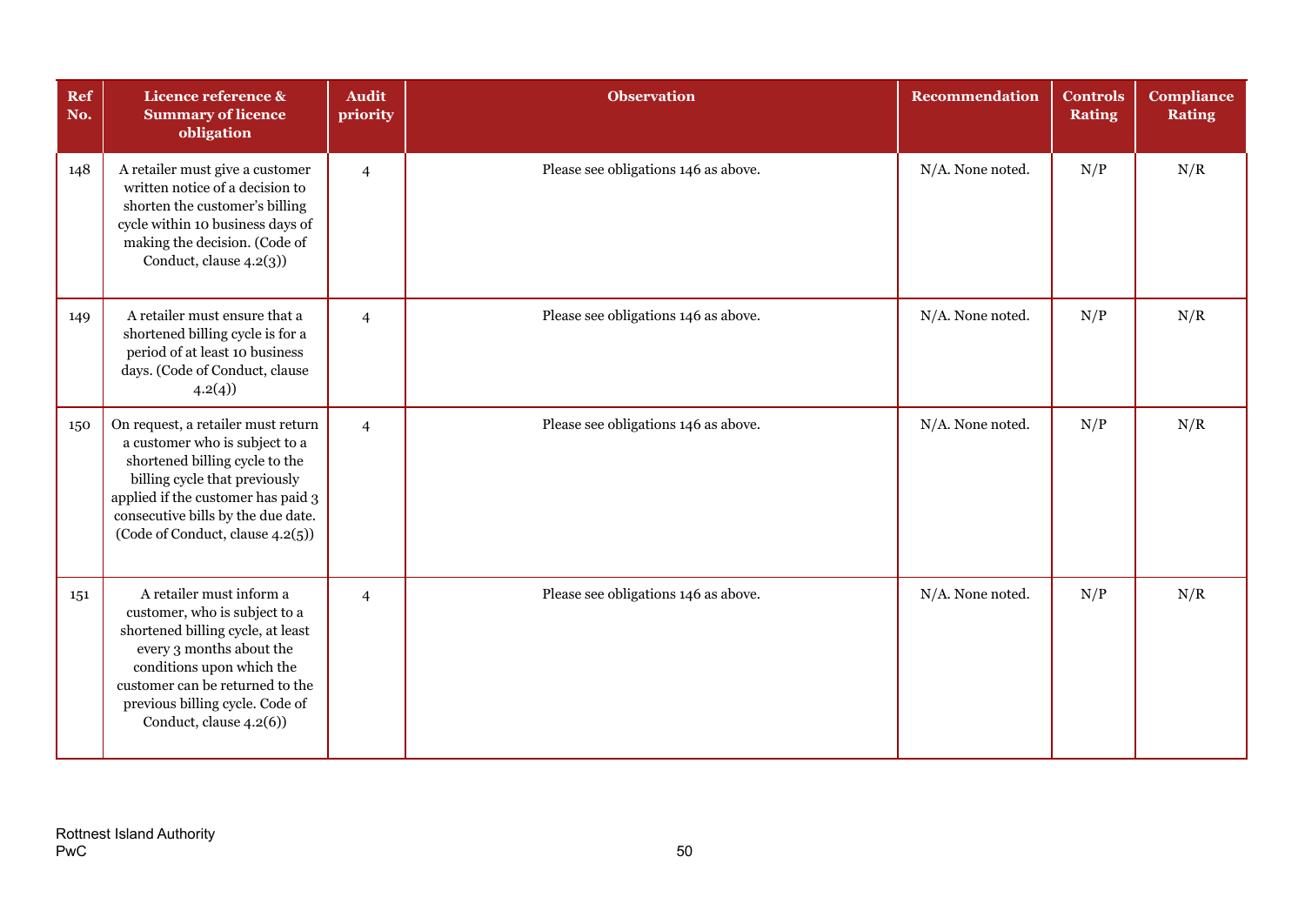| Ref<br>No. | Licence reference &<br><b>Summary of licence</b><br>obligation                                                                                                                                                                                           | <b>Audit</b><br>priority | <b>Observation</b>                                                                                                                                                                                                                                                                                | <b>Recommendation</b> | <b>Controls</b><br><b>Rating</b> | <b>Compliance</b><br><b>Rating</b> |
|------------|----------------------------------------------------------------------------------------------------------------------------------------------------------------------------------------------------------------------------------------------------------|--------------------------|---------------------------------------------------------------------------------------------------------------------------------------------------------------------------------------------------------------------------------------------------------------------------------------------------|-----------------------|----------------------------------|------------------------------------|
| 152        | Notwithstanding clause 4.1, on<br>receipt of a request by a<br>customer, a retailer may provide<br>the customer with a bill that<br>reflects a bill-smoothing<br>arrangement with respect to any<br>12 month period. (Code of<br>Conduct, clause 4.3(1)) | $\overline{4}$           | Per inquiry with Burgess Rawson, it was noted that they have not provided<br>any bill smoothing arrangements to RIA's 24 customers during the audit<br>period.                                                                                                                                    | N/A. None noted.      | N/P                              | N/R                                |
| 153        | If a retailer provides a customer<br>with a bill under a bill-smoothing<br>arrangement, the retailer must<br>ensure that the conditions<br>specified in subclause 4.3(2) are<br>met. (Code of Conduct, clause<br>4.3(2)                                  | $\overline{4}$           | Please refer to obligation 152 above.                                                                                                                                                                                                                                                             | N/A. None noted.      | N/P                              | N/R                                |
| 154        | A retailer must issue a bill to a<br>customer at the customer's<br>supply address, unless the<br>customer has nominated another<br>address or an electronic address.<br>(Code of Conduct, clause 4.4)                                                    | $\overline{4}$           | Through inquiry with Burgess Rawson, it was noted that all 24 customers of<br>Rottnest Island are sent their bills via email. We further reviewed a full<br>listing of email addresses for each of the 24 customers directly from Burgess<br>Rawson's CMS accounting system to confirm existence. | N/A. None noted.      | N/P                              | 1                                  |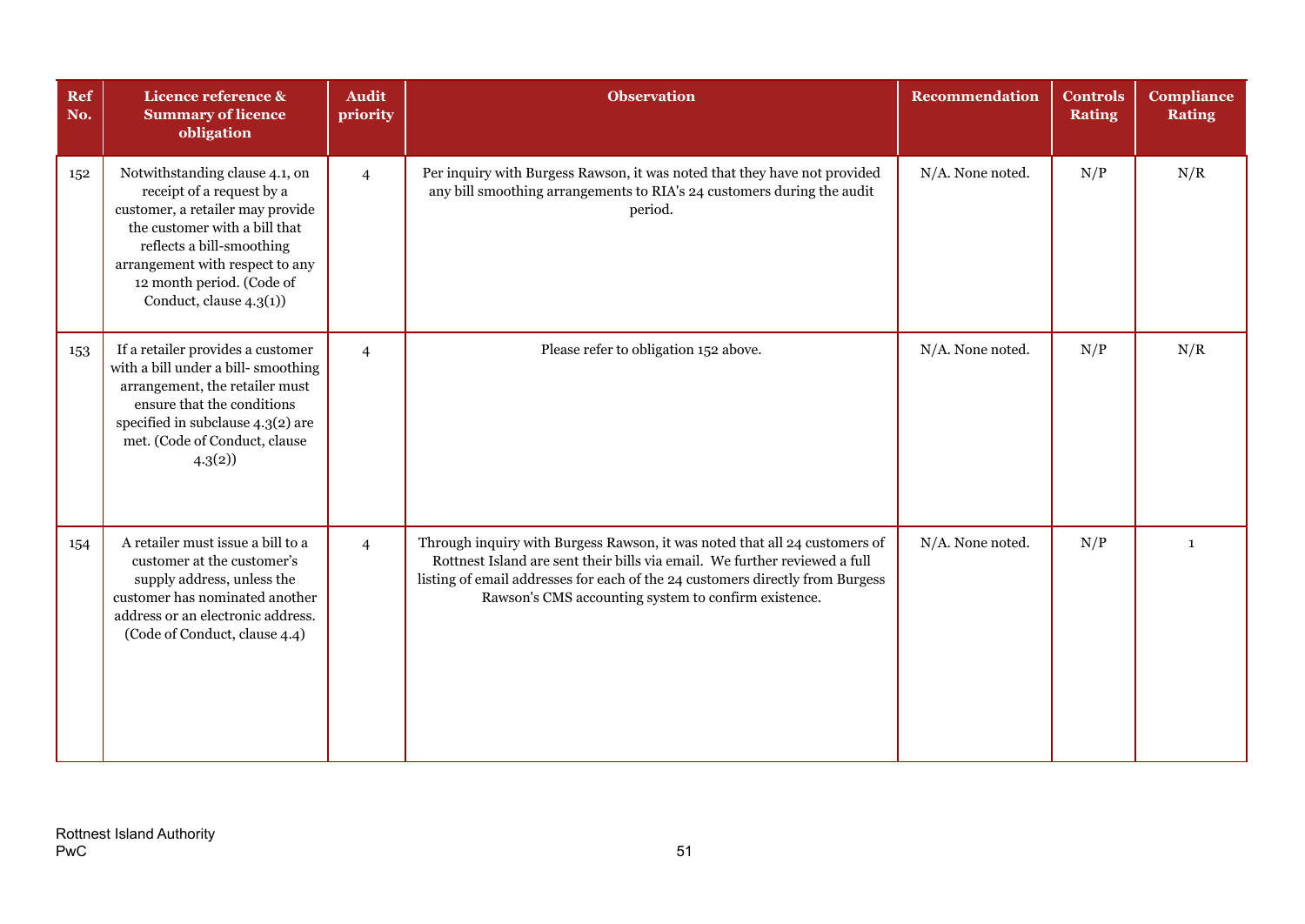| Ref<br>No. | Licence reference &<br><b>Summary of licence</b><br>obligation                                                                                                                                                                                                                 | <b>Audit</b><br>priority | <b>Observation</b>                                                                                                                                                                                                                                                                                                                                                                                                                                                                                                                                                                                                                                                                                                                                                                                                                                                                                                                                                                                                             | <b>Recommendation</b>                                                                                                                                   | <b>Controls</b><br><b>Rating</b> | <b>Compliance</b><br><b>Rating</b> |
|------------|--------------------------------------------------------------------------------------------------------------------------------------------------------------------------------------------------------------------------------------------------------------------------------|--------------------------|--------------------------------------------------------------------------------------------------------------------------------------------------------------------------------------------------------------------------------------------------------------------------------------------------------------------------------------------------------------------------------------------------------------------------------------------------------------------------------------------------------------------------------------------------------------------------------------------------------------------------------------------------------------------------------------------------------------------------------------------------------------------------------------------------------------------------------------------------------------------------------------------------------------------------------------------------------------------------------------------------------------------------------|---------------------------------------------------------------------------------------------------------------------------------------------------------|----------------------------------|------------------------------------|
| 155        | A retailer must include the<br>minimum prescribed information<br>in subclause $4.5(1)$ on a<br>customer's bill, unless the<br>customer agrees otherwise. (Code<br>of Conduct, clause $4.5(1)$ )                                                                                | 3                        | Per inquiry and through our system walkthrough with Burgess Rawson, it<br>was noted that the relevant details listed within sub clause 4.5(1) are included<br>in RIA's Standard Form Contract. Prior to signing this contract, the customer<br>is required to have read, signed and dated the contract. Testing was not<br>performed over new customers as we note there have not been any new<br>customers for the RIA in the audit period.<br>We further note from the Post Audit Implementation Audit Plan 2021 that<br>the required recommendations for this obligation were resolved in November<br>2019. Hence, we determined that RIA has been non-compliant for the period<br>April 2019 - October 2019.<br>In prior year audit findings it was noted that the 24 hour emergency contact<br>number was not updated on the invoices. A redesign on invoices was done in<br>January 2020. Burgess Rawson are now the property managers for RIA and<br>their invoices are compliant with requirements of this obligation. | The non-compliance<br>was resolved during<br>the audit period,<br>therefore a<br>recommendation has<br>not been made.<br>No further action<br>required. | $\bf{A}$                         | $\overline{2}$                     |
| 156        | If a retailer identifies and wishes<br>to bill a customer for a historical<br>debt, the retailer must advise the<br>customer of the amount of the<br>historical debt and its basis,<br>before, with, or on the customer's<br>next bill. (Code of Conduct,<br>clause $4.5(3)$ ) | $\overline{4}$           | Per inquiry and system walkthrough with Burgess Rawson, it was noted that<br>they did not bill any of RIA's 24 customers for historical debt, during the<br>audit period from 1 April 2019-31 March 2021.                                                                                                                                                                                                                                                                                                                                                                                                                                                                                                                                                                                                                                                                                                                                                                                                                      | N/A. None noted.                                                                                                                                        | N/P                              | N/R                                |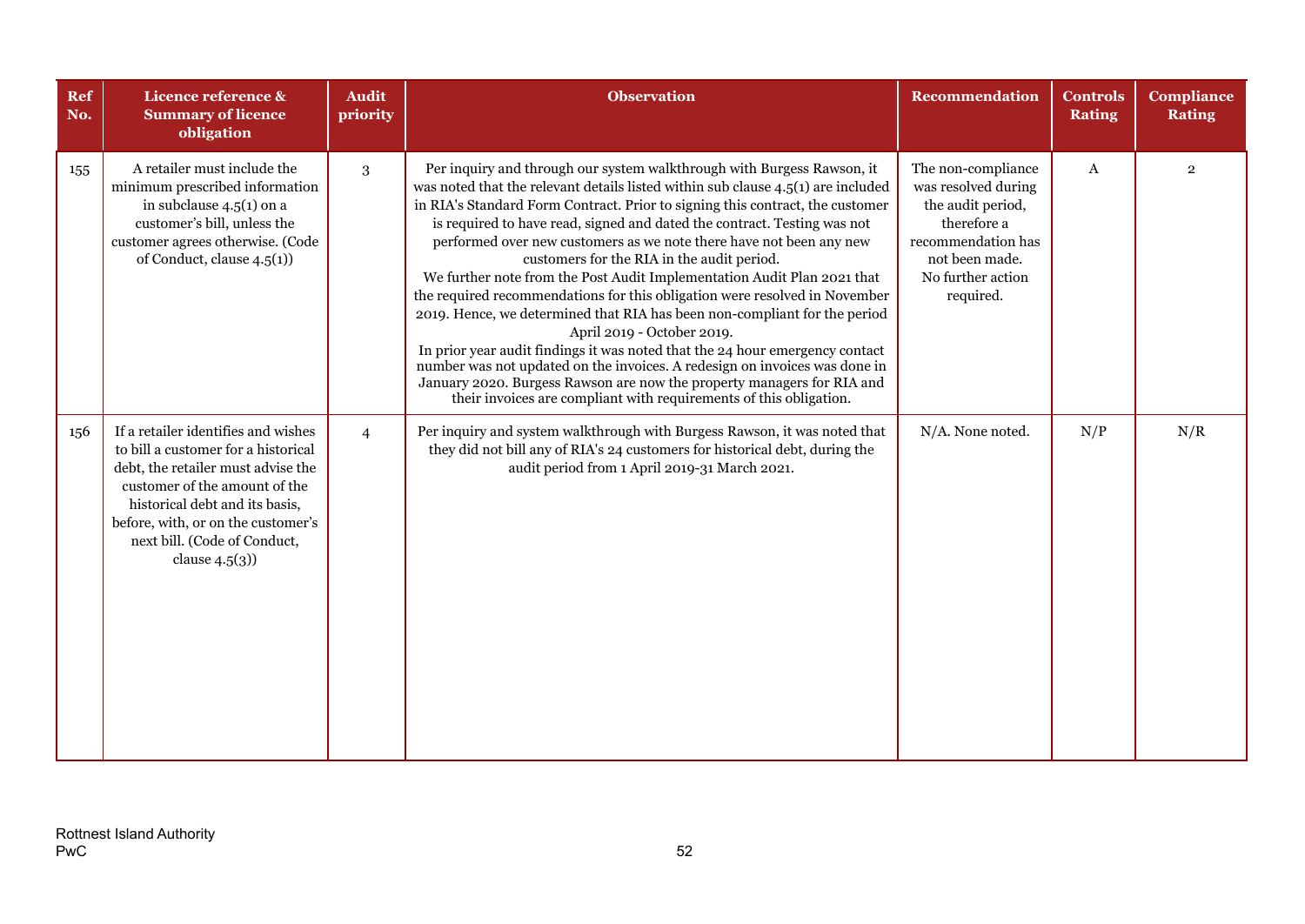| Ref<br>No. | Licence reference &<br><b>Summary of licence</b><br>obligation                                                                                                                                                                                                                                                                                                                                                                                                                                                                   | <b>Audit</b><br>priority | <b>Observation</b>                                                                                                                                                                                                                                                                                                                                                                                                                                                                                                                                                                                                                                                                                                                                                                                                                                                                                                                                                                                                                                                                                                                                                                                                                                                                                                               | <b>Recommendation</b> | <b>Controls</b><br><b>Rating</b> | <b>Compliance</b><br><b>Rating</b> |
|------------|----------------------------------------------------------------------------------------------------------------------------------------------------------------------------------------------------------------------------------------------------------------------------------------------------------------------------------------------------------------------------------------------------------------------------------------------------------------------------------------------------------------------------------|--------------------------|----------------------------------------------------------------------------------------------------------------------------------------------------------------------------------------------------------------------------------------------------------------------------------------------------------------------------------------------------------------------------------------------------------------------------------------------------------------------------------------------------------------------------------------------------------------------------------------------------------------------------------------------------------------------------------------------------------------------------------------------------------------------------------------------------------------------------------------------------------------------------------------------------------------------------------------------------------------------------------------------------------------------------------------------------------------------------------------------------------------------------------------------------------------------------------------------------------------------------------------------------------------------------------------------------------------------------------|-----------------------|----------------------------------|------------------------------------|
| 157        | Subject to clauses 4.3 and 4.8, a<br>retailer must base a customer's<br>bill on the following:<br>· the distributor's or metering<br>agent's reading of the meter at<br>the customer's supply address;<br>the customer's reading of the<br>meter in the circumstances<br>specified in subclause $4.6(1)(b)$ ;<br>· if the connection point is a Type<br>7 connection point, the procedure<br>is set out in the metrology<br>procedure or Metering Code, or<br>as set out in any applicable law.<br>(Code of Conduct, clause 4.6) | $\overline{4}$           | Through our inquiry and system walkthrough with Burgess Rawson, it was<br>noted that Burgess Rawson bases its monthly bills to RIA's 24 customers, on<br>meter readings performed on a monthly basis by PFM staff. Burgess Rawson<br>do not obtain customer readings, and we further noted that there are no Type<br>7 meters on Rottnest Island during the audit period.<br>The meter readings are captured onsite by third party (Energy Tech)<br>electricians appointed by PFM. They capture the meter reading data (e.g.<br>pictures and readings) and upload it via an internal software, Maximo, which<br>is maintained by PFM. This data is then passed onto Burgess Rawson<br>through the RIA.<br>Burgess Rawson also maintains a separate 'Meter Read Spreadsheet' which<br>contains listings and data of all customer meters on the island. Burgess<br>Rawson will use this data from the Meter Read Spreadsheet which is then<br>used to bill the customers. We obtained supporting documentation from<br>Burgess Rawson in the form of invoices, and PFM in the form of the Monthly<br>Meter Reading Procedure, as well as meter readings for the audit period. We<br>further obtain a listing from the metering database, which demonstrates how<br>all meter connections are Type 5 and 6 during the audit period. | N/A. None noted.      | $\mathbf{A}$                     | $\mathbf{1}$                       |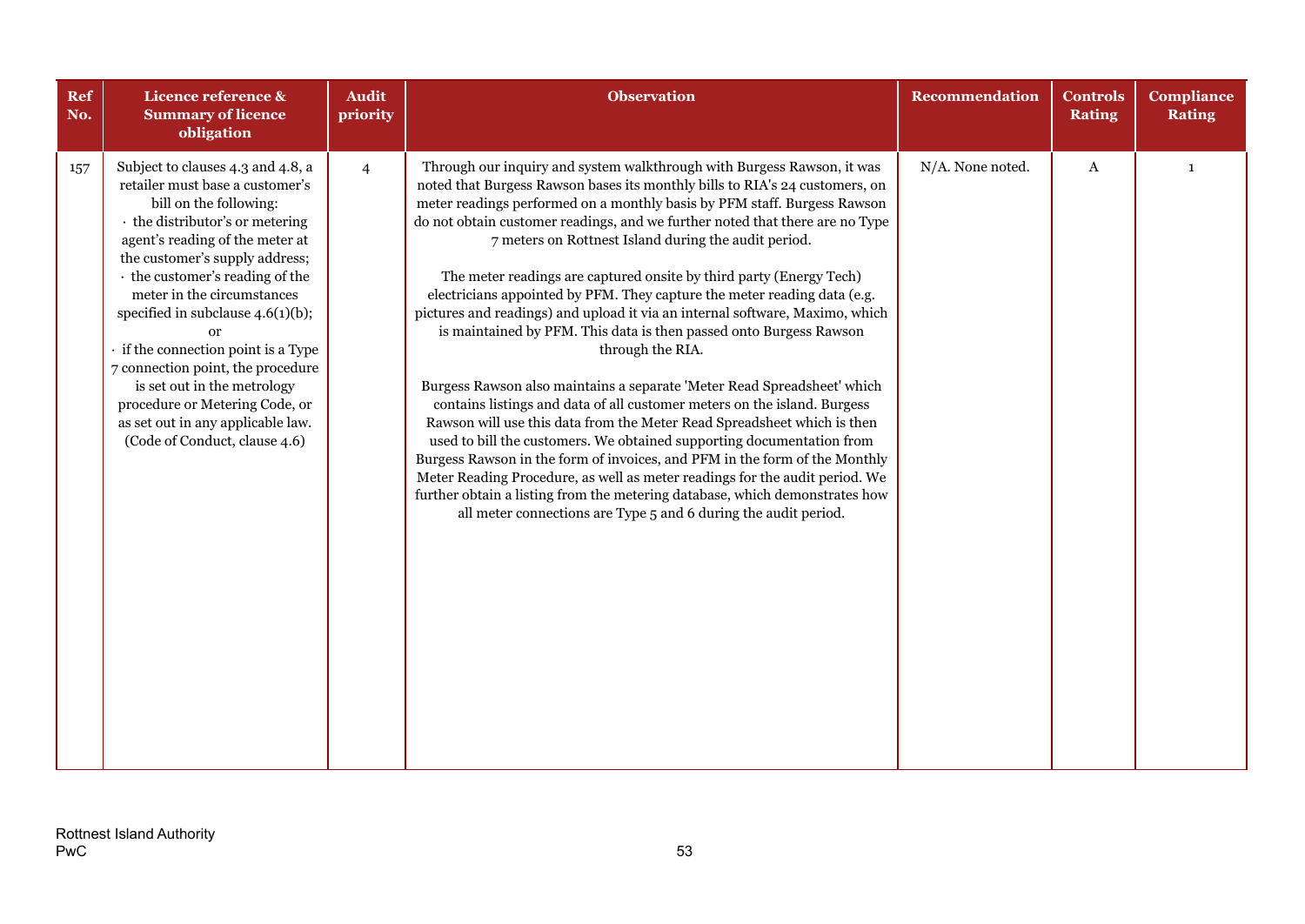| Ref<br>No. | Licence reference &<br><b>Summary of licence</b><br>obligation                                                                                                                                                                          | <b>Audit</b><br>priority | <b>Observation</b>                                                                                                                                                                                                                                                                                                                                                                                                                                                                                                                                                                                                                                                                                                                                                                                                                                                                                                                                                                                                                               | <b>Recommendation</b> | <b>Controls</b><br><b>Rating</b> | <b>Compliance</b><br><b>Rating</b> |
|------------|-----------------------------------------------------------------------------------------------------------------------------------------------------------------------------------------------------------------------------------------|--------------------------|--------------------------------------------------------------------------------------------------------------------------------------------------------------------------------------------------------------------------------------------------------------------------------------------------------------------------------------------------------------------------------------------------------------------------------------------------------------------------------------------------------------------------------------------------------------------------------------------------------------------------------------------------------------------------------------------------------------------------------------------------------------------------------------------------------------------------------------------------------------------------------------------------------------------------------------------------------------------------------------------------------------------------------------------------|-----------------------|----------------------------------|------------------------------------|
| 158        | Other than in respect of a Type 7<br>connection, a retailer must use its<br>best endeavours to ensure that<br>the meter reading data is<br>obtained as frequently as<br>required to prepare its bills.<br>(Code of Conduct, clause 4.7) | $\overline{5}$           | Per inquiry and system walkthrough with Burgess Rawson, it was noted that<br>PFM is responsible for all monthly meter reading for RIA's 24 customers.<br>PFM has consistently provided metering data in a timely manner throughout<br>the audit period. As Burgess Rawson prepares monthly invoices, PFM<br>undertakes monthly meter readings.<br>It was noted that in the event PFM is unable to obtain a meter reading for one<br>particular month, Burgess Rawson will raise the electricity amount owing as<br>\$0 on the customer's invoice for that particular month. This will then be<br>rectified in the following month's invoice, with both month's amounts being<br>recognised. This is not deemed an estimated bill as no fee is being charged on<br>the invoice.<br>PFM will provide metering data to Energy Tech, an independent third party,<br>who transform the data into a readable excel spreadsheet. This is then<br>provided to Burgess Rawson who input it into their invoicing system to<br>generate a customer invoice. | N/A. None noted.      | N/P                              | $\mathbf{1}$                       |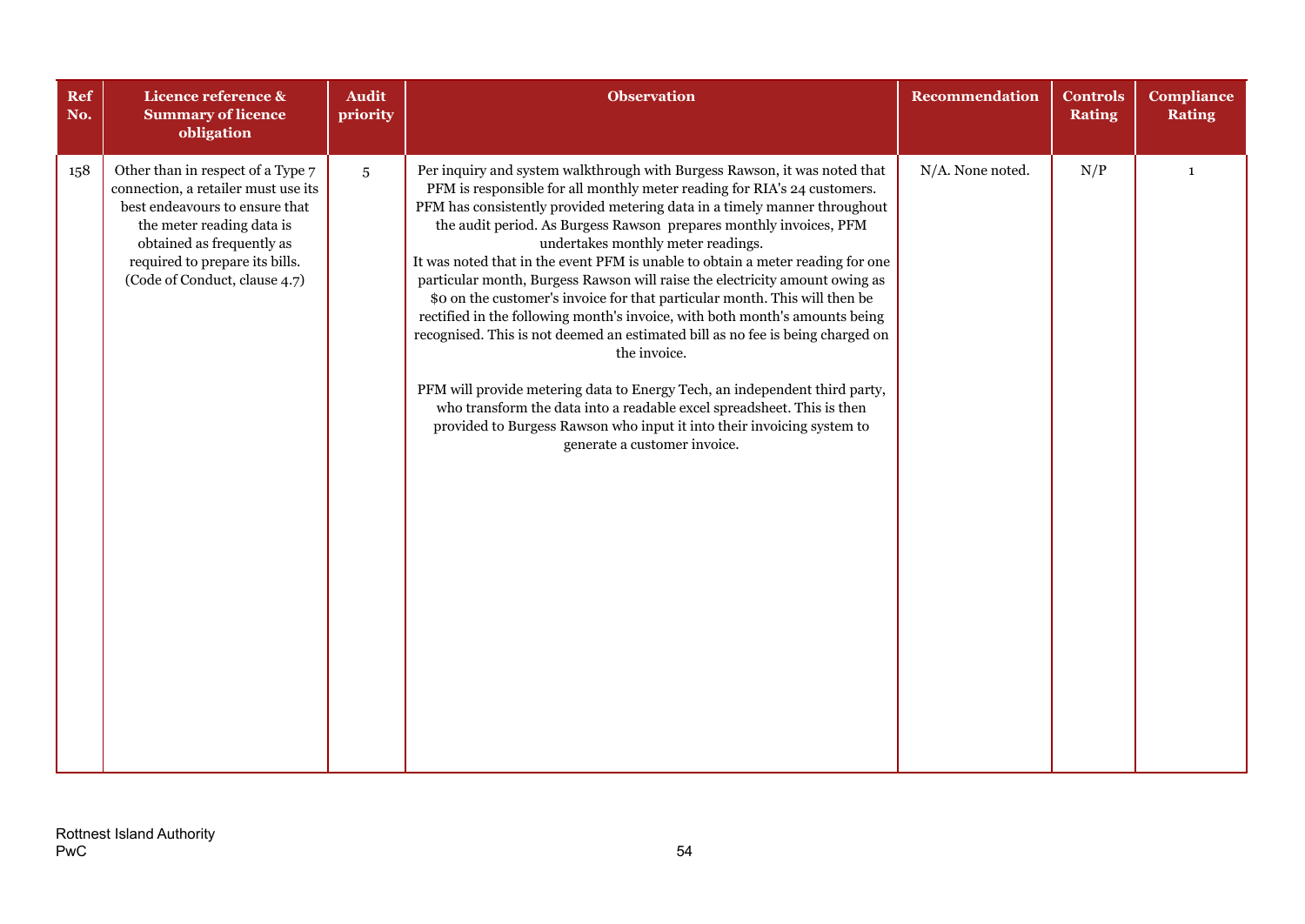| <b>Ref</b><br>No. | Licence reference &<br><b>Summary of licence</b><br>obligation                                                                                                                       | <b>Audit</b><br>priority | <b>Observation</b>                                                                                                                                                                                                                                                                                                                                                                                                                                                                                                                                                                                                                                                                                                                                                                                                                                                                                                                                                                                                                                                                                                                                                                                                                                                                                                                                                                                                                                                                                                                            | <b>Recommendation</b>                                                                                                                                   | <b>Controls</b><br><b>Rating</b> | <b>Compliance</b><br><b>Rating</b> |
|-------------------|--------------------------------------------------------------------------------------------------------------------------------------------------------------------------------------|--------------------------|-----------------------------------------------------------------------------------------------------------------------------------------------------------------------------------------------------------------------------------------------------------------------------------------------------------------------------------------------------------------------------------------------------------------------------------------------------------------------------------------------------------------------------------------------------------------------------------------------------------------------------------------------------------------------------------------------------------------------------------------------------------------------------------------------------------------------------------------------------------------------------------------------------------------------------------------------------------------------------------------------------------------------------------------------------------------------------------------------------------------------------------------------------------------------------------------------------------------------------------------------------------------------------------------------------------------------------------------------------------------------------------------------------------------------------------------------------------------------------------------------------------------------------------------------|---------------------------------------------------------------------------------------------------------------------------------------------------------|----------------------------------|------------------------------------|
| 159               | If a retailer is unable to<br>reasonably base a bill on a<br>reading of the meter, a retailer<br>must give the customer an<br>estimated bill. (Code of Conduct,<br>clause $4.8(1)$ ) | $\sqrt{3}$               | Per inquiry with Burgess Rawson, it was noted that Burgess Rawson uses<br>estimation for the Anglican Church Meter billing.<br>Historical data from the metering spreadsheet is used for billing, by using a<br>12-month average of the previous year. Meter readings for these bills are<br>conducted and information of these readings is provided to customers if they<br>request it. Burgess Rawson then provides a bill based on the historical<br>amount to the customer. If the customer is not satisfied with the amount,<br>they provide a picture of the meter. In case the amount charged is in excess, it<br>is adjusted via a credit in the next billing cycle.<br>On enquiry and observing the invoice provided for the period 29-Feb-2020 to<br>30-April-2020 we noted that the original estimation invoice $(*2178)$ had the<br>estimated amount charged to Anglican Church. This was further adjusted and<br>credited in the subsequent invoice (#2316).<br>Estimation procedures are covered under section 7.4 of the Standard Form<br>Contract of RIA.<br>Accordingly, we conclude that the control activity is being performed<br>appropriately, without any issues or complaints noted from the customer, i.e<br>The Anglican Church property.<br>We further note that there was a previous non-compliance reported that<br>estimation billing was not available to customers. This observation was<br>resolved in November 2019. Hence we can conclude that RIA was<br>non-compliant between April 2019 - October 2019. | The non-compliance<br>was resolved during<br>the audit period,<br>therefore a<br>recommendation has<br>not been made.<br>No further action<br>required. | A                                | $\overline{2}$                     |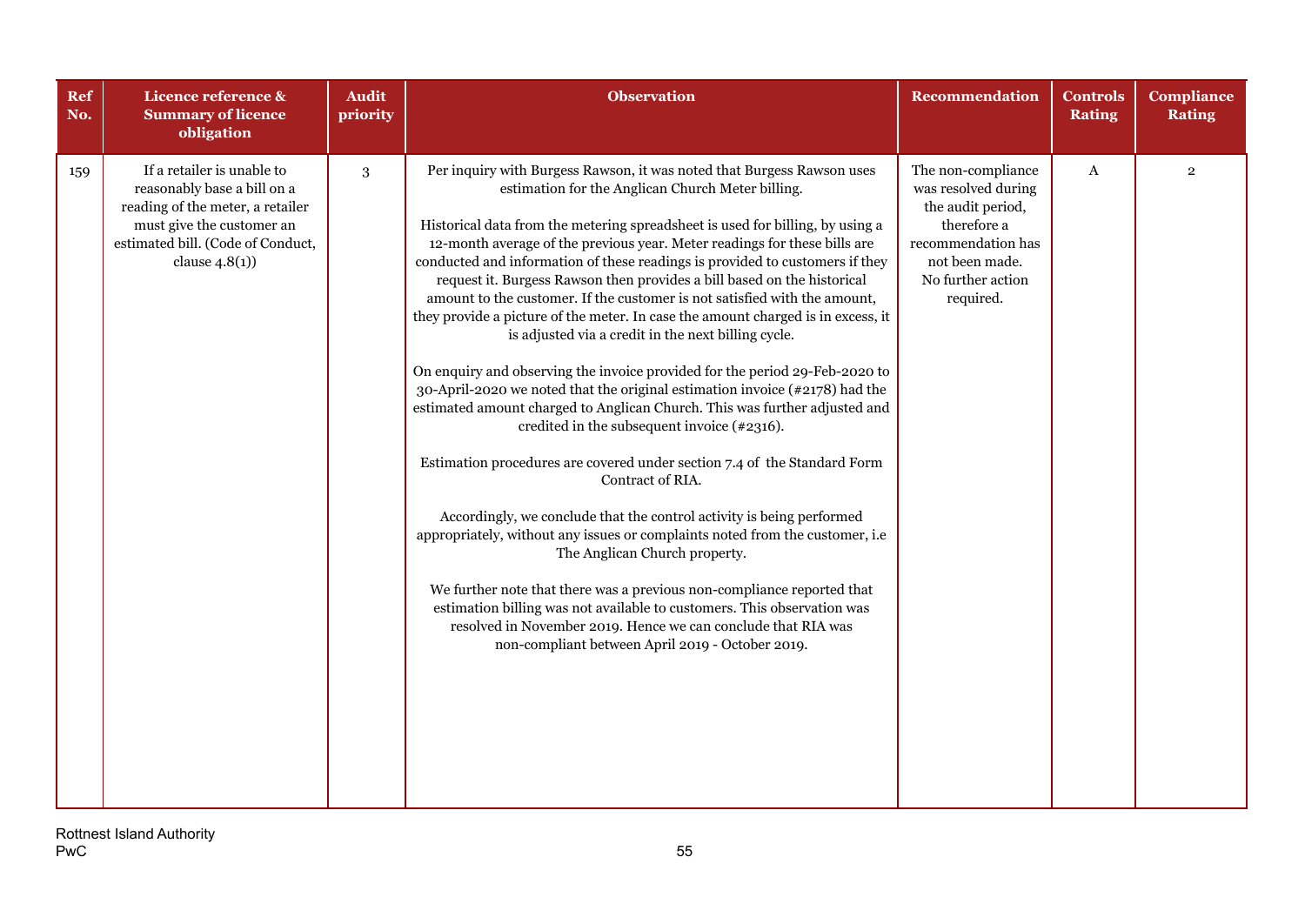| Ref<br>No. | Licence reference &<br><b>Summary of licence</b><br>obligation                                                                                                                                                    | <b>Audit</b><br>priority | <b>Observation</b>                                                                                                                                                                                                                                                                                                                                                                                                                                                                                                                                                                                                                                                                                                                                                                                                                                                                                                               | <b>Recommendation</b>                                                                                                                                                                             | <b>Controls</b><br><b>Rating</b> | <b>Compliance</b><br><b>Rating</b> |
|------------|-------------------------------------------------------------------------------------------------------------------------------------------------------------------------------------------------------------------|--------------------------|----------------------------------------------------------------------------------------------------------------------------------------------------------------------------------------------------------------------------------------------------------------------------------------------------------------------------------------------------------------------------------------------------------------------------------------------------------------------------------------------------------------------------------------------------------------------------------------------------------------------------------------------------------------------------------------------------------------------------------------------------------------------------------------------------------------------------------------------------------------------------------------------------------------------------------|---------------------------------------------------------------------------------------------------------------------------------------------------------------------------------------------------|----------------------------------|------------------------------------|
| 160        | In circumstances where a<br>customer's bill is estimated, a<br>retailer must clearly specify on<br>the customer's bill the<br>information required under<br>subclause 4.8(2). (Code of<br>Conduct, clause 4.8(2)) | $\overline{4}$           | As per the Code of Conduct clause 4.8(2), Estimations, if a retailer bases a<br>bill upon an estimation, the retailer must clearly specify on the customer's<br>bill that-<br>(a) the retailer has based the bill upon an estimation;<br>(b) the retailer will tell the customer on request-<br>(i) the basis of the estimation; and<br>(ii) the reason for the estimation; and<br>(c) the customer may request-<br>(i) a verification of energy data; and<br>(ii) a meter reading<br>Per inquiry with Burgess Rawson and observation of two (2) estimation<br>invoices and electricity summary documents charged to the Anglican Church<br>Property, we noted that the 'reason for estimation' was not specified in the<br>documents.<br>Estimation procedures are covered under section 7.4 of the Standard Form<br>Contract of RIA. However, the reasons for estimation are not referred to in<br>the Standard Form Contract. | 01/2021<br>RIA to incorporate<br>reason for providing<br>estimation on all<br>invoices and the<br><b>Standard Form</b><br>Contract (section 7.4)<br>which use estimation,<br>for their customers. | B                                | 3                                  |
| 161        | On request, a retailer must<br>inform a customer of the basis<br>and the reason for the estimation.<br>(Code of Conduct, clause 4.8(3))                                                                           | $\overline{4}$           | On enquiry with Burgess Rawson we noted that there were no requests made<br>by the customer (Anglican Church property) requesting the reasons for<br>estimation billing of their invoice. Estimation procedures are covered under<br>section 7.4 of the Standard Form Contract of RIA.                                                                                                                                                                                                                                                                                                                                                                                                                                                                                                                                                                                                                                           | N/A. None noted                                                                                                                                                                                   | A                                | N/R                                |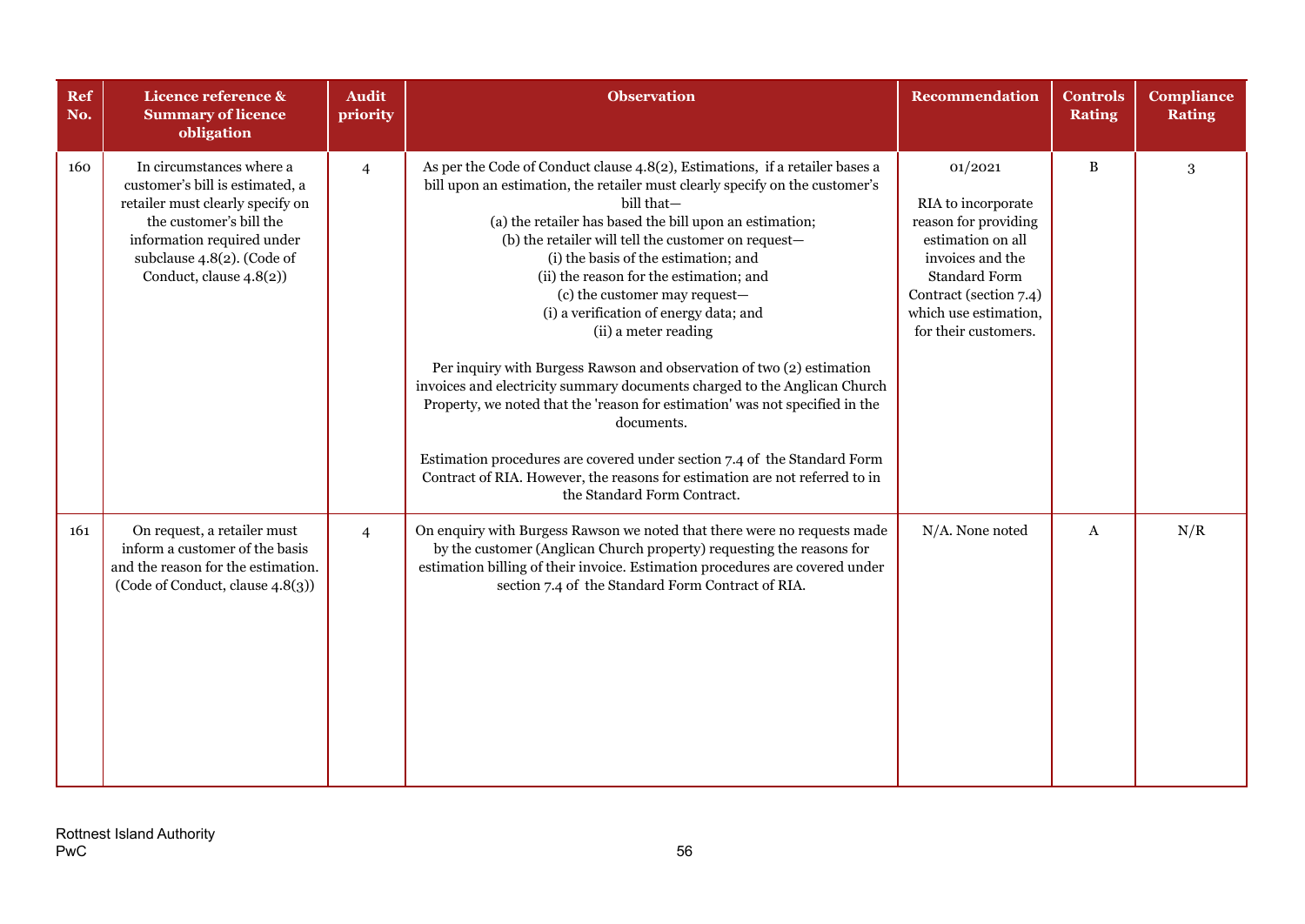| Ref<br>No. | Licence reference &<br><b>Summary of licence</b><br>obligation                                                                                                                                                                                                                     | <b>Audit</b><br>priority | <b>Observation</b>                                                                                                                                                                                                                                                                                                                                                                                                                                                                                                                | Recommendation  | <b>Controls</b><br><b>Rating</b> | <b>Compliance</b><br><b>Rating</b> |
|------------|------------------------------------------------------------------------------------------------------------------------------------------------------------------------------------------------------------------------------------------------------------------------------------|--------------------------|-----------------------------------------------------------------------------------------------------------------------------------------------------------------------------------------------------------------------------------------------------------------------------------------------------------------------------------------------------------------------------------------------------------------------------------------------------------------------------------------------------------------------------------|-----------------|----------------------------------|------------------------------------|
| 162        | In accordance with clause 4.19, if<br>f a retailer gives a customer an<br>estimated bill and the meter is<br>subsequently read,<br>the retailer must include an<br>adjustment on the next bill to<br>take account of the actual meter<br>reading. (Code of Conduct, clause<br>4.9) | $\overline{4}$           | On enquiry and observing the invoice provided for the period 29-Feb-2020 to<br>30-April-2020, we noted that the original estimation invoice (#2178) had the<br>estimated amount charged to Anglican Church. This was further adjusted and<br>credited in the subsequent invoice $(*2316)$ . Estimation procedures are<br>covered under section 7.4 of the Standard Form Contract of RIA. Based on<br>the observation evidence and enquiry with Burgess Rawson, we determine<br>that RIA have been compliant with this obligation. | N/A. None noted | $\boldsymbol{A}$                 | $\mathbf{1}$                       |
| 163        | If a customer satisfies the<br>requirements specified in<br>subclause 4.10, a retailer must<br>use its best endeavours to<br>replace an estimated bill with a<br>bill based on an actual reading.<br>(Code of Conduct, clause 4.10)                                                | 5                        | Per inquiry with Burgess Rawson and observation of an invoice sample, we<br>reviewed the corresponding email sent from the customer to Burgess Rawson<br>for requesting access to meter reading photographs. We further confirmed<br>that all customers provided access to the meter and therefore bills were not<br>based on an estimate because a customer failed to provide access to the<br>meter.                                                                                                                            | N/A. None noted | N/P                              | N/R                                |
| 164        | If a customer requests the meter<br>to be tested and pays a retailer's<br>reasonable charge (if any) for<br>doing so, a retailer must request<br>the distributor or metering agent<br>to do so. (Code of Conduct, clause<br>4.11(1)                                                | $\overline{4}$           | Per inquiry with Burgess Rawson and PFM, we noted that no meter tests<br>were requested.<br>In case a customer requests a meter to be tested, Burgess Rawson will request<br>PFM to provide a picture of the meter and investigate further as required.                                                                                                                                                                                                                                                                           | N/A. None noted | N/P                              | N/R                                |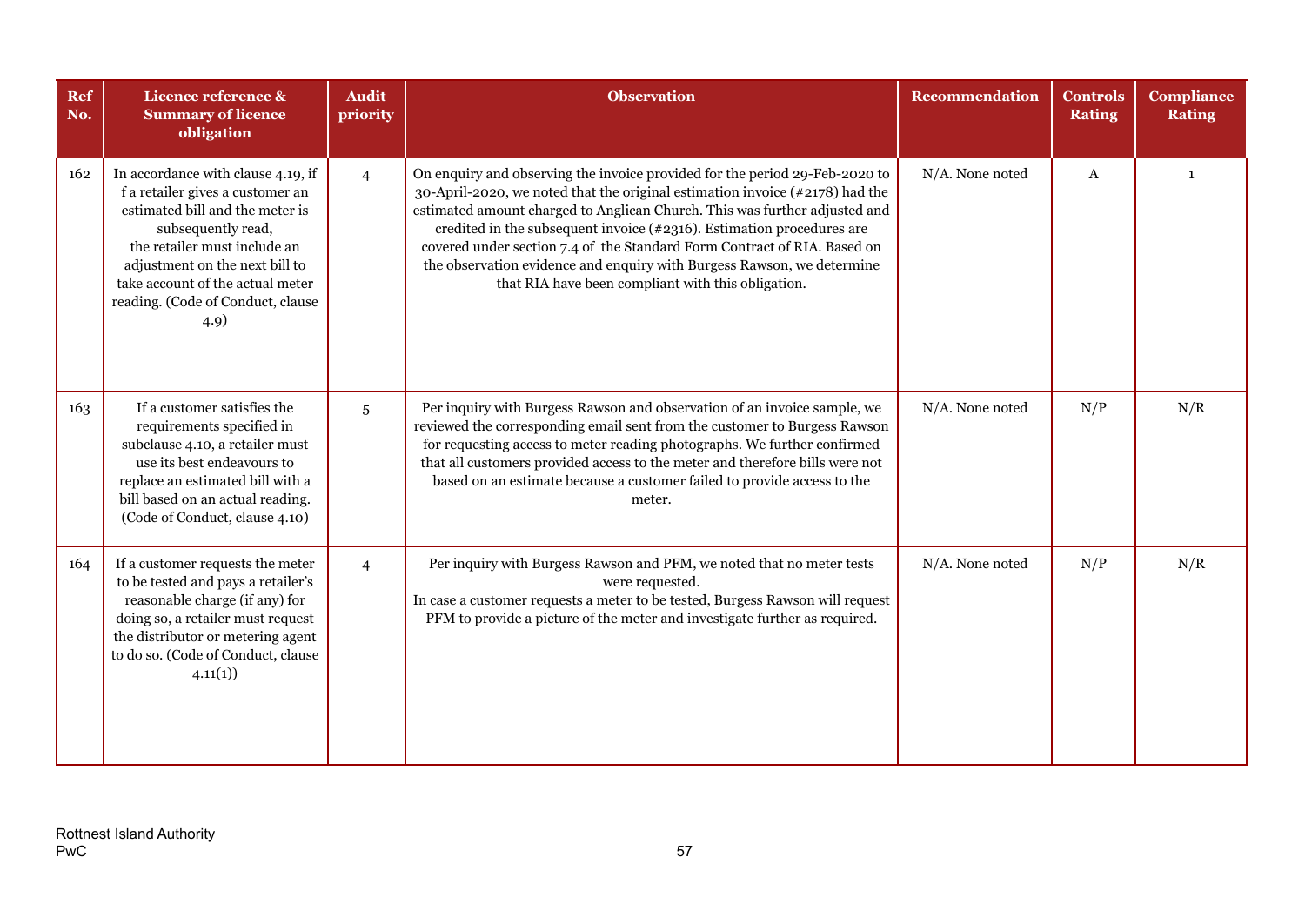| Ref<br>No. | Licence reference &<br><b>Summary of licence</b><br>obligation                                                                                                                                                                                                                                                                                                                      | <b>Audit</b><br>priority | <b>Observation</b>                                                                                                                                                                                                                                                                                                                                                                                                                                                                                                                                                                   | <b>Recommendation</b> | <b>Controls</b><br><b>Rating</b> | <b>Compliance</b><br><b>Rating</b> |
|------------|-------------------------------------------------------------------------------------------------------------------------------------------------------------------------------------------------------------------------------------------------------------------------------------------------------------------------------------------------------------------------------------|--------------------------|--------------------------------------------------------------------------------------------------------------------------------------------------------------------------------------------------------------------------------------------------------------------------------------------------------------------------------------------------------------------------------------------------------------------------------------------------------------------------------------------------------------------------------------------------------------------------------------|-----------------------|----------------------------------|------------------------------------|
| 165        | If the meter is tested and found to<br>be defective, the retailer's<br>reasonable charge for testing the<br>meter (if any) is to be refunded to<br>the customer. (Code of Conduct,<br>clause $4.11(2)$ )                                                                                                                                                                            | $\overline{4}$           | Please refer to obligation 165 above.                                                                                                                                                                                                                                                                                                                                                                                                                                                                                                                                                | N/A. None noted       | N/P                              | N/R                                |
| 166        | If a retailer offers alternative<br>tariffs and a customer applies to<br>receive an alternate tariff and<br>demonstrates to the retailer that<br>they satisfy the conditions of<br>eligibility, a retailer must change<br>the customer to an alternate tariff<br>within 10 business days of the<br>customer satisfying those<br>conditions. (Code of Conduct,<br>clause $4.12(1)$ ) | $\overline{4}$           | Per inquiry and system walkthrough with Burgess Rawson, it was noted that<br>the RIA does not offer alternative tariffs to customers. As such, no customers<br>have applied for an alternative tariff in the audit period. We obtained a listing<br>of tariffs during the audit period, noting that the process is consistent for all<br>customers, and is reviewed and updated on an annual basis only. We<br>observed the 'Utility, tariffs, fees & charges register; for 2020/21 and<br>2019/20 to confirm that alternative tariffs were not issued to customers on<br>the island | N/A. None noted       | N/P                              | N/R                                |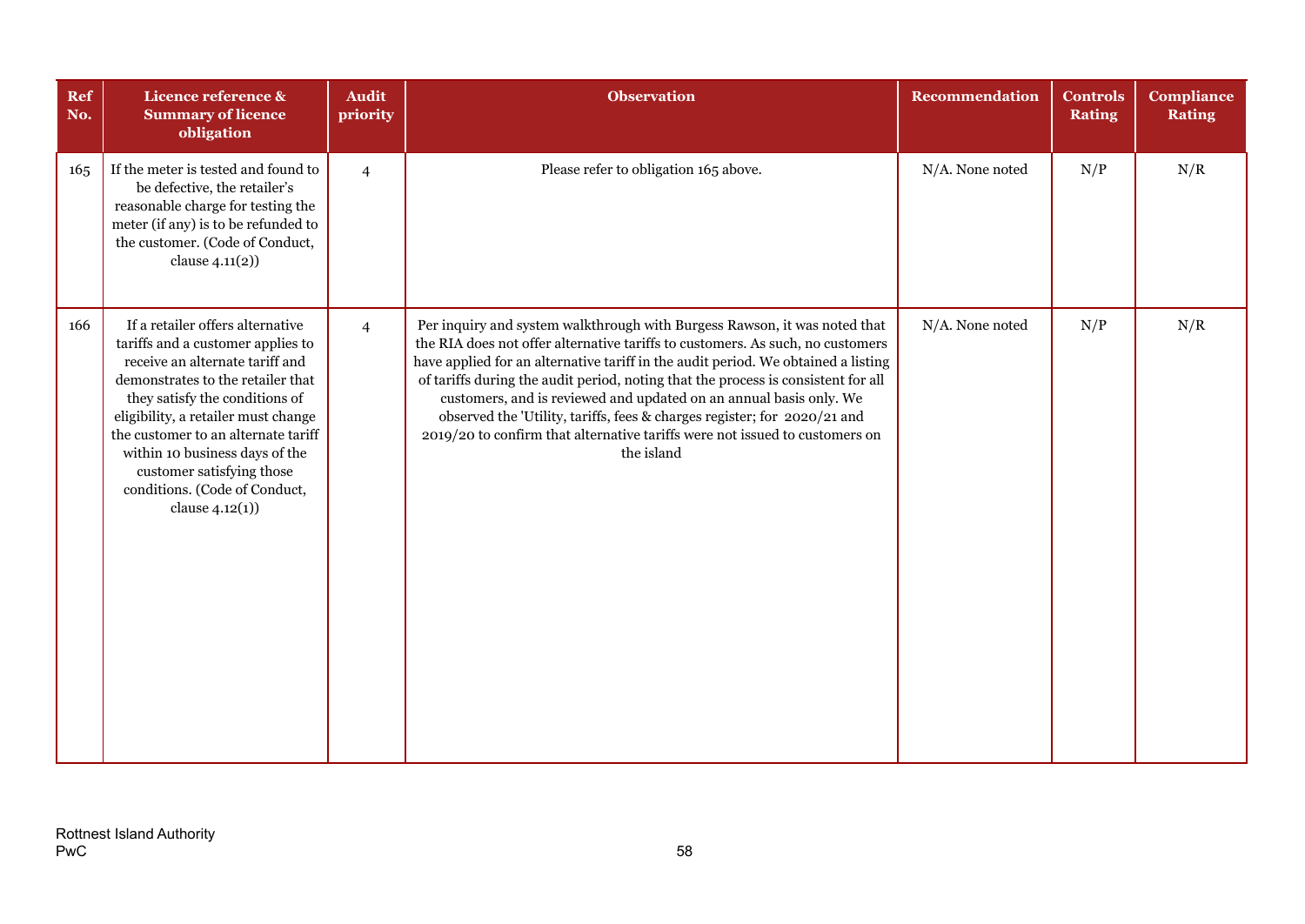| Ref<br>No. | Licence reference &<br><b>Summary of licence</b><br>obligation                                                                                                                                                                                                                                              | <b>Audit</b><br>priority | <b>Observation</b>                                                                                                                                                                                                                                                                                                                                                                                                                                                                                   | <b>Recommendation</b> | <b>Controls</b><br><b>Rating</b> | <b>Compliance</b><br><b>Rating</b> |
|------------|-------------------------------------------------------------------------------------------------------------------------------------------------------------------------------------------------------------------------------------------------------------------------------------------------------------|--------------------------|------------------------------------------------------------------------------------------------------------------------------------------------------------------------------------------------------------------------------------------------------------------------------------------------------------------------------------------------------------------------------------------------------------------------------------------------------------------------------------------------------|-----------------------|----------------------------------|------------------------------------|
| 167        | If a customer's electricity use<br>changes, and the customer is no<br>longer eligible to continue to<br>receive an existing more<br>beneficial tariff, a retailer must<br>give the customer written notice<br>prior to changing the customer to<br>an alternative tariff. (Code of<br>Conduct, clause 4.13) | $\overline{4}$           | Please refer to obligation 166 above.                                                                                                                                                                                                                                                                                                                                                                                                                                                                | N/A. None noted       | N/P                              | N/R                                |
| 168        | If a customer requests a retailer<br>to issue a final bill at the<br>customer's supply address, a<br>retailer must use reasonable<br>endeavours to arrange for that<br>final bill in accordance with<br>the customer's request. (Code of<br>Conduct, clause $4.14(1)$ )                                     | 5                        | Through our enquiry and system walkthrough with Burgess Rawson, it was<br>noted that no customers vacated the Island. Per inquiry and system<br>walkthrough with Burgess Rawson, it was noted that there was a situation<br>where a swap of tenancy occurred during the audit period. We observed the<br>'final bill' and confirmed they were not required to pay following the swap.<br>We note that the final bill was not requested by the customer, it was directly<br>issued by Burgess Rawson. | N/A. None noted       | N/P                              | N/R                                |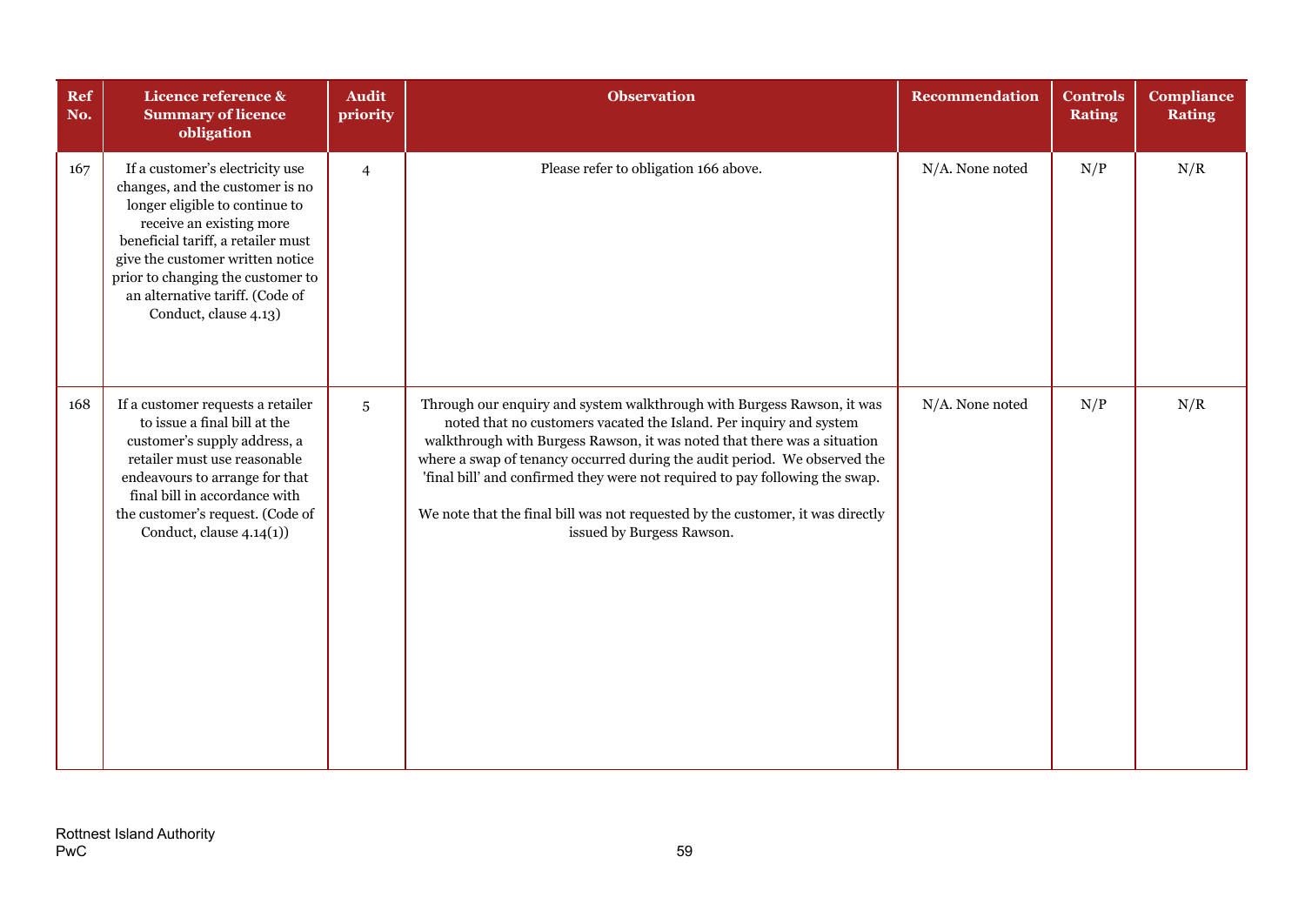| Ref<br>No. | Licence reference &<br><b>Summary of licence</b><br>obligation                                                                                                                                                                                                                                                                                                                                                                                                              | <b>Audit</b><br>priority | <b>Observation</b>                    | Recommendation  | <b>Controls</b><br><b>Rating</b> | <b>Compliance</b><br><b>Rating</b> |
|------------|-----------------------------------------------------------------------------------------------------------------------------------------------------------------------------------------------------------------------------------------------------------------------------------------------------------------------------------------------------------------------------------------------------------------------------------------------------------------------------|--------------------------|---------------------------------------|-----------------|----------------------------------|------------------------------------|
| 169        | Subject to subclause 4.14(3), if a<br>customer's account is in credit at<br>the time of account closure, a<br>retailer must, in accordance with<br>the customer's instructions,<br>transfer the amount of credit to<br>another account that the<br>customer has with the retailer or<br>a bank account nominated by the<br>customer, within 12 business days<br>or other agreed time. (Code of<br>Conduct, clause 4.14(2))                                                  | $\overline{4}$           | Please refer to obligation 168 above. | N/A. None noted | N/P                              | N/R                                |
| 170        | If a customer's account is in<br>credit at the time of account<br>closure and the customer owes a<br>debt to a retailer, the retailer may<br>use that credit to offset the debt<br>owed to the retailer by giving the<br>customer written notice. If any<br>amount remains after the set off,<br>the retailer must ask the<br>customer for instructions to<br>transfer the remaining amount in<br>accordance with subclause<br>4.14(2). (Code of Conduct, clause<br>4.14(3) | $\overline{4}$           | Please refer to obligation 168 above. | N/A. None noted | N/P                              | N/R                                |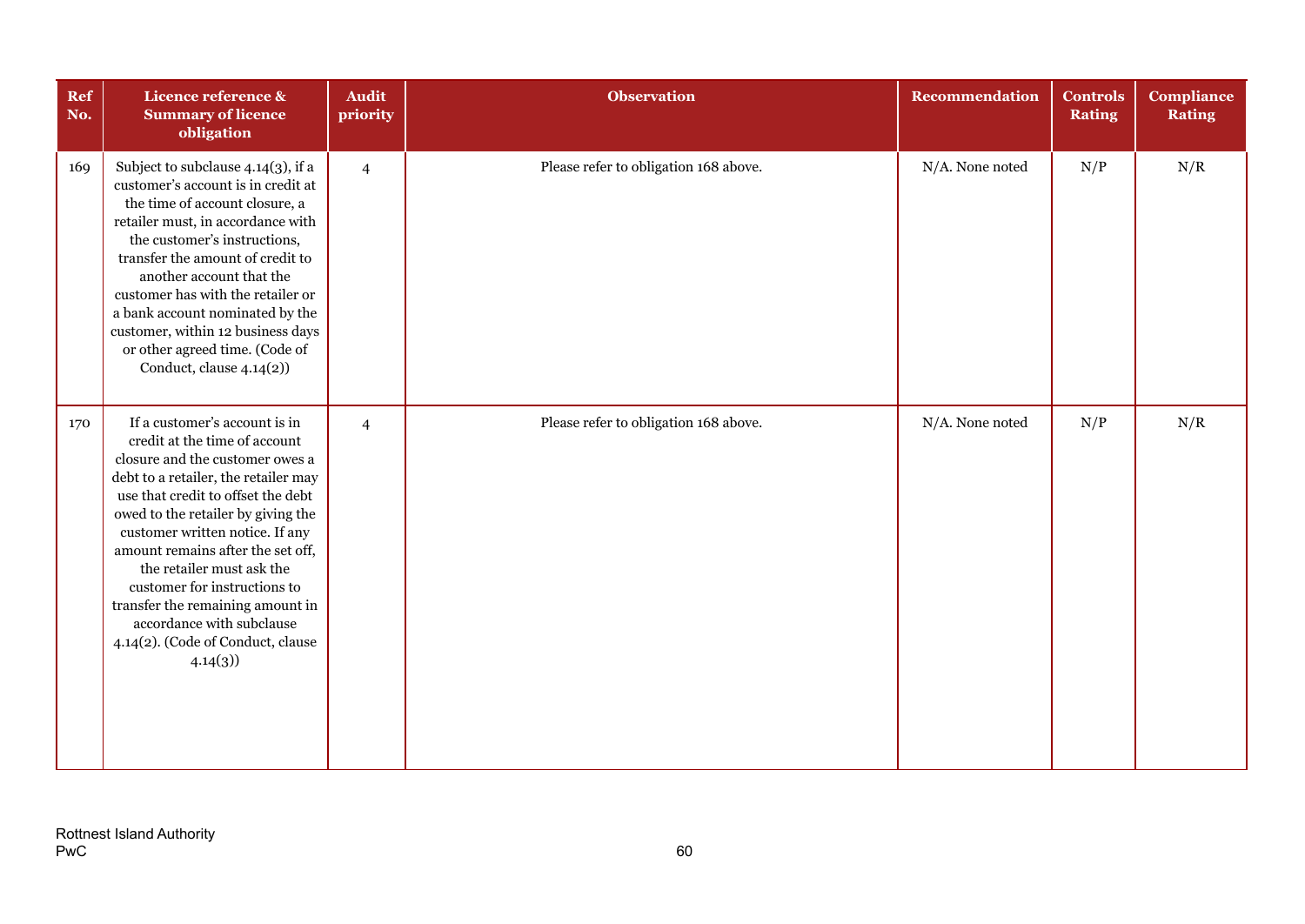| <b>Ref</b><br>No. | Licence reference &<br><b>Summary of licence</b><br>obligation                                                                                                                                                                                                                                                                                                                                                                                           | <b>Audit</b><br>priority | <b>Observation</b>                                                                                                                                                                                                                                                                                                                                                                                                                                                                                                                                                                                                                                                                                                                                                                                                                                                                                                                                                                                                                                                                                                                                                                                                                                                                                                                                                                                                                                                                                                                                                 | <b>Recommendation</b> | <b>Controls</b><br><b>Rating</b> | <b>Compliance</b><br><b>Rating</b> |
|-------------------|----------------------------------------------------------------------------------------------------------------------------------------------------------------------------------------------------------------------------------------------------------------------------------------------------------------------------------------------------------------------------------------------------------------------------------------------------------|--------------------------|--------------------------------------------------------------------------------------------------------------------------------------------------------------------------------------------------------------------------------------------------------------------------------------------------------------------------------------------------------------------------------------------------------------------------------------------------------------------------------------------------------------------------------------------------------------------------------------------------------------------------------------------------------------------------------------------------------------------------------------------------------------------------------------------------------------------------------------------------------------------------------------------------------------------------------------------------------------------------------------------------------------------------------------------------------------------------------------------------------------------------------------------------------------------------------------------------------------------------------------------------------------------------------------------------------------------------------------------------------------------------------------------------------------------------------------------------------------------------------------------------------------------------------------------------------------------|-----------------------|----------------------------------|------------------------------------|
| 171               | A retailer must review a<br>customer's bill on request by the<br>customer, subject to the customer<br>paying:<br>· that portion of the bill under<br>review that the customer and a<br>retailer agree is not in dispute; or<br>· an amount equal to the average<br>amount of the customer's bill<br>over the previous 12 months<br>(excluding the bill in dispute) and<br>· any future bills that are properly<br>due. (Code of Conduct, clause<br>4.15) | $\overline{4}$           | Per inquiry with Burgess Rawson, we noted that during the audit period,<br>there was one request from a customer to review their bill. Burgess Rawson<br>only receives requests to review bills for the Anglican Church property as<br>their invoicing is based on estimation. Subsequently, the customer paid the<br>bill amount owing with no further proceedings or action required. In the<br>email correspondence between Burgess Rawson and the customer, Burgess<br>Rawson advised the customer that they could request a meter test in<br>accordance with the Code of Conduct.<br>Per inquiry with Burgess Rawson, it was noted that Burgess Rawson uses<br>estimation for the Anglican Church Meter billing.<br>Historical data from the metering spreadsheet is used for billing, using a<br>12-month average of the previous year. Burgess Rawson then provides a bill<br>based on the historical amount to the customer. If the customer is not<br>satisfied with the amount, they provide a picture of the meter. In case the<br>amount charged is in excess, it is adjusted via a credit in the next billing cycle.<br>On enquiry and observing the invoice provided for the period 29-Feb-2020 to<br>30-April-2020, the original estimation invoice (#2178) had the estimated<br>amount charged to Anglican Church. This was further adjusted and credited<br>in the subsequent invoice $(*2316)$ .<br>We further reviewed the internal complaints register to confirm that no other<br>requests for meter review occurred during the audit period. | N/A. None noted       | N/P                              | $\mathbf{1}$                       |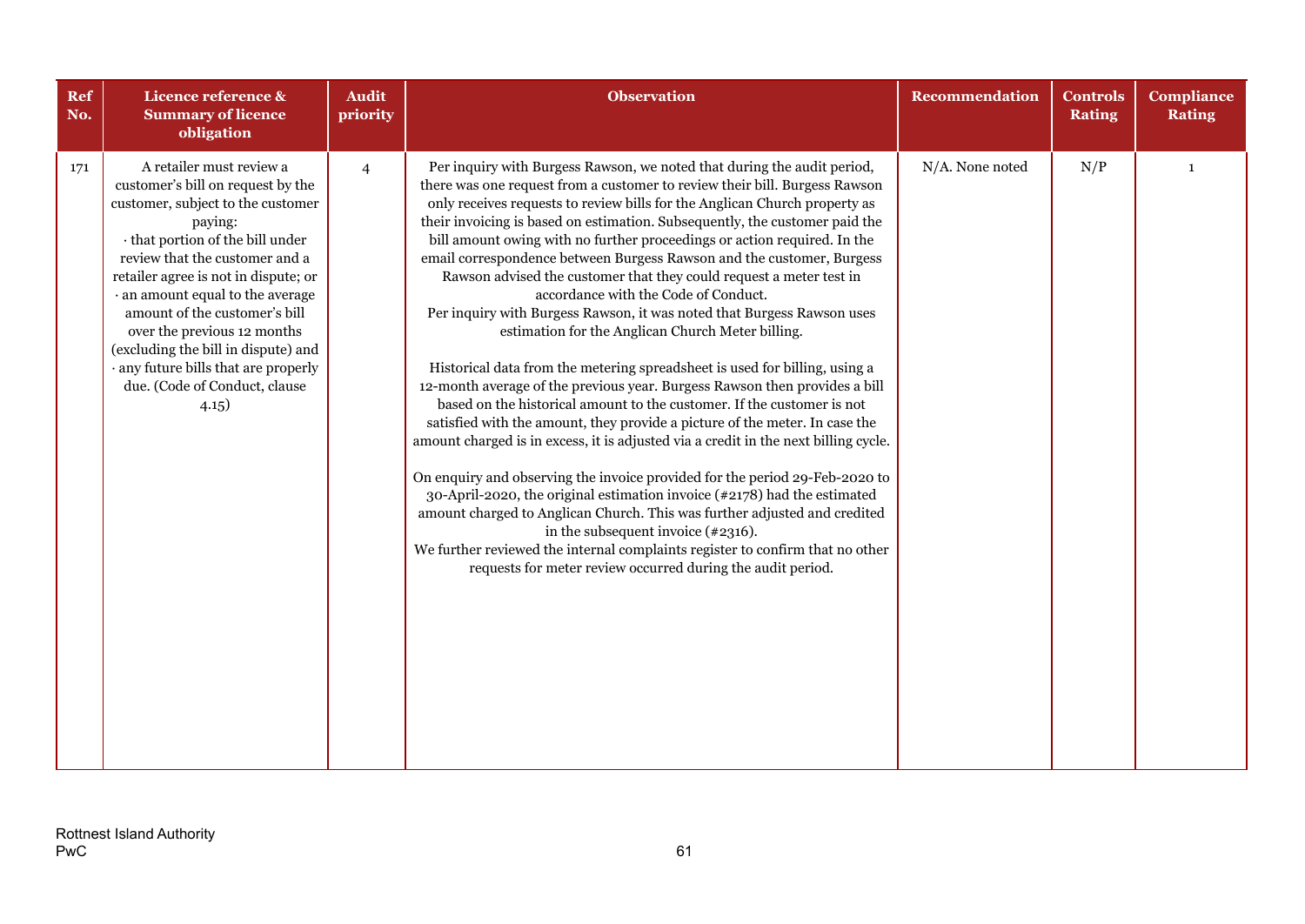| <b>Ref</b><br>No. | Licence reference &<br><b>Summary of licence</b><br>obligation                                                                                                                                                                                                                                                                                                                                                                                                                                                                               | <b>Audit</b><br>priority | <b>Observation</b>                                                                                                                                                                                                                                                                                                                                                                                                                                                                                                                                                                                                                                                                                                                                                                                                                                                                                                                                                                                                                                                                                                                                                                                                                                                | Recommendation  | <b>Controls</b><br><b>Rating</b> | <b>Compliance</b><br><b>Rating</b> |
|-------------------|----------------------------------------------------------------------------------------------------------------------------------------------------------------------------------------------------------------------------------------------------------------------------------------------------------------------------------------------------------------------------------------------------------------------------------------------------------------------------------------------------------------------------------------------|--------------------------|-------------------------------------------------------------------------------------------------------------------------------------------------------------------------------------------------------------------------------------------------------------------------------------------------------------------------------------------------------------------------------------------------------------------------------------------------------------------------------------------------------------------------------------------------------------------------------------------------------------------------------------------------------------------------------------------------------------------------------------------------------------------------------------------------------------------------------------------------------------------------------------------------------------------------------------------------------------------------------------------------------------------------------------------------------------------------------------------------------------------------------------------------------------------------------------------------------------------------------------------------------------------|-----------------|----------------------------------|------------------------------------|
| 172               | If a retailer has reviewed a<br>customer's bill and is satisfied<br>that the bill is correct, the retailer<br>may require the customer to pay<br>the unpaid amount.<br>The retailer must advise the<br>customer that the customer may<br>request for a meter test in<br>accordance with the applicable<br>law; and also the existence and<br>operation of the retailer's internal<br>complaints handling processes<br>and details of any applicable<br>external complaints handling<br>processes. (Code of Conduct,<br>clause $4.16(1)(a)$ ) | 3                        | Per inquiry with Burgess Rawson and also as mentioned in obligation 171, we<br>noted that during the audit period, there was one request from a customer to<br>review their bill, however, there were no instances noted where a customer<br>had to repay the bill.<br>Historical data from the metering spreadsheet is used for billing, using a<br>12-month average of the previous year. Burgess Rawson then provides a bill<br>based on the historical amount to the customer. If the customer is not<br>satisfied with the amount, they provide a picture of the meter. In case the<br>amount charged is in excess, it is adjusted via a credit in the next billing cycle.<br>We note the Anglican Church meter billing the adjusted invoice $(*2316)$<br>contained a credit to the customer and did not require the customer to repay<br>the unpaid amount after the retailer had reviewed the bill, since the credit<br>amount was adjusted by the retailer in the next billing cycle.<br>We further reviewed the internal complaints register to confirm that no other<br>requests for meter review occurred during the audit period and also note that<br>RIA have the Utilities Customer Complaints Procedure document handling<br>customer complaints. | N/A. None noted | A                                | N/R                                |
| 173               | If a retailer has reviewed a<br>customer's bill and is satisfied<br>that the bill is incorrect, the<br>retailer must adjust the bill in<br>accordance with clauses 4.17 and<br>4.18. (Code of Conduct, clause<br>4.16(1)(b)                                                                                                                                                                                                                                                                                                                  | $\overline{4}$           | Per inquiry with Burgess Rawson, it was noted that Burgess Rawson uses<br>estimation for the Anglican Church Meter billing.<br>Historical data from the metering spreadsheet is used for billing, by using a<br>12-month average of the previous year. Burgess Rawson then provides a bill<br>based on the historical amount to the customer. If the customer is not<br>satisfied with the amount, they provide a picture of the meter. In case the<br>amount charged is in excess, it is adjusted via a credit in the next billing cycle.<br>On enquiry and observing the invoice provided for the period 29-Feb-2020 to<br>30-April-2020. The original estimation invoice $(\#2178)$ had the estimated<br>amount charged to Anglican Church. This was further adjusted and credited<br>in the subsequent invoice $(*2316)$ .                                                                                                                                                                                                                                                                                                                                                                                                                                    | N/A. None noted | N/P                              | $\mathbf{1}$                       |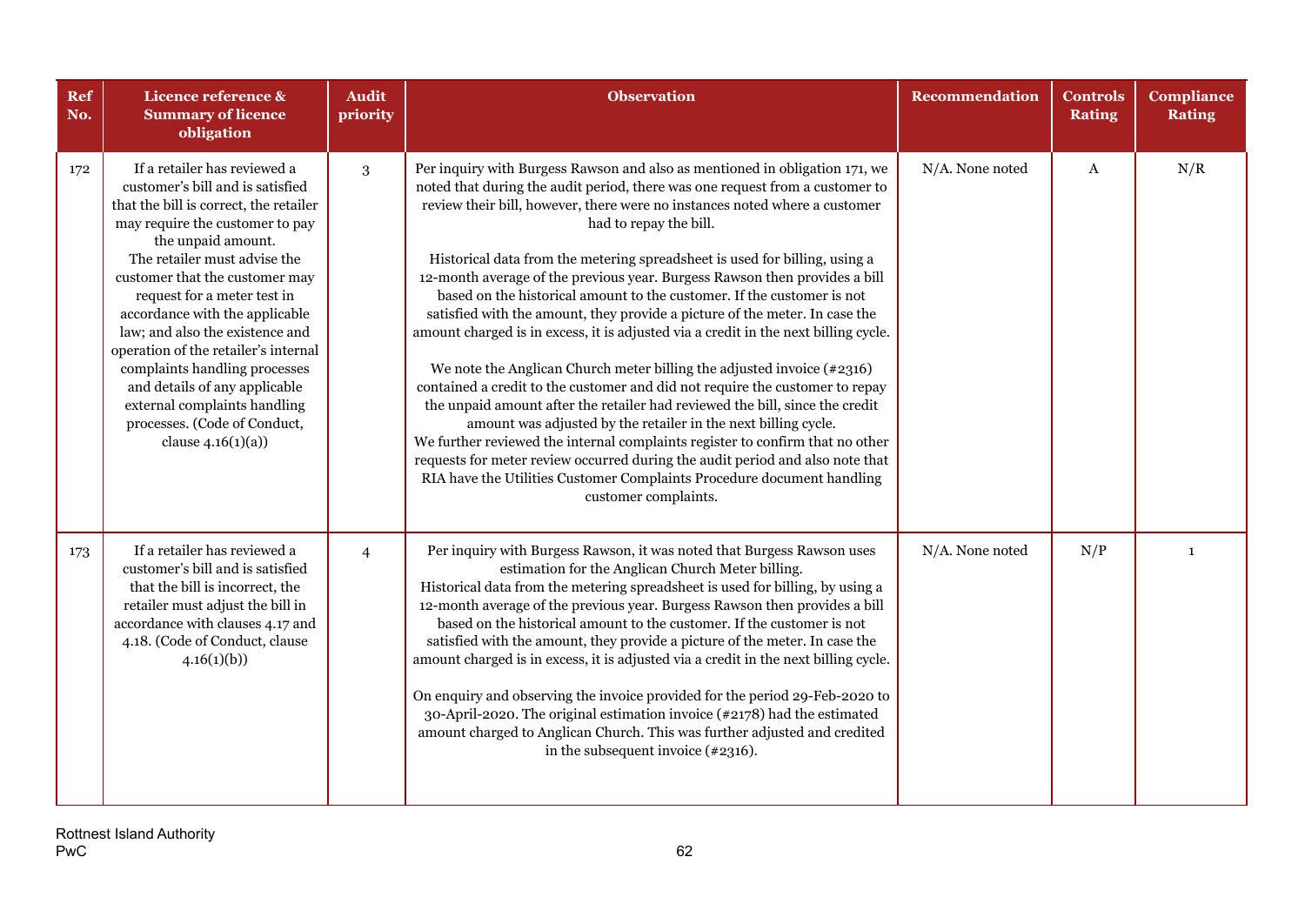| <b>Ref</b><br>No. | Licence reference &<br><b>Summary of licence</b><br>obligation                                                                                                                                                                                                                                                                       | <b>Audit</b><br>priority | <b>Observation</b>                                                                                                                                                                                                                                                                                                                                                                                                                                                                                                                                | Recommendation  | <b>Controls</b><br><b>Rating</b> | <b>Compliance</b><br><b>Rating</b> |
|-------------------|--------------------------------------------------------------------------------------------------------------------------------------------------------------------------------------------------------------------------------------------------------------------------------------------------------------------------------------|--------------------------|---------------------------------------------------------------------------------------------------------------------------------------------------------------------------------------------------------------------------------------------------------------------------------------------------------------------------------------------------------------------------------------------------------------------------------------------------------------------------------------------------------------------------------------------------|-----------------|----------------------------------|------------------------------------|
| 174               | A retailer must inform a customer<br>of the outcome of the review of a<br>bill as soon as practicable. (Code<br>of Conduct, clause 4.16(2))                                                                                                                                                                                          | $\overline{4}$           | On enquiry and observing the invoice provided for the period 29-Feb-2020 to<br>30-April-2020, the original estimation invoice $(\#2178)$ had the estimated<br>amount charged to Anglican Church. This was further adjusted and credited<br>in the subsequent invoice (#2316). All correspondence and adjustments were<br>completed within the stipulated time frame of 20 days.                                                                                                                                                                   | N/A. None noted | N/P                              | $\mathbf{1}$                       |
| 175               | If a retailer has not informed a<br>customer of the outcome of the<br>review of a bill within 20 business<br>days from the date of receipt of<br>the request for review, the retailer<br>must provide the customer with<br>notification of the status of the<br>review as soon as practicable.<br>(Code of Conduct, clause 4.16(3)). | $\overline{4}$           | On enquiry and observing the invoice provided for the period 29-Feb-2020 to<br>30-April-2020, the original estimation invoice (#2178) had the estimated<br>amount charged to Anglican Church. This was further adjusted and credited<br>in the subsequent invoice (#2316). All correspondence and adjustments were<br>completed within the stipulated time frame of 20 days. Per enquiry with RIA<br>and Burgess Rawson, there were no instances noted where RIA did not<br>inform the customer of the outcome of a bill within 20 business days. | N/A. None noted | N/P                              | N/R                                |
| 176               | If a retailer proposes to recover<br>an amount undercharged as a<br>result of an error, defect, or<br>default for which the retailer or<br>distributor is responsible<br>(including where a meter has<br>been found to be defective), a<br>retailer must do so in the manner<br>specified. (Code of Conduct,<br>clause $4.17(2)$ )   | $\overline{4}$           | Through our enquiry and system walkthrough with Burgess Rawson, it was<br>noted, during the audit period, no recovery of amounts from a customer had<br>occurred due to, an error, defect, or default for which the retailer or<br>distributor is responsible (including where a meter has been found to be<br>defective).                                                                                                                                                                                                                        | N/A. None noted | N/P                              | N/R                                |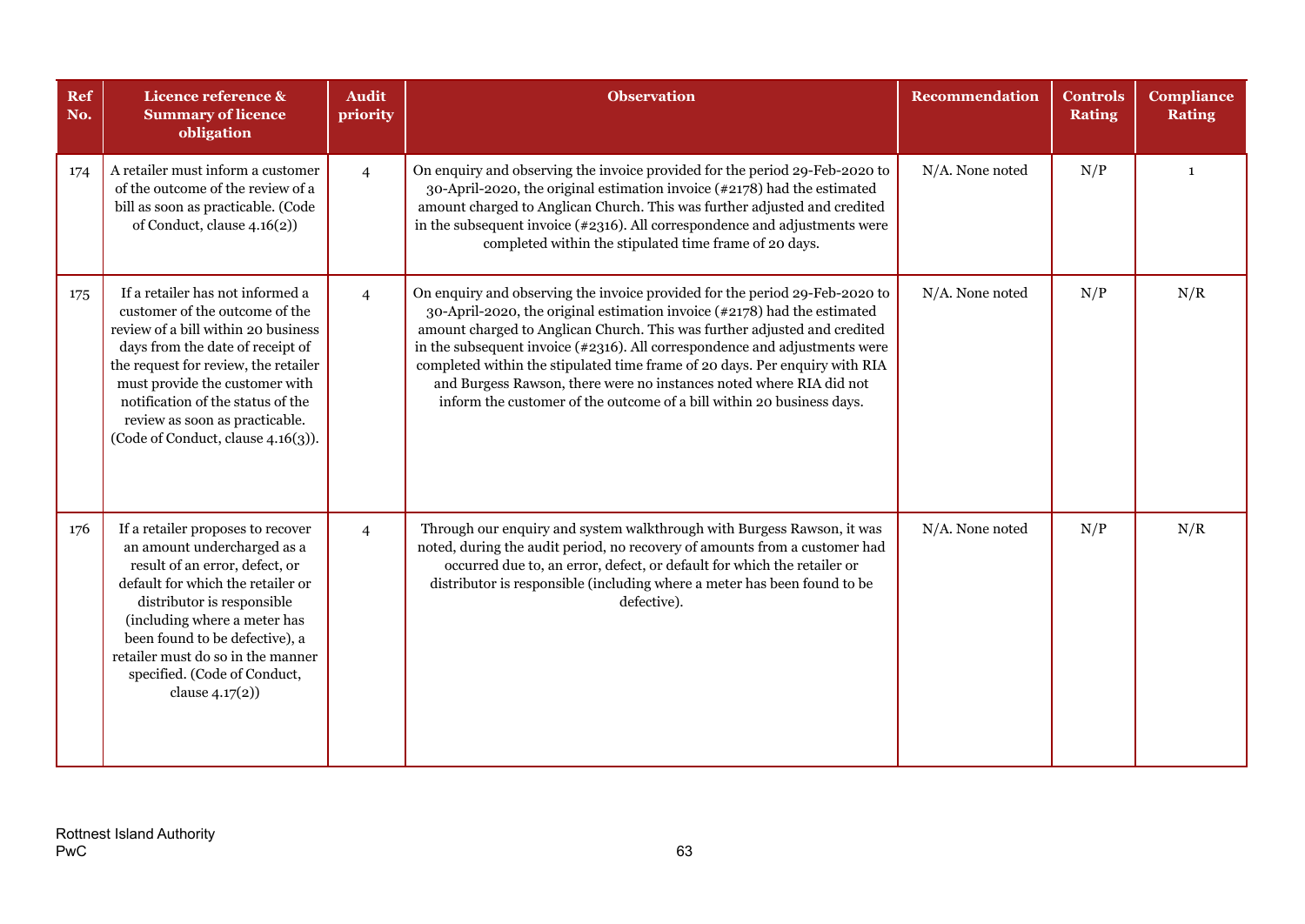| Ref<br>No. | Licence reference &<br><b>Summary of licence</b><br>obligation                                                                                                                                                                                                                                                                                                                                                                                                                                                                                                                                                                              | <b>Audit</b><br>priority | <b>Observation</b>                                                                                                                                                                        | <b>Recommendation</b> | <b>Controls</b><br><b>Rating</b> | <b>Compliance</b><br><b>Rating</b> |
|------------|---------------------------------------------------------------------------------------------------------------------------------------------------------------------------------------------------------------------------------------------------------------------------------------------------------------------------------------------------------------------------------------------------------------------------------------------------------------------------------------------------------------------------------------------------------------------------------------------------------------------------------------------|--------------------------|-------------------------------------------------------------------------------------------------------------------------------------------------------------------------------------------|-----------------------|----------------------------------|------------------------------------|
| 176<br>A.  | A retailer may charge a customer<br>interest on the undercharged<br>amount or require the customer<br>to pay a late fee, if<br>the conditions in clause $4.17(3)$<br>are met.                                                                                                                                                                                                                                                                                                                                                                                                                                                               | 5                        | Through our enquiry and system walkthrough with Burgess Rawson, it was<br>noted that this has not occurred during the audit period.                                                       | N/A. None noted       | N/P                              | N/R                                |
| 177        | If a customer (including a<br>customer who has vacated<br>the supply address) has been<br>overcharged as a result of an<br>error, defect, or default for which<br>a retailer or distributor is<br>responsible (including where a<br>meter has been found to be<br>defective), the retailer must:<br>use its best endeavours to<br>inform the customer within 10<br>business days of the retailer<br>becoming aware of the error,<br>defect, or default; and<br>· subject to subclauses 4.18(6)<br>and $4.18(7)$ , ask<br>the customer for instructions for<br>the credit or repayment of the<br>amount. (Code of Conduct, clause<br>4.18(2) | 5                        | Per inquiry and system walkthrough with Burgess Rawson, it was noted that<br>this has not occurred during the audit period. There have been no new or<br>vacated customers on the island. | N/A. None noted       | N/P                              | N/R                                |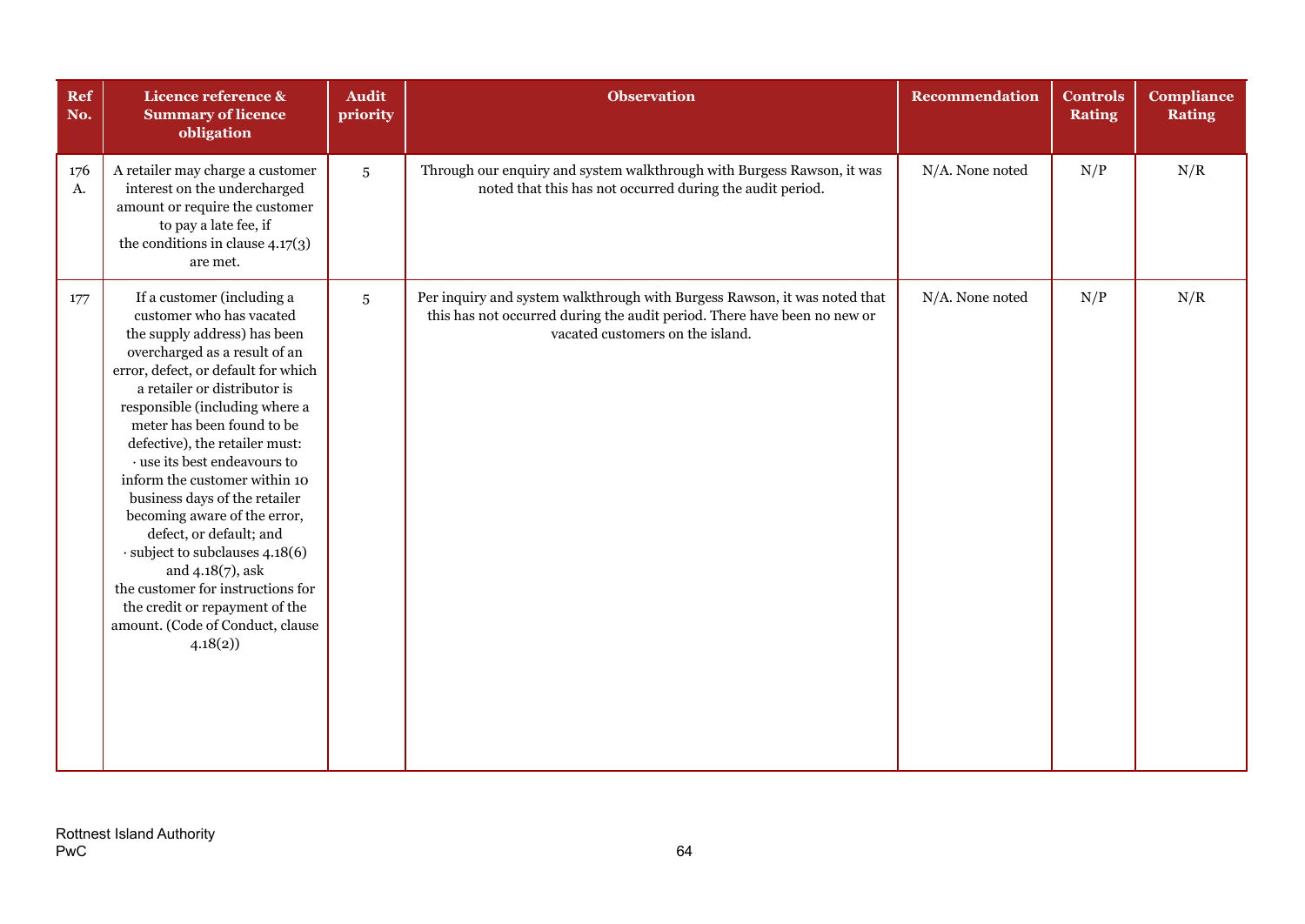| Ref<br>No. | Licence reference &<br><b>Summary of licence</b><br>obligation                                                                                                                                                                                                                                      | <b>Audit</b><br>priority | <b>Observation</b>                                                                                                                                                                                                                                                                                                                                | <b>Recommendation</b> | <b>Controls</b><br><b>Rating</b> | <b>Compliance</b><br><b>Rating</b> |
|------------|-----------------------------------------------------------------------------------------------------------------------------------------------------------------------------------------------------------------------------------------------------------------------------------------------------|--------------------------|---------------------------------------------------------------------------------------------------------------------------------------------------------------------------------------------------------------------------------------------------------------------------------------------------------------------------------------------------|-----------------------|----------------------------------|------------------------------------|
| 178        | A retailer must pay the amount<br>overcharged in accordance with<br>the customer's instructions<br>within 12 business days of<br>receiving the instructions. (Code<br>of Conduct, clause 4.18(3))                                                                                                   | $\overline{4}$           | Per inquiry with Burgess Rawson, it was confirmed that there were no<br>instances where a customer was overcharged and a subsequent refund was<br>made during the audit period. We further reviewed the Electrical Customer<br>Complaints Reporting Register and confirmed there were no customer<br>complaints regarding overcharging of a bill. | N/A. None noted       | N/P                              | N/R                                |
| 179        | If instructions regarding<br>repayment of an overcharged bill<br>are not received within 20<br>business days of a retailer making<br>the request, a retailer must use<br>reasonable endeavours to credit<br>the amount overcharged to a<br>customer's account. (Code of<br>Conduct, clause 4.18(4)) | $\overline{5}$           | Please refer to obligation 178 above.                                                                                                                                                                                                                                                                                                             | N/A. None noted       | N/P                              | N/R                                |
| 180        | Where the amount overcharged is<br>less than \$100, a retailer may<br>proceed to deal with the matter as<br>outlined in subclause 4.18(6).<br>(Code of Conduct, clause 4.18(6))                                                                                                                     | 5                        | Please refer to obligation 178 above.                                                                                                                                                                                                                                                                                                             | N/A. None noted       | N/P                              | N/R                                |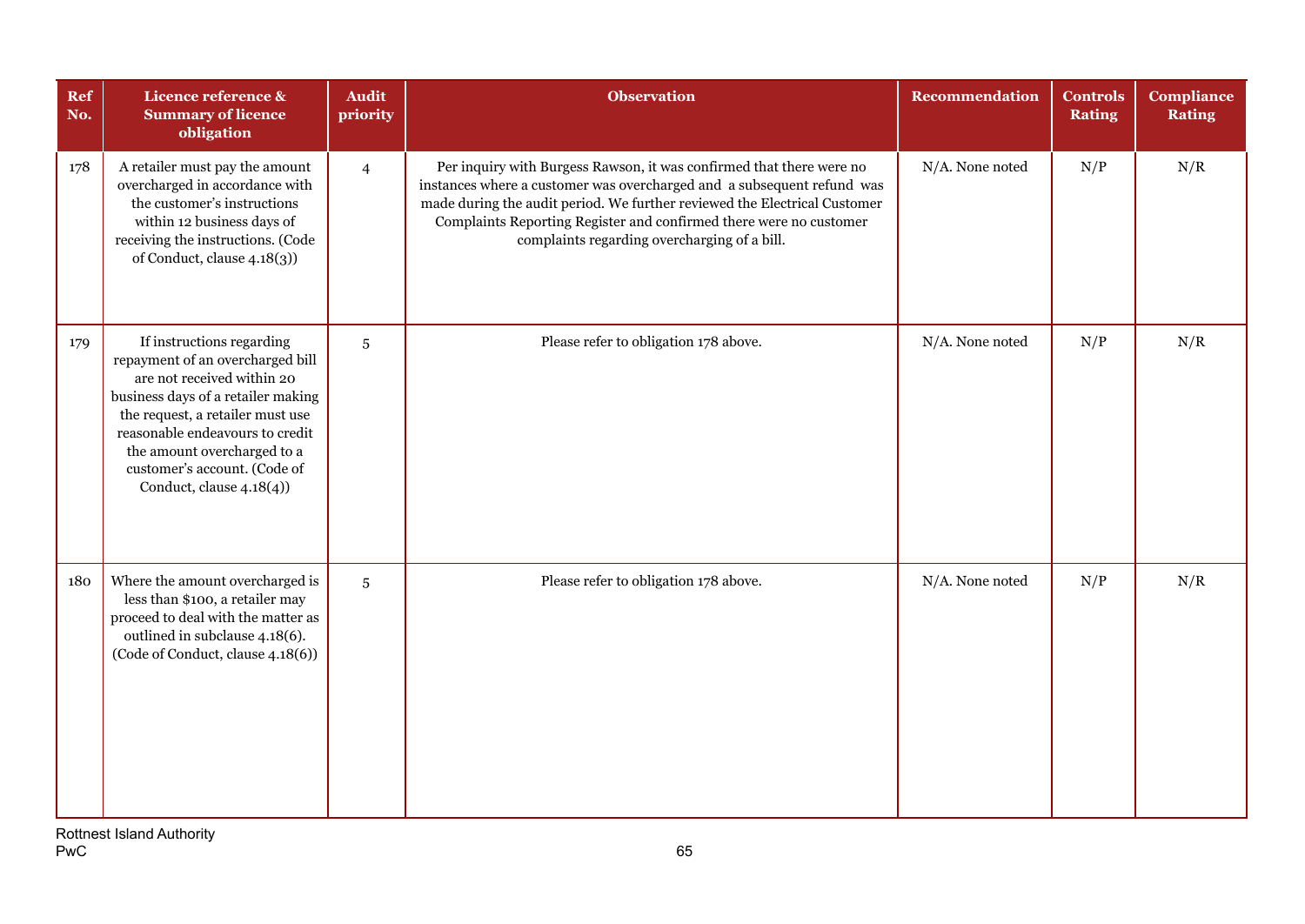| Ref<br>No. | Licence reference &<br><b>Summary of licence</b><br>obligation                                                                                                                                                                                                                                                                                                                                                                                                                                  | <b>Audit</b><br>priority | <b>Observation</b>                                                                                                                | <b>Recommendation</b> | <b>Controls</b><br><b>Rating</b> | <b>Compliance</b><br><b>Rating</b> |
|------------|-------------------------------------------------------------------------------------------------------------------------------------------------------------------------------------------------------------------------------------------------------------------------------------------------------------------------------------------------------------------------------------------------------------------------------------------------------------------------------------------------|--------------------------|-----------------------------------------------------------------------------------------------------------------------------------|-----------------------|----------------------------------|------------------------------------|
| 181        | A retailer may, by giving the<br>customer written notice, use an<br>amount overcharged to set off a<br>debt owed to the retailer,<br>provided that the customer is not<br>a residential customer<br>experiencing payment difficulties<br>or financial hardship. If, after the<br>set off, there remains an amount<br>of credit, the retailer must deal<br>with the amount of credit in<br>accordance with subclauses<br>4.18(2) or 4.18(6), as applicable.<br>(Code of Conduct, clause 4.18(7)) | $\sqrt{5}$               | Please refer to obligation 178 above.                                                                                             | N/A. None noted       | N/P                              | N/R                                |
| 182        | If a retailer proposes to recover<br>an amount of an adjustment<br>which does not arise due to any<br>act or omission of a customer, the<br>retailer must comply with the<br>requirements specified in<br>subclause $4.19(1)$ . (Code of<br>Conduct, clause $4.19(1)$ )                                                                                                                                                                                                                         | $\overline{4}$           | On enquiry with Burgess Rawson we noted that there have not been any<br>amounts recovered from customers during the audit period. | N/A. None noted       | N/P                              | N/R                                |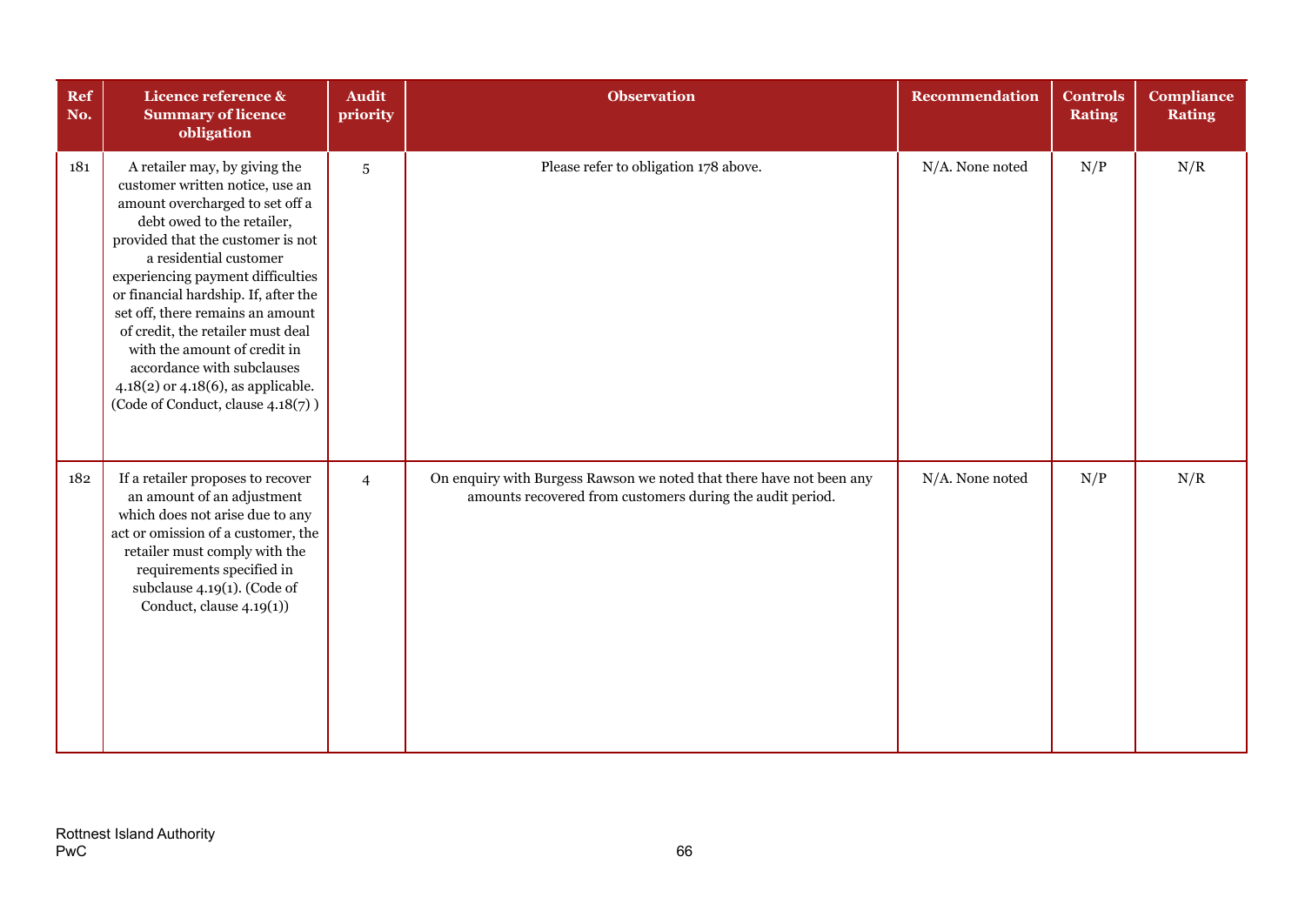| Ref<br>No. | Licence reference &<br><b>Summary of licence</b><br>obligation                                                                                                                                                                                                                                                                                                                                                                                | <b>Audit</b><br>priority | <b>Observation</b>                                                                                                                                                                                                                                                                                                                       | Recommendation  | <b>Controls</b><br><b>Rating</b> | <b>Compliance</b><br><b>Rating</b> |
|------------|-----------------------------------------------------------------------------------------------------------------------------------------------------------------------------------------------------------------------------------------------------------------------------------------------------------------------------------------------------------------------------------------------------------------------------------------------|--------------------------|------------------------------------------------------------------------------------------------------------------------------------------------------------------------------------------------------------------------------------------------------------------------------------------------------------------------------------------|-----------------|----------------------------------|------------------------------------|
| 183        | If the meter is read under either<br>clause 4.6 or clause $4.3(2)(d)$ , and<br>the amount of the adjustment is<br>an amount owing to<br>the customer, the retailer must:<br>· use its best endeavours to<br>inform the customer within 10<br>business days; and<br>$\cdot$ subject to subclauses 4.19(5)<br>and $4.19(7)$ , ask<br>the customer for instructions<br>about the repayment of the<br>amount. (Code of Conduct, clause<br>4.19(2) | $5\overline{)}$          | Through our enquiry and system walkthrough with Burgess Rawson, it was<br>noted that Burgess Rawson has not informed any customers of adjustments<br>to their bills during the audit period.                                                                                                                                             | N/A. None noted | N/P                              | N/R                                |
| 184        | If a retailer receives instructions<br>under subclause 4.19(2), the<br>retailer must pay the amount in<br>accordance with<br>the customer's instructions<br>within 12 business days of<br>receiving the instructions. (Code<br>of Conduct, clause 4.19(3))                                                                                                                                                                                    | $\overline{4}$           | Per inquiry and system walkthrough with Burgess Rawson, it was noted that<br>Burgess Rawson has not informed any customers of adjustments to their bills<br>during the audit period. It was further confirmed with Burgess Rawson and<br>RIA, that if this were to occur, the customer is given a credit or a refund on<br>the same day. | N/A. None noted | N/P                              | N/R                                |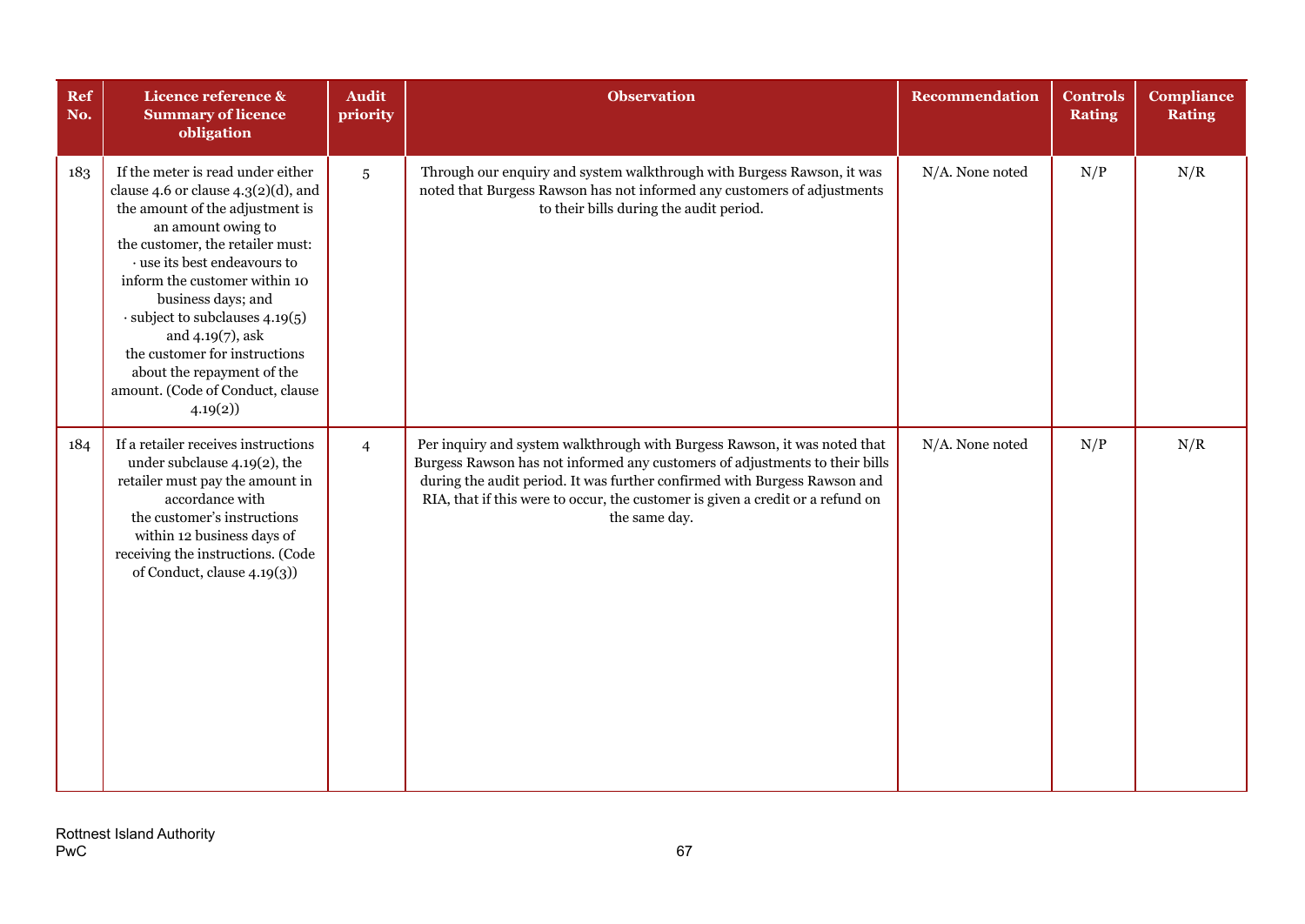| <b>Ref</b><br>No. | Licence reference &<br><b>Summary of licence</b><br>obligation                                                                                                                                                                                                                                                                                                                                                                                                                                                                            | <b>Audit</b><br>priority | <b>Observation</b>                                                                                                                                                                                                                                                                                                                                          | Recommendation  | <b>Controls</b><br><b>Rating</b> | <b>Compliance</b><br><b>Rating</b> |
|-------------------|-------------------------------------------------------------------------------------------------------------------------------------------------------------------------------------------------------------------------------------------------------------------------------------------------------------------------------------------------------------------------------------------------------------------------------------------------------------------------------------------------------------------------------------------|--------------------------|-------------------------------------------------------------------------------------------------------------------------------------------------------------------------------------------------------------------------------------------------------------------------------------------------------------------------------------------------------------|-----------------|----------------------------------|------------------------------------|
| 185               | If a retailer does not receive<br>instructions under subclause<br>$4.19(2)$ , within 5 business days of<br>making the request, the retailer<br>must use reasonable endeavours<br>to credit the amount of the<br>adjustment to the customer's<br>account. (Code of Conduct, clause<br>4.19(4)                                                                                                                                                                                                                                              | $5\phantom{.0}$          | Refer to 184 above. Customers would be notified and a credit would be<br>processed on the same day should this occur. We note this has not occurred<br>during the audit period.                                                                                                                                                                             | N/A. None noted | N/P                              | N/R                                |
| 186               | A retailer may, after notifying the<br>customer in writing, use an<br>amount of an adjustment to set<br>off that customer's debt owed to<br>the retailer, provided that the<br>customer is not a residential<br>customer in payment difficulties<br>or financial hardship. If, after the<br>set off, there remains an amount<br>of credit, the retailer must deal<br>with that amount in accordance<br>with subclause $4.19(2)$ or, if the<br>amount is less than \$100,<br>subclause $4.19(5)$ . (Code of<br>Conduct, clause $4.19(7)$ ) | $5\phantom{.0}$          | Per inquiry and system walkthrough with Burgess Rawson, it was noted that<br>Burges Rawson has not informed any customers of adjustments to their bills<br>during the audit period. It was further confirmed that if the customer were<br>unable to pay the adjustment upfront, Burgess Rawson would approach RIA<br>and offer the customer a payment plan. | N/A. None noted | N/P                              | N/R                                |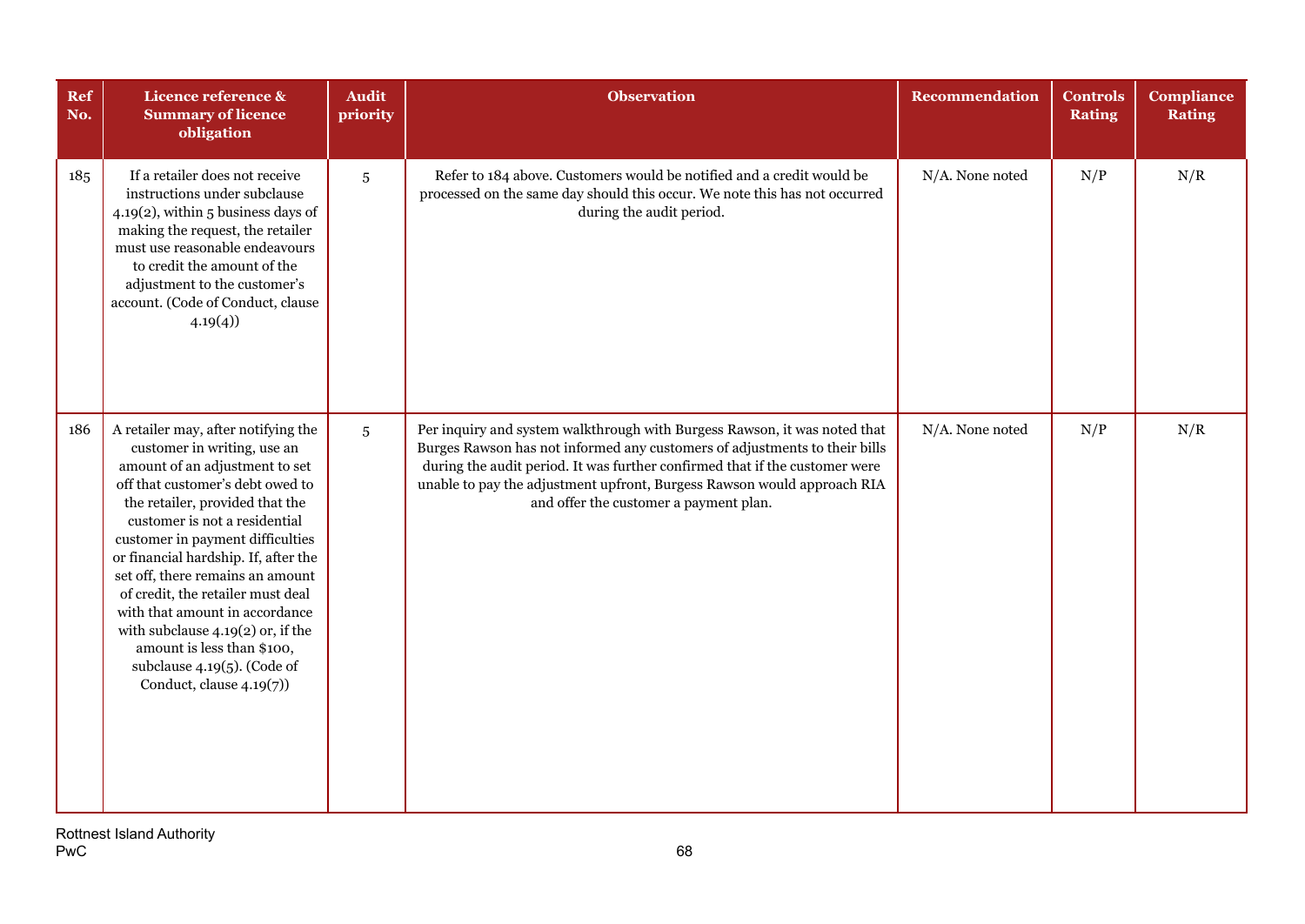| Ref<br>No. | Licence reference &<br><b>Summary of licence</b><br>obligation                                                                                                                     | <b>Audit</b><br>priority | <b>Observation</b>                                                                                                                                                                                                                                                                                                                                                                                                                                                                                                                                                                                                                                                                                                                 | Recommendation  | <b>Controls</b><br><b>Rating</b> | <b>Compliance</b><br><b>Rating</b> |  |  |  |  |
|------------|------------------------------------------------------------------------------------------------------------------------------------------------------------------------------------|--------------------------|------------------------------------------------------------------------------------------------------------------------------------------------------------------------------------------------------------------------------------------------------------------------------------------------------------------------------------------------------------------------------------------------------------------------------------------------------------------------------------------------------------------------------------------------------------------------------------------------------------------------------------------------------------------------------------------------------------------------------------|-----------------|----------------------------------|------------------------------------|--|--|--|--|
|            | Payment                                                                                                                                                                            |                          |                                                                                                                                                                                                                                                                                                                                                                                                                                                                                                                                                                                                                                                                                                                                    |                 |                                  |                                    |  |  |  |  |
| 187        | The due date on a bill must be at<br>least 12 business days from the<br>dispatch date of that bill unless<br>otherwise agreed with a<br>customer. (Code of Conduct,<br>clause 5.1) | $\overline{4}$           | Per inquiry and system walkthrough with Burgess Rawson, it was confirmed<br>that all bills sent to customers are due at least 12 business days from their<br>dispatch date.<br>We reviewed a sample of two invoices and noted that for both invoices the<br>due date was over 12 days from dispatch date.                                                                                                                                                                                                                                                                                                                                                                                                                          | N/A. None noted | N/P                              | $\mathbf{1}$                       |  |  |  |  |
| 188        | Unless otherwise agreed with a<br>customer, a retailer must offer<br>the customer at least the payment<br>methods prescribed in clause 5.2.<br>(Code of Conduct, clause 5.2)       | $\overline{4}$           | Through our enquiry and system walkthrough with Burgess Rawson, it was<br>confirmed that all bills sent to customers include several payment terms on<br>the invoice:<br>1. BPay<br>2. Debit/Credit cards<br>3. EFT<br>4. Cash or Cheque<br>We further noted that information required is made available on invoices to<br>customers to pay by the methods stipulated in clause 5.2 i.e. provide<br>telephone number, bpay option, mailing address for cheques and an in<br>person payment address. There are no residential customers on the island<br>therefore a Centrepay option is not required.<br>We reviewed a sample of one invoice and confirmed payment terms were<br>clearly offered on the first page of the invoice. | N/A. None noted | N/P                              | $\mathbf{1}$                       |  |  |  |  |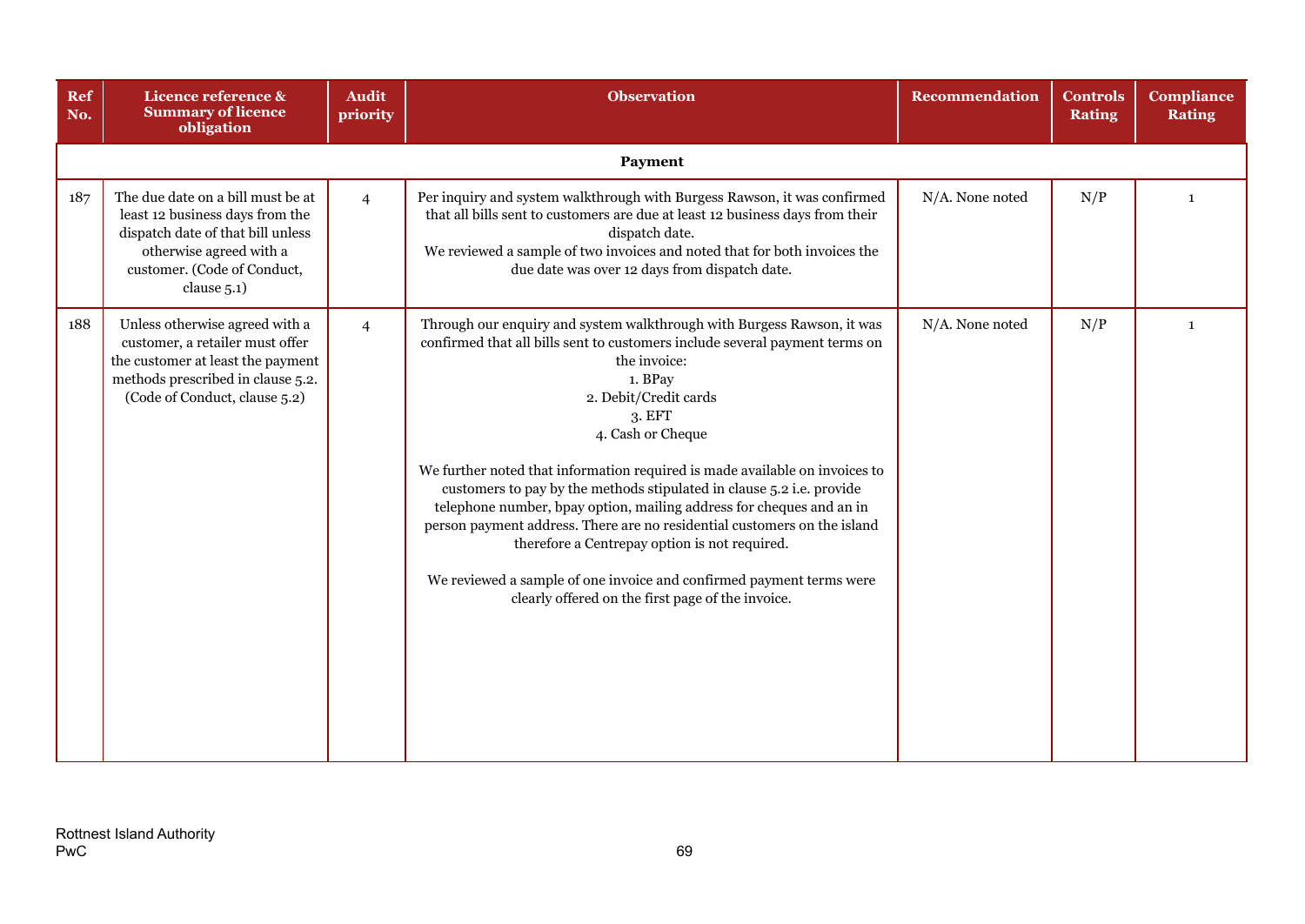| Ref<br>No. | Licence reference &<br><b>Summary of licence</b><br>obligation                                                                                                                                                                                                                                                                                                                 | <b>Audit</b><br>priority | <b>Observation</b>                                                                                                                                                                                                                                                                                                                    | <b>Recommendation</b> | <b>Controls</b><br><b>Rating</b> | <b>Compliance</b><br><b>Rating</b> |
|------------|--------------------------------------------------------------------------------------------------------------------------------------------------------------------------------------------------------------------------------------------------------------------------------------------------------------------------------------------------------------------------------|--------------------------|---------------------------------------------------------------------------------------------------------------------------------------------------------------------------------------------------------------------------------------------------------------------------------------------------------------------------------------|-----------------------|----------------------------------|------------------------------------|
| 190        | Upon request, a retailer must<br>accept payment in advance from<br>a customer. This will not require<br>a retailer to credit any interest to<br>the amounts paid in advance.<br>Subject to clause 6.9, and unless<br>otherwise agreed with a<br>customer, the minimum amount<br>for an advance payment that a<br>retailer will accept is \$20.(Code<br>of Conduct, clause 5.4) | $\overline{4}$           | Through inquiry and system walkthrough with Burgess Rawson, it was noted<br>that it is rare for customers to pay their electricity bills in advance. We<br>further confirmed this by reviewing the tenant reconciliation which shows all<br>payments during the current audit period and confirmed this had not<br>occurred.          | N/A. None noted       | N/P                              | N/R                                |
| 193        | If a retailer has charged a late<br>payment fee in the circumstances<br>set out in subclause $5.6(1)(c)$<br>because the retailer was not<br>aware of the complaint, the<br>retailer must refund the late<br>payment fee on the customer's<br>next bill. (Code of Conduct,<br>clause $5.6(2)$                                                                                   | $\overline{4}$           | Per inquiry and system walkthrough with Burgess Rawson, it was noted that<br>Burgess Rawson and RIA have not charged a late payment fee to any of<br>Rottnest Island's 24 customers during the audit period. We further confirmed<br>this by reviewing the tenant reconciliation which shows all payments during<br>the audit period. | N/A. None noted       | N/P                              | N/R                                |
| 194        | A retailer must not charge an<br>additional late payment fee in<br>relation to the same bill within 5<br>business days from the date of<br>receipt of the previous late<br>payment fee notice. (Code of<br>Conduct, clause 5.6(3))                                                                                                                                             | $\overline{4}$           | Please refer to obligation 193 above.                                                                                                                                                                                                                                                                                                 | N/A. None noted       | N/P                              | N/R                                |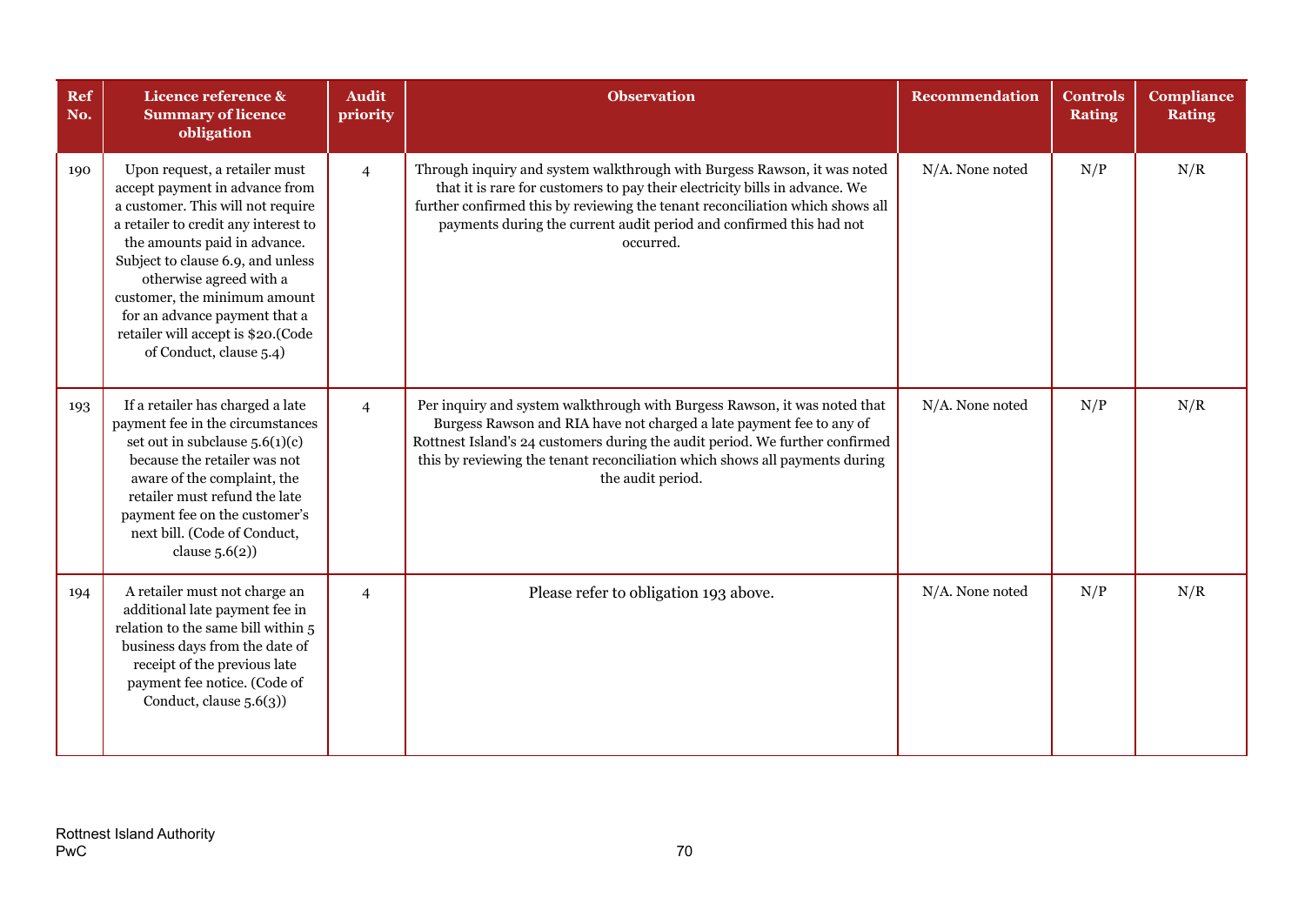| Ref<br>No. | Licence reference &<br><b>Summary of licence</b><br>obligation                                                                                                                                                                                                                                                                                                | <b>Audit</b><br>priority | <b>Observation</b>                                                                                                                                                                                                                                                                                                                                                                                                                                                                                   | <b>Recommendation</b> | <b>Controls</b><br><b>Rating</b> | <b>Compliance</b><br><b>Rating</b> |
|------------|---------------------------------------------------------------------------------------------------------------------------------------------------------------------------------------------------------------------------------------------------------------------------------------------------------------------------------------------------------------|--------------------------|------------------------------------------------------------------------------------------------------------------------------------------------------------------------------------------------------------------------------------------------------------------------------------------------------------------------------------------------------------------------------------------------------------------------------------------------------------------------------------------------------|-----------------------|----------------------------------|------------------------------------|
| 197        | A retailer must not require a<br>customer, who has vacated a<br>supply address, to pay for<br>electricity consumed at the<br>customer's supply address in the<br>circumstances specified in<br>subclause $5.7(1)$ . (Code of<br>Conduct, clause $5.7(1)$ )                                                                                                    | $\overline{4}$           | Per inquiry with Burgess Rawson, we noted that no customers have vacated<br>the Island within the audit period.                                                                                                                                                                                                                                                                                                                                                                                      | N/A. None noted       | N/P                              | N/R                                |
| 198        | If a customer reasonably<br>demonstrates to a retailer that<br>the customer was evicted or<br>otherwise required to vacate a<br>supply address, a retailer must<br>not require the customer to pay<br>for electricity consumed at that<br>supply address from the date the<br>customer gave the notice to the<br>retailer. (Code of Conduct, clause<br>5.7(2) | $\overline{4}$           | Through our enquiry and system walkthrough with Burgess Rawson, it was<br>noted that no customers vacated the Island. Per inquiry and system<br>walkthrough with Burgess Rawson, it was noted that there was a situation<br>where a swap of tenancy occurred during the audit period. We observed the<br>'final bill' and confirmed they were not required to pay following the swap.<br>We note that the final bill was not requested by the customer, it was directly<br>issued by Burgess Rawson. | N/A. None noted       | N/P                              | N/R                                |
| 199        | Notwithstanding subclauses<br>$5.7(1)$ and (2), a retailer must not<br>require a previous customer to<br>pay for electricity consumed at<br>the supply address in the<br>circumstances specified in<br>subclause $5.7(4)$ . (Code of<br>Conduct, clause $5.7(4)$ )                                                                                            | $\overline{4}$           | Please refer to obligation 198 above.                                                                                                                                                                                                                                                                                                                                                                                                                                                                | N/A. None noted       | N/P                              | N/R                                |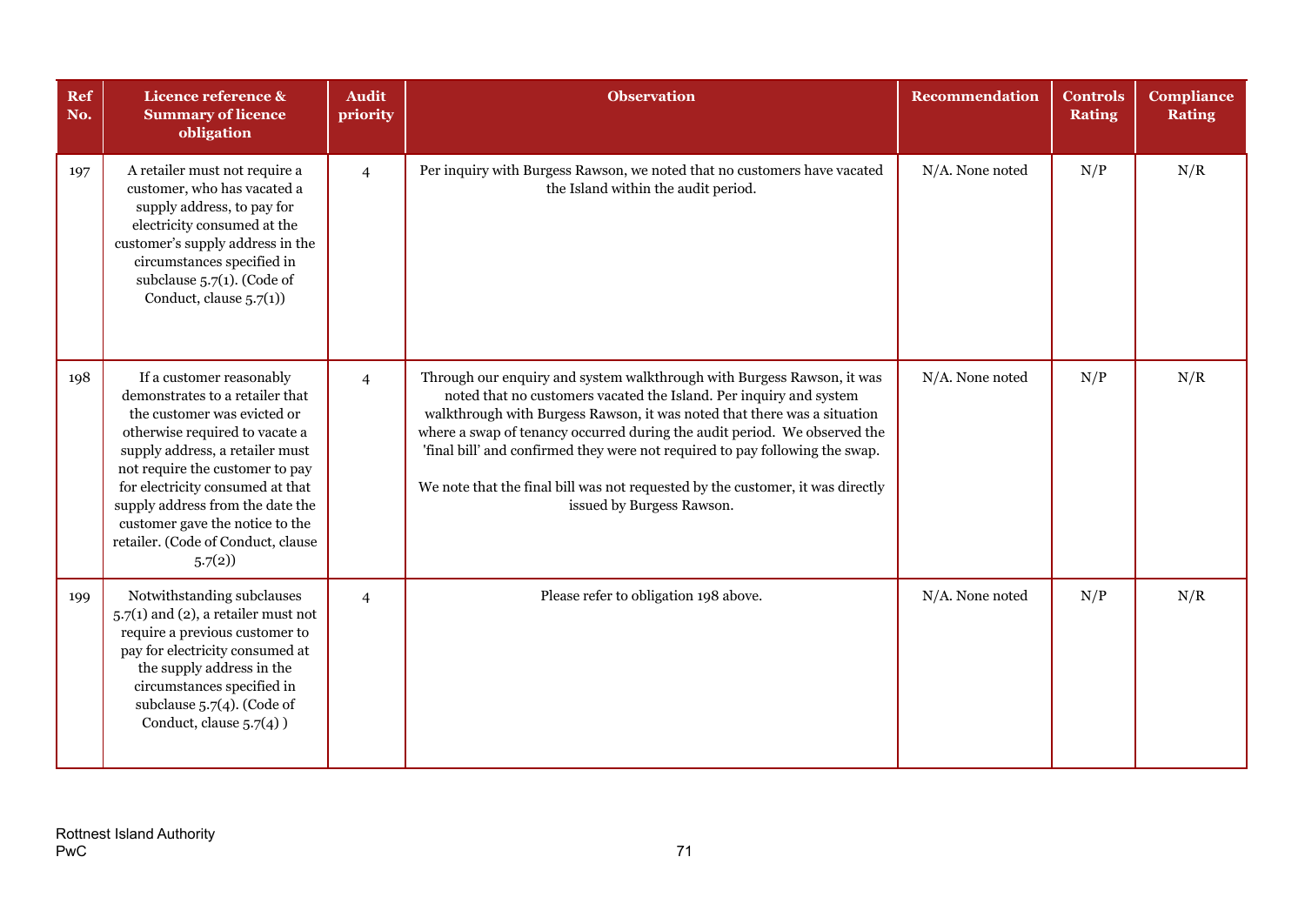| Ref<br>No.      | Licence reference &<br><b>Summary of licence</b><br>obligation                                                                                                                                                                                                                                | <b>Audit</b><br>priority | <b>Observation</b>                                                                                                                                                | <b>Recommendation</b> | <b>Controls</b><br><b>Rating</b> | <b>Compliance</b><br><b>Rating</b> |
|-----------------|-----------------------------------------------------------------------------------------------------------------------------------------------------------------------------------------------------------------------------------------------------------------------------------------------|--------------------------|-------------------------------------------------------------------------------------------------------------------------------------------------------------------|-----------------------|----------------------------------|------------------------------------|
| 201             | A retailer must not recover, or<br>attempt to recover, a debt from a<br>person relating to a supply<br>address other than the customer<br>who the retailer has, or had,<br>entered a contract for<br>the supply of electricity to that<br>supply address. (Code of<br>Conduct, clause 5.8(2)) | $\overline{4}$           | Per enquiry with RIA and Burgess Rawson, we confirmed that there were no<br>instances noted where a debt was required to be recovered during the audit<br>period. | N/A. None noted       | N/P                              | N/R                                |
| 201<br>$\bf{A}$ | A retailer may transfer one<br>customer's debt to another<br>customer if requested by the<br>customer owing the debt,<br>providing the retailer obtains the<br>other customer's verifiable<br>consent to the transfer. (Code of<br>Conduct, clause 5.8(3))                                    | $\overline{4}$           | Per inquiry with Burgess Rawson, we confirmed that there were no customer<br>debts requiring transfer during the audit period.                                    | N/A. None noted       | N/P                              | N/R                                |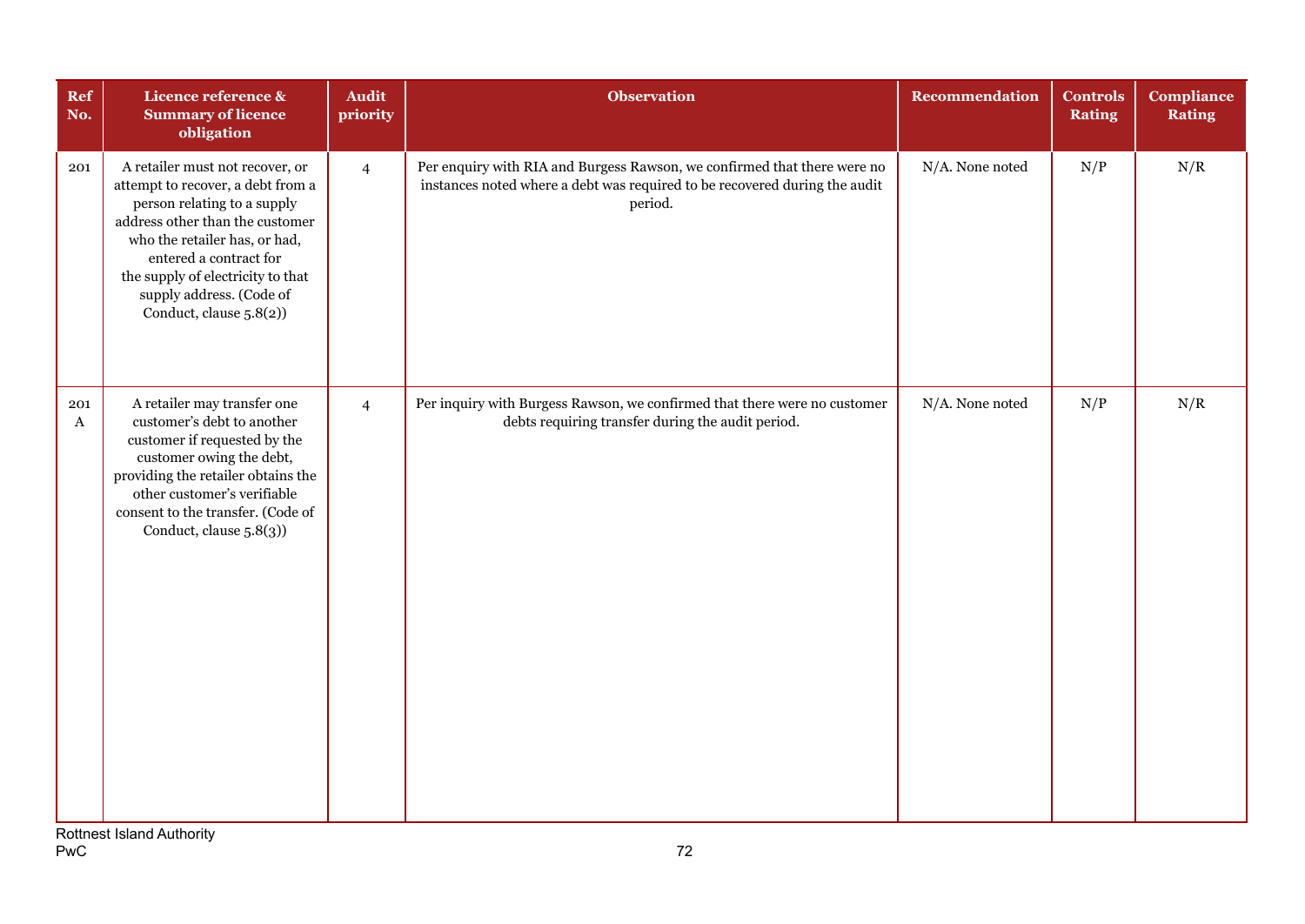| Ref<br>No. | Licence reference &<br><b>Summary of licence</b><br>obligation                                                                                                                                                                                                                                                                                                                                                                                                                                                                                                                                            | <b>Audit</b><br>priority | <b>Observation</b>                                                                                                                                                                                                                                                                                                                                                                                                                                                                           | <b>Recommendation</b> | <b>Controls</b><br><b>Rating</b> | <b>Compliance</b><br><b>Rating</b> |  |  |  |  |  |
|------------|-----------------------------------------------------------------------------------------------------------------------------------------------------------------------------------------------------------------------------------------------------------------------------------------------------------------------------------------------------------------------------------------------------------------------------------------------------------------------------------------------------------------------------------------------------------------------------------------------------------|--------------------------|----------------------------------------------------------------------------------------------------------------------------------------------------------------------------------------------------------------------------------------------------------------------------------------------------------------------------------------------------------------------------------------------------------------------------------------------------------------------------------------------|-----------------------|----------------------------------|------------------------------------|--|--|--|--|--|
|            | Payment difficulties & financial hardship - We noted from the Post Audit Implementation Plan 2021 that this section contains obligations that are deemed not applicable to RIA.                                                                                                                                                                                                                                                                                                                                                                                                                           |                          |                                                                                                                                                                                                                                                                                                                                                                                                                                                                                              |                       |                                  |                                    |  |  |  |  |  |
|            | Disconnection & interruption                                                                                                                                                                                                                                                                                                                                                                                                                                                                                                                                                                              |                          |                                                                                                                                                                                                                                                                                                                                                                                                                                                                                              |                       |                                  |                                    |  |  |  |  |  |
| 229        | Prior to arranging for a<br>disconnection of a customer's<br>supply address for failure to pay a<br>bill, a retailer must give the<br>customer a reminder notice,<br>which contains the information<br>specified in subclause $7.1(1)(a)$ ,<br>not less than 15 business days<br>from the dispatch date of the bill.<br>The retailer must use its best<br>endeavours to contact the<br>customer to advise of the<br>proposed disconnection and give<br>the customer a disconnection<br>warning, in the manner and<br>timeframes specified in subclause<br>7.1(1)(c). (Code of Conduct,<br>clause $7.1(1)$ | $\overline{4}$           | Per inquiry with PFM, we confirmed that there have been no disconnections<br>for failure to pay a bill during the audit period. There have only been planned<br>outages for maintenance reasons per the Power Outages 2019 - 2020 register.<br>Disconnection requirements are outlined in the Standard Form Contract and<br>these are in line with the Code of Conduct requirements. The disconnection<br>process is further outlined in the Rottnest Distribution and Connection<br>Manual. | N/A. None noted       | Α                                | N/R                                |  |  |  |  |  |
| 230        | A retailer must not arrange for a<br>disconnection of a customer's<br>supply address for failure to pay a<br>bill in the circumstances specified<br>in subclause $7.2(1)$ . (Code of<br>Conduct, clause $7.2(1)$ )                                                                                                                                                                                                                                                                                                                                                                                        | $\overline{4}$           | Please refer to obligation 229 above.                                                                                                                                                                                                                                                                                                                                                                                                                                                        | $N/A$ . None noted    | A                                | N/R                                |  |  |  |  |  |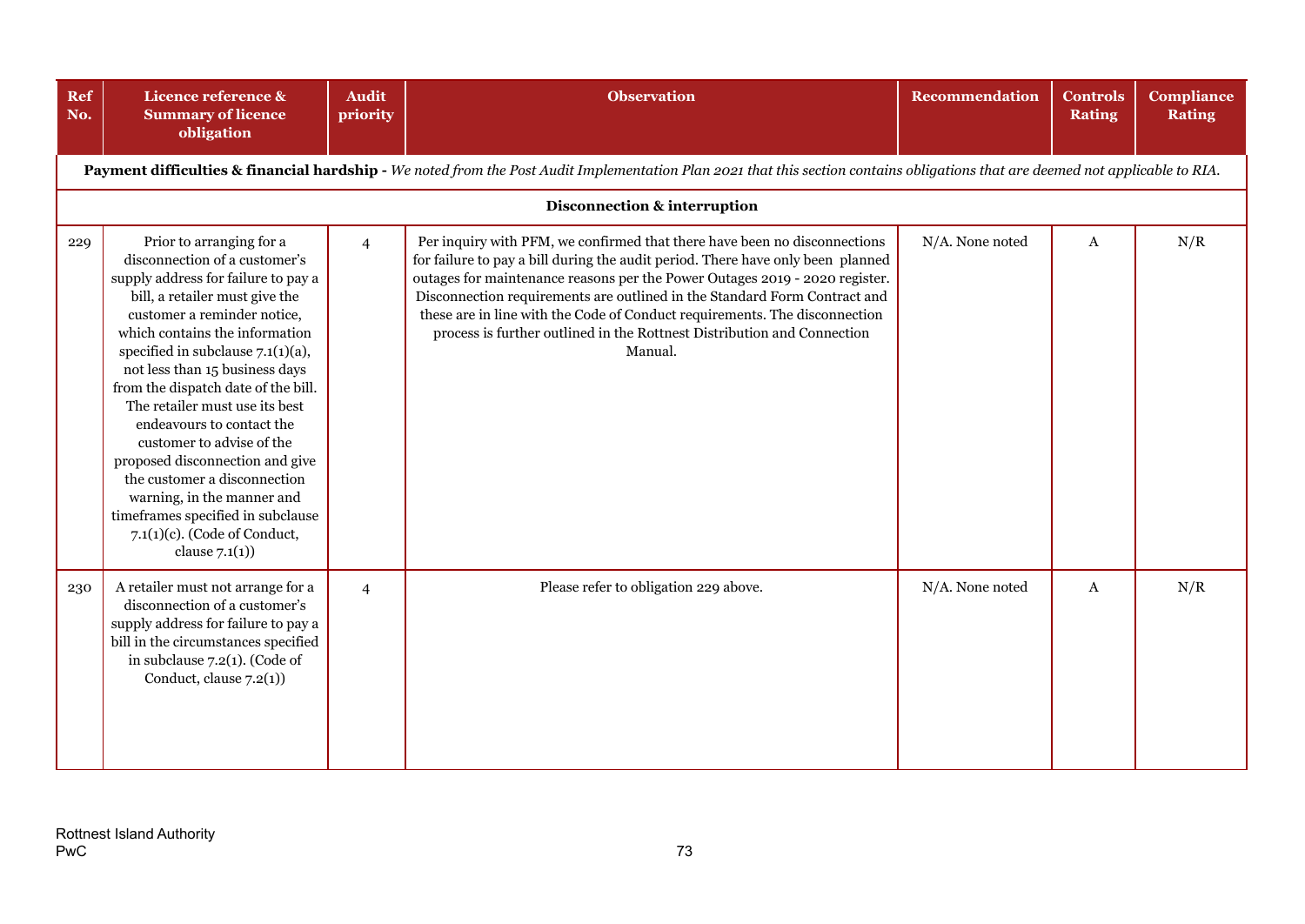| <b>Ref</b><br>No. | Licence reference &<br><b>Summary of licence</b><br>obligation                                                                                                                                                                                                 | <b>Audit</b><br>priority | <b>Observation</b>                                                                                                                                                                                                                                                                                                                                                                                                                                                                                                                               | Recommendation  | <b>Controls</b><br><b>Rating</b> | <b>Compliance</b><br><b>Rating</b> |
|-------------------|----------------------------------------------------------------------------------------------------------------------------------------------------------------------------------------------------------------------------------------------------------------|--------------------------|--------------------------------------------------------------------------------------------------------------------------------------------------------------------------------------------------------------------------------------------------------------------------------------------------------------------------------------------------------------------------------------------------------------------------------------------------------------------------------------------------------------------------------------------------|-----------------|----------------------------------|------------------------------------|
| 232               | Unless the conditions specified in<br>subclause $7.4(1)$ are satisfied, a<br>retailer must not arrange for the<br>disconnection of a customer's<br>supply address for denying access<br>to the meter. (Code of Conduct,<br>clause $7.4(1)$ )                   | $\overline{4}$           | Refer to obligation 229 above.<br>Per inquiry with PFM we confirmed that there have been no disconnections<br>for denying access to a meter, during the audit period. There have only been<br>planned outages for maintenance reasons as reviewed in the Power Outages<br>2019 - 2020 register.<br>Disconnection requirements are outlined in the Standard Form Contract and<br>these are in line with the Code of Conduct requirements. The disconnection<br>process is further outlined in the Rottnest Distribution and Connection<br>Manual. | N/A. None noted | $\mathbf{A}$                     | N/R                                |
| 233               | A distributor who disconnects or<br>interrupts a customer's supply<br>address for emergency reasons<br>must provide a 24-hour<br>emergency line and use its best<br>endeavours to restore supply as<br>soon as possible. (Code of<br>Conduct, clause 7.5)      | $\overline{4}$           | We inspected the Standard Form Contract Supply of Electricity Document<br>and confirmed it has outlined that in the case of an emergency where the<br>supply of electricity has been cut, RIA will attempt to reinstate electricity as<br>soon as possible. We noted in a sample of a Tax Invoice provided by Burgess<br>Rawson, that there is a 24-hour Emergency Helpline number available to<br>customers. Burgess Rawson and RIA will email the customers prior to any<br>planned or unplanned interruptions or disconnections.              | N/A. None noted | $\mathbf{A}$                     | N/R                                |
| 234               | Subject to subclause 7.6(3), a<br>retailer or distributor must<br>comply with the limitations<br>specified in subclauses $7.6(1)-(2)$<br>when arranging for disconnection<br>or disconnecting a<br>customer's supply address. (Code<br>of Conduct, clause 7.6) | $\overline{4}$           | On enquiry with PFM, we confirmed that there were no complaints raised by<br>a customer during the audit period relating to proposed disconnections, nor<br>were there any disconnections to customer supply. There were some planned<br>outages for maintenance purposes, which were compliant with the<br>requirements of the Code of Conduct, clause 7.6.                                                                                                                                                                                     | N/A. None noted | N/P                              | N/R                                |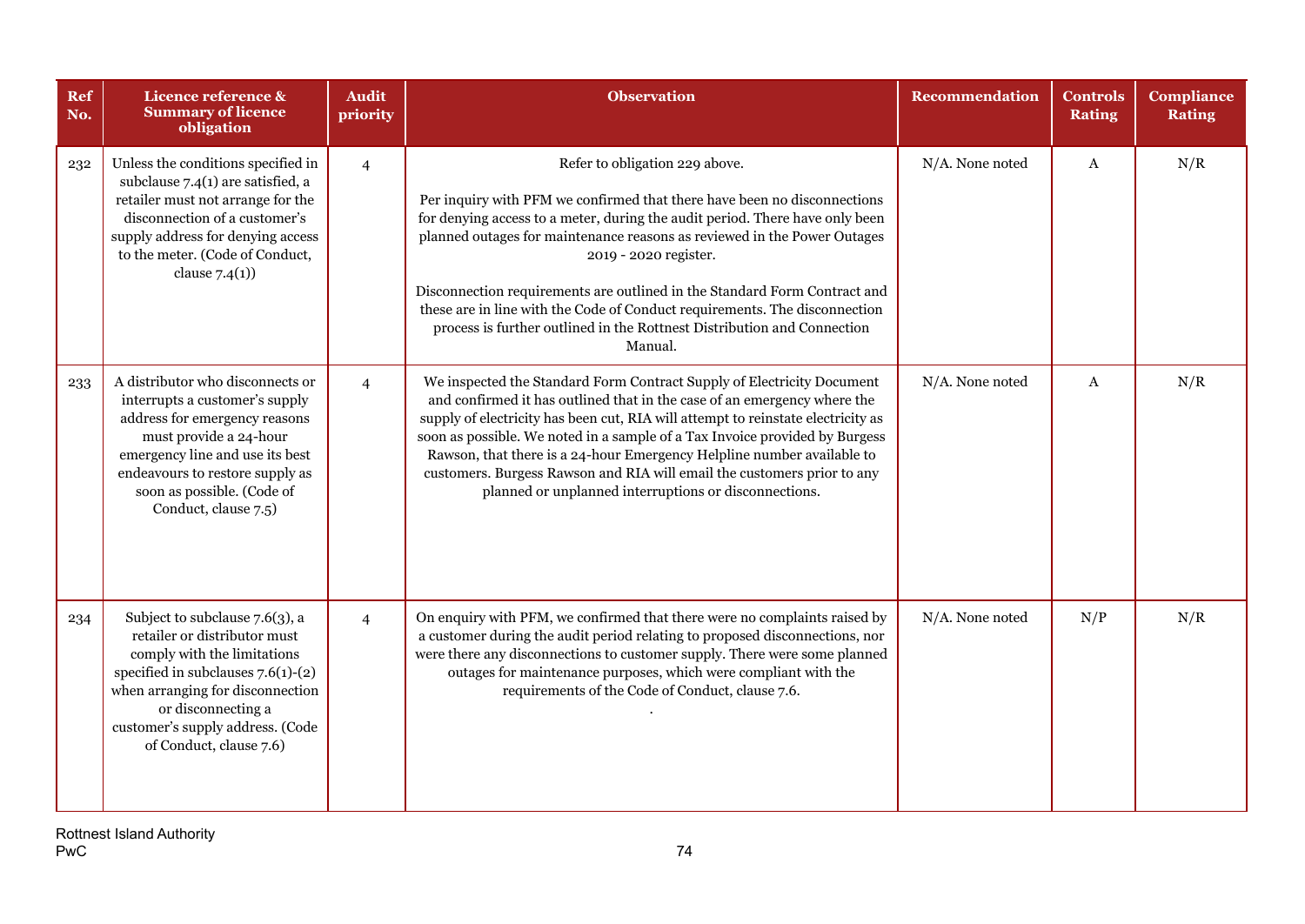| <b>Ref</b><br>No. | Licence reference &<br><b>Summary of licence</b><br>obligation                                                                                                                                                                                                                                                                                              | <b>Audit</b><br>priority | <b>Observation</b>                                                                                                                                                                                                                                                                                                                                                                                                                                                                                                                                                                                                                                                                                                                                                          | <b>Recommendation</b> | <b>Controls</b><br><b>Rating</b> | <b>Compliance</b><br><b>Rating</b> |  |  |  |  |  |
|-------------------|-------------------------------------------------------------------------------------------------------------------------------------------------------------------------------------------------------------------------------------------------------------------------------------------------------------------------------------------------------------|--------------------------|-----------------------------------------------------------------------------------------------------------------------------------------------------------------------------------------------------------------------------------------------------------------------------------------------------------------------------------------------------------------------------------------------------------------------------------------------------------------------------------------------------------------------------------------------------------------------------------------------------------------------------------------------------------------------------------------------------------------------------------------------------------------------------|-----------------------|----------------------------------|------------------------------------|--|--|--|--|--|
|                   | Reconnection                                                                                                                                                                                                                                                                                                                                                |                          |                                                                                                                                                                                                                                                                                                                                                                                                                                                                                                                                                                                                                                                                                                                                                                             |                       |                                  |                                    |  |  |  |  |  |
| 242               | A retailer must arrange to<br>reconnect a customer's supply<br>address if the customer remedies<br>their breach, makes a request for<br>reconnection and pays the<br>retailer's reasonable charges (if<br>any) for reconnection, or accepts<br>an offer of an instalment plan for<br>the retailer's reasonable charges.<br>(Code of Conduct, clause 8.1(1)) | $\overline{4}$           | It was confirmed that there have been no reconnections as there were no<br>customers that were disconnected or failed to pay charges during the audit<br>period.<br>We further confirmed that the reconnection requirements are outlined in the<br>Standard Form Contract and these are in line with the Code of Conduct<br>requirements. The reconnection process is further outlined in the Rottnest<br>Island Distribution and Connection Manual.                                                                                                                                                                                                                                                                                                                        | N/A. None noted       | A                                | N/R                                |  |  |  |  |  |
| 244               | A distributor must reconnect the<br>customer's supply address on the<br>request of a retailer within the<br>timeframes specified in subclause<br>8.2(2). (Code of Conduct, clause<br>8.2)                                                                                                                                                                   | $\overline{4}$           | It was confirmed that there have been no disconnections or reconnections<br>during the audit period, apart from disconnections/reconnections during<br>planned outages as per the Outages Register 2019-2020.<br>We further confirmed that the reconnection requirements are outlined in the<br>Standard Form Contract and these are in line with the Code of Conduct<br>requirements. The reconnection process is further outlined in the Rottnest<br>Island Distribution and Connection Manual.                                                                                                                                                                                                                                                                           | N/A. None noted       | A                                | N/R                                |  |  |  |  |  |
|                   |                                                                                                                                                                                                                                                                                                                                                             |                          | <b>Information &amp; communication</b>                                                                                                                                                                                                                                                                                                                                                                                                                                                                                                                                                                                                                                                                                                                                      |                       |                                  |                                    |  |  |  |  |  |
| 272               | A retailer must give notice of any<br>variations in its tariffs, fees and<br>charges, to each of its customers<br>affected by the variation no later<br>than the next bill in the<br>customer's billing cycle. (Code of<br>Conduct, clause $10.1(1)$                                                                                                        | $\overline{4}$           | Through our inquiry and system walkthrough with Burgess Rawson, it was<br>noted that during the audit period and consistent with prior years, Tariffs on<br>Rottnest Island are reviewed annually. The Standard Form Contract covers<br>the regulation around notice of tariff changes given to RIA's customers.<br>There are no further variations in Tariffs. Annually, the RIA will send an<br>email to all customers including the details of traded changes. We reviewed<br>the 'Utility, Tariff, Fees and Charges' for 2019, 2020 and 2021 from Burgess<br>Rawson, as well as the invoice of one customer, confirming that the electricity<br>tariff showed no variation. We note that there are no alternative tariffs<br>available to customers on Rottnest Island. | N/A. None noted       | A                                | $\mathbf{1}$                       |  |  |  |  |  |

Rottnest Island Authority PwC 75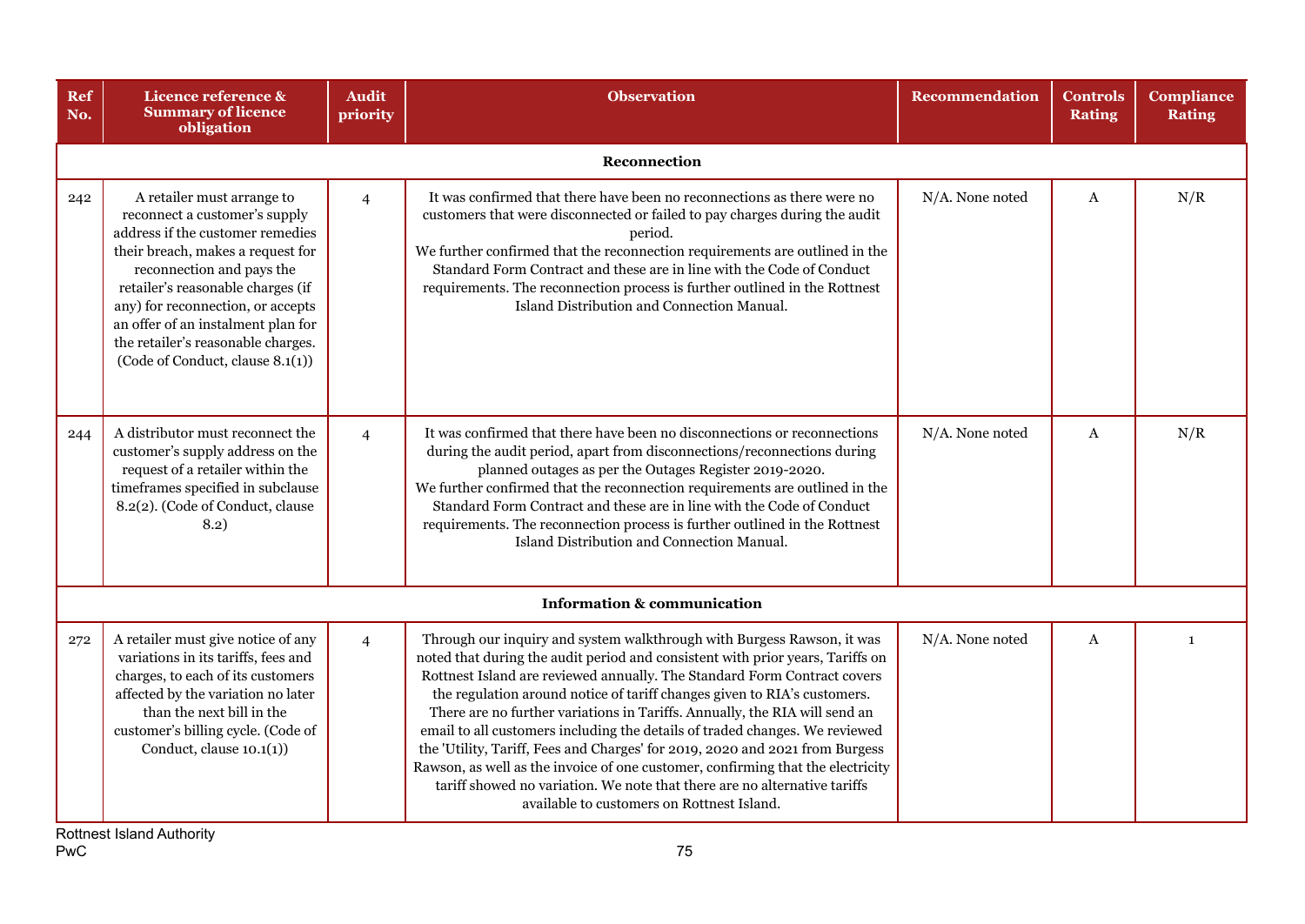| Ref<br>No. | Licence reference &<br><b>Summary of licence</b><br>obligation                                                                                                                                                                                                                    | <b>Audit</b><br>priority | <b>Observation</b>                                                                                                                                                                               | <b>Recommendation</b> | <b>Controls</b><br><b>Rating</b> | <b>Compliance</b><br><b>Rating</b> |
|------------|-----------------------------------------------------------------------------------------------------------------------------------------------------------------------------------------------------------------------------------------------------------------------------------|--------------------------|--------------------------------------------------------------------------------------------------------------------------------------------------------------------------------------------------|-----------------------|----------------------------------|------------------------------------|
| 273        | On request and at no charge, a<br>retailer must give or make<br>available to a customer<br>reasonable information on its<br>tariffs, fees and charges,<br>including any alternative tariffs<br>that may be available to that<br>customer. (Code of Conduct,<br>clause $10.1(2)$ ) | $\overline{4}$           | Please refer to obligation 272 above.<br>We note during the period no further information on tariffs was requested by<br>RIA customers.                                                          | N/A. None noted       | N/P                              | N/R                                |
| 274        | A retailer must give or make<br>available to a customer<br>the information requested on<br>tariffs, fees and charges within 8<br>business days of the date of<br>receipt and, if requested, provide<br>the information in writing. (Code<br>of Conduct, clause 10.1(3))           | $\overline{4}$           | Please refer to obligation 273 above. Tariff information is provided annually<br>to customers.<br>We note during the period no further information on tariffs was requested by<br>RIA customers. | N/A. None noted       | N/P                              | N/R                                |
| 275        | On request, a retailer must<br>provide a non-contestable<br>customer with their billing data.<br>(Code of Conduct, clause 10.2(1))                                                                                                                                                | $\overline{4}$           | It was confirmed with Burgess Rawson that no requests for billing data were<br>made by non-contestable customers during the audit period.                                                        | N/A. None noted       | N/P                              | N/R                                |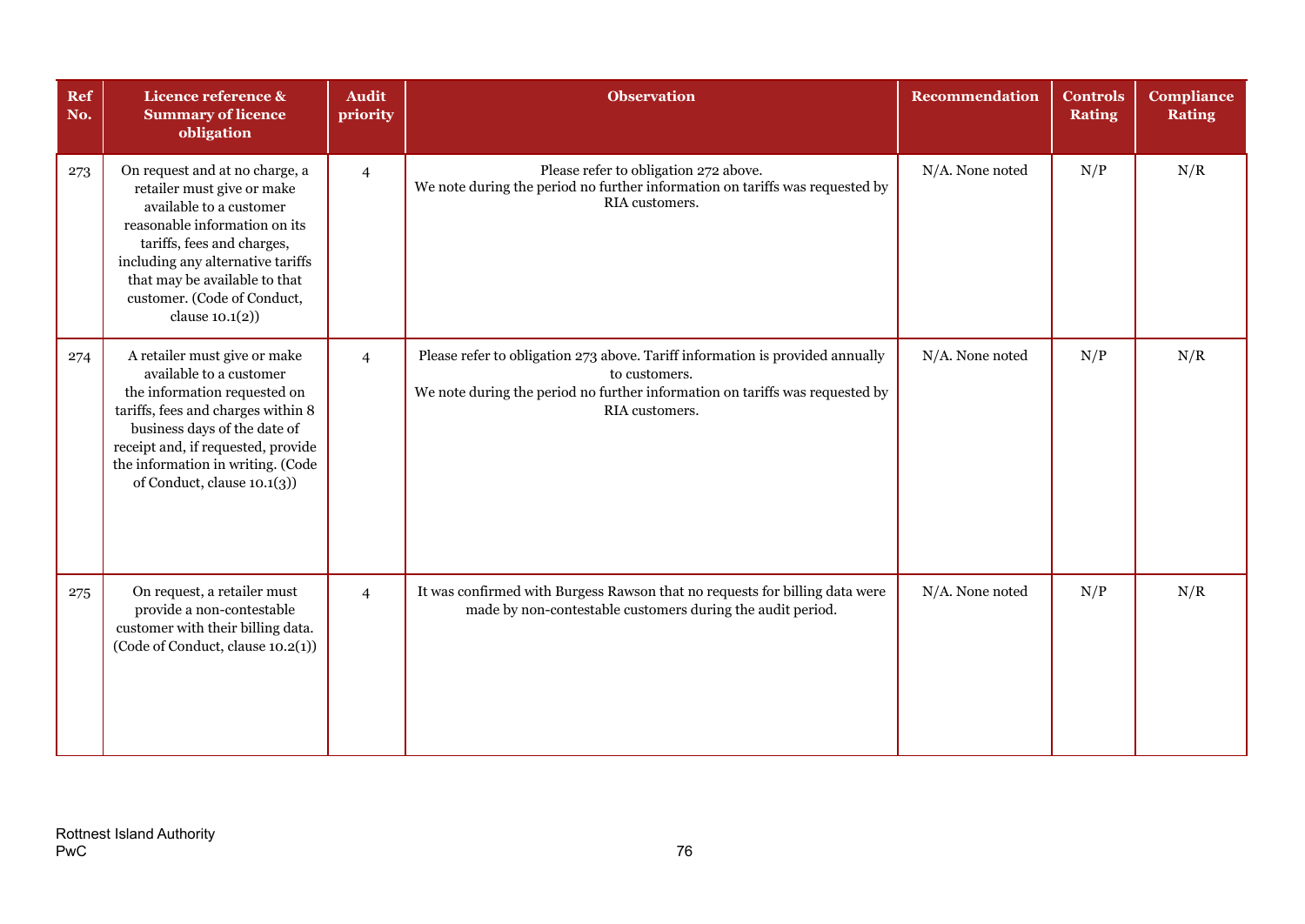| Ref<br>No. | Licence reference &<br><b>Summary of licence</b><br>obligation                                                                                                                                                                                                                     | <b>Audit</b><br>priority | <b>Observation</b>                                                                                                                                                                                                                                                                                                                                                                                                                                                                                                                                                                           | Recommendation     | <b>Controls</b><br><b>Rating</b> | <b>Compliance</b><br><b>Rating</b> |
|------------|------------------------------------------------------------------------------------------------------------------------------------------------------------------------------------------------------------------------------------------------------------------------------------|--------------------------|----------------------------------------------------------------------------------------------------------------------------------------------------------------------------------------------------------------------------------------------------------------------------------------------------------------------------------------------------------------------------------------------------------------------------------------------------------------------------------------------------------------------------------------------------------------------------------------------|--------------------|----------------------------------|------------------------------------|
| 276        | If a non-contestable customer<br>requests billing data for a period<br>less than the previous 2 years and<br>no more than once a year, or in<br>relation to a dispute with a<br>retailer, the retailer must provide<br>the data at no charge. (Code of<br>Conduct, clause 10.2(2)) | $\overline{4}$           | Please refer to obligation 275 above.                                                                                                                                                                                                                                                                                                                                                                                                                                                                                                                                                        | $N/A$ . None noted | N/P                              | N/R                                |
| 277        | A retailer must give the requested<br>billing data under subclause<br>$10.2(1)$ within 10 business days of<br>the receipt of the request, or on<br>payment of the retailer's<br>reasonable charge for providing<br>this data. (Code of Conduct,<br>clause $10.2(3)$ )              | $\overline{4}$           | Please refer to obligation 275 above.                                                                                                                                                                                                                                                                                                                                                                                                                                                                                                                                                        | N/A. None noted    | N/P                              | N/R                                |
| 278        | A retailer must keep a<br>non-contestable customer's<br>billing data for 7 years. (Code of<br>Conduct, clause $10.2(4)$ )                                                                                                                                                          | $\overline{4}$           | Through our enquiry and system walkthrough with Burgess Rawson, it was<br>noted that Burgess Rawson is obliged to retain all customer records and<br>billing data for a 7-year period. However, Burgess Rawson were appointed by<br>RIA in 2019, hence their records are only available for two years (prior to this<br>McGees was responsible for billing. All billing data is stored in the cloud<br>securely, as well as in hard copy. We sighted the 7-year billing data (including<br>evidence retained from previous billing company McGees) provided by RIA<br>to confirm compliance. | N/A. None noted    | N/P                              | $\mathbf{1}$                       |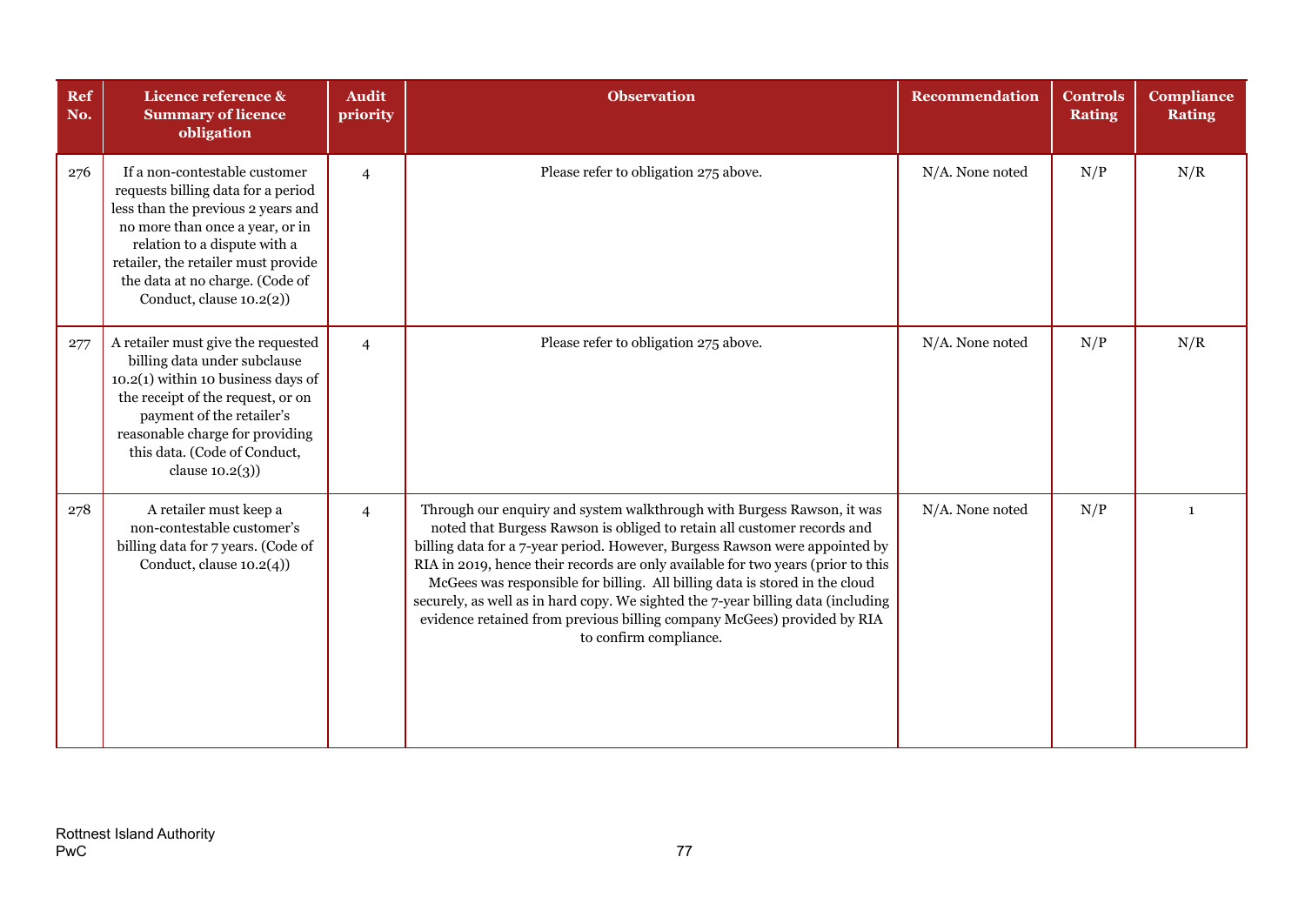| Ref<br>No. | Licence reference &<br><b>Summary of licence</b><br>obligation                                                                                                                                                                                                                                                                                                                                     | <b>Audit</b><br>priority | <b>Observation</b>                                                                                                                                                                                                                                                                                                                                                                        | Recommendation  | <b>Controls</b><br><b>Rating</b> | <b>Compliance</b><br><b>Rating</b> |
|------------|----------------------------------------------------------------------------------------------------------------------------------------------------------------------------------------------------------------------------------------------------------------------------------------------------------------------------------------------------------------------------------------------------|--------------------------|-------------------------------------------------------------------------------------------------------------------------------------------------------------------------------------------------------------------------------------------------------------------------------------------------------------------------------------------------------------------------------------------|-----------------|----------------------------------|------------------------------------|
| 280        | At least once a year, a retailer<br>must provide a customer with<br>written details of the retailer's<br>and distributor's obligations to<br>make payments to the customer<br>under Part 14 of this Code and<br>under any other legislation in<br>Western Australia, including the<br>amount of the payment and the<br>eligibility criteria for the<br>payment. (Code of Conduct,<br>clause 10.3A) | $\overline{4}$           | It was confirmed through sample verification that annually, RIA sends a<br>letter to all customers including written details of the retailer's and<br>distributor's obligations to make payments to the customer under Part 14 of<br>this Code and under any other legislation in Western Australia, including the<br>amount of the payment and the eligibility criteria for the payment. | N/A. None noted | N/P                              | $\mathbf{1}$                       |
| 281        | On request and at no charge, a<br>retailer must give, or make<br>available to, a customer general<br>information on cost effective and<br>efficient ways to utilise electricity;<br>and the typical running costs of<br>major domestic appliances. (Code<br>of Conduct, clause 10.4)                                                                                                               | $\overline{4}$           | It was confirmed that no requests have been made for such information<br>during the audit period.                                                                                                                                                                                                                                                                                         | N/A. None noted | N/P                              | N/R                                |
| 282        | If asked by a customer for<br>information relating to the<br>distribution of electricity, a<br>retailer must give the information<br>to the customer or refer the<br>customer to the relevant<br>distributor for a response. (Code<br>of Conduct, clause 10.5)                                                                                                                                     | $\overline{4}$           | It was confirmed that no requests have been made for such information<br>during the audit period.                                                                                                                                                                                                                                                                                         | N/A. None noted | N/P                              | N/R                                |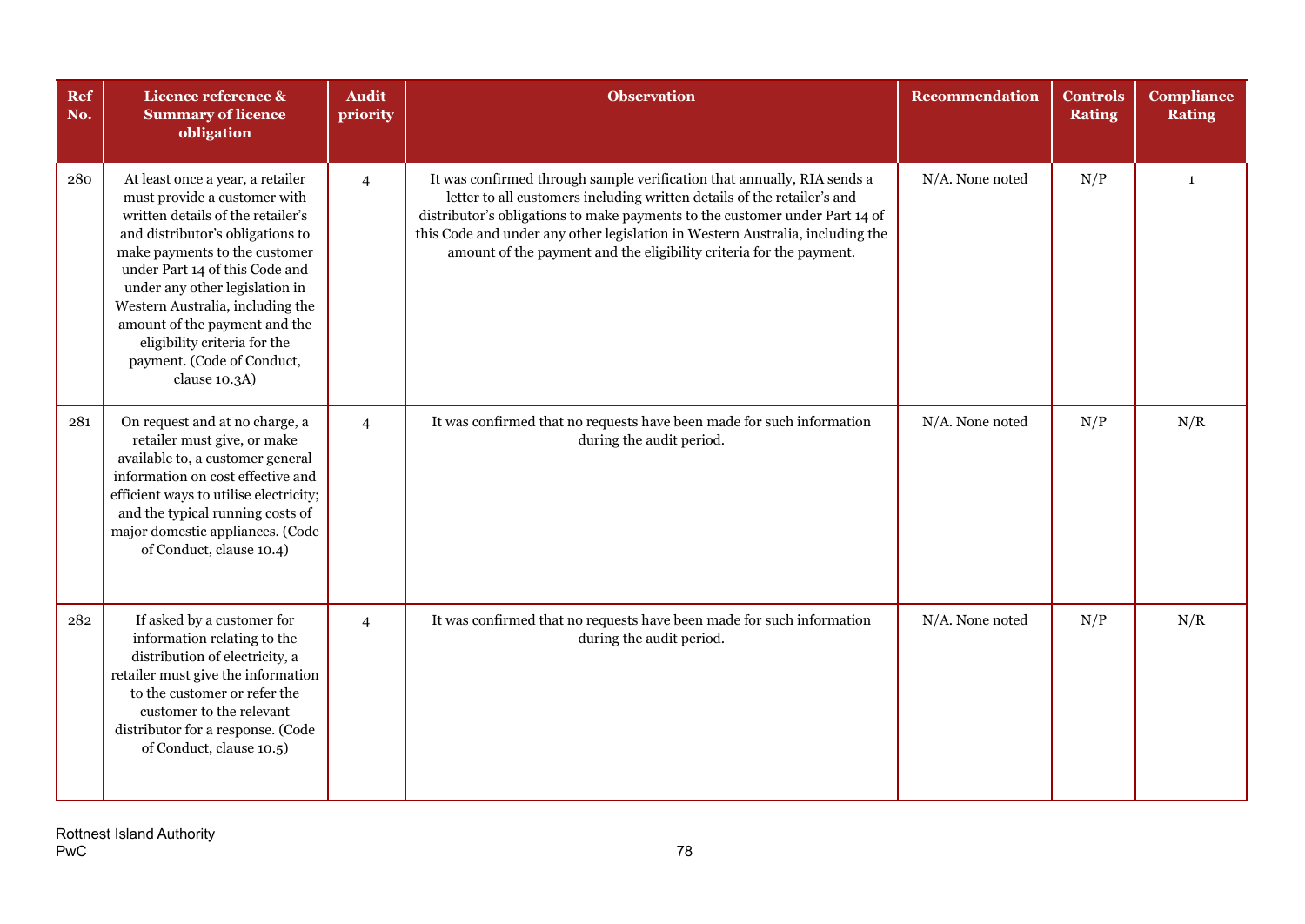| Ref<br>No. | Licence reference &<br><b>Summary of licence</b><br>obligation                                                                                                                                                                                                                                                                                                                                  | <b>Audit</b><br>priority | <b>Observation</b>                                                                                                                                                                                                                                                                                                                                                                                                      | <b>Recommendation</b> | Controls<br><b>Rating</b> | <b>Compliance</b><br><b>Rating</b> |
|------------|-------------------------------------------------------------------------------------------------------------------------------------------------------------------------------------------------------------------------------------------------------------------------------------------------------------------------------------------------------------------------------------------------|--------------------------|-------------------------------------------------------------------------------------------------------------------------------------------------------------------------------------------------------------------------------------------------------------------------------------------------------------------------------------------------------------------------------------------------------------------------|-----------------------|---------------------------|------------------------------------|
| 283        | On request and at no charge, a<br>distributor must provide a<br>customer with the information<br>specified in subclause 10.6. (Code<br>of Conduct, clause 10.6)                                                                                                                                                                                                                                 | $\overline{4}$           | It was confirmed that no requests have been made for such information<br>during the audit period.                                                                                                                                                                                                                                                                                                                       | $N/A$ . None noted    | N/P                       | N/R                                |
| 284        | On request, a distributor must<br>provide a customer with their<br>consumption data. (Code of<br>Conduct, clause $10.7(1)$ )                                                                                                                                                                                                                                                                    | $\overline{4}$           | It was confirmed that no requests have been made for such information<br>during the audit period. We further noted that the electricity consumption<br>data is provided on the customer invoices.                                                                                                                                                                                                                       | N/A. None noted       | N/P                       | N/R                                |
| 285        | If a customer requests their<br>consumption data under<br>subclause $10.7(1)$ , the distributor<br>must provide the information at<br>no charge in the circumstances<br>specified in<br>subclause $10.7(2)(a)-(b)$ . (Code of<br>Conduct, clause $10.7(2)$ )                                                                                                                                    | $\overline{4}$           | It was confirmed that no requests have been made for such information<br>during the audit period. We further noted that the electricity consumption<br>data is provided on the customer invoices. In the case where a customer<br>wants to know additional specific information regarding consumption data<br>on their invoice, it can be gathered by Burgess Rawson immediately and sent<br>to the customer via email. | N/A. None noted       | N/P                       | N/R                                |
| 286        | A distributor must provide a<br>customer with the requested<br>consumption data within 10<br>business days of the receipt of:<br>• the request; or<br>· payment of the distributor's<br>reasonable charge for providing<br>the consumption data (if payment<br>is required and requested by the<br>distributor within 2 business days<br>of the request). (Code of Conduct,<br>clause $10.7(3)$ | $\overline{4}$           | It was confirmed that no requests have been made for such information<br>during the audit period.                                                                                                                                                                                                                                                                                                                       | N/A. None noted       | N/P                       | N/R                                |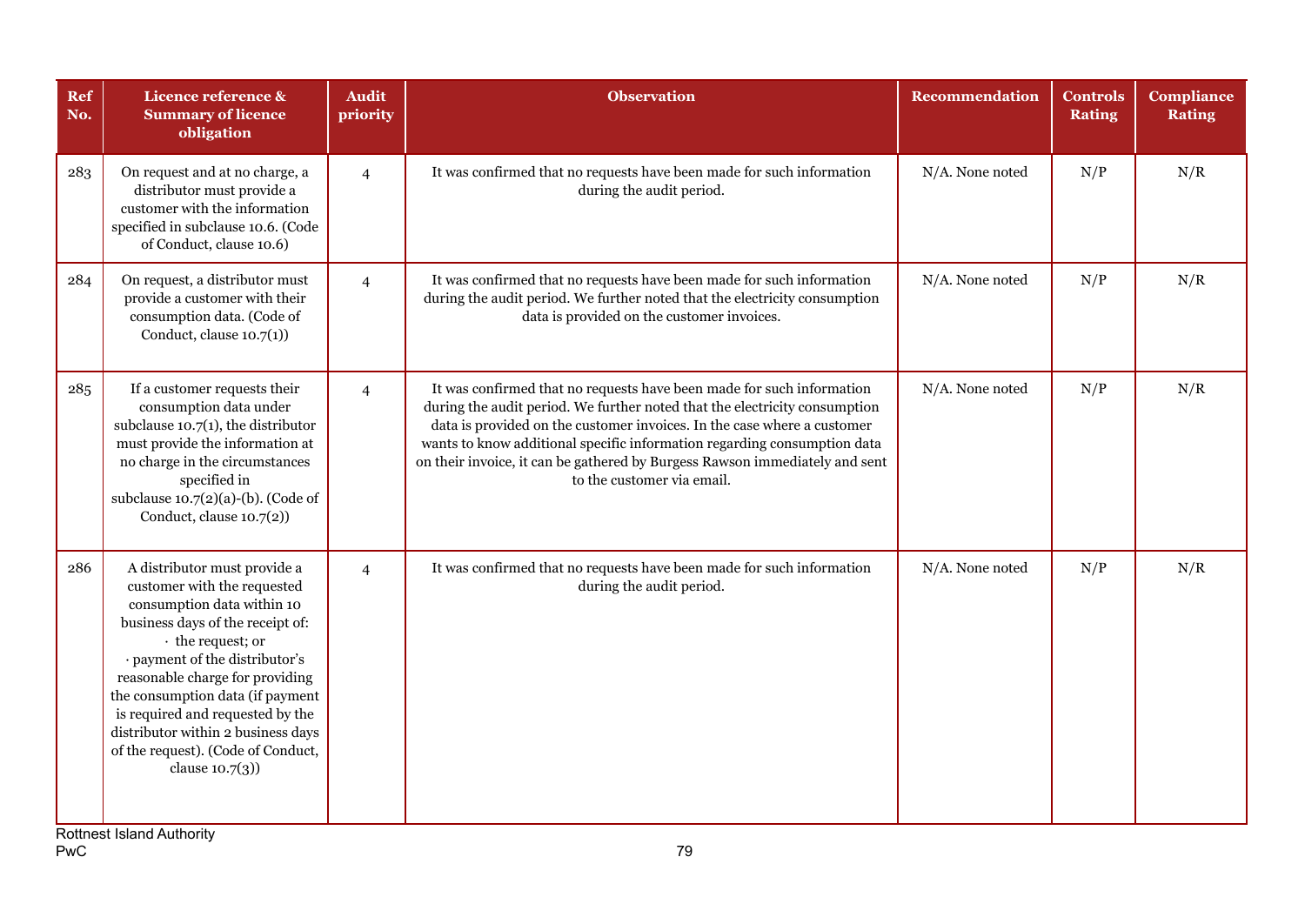| Ref<br>No. | Licence reference &<br><b>Summary of licence</b><br>obligation                                                                                                                                                                                                                                                    | <b>Audit</b><br>priority | <b>Observation</b>                                                                                                                                                                                                                                                                                                                                                                            | <b>Recommendation</b> | <b>Controls</b><br><b>Rating</b> | <b>Compliance</b><br><b>Rating</b> |
|------------|-------------------------------------------------------------------------------------------------------------------------------------------------------------------------------------------------------------------------------------------------------------------------------------------------------------------|--------------------------|-----------------------------------------------------------------------------------------------------------------------------------------------------------------------------------------------------------------------------------------------------------------------------------------------------------------------------------------------------------------------------------------------|-----------------------|----------------------------------|------------------------------------|
| 287        | A distributor must keep a<br>customer's consumption data for<br>7 years. (Code of Conduct, clause<br>10.7(4)                                                                                                                                                                                                      | $\overline{4}$           | PFM and RIA have raw data (meter readings and billing data) available from<br>2010 to 2021. We inspected the files through a system walkthrough to<br>validate compliance.                                                                                                                                                                                                                    | N/A. None noted       | N/P                              | $\mathbf{1}$                       |
| 288        | On request, a distributor must<br>inform a customer how the<br>customer can obtain information<br>on distribution standards and<br>metering arrangements<br>prescribed under the specified<br>Acts that are relevant to the<br>customer or adopted by the<br>distributor. (Code of Conduct,<br>clause $10.8(1)$ ) | $\overline{4}$           | It was confirmed that no requests have been made for such information<br>during the audit period.                                                                                                                                                                                                                                                                                             | N/A. None noted       | N/P                              | N/R                                |
| 289        | A distributor must publish<br>information on distribution<br>standards and metering<br>arrangements on its website.<br>(Code of Conduct, clause 10.8(2))                                                                                                                                                          | $\overline{4}$           | We observed the following documents outlining the distribution standards<br>and metering arrangements are available on the RIA website, at the following<br>link:<br>Rottnest Electrical Distribution Manual<br><b>Rottnest Electrical Metrology Procedure</b><br>https://ria.wa.gov.au/policy-and-reports/sustainability/environmental-susta<br>inability/utility-reports/electrical-reports | N/A. None noted       | A                                | $\mathbf{1}$                       |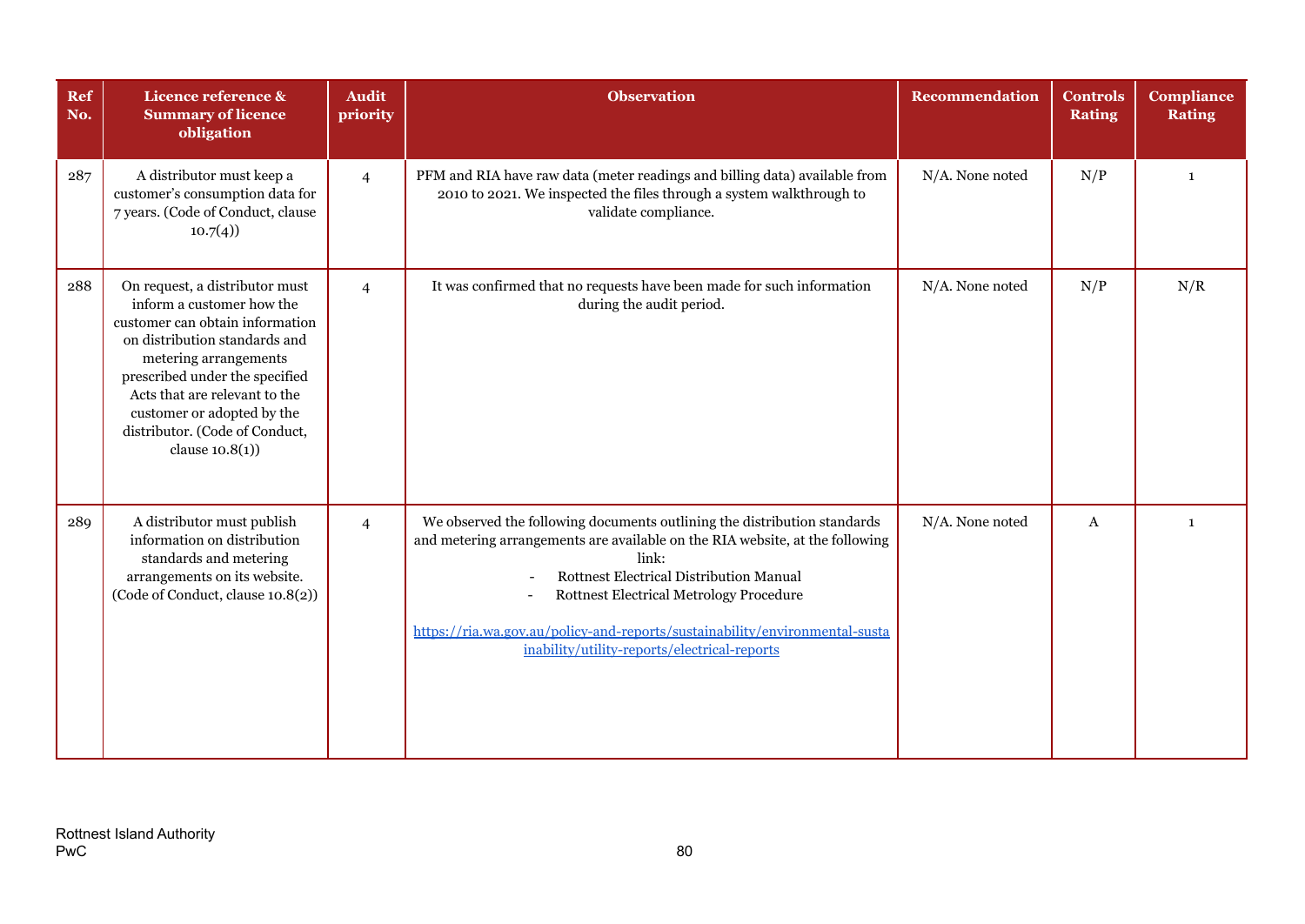| Ref<br>No. | Licence reference &<br><b>Summary of licence</b><br>obligation                                                                                                                                                                                                                                                                                                                       | <b>Audit</b><br>priority | <b>Observation</b>                                                                                                                                                                                                                                                                                                                                                                                                                                                                                           | <b>Recommendation</b> | <b>Controls</b><br><b>Rating</b> | <b>Compliance</b><br><b>Rating</b> |
|------------|--------------------------------------------------------------------------------------------------------------------------------------------------------------------------------------------------------------------------------------------------------------------------------------------------------------------------------------------------------------------------------------|--------------------------|--------------------------------------------------------------------------------------------------------------------------------------------------------------------------------------------------------------------------------------------------------------------------------------------------------------------------------------------------------------------------------------------------------------------------------------------------------------------------------------------------------------|-----------------------|----------------------------------|------------------------------------|
| 290        | To the extent practicable, a<br>retailer and distributor must<br>ensure that any written<br>information that must be given to<br>a customer by the retailer or<br>distributor or its electricity<br>marketing agent under the Code<br>of Conduct is expressed in clear,<br>simple, concise language and in a<br>format that is easy to understand.<br>(Code of Conduct, clause 10.9) | 3                        | It was noted that based on the documentation provided during our<br>walkthrough (including standard form contracts, invoices to customers,<br>agreements, email communications and notices), written information is<br>expressed in clear, simple and concise language during the audit period. We<br>further note that, in the case where a customer wants to know specific<br>information regarding their invoice, it can be gathered by Burgess Rawson<br>immediately and sent to the customer via email. | N/A. None noted       | A                                | $\mathbf{1}$                       |
| 291        | On request, a retailer and a<br>distributor must inform a<br>customer how to obtain a copy of<br>the Code of Conduct. (Code of<br>Conduct, clause $10.10(1)$                                                                                                                                                                                                                         | $\overline{4}$           | It was confirmed that no requests have been made for such information<br>during the audit period.<br>We further observed that the 'Code of Conduct data and website is stated on<br>the invoice, as confirmed by Burgess Rawson and via review of one sample.                                                                                                                                                                                                                                                | N/A. None noted       | N/P                              | N/R                                |
| 292        | A retailer and distributor must<br>make electronic copies of<br>the Code of Conduct available on<br>their websites, at no charge.<br>(Code of Conduct, clause<br>10.10(2)                                                                                                                                                                                                            | $\overline{4}$           | We observed the Rottnest Island Authority website, noting that the Code of<br>Conduct was freely available in the following link:<br>https://ria.wa.gov.au/policy-and-reports/sustainability/environmental-susta<br>inability/utility-reports/electrical-reports                                                                                                                                                                                                                                             | N/A. None noted       | N/P                              | $\mathbf{1}$                       |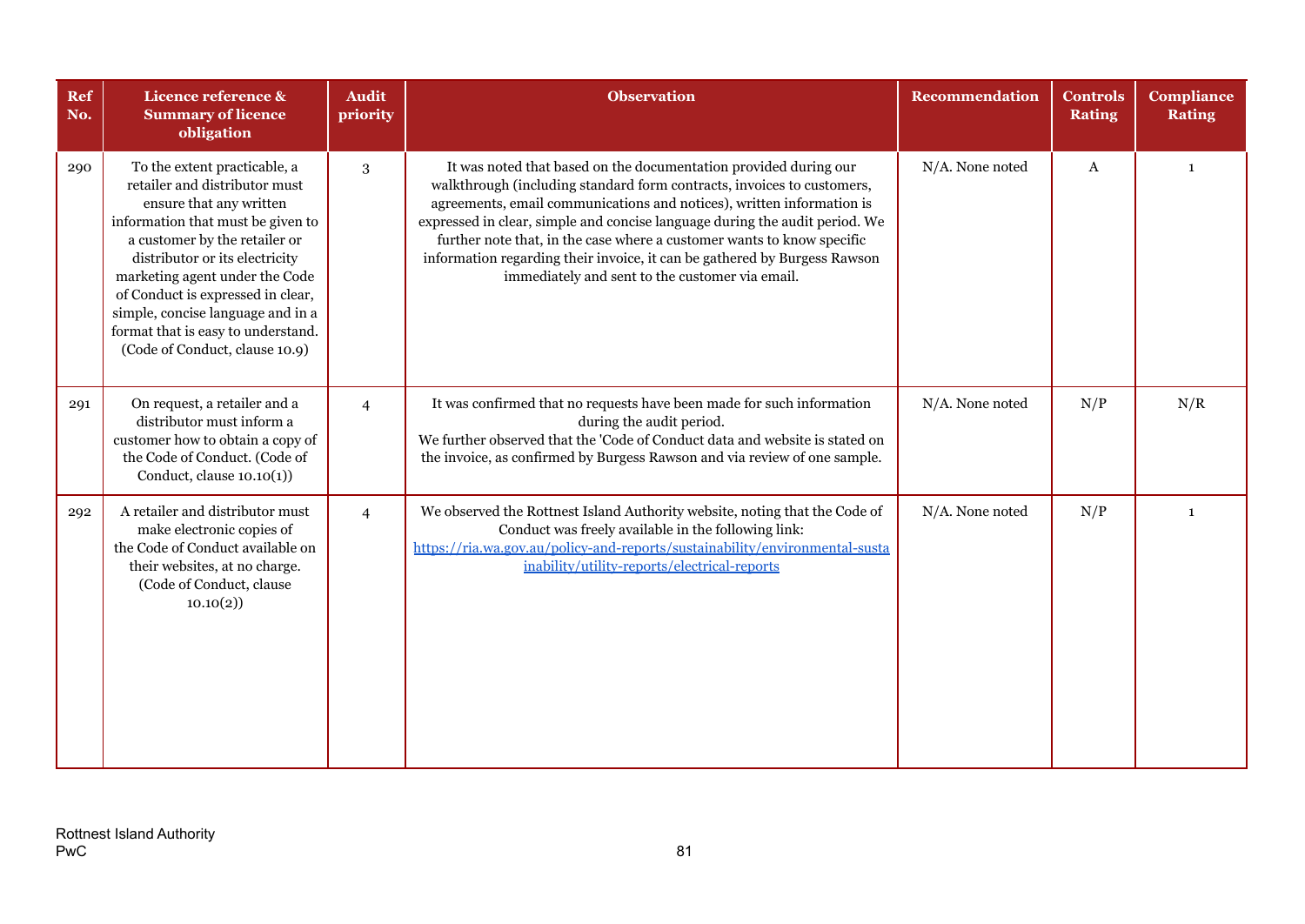| Ref<br>No. | Licence reference &<br><b>Summary of licence</b><br>obligation                                                                                                                                                                                                                                                             | <b>Audit</b><br>priority | <b>Observation</b>                                                                                                                                                                                                                                                                                                                                 | <b>Recommendation</b> | <b>Controls</b><br><b>Rating</b> | <b>Compliance</b><br><b>Rating</b> |
|------------|----------------------------------------------------------------------------------------------------------------------------------------------------------------------------------------------------------------------------------------------------------------------------------------------------------------------------|--------------------------|----------------------------------------------------------------------------------------------------------------------------------------------------------------------------------------------------------------------------------------------------------------------------------------------------------------------------------------------------|-----------------------|----------------------------------|------------------------------------|
| 296        | On request and at no charge, a<br>distributor must advise a<br>customer of the availability of<br>different types of meters, as well<br>as their suitability for the<br>customer's supply address,<br>purpose, costs, and installation,<br>operation and maintenance<br>procedures. (Code of Conduct,<br>clause $10.12(1)$ | $\overline{4}$           | On enquiry with Burgess Rawson and RIA, we confirmed that no requests on<br>information regarding the type of meters, were made by customers, during<br>the audit period. We further noted that Burgess Rawson, will readily provide<br>any requested information to its customers via email.                                                      | N/A. None noted       | N/P                              | N/R                                |
| 297        | On request, a retailer must advise<br>a customer of the availability of<br>different types of meters or refer<br>the customer to the relevant<br>distributor for a response. (Code<br>of Conduct, clause 10.12(2))                                                                                                         | $\overline{4}$           | Please refer to obligation 296 as above.                                                                                                                                                                                                                                                                                                           | N/A. None noted       | N/P                              | N/R                                |
|            |                                                                                                                                                                                                                                                                                                                            |                          | <b>Complaints &amp; Dispute resolution</b>                                                                                                                                                                                                                                                                                                         |                       |                                  |                                    |
| 298        | A retailer and distributor must<br>develop, maintain and implement<br>an internal process for handling<br>complaints and resolving<br>disputes. (Code of Conduct,<br>clause $12.1(1)$                                                                                                                                      | $\overline{4}$           | It was noted that clause 16 of the RIA's Standard Form Contract includes<br>procedures for dispute resolution and complaints resolution. These<br>procedures involve the following:<br>-Utilities Customer Complaints Procedure<br>-Utilities Customer Complaints Form<br>It was observed that both forms are freely available on the RIA website. | N/A. None noted       | A                                | $\mathbf{1}$                       |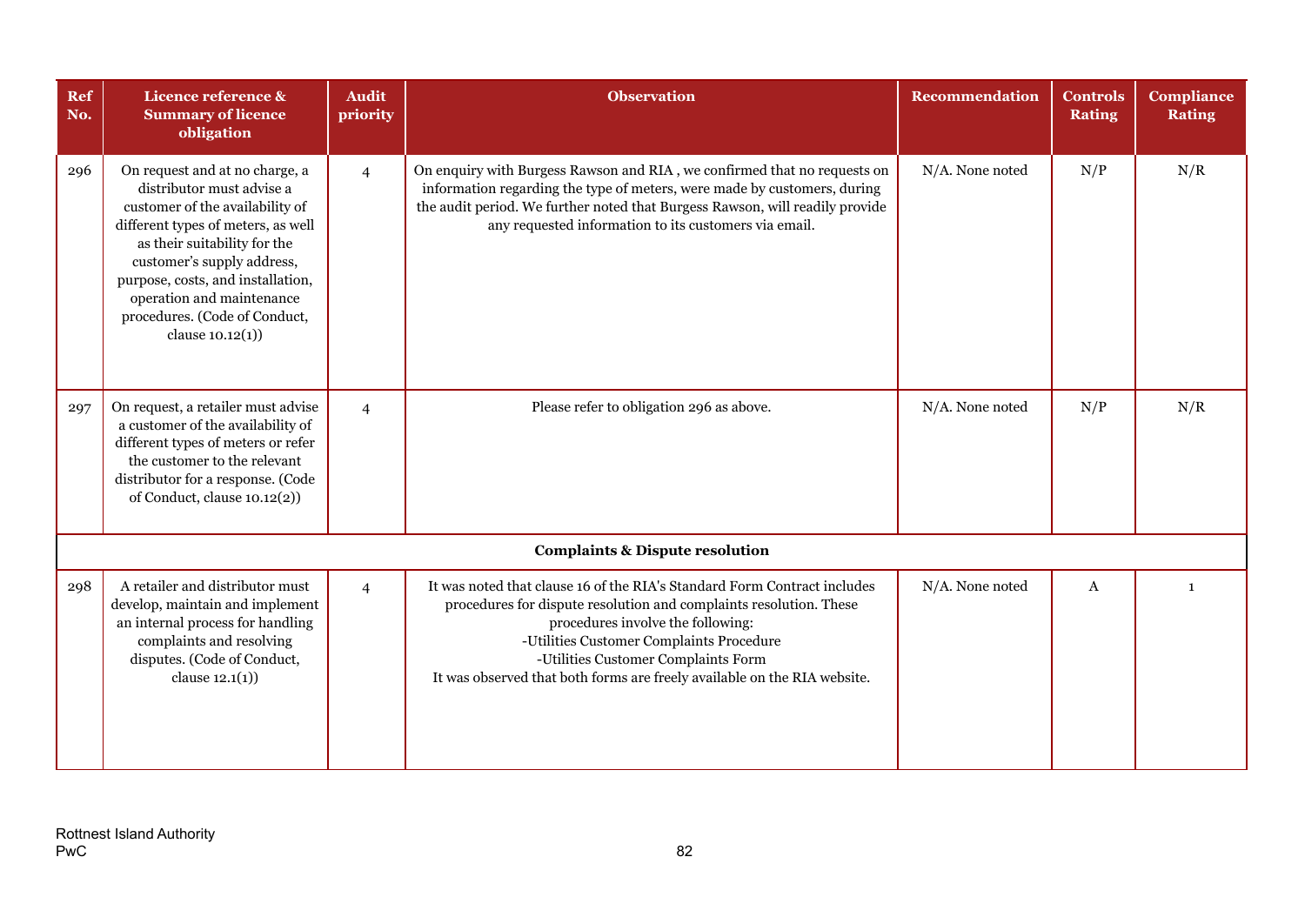| <b>Ref</b><br>No. | Licence reference &<br><b>Summary of licence</b><br>obligation                                                                                                                                                                                | <b>Audit</b><br>priority | <b>Observation</b>                                                                                                                                                                                                                                                                                                                                                                                                                                         | <b>Recommendation</b> | <b>Controls</b><br><b>Rating</b> | <b>Compliance</b><br><b>Rating</b> |
|-------------------|-----------------------------------------------------------------------------------------------------------------------------------------------------------------------------------------------------------------------------------------------|--------------------------|------------------------------------------------------------------------------------------------------------------------------------------------------------------------------------------------------------------------------------------------------------------------------------------------------------------------------------------------------------------------------------------------------------------------------------------------------------|-----------------------|----------------------------------|------------------------------------|
| 299               | The complaints handling process<br>under subclause 12.1(1) must<br>comply with the requirements<br>specified in subclauses $12.1(2)(a)$ ,<br>(b) and (c) and be made available<br>at no cost. (Code of Conduct,<br>clause $12.1(2)$ )         | $\overline{4}$           | It was observed the dispute resolution and complaints process within Clause<br>16 of RIA's Standard Form Contract, is provided to all customers.<br>It was noted that the complaints process within this Contract complies with<br>the code, and is made freely available not only to all customers through the<br>Standard Form Contract, but also on the RIA's website in the following link:<br>http://ria.wa.gov.au/policy-and-reports/utility-reports | N/A. None noted       | $\mathbf{A}$                     | 1                                  |
| 300               | A retailer or a distributor must<br>advise the customer in<br>accordance with subclause<br>12.1(3). (Code of Conduct, clause<br>$12.1(3)$ )                                                                                                   | $\overline{4}$           | The customer complaint handling process is set out in the Standard Form<br>Contract. A customer receives a copy of the signed contract which points to<br>the complaints handling procedure and its location. We further note that<br>there were no written complaints received within the audit period.                                                                                                                                                   | N/A. None noted       | A                                | N/R                                |
| 301               | On receipt of a written complaint<br>by a customer, a retailer or<br>distributor must acknowledge the<br>complaint within 10 business<br>days and respond to the<br>complaint within 20 business<br>days. (Code of Conduct, clause<br>12.1(4) | $\overline{4}$           | Through our enquiry and system walkthrough, it was noted that the Rottnest<br>Island Utilities Customer Complaints Procedure, includes the following:<br>"The RIA will aim to acknowledge written queries or complaints by a<br>customer within 10 business days and respond to queries or complaints by<br>addressing the matters within 15 business days". We further note that there<br>were no written complaints received within the audit period.    | N/A. None noted       | A                                | N/R                                |
| 302               | A retailer must comply with any<br>guideline developed by the ERA<br>to distinguish customer queries<br>from complaints. (Code of<br>Conduct, clause 12.2)                                                                                    | $\overline{4}$           | It was that the Rottnest Island Utilities Customer Complaints Procedure<br>includes definitions of a "Customer Complaint" and a "Customer Query". This<br>allows the RIA to clearly distinguish between the two and is consistent with<br>the requirements in Code of Conduct, clause 12.2                                                                                                                                                                 | N/A. None noted       | $\mathbf{A}$                     | $\mathbf{1}$                       |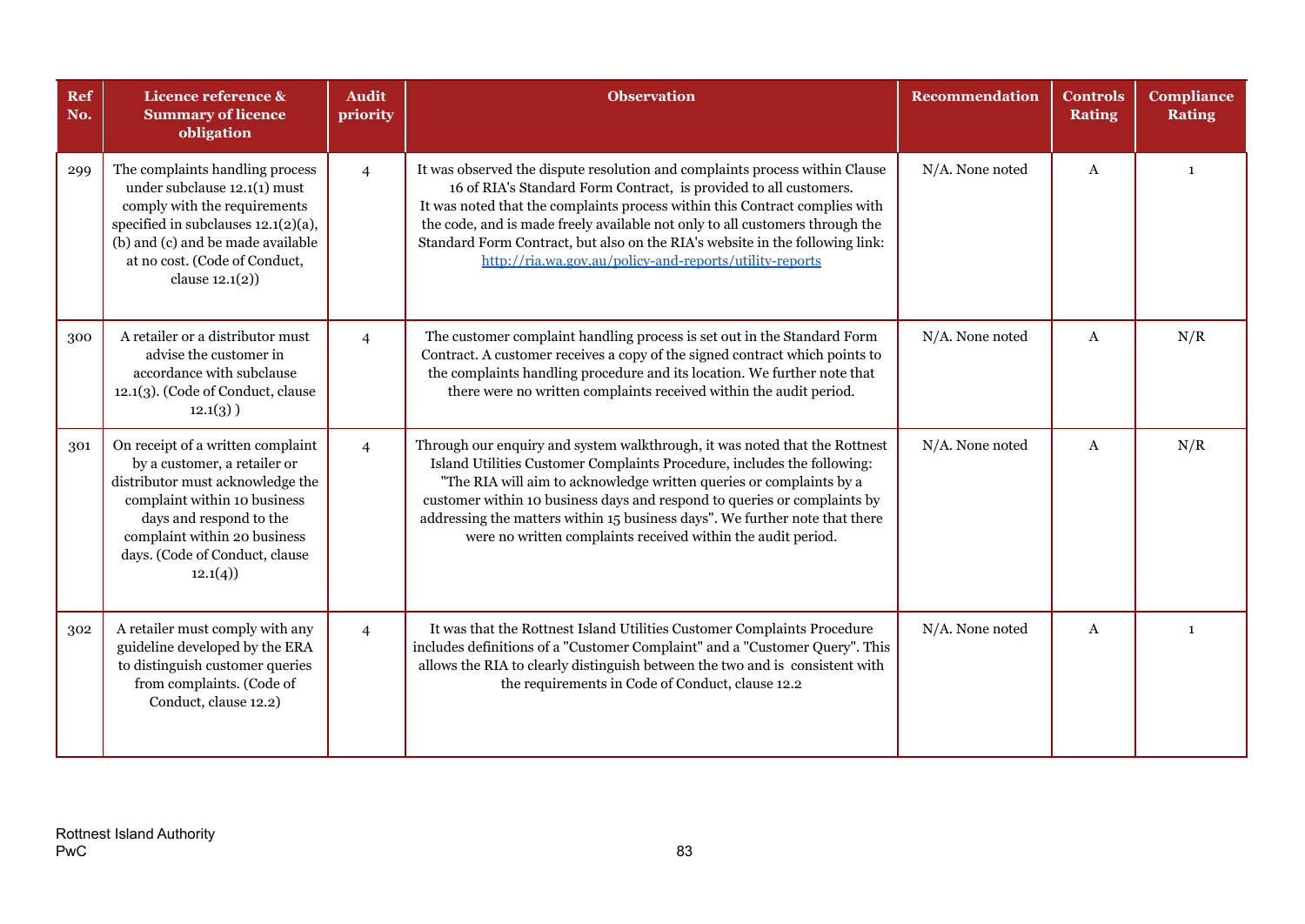| Ref<br>No. | Licence reference &<br><b>Summary of licence</b><br>obligation                                                                                                                                                                                                                                                 | <b>Audit</b><br>priority | <b>Observation</b>                                                                                                                           | <b>Recommendation</b> | <b>Controls</b><br><b>Rating</b> | <b>Compliance</b><br><b>Rating</b> |
|------------|----------------------------------------------------------------------------------------------------------------------------------------------------------------------------------------------------------------------------------------------------------------------------------------------------------------|--------------------------|----------------------------------------------------------------------------------------------------------------------------------------------|-----------------------|----------------------------------|------------------------------------|
| 303        | On request and at no charge, a<br>retailer, distributor and electricity<br>marketing agent must give a<br>customer information that will<br>assist the customer to utilise the<br>respective complaints handling<br>processes. (Code of Conduct,<br>clause 12.3)                                               | $\overline{4}$           | It was confirmed that no requests have been made for such information<br>during the audit period.                                            | N/A. None noted       | N/P                              | N/R                                |
| 304        | When a retailer, distributor or<br>electricity marketing agent<br>receives a complaint that does not<br>relate to its functions, it must<br>advise the customer of the entity<br>that it reasonably considers to be<br>appropriate to deal with the<br>complaint (if known). (Code of<br>Conduct, clause 12.4) | $\overline{4}$           | It was advised by RIA that there were no such formal instances noted of a<br>complaint lodged which did not relate to RIA functions.         | N/A. None noted       | N/P                              | N/R                                |
|            |                                                                                                                                                                                                                                                                                                                |                          | <b>Reporting</b>                                                                                                                             |                       |                                  |                                    |
| 305        | A retailer and a distributor must<br>prepare a report in respect of<br>each reporting year setting out<br>the information specified by the<br>ERA. (Code of Conduct, clause<br>13.1)                                                                                                                           | $\overline{4}$           | It was noted that RIA has prepared a report each reporting year during the<br>audit period 2019-2021. These are included on the RIA website. | N/A. None noted       | N/P                              | $\mathbf{1}$                       |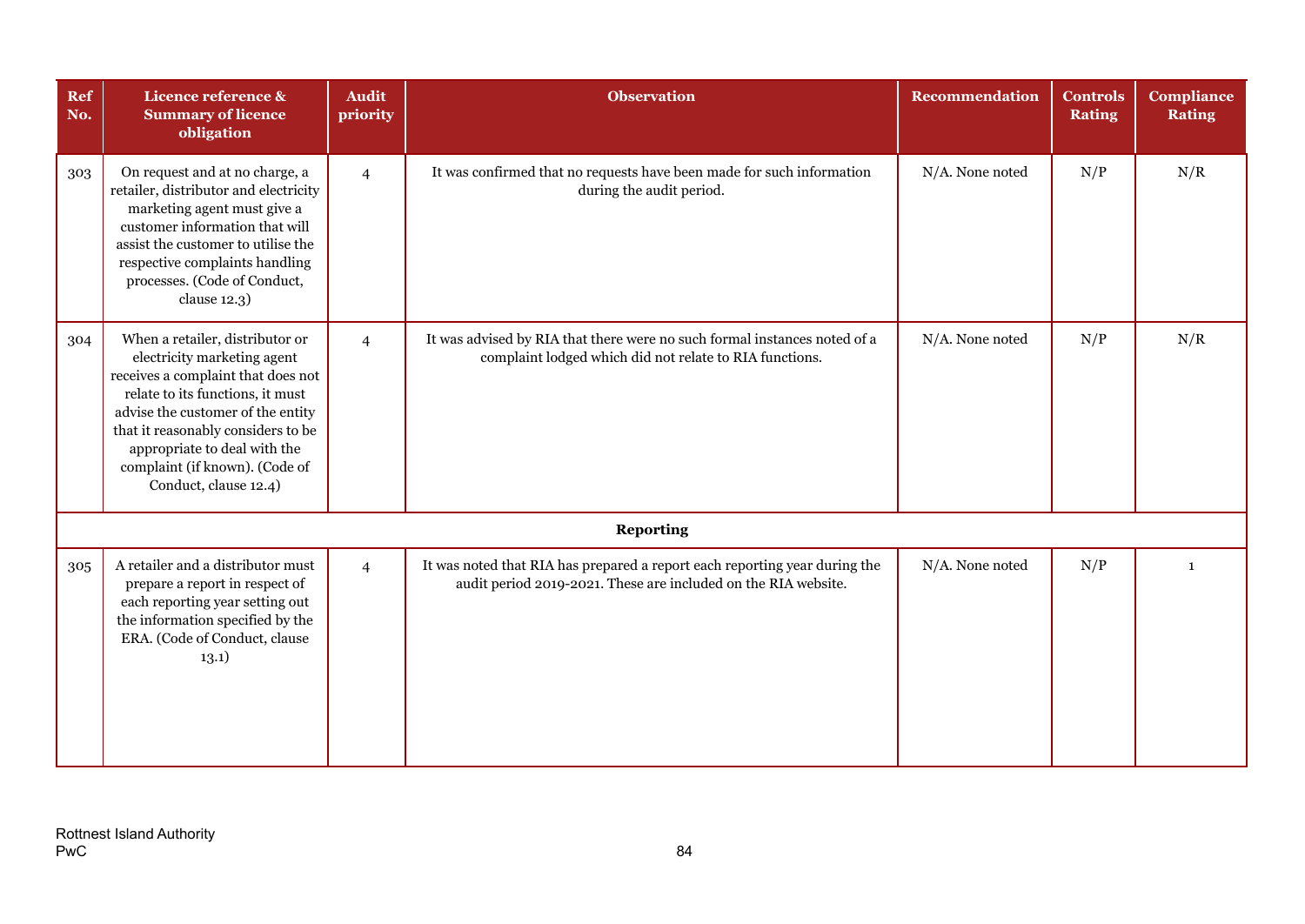| Ref<br>No. | Licence reference &<br><b>Summary of licence</b><br>obligation                                                                                                                                                                                                                                                                                                                                                           | <b>Audit</b><br>priority | <b>Observation</b>                                                                                                                                                                                                                                                                                                                                                                                                                                                                | <b>Recommendation</b> | <b>Controls</b><br><b>Rating</b> | <b>Compliance</b><br><b>Rating</b> |
|------------|--------------------------------------------------------------------------------------------------------------------------------------------------------------------------------------------------------------------------------------------------------------------------------------------------------------------------------------------------------------------------------------------------------------------------|--------------------------|-----------------------------------------------------------------------------------------------------------------------------------------------------------------------------------------------------------------------------------------------------------------------------------------------------------------------------------------------------------------------------------------------------------------------------------------------------------------------------------|-----------------------|----------------------------------|------------------------------------|
| 306        | The report specified in clause 13.1<br>must be provided to the ERA by<br>the date, and in the manner and<br>form, specified by the ERA. (Code<br>of Conduct, clause 13.2)                                                                                                                                                                                                                                                | 3                        | It was noted that the RIA has prepared a report each reporting year during<br>the audit periods 2018-2019, 2019-2020 and 2020-2021. These are included<br>on the RIA website. We further reviewed the email sent by RIA to ERA for<br>publishing the reports within the manner and form as prescribed in Code of<br>Conduct, clause 13.2. This was sent to ERA on 31 Aug 2020 and uploaded to<br>RIA website on 8 Sep, 2020, confirming that it was submitted by the due<br>date. | N/A. None noted       | A                                | $\mathbf{1}$                       |
| 307        | The report specified in clause 13.1<br>must be published by the date<br>specified by the ERA. In<br>accordance with clause 13.3(2), a<br>report is published if:<br>copies are available to the<br>public, without cost, in places<br>where the retailer or distributor<br>transacts business with the<br>public; and<br>a copy is posted on the retailer<br>or distributor's website. (Code of<br>Conduct, clause 13.3) | $\overline{4}$           | It was noted that the RIA has prepared a report each reporting year during<br>the audit period (Annual Reports, 2018 - 2019, 2019 - 2020 and 2020-2021).<br>These are included on the RIA website. These reports are available to the<br>public at no cost via RIA's website.<br>https://ria.wa.gov.au/policy-and-reports/annual-reports                                                                                                                                          | N/A. None noted       | N/P                              | $\mathbf{1}$                       |
|            |                                                                                                                                                                                                                                                                                                                                                                                                                          |                          | Service standard payments                                                                                                                                                                                                                                                                                                                                                                                                                                                         |                       |                                  |                                    |
| 308        | Subject to clause 14.6, a retailer<br>must pay the stated<br>compensation to a customer if the<br>customer is not reconnected in<br>accordance with the timeframes<br>specified in Part 8. (Code of<br>Conduct, clause $14.1(1)$                                                                                                                                                                                         | $\overline{4}$           | It was confirmed that there have been no reconnections during the audit<br>period.<br>Reconnection requirements are outlined in the Standard Form Contract and<br>these are in line with the Code of Conduct requirements. The reconnection<br>process is further outlined in the Rottnest Island Distribution and<br>Connection Manual.                                                                                                                                          | N/A. None noted       | A                                | N/R                                |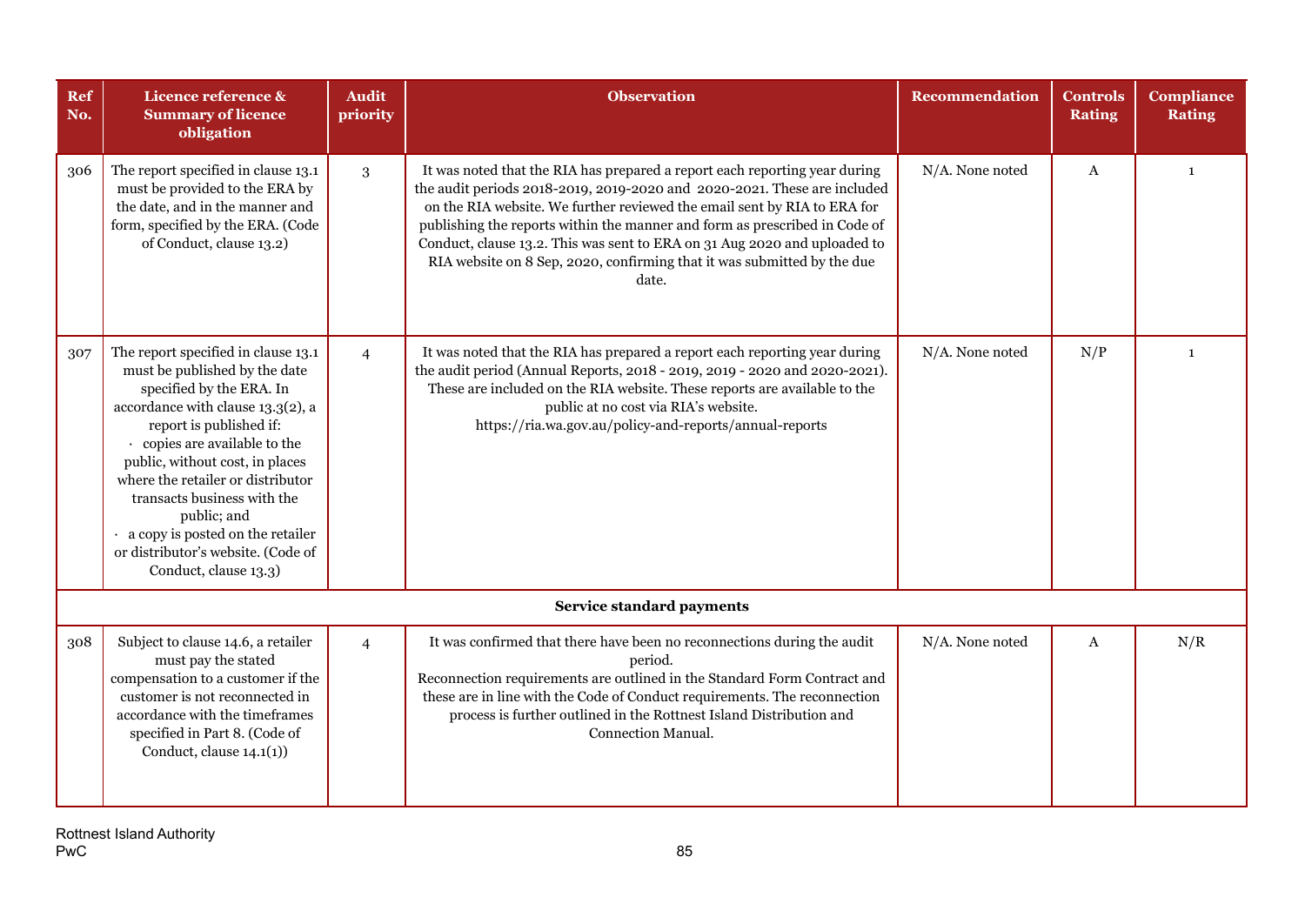| Ref<br>No. | Licence reference &<br><b>Summary of licence</b><br>obligation                                                                                                                                                                                                                                                                                                                                                                                                                                                   | <b>Audit</b><br>priority | <b>Observation</b>                                                                                                                                                                                                                                                                                                                                                                                                                                 | Recommendation  | <b>Controls</b><br><b>Rating</b> | <b>Compliance</b><br><b>Rating</b> |
|------------|------------------------------------------------------------------------------------------------------------------------------------------------------------------------------------------------------------------------------------------------------------------------------------------------------------------------------------------------------------------------------------------------------------------------------------------------------------------------------------------------------------------|--------------------------|----------------------------------------------------------------------------------------------------------------------------------------------------------------------------------------------------------------------------------------------------------------------------------------------------------------------------------------------------------------------------------------------------------------------------------------------------|-----------------|----------------------------------|------------------------------------|
| 310        | Subject to clause 14.6, a retailer<br>must pay the specified<br>compensation to a customer if:<br>it fails to comply with any of the<br>procedures specified in Part 6 or<br>Part 7 prior to arranging for<br>disconnection or disconnecting<br>the customer for failure to pay a<br>bill; or<br>· arranges for disconnection or<br>disconnects the customer for<br>failure to pay a bill in<br>contravention of clauses 7.2, 7.3,<br>7.6 or 7.7 for failure to pay a bill.<br>(Code of Conduct, clause 14.2(1)) | $\overline{4}$           | We confirmed with Burgess Rawson that no bill payment failures were noted<br>for the audit period.<br>It was also confirmed that there have been no planned disconnections or<br>reconnections during the audit period, apart from<br>disconnections/reconnections during planned outages. Furthermore, there<br>were no formal customer complaints during the audit period, only customer<br>queries which were all responded in a timely manner. | N/A. None noted | N/P                              | N/R                                |
| 312        | Subject to clause 14.6, a retailer<br>must pay the customer \$20 if the<br>retailer has failed to acknowledge<br>or respond to a complaint within<br>the timeframes prescribed in<br>subclause $12.1(4)$ . (Code of<br>Conduct, clause $14.3(1)$ )                                                                                                                                                                                                                                                               | $\overline{4}$           | It was confirmed that there have been no disconnections or reconnections<br>during the audit period. Furthermore, there were no formal customer<br>complaints during the audit period, only customer queries which were all<br>responded in a timely manner. Therefore, no payments were due to<br>customers during the audit period.                                                                                                              | N/A. None noted | N/P                              | N/R                                |
| 313        | Subject to clause 14.6, a<br>distributor must pay the<br>customer \$20 if the distributor<br>has failed to acknowledge or<br>respond to a complaint within the<br>timeframes prescribed in<br>subclause $12.1(4)$ . (Code of<br>Conduct, clause 14.4(1))                                                                                                                                                                                                                                                         | $\overline{4}$           | It was confirmed, via enquiry with Burgess Rawson that, there have been no<br>complaints recorded during the audit period.                                                                                                                                                                                                                                                                                                                         | N/A. None noted | N/P                              | N/R                                |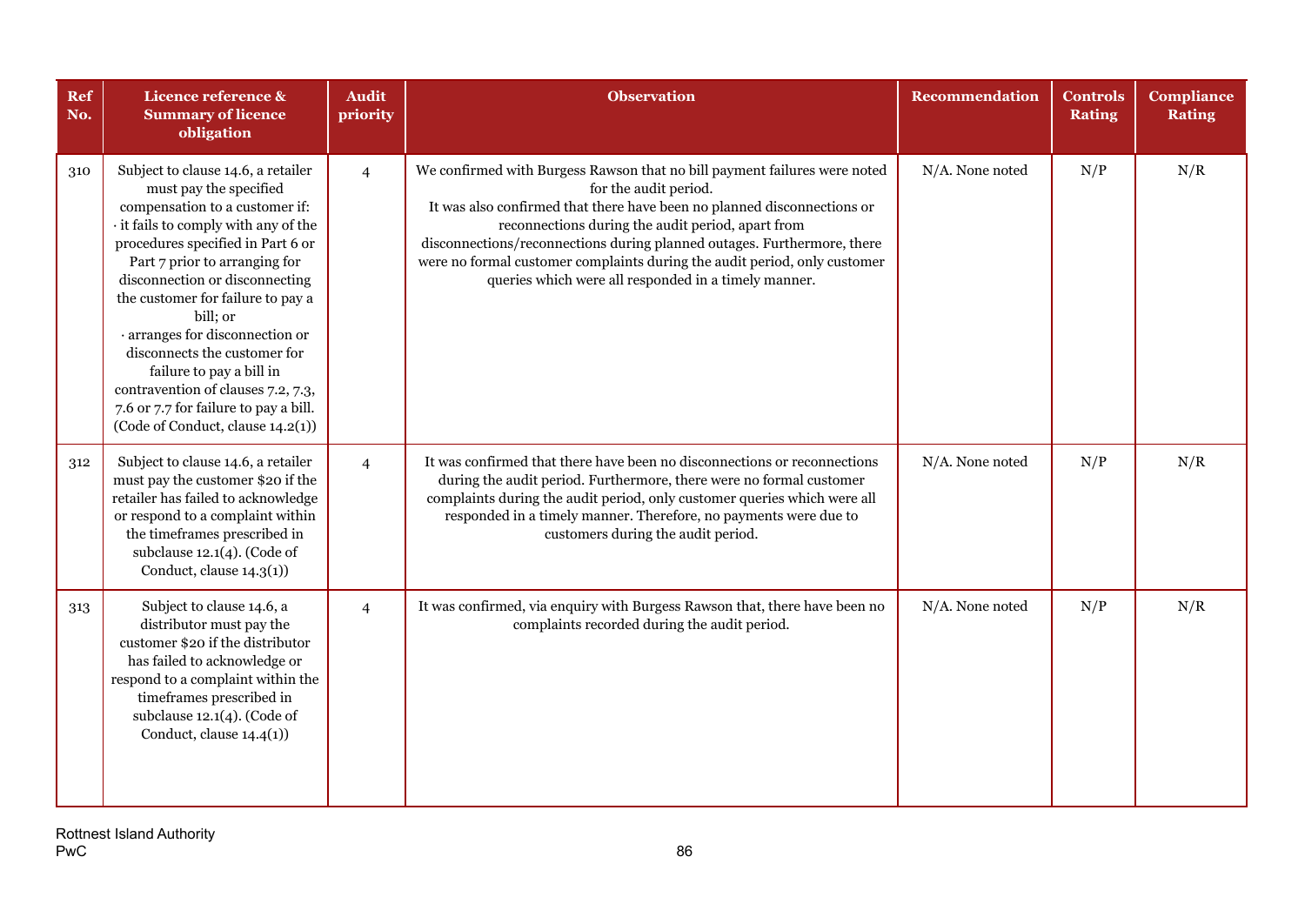| <b>Ref</b><br>No. | Licence reference &<br><b>Summary of licence</b><br>obligation                                                                                                                                                                                                                                                                                              | <b>Audit</b><br>priority | <b>Observation</b>                                                                                                                                                                                                                                                                                                                                                             | <b>Recommendation</b> | <b>Controls</b><br><b>Rating</b> | <b>Compliance</b><br><b>Rating</b> |
|-------------------|-------------------------------------------------------------------------------------------------------------------------------------------------------------------------------------------------------------------------------------------------------------------------------------------------------------------------------------------------------------|--------------------------|--------------------------------------------------------------------------------------------------------------------------------------------------------------------------------------------------------------------------------------------------------------------------------------------------------------------------------------------------------------------------------|-----------------------|----------------------------------|------------------------------------|
| 314               | Subject to subclause 14.6, if a<br>distributor disconnects a<br>customer's supply address other<br>than as authorised by this Code<br>or otherwise by law, or as<br>authorised by a retailer, then the<br>distributor must pay the<br>customer \$100 for each day that<br>the customer was wrongfully<br>disconnected. (Code of Conduct,<br>clause $14.5$ ) | $\overline{4}$           | It was confirmed, via enquiry with PFM that there have been no<br>disconnections during the audit period, apart from disconnections due to<br>planned outages.<br>We noted that, in three (3) instances of power outages per the register 2019 -<br>2020 where customers were not provided greater than 72 hours notice,<br>however as this was an outage not a disconnection. | N/A. None noted       | N/P                              | N/R                                |
| 315               | A retailer that is required to make<br>a compensation payment for<br>failing to satisfy a service<br>standard under clauses 14.1, 14.2<br>or 14.3 must do so in the manner<br>specified in subclause $14.7(1)$ .<br>(Code of Conduct, clause 14.7(1))                                                                                                       | $\overline{4}$           | It was confirmed, via enquiry with Burgess Rawson that, there have been no<br>instances where a compensation was paid to a customer, during the audit<br>period. This was further supported via, enquiry with Burgess Rawson that,<br>there have been no complaints recorded during the audit period.                                                                          | N/A. None noted       | N/P                              | N/R                                |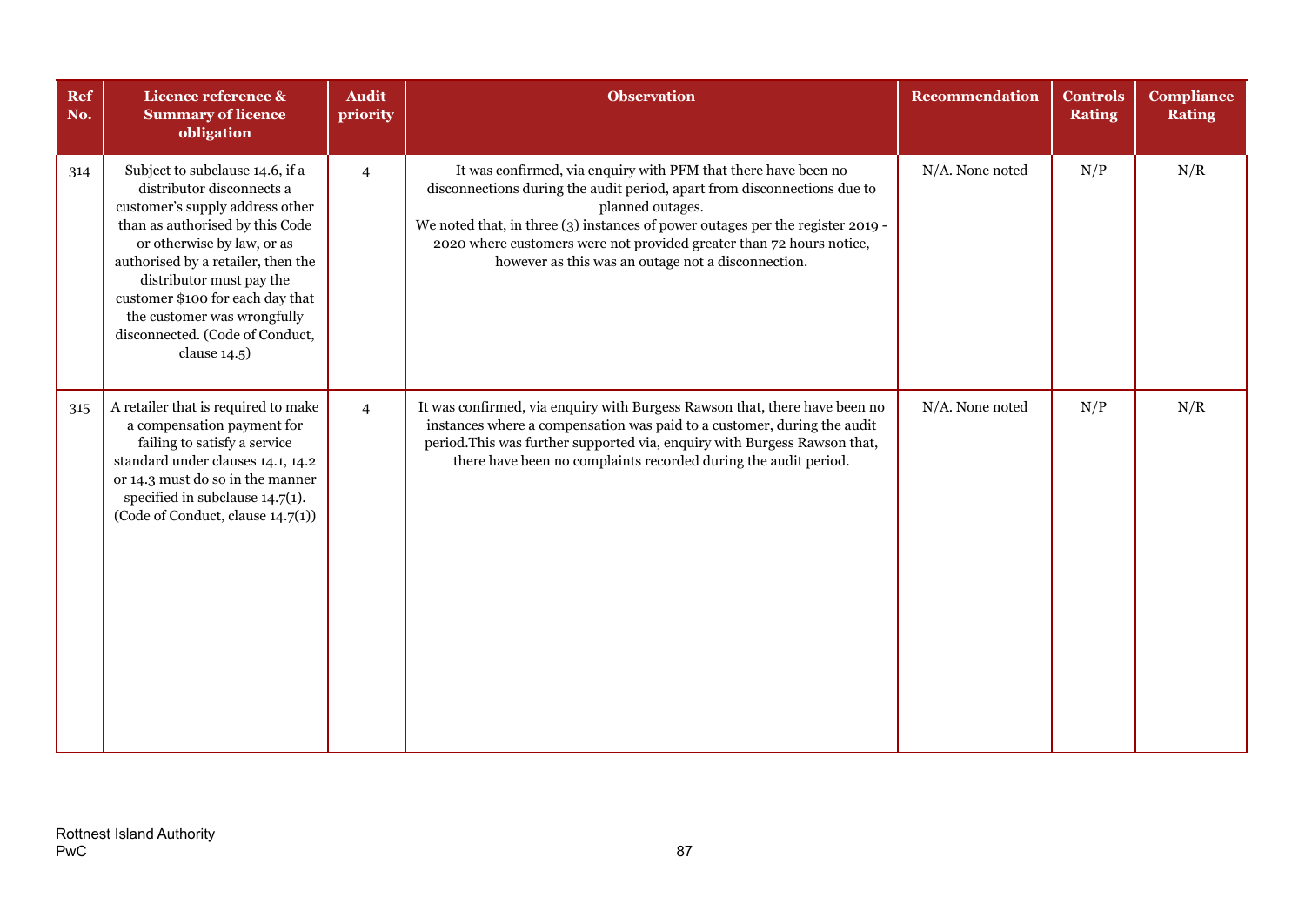| Ref<br>No. | Licence reference &<br><b>Summary of licence</b><br>obligation                                                                                                                                                                                                                                                                                                                                   | <b>Audit</b><br>priority | <b>Observation</b>                                                                                                                                                                                                                                                                                                                                                                                                                                                                                                                                     | <b>Recommendation</b> | <b>Controls</b><br><b>Rating</b> | <b>Compliance</b><br><b>Rating</b> |
|------------|--------------------------------------------------------------------------------------------------------------------------------------------------------------------------------------------------------------------------------------------------------------------------------------------------------------------------------------------------------------------------------------------------|--------------------------|--------------------------------------------------------------------------------------------------------------------------------------------------------------------------------------------------------------------------------------------------------------------------------------------------------------------------------------------------------------------------------------------------------------------------------------------------------------------------------------------------------------------------------------------------------|-----------------------|----------------------------------|------------------------------------|
| 316        | A distributor that is required to<br>make a compensation payment<br>for failing to satisfy a service<br>standard under clauses 14.4 or<br>14.5 must do so in the manner<br>specified in subclause $14.7(2)$ .<br>(Code of Conduct, clause 14.7(2))                                                                                                                                               | $\overline{4}$           | It was confirmed, via enquiry with Burgess Rawson that, there have been no<br>instances where a compensation was paid to a customer, during the audit<br>period. This was further supported via, enquiry with Burgess Rawson that,<br>there have been no complaints recorded during the audit period.                                                                                                                                                                                                                                                  | N/A. None noted       | N/P                              | N/R                                |
|            |                                                                                                                                                                                                                                                                                                                                                                                                  |                          | 15 Electricity Industry Metering Code - Licence Conditions and Obligations                                                                                                                                                                                                                                                                                                                                                                                                                                                                             |                       |                                  |                                    |
| 319        | A network operator must ensure<br>that its meters meet the<br>requirements specified in the<br>applicable metrology procedure<br>and comply with any applicable<br>specifications or guidelines,<br>including any transitional<br>arrangements, specified by the<br>National Measurement Institute<br>under the National Measurement<br>Act. (Electricity Industry<br>Metering Code, clause 3.1) | $\overline{4}$           | The meters are supported by Certificates of Conformance, which provides<br>assurance that the meters were calibrated and verified independently to<br>ensure conformance to relevant accuracy requirements of AS62053. A sample<br>of 1 meter was reviewed (Landis $+$ Gyr), randomly selected from the meter<br>database and verified for certificate of conformance. This was compliant with<br>the specifications and guidelines specified by the National Measurements<br>Institute as stated in the Meter Installation and Calibration Procedure. | N/A. None noted       | A                                | 1                                  |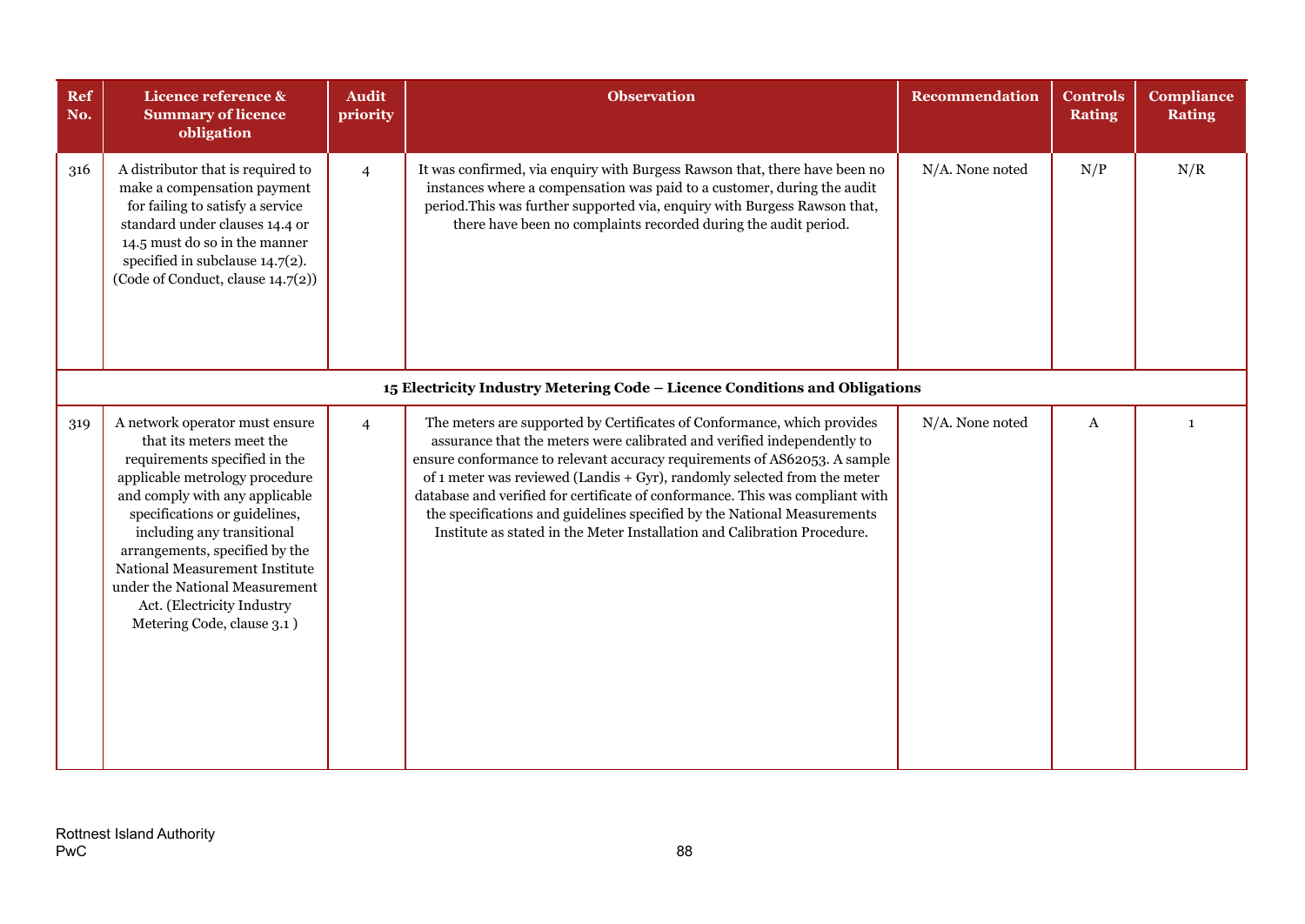| Ref<br>No. | Licence reference &<br><b>Summary of licence</b><br>obligation                                                                                                                                                                                                                                                                                                                                            | <b>Audit</b><br>priority | <b>Observation</b>                                                                                                                                                                                                                                                                                                                                                                                                                                                                                                                                                                                                                                     | <b>Recommendation</b> | <b>Controls</b><br><b>Rating</b> | <b>Compliance</b><br><b>Rating</b> |
|------------|-----------------------------------------------------------------------------------------------------------------------------------------------------------------------------------------------------------------------------------------------------------------------------------------------------------------------------------------------------------------------------------------------------------|--------------------------|--------------------------------------------------------------------------------------------------------------------------------------------------------------------------------------------------------------------------------------------------------------------------------------------------------------------------------------------------------------------------------------------------------------------------------------------------------------------------------------------------------------------------------------------------------------------------------------------------------------------------------------------------------|-----------------------|----------------------------------|------------------------------------|
| 320        | An accumulation meter must at<br>least conform to the requirements<br>specified in the applicable<br>metrology procedure and display,<br>or permit access to a display of<br>the measurements that are<br>specified in subclauses<br>$3.2(1)(a)(b)$ using dials, a<br>cyclometer, an illuminated<br>display panel or some other<br>visual means. (Electricity<br>Industry Metering Code, clause<br>3.2(1) | $\overline{4}$           | It was noted that the Rottnest Island Authority has a Metrology Procedure in<br>place, which defines accumulation meters and provides the minimum<br>requirements for these types of meters.<br>As newly installed meters are to comply with the Metrology Procedure, they<br>therefore comply with the Metering Code 2012.                                                                                                                                                                                                                                                                                                                            | N/A. None noted       | $\mathbf{A}$                     | $\mathbf{1}$                       |
| 321        | An interval meter must at least<br>have an interface to allow the<br>interval energy data to be<br>downloaded in the manner<br>prescribed using an interface<br>compatible with the requirements<br>specified in the applicable<br>metrology procedure. (Electricity<br>Industry Metering Code, clause<br>3.3(1)                                                                                          | $\overline{4}$           | It was noted that the Rottnest Island Authority has a Metrology Procedure in<br>place, which defines an interface, and provides the minimum requirements<br>for an interface which allows interval energy data to be downloaded. This is<br>required for a Type 5 Meter. On reviewing the Metering Database, we noted<br>that RIA has Type 5 and Type 6 meters only. We further confirmed that the<br>Metrology Procedure was last updated in 2017, although there was an<br>independent update conducted by Qualeng in 2020, providing<br>recommendations on updating the Metrology Procedure, the ERA has<br>advised these updates are not required. | N/A. None noted       | $\boldsymbol{A}$                 | $\mathbf{1}$                       |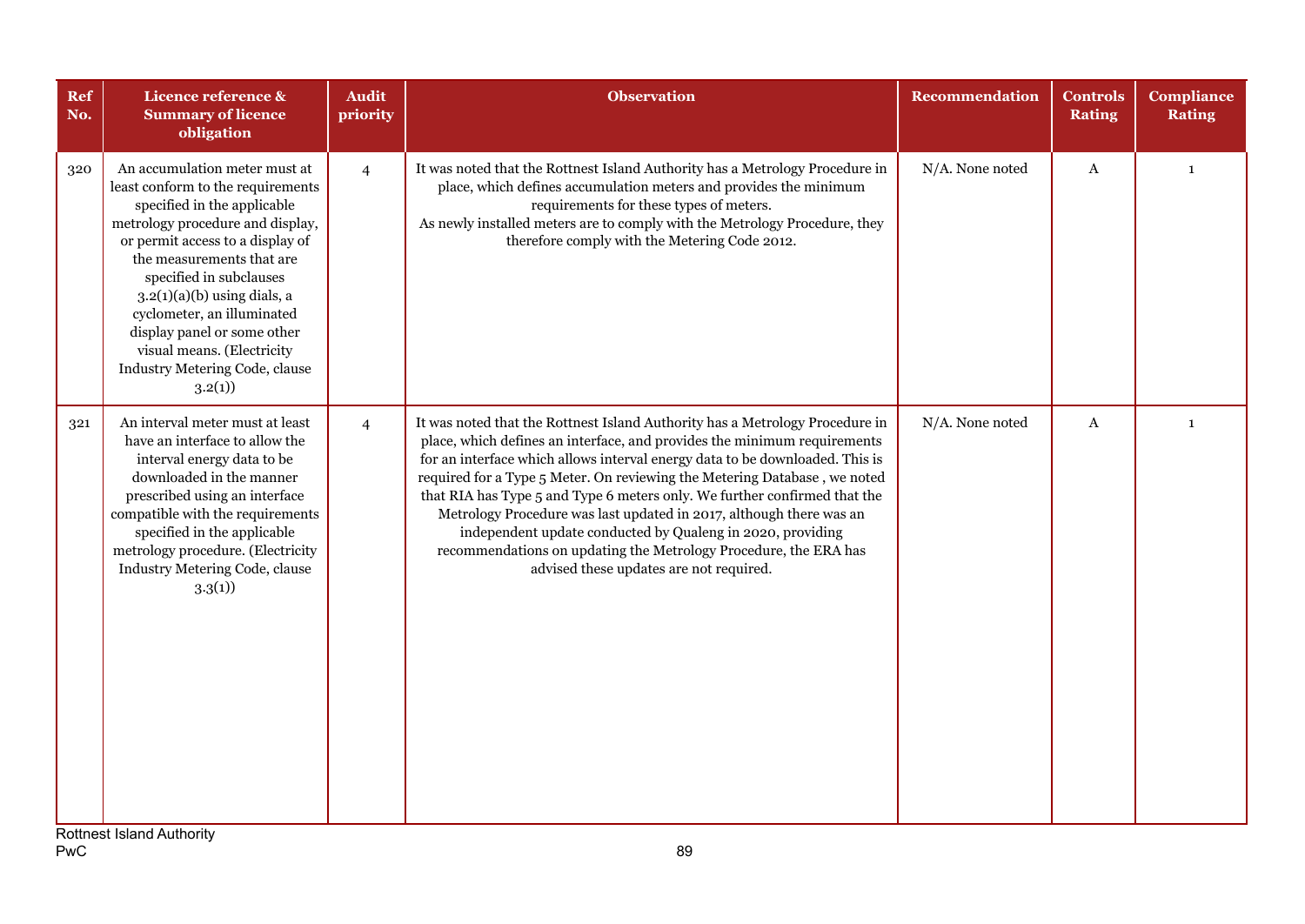| Ref<br>No. | Licence reference &<br><b>Summary of licence</b><br>obligation                                                                                                                                                                                                                                                                                                               | <b>Audit</b><br>priority | <b>Observation</b>                                                                                                                                                                                                                                                                                                                                                                                                                                                                                                                                                                                                                                                                                                | <b>Recommendation</b> | <b>Controls</b><br><b>Rating</b> | <b>Compliance</b><br><b>Rating</b> |
|------------|------------------------------------------------------------------------------------------------------------------------------------------------------------------------------------------------------------------------------------------------------------------------------------------------------------------------------------------------------------------------------|--------------------------|-------------------------------------------------------------------------------------------------------------------------------------------------------------------------------------------------------------------------------------------------------------------------------------------------------------------------------------------------------------------------------------------------------------------------------------------------------------------------------------------------------------------------------------------------------------------------------------------------------------------------------------------------------------------------------------------------------------------|-----------------------|----------------------------------|------------------------------------|
| 322        | If a metering installation is<br>required to include a<br>communications link, the link<br>must, where necessary, include a<br>modem and isolation device<br>approved under the relevant<br>telecommunications regulations<br>that allows the interval energy<br>data to be downloaded in the<br>manner prescribed. (Electricity<br>Industry Metering Code, clause<br>3.3(3) | $\overline{4}$           | Per inquiry with PFM, we noted that the RIA has a Metrology Procedure in<br>place. Section 1.6 of the Procedure defines Metering Installation<br>Components, which includes information relating to communications links.<br>On further enquiry with PFM we noted that a communication link was not<br>required for meter installations during the audit period.<br>We further confirmed with PFM that RIA has upgraded the meter installation<br>(New solar installation). This PV system is supported by an independent<br>engineering compliance report, performed by 'Infinite Energy' which<br>confirms that the system complies with all relevant legislation and<br>requirements set out by Western Power. | N/A. None noted       | A                                | N/R                                |
| 323        | A network operator must ensure<br>that bi-directional electricity<br>flows do not occur at a metering<br>point unless the metering<br>installation for the metering point<br>is capable of separately<br>measuring and recording<br>electricity flows in each direction.<br>(Electricity Industry Metering<br>Code, clause 3.3A(1))                                          | $\overline{4}$           | Per inquiry with PFM, it was noted that RIA no longer accepts any solar<br>applications or installations. There is only one PV (solar powered) system on<br>Rottnest Island, situated at the Rottnest Hotel. This PV system is supported<br>by an independent engineering compliance report which confirms that the<br>system complies with all relevant codes, legislation and requirements set out<br>by Western Power.                                                                                                                                                                                                                                                                                         | N/A. None noted       | N/P                              | N/R                                |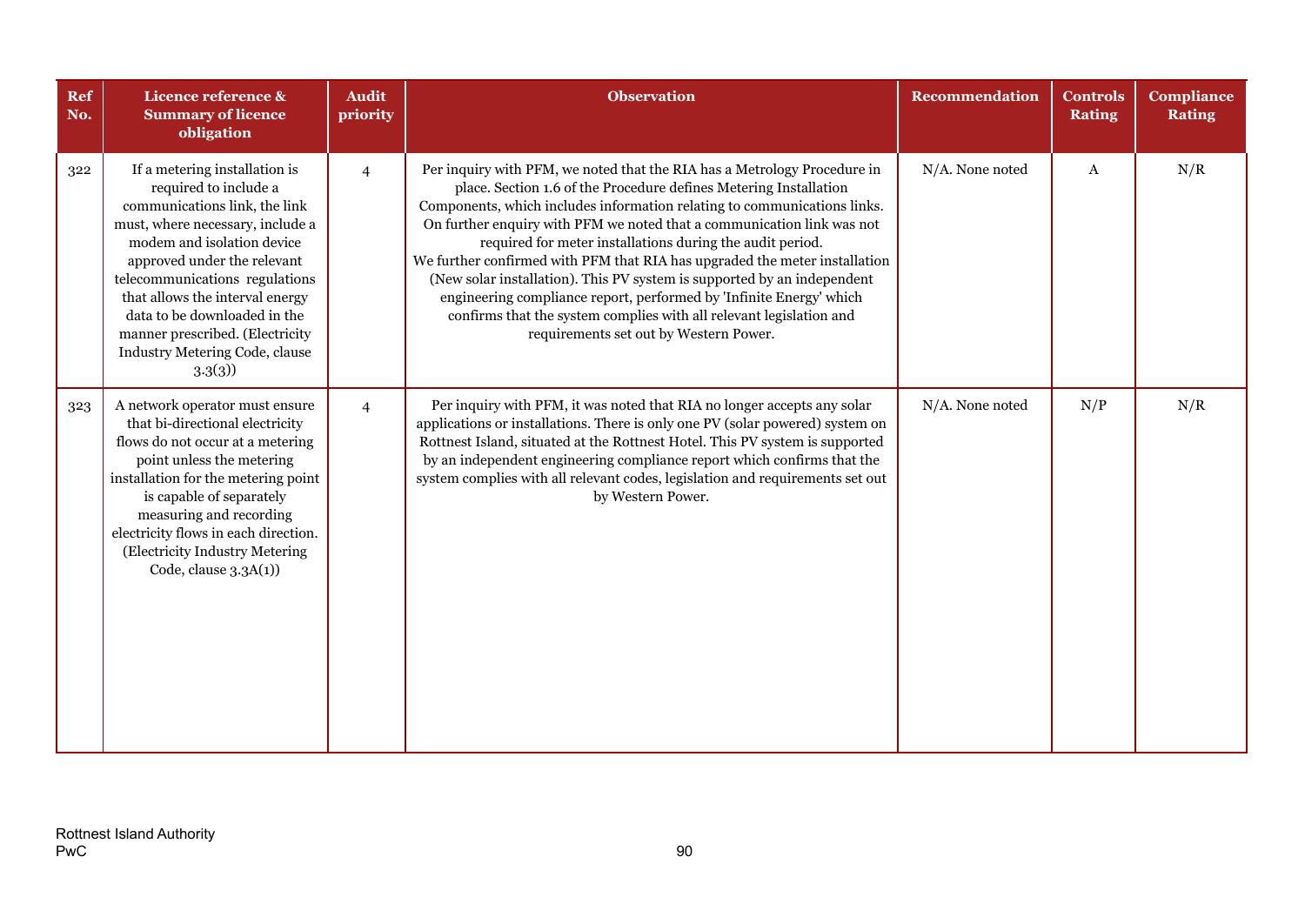| Ref<br>No. | Licence reference &<br><b>Summary of licence</b><br>obligation                                                                                                                                                                                                                                                                                                                                                                                             | <b>Audit</b><br>priority | <b>Observation</b>                                                                                                                                                                                                                                                                                                                                                                                                                                                                                                                                                                                                                                                                                                                                                                                                                                                      | <b>Recommendation</b> | <b>Controls</b><br><b>Rating</b> | <b>Compliance</b><br><b>Rating</b> |
|------------|------------------------------------------------------------------------------------------------------------------------------------------------------------------------------------------------------------------------------------------------------------------------------------------------------------------------------------------------------------------------------------------------------------------------------------------------------------|--------------------------|-------------------------------------------------------------------------------------------------------------------------------------------------------------------------------------------------------------------------------------------------------------------------------------------------------------------------------------------------------------------------------------------------------------------------------------------------------------------------------------------------------------------------------------------------------------------------------------------------------------------------------------------------------------------------------------------------------------------------------------------------------------------------------------------------------------------------------------------------------------------------|-----------------------|----------------------------------|------------------------------------|
| 325        | An accumulation meter or an<br>interval meter that separately<br>measures and records<br>bi-directional electricity flows at<br>the metering point must record:<br>· the net electricity production<br>transferred into the network that<br>exceeds electricity consumption;<br>and<br>· the net electricity consumption<br>transferred out of the network<br>that exceeds electricity<br>production. (Electricity Industry<br>Metering Code, clause 3.3C) | $\overline{4}$           | It was noted that there is only one PV system on Rottnest Island, situated at<br>the Rottnest Hotel. Noted through inquiry with PFM, review of technical<br>reports and meter photographs, that this meter complies with the<br>requirements per clause 3.3C. This PV system is supported by an<br>independent engineering compliance report which confirms that the system<br>complies with all relevant codes, legislation and requirements set out by<br>Western Power. Further, PFM confirmed that Rottnest Island does not offer<br>any returns for electricity exported to the grid and therefore this is not<br>recorded.                                                                                                                                                                                                                                        | N/A. None noted       | $\boldsymbol{A}$                 | $\mathbf{1}$                       |
| 326        | A network operator must ensure<br>that there is a metering<br>installation at every connection<br>point on its network that is not a<br>Type 7 connection point. Unless<br>it is a Type 7 metering<br>installation, the metering<br>installation must meet the<br>functionality requirements<br>prescribed. (Electricity Industry<br>Metering Code, clause 3.5(1) and<br>(2))                                                                              | 3                        | Per inquiry with RIA and PFM we noted that currently not all holiday<br>accommodation units are cluster metered i.e. do not have individual meters<br>for each holiday accommodation unit, however they have an individual<br>master meter. All other properties on the island do not have a Type 7<br>connection point and have metering installations. All the metering<br>connections on the island meet the functionality requirements as mentioned<br>in Electricity Industry Metering Code, clause 3.5(1) and (2)<br>ERA confirmed with RIA in August 2021 that this obligation is not applicable<br>to the holiday accommodation units as selling of electricity only applies to the<br>customers and commercial metering points on the island. We further note<br>that RIA owns all the holiday accommodation units and therefore<br>self-supplies electricity. | N/A. None noted       | A                                | N/R                                |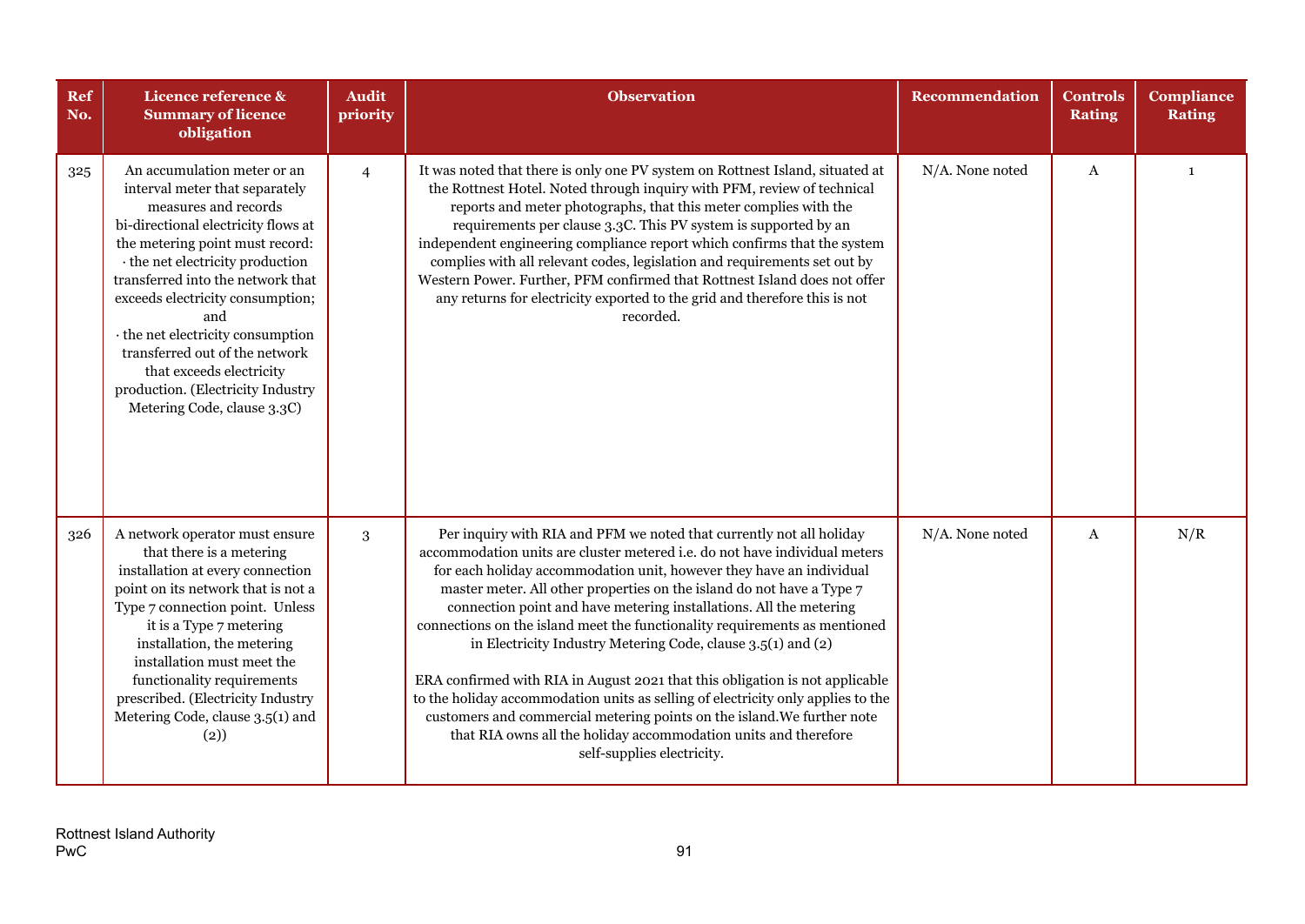| Ref<br>No. | Licence reference &<br><b>Summary of licence</b><br>obligation                                                                                                                                                                                                                                                                            | <b>Audit</b><br>priority | <b>Observation</b>                                                                                                                                                                                                                                                                                                                                                                                                                                                                                                                              | <b>Recommendation</b> | Controls<br><b>Rating</b> | <b>Compliance</b><br><b>Rating</b> |
|------------|-------------------------------------------------------------------------------------------------------------------------------------------------------------------------------------------------------------------------------------------------------------------------------------------------------------------------------------------|--------------------------|-------------------------------------------------------------------------------------------------------------------------------------------------------------------------------------------------------------------------------------------------------------------------------------------------------------------------------------------------------------------------------------------------------------------------------------------------------------------------------------------------------------------------------------------------|-----------------------|---------------------------|------------------------------------|
| 327        | For each metering installation on<br>its network, a network operator<br>must provide, install, operate<br>and, subject to subclause 3.7(5),<br>maintain the metering<br>installation in the manner<br>prescribed, unless otherwise<br>agreed. (Electricity Industry<br>Metering Code, clause 3.5(3))                                      | $\overline{4}$           | Per inquiry with RIA and PFM, we noted RIA and PFM maintain a Metrology<br>Policy which covers the installation and operation of meters on Rottnest<br>island. We further noted the Metering Database which provides data on<br>installation and operation of meters, this data is in line with specifications<br>mentioned in subclause $3.7(5)$ .                                                                                                                                                                                             | N/A. None noted       | A                         | $\mathbf{1}$                       |
| 328        | Except for a Type 7 metering<br>installation, a network operator<br>must ensure that the metering<br>point for a revenue metering<br>installation is located as close as<br>practicable to the connection<br>point in accordance with good<br>electricity industry practice.<br>(Electricity Industry Metering<br>Code, clause $3.5(4)$ ) | $\overline{4}$           | It was noted through inquiry with PFM that a metering replacement<br>operation was completed in January 2019. This replacement operation<br>ensured that all meters which required replacement were replaced and<br>comply with standards per the Electricity Industry Metering Code. We note<br>that all meters are installed within 30 meters of the load. We obtained the<br>Metrology Procedure and Distribution & Connection Manual which confirms<br>the above replacement has taken place and meters have been appropriately<br>updated. | N/A. None noted       | A                         | $\mathbf{1}$                       |
| 330        | If a network operator becomes<br>aware that a metering installation<br>does not comply with the Code, it<br>must advise affected parties of<br>the non-compliance and arrange<br>for<br>the non-compliance to be<br>corrected as soon as practicable.<br>(Electricity Industry Metering<br>Code, clause $3.5(9)$ )                        | $\overline{4}$           | Not applicable, no non-compliant metering installations were noted during<br>the audit.                                                                                                                                                                                                                                                                                                                                                                                                                                                         | N/A. None noted       | N/P                       | N/R                                |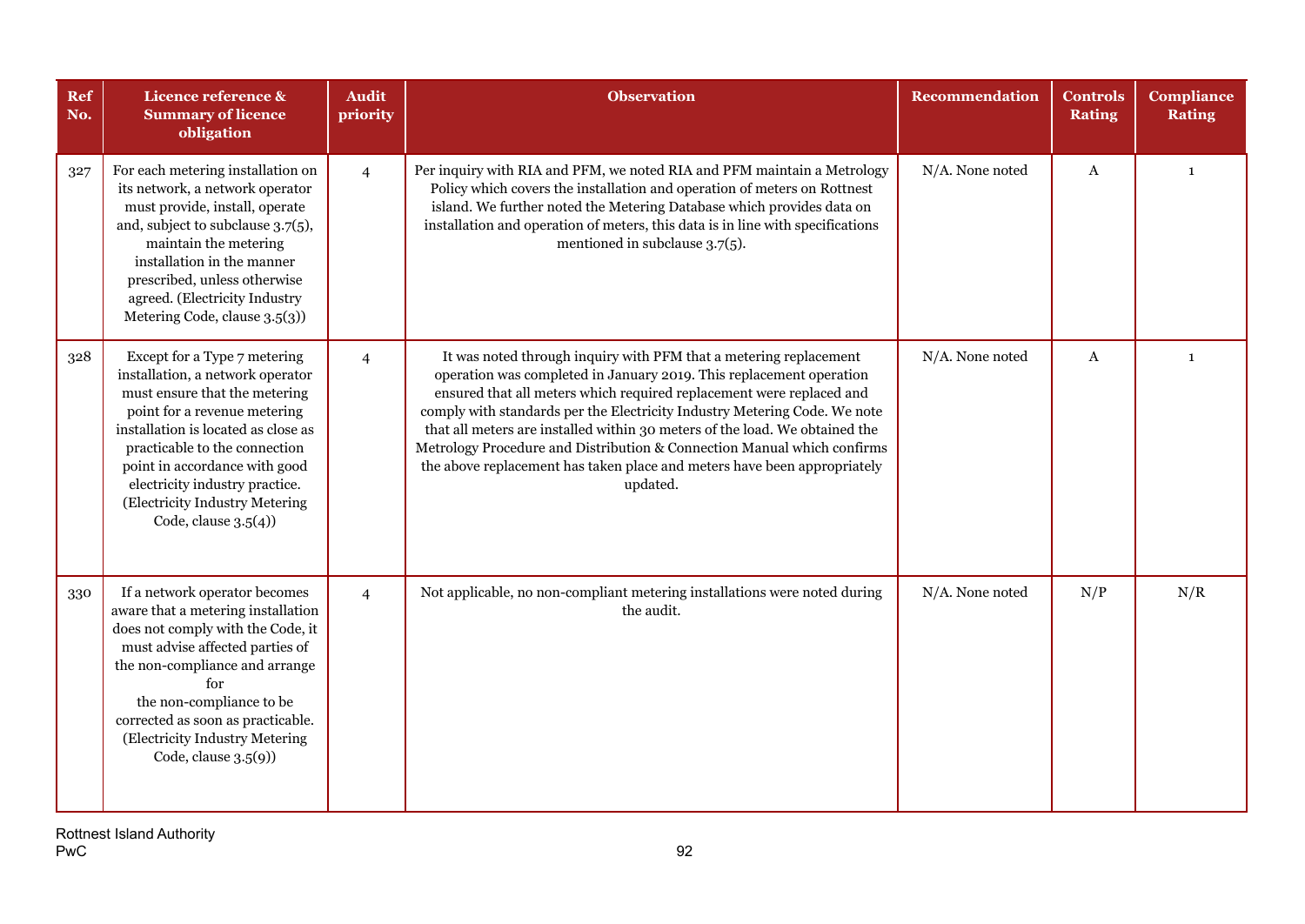| Ref<br>No. | Licence reference &<br><b>Summary of licence</b><br>obligation                                                                                                                                                                                                                                                                                                             | <b>Audit</b><br>priority | <b>Observation</b>                                                                                                                                                                                                                                                                                                                                                                                                                                                                                    | <b>Recommendation</b> | <b>Controls</b><br><b>Rating</b> | <b>Compliance</b><br><b>Rating</b> |
|------------|----------------------------------------------------------------------------------------------------------------------------------------------------------------------------------------------------------------------------------------------------------------------------------------------------------------------------------------------------------------------------|--------------------------|-------------------------------------------------------------------------------------------------------------------------------------------------------------------------------------------------------------------------------------------------------------------------------------------------------------------------------------------------------------------------------------------------------------------------------------------------------------------------------------------------------|-----------------------|----------------------------------|------------------------------------|
| 331        | All devices that may be connected<br>to a telecommunications network<br>must be compatible with the<br>telecommunications network and<br>comply with all applicable State<br>and Commonwealth enactments.<br>(Electricity Industry Metering<br>Code, clause 3.7)                                                                                                           | $\overline{4}$           | We noted through inquiry with PFM that currently none of the meters on<br>Rottnest Island have capability to connect to a telecommunications network.<br>All meters are reviewed and read manually by PFM staff on a monthly basis.<br>The primary reason for not installing smart meters was due to financial<br>reasons and additional cost of the new meters.                                                                                                                                      | N/A. None noted       | N/P                              | N/R                                |
| 332        | Subject to clause 3.27, a network<br>operator must ensure that,<br>consistent with the standards of<br>good electricity industry practice,<br>each metering installation on its<br>network is secured by devices or<br>methods that hinder<br>unauthorized access and enable<br>unauthorized access to be<br>detected. (Electricity Industry<br>Metering Code, clause 3.8) | $\overline{4}$           | It was confirmed with PFM that all the meters on Rottnest Island have a seal<br>which prevents unauthorized access.<br>We performed a site tour and selected a random sample of 2 meters to test.<br>We noted that both meters were sealed which prevented unauthorized access.<br>It was further noted that PFM conducts a monthly review of all meters which<br>involves recording the reading on the meter. This will ensure that any<br>unauthorized access or tampering with meters is detected. | N/A. None noted       | N/P                              | $\mathbf{1}$                       |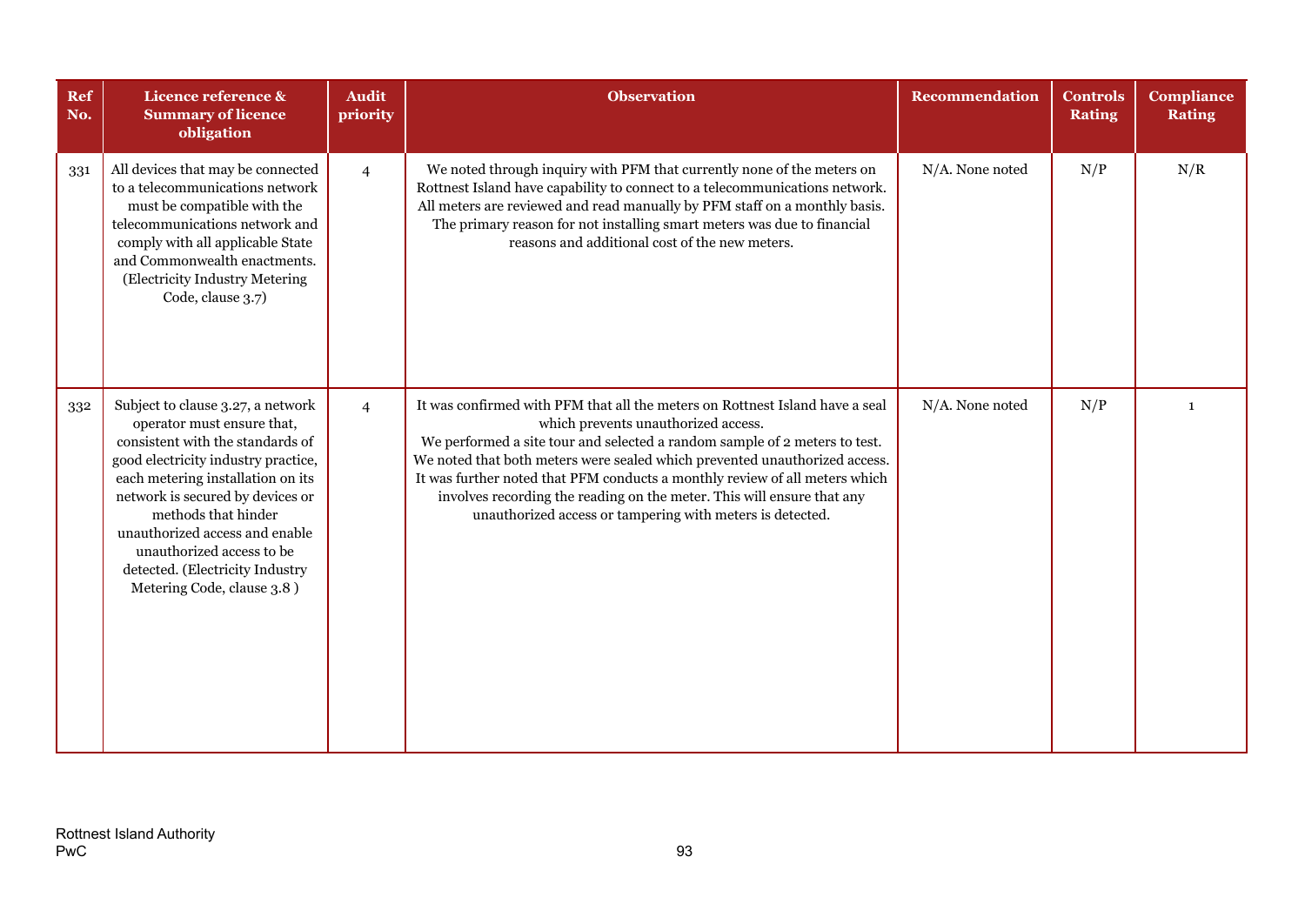| Ref<br>No. | Licence reference &<br><b>Summary of licence</b><br>obligation                                                                                                                                                                                                                                                                                                      | <b>Audit</b><br>priority | <b>Observation</b>                                                                                                                                                                                                                                                                                                                                                                                                                                | <b>Recommendation</b> | <b>Controls</b><br><b>Rating</b> | <b>Compliance</b><br><b>Rating</b> |
|------------|---------------------------------------------------------------------------------------------------------------------------------------------------------------------------------------------------------------------------------------------------------------------------------------------------------------------------------------------------------------------|--------------------------|---------------------------------------------------------------------------------------------------------------------------------------------------------------------------------------------------------------------------------------------------------------------------------------------------------------------------------------------------------------------------------------------------------------------------------------------------|-----------------------|----------------------------------|------------------------------------|
| 333        | Subject to subclauses 3.9(4),<br>$3.9(5)$ and $3.9(7)$ , each metering<br>installation must meet at least the<br>requirements for that type of<br>metering installation as specified<br>in Table 3 in Appendix 1 of the<br>Code. (Electricity Industry<br>Metering Code, clause 3.9(3))                                                                             | $\overline{4}$           | It was noted through inquiry with PFM that all meters on Rottnest Island are<br>type 6 meters per Table 3 of Appendix 1 in the code. PFM has the Metrology<br>Procedure in place, to ensure that any changes to the classification/type of<br>these meters are updated appropriately.                                                                                                                                                             | N/A. None noted       | A                                | $\mathbf{1}$                       |
| 334        | A metering installation used to<br>supply a customer with<br>requirements above 1000 volts<br>that requires a VT (Voltage<br>Transformer) and whose annual<br>consumption is below 750MWh<br>must meet the relevant accuracy<br>requirements of a Type 3<br>metering installation for active<br>energy only. (Electricity Industry<br>Metering Code, clause 3.9(7)) | $\overline{4}$           | It was noted that none of the meters on Rottnest Island supplied more than<br>1000 volts of electricity (HV) during the audit period.                                                                                                                                                                                                                                                                                                             | N/A. None noted       | N/P                              | N/R                                |
| 335        | If compensation is carried out<br>within the meter, then the<br>resultant metering system error<br>must be as close as practicable to<br>zero. (Electricity Industry<br>Metering Code, clause 3.9(9) )                                                                                                                                                              | $\overline{4}$           | It was noted that compensation has not been carried out within any of the<br>meters on Rottnest Island in the past. Rottnest Island uses NMI approved<br>meters which have regular calibration procedures in place as dictated by the<br>RIA Metrology Procedure. NMI approved meters are accurate meters which<br>automatically adjust the meter as required. We further noted that the NMI<br>number was incorporated in the Metering Database. | N/A. None noted       | N/P                              | N/R                                |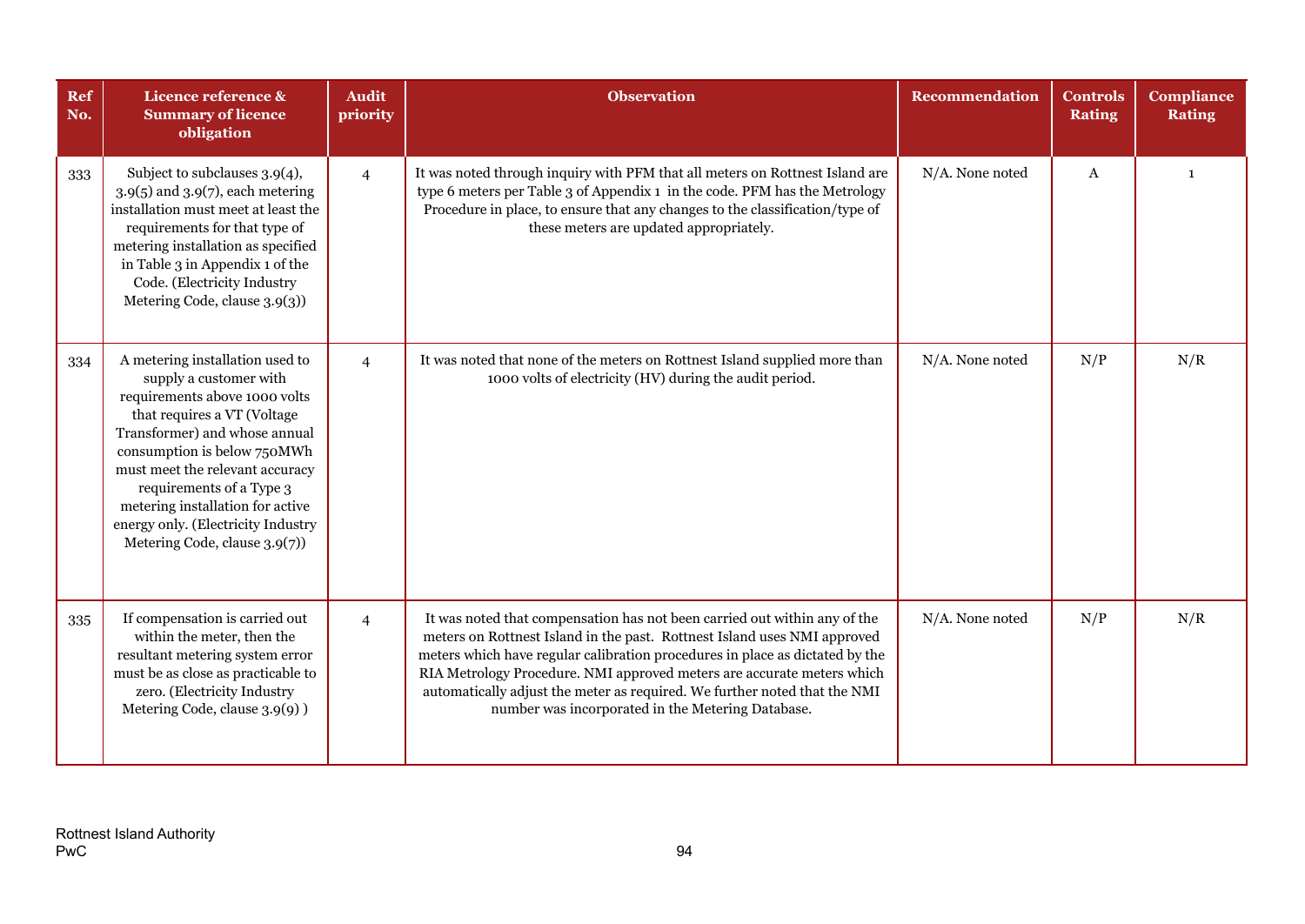| Ref<br>No. | Licence reference &<br><b>Summary of licence</b><br>obligation                                                                                                                                                                                                                                                                                                                                                                                                                                           | <b>Audit</b><br>priority | <b>Observation</b>                                                                                                                                                                                                                                                               | Recommendation  | <b>Controls</b><br><b>Rating</b> | <b>Compliance</b><br><b>Rating</b> |
|------------|----------------------------------------------------------------------------------------------------------------------------------------------------------------------------------------------------------------------------------------------------------------------------------------------------------------------------------------------------------------------------------------------------------------------------------------------------------------------------------------------------------|--------------------------|----------------------------------------------------------------------------------------------------------------------------------------------------------------------------------------------------------------------------------------------------------------------------------|-----------------|----------------------------------|------------------------------------|
| 336        | A network operator must ensure<br>that any programmable settings<br>in any of its metering<br>installations, data loggers or<br>peripheral devices, which may<br>affect the resolution of displayed<br>or stored data, satisfy the relevant<br>requirements specified in the<br>applicable metrology procedure<br>and comply with any applicable<br>instructions by the National<br>Measurement Institute under the<br>National Measurement Act.<br>(Electricity Industry Metering<br>Code, clause 3.10) | $\overline{4}$           | It was noted that none of the 198 meters on Rottnest Island are smart meters.<br>Hence there are no programmable settings in the meters, and they are<br>checked manually on a monthly basis.<br>Furthermore, we noted that all meters are NMI approved and compliant<br>meters. | N/A. None noted | N/P                              | N/R                                |
| 337        | A network operator must ensure<br>that a metering installation on its<br>network is operating consistently<br>with good electricity industry<br>practice to measure and record<br>data, and permits the collection<br>of data within the time specified<br>in the applicable service level<br>agreement, for at least the<br>percentages of the year specified.<br>(Electricity Industry Metering<br>Code, clause $3.11(1)$ )                                                                            | $\overline{4}$           | It was noted that all meters on Rottnest Island are NMI approved and are<br>manually checked on a monthly basis.<br>These meters are calibrated and reviewed in accordance with the RIA<br>Metrology Procedure, which is consistent with good electricity industry<br>practice.  | N/A. None noted | A                                | $\mathbf{1}$                       |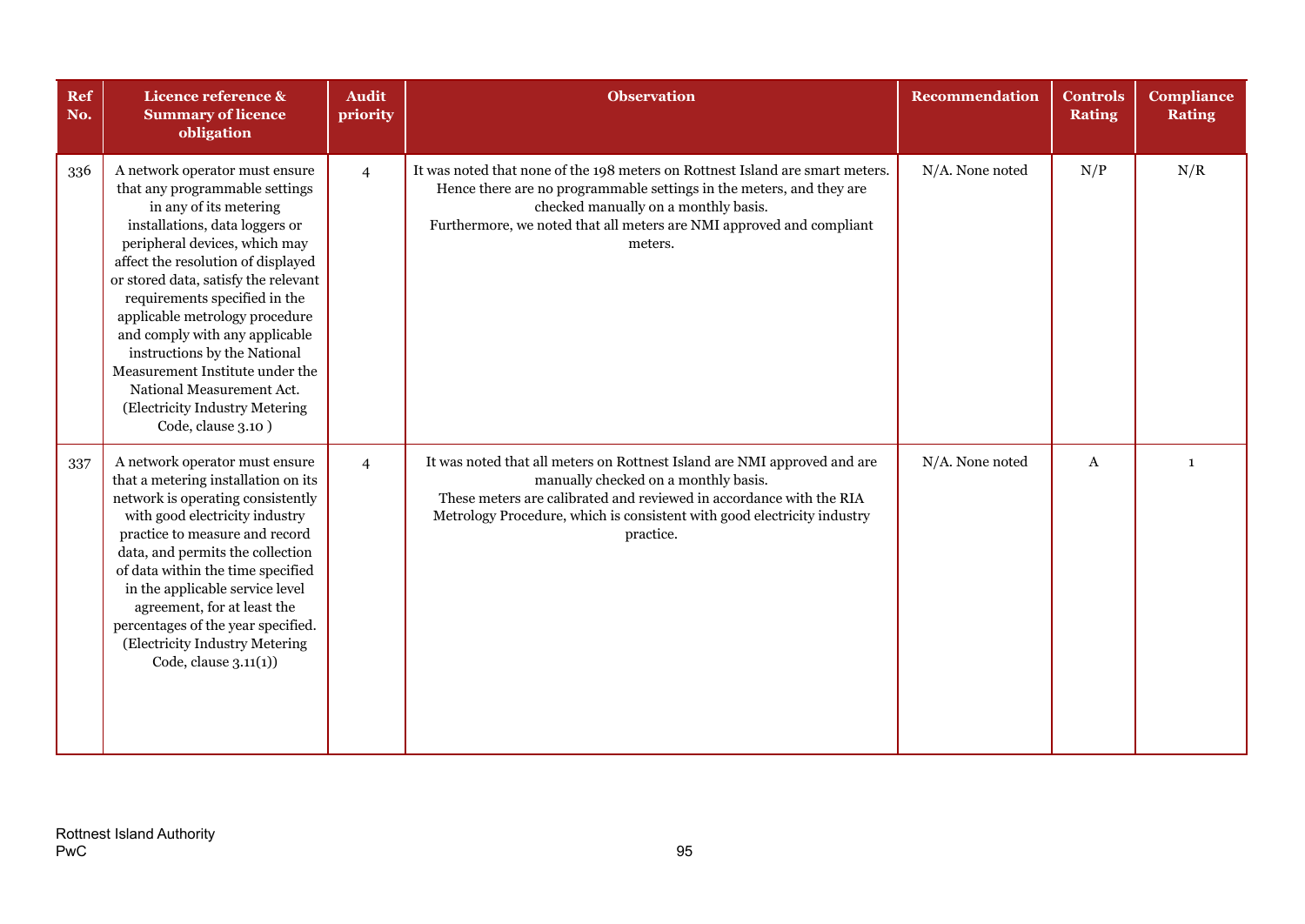| Ref<br>No. | Licence reference &<br><b>Summary of licence</b><br>obligation                                                                                                                                                                                                  | <b>Audit</b><br>priority | <b>Observation</b>                                                                                                                                                                                                                                                                                                                                                                                                                                                                                                                                                            | <b>Recommendation</b> | <b>Controls</b><br><b>Rating</b> | <b>Compliance</b><br><b>Rating</b> |
|------------|-----------------------------------------------------------------------------------------------------------------------------------------------------------------------------------------------------------------------------------------------------------------|--------------------------|-------------------------------------------------------------------------------------------------------------------------------------------------------------------------------------------------------------------------------------------------------------------------------------------------------------------------------------------------------------------------------------------------------------------------------------------------------------------------------------------------------------------------------------------------------------------------------|-----------------------|----------------------------------|------------------------------------|
| 338        | If an outage or malfunction<br>occurs to a metering installation,<br>the network operator must repair<br>the metering installation in<br>accordance with the applicable<br>service level agreement.<br>(Electricity Industry Metering<br>Code, clause 3.11(2) ) | $\overline{4}$           | It was noted that all service level agreements are held by Burgess Rawson, on<br>behalf of RIA. The service level agreement specified the maximum wait time<br>should a power outage or malfunction occur on Rottnest Island. We further<br>noted that no unplanned outages or malfunctions occurred during the audit<br>period.                                                                                                                                                                                                                                              | N/A. None noted       | N/P                              | N/R                                |
| 339        | A Code participant who becomes<br>aware of an outage or<br>malfunction of a metering<br>installation must advise the<br>network operator as soon as<br>practicable. (Electricity Industry<br>Metering Code, clause 3.11(3))                                     | $\overline{4}$           | It was noted that the Rottnest Island Authority has a Metrology Procedure in<br>place. Within section 3.7 of the Metrology Procedure, it contains details<br>regarding the maintenance of metering installations.<br>The Metrology Procedure provides that "If an outage or malfunction occurs<br>to an instrument transformer, repairs must be made as soon as practicable,<br>and in any event within the period specified within the relevant service level<br>agreement." We further noted that no unplanned outages or malfunctions<br>occurred during the audit period. | N/A. None noted       | A                                | N/R                                |
| 340        | A network operator must ensure<br>that the meters on its network are<br>systematically sampled and<br>tested for accuracy in accordance<br>with AS 1284.13. (Electricity<br>Industry Metering Code, clause<br>3.11A(1)                                          | $\overline{4}$           | It was noted the Rottnest Island Authority has a Metrology Procedure in<br>place. Within section 3.6 of the Metrology Procedure, it contains details<br>regarding the sampling of meters on its network. RIA's Metrology Procedure<br>requires sampling to be done in accordance with AS 1284.13 as well as<br>Schedules 1,2, or 3 within the Metrology Procedure. We noted from the<br>Metering Database spreadsheet that all meters have been tested for accuracy<br>and also calibration as per NMI regulations.                                                           | N/A. None noted       | A                                | $\mathbf{1}$                       |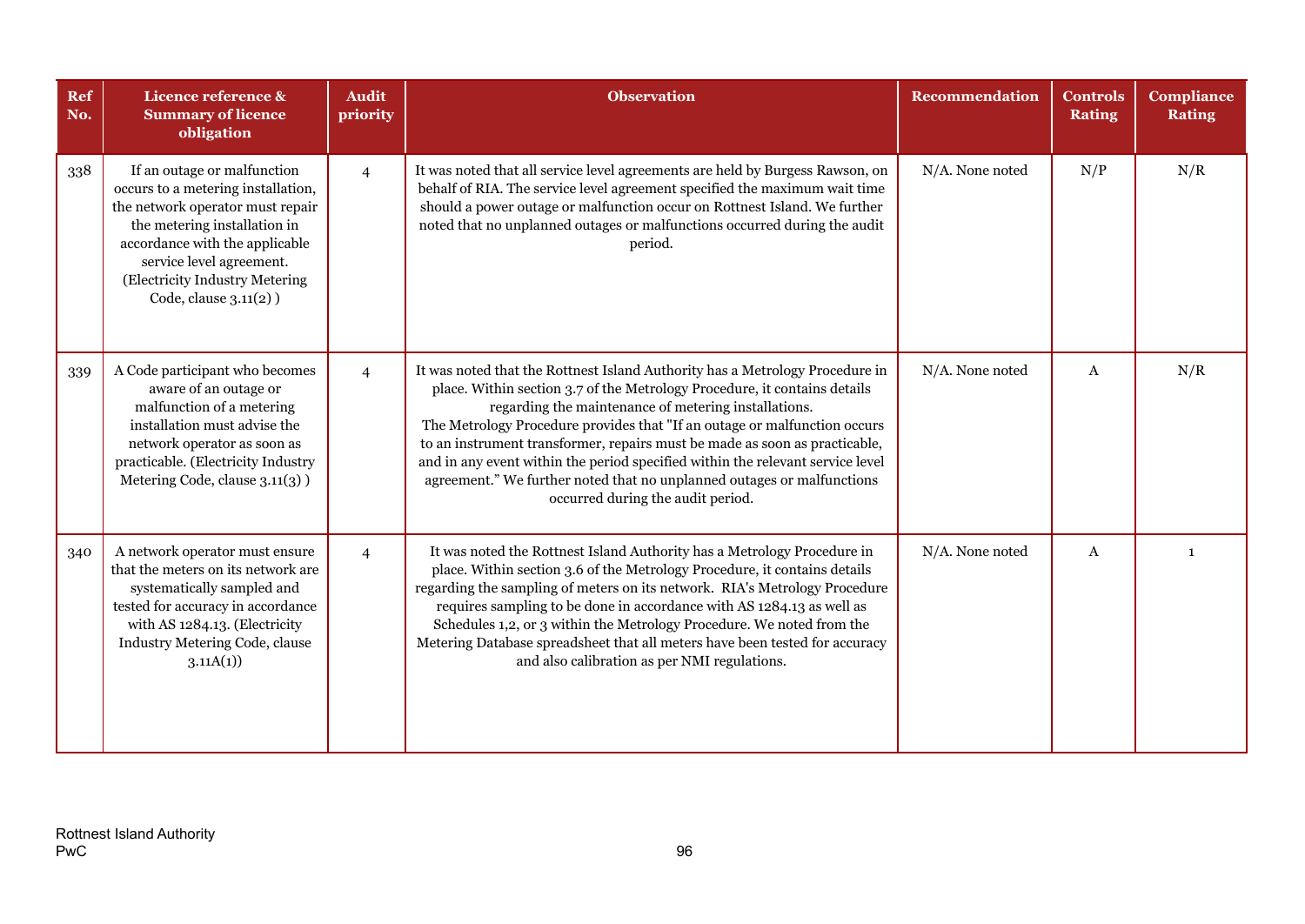| Ref<br>No. | Licence reference &<br><b>Summary of licence</b><br>obligation                                                                                                                                                                                                                                                                                           | <b>Audit</b><br>priority | <b>Observation</b>                                                                                                                                                                                                                                                                                                                                                                                                                                                                                                                                                                                                                                                                                                                                                                                                                                                                                                                                                                                        | Recommendation                                                                                                                                                                                                                                                                                                                       | <b>Controls</b><br><b>Rating</b> | <b>Compliance</b><br><b>Rating</b> |
|------------|----------------------------------------------------------------------------------------------------------------------------------------------------------------------------------------------------------------------------------------------------------------------------------------------------------------------------------------------------------|--------------------------|-----------------------------------------------------------------------------------------------------------------------------------------------------------------------------------------------------------------------------------------------------------------------------------------------------------------------------------------------------------------------------------------------------------------------------------------------------------------------------------------------------------------------------------------------------------------------------------------------------------------------------------------------------------------------------------------------------------------------------------------------------------------------------------------------------------------------------------------------------------------------------------------------------------------------------------------------------------------------------------------------------------|--------------------------------------------------------------------------------------------------------------------------------------------------------------------------------------------------------------------------------------------------------------------------------------------------------------------------------------|----------------------------------|------------------------------------|
| 341        | Subject to clause 3.11A(3), if a<br>"population" of meters is deemed<br>to have failed under AS 1284.13,<br>the network operator must<br>ensure that all of the meters in<br>that population are removed and<br>replaced with new meters within<br>3 years of the testing of the<br>population. (Electricity Industry<br>Metering Code, clause 3.11A(2)) | $\overline{4}$           | We noted there are no meters deemed to have failed during the audit period.<br>It was confirmed a meter replacement operation was completed in January<br>2019. PFM underwent the meter replacement process and replaced all<br>meters to ensure they comply with the Code.<br>It was further noted that the Rottnest Island Authority has a Metrology<br>Procedure in place. We note that details regarding the replacement of meters<br>should they fail sample testing are contained in section 3.8 of the Metrology<br>Procedure. It mentions that "Where a population of meters has been<br>sampled and tested in accordance with section 3.6.1 and deemed to have<br>failed, the Network Operator will remove and replace all meters within that<br>population in accordance with the requirements of the Code".                                                                                                                                                                                    | N/A. None noted                                                                                                                                                                                                                                                                                                                      | $\, {\bf B}$                     | N/R                                |
| 342        | A network operator must ensure<br>that each metering installation<br>complies with at least the<br>prescribed design requirements.<br>(Electricity Industry Metering<br>Code, clause $3.12(1)$ )                                                                                                                                                         | 3                        | On enquiry with PFM we noted that there are meters at RIA with CT<br>connections. Per inquiry with PFM, we noted that the CT (Current<br>Transformer) installations are non-compliant with the prescribed design<br>requirements. We noted via enquiry with PFM and RIA that the 'class' and<br>'burden' components of the CT's are non-compliant. It is also noted that the<br>non-compliant CT's are aged. An upgrade process is currently underway for<br>all the CT's on the island. We noted that these aged CT's installed are close to<br>energised equipment. Therefore, they are only accessible when supply is<br>dead. Hence, observation was unable to be performed. PFM confirmed that<br>the non compliant installations cannot be changed until the upgrade is<br>completed e.g. Geordie Bay Transformer & Abbott St Transformer.<br>We noted that PFM and RIA have a program in place to rectify<br>non-compliant CT's, including a capital expenditure commitment subject to<br>funding. | 03/2021<br>We recommend that<br>PFM and RIA to<br>ensure that metering<br>installation complies<br>with the prescribed<br>design requirements.<br>RIA should maintain<br>a compliance register<br>to provide assurance<br>all CT's at Rottnest<br>Island are compliant<br>to the requirements,<br>within a reasonable<br>time frame. | $\mathbf C$                      | $\mathbf{3}$                       |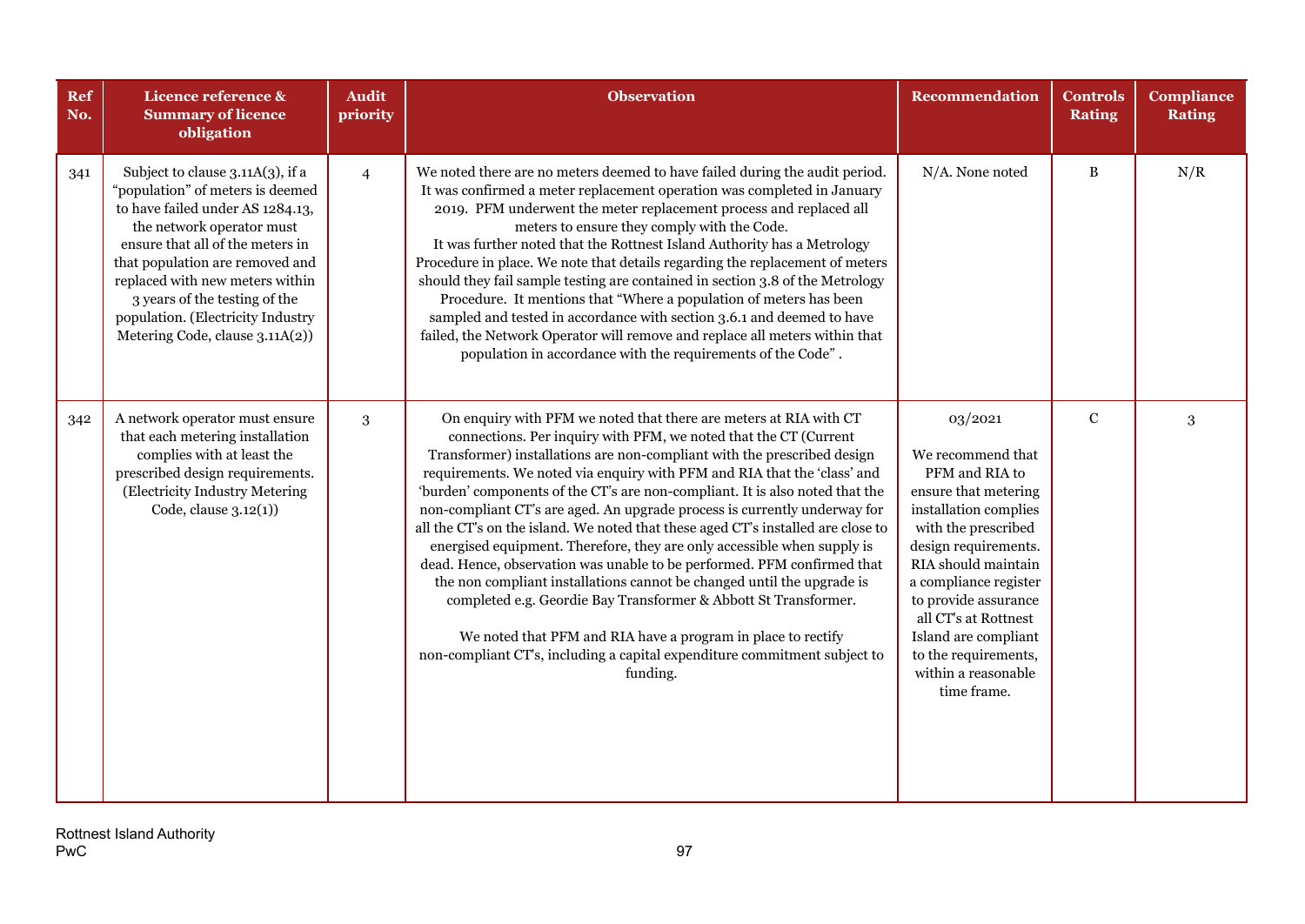| Ref<br>No. | Licence reference &<br><b>Summary of licence</b><br>obligation                                                                                                                                                                                                                                                                                                                                                                                                                | <b>Audit</b><br>priority | <b>Observation</b>                                                                                                                                                                                                                                                                                                                                                                                                                                                                                                                                                                                                                                                                                                                                                                                                                                                                                                                                                                                        | <b>Recommendation</b>                                                                                                                                                                                                                                                                                                                | <b>Controls</b><br><b>Rating</b> | Compliance<br><b>Rating</b> |
|------------|-------------------------------------------------------------------------------------------------------------------------------------------------------------------------------------------------------------------------------------------------------------------------------------------------------------------------------------------------------------------------------------------------------------------------------------------------------------------------------|--------------------------|-----------------------------------------------------------------------------------------------------------------------------------------------------------------------------------------------------------------------------------------------------------------------------------------------------------------------------------------------------------------------------------------------------------------------------------------------------------------------------------------------------------------------------------------------------------------------------------------------------------------------------------------------------------------------------------------------------------------------------------------------------------------------------------------------------------------------------------------------------------------------------------------------------------------------------------------------------------------------------------------------------------|--------------------------------------------------------------------------------------------------------------------------------------------------------------------------------------------------------------------------------------------------------------------------------------------------------------------------------------|----------------------------------|-----------------------------|
| 343        | A network operator must ensure<br>that instrument transformers in<br>its metering installations comply<br>with the relevant requirements of<br>any applicable specifications or<br>guidelines, including any<br>transitional arrangements,<br>specified by the National<br>Measurement Institute under the<br>National Measurement Act and<br>any requirements specified in the<br>applicable metrology procedure.<br>(Electricity Industry Metering<br>Code, clause 3.12(2)) | 3                        | On enquiry with PFM we noted that there are meters at RIA with CT<br>connections. Per inquiry with PFM, we noted that the CT (Current<br>Transformer) installations are non-compliant with the prescribed design<br>requirements. We noted via enquiry with PFM and RIA that the 'class' and<br>'burden' components of the CT's are non-compliant. It is also noted that the<br>non-compliant CT's are aged. An upgrade process is currently underway for<br>all the CT's on the island. We noted that these aged CT's installed are close to<br>energised equipment. Therefore, they are only accessible when supply is<br>dead. Hence, observation was unable to be performed. PFM confirmed that<br>the non compliant installations cannot be changed until the upgrade is<br>completed e.g. Geordie Bay Transformer & Abbott St Transformer.<br>We noted that PFM and RIA have a program in place to rectify<br>non-compliant CT's, including a capital expenditure commitment subject to<br>funding. | 04/2021<br>We recommend that<br>PFM and RIA to<br>ensure that metering<br>installation complies<br>with the prescribed<br>design requirements.<br>RIA should maintain<br>a compliance register<br>to provide assurance<br>all CT's at Rottnest<br>Island are compliant<br>to the requirements,<br>within a reasonable<br>time frame. | ${\bf C}$                        | 3                           |
| 344        | A network operator must provide<br>isolation facilities of<br>a standard consistent with good<br>electricity industry practice, to<br>facilitate testing and calibration<br>of the metering installation.<br>(Electricity Industry Metering<br>Code, clause $3.12(3)$ )                                                                                                                                                                                                       | $\overline{4}$           | Based on our inquiry with PFM, we confirmed that fuse isolation is used<br>throughout the metering installations on Rottnest Island. It was further<br>noted that a Metrology Procedure is in place and Schedule 1 within the<br>procedure requires suitable isolation facilities to be provided to facilitate<br>testing and calibration of the metering installation.                                                                                                                                                                                                                                                                                                                                                                                                                                                                                                                                                                                                                                   | N/A. None noted                                                                                                                                                                                                                                                                                                                      | $\boldsymbol{A}$                 | $\mathbf{1}$                |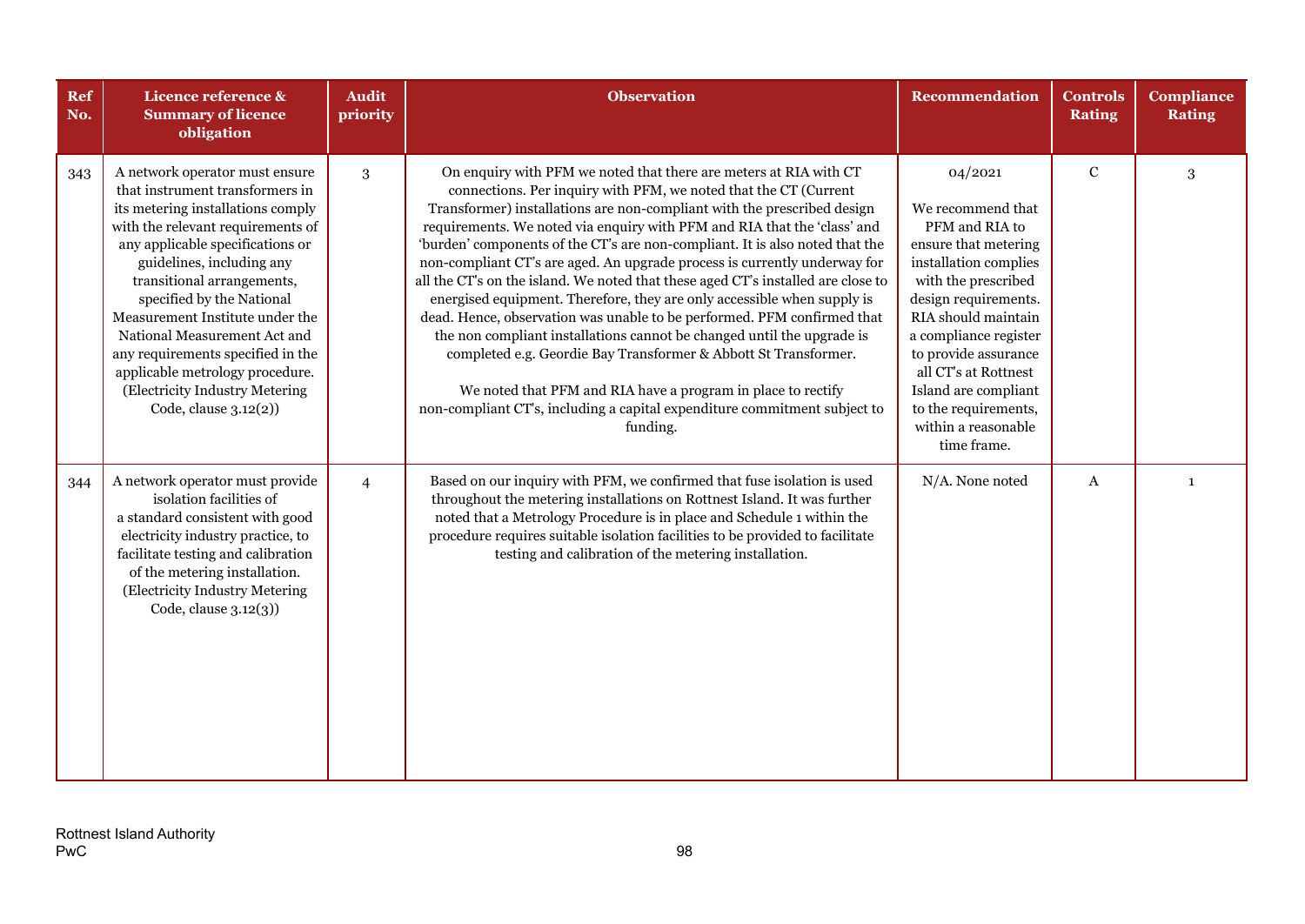| Ref<br>No. | Licence reference &<br><b>Summary of licence</b><br>obligation                                                                                                                                                                                                                                                                                              | <b>Audit</b><br>priority | <b>Observation</b>                                                                                                                                                                                                                                                                                                                                                                                                                                                                                                                                                                                                                                                                                                                                                                                                                                                                                                                                                                                        | <b>Recommendation</b>                                                                                                                                                                                                                                                                                                                | <b>Controls</b><br><b>Rating</b> | <b>Compliance</b><br><b>Rating</b> |
|------------|-------------------------------------------------------------------------------------------------------------------------------------------------------------------------------------------------------------------------------------------------------------------------------------------------------------------------------------------------------------|--------------------------|-----------------------------------------------------------------------------------------------------------------------------------------------------------------------------------------------------------------------------------------------------------------------------------------------------------------------------------------------------------------------------------------------------------------------------------------------------------------------------------------------------------------------------------------------------------------------------------------------------------------------------------------------------------------------------------------------------------------------------------------------------------------------------------------------------------------------------------------------------------------------------------------------------------------------------------------------------------------------------------------------------------|--------------------------------------------------------------------------------------------------------------------------------------------------------------------------------------------------------------------------------------------------------------------------------------------------------------------------------------|----------------------------------|------------------------------------|
| 345        | A network operator must<br>maintain drawings and<br>supporting information, of a<br>standard consistent with good<br>electricity industry practice, to<br>detail the metering installation<br>for maintenance and auditing<br>purposes. (Electricity Industry<br>Metering Code, clause 3.12(4))                                                             | 3                        | Based on our inquiry with PFM, we noted that PFM maintains drawings<br>detailing metering installation of all meters at Rottnest Island, consistent<br>with good electricity industry practice. An external independent body,<br>Spring30 provides the drawings and sends them to RIA for approval. These<br>drawings are maintained and updated in the<br>Metrology Procedures - Meter Connection Types and Drawings document.<br>We further note from the Post Audit Implementation Audit Plan 2021 that<br>the required recommendations for this obligation were resolved in<br>November, 2019. Hence, we determined that RIA has been non-compliant for<br>this obligation, as RIA did not maintain drawings and supporting<br>information, of a standard consistent with good electricity industry practice,<br>to detail the metering installation for maintenance and auditing purposes, for<br>the period April 2019 - October 2019.                                                              | This recommendation<br>was resolved during<br>the audit period and<br>therefore a new<br>recommendation has<br>not been made.<br>No further action<br>required.                                                                                                                                                                      | A                                | $\overline{2}$                     |
| 349        | If, under clause $3.14(2)$ , a<br>metering installation uses<br>metering class CTs and VTs that<br>do not comply with the Table 3 in<br>Appendix 1, then the network<br>operator must take the actions<br>specified in order to achieve the<br>accuracy requirements in Table 3<br>in Appendix 1. (Electricity<br>Industry Metering Code, clause<br>3.14(3) | 3                        | On enquiry with PFM we noted that there are meters at RIA with CT<br>connections. Per inquiry with PFM, we noted that the CT (Current<br>Transformer) installations are non-compliant with the prescribed design<br>requirements. We noted via enquiry with PFM and RIA that the 'class' and<br>'burden' components of the CT's are non-compliant. It is also noted that the<br>non-compliant CT's are aged. An upgrade process is currently underway for<br>all the CT's on the island. We noted that these aged CT's installed are close to<br>energised equipment. Therefore, they are only accessible when supply is<br>dead. Hence, observation was unable to be performed. PFM confirmed that<br>the non compliant installations cannot be changed until the upgrade is<br>completed e.g. Geordie Bay Transformer & Abbott St Transformer.<br>We noted that PFM and RIA have a program in place to rectify<br>non-compliant CT's, including a capital expenditure commitment subject to<br>funding. | 05/2021<br>We recommend that<br>PFM and RIA to<br>ensure that metering<br>installation complies<br>with the prescribed<br>design requirements.<br>RIA should maintain<br>a compliance register<br>to provide assurance<br>all CT's at Rottnest<br>Island are compliant<br>to the requirements,<br>within a reasonable<br>time frame. | $\mathbf C$                      | $\mathbf{3}$                       |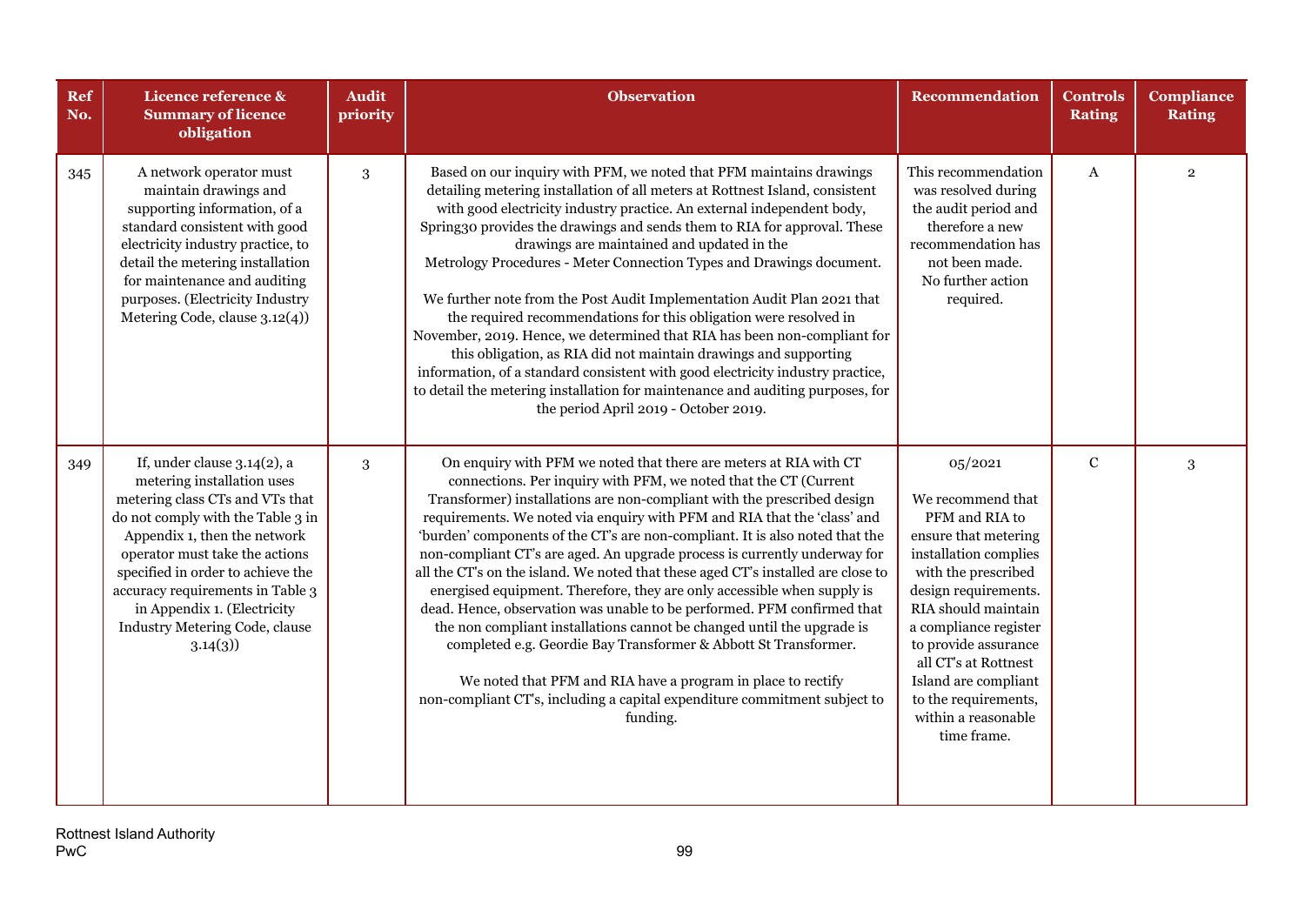| Ref<br>No. | Licence reference &<br><b>Summary of licence</b><br>obligation                                                                                                                                                                                                                                                    | <b>Audit</b><br>priority | <b>Observation</b>                                                                                                                                                                                                                                                                                                                                                                                                                                                                                                                                                                                                                                                                                                                                                                                                                                                                       | <b>Recommendation</b> | <b>Controls</b><br><b>Rating</b> | <b>Compliance</b><br><b>Rating</b> |
|------------|-------------------------------------------------------------------------------------------------------------------------------------------------------------------------------------------------------------------------------------------------------------------------------------------------------------------|--------------------------|------------------------------------------------------------------------------------------------------------------------------------------------------------------------------------------------------------------------------------------------------------------------------------------------------------------------------------------------------------------------------------------------------------------------------------------------------------------------------------------------------------------------------------------------------------------------------------------------------------------------------------------------------------------------------------------------------------------------------------------------------------------------------------------------------------------------------------------------------------------------------------------|-----------------------|----------------------------------|------------------------------------|
| 350        | The network operator must<br>ensure that a Type 1 metering<br>installation to Type 5 metering<br>installation on the network has<br>the facilities and functionality<br>prescribed. (Electricity Industry<br>Metering Code, clause 3.16(1) )                                                                      | $\overline{4}$           | Through inquiry with PFM and reviewing the metering database, we noted<br>that all electrical meters on Rottnest Island are Type 5 and 6.<br>The (Electricity Industry Metering Code, clause 3.16(1) ) requires the meters<br>to have:<br>(1) The network operator must ensure that a Type 1 metering installation to<br>Type 5 metering installation on the network:<br>(a) has electronic data recording facilities to measure and record interval<br>energy data; and<br>(b) is capable of separately measuring and recording flows in each direction if<br>bi-directional electricity flows occur; and<br>(c) includes facilities on site for storing the interval energy data for a period<br>of at least 35 days from and including the day that data is first recorded.<br>We further note that all Type 5 meters are compliant with the above<br>parameters and functionalities. | N/A. None noted       | N/P                              | $\mathbf{1}$                       |
| 364        | A person must not install a<br>metering installation on a<br>network unless the person is the<br>network operator or a registered<br>metering installation provider for<br>the network operator doing the<br>type of work authorised by its<br>registration. (Electricity Industry<br>Metering Code, clause 3.27) | $\overline{4}$           | PFM performs the installations and also contracts out to Energy Safety<br>approved contractors for electrical installations (e.g Rise Electrical). PFM<br>website includes the electrical license of the approved contractor. We further<br>noted that there were no new metering installations.                                                                                                                                                                                                                                                                                                                                                                                                                                                                                                                                                                                         | N/A. None noted       | N/P                              | N/R                                |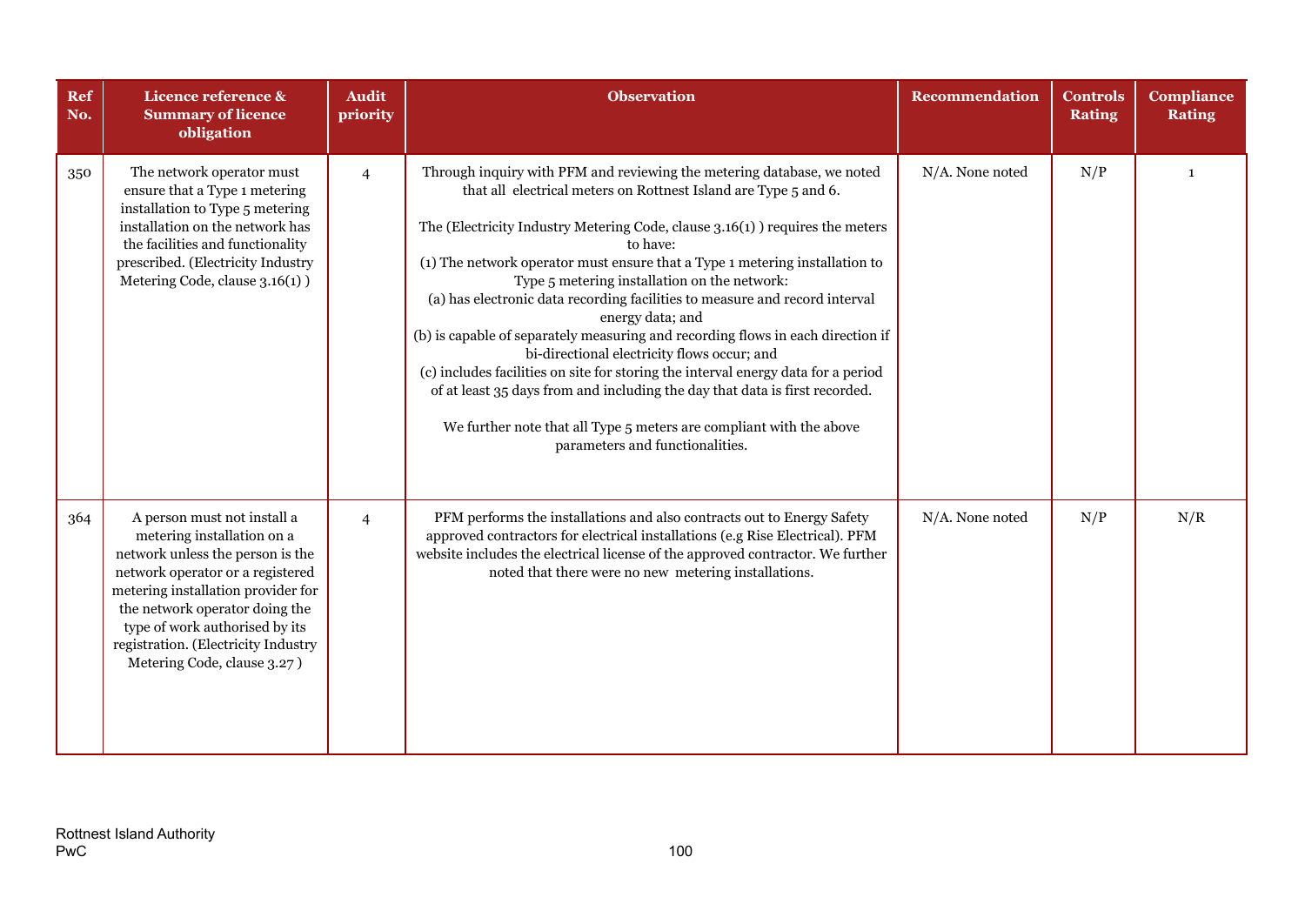| Ref<br>No. | Licence reference &<br><b>Summary of licence</b><br>obligation                                                                                                                                                                                                                                                                                                                        | <b>Audit</b><br>priority | <b>Observation</b>                                                                                                                                                                                                                                                                                                                                                                                                                                                                                                                                                                                                                                                                                                                                                                                                                                                            | Recommendation  | <b>Controls</b><br><b>Rating</b> | <b>Compliance</b><br><b>Rating</b> |
|------------|---------------------------------------------------------------------------------------------------------------------------------------------------------------------------------------------------------------------------------------------------------------------------------------------------------------------------------------------------------------------------------------|--------------------------|-------------------------------------------------------------------------------------------------------------------------------------------------------------------------------------------------------------------------------------------------------------------------------------------------------------------------------------------------------------------------------------------------------------------------------------------------------------------------------------------------------------------------------------------------------------------------------------------------------------------------------------------------------------------------------------------------------------------------------------------------------------------------------------------------------------------------------------------------------------------------------|-----------------|----------------------------------|------------------------------------|
| 365        | A network operator must publish<br>a list of registered metering<br>installation providers, including<br>the prescribed details, and update<br>the list at least annually.<br>(Electricity Industry Metering<br>Code, clause 3.29)                                                                                                                                                    | $\overline{4}$           | The RIA has published its registered metering installation providers on its<br>website which includes all details prescribed under the Electricity Industry<br>Metering Code, clause 3.29 and is updated annually.<br>https://www.erawa.com.au/cproot/18231/2/Rottnest%20Island%20Metrolo<br>gy%20Procedure.PDF                                                                                                                                                                                                                                                                                                                                                                                                                                                                                                                                                               | N/A. None noted | A                                | 1                                  |
| 366        | A network operator must<br>establish, maintain and<br>administer a metering database<br>containing standing data and<br>energy data for each metering<br>point on its network. (Electricity<br>Industry Metering Code, clause<br>4.1(1)                                                                                                                                               | $\overline{4}$           | We note through our walkthrough that the Metering database is in place and<br>supported by the Meter Reading Procedure.                                                                                                                                                                                                                                                                                                                                                                                                                                                                                                                                                                                                                                                                                                                                                       | N/A. None noted | A                                | $\mathbf{1}$                       |
| 367        | A network operator must ensure<br>that its metering database with its<br>associated links, circuits,<br>information storage and<br>processing systems are secured<br>by devices or methods consistent<br>with a good industry practice (to<br>hinder unauthorised access and<br>enable unauthorised access to be<br>detected). (Electricity Industry<br>Metering Code, clause 4.1(2)) | $\overline{4}$           | The metering database in an excel spreadsheet, password protected and<br>saved on the local network drive which has back-ups in place.<br>There is sufficient documentation available at PFM for users and operators of<br>systems. System documentation governing the use and access of IT systems is<br>available through RIA and these include:<br>4.1 Corporate Policy Statement 63 - Information and Related Technology and<br>the 4.2 Corporate Policy Statement 70 - Information Security Management,<br>which include -<br>New user account identity and access request<br>Operational Procedure - Identity and access management<br>Operational Procedure - Information security management framework<br>Operational Procedure - Acceptable use of IT<br>Operational Procedure - Information security awareness<br>Operational Procedure – IT logging and monitoring | N/A. None noted | A                                | $\mathbf{1}$                       |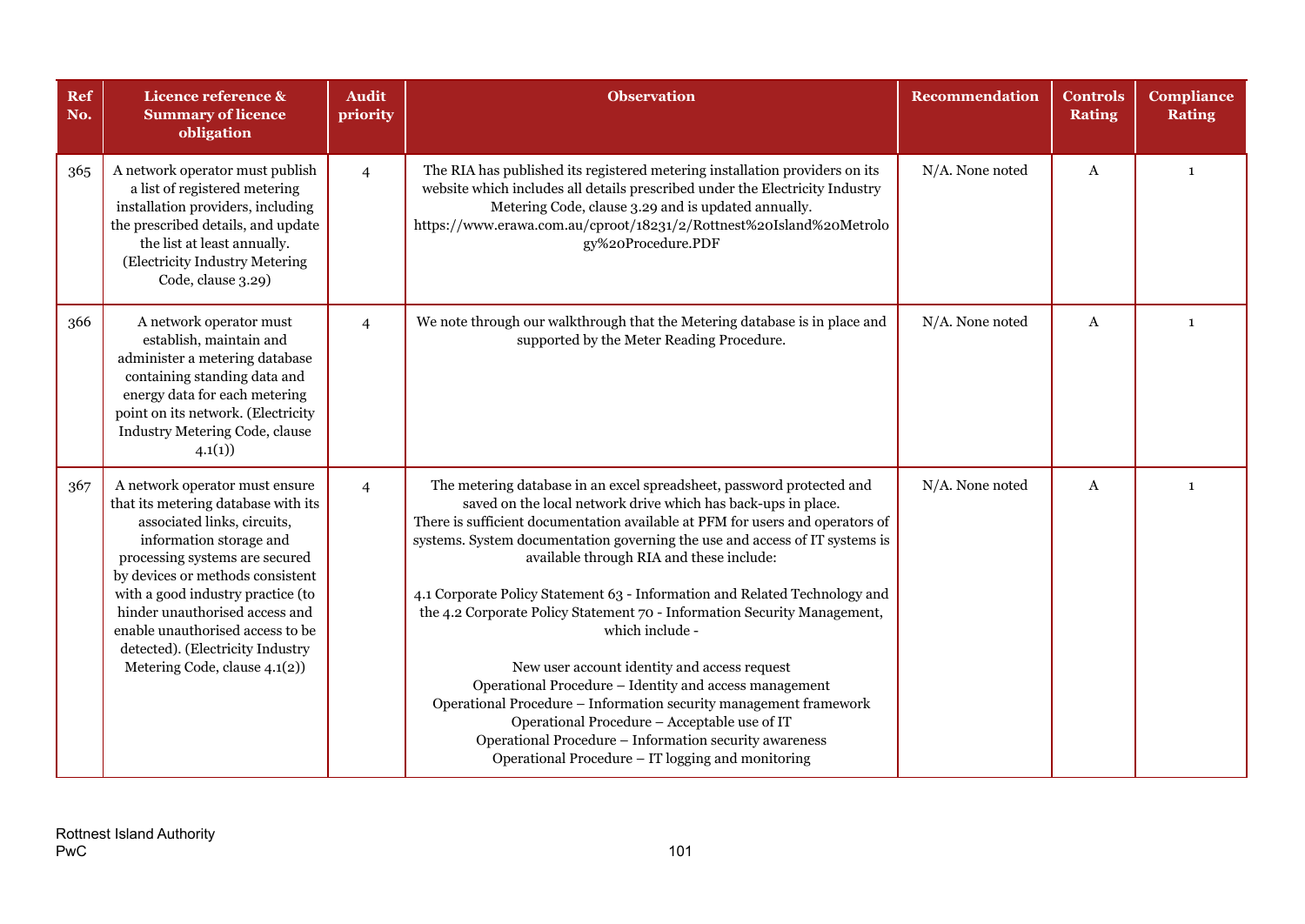| Ref<br>No. | Licence reference &<br><b>Summary of licence</b><br>obligation                                                                                                                                                                                                                      | <b>Audit</b><br>priority | <b>Observation</b>                                                                                                                                                                                                                                                                                                                                                                                                                                                                                                                                                                                                                                                           | <b>Recommendation</b>                                                                                                                           | <b>Controls</b><br><b>Rating</b> | <b>Compliance</b><br><b>Rating</b> |
|------------|-------------------------------------------------------------------------------------------------------------------------------------------------------------------------------------------------------------------------------------------------------------------------------------|--------------------------|------------------------------------------------------------------------------------------------------------------------------------------------------------------------------------------------------------------------------------------------------------------------------------------------------------------------------------------------------------------------------------------------------------------------------------------------------------------------------------------------------------------------------------------------------------------------------------------------------------------------------------------------------------------------------|-------------------------------------------------------------------------------------------------------------------------------------------------|----------------------------------|------------------------------------|
| 370        | The standing data for a metering<br>point must comprise at least the<br>items specified. (Electricity<br>Industry Metering Code, clause<br>4.3(1)                                                                                                                                   | $\overline{4}$           | We note through our walkthrough that the Metering database is in place and<br>supported by the Meter Reading Procedure, which includes the elements set<br>out for compliance with Electricity Industry Metering Code, clause 4.1(3).                                                                                                                                                                                                                                                                                                                                                                                                                                        | N/A. None noted                                                                                                                                 | $\mathbf{A}$                     | $\mathbf{1}$                       |
| 379        | A network operator must have<br>devices and methods in place to<br>ensure that energy data held in its<br>metering installation is secured<br>from unauthorised local or<br>remote access using the methods<br>prescribed (Electricity Industry<br>Metering Code, clause 4.8(4)(a)) | $\overline{4}$           | Through inquiry with PFM, it was noted that all meters on Rottnest Island<br>are covered with locked seals.<br>We performed a site tour of the island and inspected two meters. Both meters<br>were sealed in locked boxes, and hence appear to be secure from<br>unauthorised local or remote access. Section 5.49 of RIA's Metrology<br>Procedure highlights this meter security requirement.<br>We further note that the required recommendations for this obligation were<br>resolved in January 2020. Hence, we determined that RIA has been<br>non-compliant for the period March 2019 - December 2019, as the metering<br>points were not secure for the said period. | Recommendation was<br>resolved during the<br>audit period therefore<br>a recommendation<br>has not been made.<br>No further action<br>required. | $\mathbf{A}$                     | $\overline{2}$                     |
| 380        | A network operator must have<br>devices and methods in place to<br>ensure that the data held in its<br>metering database is secured<br>from unauthorised local, or<br>remote, access using the methods<br>prescribed. (Electricity Industry<br>Metering Code, clause 4.8(4)(b))     | $\overline{4}$           | Per inquiry with PFM we noted that all confidential information held in the<br>Metering Database is password protected. Furthermore, access to this<br>database is strictly available to the PFM, Manager - Compliance and Manager<br>Electricity and Fuel Infrastructure. This procedure is compliant with<br>Corporate Policy Statement no. 70 - Information Security Management.                                                                                                                                                                                                                                                                                          | N/A. None noted                                                                                                                                 | $\boldsymbol{A}$                 | $\mathbf{1}$                       |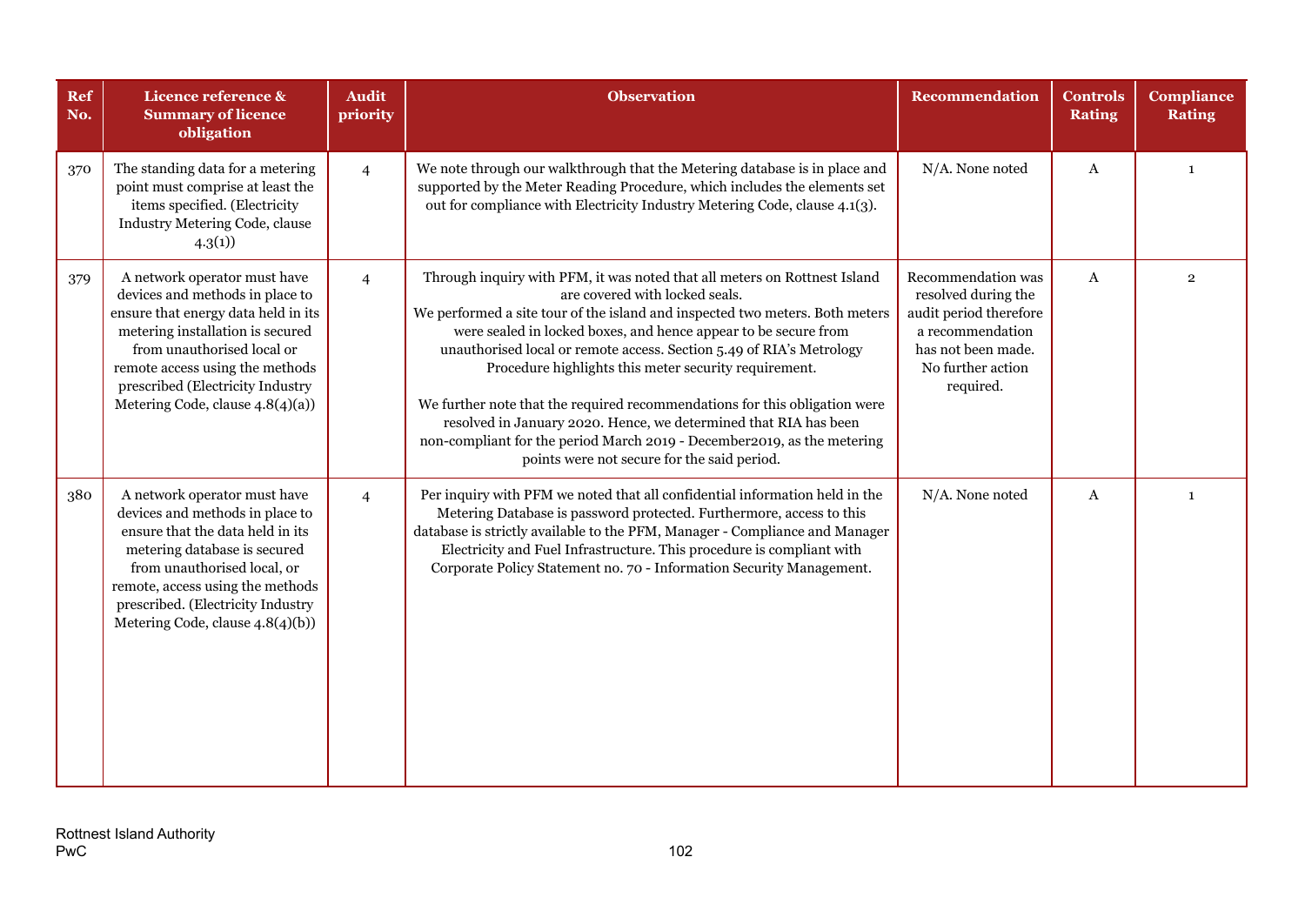| <b>Ref</b><br>No. | Licence reference &<br><b>Summary of licence</b><br>obligation                                                                                                                                                                                                                                                                                                                                                     | <b>Audit</b><br>priority | <b>Observation</b>                                                                                                                                                                                                                                                                                                                                                             | <b>Recommendation</b> | <b>Controls</b><br><b>Rating</b> | <b>Compliance</b><br><b>Rating</b> |
|-------------------|--------------------------------------------------------------------------------------------------------------------------------------------------------------------------------------------------------------------------------------------------------------------------------------------------------------------------------------------------------------------------------------------------------------------|--------------------------|--------------------------------------------------------------------------------------------------------------------------------------------------------------------------------------------------------------------------------------------------------------------------------------------------------------------------------------------------------------------------------|-----------------------|----------------------------------|------------------------------------|
| 381               | Without limiting sub clause<br>4.8(4), a network operator must<br>ensure that electronic passwords<br>and other electronic security<br>controls are only issued to the<br>specified authorised personnel<br>and otherwise keep its records of<br>electronic passwords, and other<br>electronic security controls,<br>secure from unauthorised access.<br>(Electricity Industry Metering<br>Code, clause $4.8(5)$ ) | $\overline{4}$           | Per inquiry with PFM we noted that all confidential information held in the<br>Metering Database is password protected. Furthermore, access to this<br>database is strictly available toPFM, Manager - Compliance and Manager<br>Electricity and Fuel Infrastructure. This procedure is compliant with<br>Corporate Policy Statement no. 70 - Information Security Management. | N/A. None noted       | A                                | $\mathbf{1}$                       |
| 382               | A network operator must retain<br>energy data in its metering<br>database for each metering point<br>on its network, including any<br>energy data that has been<br>replaced under subclause 5.24,<br>for at least the periods, and with<br>the level of accessibility,<br>prescribed. (Electricity Industry<br>Metering Code, clause 4.9)                                                                          | $\overline{4}$           | Energy data is not recorded within the Metering Database. It is recorded<br>separately on Meter Reading Spreadsheets. We sighted evidence of 7 years of<br>data being kept through these spreadsheets.                                                                                                                                                                         | N/A. None noted       | A                                | $\mathbf{1}$                       |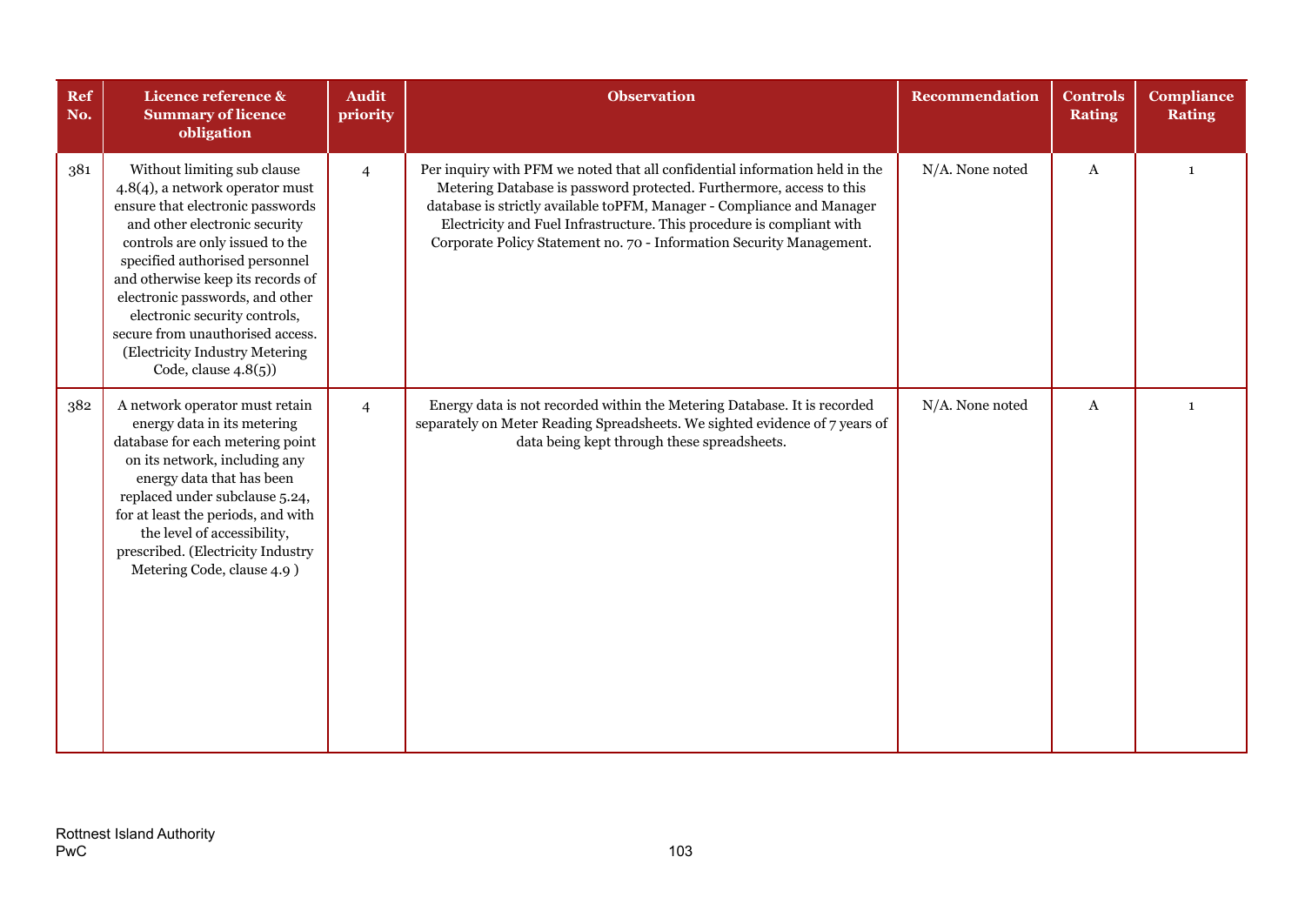| <b>Ref</b><br>No. | <b>Description</b>                                                                                                                                                                                                                                                                                                                                                                                                                                        | <b>Audit</b><br>priority | <b>Observation</b>                                                                                                                                                                                                                                                                                                                                                                                                                                                                                                                                                                                                                                  | <b>Recommendation</b>                                                                                                                                                                                                                                                                                                                                                                                                                        | <b>Controls</b><br><b>Rating</b> | <b>Compliance</b><br><b>Rating</b> |
|-------------------|-----------------------------------------------------------------------------------------------------------------------------------------------------------------------------------------------------------------------------------------------------------------------------------------------------------------------------------------------------------------------------------------------------------------------------------------------------------|--------------------------|-----------------------------------------------------------------------------------------------------------------------------------------------------------------------------------------------------------------------------------------------------------------------------------------------------------------------------------------------------------------------------------------------------------------------------------------------------------------------------------------------------------------------------------------------------------------------------------------------------------------------------------------------------|----------------------------------------------------------------------------------------------------------------------------------------------------------------------------------------------------------------------------------------------------------------------------------------------------------------------------------------------------------------------------------------------------------------------------------------------|----------------------------------|------------------------------------|
| 385               | A network operator must, for<br>each metering point on its<br>network, obtain energy data from<br>the metering installation and<br>transfer the energy data into its<br>metering database by no later<br>than 2 business days after the<br>date for the scheduled meter<br>reading for the metering point (or<br>such other time as is specified in<br>the applicable service level<br>agreement).<br>(Electricity Industry Metering<br>Code, clause 5.3) | $\overline{4}$           | It was confirmed via enquiry and document review of the 'Meter Readings<br>Monthly Procedure' that meter readings of the energy data are to be carried<br>out during the end of each month over two (2) days. It further states that the<br>PFM Manager/Supervisor, will enter data into the spreadsheet ('Monthly<br>Meter Reading' spreadsheet).<br>However the Meter Readings Monthly Procedure document does not specify<br>the time to transfer the energy data into the 'Monthly Meter Reading'<br>spreadsheet, after completing the meter reading. Additionally there is no<br>entry date column in the 'Monthly Meter Reading' spreadsheet. | 03/2021<br>RIA should include<br>'date of meter<br>reading' and 'date of<br>entry' columns in the<br>Monthly Meter<br>Reading' spreadsheet.<br>This will ensure<br>alignment over<br>recording the date of<br>meter readings and<br>the date when they<br>are entered in Meter<br>Reading<br>spreadsheets. The<br><b>Meter Readings</b><br><b>Monthly Procedure</b><br>should be updated to<br>reflect the agreed<br>timeframes with<br>PFM. | $\, {\bf B}$                     | $\overline{2}$                     |
| 386               | A network operator must, for<br>each meter on its network, at<br>least once in every 12 month<br>period undertake a meter reading<br>that provides an actual value that<br>passes the validation processes in<br>Appendix 2. (Electricity Industry<br>Metering Code, clause 5.4(1))                                                                                                                                                                       | $\overline{4}$           | We note that clause 4.3 "Energy Data Collection from Metering Installations"<br>of the RIA's Metrology Procedure includes a requirement to undertake a<br>meter reading at least once in every 12 month period. We further reviewed<br>the 'Meter Read Spreadsheet and the 'Metering Database Spreadsheet' to<br>ensure that RIA is compliant with this obligation, as meter readings are done<br>every month.                                                                                                                                                                                                                                      | N/A. None noted                                                                                                                                                                                                                                                                                                                                                                                                                              | A                                | $\mathbf{1}$                       |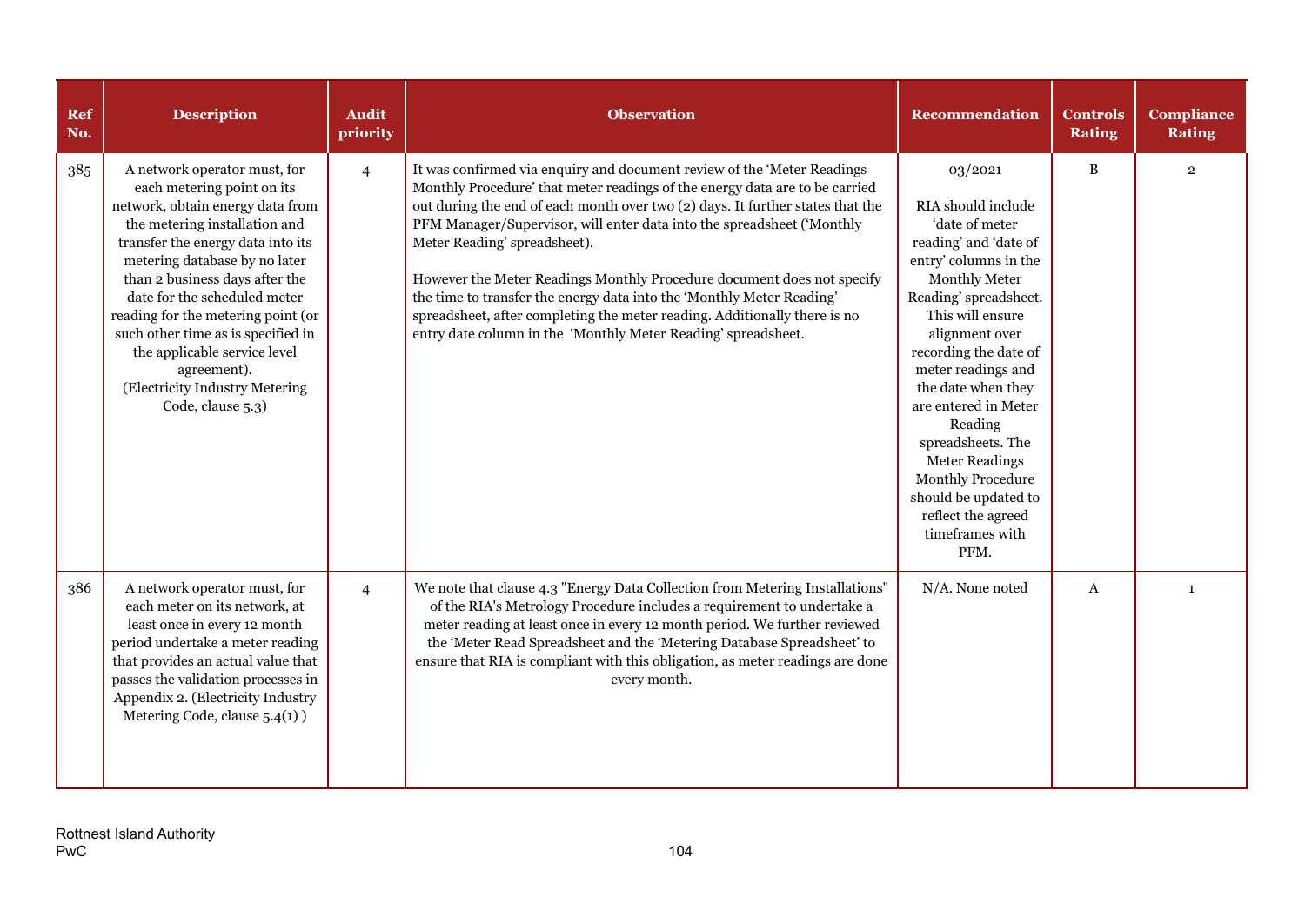| Ref<br>No. | Licence reference &<br><b>Summary of licence</b><br>obligation                                                                                                                                                                                                                                                                                                                                                  | <b>Audit</b><br>priority | <b>Observation</b>                                                                                                                                                                                                                                                                                                                                                                                                                                                                         | <b>Recommendation</b> | <b>Controls</b><br><b>Rating</b> | <b>Compliance</b><br><b>Rating</b> |
|------------|-----------------------------------------------------------------------------------------------------------------------------------------------------------------------------------------------------------------------------------------------------------------------------------------------------------------------------------------------------------------------------------------------------------------|--------------------------|--------------------------------------------------------------------------------------------------------------------------------------------------------------------------------------------------------------------------------------------------------------------------------------------------------------------------------------------------------------------------------------------------------------------------------------------------------------------------------------------|-----------------------|----------------------------------|------------------------------------|
| 387        | The meter reading referred to in<br>clause $5.4(1)$ must not be<br>undertaken by the customer<br>associated with the meter, and<br>must be undertaken by a person<br>who is employed or appointed by<br>the network operator and who is<br>suitably skilled in accordance<br>with good electricity industry<br>practice to carry out meter<br>readings. (Electricity Industry<br>Metering Code, clause 5.4(1A)) | $\overline{4}$           | Per inquiry with PFM, we noted that meter readings are performed by PFM<br>electricians who are all licensed electricians. The electricians use the ProMap<br>software - An interface application which the electricians log on to check the<br>required work and are also able to update the status of the metering work<br>completed. This is later updated in the Metering Database. PFM does<br>monthly meter readings (in-house) and provides these to Burgess Rawson for<br>billing. | N/A. None noted       | A                                | $\mathbf{1}$                       |
| 403        | A network operator must provide<br>data for a metering point from its<br>metering database to a person if<br>(and to the extent that) the<br>customer associated with the<br>metering point gives<br>the network operator a direction<br>to do so that complies with<br>subclause $5.17A(2)$ . (Electricity<br>Industry Metering Code, clause<br>5.17A(1)                                                       | $\overline{4}$           | No customer requests for metering data were noted during the audit period.<br>The FUSS contract between RIA and PFM includes responsibilities for<br>compliance to metering license requirements including the provision of data<br>to customers                                                                                                                                                                                                                                           | N/A. None noted       | A                                | N/R                                |
| 404        | A network operator must comply<br>with a direction under subclause<br>$5.17A(1)$ within the time frames<br>prescribed. (Electricity Industry<br>Metering Code, clause 5.17A(3))                                                                                                                                                                                                                                 | $\overline{4}$           | Per inquiry with Burgess Rawson and PFM, we noted that no customer<br>requests for metering data were noted during the audit period.                                                                                                                                                                                                                                                                                                                                                       | N/A. None noted       | N/P                              | N/R                                |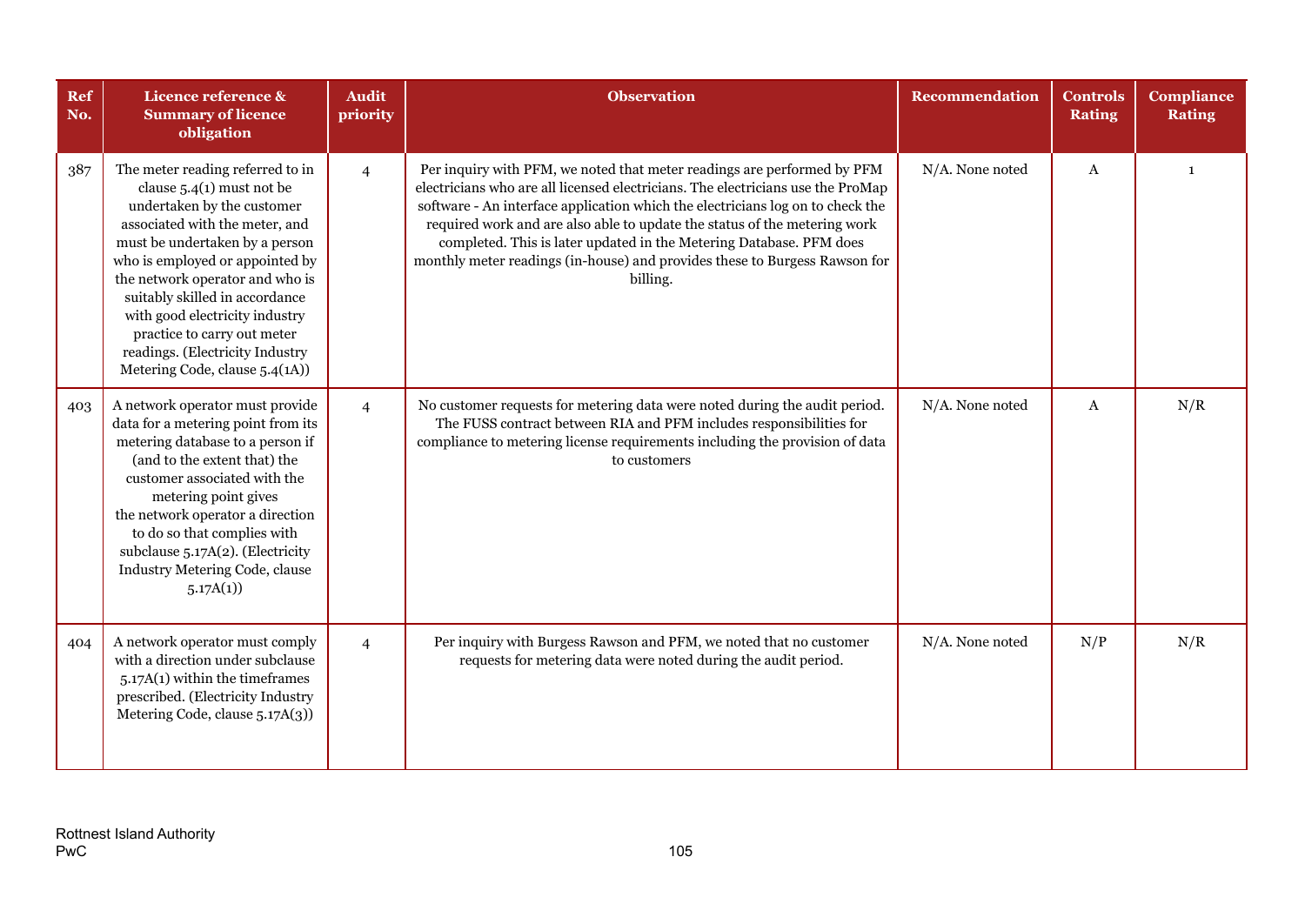| Ref<br>No. | Licence reference &<br><b>Summary of licence</b><br>obligation                                                                                                                                                                                                                                                                                                                                                            | <b>Audit</b><br>priority | <b>Observation</b>                                                                                                                                                                                                                                                                                                                                                                                                                                                                                                                                                                                                                                                                                                                                                                                                                                   | <b>Recommendation</b> | <b>Controls</b><br><b>Rating</b> | <b>Compliance</b><br><b>Rating</b> |
|------------|---------------------------------------------------------------------------------------------------------------------------------------------------------------------------------------------------------------------------------------------------------------------------------------------------------------------------------------------------------------------------------------------------------------------------|--------------------------|------------------------------------------------------------------------------------------------------------------------------------------------------------------------------------------------------------------------------------------------------------------------------------------------------------------------------------------------------------------------------------------------------------------------------------------------------------------------------------------------------------------------------------------------------------------------------------------------------------------------------------------------------------------------------------------------------------------------------------------------------------------------------------------------------------------------------------------------------|-----------------------|----------------------------------|------------------------------------|
| 422        | A network operator must validate<br>energy data in accordance with<br>this Code applying, as a<br>minimum, the prescribed rules<br>and procedures set out in<br>Appendix 2 and must, where<br>necessary, substitute and<br>estimate energy data under this<br>Code applying, as a minimum,<br>the prescribed rules and<br>procedures set out in Appendix 3.<br>(Electricity Industry Metering<br>Code, clause $5.22(1)$ ) | $\overline{4}$           | Per inquiry with Burgess Rawson, it was noted that Burgess Rawson uses<br>estimation for the Anglican Church Meter billing.<br>Historical data from metering spreadsheets is used for billing, by using a 12<br>month average of the previous year. Burgess Rawson then provides a bill<br>based on the historical amount to the customer. If the customer is not<br>satisfied with the amount, they provide a picture of the meter. In case the<br>amount charged is in excess, it is adjusted as credit in the next billing cycle.<br>On enquiry and observing the invoice provided for the period 29-Feb-2020 to<br>30-April-2020. The original estimation invoice (#2178) had the estimated<br>amount charged to Anglican Church. This was further adjusted and credited<br>in the subsequent invoice $(*2316)'$ and confirmed it was compliant. | N/A. None noted       | N/P                              | $\mathbf{1}$                       |
| 426        | Substitution or estimation of<br>energy data is required when<br>energy data is missing,<br>unavailable or corrupted,<br>including in the circumstances<br>described in this subclause.<br>(Electricity Industry Metering<br>Code, clause 5.22(5))                                                                                                                                                                        | $\overline{4}$           | Per inquiry with Burgess Rawson, it was noted that estimation is used for the<br>Anglican Church Meter billing.<br>Historical data from metering spreadsheets is used for billing, by using a 12<br>month average of the previous year. Burgess Rawson then provides a bill<br>based on the historical amount to the customer. If the customer is not<br>satisfied with the amount, they provide a picture of the meter. In case the<br>amount charged is in excess, it is adjusted as credit in the next billing cycle.<br>We further confirmed that no instances noted where data was corrupted,<br>missing or unavailable.                                                                                                                                                                                                                        | $N/A$ - None noted    | N/P                              | N/R                                |
| 427        | A network operator must review<br>all validation failures before<br>undertaking any substitution.<br>(Electricity Industry Metering<br>Code, clause 5.22(6))                                                                                                                                                                                                                                                              | $\overline{4}$           | On enquiry with Burgess Rawson, it was noted that Burgess Rawson uses<br>estimation for the Anglican Church Meter billing.<br>Historical data from metering spreadsheets is used for billing, by using a 12<br>month average of the previous year. Burgess Rawson then provides a bill<br>based on the historical amount to the customer. If the customer is not<br>satisfied with the amount, they provide a picture of the meter. In case the<br>amount charged is in excess, it is adjusted as credit in the next billing cycle.<br>We further note that there were no validation failures noted.                                                                                                                                                                                                                                                 | $N/A$ - None noted    | N/P                              | N/R                                |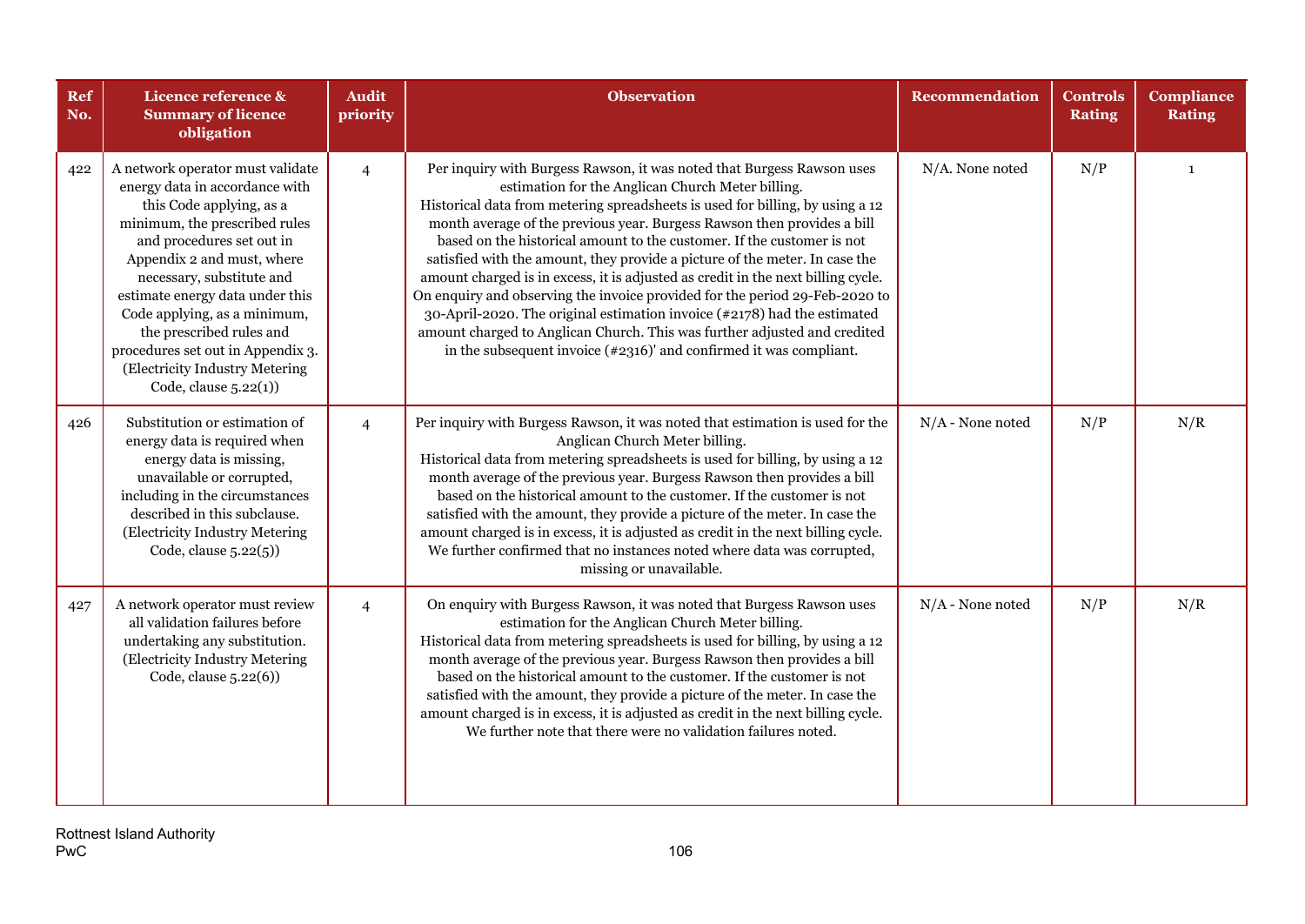| <b>Ref</b><br>No. | Licence reference &<br><b>Summary of licence</b><br>obligation                                                                                                                                                                                                                                                                                                                                                                                                                                    | <b>Audit</b><br>priority | <b>Observation</b>                                                                                                                                                                                                                                                                                                                                                                                                                                                                                                                                                                                                                                                                                                                                                                                                                                                                                                                                                                                      | <b>Recommendation</b> | <b>Controls</b><br><b>Rating</b> | <b>Compliance</b><br><b>Rating</b> |
|-------------------|---------------------------------------------------------------------------------------------------------------------------------------------------------------------------------------------------------------------------------------------------------------------------------------------------------------------------------------------------------------------------------------------------------------------------------------------------------------------------------------------------|--------------------------|---------------------------------------------------------------------------------------------------------------------------------------------------------------------------------------------------------------------------------------------------------------------------------------------------------------------------------------------------------------------------------------------------------------------------------------------------------------------------------------------------------------------------------------------------------------------------------------------------------------------------------------------------------------------------------------------------------------------------------------------------------------------------------------------------------------------------------------------------------------------------------------------------------------------------------------------------------------------------------------------------------|-----------------------|----------------------------------|------------------------------------|
| 428               | If a network operator determines<br>that there is no possibility of<br>determining an actual value for a<br>metering point, then<br>the network operator must<br>designate an estimated or<br>substituted value for the metering<br>point to be a deemed actual value<br>for the metering point.<br>(Electricity Industry Metering<br>Code, clause $5.23(1)$ )                                                                                                                                    | $\overline{4}$           | On enquiry with Burgess Rawson, it was noted that Burgess Rawson uses<br>estimation for the Anglican Church Meter billing. We noted via enquiry with<br><b>Burgess Rawson</b><br>Historical data from metering spreadsheets is used for billing, by using a 12<br>month average of the previous year. Burgess Rawson then provides a bill<br>based on the historical amount to the customer. If the customer is not<br>satisfied with the amount, they provide a picture of the meter. In case the<br>amount charged is in excess, it is adjusted as credit in the next billing cycle.<br>On enquiry and observing the invoice provided for the period 29-Feb-2020 to<br>30-April-2020. The original estimation invoice $(*2178)$ had the estimated<br>amount charged to Anglican Church. This was further adjusted and credited<br>in the subsequent invoice $(*2316)$ .                                                                                                                               | $N/A$ - None noted    | N/P                              | $\mathbf{1}$                       |
| 429               | If a network operator has<br>designated a deemed actual value<br>for a metering point then the<br>network operator must:<br>· repair or replace the meter or<br>one or more of components of<br>metering equipment (as<br>appropriate) at the metering<br>point; and<br>$\cdot$ subclauses 5.24(3(c) and 5.24(4)<br>apply in respect of<br>the estimated or substituted value<br>which was designated to be the<br>deemed actual value. (Electricity<br>Industry Metering Code, clause<br>5.23(3) | $\overline{4}$           | On enquiry with Burgess Rawson, it was noted that Burgess Rawson uses<br>estimation for the Anglican Church Meter billing.<br>Historical data from metering spreadsheets is used for billing, by using a 12<br>month average of the previous year. Burgess Rawson then provides a bill<br>based on the historical amount to the customer. If the customer is not<br>satisfied with the amount, they provide a picture of the meter. In case the<br>amount charged is in excess, it is adjusted as credit in the next billing cycle.<br>Estimation procedures are covered under section 7.4 of the Standard Form<br>Contract of RIA.<br>On enquiry and observing the invoice provided for the period 29-Feb-2020 to<br>30-April-2020. The original estimation invoice (#2178) had the estimated<br>amount charged to Anglican Church. This was further adjusted and credited<br>in the subsequent invoice $(*2316)$ and confirmed it was compliant.<br>No meter replacements were required or performed. | $N/A$ - None noted    | N/P                              | N/R                                |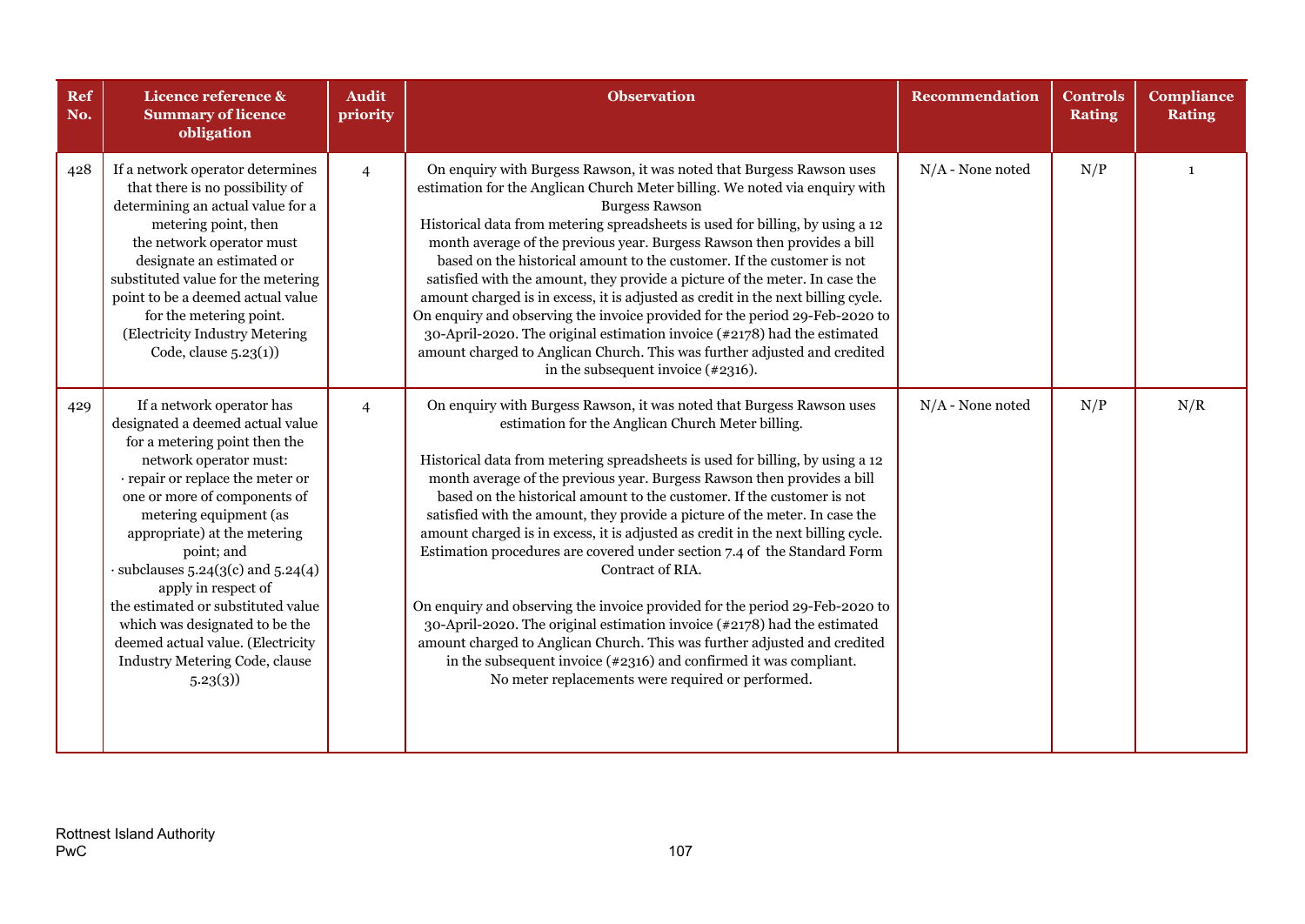| Ref<br>No. | Licence reference &<br><b>Summary of licence</b><br>obligation                                                                                                                                                                                                                                                                                                                                                               | <b>Audit</b><br>priority | <b>Observation</b>                                                                                                                                                                                                                                                                                                                                                                                                                                                                                                                                                                                                                                                                                                                                                                                                                                                                                                                                                      | <b>Recommendation</b> | <b>Controls</b><br><b>Rating</b> | <b>Compliance</b><br><b>Rating</b> |
|------------|------------------------------------------------------------------------------------------------------------------------------------------------------------------------------------------------------------------------------------------------------------------------------------------------------------------------------------------------------------------------------------------------------------------------------|--------------------------|-------------------------------------------------------------------------------------------------------------------------------------------------------------------------------------------------------------------------------------------------------------------------------------------------------------------------------------------------------------------------------------------------------------------------------------------------------------------------------------------------------------------------------------------------------------------------------------------------------------------------------------------------------------------------------------------------------------------------------------------------------------------------------------------------------------------------------------------------------------------------------------------------------------------------------------------------------------------------|-----------------------|----------------------------------|------------------------------------|
| 430        | If a network operator uses an<br>actual value (first value) for<br>energy data for a metering point,<br>and a better quality actual or<br>deemed actual value is available<br>(second value), the network<br>operator must replace the first<br>value with the second value if<br>doing so would be consistent with<br>good electricity industry practice.<br>(Electricity Industry Metering<br>Code, clause $5.24(1)$ )     | $\overline{4}$           | We note that actual values are used for all other invoices and are consistent<br>with good industry practices.<br>Per inquiry with Burgess Rawson, it was noted that Burgess Rawson uses<br>estimation for the Anglican Church Meter billing.<br>Historical data from metering spreadsheets is used for billing, by using a 12<br>month average of the previous year. Burgess Rawson then provides a bill<br>based on the historical amount to the customer. If the customer is not<br>satisfied with the amount, they provide a picture of the meter. In case the<br>amount charged is in excess, it is adjusted as credit in the next billing cycle.<br>On enquiry and observing the invoice provided for the period 29-Feb-2020 to<br>30-April-2020. The original estimation invoice $(*2178)$ had the estimated<br>amount charged to Anglican Church. This was further adjusted and credited<br>in the subsequent invoice $(*2316)$ and confirmed it was compliant. | $N/A$ - None noted    | N/P                              | $\mathbf{1}$                       |
| 431        | If a network operator uses a<br>deemed actual value (first value)<br>for energy data for a metering<br>point, and a better quality<br>deemed actual value is available<br>(second value), then<br>the network operator must<br>replace the first value with<br>the second value if doing so<br>would be consistent with good<br>electricity industry practice.<br>(Electricity Industry Metering<br>Code, clause $5.24(2)$ ) | $\overline{4}$           | We note that actual values are used for all other invoices and are consistent<br>with good industry practices.<br>Per inquiry with Burgess Rawson, it was noted that Burgess Rawson uses<br>estimation for the Anglican Church Meter billing.<br>Historical data from metering spreadsheets is used for billing, by using a 12<br>month average of the previous year. Burgess Rawson then provides a bill<br>based on the historical amount to the customer. If the customer is not<br>satisfied with the amount, they provide a picture of the meter. In case the<br>amount charged is in excess, it is adjusted as credit in the next billing cycle.<br>On enquiry and observing the invoice provided for the period 29-Feb-2020 to<br>30-April-2020. The original estimation invoice (#2178) had the estimated<br>amount charged to Anglican Church. This was further adjusted and credited<br>in the subsequent invoice $(*2316)$ and confirmed it was compliant.   | $N/A$ - None noted    | N/P                              | $\mathbf{1}$                       |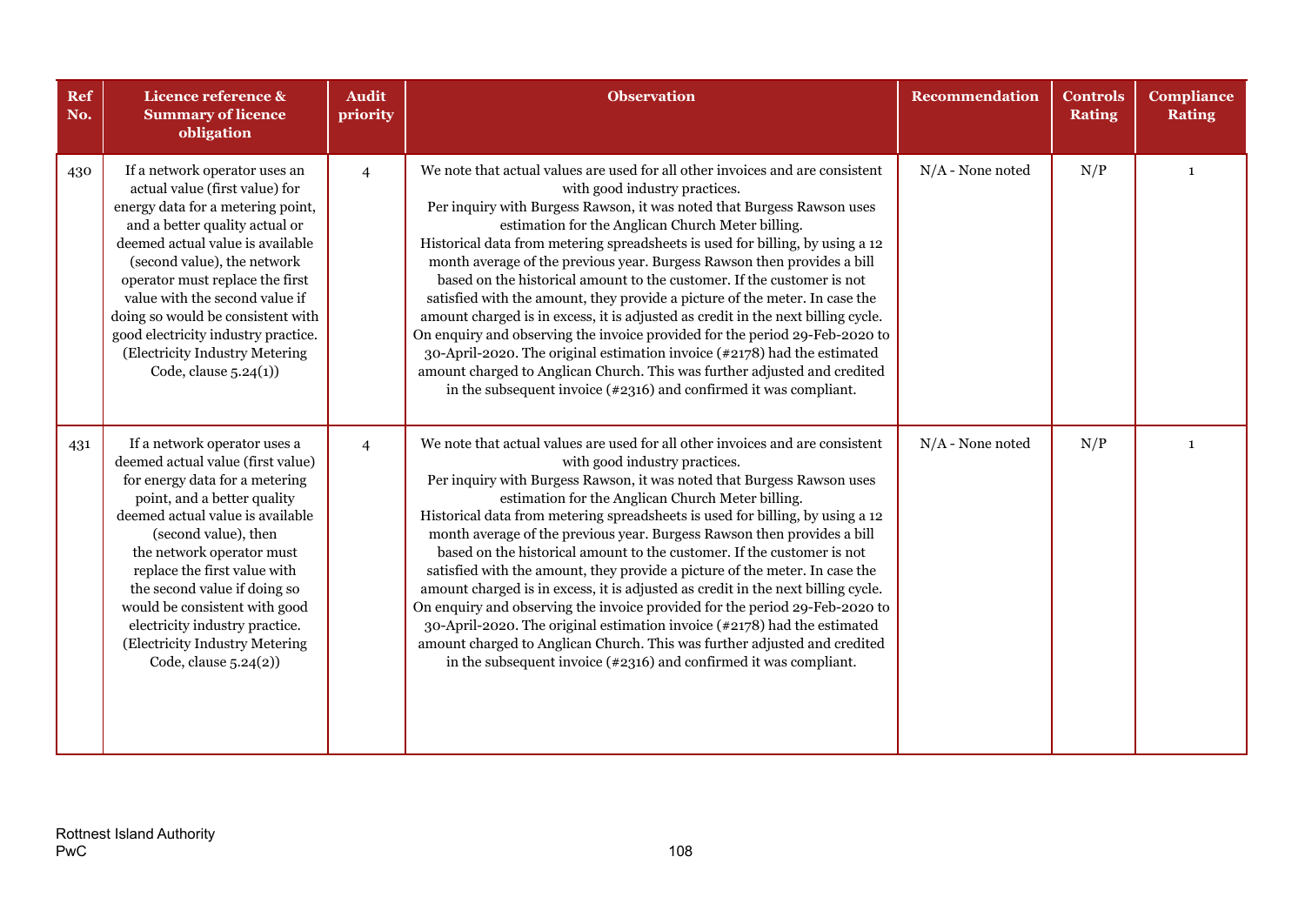| Ref<br>No. | Licence reference &<br><b>Summary of licence</b><br>obligation                                                                                                                                                                                                                                                                                                                                                                                                                                                                     | <b>Audit</b><br>priority | <b>Observation</b>                                                                                                                                                                                                                                                                                                                                                                                                                                                                                                                                                                                                                                                                                                                                                                                                                                                                                                                                                                         | <b>Recommendation</b> | <b>Controls</b><br><b>Rating</b> | <b>Compliance</b><br><b>Rating</b> |
|------------|------------------------------------------------------------------------------------------------------------------------------------------------------------------------------------------------------------------------------------------------------------------------------------------------------------------------------------------------------------------------------------------------------------------------------------------------------------------------------------------------------------------------------------|--------------------------|--------------------------------------------------------------------------------------------------------------------------------------------------------------------------------------------------------------------------------------------------------------------------------------------------------------------------------------------------------------------------------------------------------------------------------------------------------------------------------------------------------------------------------------------------------------------------------------------------------------------------------------------------------------------------------------------------------------------------------------------------------------------------------------------------------------------------------------------------------------------------------------------------------------------------------------------------------------------------------------------|-----------------------|----------------------------------|------------------------------------|
| 432        | If a network operator uses an<br>estimated or substituted value<br>(first value) for energy data for a<br>metering point, and a better<br>quality actual, deemed, estimated<br>or substituted value is available<br>(second value), then the network<br>operator must replace the first<br>value with the second value if<br>doing so would be consistent with<br>good electricity industry practice<br>or the user and its customer<br>jointly request it to do so.<br>(Electricity Industry Metering<br>Code, clause $5.24(3)$ ) | $\overline{4}$           | Per inquiry with Burgess Rawson, it was noted that Burgess Rawson uses<br>estimation for the Anglican Church Meter billing.<br>Historical data from metering spreadsheets is used for billing, by using a 12<br>month average of the previous year. Burgess Rawson then provides a bill<br>based on the historical amount to the customer. If the customer is not<br>satisfied with the amount, they provide a picture of the meter. In case the<br>amount charged is in excess, it is adjusted as credit in the next billing cycle.<br>On enquiry and observing the invoice provided for the period 29-Feb-2020 to<br>30-April-2020. The original estimation invoice (#2178) had the estimated<br>amount charged to Anglican Church. This was further adjusted and credited<br>in the subsequent invoice $(*2316)$ and confirmed it was compliant.                                                                                                                                        | $N/A$ - None noted    | N/P                              | $\mathbf{1}$                       |
| 434        | A network operator must ensure<br>the accuracy of estimated energy<br>data in accordance with the<br>methods in its metrology<br>procedure and ensure that any<br>transformation or processing of<br>data preserves its accuracy in<br>accordance with the metrology<br>procedure. (Electricity Industry<br>Metering Code, clause 5.25)                                                                                                                                                                                            | $\overline{4}$           | We noted that the RIA's Metrology Procedure includes clause 12.2<br>"Requirement to Produce Substituted or Estimated Energy Data".<br>Per inquiry with Burgess Rawson, it was noted that Burgess Rawson uses<br>estimation for the Anglican Church Meter billing.<br>Historical data from metering spreadsheets is used for billing, by using a 12<br>month average of the previous year. Burgess Rawson then provides a bill<br>based on the historical amount to the customer. If the customer is not<br>satisfied with the amount, they provide a picture of the meter. In case the<br>amount charged is in excess, it is adjusted as credit in the next billing cycle.<br>On enquiry and observing the invoice provided for the period 29-Feb-2020 to<br>30-April-2020. The original estimation invoice (#2178) had the estimated<br>amount charged to Anglican Church. This was further adjusted and credited<br>in the subsequent invoice $(*2316)'$ and confirmed it was compliant. | $N/A$ - None noted    | $\mathbf{A}$                     | $\mathbf{1}$                       |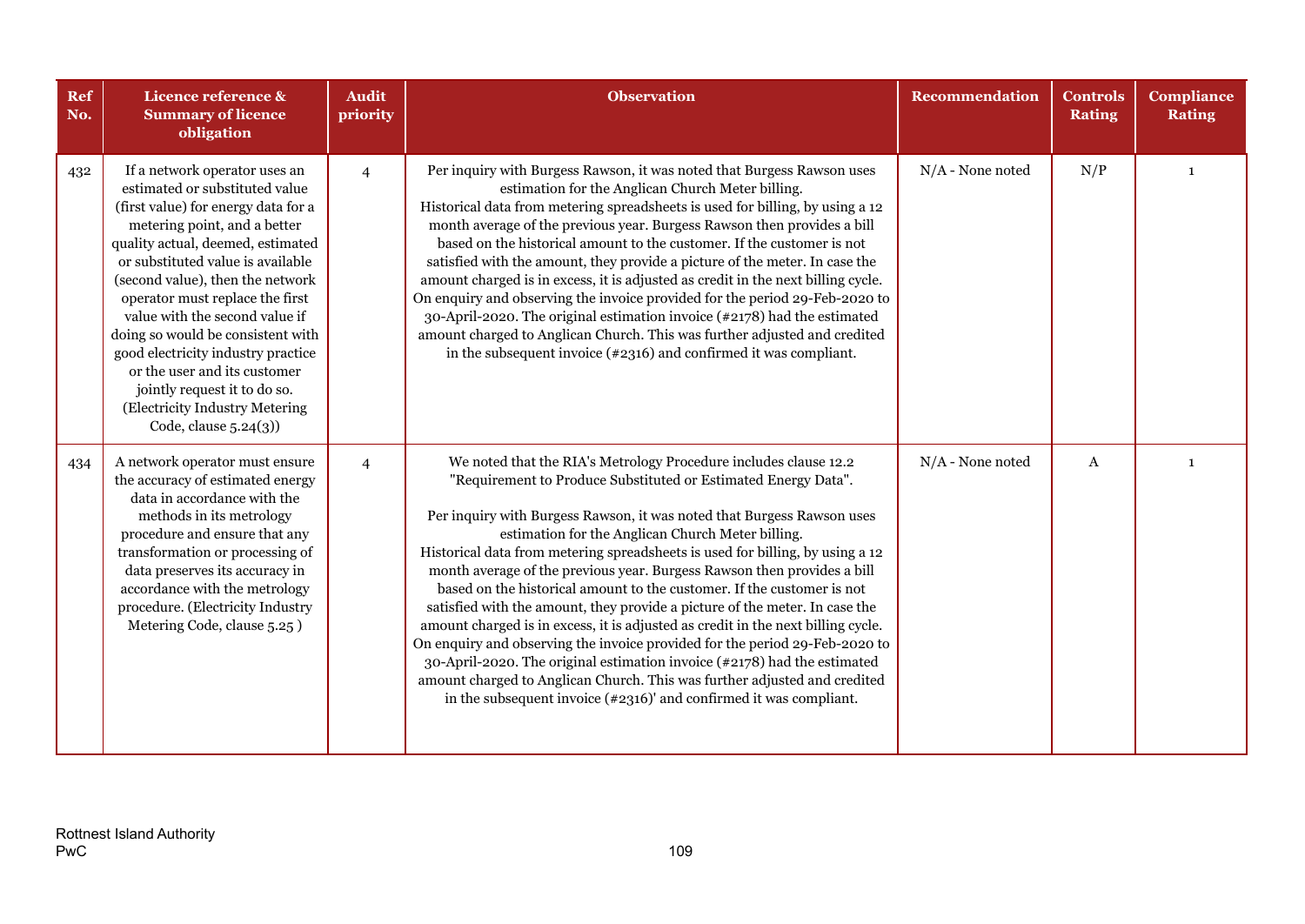| Ref<br>No. | Licence reference &<br><b>Summary of licence</b><br>obligation                                                                                                                                                                                                                                                                                                 | <b>Audit</b><br>priority | <b>Observation</b>                                                                                                                                                                                                                                                                                                                                                                                                                                                                                                                                           | <b>Recommendation</b> | <b>Controls</b><br><b>Rating</b> | <b>Compliance</b><br><b>Rating</b> |  |  |  |  |
|------------|----------------------------------------------------------------------------------------------------------------------------------------------------------------------------------------------------------------------------------------------------------------------------------------------------------------------------------------------------------------|--------------------------|--------------------------------------------------------------------------------------------------------------------------------------------------------------------------------------------------------------------------------------------------------------------------------------------------------------------------------------------------------------------------------------------------------------------------------------------------------------------------------------------------------------------------------------------------------------|-----------------------|----------------------------------|------------------------------------|--|--|--|--|
| 449        | A network operator must amend<br>any document in accordance with<br>the ERA's final recommendation.<br>(Electricity Industry Metering<br>Code, clause $6.20(4)$ )                                                                                                                                                                                              | 5                        | There were no notices issued by ERA to amend documents during the audit<br>period.                                                                                                                                                                                                                                                                                                                                                                                                                                                                           | $N/A$ - None noted    | N/P                              | N/R                                |  |  |  |  |
| 450        | The network operator must<br>publish any document that has<br>been amended under subclause<br>6.20(4). (Electricity Industry<br>Metering Code, clause 6.20(5))                                                                                                                                                                                                 | $\overline{4}$           | There were no notices issued by ERA to amend documents during the audit<br>period.                                                                                                                                                                                                                                                                                                                                                                                                                                                                           | $N/A$ - None noted    | N/P                              | N/R                                |  |  |  |  |
|            | 16 Electricity Industry (Network Quality and Reliability of Supply) Code - Licence Conditions and Obligations                                                                                                                                                                                                                                                  |                          |                                                                                                                                                                                                                                                                                                                                                                                                                                                                                                                                                              |                       |                                  |                                    |  |  |  |  |
| 462        | A distributor or transmitter must,<br>as far as reasonably practicable,<br>ensure that electricity supply to a<br>customer's electrical installations<br>complies with prescribed<br>standards. (Electricity Industry<br>(Network Quality and Reliability<br>of Supply) Code, clause 5(1) )                                                                    | $\overline{5}$           | We noted that an external independent auditor, (Power Engineering<br>Services-PES) performs the annual power quality analysis and provides the<br>monitoring and compliance details in its Power Quality Report, to RIA and<br>PFM.<br>We further reviewed the following reports to ensure that the licensee<br>complied with the prescribed standards<br>Rottnest Island Power Quality Report 2020<br>Rottnest Island Power Quality Report 2021                                                                                                             | $N/A$ - None noted    | A                                | $\mathbf{1}$                       |  |  |  |  |
| 463        | A distributor or transmitter must,<br>so far as reasonably practicable,<br>disconnect the supply of<br>electricity to installations or<br>property in specified<br>circumstances, unless it is in the<br>interest of the customer to<br>maintain the supply. (Electricity<br><b>Industry (Network Quality and</b><br>Reliability of Supply) Code,<br>clause 8) | 5                        | Per inquiry with PFM, we noted that there were no disconnections identified<br>during the audit period.<br>We noted that RIA's Standard Form Contract section 5 "Disconnection and<br>Reconnection" provides details of situations when disconnection will occur.<br>We note that the Standard Form Contract has been approved by the ERA,<br>and is listed on the ERA's website in the following link:<br>https://www.erawa.com.au/cproot/14655/2/Clean%20version%20of%20fin<br>al%20Standard%20Form%20Contract%20-%20Rottnest%20Island%20Auth<br>ority.PDF | $N/A$ - None noted    | N/P                              | N/R                                |  |  |  |  |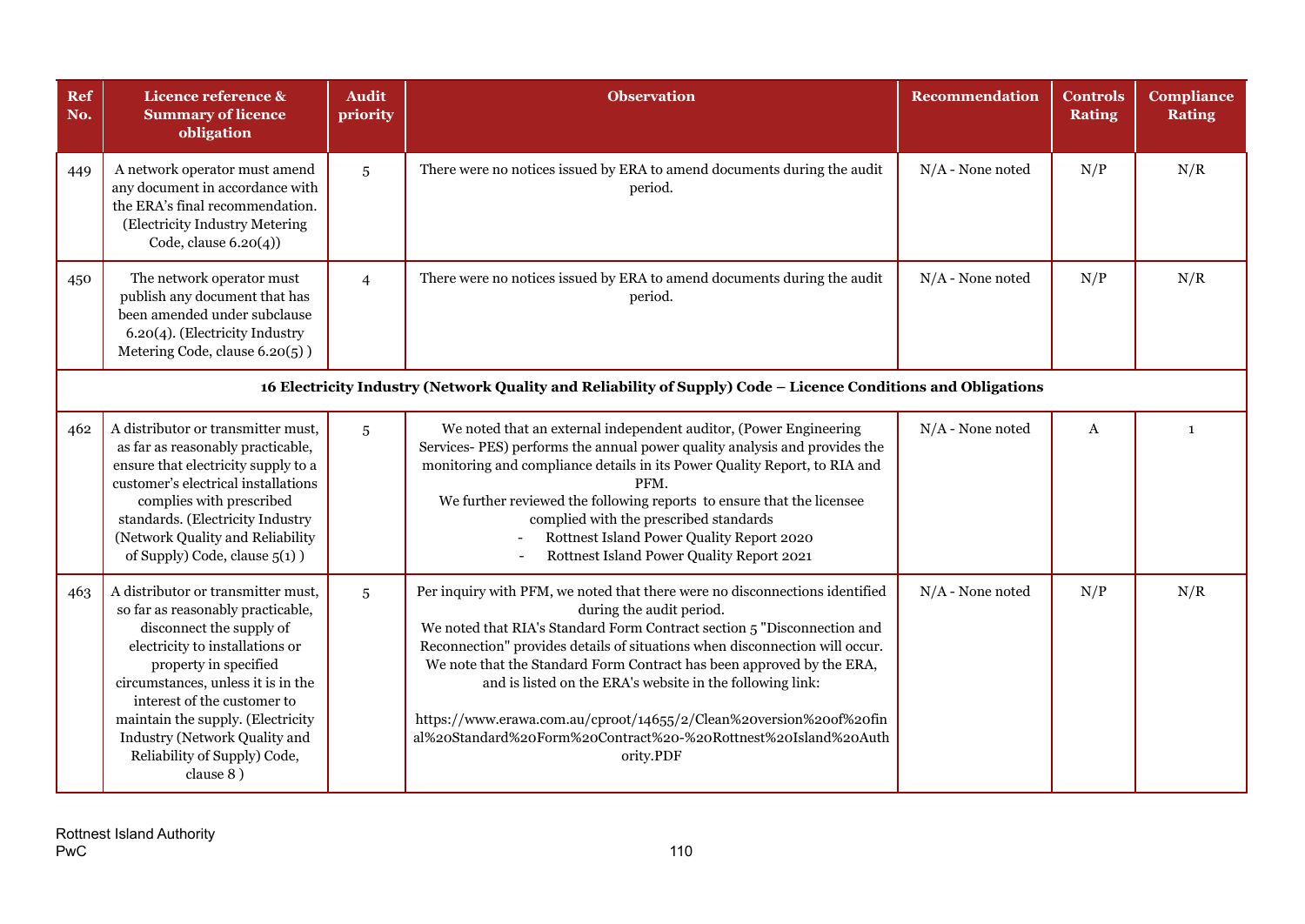| Ref<br>No. | Licence reference &<br><b>Summary of licence</b><br>obligation                                                                                                                                                                                                                                            | <b>Audit</b><br>priority | <b>Observation</b>                                                                                                                                                                                                                                                                                                                                                                                                                                                                                                                                                                                                                                                                                                                                                                                                                                                                                                    | <b>Recommendation</b> | <b>Controls</b><br><b>Rating</b> | <b>Compliance</b><br><b>Rating</b> |
|------------|-----------------------------------------------------------------------------------------------------------------------------------------------------------------------------------------------------------------------------------------------------------------------------------------------------------|--------------------------|-----------------------------------------------------------------------------------------------------------------------------------------------------------------------------------------------------------------------------------------------------------------------------------------------------------------------------------------------------------------------------------------------------------------------------------------------------------------------------------------------------------------------------------------------------------------------------------------------------------------------------------------------------------------------------------------------------------------------------------------------------------------------------------------------------------------------------------------------------------------------------------------------------------------------|-----------------------|----------------------------------|------------------------------------|
| 464        | A distributor or transmitter must,<br>as far as reasonably practicable,<br>ensure that the supply of<br>electricity is maintained and the<br>occurrence and duration of<br>interruptions is kept to a<br>minimum. (Electricity Industry<br>(Network Quality and Reliability<br>of Supply) Code, clause 9) | $\overline{5}$           | Per inquiry with PFM, we noted that the RIA had appointed Qualeng to<br>complete an independent audit and reporting on its systems for monitoring<br>the compliance specific requirements. We observed the 2019 to 2020<br>Network Quality and Reliability of Supply Independent Audit.<br>We observed the Electrical Service Recovery and Contingency Plan, it was<br>noted that the purpose of this plan is to maintain the supply of electricity on<br>Rottnest Island with a minimum number and duration of interruptions. As<br>per section 2 "Power Supply System" of this Plan, we note that the RIA holds<br>3 generators on the island at all times, and therefore in the event of a<br>significant interruption, customers can immediately be connected to an<br>alternative supply. We further noted in the Planned Outages Register<br>(2019-2020 and 2020-21) that interruptions were kept to a minimum. | $N/A$ - None noted    | $\bf{A}$                         | $\mathbf{1}$                       |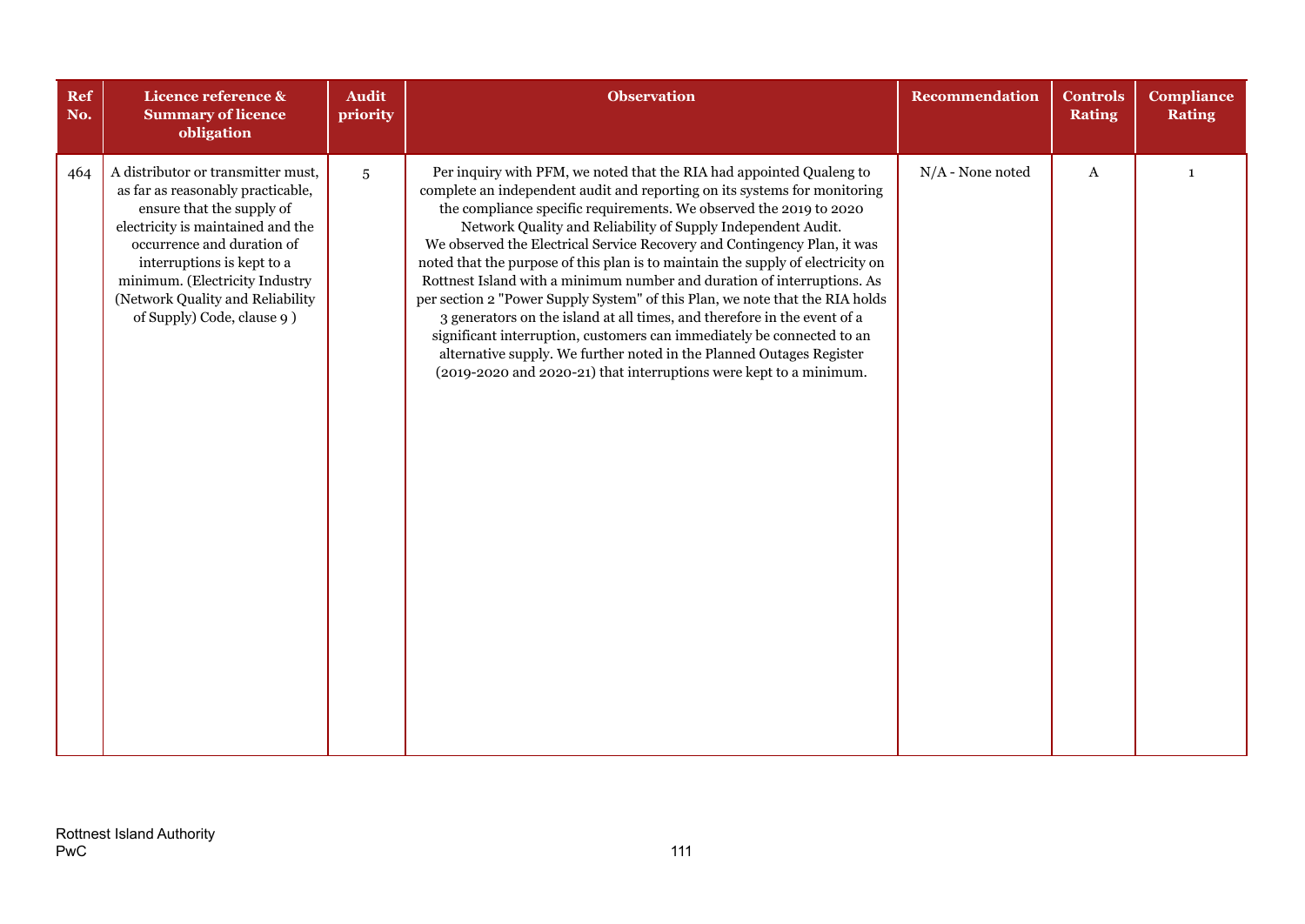| Ref<br>No. | Licence reference &<br><b>Summary of licence</b><br>obligation                                                                                                                                                                       | <b>Audit</b><br>priority | <b>Observation</b>                                                                                                                                                                                                                                                                                                                                                                                                                                                                                                                                                                                                                                                                                                   | <b>Recommendation</b> | <b>Controls</b><br><b>Rating</b> | <b>Compliance</b><br><b>Rating</b> |
|------------|--------------------------------------------------------------------------------------------------------------------------------------------------------------------------------------------------------------------------------------|--------------------------|----------------------------------------------------------------------------------------------------------------------------------------------------------------------------------------------------------------------------------------------------------------------------------------------------------------------------------------------------------------------------------------------------------------------------------------------------------------------------------------------------------------------------------------------------------------------------------------------------------------------------------------------------------------------------------------------------------------------|-----------------------|----------------------------------|------------------------------------|
| 465        | A distributor or transmitter must,<br>so far as reasonably practicable,<br>reduce the effect of any<br>interruption on a customer.<br>(Electricity Industry (Network<br>Quality and Reliability of Supply)<br>Code, clause $10(1)$ ) | $\overline{5}$           | Per inquiry with PFM and observing their Electrical Service Recovery and<br>Contingency Plan, we noted that the purpose of this plan is to maintain the<br>supply of electricity on Rottnest Island with a minimum number and<br>duration of interruptions. On viewing the Power Outages registers for 2019<br>and 2020, we note that RIA minimized the effect of any interruption on a<br>customer.<br>We observed the Emergency Generator Installation Procedure, which states<br>that in the event of a catastrophic electrical system failure and power cannot<br>be restored via the LV feeders, power will be supplied by mobile generators in<br>accordance with the generator restoration priority register. | $N/A$ - None noted    | $\mathbf A$                      | $\mathbf{1}$                       |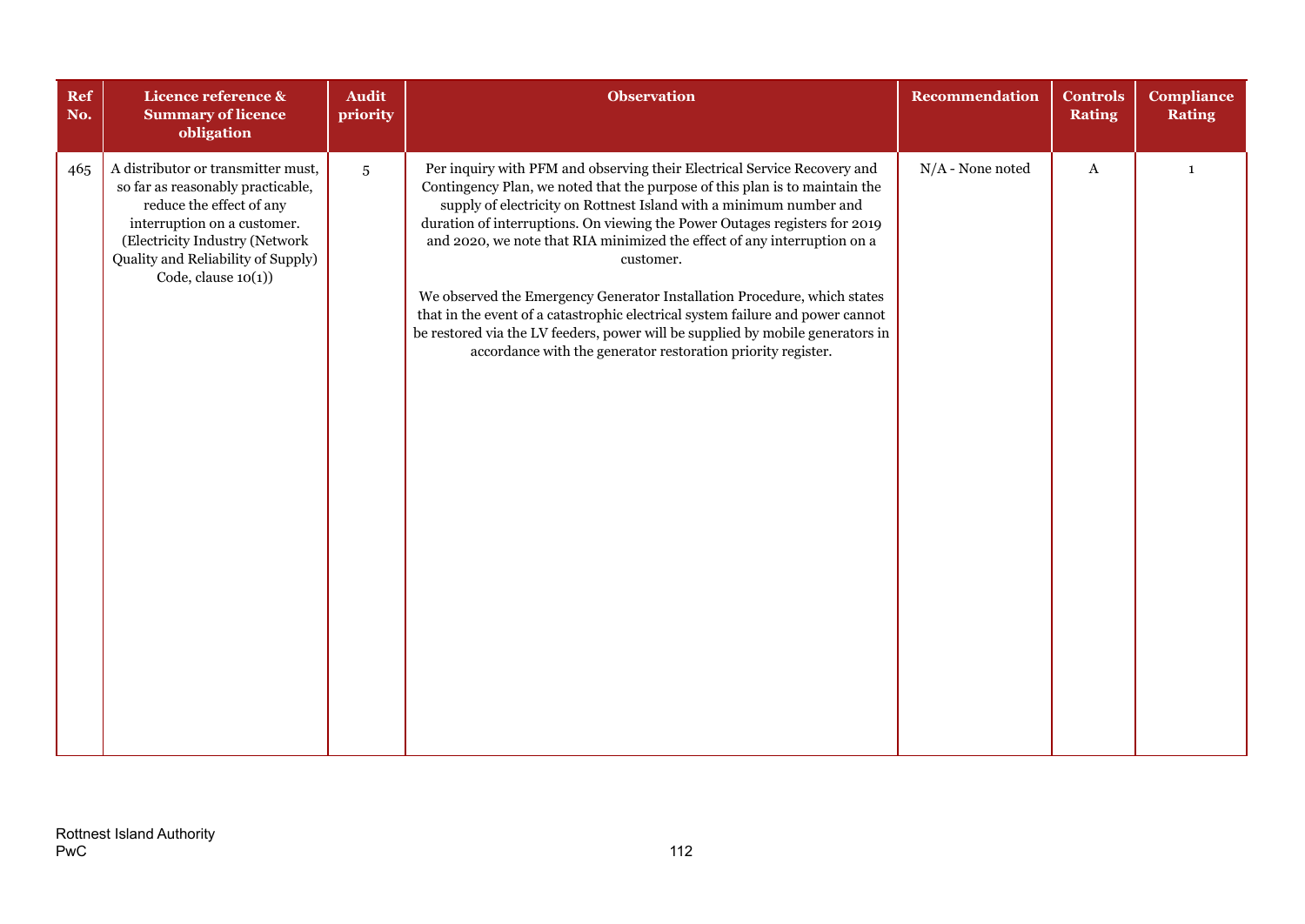| <b>Ref</b><br>No. | Licence reference &<br><b>Summary of licence</b><br>obligation                                                                                                                                                                                                                                                    | <b>Audit</b><br>priority | <b>Observation</b>                                                                                                                                                                                                                                                                                                                                                                                                                                                                                                                                                                                                                                                                                                                                                                                     | <b>Recommendation</b> | <b>Controls</b><br><b>Rating</b> | <b>Compliance</b><br><b>Rating</b> |
|-------------------|-------------------------------------------------------------------------------------------------------------------------------------------------------------------------------------------------------------------------------------------------------------------------------------------------------------------|--------------------------|--------------------------------------------------------------------------------------------------------------------------------------------------------------------------------------------------------------------------------------------------------------------------------------------------------------------------------------------------------------------------------------------------------------------------------------------------------------------------------------------------------------------------------------------------------------------------------------------------------------------------------------------------------------------------------------------------------------------------------------------------------------------------------------------------------|-----------------------|----------------------------------|------------------------------------|
| 466               | A distributor or transmitter must<br>consider whether, in specified<br>circumstances, it should supply<br>electricity by alternative means to<br>a customer who will be affected<br>by a proposed interruption.<br>(Electricity Industry (Network<br>Quality and Reliability of Supply)<br>$Code, clause 10(2)$ ) | $\overline{5}$           | Per inquiry with PFM and observing their Electrical Service Recovery and<br>Contingency Plan, it was noted that the purpose of this plan is to maintain<br>the supply of electricity on Rottnest Island with a minimum number and<br>duration of interruptions.<br>We also observed that as per section 2 "Power Supply System" of this Plan,<br>we note that the RIA holds 3 generators on the island at all times, and<br>therefore in the event of a significant interruption, customers can<br>immediately be connected to an alternative supply. On enquiry and reviewing<br>the Planned outages register (2019 and 2020, we noted that there was no<br>alternative supply of electricity required, as there were no significant<br>interruptions to small use customers during the audit period. | $N/A$ - None noted    | A                                | N/R                                |
| 467               | A distributor must take<br>prescribed action in<br>the event of a significant<br>interruption to a small use<br>customer. (Electricity Industry<br>(Network Quality and Reliability<br>of Supply) Code, clause 12(3) )                                                                                            | $\overline{4}$           | Per inquiry with RIA and PFM and observation of the Power Outages<br>2019-2021 register, we noted that there were no significant interruptions to<br>small use customers during the audit period.                                                                                                                                                                                                                                                                                                                                                                                                                                                                                                                                                                                                      | $N/A$ - None noted    | N/P                              | N/R                                |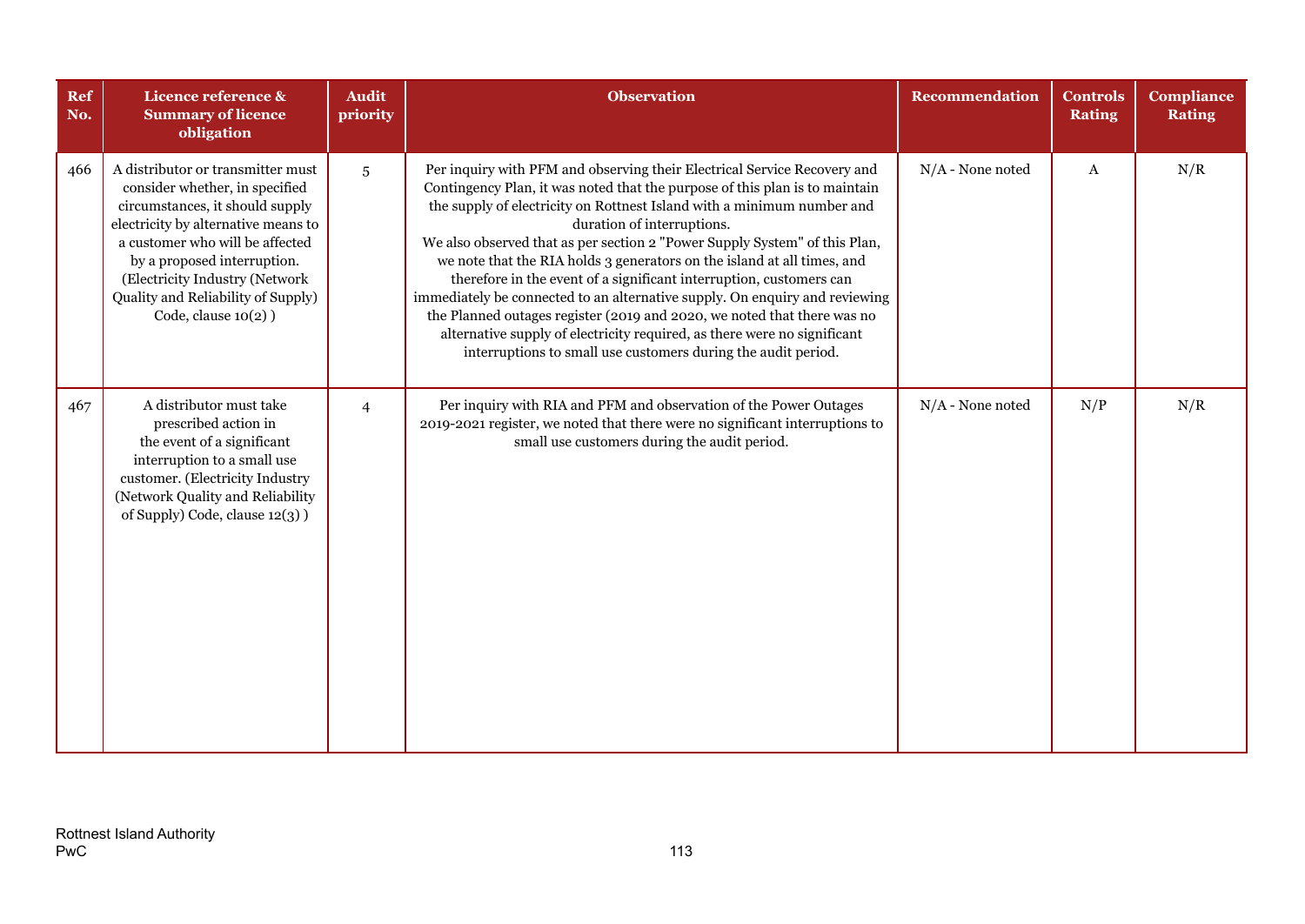| Ref<br>No. | Licence reference &<br><b>Summary of licence</b><br>obligation                                                                                                                                                                                                                                                                   | <b>Audit</b><br>priority | <b>Observation</b>                                                                                                                                                                                                                                                                                                                                                                                                                                                                                                                                                                                                                                                                                                                                                                                                                                                                                                                                                                                                                                                                                                                                                                                                                  | <b>Recommendation</b> | <b>Controls</b><br><b>Rating</b> | <b>Compliance</b><br><b>Rating</b> |
|------------|----------------------------------------------------------------------------------------------------------------------------------------------------------------------------------------------------------------------------------------------------------------------------------------------------------------------------------|--------------------------|-------------------------------------------------------------------------------------------------------------------------------------------------------------------------------------------------------------------------------------------------------------------------------------------------------------------------------------------------------------------------------------------------------------------------------------------------------------------------------------------------------------------------------------------------------------------------------------------------------------------------------------------------------------------------------------------------------------------------------------------------------------------------------------------------------------------------------------------------------------------------------------------------------------------------------------------------------------------------------------------------------------------------------------------------------------------------------------------------------------------------------------------------------------------------------------------------------------------------------------|-----------------------|----------------------------------|------------------------------------|
| 468        | A distributor or transmitter must,<br>so far as reasonably practicable,<br>ensure that customers in<br>specified areas do not have<br>average total lengths of<br>interruptions of supply greater<br>than specified durations.<br>(Electricity Industry (Network<br>Quality and Reliability of Supply)<br>Code, clause $13(2)$ ) | 5                        | On enquiry with PFM, we noted that the total length of interruptions of<br>supply is calculated using the specified method over a four year period.<br>(Calculation of year average: As prescribed in the System Performance<br>Measures SAIDI SAIFI)<br>CAIDI Procedure - The total sum of customer interruption duration (in<br>hours) connections is divided by the number of customers served).<br>The average figure should not be more than the four year average. For the<br>audit period, we noted that the 4 year average was 629.9056 and the yearly<br>average was 864.14. We further noted that these figures were not compliant<br>for 2019-2020 (based on the 4 year avg) - This was due to notice works on<br>energy safety.<br>We noted that the length of interruptions will be consistently non-compliant<br>compared to the four year average. This due to the factors such as;<br>Nature of the asset<br>Nature of the issue identified for a planned outage on the asset<br>However we have deemed that the RIA has done what is reasonably<br>practicable as per the code to meet the requirements as there have<br>been no significant interruptions with all being short length during<br>the audit period. | $N/A$ - None noted    | A                                | $\mathbf{1}$                       |
| 469        | The average total length of<br>interruptions of supply is to be<br>calculated using the specified<br>method. (Electricity Industry<br>(Network Quality and Reliability<br>of Supply) Code, clause 13(3))                                                                                                                         | $\overline{4}$           | Per inquiry with PFM, we noted that the total length of interruptions of<br>supply is calculated using the specified method over a four year period.<br>(Calculation of year average: As prescribed in the System Performance<br><b>Measures SAIDI SAIFI)</b><br>CAIDI Procedure - The total sum of customer interruption duration (in<br>hours) connections is divided by the number of customers served.<br>The average figure should not be more than the four year average. For the<br>audit period, we noted that the 4 year average was 629.9056 and the yearly<br>average was 864.14.<br>For the audit period, we noted that the calculation method used by PFM was<br>compliant.                                                                                                                                                                                                                                                                                                                                                                                                                                                                                                                                            | $N/A$ - None noted    | A                                | $\mathbf{1}$                       |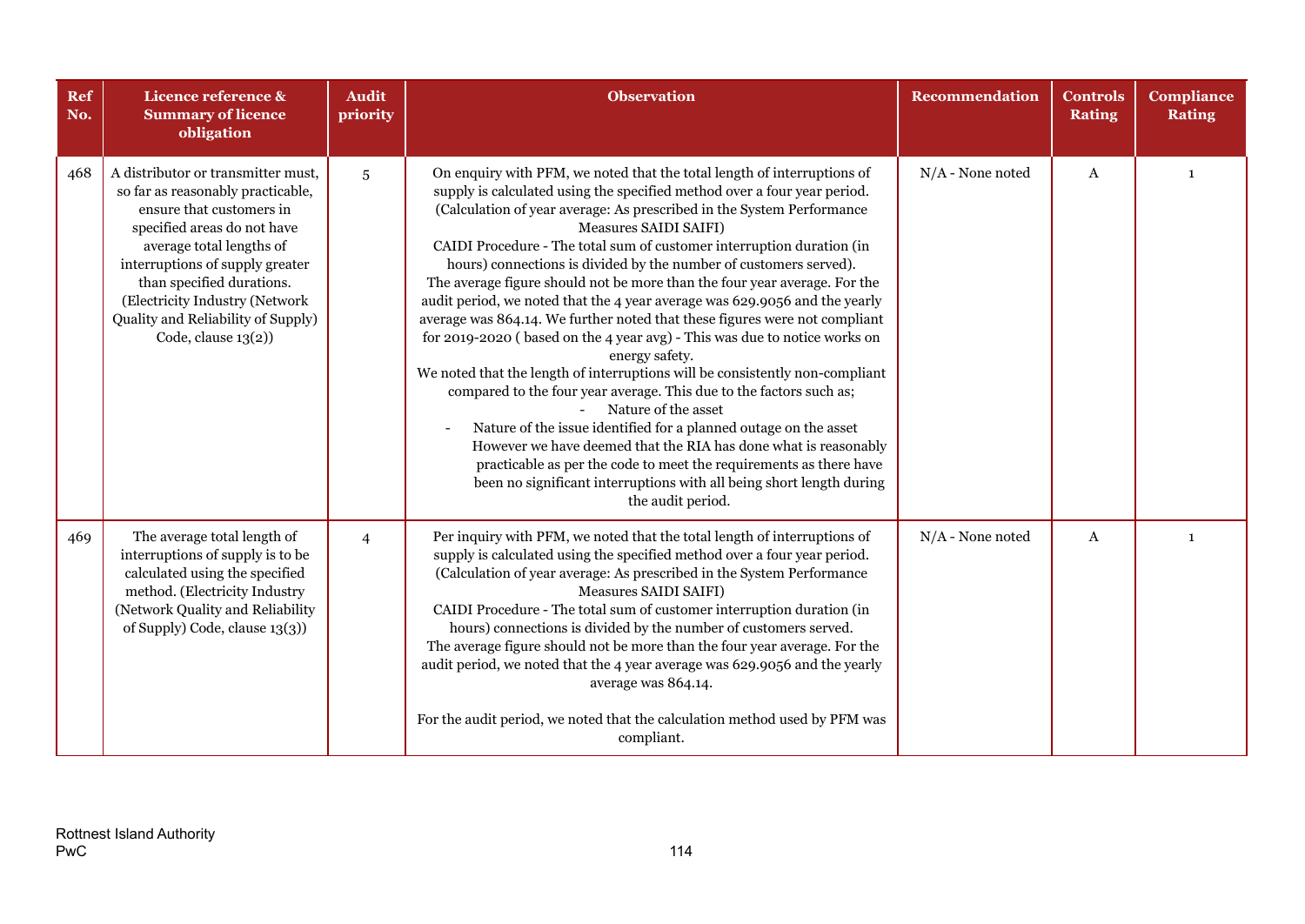| Ref<br>No. | Licence reference &<br><b>Summary of licence</b><br>obligation                                                                                                                                                                                                                                                                                                                                   | <b>Audit</b><br>priority | <b>Observation</b>                                                                                                                                                                                                                                                                                                                                                                                                                                                                                              | <b>Recommendation</b> | <b>Controls</b><br><b>Rating</b> | Compliance<br><b>Rating</b> |
|------------|--------------------------------------------------------------------------------------------------------------------------------------------------------------------------------------------------------------------------------------------------------------------------------------------------------------------------------------------------------------------------------------------------|--------------------------|-----------------------------------------------------------------------------------------------------------------------------------------------------------------------------------------------------------------------------------------------------------------------------------------------------------------------------------------------------------------------------------------------------------------------------------------------------------------------------------------------------------------|-----------------------|----------------------------------|-----------------------------|
| 470        | A distributor or transmitter must,<br>on request, provide to an affected<br>customer a free copy of an<br>instrument issued by the Minister<br>and of any notice given under<br>section $14(7)$ of the Electricity<br>Industry (Network Quality and<br>Reliability of Supply) Code 2005.<br><b>Electricity Industry (Network</b><br>Quality and Reliability of Supply)<br>Code, clause $14(8)$ ) | $\overline{4}$           | No instrument/notice issued by the Minister during the audit period.<br>Confirmed with RIA and PFM.                                                                                                                                                                                                                                                                                                                                                                                                             | $N/A$ - None noted    | N/P                              | N/R                         |
| 471        | A distributor or transmitter that<br>agrees with a customer to exclude<br>or modify certain provisions must<br>set out the advantages and<br>disadvantages to the customer of<br>doing so in their agreement.<br>(Electricity Industry (Network<br>Quality and Reliability of Supply)<br>Code, clause $15(2)$ )                                                                                  | $\overline{4}$           | Per inquiry with PFM and RIA, we noted that no modifications or changes to<br>customer agreements have occurred during the audit period.                                                                                                                                                                                                                                                                                                                                                                        | $N/A$ - None noted    | N/P                              | N/R                         |
| 477        | A distributor or transmitter must<br>take all such steps as are<br>reasonably necessary to monitor<br>the operation of its network to<br>ensure compliance with specified<br>requirements. (Electricity<br>Industry (Network Quality and<br>Reliability of Supply) Code,<br>clause $23(1)$ )                                                                                                     | 5                        | We reviewed the "FUSS Rottnest Facilities Utilities and Support Services<br>Contract" and noted that this contract includes PFM's responsibilities<br>regarding monitoring the operation of its electricity supply on the island. We<br>further noted that RIA maintain the following documents to monitor the<br>operation of its network to ensure compliance with specified requirements<br>FUSS001 Planned Maintenance Activity Report_2020_2021<br>FUSS001 - Planned Maintenance Activity Report_2019_2020 | $N/A$ - None noted    | $\mathbf{A}$                     | $\mathbf{1}$                |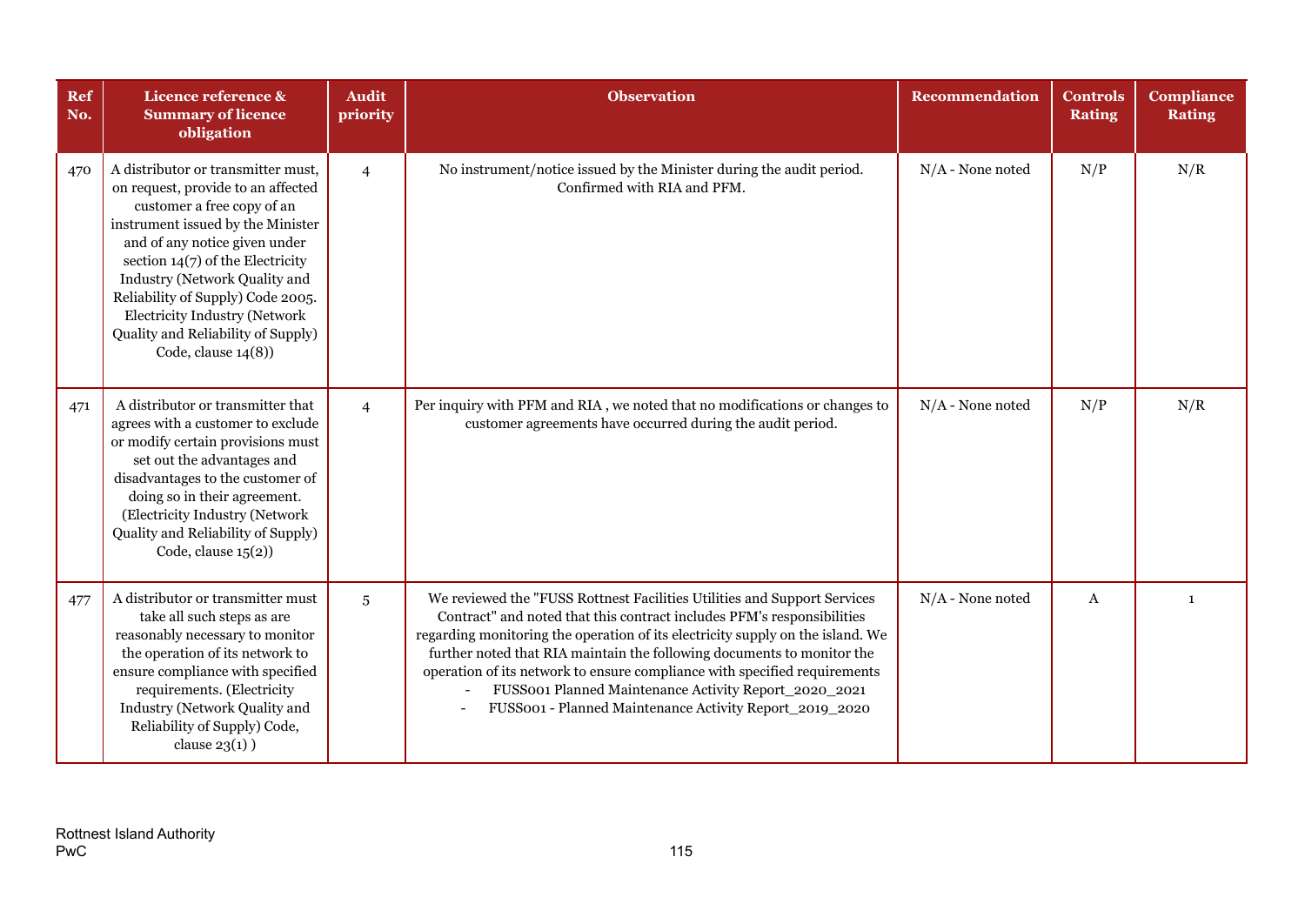| Ref<br>No. | Licence reference &<br><b>Summary of licence</b><br>obligation                                                                                                                                                                                            | <b>Audit</b><br>priority | <b>Observation</b>                                                                                                                                                                                                                                                                                                                                                                                                                                                                                                                                                                  | <b>Recommendation</b> | <b>Controls</b><br><b>Rating</b> | <b>Compliance</b><br><b>Rating</b> |
|------------|-----------------------------------------------------------------------------------------------------------------------------------------------------------------------------------------------------------------------------------------------------------|--------------------------|-------------------------------------------------------------------------------------------------------------------------------------------------------------------------------------------------------------------------------------------------------------------------------------------------------------------------------------------------------------------------------------------------------------------------------------------------------------------------------------------------------------------------------------------------------------------------------------|-----------------------|----------------------------------|------------------------------------|
| 478        | A distributor or transmitter must<br>keep records of information<br>regarding its compliance with<br>specific requirements for the<br>period specified. (Electricity<br>Industry (Network Quality and<br>Reliability of Supply) Code,<br>clause $23(2)$ ) | $\overline{4}$           | We reviewed the "FUSS Rottnest Facilities Utilities and Support Services<br>Contract" and noted that this contract includes PFM's responsibilities<br>regarding:<br>- Relevant Period in respect of Records : A minimum of 7 years after the<br>creation of the Record.<br>As a sample review we sited the following documents<br>2017 Electricity License Reporting Datasheets<br>2018 Electricity License Reporting Datasheets<br>2019 Electricity License Reporting Datasheets<br>2020 Electricity License Reporting Datasheets<br>2021 Electricity License Reporting Datasheets | $N/A$ - None noted    | $\mathbf{A}$                     | $\mathbf{1}$                       |
| 479        | A distributor or transmitter must<br>complete a quality investigation<br>requested by a customer in<br>accordance with specified<br>requirements. (Electricity<br>Industry (Network Quality and<br>Reliability of Supply) Code,<br>clause $24(3)$ )       | $\overline{4}$           | Per inquiry with Burgess Rawson and RIA, we noted that there were no<br>customer requests for a quality investigation during the audit period. No<br>specific documented procedures were evidenced supporting the process to<br>conduct power quality investigations and reporting the findings to the<br>customer however given the small number of customers for the RIA this is<br>deemed reasonable.                                                                                                                                                                            | $N/A$ - None noted    | N/P                              | N/R                                |
| 480        | A distributor or transmitter must<br>report the results of an<br>investigation to the customer<br>concerned. (Electricity Industry<br>(Network Quality and Reliability<br>of Supply) Code, clause 24(4))                                                  | $\overline{4}$           | On enquiry with Burgess Rawson and RIA, we noted that there were no<br>customer requests for a quality investigation during the audit period. No<br>specific documented procedures were evidenced supporting the process to<br>conduct power quality investigations and reporting the findings to the<br>customer however given the small number of customers for the RIA this is<br>deemed reasonable.                                                                                                                                                                             | $N/A$ - None noted    | N/P                              | N/R                                |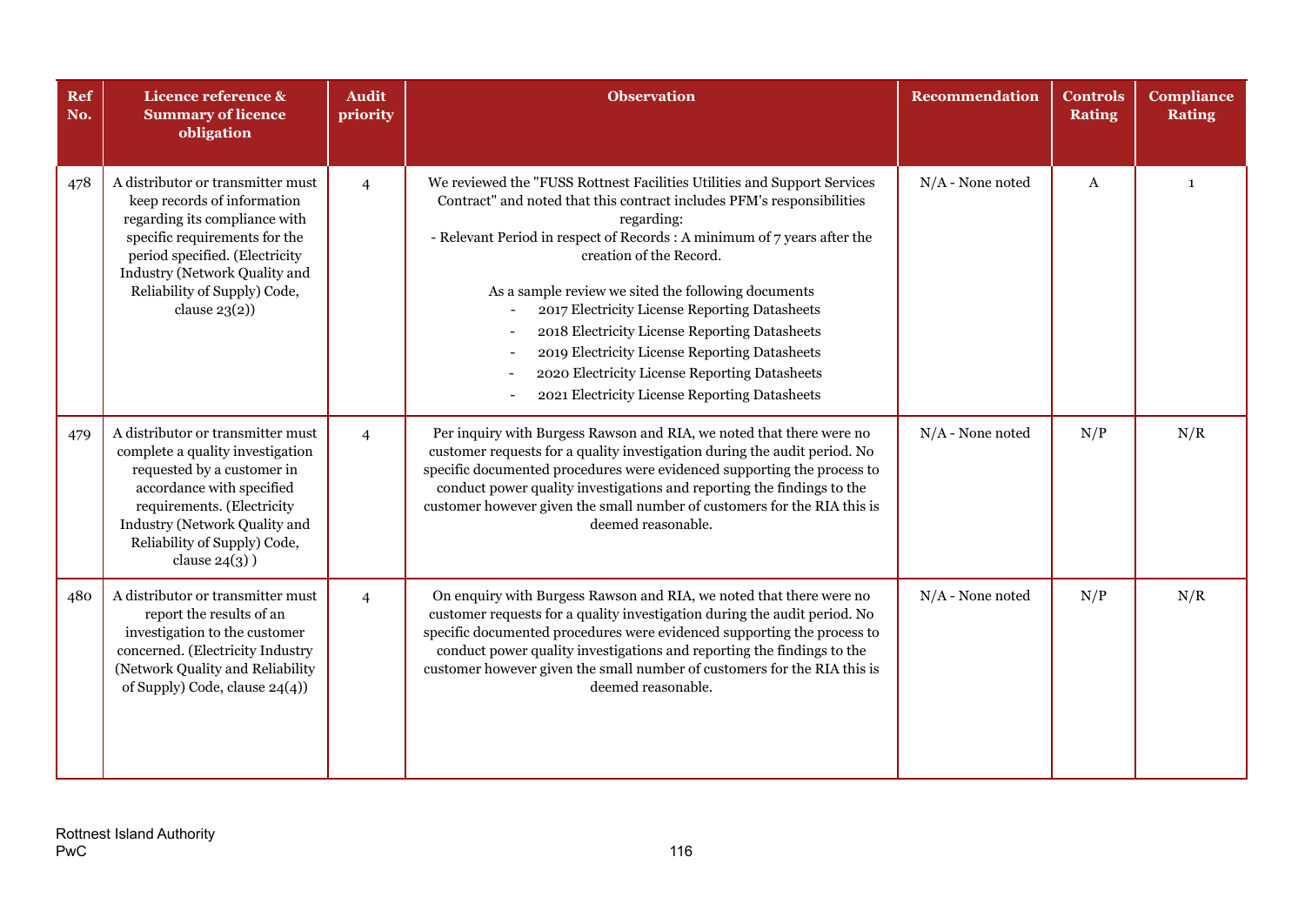| <b>Ref</b><br>No. | Licence reference &<br><b>Summary of licence</b><br>obligation                                                                                                                                                                                                                                                                                                                                                                             | <b>Audit</b><br>priority | <b>Observation</b>                                                                                                                                                                                                                                                                                                                                                                       | Recommendation     | <b>Controls</b><br><b>Rating</b> | <b>Compliance</b><br><b>Rating</b> |
|-------------------|--------------------------------------------------------------------------------------------------------------------------------------------------------------------------------------------------------------------------------------------------------------------------------------------------------------------------------------------------------------------------------------------------------------------------------------------|--------------------------|------------------------------------------------------------------------------------------------------------------------------------------------------------------------------------------------------------------------------------------------------------------------------------------------------------------------------------------------------------------------------------------|--------------------|----------------------------------|------------------------------------|
| 481               | A distributor or transmitter must<br>make available, at no cost, a copy<br>of a document setting out its<br>complaint handling processes to a<br>small customer who makes a<br>complaint to the distributor or<br>transmitter or who asks to be<br>given such information.<br>(Electricity Industry (Network<br>Quality and Reliability of Supply)<br>Code, clause $25(2)$ )                                                               | $\overline{4}$           | We observed the Rottnest Island Authority website, noting that the "Utilities<br>Customer Complaints Procedure" and "Utilities Customer Complaints Form"<br>are both available at no cost on this website. We further also noted that no<br>customers have made a complaint nor have any small use customers asked<br>for such information.                                              | $N/A$ - None noted | A                                | N/R                                |
| 482               | A document setting out a<br>distributor's or transmitter's<br>complaint handling process must<br>contain the specified information.<br>(Electricity Industry (Network<br>Quality and Reliability of Supply)<br>Code, clause $25(3)$ )                                                                                                                                                                                                      | $\overline{4}$           | We observed the Rottnest Island Authority website, noting that the "Utilities<br>Customer Complaints Procedure" and "Utilities Customer Complaints Form"<br>and confirm that they include the information as prescribed in Electricity<br>Industry (Network Quality and Reliability of Supply) Code, clause 25(3).                                                                       | $N/A$ - None noted | A                                | $\mathbf{1}$                       |
| 483               | A distributor or transmitter must<br>arrange for an independent audit<br>and report on its systems for<br>monitoring, and its compliance<br>with specific requirements. This<br>is to be carried out in respect of<br>the operation of such systems<br>during each reporting period of 3<br>years or as specified by the ERA.<br>(Electricity Industry (Network<br>Quality and Reliability of Supply)<br>Code, clauses $26(1)$ and $(2)$ ) | $\overline{4}$           | Through enquiry with PFM, we noted that RIA had appointed Qualeng to<br>complete an independent audit and reporting on its systems for monitoring<br>the compliance specific requirements.<br>We observed the 'Independent Rottnest Island 2020 Network Quality and<br>Reliability of Supply Audit Report-Operation of Compliance Monitoring<br>Systems'. This was completed by Qualeng. | $N/A$ - None noted | N/P                              | $\mathbf{1}$                       |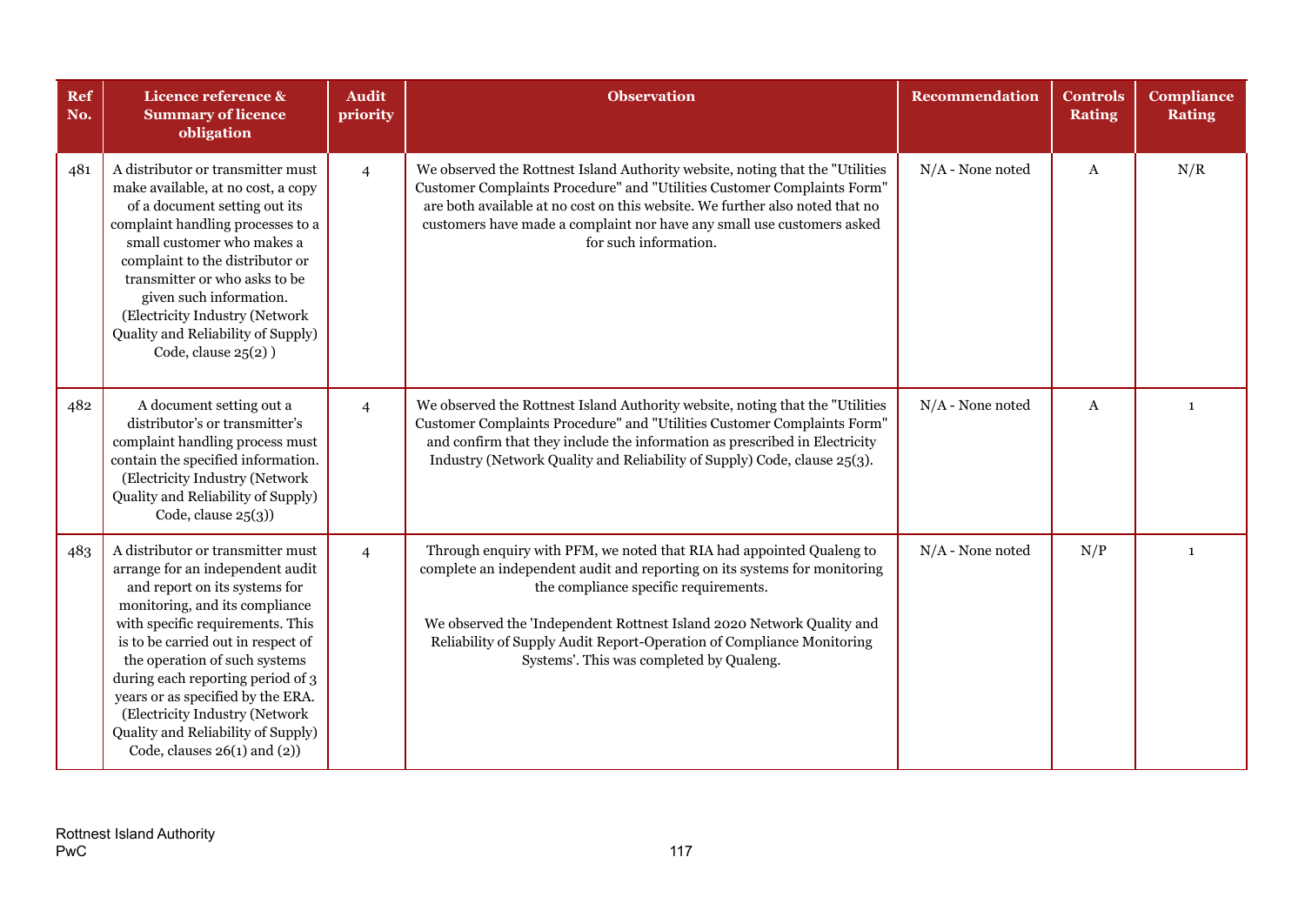| <b>Ref</b><br>No. | <b>Description</b>                                                                                                                                                                                                                                    | <b>Audit</b><br>priority | <b>Observation</b>                                                                                                                                                                                                                                                                                                                                                                                                                                                                                                                                                              | <b>Recommendation</b> | <b>Controls</b><br><b>Rating</b> | <b>Compliance</b><br><b>Rating</b> |
|-------------------|-------------------------------------------------------------------------------------------------------------------------------------------------------------------------------------------------------------------------------------------------------|--------------------------|---------------------------------------------------------------------------------------------------------------------------------------------------------------------------------------------------------------------------------------------------------------------------------------------------------------------------------------------------------------------------------------------------------------------------------------------------------------------------------------------------------------------------------------------------------------------------------|-----------------------|----------------------------------|------------------------------------|
| 483<br>A          | A distributor or transmitter must<br>publish the audit report not later<br>than 1 October following the<br>reporting period. (Electricity<br><b>Industry (Network Quality and</b><br>Reliability of Supply) Code,<br>clauses $26(3)$ and $(4)$ )      | 3                        | The 2020 Network Quality and Reliability of Supply Performance Audit<br>Report - Operation of Compliance Monitoring Systems' was published on RIA<br>website on 24 September 2020. Further, we note that the requirement and<br>control for publishing this report on the specific date, has been captured in<br>the 'License and Compliance Register', maintained by RIA.                                                                                                                                                                                                      | $N/A$ - None noted    | $\mathbf{A}$                     | $\mathbf{1}$                       |
| 483<br>B          | A distributor or transmitter must<br>give a copy of its audit report to<br>the Minister and the ERA not less<br>than 7 days before it is published.<br>(Electricity Industry (Network<br>Quality and Reliability of Supply)<br>Code, clause $26(5)$ ) | $\overline{4}$           | On enquiry with RIA we reviewed the email sent to ERA representing the<br>Minister by RIA. This was sent to ERA on 31 Aug 2020 and uploaded to RIA<br>website on 8 Sep, 2020.<br>This email contained the following reports:<br>- 2020 Electricity Licence Report Datasheet - Distribution<br>- 2020 Electrical Retail Licence Performance Report Datasheet<br>- 2020 Electrical Licence Reporting Datasheet - Network Quality Reliability<br>Code<br>- Rottnest Island Authority NQR Report 2019-2020<br>- Rottnest Island Authority Compliance Report - Electricity 2019-2020 | $N/A$ - None noted    | N/P                              | $\mathbf{1}$                       |
| 484               | A distributor or transmitter must<br>annually prepare and publish a<br>report about its performance in<br>respect of each year ending on 30<br>June. (Electricity Industry<br>(Network Quality and Reliability<br>of Supply) Code, clause 27(1))      | $\overline{4}$           | We observed the '2019 -2020 and the 2020-2021 Network Quality and<br>Reliability of Supply Performance Audit Reports' and confirmed the<br>documents are current, updated and published on the RIA website<br>https://ria.wa.gov.au/policy-and-reports/sustainability/environmental-susta<br>inability/utility-reports/electrical-reports<br>'2019 -2020 Network Quality and Reliability of Supply<br>2020-2021 Network Quality and Reliability of Supply                                                                                                                       | $N/A$ - None noted    | N/P                              | $\mathbf{1}$                       |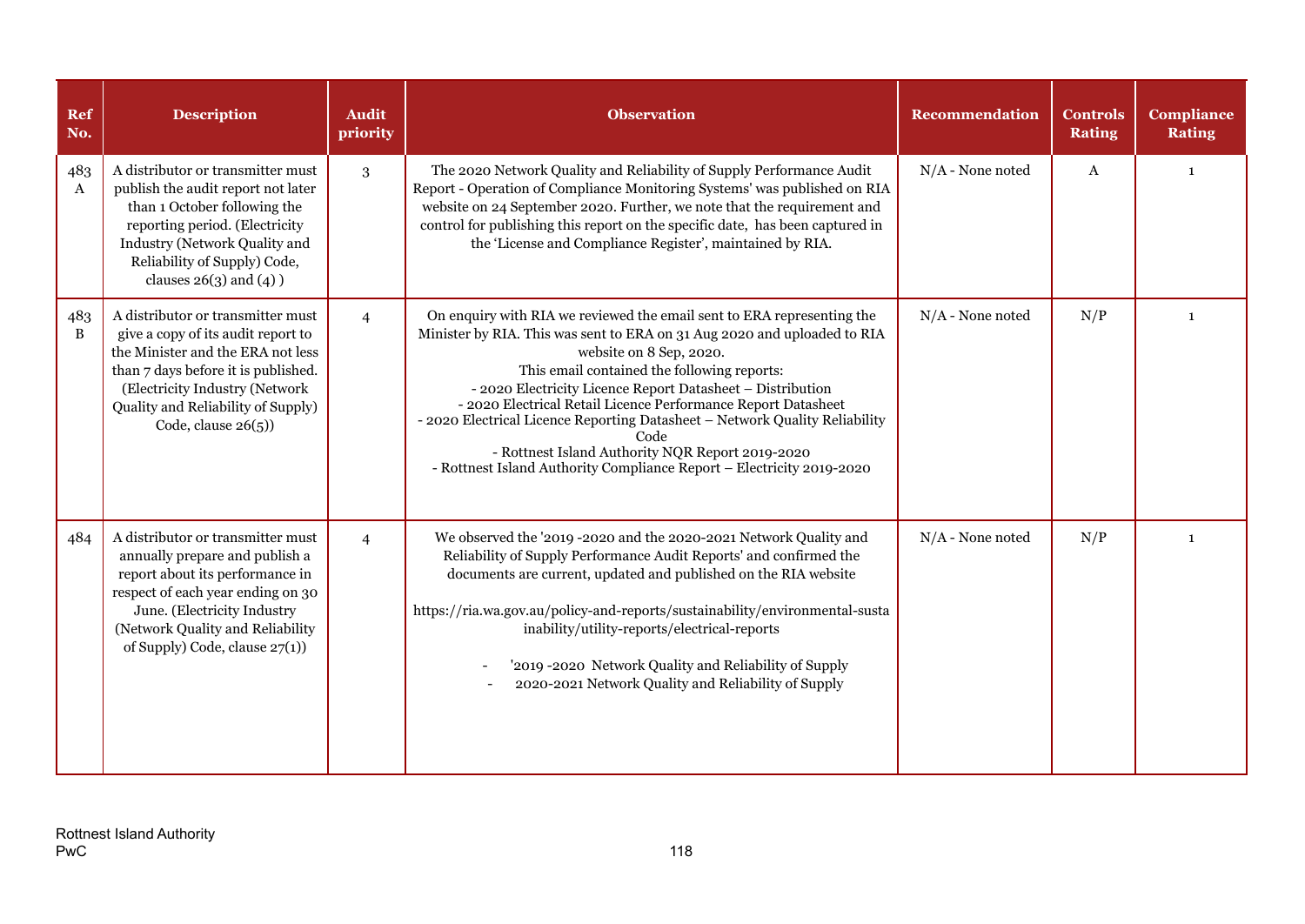| <b>Ref</b><br>No. | Licence reference &<br><b>Summary of licence</b><br>obligation                                                                                                                                                                                                                  | <b>Audit</b><br>priority | <b>Observation</b>                                                                                                                                                                                                                                                                                                                                                                                                                                                                                                                                                              | Recommendation     | <b>Controls</b><br><b>Rating</b> | <b>Compliance</b><br><b>Rating</b> |
|-------------------|---------------------------------------------------------------------------------------------------------------------------------------------------------------------------------------------------------------------------------------------------------------------------------|--------------------------|---------------------------------------------------------------------------------------------------------------------------------------------------------------------------------------------------------------------------------------------------------------------------------------------------------------------------------------------------------------------------------------------------------------------------------------------------------------------------------------------------------------------------------------------------------------------------------|--------------------|----------------------------------|------------------------------------|
| 485               | A distributor or transmitter must<br>give a copy of its report about its<br>performance to the Minister and<br>the ERA not less than 7 days<br>before it is published. (Electricity<br><b>Industry (Network Quality and</b><br>Reliability of Supply) Code,<br>clause $27(3)$ ) | 3                        | On enquiry with RIA we reviewed the email sent to ERA representing the<br>Minister by RIA. This was sent to ERA on 31 Aug 2020 and uploaded to RIA<br>website on 8 Sep, 2020.<br>This email contained the following reports:<br>- 2020 Electricity Licence Report Datasheet - Distribution<br>- 2020 Electrical Retail Licence Performance Report Datasheet<br>- 2020 Electrical Licence Reporting Datasheet - Network Quality Reliability<br>Code<br>- Rottnest Island Authority NQR Report 2019-2020<br>- Rottnest Island Authority Compliance Report - Electricity 2019-2020 | $N/A$ - None noted | N/P                              |                                    |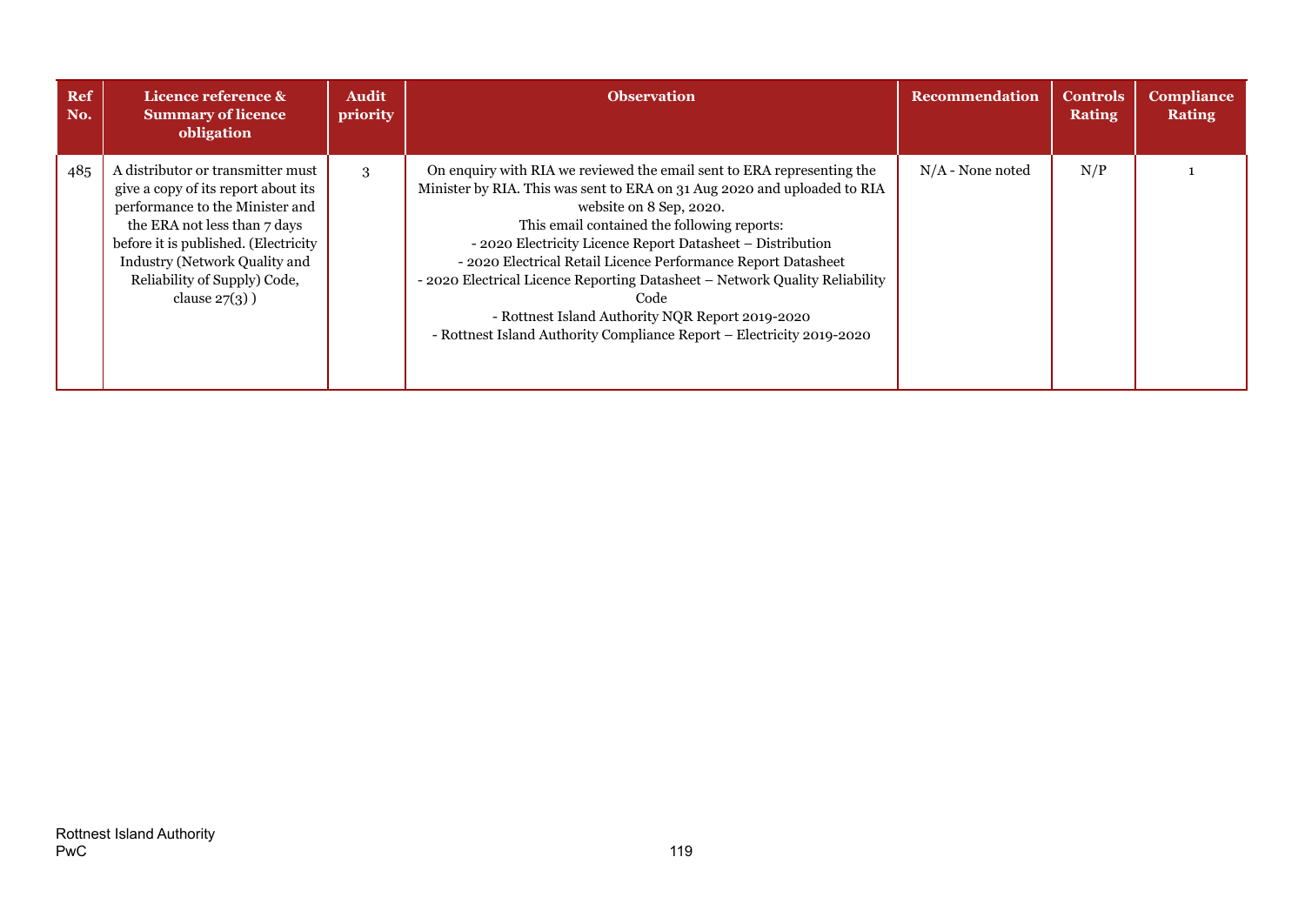## *5 Previous audit non-compliances and recommendations*

**Table 6: Status of recommendations from previous audit**

| <b>Reference</b><br>(No./year) | <b>Legislative</b><br><b>Obligation</b><br>Ref. | <b>Rating</b>  | <b>Details of the issue</b>                                                                                                                                                                                                                                                                                                                                                                                                                                                                                                                                                                               | <b>Auditors'</b><br><b>Recommendation</b>                                                                                                                                                                                                                                                                                                                                                                                                                                                                                                                                                         | <b>Action taken by the licensee</b><br>by the end of the audit period                                                                                                                                                                                         |
|--------------------------------|-------------------------------------------------|----------------|-----------------------------------------------------------------------------------------------------------------------------------------------------------------------------------------------------------------------------------------------------------------------------------------------------------------------------------------------------------------------------------------------------------------------------------------------------------------------------------------------------------------------------------------------------------------------------------------------------------|---------------------------------------------------------------------------------------------------------------------------------------------------------------------------------------------------------------------------------------------------------------------------------------------------------------------------------------------------------------------------------------------------------------------------------------------------------------------------------------------------------------------------------------------------------------------------------------------------|---------------------------------------------------------------------------------------------------------------------------------------------------------------------------------------------------------------------------------------------------------------|
|                                |                                                 |                | A. Resolved during current audit period                                                                                                                                                                                                                                                                                                                                                                                                                                                                                                                                                                   |                                                                                                                                                                                                                                                                                                                                                                                                                                                                                                                                                                                                   |                                                                                                                                                                                                                                                               |
| 01/2019                        | 131                                             | B <sub>2</sub> | Information is provided to customers via the Standard Form<br>Contract and monthly utility bills.<br>The Standard Form Contract includes the following:<br>• reference to the Code of Conduct and tariff information being<br>available from the RIA website<br>• general information on the Code of Conduct,<br>• assistance with payment difficulties; and<br>• Complaints handling.<br>The Utility Statements issued by McGee's to customers includes a<br>24hr telephone number for faults and emergencies stated on their<br>statements and not invoices (EVIDENCE: INV. NOS. 109186 and<br>118903). | RIA to instruct McGee's to<br>include the 24-hour emergency<br>number on their invoices As part<br>of the tendering process for a new<br>residential property manager,<br>ensure utility statements are<br>compliant<br>with Code requirements.<br>Two examples of AHR invoices<br>during the audit period were<br>provided and they included a<br>24hr telephone number for faults<br>and emergencies on invoices The<br>audit found that general<br>information on<br>the safe use of electricity provided<br>to customers during the audit<br>period and was available via the<br>RIA website. | Per inquiry and system walkthrough<br>with Burgess Rawson, it was<br>confirmed that invoices now include a<br>24hr telephone number.<br>Date Resolved:<br>January 2020                                                                                        |
| 02/2019                        | 290                                             | B <sub>2</sub> | Documentation prepared by the licensee for information purposes is<br>in accordance with the requirements.<br>Both McGee's and AHR billings are not as user friendly and some<br>information is not set out in an intuitive manner.                                                                                                                                                                                                                                                                                                                                                                       | AMR to increase font size for ease<br>of reading and McGee's to include<br>24 hour service faults and<br>difficulties contact number to<br>front of invoice                                                                                                                                                                                                                                                                                                                                                                                                                                       | Written information appears to be<br>expressed in clear, simple and concise<br>language during the audit period.<br>Complete. This recommendation has<br>been fully implemented. Please note<br>that Burgess Rawson are now<br>property managers not McGee's. |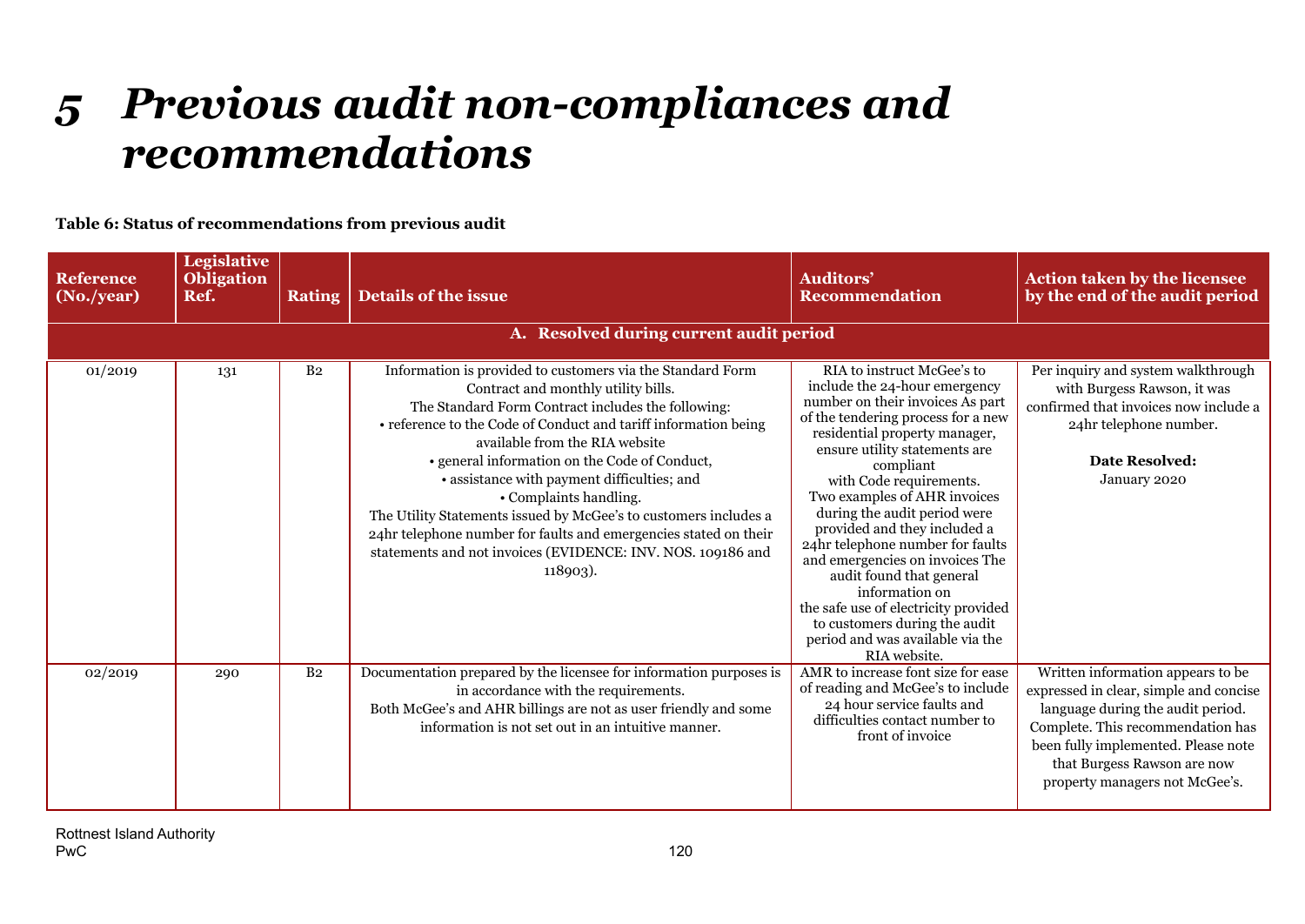|         |     |                |                                                                                                                                                                                                                                                                                                                                                                                                                                                                                                                                                                                                                                                                                                                                                                                                                                                                                                                                                                                                    |                                                                                                                                                                                                                               | <b>Date Resolved:</b>                                                                                                                                                                                                                                                                                                                                                                                                                                                                            |
|---------|-----|----------------|----------------------------------------------------------------------------------------------------------------------------------------------------------------------------------------------------------------------------------------------------------------------------------------------------------------------------------------------------------------------------------------------------------------------------------------------------------------------------------------------------------------------------------------------------------------------------------------------------------------------------------------------------------------------------------------------------------------------------------------------------------------------------------------------------------------------------------------------------------------------------------------------------------------------------------------------------------------------------------------------------|-------------------------------------------------------------------------------------------------------------------------------------------------------------------------------------------------------------------------------|--------------------------------------------------------------------------------------------------------------------------------------------------------------------------------------------------------------------------------------------------------------------------------------------------------------------------------------------------------------------------------------------------------------------------------------------------------------------------------------------------|
| 03/2019 | 379 | C <sub>2</sub> | Existing metering points are not secure. Not known whether new<br>meters will have appropriate security protections.                                                                                                                                                                                                                                                                                                                                                                                                                                                                                                                                                                                                                                                                                                                                                                                                                                                                               | RIA to confirm what devices and<br>methods will be inplace to ensure<br>that existing and new meter<br>energy data cannot be accessed<br>by local or remote unauthorised<br>users.                                            | November 2019<br>Complete. This recommendation has<br>been fully implemented. All meters on<br>Rottnest Island are covered with<br>locked seals.<br><b>Date Resolved:</b><br>November 2019                                                                                                                                                                                                                                                                                                       |
| 04/2019 | 155 | B <sub>2</sub> | Code of Conduct, clause 4.5(1)<br>We performed a walkthrough with McGee's, and reviewed a sample<br>of two invoices for the audit period. It was noted that both invoices<br>complied with clause 4.5(1) and included all required information.<br>However the invoices did not possess a 24 hour emergency phone<br>number.                                                                                                                                                                                                                                                                                                                                                                                                                                                                                                                                                                                                                                                                       | It is recommended that McGee's<br>includes PFM's 24 emergency<br>phone number on their invoices.<br>This is<br>required by the Code, but is<br>currently not complied with by<br>McGee's in their billing of<br>customers.    | Complete. This recommendation has<br>been fully implemented. Please note<br>that Burgess Rawson are now<br>property managers not McGee's. We<br>note the invoice sampled complied<br>with clause 4.5(1) and included all<br>required information.                                                                                                                                                                                                                                                |
|         |     |                |                                                                                                                                                                                                                                                                                                                                                                                                                                                                                                                                                                                                                                                                                                                                                                                                                                                                                                                                                                                                    |                                                                                                                                                                                                                               | <b>Date Resolved:</b><br>November 2019                                                                                                                                                                                                                                                                                                                                                                                                                                                           |
| 05/2019 | 159 | B <sub>2</sub> | Code of Conduct, clause 4.8(1).<br>Through our enquiry and system walkthrough with McGee's, it was<br>noted that McGee's has not used estimation for any customer bills<br>during the audit period. Where metering data is unable to be<br>provided for a particular month, the electricity amount per the<br>invoice will be nil, and the amount will be added to the next month's<br>invoice. The code clause assumes an estimated bill will be issued to a<br>customer if a bill cannot be based on an actual reading.<br>Metering Code clause 5.3 requires a network operator to provide the<br>retailer with energy data, which is either actual data or estimated<br>data. Therefore, a default \$0 bill with nil reading is not compliant to<br>the obligation. RIA should estimate a reading instead to avoid any<br>potential bill shock for customers.<br>It was also noted that there is no formal policy held by McGee's or<br>RIA in the event that metering data cannot be provided. | RIA should ensure if a bill cannot<br>be based on an actual meter<br>reading, an estimated bill is<br>issued to the customer following<br>the prescribe methodologies per<br>Metering Code for creating<br>estimated readings | RIA confirmed a new policy is not<br>deemed to be required only adherence<br>to COC Div 3 Clause 4.8.<br>On enquiry and observing the invoice<br>provided for the period 29-Feb-2020<br>to 30-April-2020, it was noted that<br>the original estimation invoice<br>$(*2178)$ had the estimated amount<br>charged to Anglican Church. This was<br>further adjusted and credited in the<br>subsequent invoice (#2316)' and<br>confirmed it was compliant.<br><b>Date Resolved:</b><br>November 2019 |
| 06/2019 | 124 | B <sub>2</sub> | ERA annual compliance report EIRL3 covering period July 2017 -<br>June 2018 was submitted to ERA on 30 August 2018.<br>The following 2017 annual electricity license reporting data sheets                                                                                                                                                                                                                                                                                                                                                                                                                                                                                                                                                                                                                                                                                                                                                                                                         | Ensure the annual electricity<br>licence reporting datasheets<br>report are issued to ERA no later<br>than the 1 October dead-line                                                                                            | On enquiry with RIA, we noted that<br>the information provided to ERA<br>complied with the standards                                                                                                                                                                                                                                                                                                                                                                                             |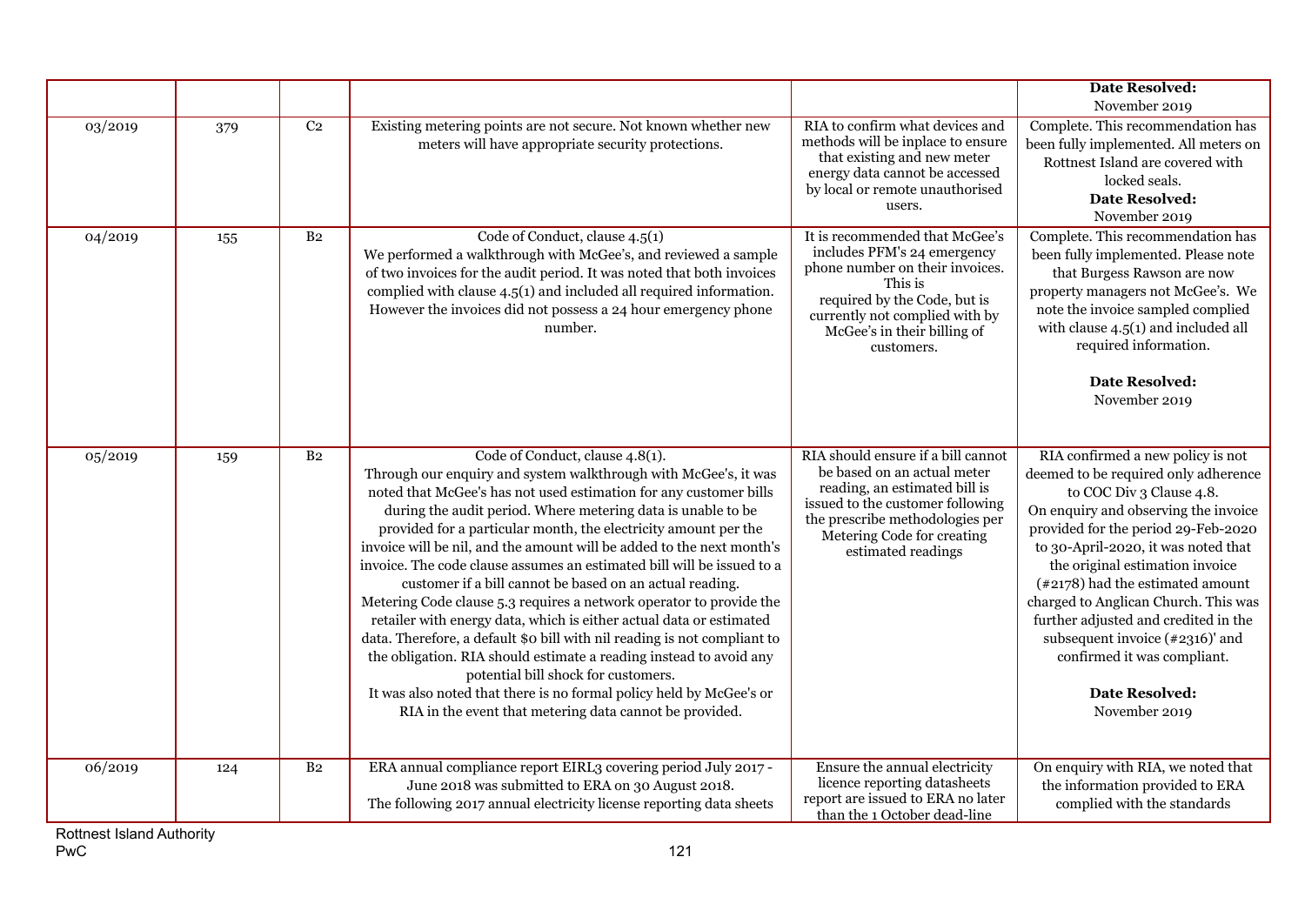|         |     |                | were issued to ERA on 20 September and published on RIA website<br>on 6 October 2017:<br>• 2017 Electricity License Reporting Datasheets - Distribution<br>• 2017 Electricity Performance Reporting Datasheets- Retail<br>• 2017 Electricity License Reporting Datasheets<br>Network Quality Reliability Code<br>The following 2018 annual electricity license reporting datasheets<br>were submitted to ERA and published on the RIA website on 23<br>October 2018, outside the 1 October deadline stipulated by the ERA<br>• 2018 Electricity License Reporting Datasheets<br>Network Quality Reliability Code<br>• 2018 Electricity License Reporting Datasheets -Distribution<br>• 2018 Electricity Performance Reporting Datasheets - Retail                                                            | following the reporting period.<br>RIA should ensure controls and<br>monitoring processes are in place<br>to ensure compliance is achieved.                                                                                                                                           | prescribed in the manner requested<br>by the ERA. We further confirmed<br>this via observing the email sent to<br>ERA submission of 2020 Annual<br>Reporting and Performance<br>Reporting under ERA integrated<br>regional licence EIRL3, by RIA.<br><b>Date Resolved:</b><br>March 2021                                       |
|---------|-----|----------------|--------------------------------------------------------------------------------------------------------------------------------------------------------------------------------------------------------------------------------------------------------------------------------------------------------------------------------------------------------------------------------------------------------------------------------------------------------------------------------------------------------------------------------------------------------------------------------------------------------------------------------------------------------------------------------------------------------------------------------------------------------------------------------------------------------------|---------------------------------------------------------------------------------------------------------------------------------------------------------------------------------------------------------------------------------------------------------------------------------------|--------------------------------------------------------------------------------------------------------------------------------------------------------------------------------------------------------------------------------------------------------------------------------------------------------------------------------|
| 07/2019 | 172 | B <sub>2</sub> | We note that during the audit period, there was only one request<br>from a customer for McGee's/RIA to review their electricity bill.<br>Subsequently, the customer paid the bill amount owing with no<br>further proceedings or action required. We note in the email<br>correspondence between McGee's and the<br>customer. McGee's advised the customer that they could request a<br>meter test in accordance with the Code of Conduct. However, it was<br>noted that the customer was not informed of<br>the existence and operation of RIA's internal complaints handling<br>processes and details of applicable external<br>complaints handling processes.<br>We reviewed the internal complaints register to confirm that no<br>other requests for meter review, occurred during the audit<br>period. | RIA to ensure, when reviewing<br>customers bill on request by the<br>customer, that the customer is<br>informed of the existence and<br>operation of RIA's internal<br>complaints handling processes<br>and details of applicable external<br>complaints handling processes.          | Utilities Complaints Procedure &<br>Utilities Complaints Form reviewed<br>and updated.<br>On enquiry with Burgess Rawson, we<br>noted that, during the audit period,<br>there were no instances noted where a<br>customer had to repay the bill.<br><b>Date Resolved:</b><br>November 2019                                     |
| 08/2019 | 306 | B <sub>2</sub> | The following 2017 datasheets and reports were provided to<br>ERA on 20 September 2017, within the timeframe, manner and<br>form specified by ERA.<br>• 2017 Electricity License Reporting Datasheets -Distribution<br>• 2017 Electricity Performance Reporting Datasheets-Retail<br>• 2017 Electricity License Reporting Datasheets<br>Network Quality Reliability Code<br>The following 2018 datasheets and reports were provided to ERA in<br>the manner and form specified by ERA, however these were provided<br>on 23 October 2018, outside the timeframe (1<br>October) stipulated by the ERA.<br>• 2018 Electricity License Reporting Datasheets                                                                                                                                                     | Ensure the annual electricity<br>licence reporting datasheets<br>report are provided to ERA no<br>later than the 1 October deadline<br>following the reporting period.<br>RIA should ensure controls and<br>monitoring processes<br>are in place to ensure compliance<br>is achieved. | It was noted that the RIA has<br>prepared a report each reporting year<br>during the audit period 2018 - 2020.<br>These are included on the RIA<br>website. We further reviewed the<br>email sent by RIA to ERA for<br>publishing the reports within the<br>stipulated timeline.<br><b>Date Resolved:</b><br><b>March 2021</b> |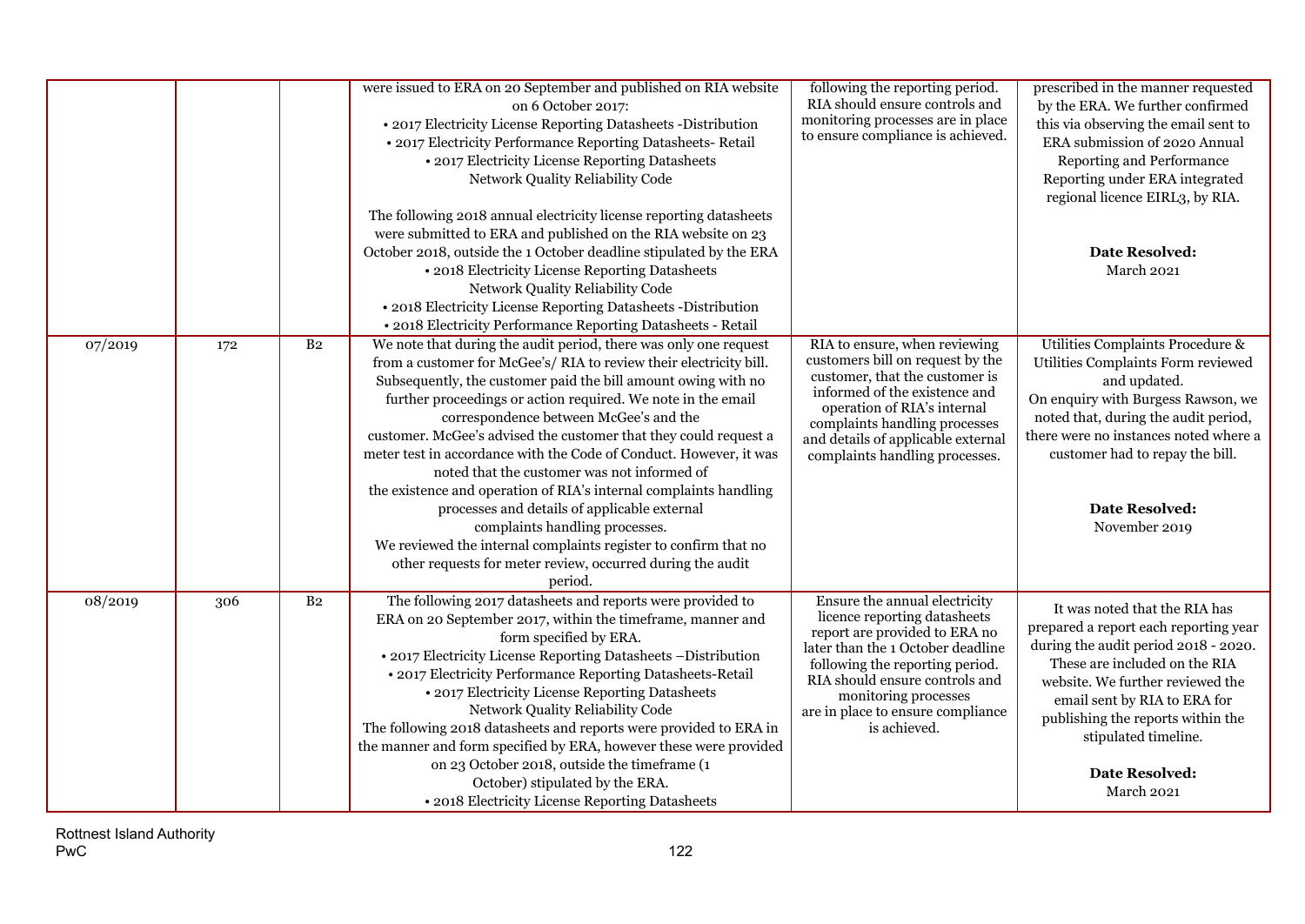|         |       |                | Network Quality Reliability Code<br>2018 Electricity License Reporting Datasheets -<br>Distribution<br>• 2018 Electricity Performance Reporting Datasheets - Retail                                                                                                                                                                                                                                |                                                                                                                                                                                                                                                                                                                                                                                                                                                                                 |                                                                                                                                                                                                                                                                                                                                                                                                                                                                                                                                        |
|---------|-------|----------------|----------------------------------------------------------------------------------------------------------------------------------------------------------------------------------------------------------------------------------------------------------------------------------------------------------------------------------------------------------------------------------------------------|---------------------------------------------------------------------------------------------------------------------------------------------------------------------------------------------------------------------------------------------------------------------------------------------------------------------------------------------------------------------------------------------------------------------------------------------------------------------------------|----------------------------------------------------------------------------------------------------------------------------------------------------------------------------------------------------------------------------------------------------------------------------------------------------------------------------------------------------------------------------------------------------------------------------------------------------------------------------------------------------------------------------------------|
| 09/2019 | 326   | C <sub>3</sub> | Electricity Industry Metering Code, clause 3.5(1) and (2)<br>It was confirmed through inquiries that RIA/PFM does not comply<br>with this requirement.<br>We note that not every connection point has an individual meter.<br>There are 510 connection points on Rottnest Island and only 205<br>meters. The unmetered connection points are mainly made up of<br>RIA holiday accommodation units. | RIA should determine whether it<br>intends to operate the holiday<br>accommodation units as Type 7<br>connections, or if it intends for<br>them to be metered connections<br>that are not currently fitted with a<br>meter. Per the Metering Code, the<br>definition of a Type 7 connection<br>point does not include residential<br>short-stay accommodation. It is<br>specific to small loads and loads<br>consuming less than the starting<br>electrical current of a meter. | Complete - no action required to close<br>the recommendation. ERA confirmed<br>with RIA that this obligation would<br>not be applicable to the holiday<br>accommodation units since selling of<br>electricity only applies to the<br>customers and commercial metering<br>points on the island. We further note<br>that RIA owns all the holiday<br>accommodation units and is<br>essentially self-supplying electricity.<br>A meter verification process was<br>completed by RIA in March 2021<br><b>Date Resolved:</b><br>March 2021 |
| 12/2019 | 345   | C <sub>3</sub> | Electricity Industry Metering Code, clause 3.12(4) Based on our<br>inquiry, we noted that PFM does not maintain drawings detailing<br>metering installation of all meters at<br>Rottnest Island, consistent with good electricity industry practice.                                                                                                                                               | It is recommended that drawings<br>of the metering installation on<br>Rottnest Island are produced and<br>maintained, to comply with good<br>electricity industry<br>practice.                                                                                                                                                                                                                                                                                                  | Complete. Drawings for typical meter<br>installations have been completed.<br>They will be used to validate metering<br>installations on Rottnest Island.<br><b>Date Resolved:</b><br>November 2019                                                                                                                                                                                                                                                                                                                                    |
| 14/2019 | 483A. | B <sub>2</sub> | The 2017 Network Quality and Reliability of Supply Performance<br>Audit Report - Operation of Compliance Monitoring Systems was<br>published on the RIA website on 6 October 2017.                                                                                                                                                                                                                 | Ensure the network quality and<br>reliability of supply independent<br>report is published on the RIA<br>website no later than the 1<br>October deadline following the<br>reporting period. RIA should<br>ensure controls and monitoring<br>processes are in place to ensure<br>compliance is achieved.                                                                                                                                                                         | The 2020 Network Quality and<br>Reliability of Supply Performance<br>Audit Report - Operation of<br>Compliance Monitoring Systems' was<br>published on RIA website on 24<br>September 2020.<br><b>Date Resolved:</b><br>March 2021                                                                                                                                                                                                                                                                                                     |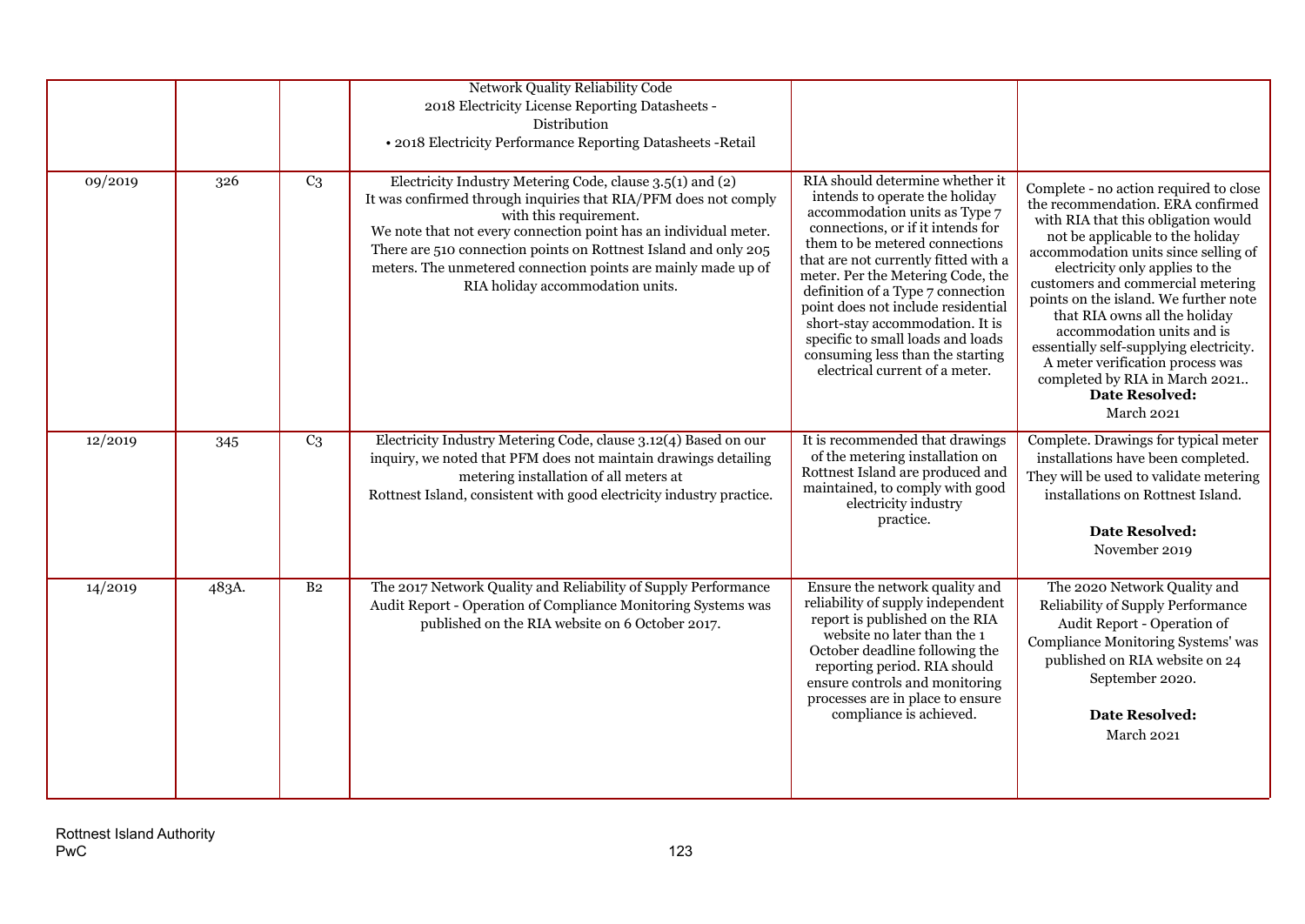| 15/2019                        | 485                                      | B <sub>2</sub> | The Rottnest Island Network Quality Report 2017-2018 was<br>provided to ERA on 23 October 2018, the same day it was published<br>on the RIA website.                                                                                                                                                                                                                                                                                                                                                                                                                                                                                                                                                               | <b>Ensure the Network Quality</b><br>report is provided to ERA not less<br>than 7 days before it is published.<br>RIA should ensure controls and<br>monitoring processes are in place<br>to ensure compliance is achieved.                                                                                                                              | The Network Quality Report was<br>provided to the ERA on 24 September<br>2020 and was subsequently published<br>on the RIA website with the ERA<br>approval.<br><b>Date Resolved:</b><br>March 2021                            |
|--------------------------------|------------------------------------------|----------------|--------------------------------------------------------------------------------------------------------------------------------------------------------------------------------------------------------------------------------------------------------------------------------------------------------------------------------------------------------------------------------------------------------------------------------------------------------------------------------------------------------------------------------------------------------------------------------------------------------------------------------------------------------------------------------------------------------------------|---------------------------------------------------------------------------------------------------------------------------------------------------------------------------------------------------------------------------------------------------------------------------------------------------------------------------------------------------------|--------------------------------------------------------------------------------------------------------------------------------------------------------------------------------------------------------------------------------|
| <b>Reference</b><br>(No./year) | Legislative<br><b>Obligation</b><br>Ref. | <b>Rating</b>  | <b>Details of the issue</b>                                                                                                                                                                                                                                                                                                                                                                                                                                                                                                                                                                                                                                                                                        | <b>Auditors'</b><br><b>Recommendation</b>                                                                                                                                                                                                                                                                                                               | <b>Action taken by the licensee</b><br>by the end of the audit period                                                                                                                                                          |
|                                |                                          |                | <b>B.</b> Unresolved during current audit period                                                                                                                                                                                                                                                                                                                                                                                                                                                                                                                                                                                                                                                                   |                                                                                                                                                                                                                                                                                                                                                         |                                                                                                                                                                                                                                |
| 10/2019                        | 342                                      | C <sub>3</sub> | On enquiry with PFM, we noted that the CT (Current Transformer)<br>installations are non-compliant with the prescribed design<br>requirements. An upgrade process is currently underway for all the<br>CT's on the island. We further note that PFM confirmed that the<br>non-compliant installations cannot be changed until the upgrade is<br>completed. (For e.g. Geordie Bay Transformer & Abbott St<br>Transformer).<br>It was also further noted that the Rottnest Island Authority has a<br>Metrology Procedure in place, however, it does not address the<br>design of metering installations.<br>RIA is aware of this issue and has a program planned to change the<br>CTs, subject to receiving funding. | We noted that PFM and RIA have<br>a program in place to rectify<br>non-compliant CT's. including a<br>capital expenditure commitment.<br>We recommend that PFM and<br>RIA should also maintain a<br>compliance register to provide<br>assurance all CT's at Rottnest<br>Island are compliant to the<br>requirements, within a<br>reasonable time frame. | RIA has engaged a suitable firm to<br>carry out an in-depth review of the<br>Metrology Procedure and identify the<br>appropriate corrective actions to<br>address this audit finding.<br>Refer to 11/2019 for further details. |
| 11/2019                        | 343                                      | C <sub>3</sub> | On enquiry with PFM, we noted that the CT (Current Transformer)<br>installations are non-compliant with the prescribed design<br>requirements. An upgrade process is currently underway for all the<br>CT's on the island. We further note that PFM confirmed that the<br>non-compliant installations cannot be changed until the upgrade is<br>completed. (For e.g. Geordie Bay Transformer & Abbott St<br>Transformer).                                                                                                                                                                                                                                                                                          | We noted that PFM and RIA have<br>a program in place to rectify<br>non-compliant CT's. including a<br>capital expenditure commitment.<br>We recommend that PFM and<br>RIA should also maintain a<br>compliance register to provide<br>assurance all CT's at Rottnest<br>Island are compliant to the                                                     | Metering survey checking and<br>identifying all meters complete. Plan<br>development underway to replace<br>non-compliant CT metering units.                                                                                   |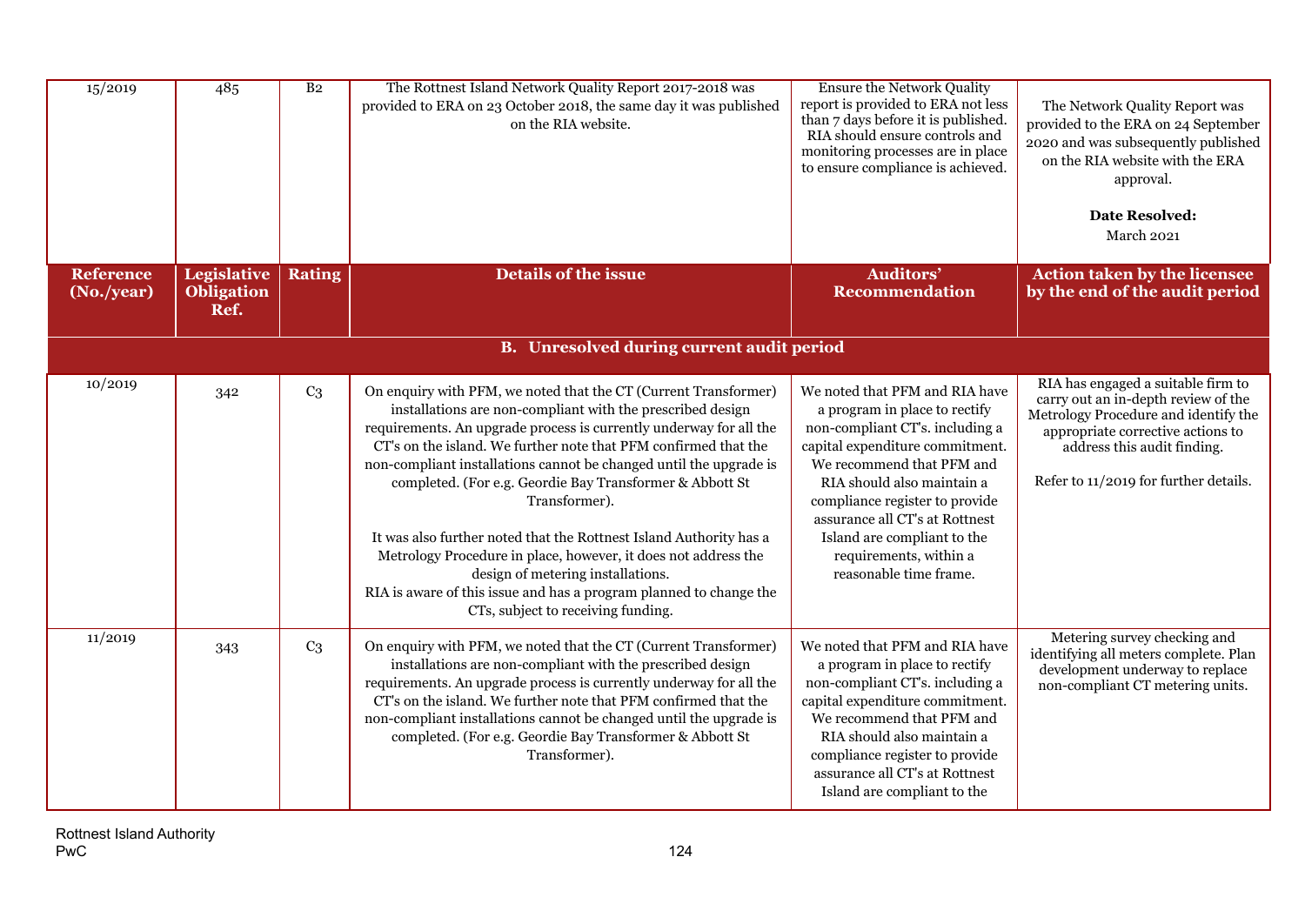|         |     |                | It was also further noted that the Rottnest Island Authority has a<br>Metrology Procedure in place, however, it does not address the<br>design of metering installations.<br>RIA is aware of this issue and has a program planned to change the<br>CTs, subject to receiving funding.                                                                                                                                                                                                                                                                                                                                                                                                                                                                                                                                                                               | requirements, within a<br>reasonable time frame.                                                                                                                                                                                                                                                                                                        |                                                         |
|---------|-----|----------------|---------------------------------------------------------------------------------------------------------------------------------------------------------------------------------------------------------------------------------------------------------------------------------------------------------------------------------------------------------------------------------------------------------------------------------------------------------------------------------------------------------------------------------------------------------------------------------------------------------------------------------------------------------------------------------------------------------------------------------------------------------------------------------------------------------------------------------------------------------------------|---------------------------------------------------------------------------------------------------------------------------------------------------------------------------------------------------------------------------------------------------------------------------------------------------------------------------------------------------------|---------------------------------------------------------|
| 13/2019 | 349 | C <sub>3</sub> | We noted that the CT (Current Transformer) installations on the<br>island are non compliant with the prescribed design requirements as<br>per Table 3 in Appendix 1.<br>However, RIA confirmed that CTs are compliant from a<br>measurement and clearing perspective.<br>Per further discussions, an upgrade process is currently underway<br>for all the CT's and its switchboards on the island. PFM confirmed<br>that the non compliant installations cannot be changed until the<br>upgrade is completed. (For eg. Geordie Bay Transformer & Abbott St<br>Transformer)<br>It was also further noted that the Rottnest Island Authority has a<br>Metrology Procedure in place, however, it does not address the<br>design of metering installations.<br>RIA is aware of this issue and has a program planned to change the<br>CTs, subject to receiving funding. | We noted that PFM and RIA have<br>a program in place to rectify<br>non-compliant CT's. including a<br>capital expenditure commitment.<br>We recommend that PFM and<br>RIA should also maintain a<br>compliance register to provide<br>assurance all CT's at Rottnest<br>Island are compliant to the<br>requirements, within a<br>reasonable time frame. | See 11/2019 for further updates on<br>metering actions. |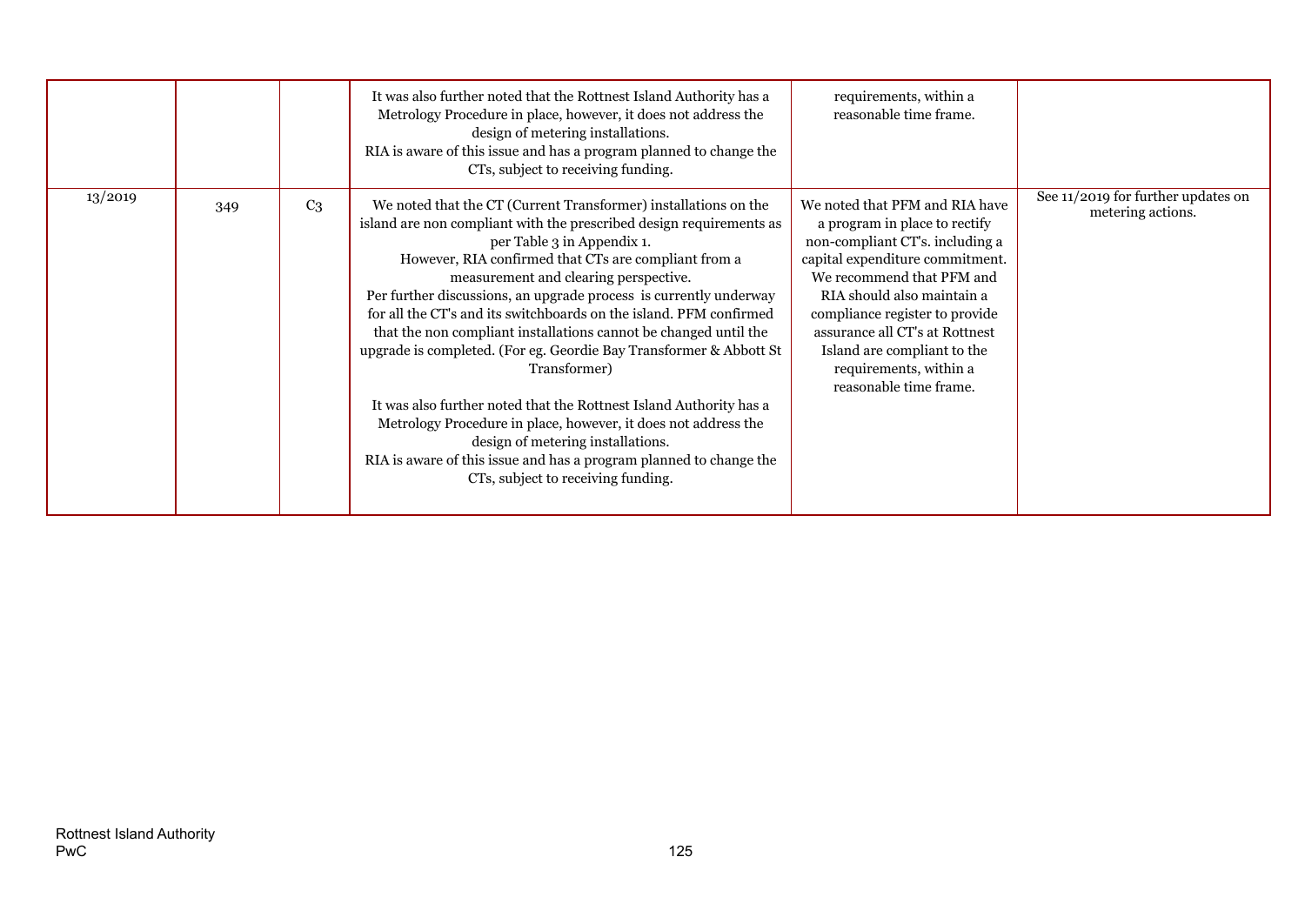# *6 Recommendations*

Table below outlines RIA's current status on audit recommendations to address non-compliances and controls deficiencies.

#### **Table 7: Status of recommendations**

| A. Resolved during current audit period |                                                                                                                                                                                                                                                                                                                                                                                                                                                                                                                                                                                                                                                                                                                                                                                                                                                                                                                                                                                                                                   |                                                                                                                                                                               |                                                                                                                                                         |  |  |  |
|-----------------------------------------|-----------------------------------------------------------------------------------------------------------------------------------------------------------------------------------------------------------------------------------------------------------------------------------------------------------------------------------------------------------------------------------------------------------------------------------------------------------------------------------------------------------------------------------------------------------------------------------------------------------------------------------------------------------------------------------------------------------------------------------------------------------------------------------------------------------------------------------------------------------------------------------------------------------------------------------------------------------------------------------------------------------------------------------|-------------------------------------------------------------------------------------------------------------------------------------------------------------------------------|---------------------------------------------------------------------------------------------------------------------------------------------------------|--|--|--|
| <b>Recommendation</b><br>reference      | Non-Compliance/Control improvement                                                                                                                                                                                                                                                                                                                                                                                                                                                                                                                                                                                                                                                                                                                                                                                                                                                                                                                                                                                                | Date resolved and action taken<br>by licensee                                                                                                                                 | <b>Auditors comments</b>                                                                                                                                |  |  |  |
| 01/2019                                 | A2/131<br>Per inquiry and through our system walkthrough with Burgess Rawson, it was noted that<br>the relevant details listed within subclause 2.2(2) are included in RIA's Standard Form<br>Contract. Prior to signing this contract, the customer is required to have read, signed and<br>dated the contract. Testing was not performed over new customers as we note there have<br>not been any new customers for the RIA in the audit period.<br>We further note from the Post Audit Implementation Audit Plan 2021 that the required<br>recommendations for this obligation were resolved in January 2020. Hence, we determined<br>that RIA has been non-compliant for the period March 2019 - December 2019.<br>In prior year audit findings it was noted that the 24 hour emergency contact number was<br>not updated on the invoices. A redesign on invoices was done in January 2020. Burgess<br>Rawson are now the property managers for RIA and their invoices are compliant with<br>requirements of this obligation. | Per inquiry and system walkthrough<br>with Burgess Rawson, it was<br>confirmed that invoices now include a<br>24hr telephone number.<br><b>Date Resolved:</b><br>January 2020 | The non-compliance<br>was resolved during<br>the audit period,<br>therefore a<br>recommendation has<br>not been made.<br>No further action<br>required. |  |  |  |
| 03/2019                                 | A2/379<br>Through inquiry with PFM, it was noted that all meters on Rottnest Island are covered with<br>locked seals.<br>We performed a site tour of the island and inspected two meters. Both meters were sealed<br>in locked boxes, and hence appear to be secure from unauthorised local or remote access.<br>We further note that the required recommendations for this obligation were resolved in<br>January 2020. Hence, we determined that RIA has been non-compliant for the period<br>March 2019 - December 2019, as the metering points were not secure for the said period.                                                                                                                                                                                                                                                                                                                                                                                                                                           | Complete. This recommendation has<br>been fully implemented. All meters on<br>Rottnest Island are covered with<br>locked seals.<br><b>Date Resolved:</b><br>November 2019     | Recommendation was<br>resolved during the<br>audit period therefore<br>a recommendation has<br>not been made.<br>No further action<br>required.         |  |  |  |
| 04/2019                                 | A2/155<br>Per inquiry and through our system walkthrough with Burgess Rawson, it was noted that<br>the relevant details listed within subclause 2.2(2) are included in RIA's Standard Form                                                                                                                                                                                                                                                                                                                                                                                                                                                                                                                                                                                                                                                                                                                                                                                                                                        | Complete. This recommendation has<br>been fully implemented. Please note<br>that Burgess Rawson are now property<br>managers not McGee's. We note the                         | The non-compliance<br>was resolved during<br>the audit period,<br>therefore a                                                                           |  |  |  |

Rottnest Island Authority<br>PwC PwC the contract of the contract of the contract of the contract of the contract of the contract of the contract of the contract of the contract of the contract of the contract of the contract of the contract of the contra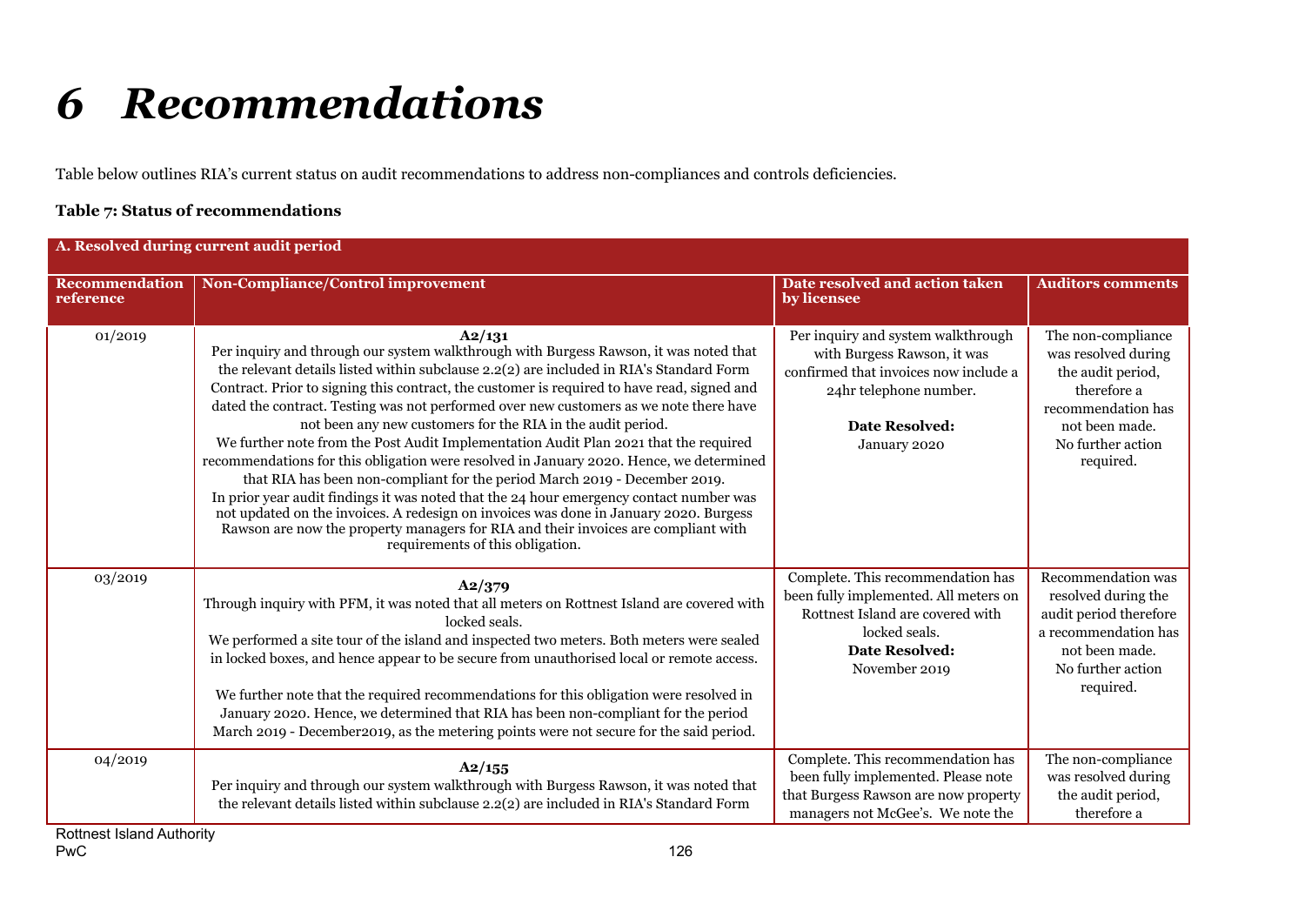|         | Contract. Prior to signing this contract, the customer is required to have read, signed and<br>dated the contract. Testing was not performed over new customers as we note there have<br>not been any new customers for the RIA in the audit period.<br>We further note from the Post Audit Implementation Audit Plan 2021 that the required<br>recommendations for this obligation were resolved in November 2021. Hence, we<br>determined that RIA has been non-compliant for the period April 2019 - October2019.<br>In prior year audit findings it was noted that the 24 hour emergency contact number was<br>not updated on the invoices. A redesign on invoices was done in January 2020. Burgess<br>Rawson are now the property managers for RIA and their invoices are compliant with<br>requirements of this obligation.                                                                                                                                                                                                                                                                                                                                                                                                                                                                                                                                                                                           | invoice sampled complied with clause<br>$4.5(1)$ and included all required<br>information.<br><b>Date Resolved:</b><br>November 2019                                                                                                                                                                                                                                                                                                                                                               | recommendation has<br>not been made.<br>No further action<br>required.                                                                                         |
|---------|------------------------------------------------------------------------------------------------------------------------------------------------------------------------------------------------------------------------------------------------------------------------------------------------------------------------------------------------------------------------------------------------------------------------------------------------------------------------------------------------------------------------------------------------------------------------------------------------------------------------------------------------------------------------------------------------------------------------------------------------------------------------------------------------------------------------------------------------------------------------------------------------------------------------------------------------------------------------------------------------------------------------------------------------------------------------------------------------------------------------------------------------------------------------------------------------------------------------------------------------------------------------------------------------------------------------------------------------------------------------------------------------------------------------------|----------------------------------------------------------------------------------------------------------------------------------------------------------------------------------------------------------------------------------------------------------------------------------------------------------------------------------------------------------------------------------------------------------------------------------------------------------------------------------------------------|----------------------------------------------------------------------------------------------------------------------------------------------------------------|
| 05/2019 | A2/159<br>Per inquiry with Burgess Rawson, it was noted that Burgess Rawson uses estimation for the<br>Anglican Church Meter billing. Historical data from the metering spreadsheet is used for<br>billing, by using a 12-month average of the previous year. Meter readings for these bills are<br>conducted and information of these readings is provided to customers if they request for<br>it.Burgess Rawson then provides a bill based on the historical amount to the customer. If<br>the customer is not satisfied with the amount, they provide a picture of the meter. In case<br>the amount charged is in excess, it is adjusted via a credit in the next billing cycle.<br>On enquiry and observing the invoice provided for the period 29-Feb-2020 to<br>30-April-2020 we noted that the original estimation invoice (#2178) had the estimated<br>amount charged to Anglican Church. This was further adjusted and credited in the<br>subsequent invoice $(*2316)$ . Hence we conclude that the control activity is being<br>performed appropriately, without any issues or complaints noted from the customer, i.e<br>The Anglican Church property. We further note this observation was resolved in November<br>2019. Hence we can conclude that RIA was non-compliant between April 2019 - October<br>2019. The previous non-compliance noted was that estimation billing was not available to<br>customers. | RIA confirmed a new policy is not<br>deemed to be required only adherence<br>to COC Div 3 Clause 4.8.<br>On enquiry and observing the invoice<br>provided for the period 29-Feb-2020<br>to 30-April-2020, it was noted that<br>the original estimation invoice<br>$(*2178)$ had the estimated amount<br>charged to Anglican Church. This was<br>further adjusted and credited in the<br>subsequent invoice $(*2316)'$ and<br>confirmed it was compliant.<br><b>Date Resolved:</b><br>November 2019 | The non-compliance<br>was resolved during<br>the audit period,<br>therefore a<br>recommendation has<br>not been made.<br>No further action<br>required.        |
| 12/2019 | A2/345<br>Based on our inquiry with PFM, we noted that PFM maintains drawings detailing metering<br>installation of all meters at Rottnest Island, consistent with good electricity industry<br>practice. An external independent body, Spring30 provides the drawings and sends them to<br>RIA for approval.<br>We further note from the Post Audit Implementation Audit Plan 2021 that the required<br>recommendations for this obligation were resolved in November, 2019. Hence, we<br>determined that RIA has been non-compliant for this obligation, as RIA did not maintain<br>drawings and supporting information, of a standard consistent with good electricity<br>industry practice, to detail the metering installation for maintenance and auditing<br>purposes, for the period April 2019 - October 2019.                                                                                                                                                                                                                                                                                                                                                                                                                                                                                                                                                                                                      | Complete. Drawings for typical meter<br>installations have been completed.<br>They will be used to validate metering<br>installations on Rottnest Island.<br><b>Date Resolved:</b><br>November 2019                                                                                                                                                                                                                                                                                                | This recommendation<br>was resolved during<br>the audit period and<br>therefore a new<br>recommendation has<br>not been made.<br>No further action<br>required |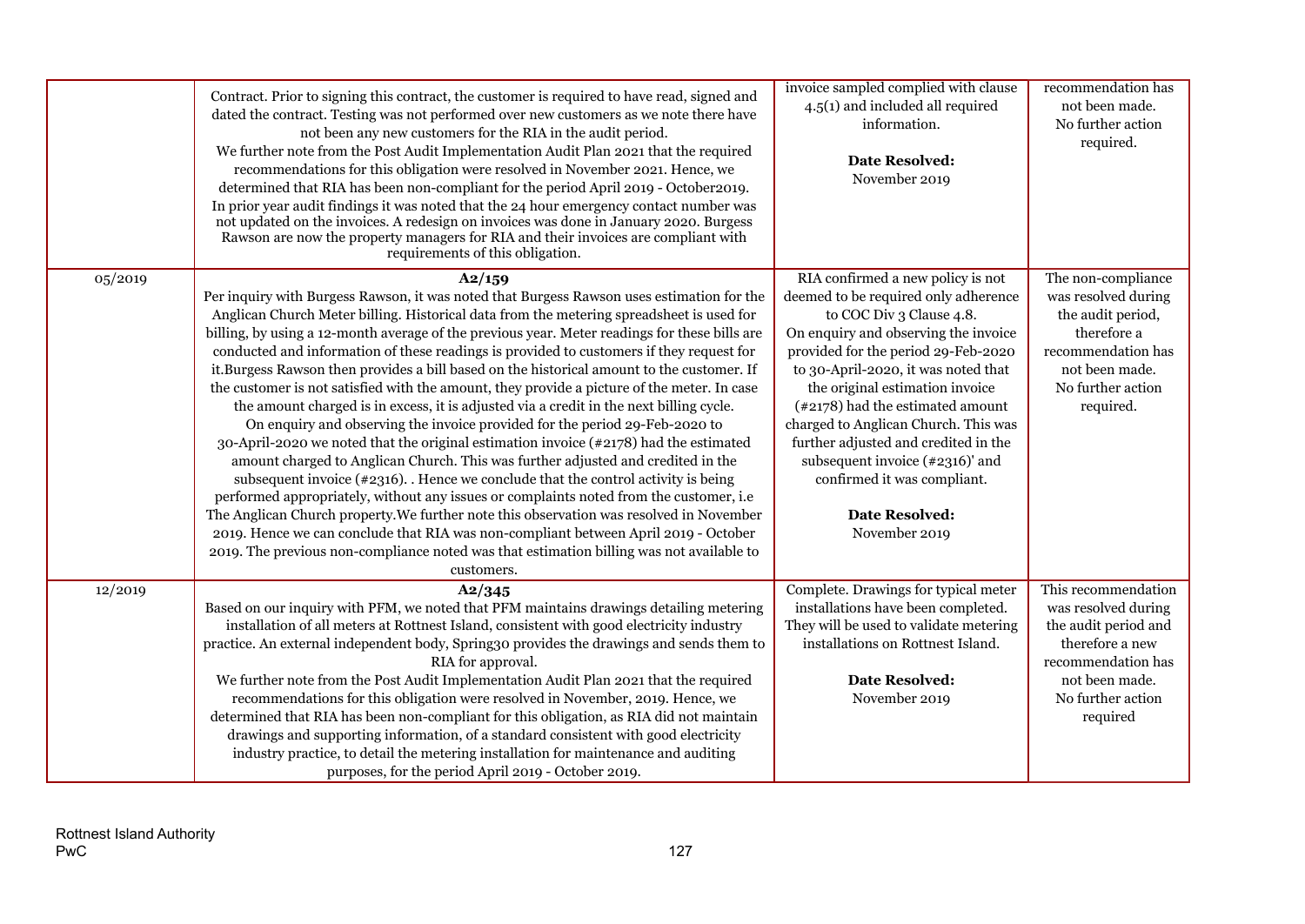|                                    | B. Unresolved at end of current audit period                                                                                                                                                                                                                                                                                                                                                                                                                                                                                                                                                                                                                                                                                                                                                                                                                                                                                                |                                                                                                                                                                                                                                                                                                         |                                                                                                                                                                                                                            |
|------------------------------------|---------------------------------------------------------------------------------------------------------------------------------------------------------------------------------------------------------------------------------------------------------------------------------------------------------------------------------------------------------------------------------------------------------------------------------------------------------------------------------------------------------------------------------------------------------------------------------------------------------------------------------------------------------------------------------------------------------------------------------------------------------------------------------------------------------------------------------------------------------------------------------------------------------------------------------------------|---------------------------------------------------------------------------------------------------------------------------------------------------------------------------------------------------------------------------------------------------------------------------------------------------------|----------------------------------------------------------------------------------------------------------------------------------------------------------------------------------------------------------------------------|
| <b>Recommendation</b><br>reference | <b>Non-Compliance/Control improvement</b>                                                                                                                                                                                                                                                                                                                                                                                                                                                                                                                                                                                                                                                                                                                                                                                                                                                                                                   | <b>Auditor's recommendation</b>                                                                                                                                                                                                                                                                         | <b>Action Plan</b>                                                                                                                                                                                                         |
| 01/2021                            | <b>B3/160</b><br>As per the Code of Conduct clause 4.8(2), Estimations, if a retailer bases a bill upon an<br>estimation, the retailer must clearly specify on the customer's<br>bill that-<br>(a) the retailer has based the bill upon an estimation;<br>(b) the retailer will tell the customer on request-<br>(i) the basis of the estimation; and<br>(ii) the reason for the estimation; and<br>(c) the customer may request-<br>(i) a verification of energy data; and<br>(ii) a meter reading<br>Per inquiry with Burgess Rawson and observation of two (2) estimation invoices and<br>electricity summary documents charged to the Anglican Church Property, we noted that the<br>'reason for estimation' was not specified in the documents.<br>Estimation procedures are covered under section 7.4 of the Standard Form Contract of RIA.<br>However, the reasons for estimation are not referred to in the Standard Form Contract. | RIA to incorporate reason for<br>providing estimation on all invoices<br>and the Standard Form Contract<br>(section 7.4) which use estimation, for<br>their customers.                                                                                                                                  | Proposed date of action -<br><b>July 2022</b><br>Responsibility -<br>Director Contracts and<br>Planning.                                                                                                                   |
| 02/2021                            | B2/385<br>It was confirmed via enquiry and document review of the 'Meter Readings Monthly<br>Procedure' that meter readings of the energy data are to be carried out during the end of each<br>month over two (2) days. It further states that the PFM Manager/Supervisor, will enter data<br>into the spreadsheet ('Monthly Meter Reading' spreadsheet).<br>However the Meter Readings Monthly Procedure document does not specify the time to<br>transfer the energy data into the 'Monthly Meter Reading' spreadsheet, after completing the<br>meter reading. Additionally there is no entry date column in the 'Monthly Meter Reading'<br>spreadsheet to validate compliance.                                                                                                                                                                                                                                                           | RIA should also include 'date of meter<br>reading' and 'date of entry' columns in<br>the Monthly Meter Reading'<br>spreadsheet to enable compliance<br>monitoring. The Meter Readings<br>Monthly Procedure should be<br>updated to reflect the timeframe<br>required for entry into the<br>spreadsheet. | Proposed date of action -<br>February 2022 -<br><b>RIA</b> will instruct Burgess<br>Rawson to incorporate<br>reason for providing<br>estimation on all invoices.<br>Responsibility -<br>Director Contracts and<br>Planning |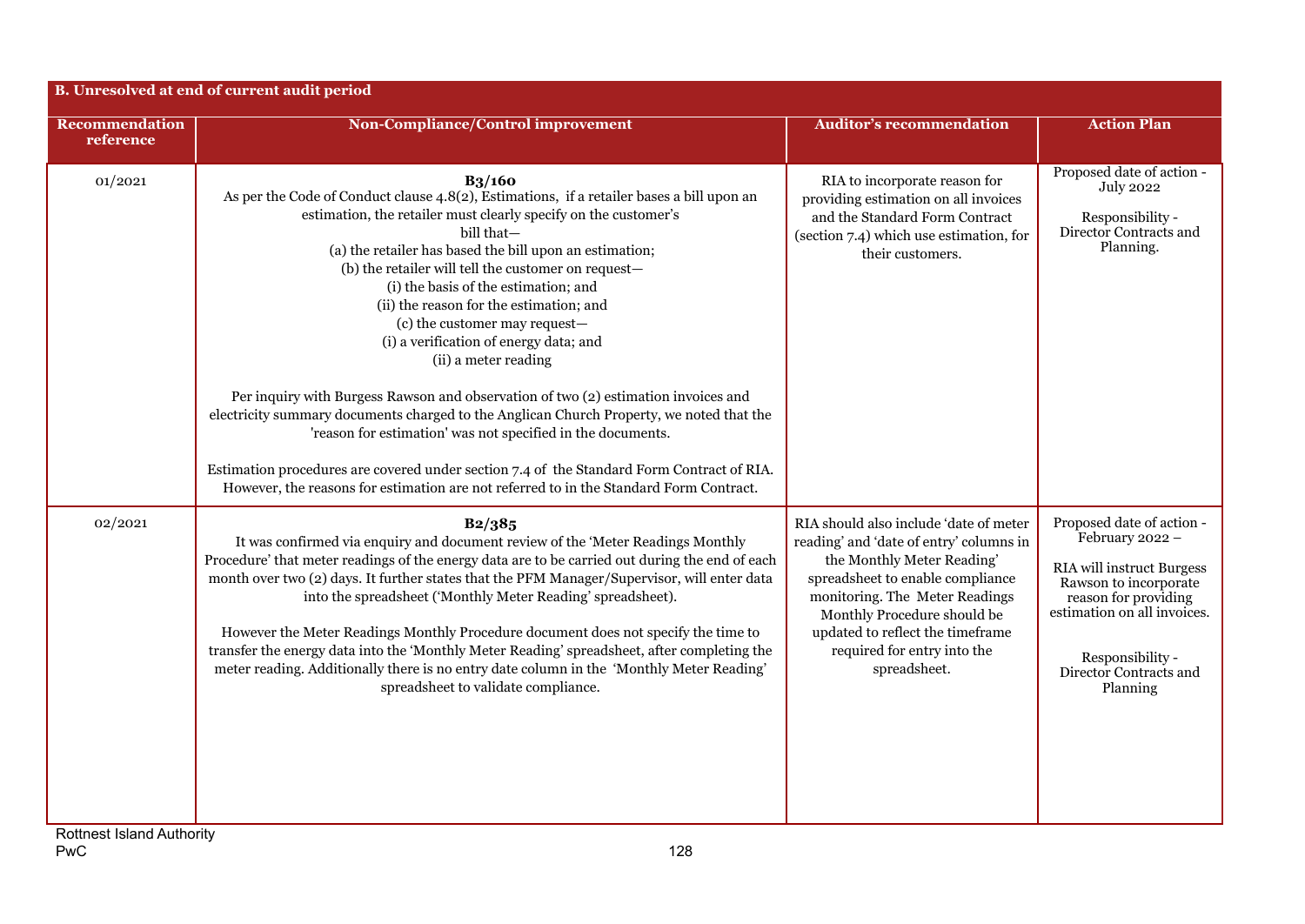| 03/2021 | $C_3/342$<br>On enquiry with PFM we noted that there are meters at RIA with CT connections. Per inquiry<br>with PFM, we noted that the CT (Current Transformer) installations are non-compliant with<br>the prescribed design requirements. We noted via enquiry with PFM and RIA that the 'class'<br>and 'burden' components of the CT's are non-compliant. It is also noted that the<br>non-compliant CT's are aged. An upgrade process is currently underway for all the CT's on<br>the island. We noted that these aged CT's installed are close to energised equipment.<br>Therefore, they are only accessible when supply is dead. Hence, observation was unable to be<br>performed. PFM confirmed that the non compliant installations cannot be changed until the<br>upgrade is completed e.g. Geordie Bay Transformer & Abbott St Transformer.<br>We noted that PFM and RIA have a program in place to rectify non-compliant CT's, including<br>a capital expenditure commitment subject to funding. | We recommend that PFM and RIA to<br>ensure that metering installation<br>complies with the prescribed design<br>requirements. RIA should maintain a<br>compliance register to provide<br>assurance all CT's at Rottnest Island<br>are compliant to the requirements,<br>within a reasonable time frame. | Complete - RIA has<br>engaged a suitable firm to<br>carry out an in-depth<br>review of the Metrology<br>Procedure and identify the<br>appropriate corrective<br>actions to address this<br>audit finding.<br>The ERA has accepted this<br>review and it was noted<br>that the RIA Metrology<br>procedure aligned the<br>Horizon Power procedure<br>with the ERA accepting<br>RIA's position.<br>Refer to 11/2019 for<br>further details.<br>Responsibility -<br>Director Contracts and<br>Planning. |
|---------|---------------------------------------------------------------------------------------------------------------------------------------------------------------------------------------------------------------------------------------------------------------------------------------------------------------------------------------------------------------------------------------------------------------------------------------------------------------------------------------------------------------------------------------------------------------------------------------------------------------------------------------------------------------------------------------------------------------------------------------------------------------------------------------------------------------------------------------------------------------------------------------------------------------------------------------------------------------------------------------------------------------|---------------------------------------------------------------------------------------------------------------------------------------------------------------------------------------------------------------------------------------------------------------------------------------------------------|-----------------------------------------------------------------------------------------------------------------------------------------------------------------------------------------------------------------------------------------------------------------------------------------------------------------------------------------------------------------------------------------------------------------------------------------------------------------------------------------------------|
| 04/2021 | $C_3/343$<br>On enquiry with PFM we noted that there are meters at RIA with CT connections. Per inquiry<br>with PFM, we noted that the CT (Current Transformer) installations are non-compliant with<br>the prescribed design requirements. We noted via enquiry with PFM and RIA that the 'class'<br>and 'burden' components of the CT's are non-compliant. It is also noted that the<br>non-compliant CT's are aged. An upgrade process is currently underway for all the CT's on<br>the island. We noted that these aged CT's installed are close to energised equipment.<br>Therefore, they are only accessible when supply is dead. Hence, observation was unable to be<br>performed. PFM confirmed that the non compliant installations cannot be changed until the<br>upgrade is completed e.g. Geordie Bay Transformer & Abbott St Transformer.<br>We noted that PFM and RIA have a program in place to rectify non-compliant CT's, including<br>a capital expenditure commitment subject to funding. | We recommend that PFM and RIA to<br>ensure that metering installation<br>complies with the prescribed design<br>requirements. RIA should maintain a<br>compliance register to provide<br>assurance all CT's at Rottnest Island<br>are compliant to the requirements,<br>within a reasonable time frame. | Metering survey checking<br>and identifying all meters<br>complete. RIA have a<br>development plan<br>underway to replace<br>non-compliant CT<br>metering units. Due<br>December 2024 subject to<br>funding.<br>Responsibility -<br>Director Contracts and<br>Planning.                                                                                                                                                                                                                             |
| 05/2021 | $C_3/349$<br>On enquiry with PFM we noted that there are meters at RIA with CT connections. Per inquiry<br>with PFM, we noted that the CT (Current Transformer) installations are non-compliant with<br>the prescribed design requirements. We noted via enquiry with PFM and RIA that the 'class'<br>and 'burden' components of the CT's are non-compliant. It is also noted that the                                                                                                                                                                                                                                                                                                                                                                                                                                                                                                                                                                                                                        | We recommend that PFM and RIA to<br>ensure that metering installation<br>complies with the prescribed design<br>requirements. RIA should maintain a<br>compliance register to provide                                                                                                                   | Metering survey checking<br>and identifying all meters<br>complete. RIA have a<br>development plan<br>underway to replace<br>non-compliant CT                                                                                                                                                                                                                                                                                                                                                       |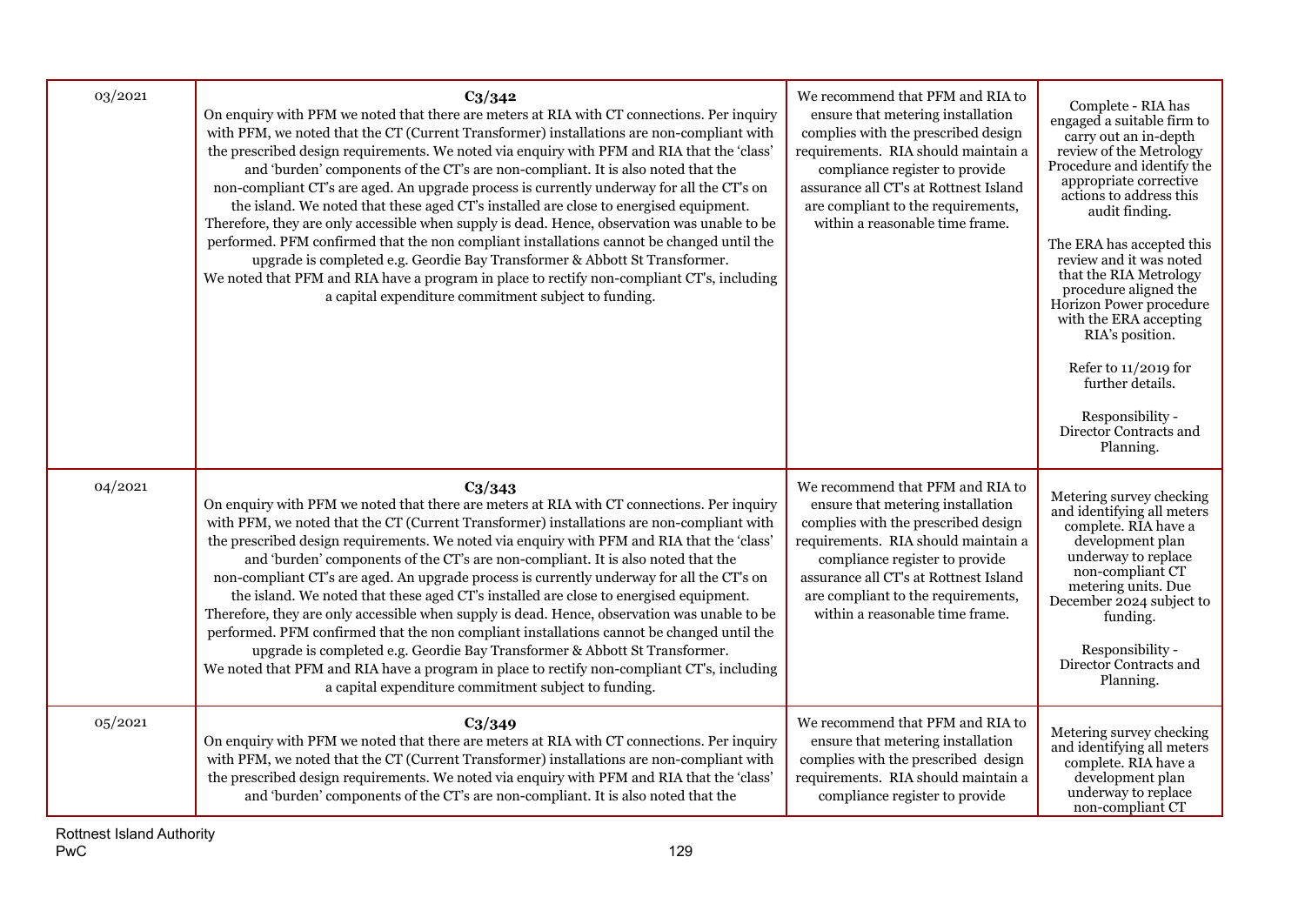|  | non-compliant CT's are aged. An upgrade process is currently underway for all the CT's on<br>the island. We noted that these aged CT's installed are close to energised equipment.<br>Therefore, they are only accessible when supply is dead. Hence, observation was unable to be<br>performed. PFM confirmed that the non compliant installations cannot be changed until the<br>upgrade is completed e.g. Geordie Bay Transformer & Abbott St Transformer.<br>We noted that PFM and RIA have a program in place to rectify non-compliant CT's, including<br>a capital expenditure commitment subject to funding. | assurance all CT's at Rottnest Island<br>are compliant to the requirements,<br>within a reasonable time frame. | metering units. Due<br>December 2024 subject to<br>funding.<br>Responsibility -<br>Director Contracts and<br>Planning. |
|--|---------------------------------------------------------------------------------------------------------------------------------------------------------------------------------------------------------------------------------------------------------------------------------------------------------------------------------------------------------------------------------------------------------------------------------------------------------------------------------------------------------------------------------------------------------------------------------------------------------------------|----------------------------------------------------------------------------------------------------------------|------------------------------------------------------------------------------------------------------------------------|
|--|---------------------------------------------------------------------------------------------------------------------------------------------------------------------------------------------------------------------------------------------------------------------------------------------------------------------------------------------------------------------------------------------------------------------------------------------------------------------------------------------------------------------------------------------------------------------------------------------------------------------|----------------------------------------------------------------------------------------------------------------|------------------------------------------------------------------------------------------------------------------------|

# *Appendix A – References*

## *Personnel and documentation*

### *Key contacts and Audit Team*

On behalf of the licensee, key contacts for the performance audit were:

#### *RIA Fremantle head of ice:*

- Rebecca Gabitus Acting Environment, Sustainability and Compliance Manager
- Elise Luscombe A/ Environment, Health and Compliance Coordinator
- Angela Sicree Leasing and Planning Assistant
- Roger Petit Manager, Electricity and Fuel Infrastructure
- Sydney McDowell Director of Infrastructure
- Eammon Williams Manager Contracts

#### *At the Rottnest Island Power utility facility, the operator, Programmed Facilities Management:*

● Orrin Neal - Manager, Compliance, Programmed Facilities Management

#### *Burgess Rawson Perth head of ice:*

● Luke Bennett - Trust Accountant

#### *The Audit and Review team comprised of the following personnel:*

Rottnest Island Authority PwC the contract of the contract of the contract of the contract of the contract of the contract of the contract of the contract of the contract of the contract of the contract of the contract of the contract of the contra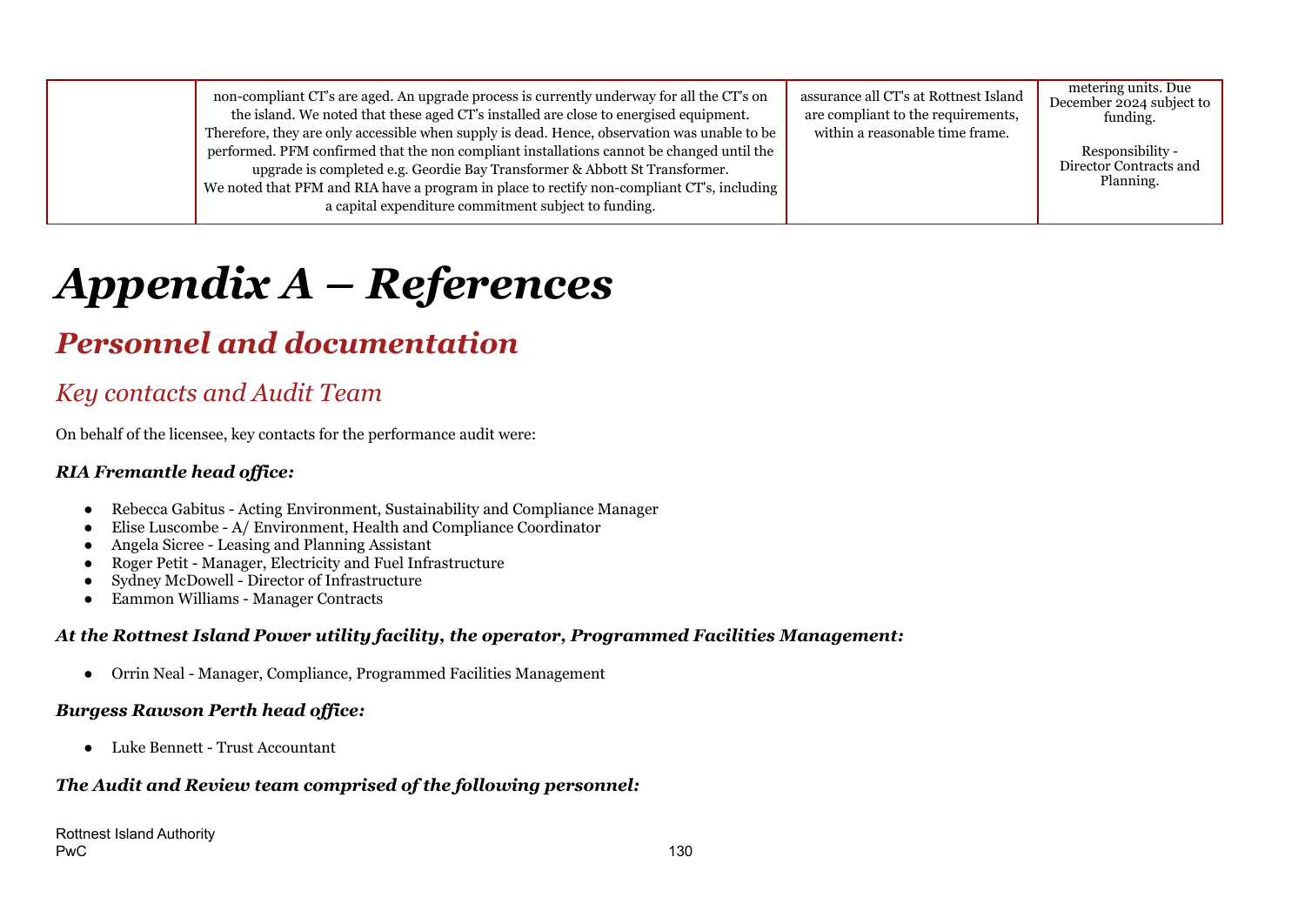- Justin Eve Engagement Leader
- Cameron Jones Quality Review Partner (ORP)
- Kate Barton Team Manager
- Mily Foeng Vergel Senior Consultant
- Ouentin Thony Senior Consultant
- Adwait Milind Vaidya Senior Consultant

### *Documentation*

Key documents that were reviewed as part of the audit included the following (see below). Additional documents were included in the list as the audit progressed.

- 2019 Performance Audit and Asset Management Review Final Report (PwC)
- Compliance Update Reports 2019-2021
- 2017 Electricity License Reporting Datasheets
- 2018 Electricity License Reporting Datasheets
- 2019 Electricity License Reporting Datasheets
- 2020 Electricity License Reporting Datasheets
- 2021 Electricity License Reporting Datasheets
- 2019 to 2020 Network Quality and Reliability of Supply Independent Audit Report (1)
- 2020 Electricity Licence Report Datasheets Distribution
- 2020 Electricity Licence Reporting Datasheets NOR Code
- 2020 Electricity Retail Licence Performance Report Datasheets
- 4.1 Corporate Policy Statement 63 Information and Related Technology
- 4.2 Corporate Policy Statement 70 Information Security Management
- 4.3 Corporate Policy Statement 56 Risk Management
- 6.5.1 Quarterly Risk Management Summary Report June 2021
- 7 years Billing Data-Screenshot 1
- 7 years Billing Data-Screenshot 2
- Annual Report 2018 2019
- Annual Report 2019 2020
- Appendix A (i) Reactive Maintenance Monthly Tracker May 2021
- Appendix A (ii) Planned Maintenance Monthly Tracker May 2021
- Appendix A (iii) Water Leak Monthly Tracker May 2021
- Appendix A (iv) Corrective Maintenance Monthly Tracker May 2021
- Appendix C (iv) Hybrid Power Station Monthly Report
- Billing out of order (late bill)

Rottnest Island Authority

- Email Rottnest Island Authority submission of 2020 Annual Reporting and Performance Reporting under ERA integrated regional licence
- Email from RIA 8th Sep 2020- Publishing of ERA Electrical Reports
- Email Inquiry
- Email Notification to Customers
- Emergency Generator Installation
- Emergency Response Plan Rottnest Island, December 2019
- Estimation Invoice 1 (Anglican Church Property) #2316
- Estimation Invoice 2 (Church Property) #2178)
- Estimation Electricity Statement 1 01-Jul-2020 to 31-Jul-2020
- Estimation Electricity Statement 2 01-May-2020 to 31-May-2020
- Evidence of when Meters were last replaced
- Example of Automated Spreadsheet  $(1)$
- Fees paid to ERA Invoice copy 102525
- Fees paid to ERA SAGE Screenshot
- Final Bill 2 Welch
- FUSS 1 Contract
- FUSS contract (signed)
- FUSS Contract 2 (signed)
- FUSS KPI Report March 2021
- FUSS Service KPI Report May 2021
- FUSS001 Planned Maintenance Activity Report 2020\_21
- FUSS001 Planned Maintenance Activity Report\_2019\_2020, Review documents
- FUSS001 Planned Maintenance Activity Report\_2019-2020
- Hotel Solar Installation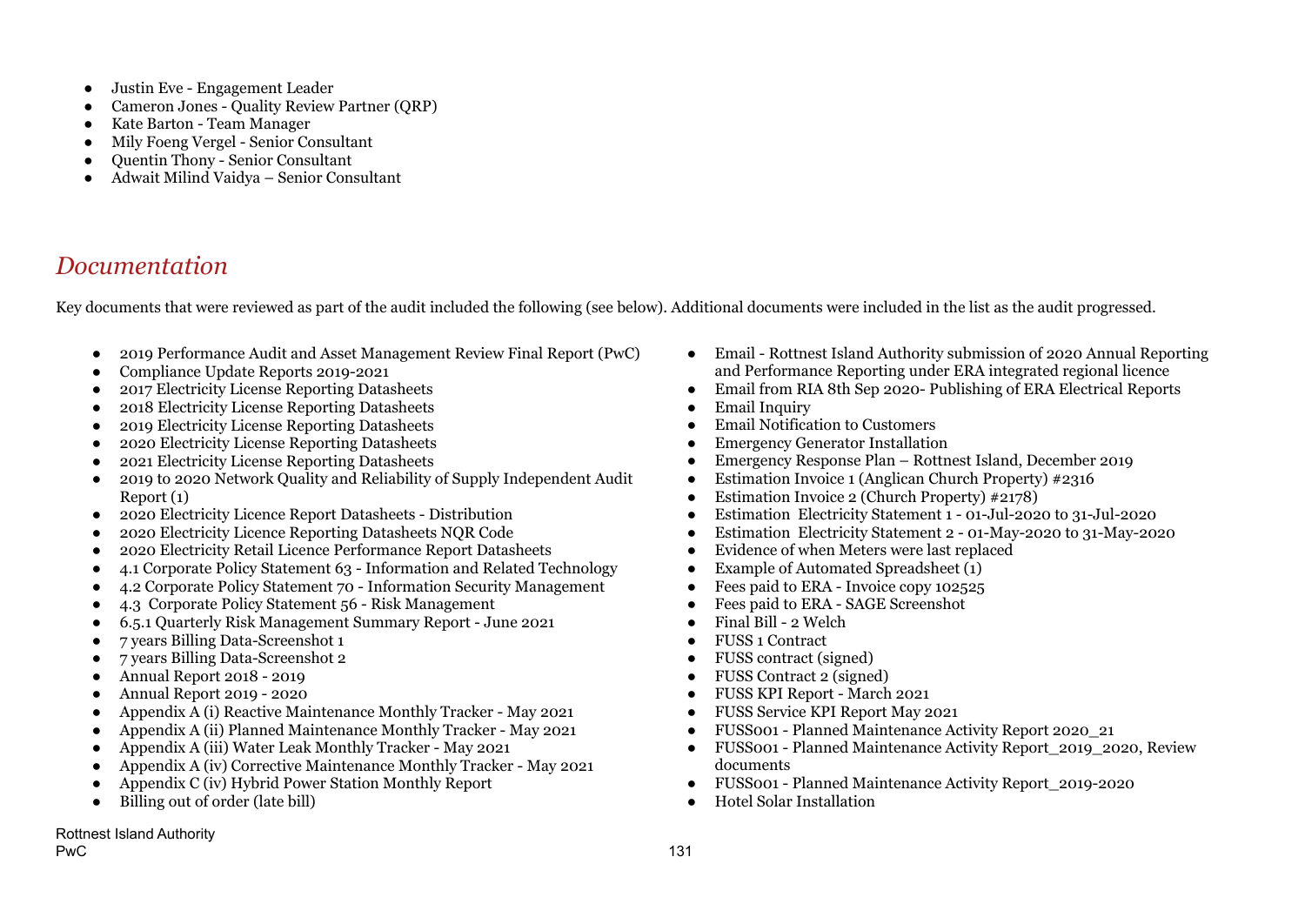- BR-Invoice Example-Electricity Audit
- Burgess Rawson Scope of Responsibilities for Utilities (copy of letter to RIA)
- Burgess Rawson-Electricity Audit (Invoice sample)
- Certificate of Conformance (Calibration Evidence)
- Clean version of final Standard Form Contract Rottnest Island Authority
- Code of Conduct for small use customers
- Commercial Lease with included SFC
- Copy of ALL Meter Readings May 21
- Copy of ALL Meter Readings May 21
- Copy of Licence and Compliance Register
- DRAFT Standard Form Contract Supply of Electricity Review
- Electrical Service Recovery and Contingency Plan
- Electrical Customer Complaints Reporting Register
- Electrical Metering Database\_Rottnest Island
- Electrical Power System Update
- Electricity Licence Performance Reporting Datasheets 2019 Distribution
- Electricity Licence Performance Reporting Datasheets 2019 NQR
- Electricity Licence Performance Reporting Datasheets 2019 Retail
- Email Check report sent by RIA to ERA to meet obligations as mentioned
- Email Church Invoice Meter Read Request Estimation
- Email From RIA 2021- Plan to meet obligations for non-compliant Abbott St and Geordie Bay Works
- Email Request Rottnest Island Authority to confirm documents sent to ERA
- Rottnest Electrical Distribution and Connection Manual
- Rottnest Electrical Metrology Procedure November 2017
- Rottnest Generation Development Study Report Final Rev 3
- Rottnest Island Authority Risk Management Framework October 2019 (ERMP)
- Rottnest Island Authority Risk Management Framework October 2019
- Rottnest Island Electricity Safety Manual 2016
- Rottnest Island Emergency Management Plan-BushFire
- Rottnest Island Management Plan (RIMP)
- Rottnest Island Master Plan 2019
- Rottnest Island Power Ouality Report 2020
- Rottnest Island Power Quality Report 2021
- Rottnest Multi Asset Utility Plan (MAUP)
- SAIDI figures
- Sample of standard form contract
- Hotel Solar Installation 2
- Hotel Solar report
- Invoice from ERA for Licence Obligation
- List of Customer Email Addresses
- List of Invoices sent to tenants on Rottnest Island
- Meter Connection Types and Drawings
- Meter Installation 2 (Picture)
- Meter Installation 3 (Picture)
- Meter Installation and Calibration Procedure
- Meter lead crimp seal
- Meter Read Spreadsheet
- Meter Read Spreadsheet
- Meter Readings Monthly Procedure
- Metrology Procedure Draft Letter to ERA
- Network Quality and Reliability of Supply Report (2019 -2020)
- Network Quality and Reliability of Supply Report (2020-2021)
- NQRS Independent Audit Report
- OPERATIONAL RISK REGISTER April 2021
- PFM meter replacement test sheet
- Planned Maintenance Procedure Service Delivery
- Planned Outage Notification Procedure
- Power Outages 2019 2020
- Power Outages 2020 2021
- Powerhouse Outages Procedure
- PwC Mail RIA responses for Obligations 72-77
- Quarterly Risk Management Summary Report June 2021
- Re Meter Reading request (Email sample)
- Residential Lease See Section 7
- Restoration Priority Register Electrical Services Procedure
- RIA 2021 Audit Plan Final
- RIA Metering Standard Wiring
- RIA METROLOGY PROCEDURE-RESPONSE TO AUDIT
- RIA Policy Schedule April 2021
- RIA Report Oct (GHD) 04102017
- Risk Management Policy 2020
- Utilities Customer Complaints Flowchart(page 5)
- Utilities Customer Complaints Procedure
- Utilities-customer-complaints-form
- Utility, tariffs, fees & charges 2019/20
- Utility, tariffs, fees & charges 2020/21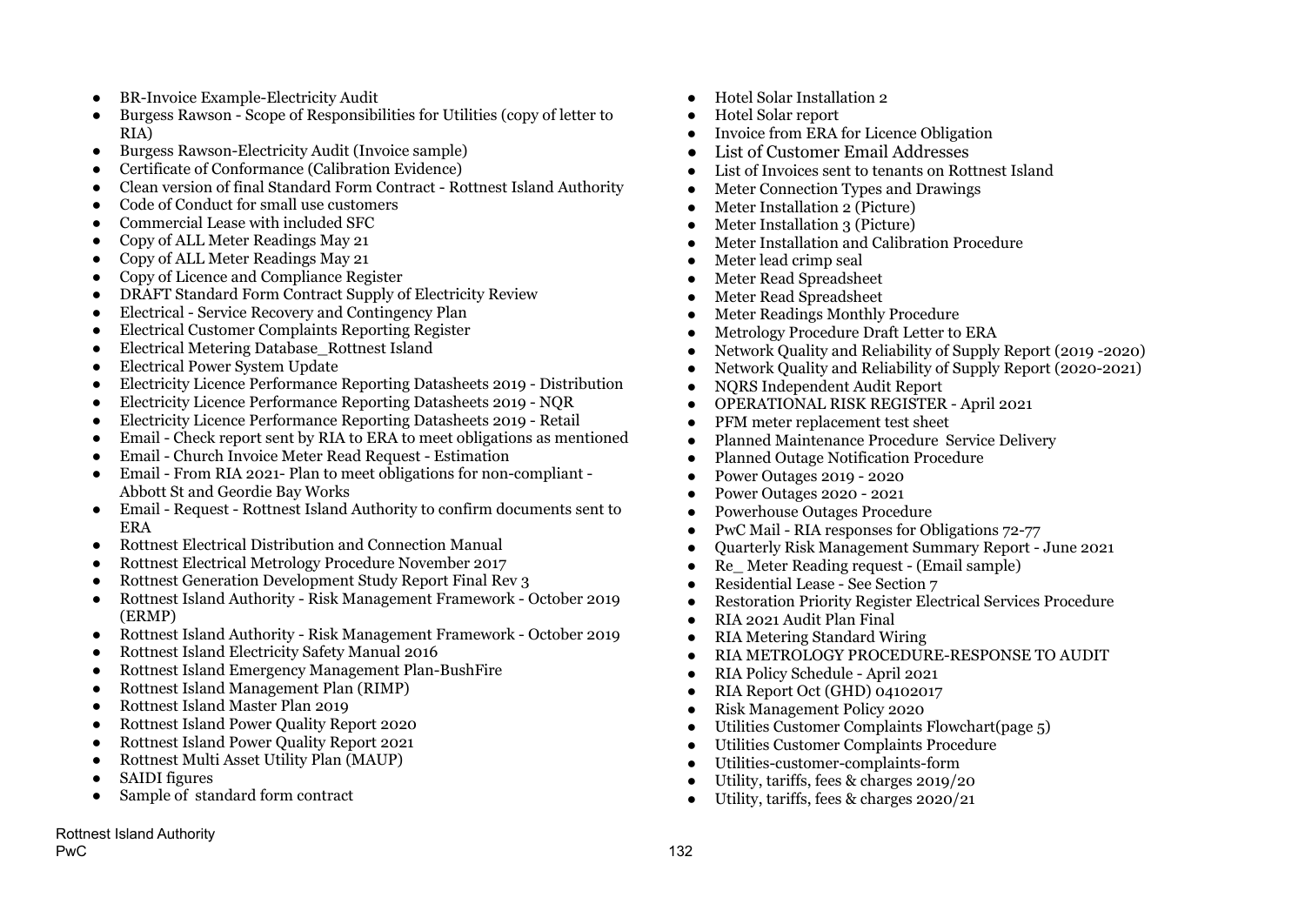- SCT training certificate Orrin Neale
- SDP Section 4 Risk Management Plan 2021
- Strategic Risk Register 2020-21 (381005)
- Email RIA Metering Standard Wiring (1)
- System Performance Measures SAIDI SAIFI CAIDI Procedure
- Utilities Charges 2021-22
- Utilities Charges Register, 2019-20, 2020-21

### *Work schedule*

| <b>Activity</b>                                                                 | <b>Team Member</b>                                                                                                                                                 | <b>Start Date</b> | <b>Completion Date</b> | <b>Actual Time (Hrs)</b> |
|---------------------------------------------------------------------------------|--------------------------------------------------------------------------------------------------------------------------------------------------------------------|-------------------|------------------------|--------------------------|
| Project start                                                                   | Justin Eve, Partner<br>Kate Barton, Senior Manager<br>Mily Foeng Vergel, Senior Consultant<br>Adwait Vaidya, Senior Consultant                                     | 09/06/2021        | N/A                    | N/A                      |
| Preliminary Assessment                                                          | Justin Eve, Partner Cameron Jones, QRP<br>Kate Barton, Senior Manager<br>Mily Foeng Vergel, Senior Consultant                                                      | 09/06/2021        | 09/06/2021             | 10                       |
| Audit and Review Plan -<br><b>Issued First Draft to RIA</b>                     | Justin Eve, Partner<br>Kate Barton, Senior Manager<br>Mily Foeng Vergel, Senior Consultant<br>Adwait Vaidya, Senior Consultant<br>Quentin Thony, Senior Consultant | 09/06/2021        | 02/07/2021             | 22.5                     |
| Audit meetings and<br>documentation review                                      | Justin Eve, Partner<br>Cameron Jones, QRP<br>Kate Barton, Senior Manager<br>Mily Foeng Vergel, Senior Consultant<br>Adwait Milind Vaidya, Senior Consultant        | 02/07/2021        | 31/08/2021             | 200                      |
| Report – First Draft to<br>RIA/ERA and Post Audit<br><b>Implementation Plan</b> | Justin Eve, Partner<br>Cameron Jones, QRP<br>Kate Barton, Senior Manager                                                                                           | 30/07/2021        | 14/09/2021             | 57.5                     |
| Report – Final Issue to<br><b>RIA/ERA</b>                                       | Justin Eve, Partner<br>Cameron Jones, QRP<br>Kate Barton, Senior Manager                                                                                           | 28/09/2021        | 12/10/2021             | 21                       |

Rottnest Island Authority<br>PwC PwC the contract of the contract of the contract of the contract of the contract of the contract of the contract of the contract of the contract of the contract of the contract of the contract of the contract of the contra